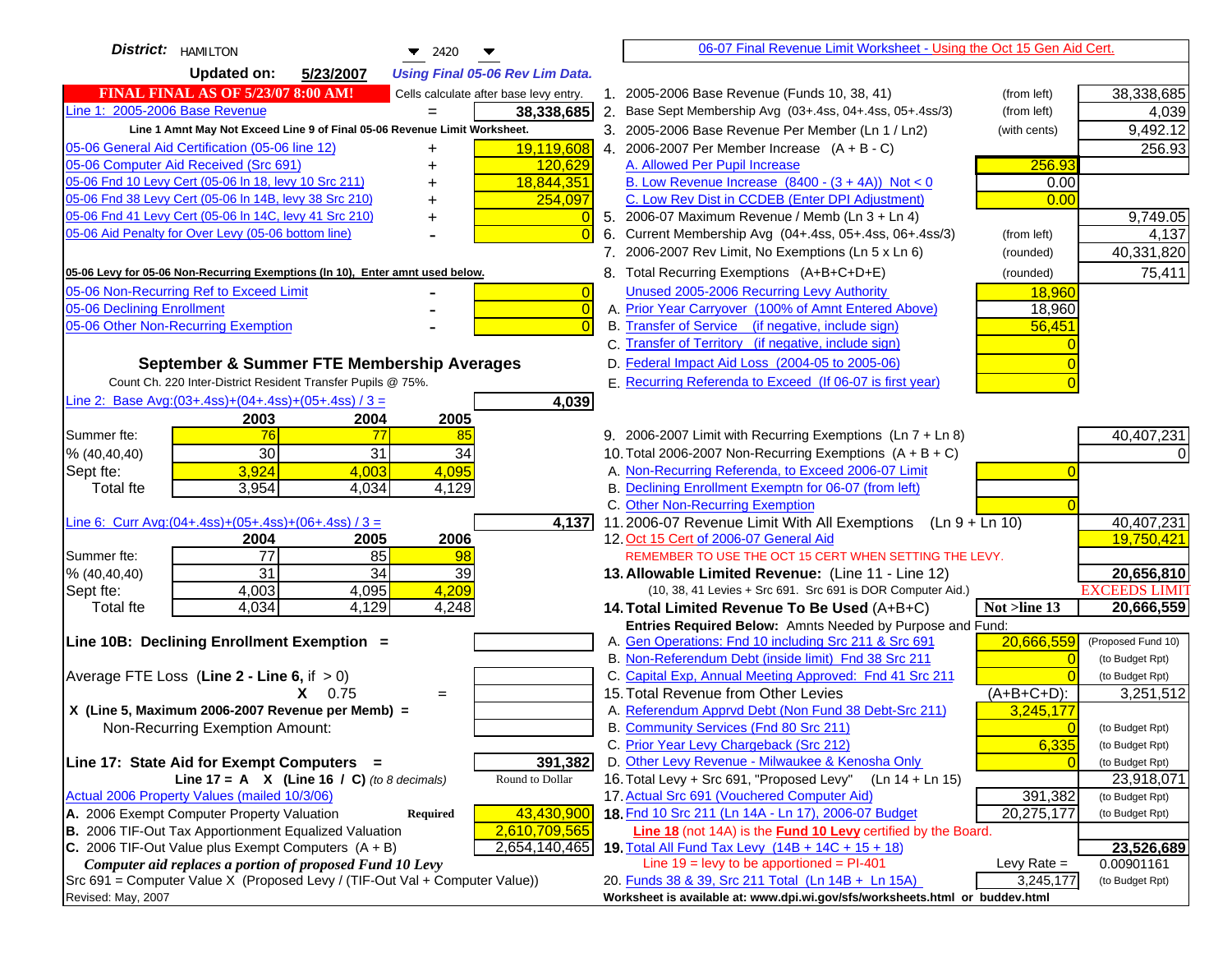|                         | <b>DPI</b> Reconciliation                                                 |
|-------------------------|---------------------------------------------------------------------------|
|                         | In order for the reconciliation to work properly, the                     |
|                         | PI-401 must have been filed with the Department.                          |
|                         | Numbers appearing in the green boxes below are actual, district-submitted |
|                         | 2007 PI-401 data.                                                         |
|                         | Do not type in these fields.                                              |
|                         |                                                                           |
| Fund 10, PI-401         | 20,275,177.00                                                             |
| Fund 38, PI-401         | 0.00                                                                      |
| Fund 41, PI-401         | 0.00                                                                      |
|                         | 20,275,177.00                                                             |
|                         |                                                                           |
| Chargeback, PI-401      | 6,335.00                                                                  |
| Fund 39, PI-401         | 3,245,177.00                                                              |
| Fund 80, PI-401         | 0.00                                                                      |
| Fund 48/Other, PI-401   | 0.00                                                                      |
| Total, PI-401           |                                                                           |
|                         | 23,526,689.00                                                             |
| <b>Computer Aid</b>     | 391,382.00 <------- don't change                                          |
|                         | <b>Results</b>                                                            |
| You have overlevied by: | 9,749                                                                     |
| 0                       |                                                                           |
|                         | 0                                                                         |
| 0                       |                                                                           |
|                         |                                                                           |
| $\boldsymbol{0}$        |                                                                           |
|                         |                                                                           |
|                         |                                                                           |
| 0                       |                                                                           |
|                         |                                                                           |
|                         | $\bf{0}$                                                                  |
|                         |                                                                           |
|                         |                                                                           |
|                         |                                                                           |
| 0                       |                                                                           |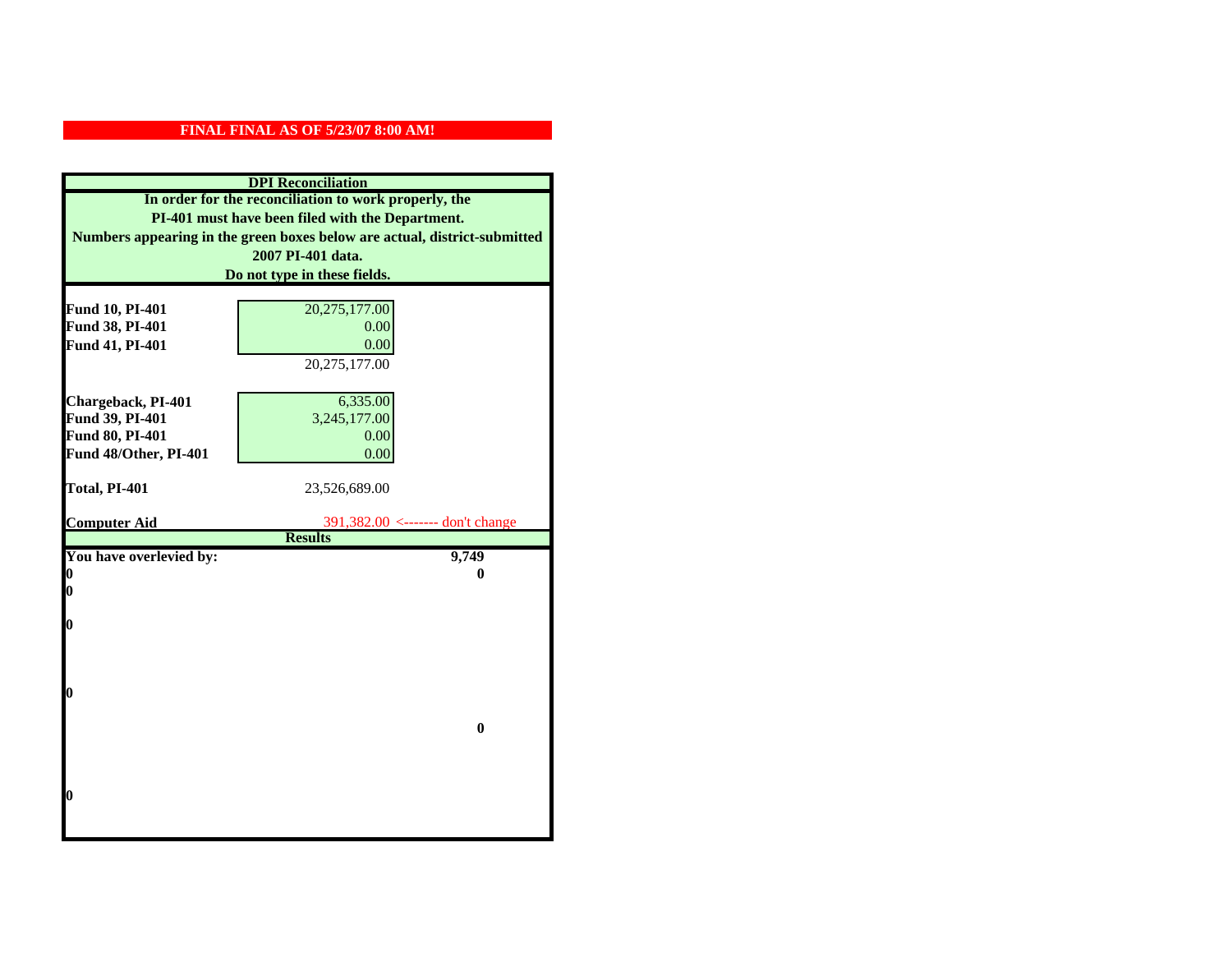| District:   HARTFORD J1<br>$\blacktriangledown$ 2443<br>▼                           |    | 06-07 Final Revenue Limit Worksheet - Using the Oct 15 Gen Aid Cert.                                            |                            |                    |
|-------------------------------------------------------------------------------------|----|-----------------------------------------------------------------------------------------------------------------|----------------------------|--------------------|
| <b>Updated on:</b><br>5/23/2007<br><b>Using Final 05-06 Rev Lim Data.</b>           |    |                                                                                                                 |                            |                    |
| <b>FINAL FINAL AS OF 5/23/07 8:00 AM!</b><br>Cells calculate after base levy entry. |    | 1. 2005-2006 Base Revenue (Funds 10, 38, 41)                                                                    | (from left)                | 14,408,731         |
| Line 1: 2005-2006 Base Revenue<br>14,408,731                                        |    | 2. Base Sept Membership Avg (03+.4ss, 04+.4ss, 05+.4ss/3)                                                       | (from left)                | 1,663              |
| Line 1 Amnt May Not Exceed Line 9 of Final 05-06 Revenue Limit Worksheet.           |    | 3. 2005-2006 Base Revenue Per Member (Ln 1 / Ln2)                                                               | (with cents)               | 8,664.30           |
| 05-06 General Aid Certification (05-06 line 12)<br>8,769,577<br>+                   |    | 4. 2006-2007 Per Member Increase $(A + B - C)$                                                                  |                            | 256.93             |
| 05-06 Computer Aid Received (Src 691)<br>23,080                                     |    | A. Allowed Per Pupil Increase                                                                                   | 256.93                     |                    |
| 05-06 Fnd 10 Levy Cert (05-06 ln 18, levy 10 Src 211)<br>5,459,745                  |    | B. Low Revenue Increase $(8400 - (3 + 4A))$ Not < 0                                                             | 0.00                       |                    |
| 05-06 Fnd 38 Levy Cert (05-06 In 14B, levy 38 Src 210)<br>156,329                   |    | C. Low Rev Dist in CCDEB (Enter DPI Adjustment)                                                                 | 0.00                       |                    |
| 05-06 Fnd 41 Levy Cert (05-06 In 14C, levy 41 Src 210)                              |    | 5. 2006-07 Maximum Revenue / Memb (Ln 3 + Ln 4)                                                                 |                            | 8,921.23           |
| 05-06 Aid Penalty for Over Levy (05-06 bottom line)<br>$\Omega$                     | 6. | Current Membership Avg (04+.4ss, 05+.4ss, 06+.4ss/3)                                                            | (from left)                | 1,678              |
|                                                                                     |    | 7. 2006-2007 Rev Limit, No Exemptions (Ln 5 x Ln 6)                                                             | (rounded)                  | 14,969,824         |
| 05-06 Levy for 05-06 Non-Recurring Exemptions (In 10), Enter amnt used below.       |    | 8. Total Recurring Exemptions (A+B+C+D+E)                                                                       | (rounded)                  |                    |
| 05-06 Non-Recurring Ref to Exceed Limit<br>$\overline{0}$                           |    | Unused 2005-2006 Recurring Levy Authority                                                                       |                            |                    |
| 05-06 Declining Enrollment<br>$\overline{0}$                                        |    | A. Prior Year Carryover (100% of Amnt Entered Above)                                                            |                            |                    |
| 05-06 Other Non-Recurring Exemption<br>$\Omega$                                     |    | B. Transfer of Service (if negative, include sign)                                                              |                            |                    |
|                                                                                     |    | C. Transfer of Territory (if negative, include sign)                                                            |                            |                    |
| September & Summer FTE Membership Averages                                          |    | D. Federal Impact Aid Loss (2004-05 to 2005-06)                                                                 |                            |                    |
| Count Ch. 220 Inter-District Resident Transfer Pupils @ 75%.                        |    | E. Recurring Referenda to Exceed (If 06-07 is first year)                                                       |                            |                    |
| Line 2: Base Avg:(03+.4ss)+(04+.4ss)+(05+.4ss) / 3 =<br>1,663                       |    |                                                                                                                 |                            |                    |
| 2003<br>2004<br>2005                                                                |    |                                                                                                                 |                            |                    |
| 42<br>Summer fte:<br>47<br>43                                                       |    | 9. 2006-2007 Limit with Recurring Exemptions (Ln 7 + Ln 8)                                                      |                            | 14,969,824         |
| 17<br>19<br>17<br>% (40, 40, 40)                                                    |    | 10. Total 2006-2007 Non-Recurring Exemptions (A + B + C)                                                        |                            |                    |
| 1,632<br>1,643<br>Sept fte:<br>1,660                                                |    | A. Non-Recurring Referenda, to Exceed 2006-07 Limit                                                             |                            |                    |
| 1,649<br>1,662<br>1,677<br><b>Total fte</b>                                         |    | B. Declining Enrollment Exemptn for 06-07 (from left)                                                           |                            |                    |
|                                                                                     |    | C. Other Non-Recurring Exemption                                                                                |                            |                    |
| Line 6: Curr Avg: $(04+.4ss)+(05+.4ss)+(06+.4ss)/3=$<br>1,678                       |    | 11.2006-07 Revenue Limit With All Exemptions                                                                    | $(Ln 9 + Ln 10)$           | 14,969,824         |
| 2005<br>2006<br>2004                                                                |    | 12. Oct 15 Cert of 2006-07 General Aid                                                                          |                            | 8,652,164          |
| 47<br>43<br>Summer fte:<br>42                                                       |    | REMEMBER TO USE THE OCT 15 CERT WHEN SETTING THE LEVY.                                                          |                            |                    |
| $\overline{19}$<br>17<br>17<br>% (40, 40, 40)                                       |    | 13. Allowable Limited Revenue: (Line 11 - Line 12)                                                              |                            | 6,317,660          |
| 1,643<br>1,660<br>1,679<br>Sept fte:                                                |    | (10, 38, 41 Levies + Src 691. Src 691 is DOR Computer Aid.)                                                     |                            |                    |
| 1,662<br>1,677<br>1,696<br><b>Total fte</b>                                         |    | 14. Total Limited Revenue To Be Used (A+B+C)                                                                    | Not >line 13               | 6,317,660          |
|                                                                                     |    | Entries Required Below: Amnts Needed by Purpose and Fund:                                                       |                            |                    |
| Line 10B: Declining Enrollment Exemption =                                          |    | A. Gen Operations: Fnd 10 including Src 211 & Src 691                                                           | 6,161,331                  | (Proposed Fund 10) |
|                                                                                     |    | B. Non-Referendum Debt (inside limit) Fnd 38 Src 211<br>C. Capital Exp, Annual Meeting Approved: Fnd 41 Src 211 | 156,329                    | (to Budget Rpt)    |
| Average FTE Loss (Line $2 -$ Line 6, if $> 0$ )                                     |    | 15. Total Revenue from Other Levies                                                                             |                            | (to Budget Rpt)    |
| $X = 0.75$<br>$=$<br>X (Line 5, Maximum 2006-2007 Revenue per Memb) =               |    | A. Referendum Apprvd Debt (Non Fund 38 Debt-Src 211)                                                            | $(A+B+C+D)$ :<br>1,183,412 | 1,262,626          |
| Non-Recurring Exemption Amount:                                                     |    | B. Community Services (Fnd 80 Src 211)                                                                          | 77.400                     | (to Budget Rpt)    |
|                                                                                     |    | C. Prior Year Levy Chargeback (Src 212)                                                                         | 1,814                      | (to Budget Rpt)    |
| 16,326<br>Line 17: State Aid for Exempt Computers =                                 |    | D. Other Levy Revenue - Milwaukee & Kenosha Only                                                                |                            | (to Budget Rpt)    |
| Round to Dollar<br>Line 17 = A $X$ (Line 16 / C) (to 8 decimals)                    |    | 16. Total Levy + Src 691, "Proposed Levy"<br>$(Ln 14 + Ln 15)$                                                  |                            | 7,580,286          |
| Actual 2006 Property Values (mailed 10/3/06)                                        |    | 17. Actual Src 691 (Vouchered Computer Aid)                                                                     | 16,326                     | (to Budget Rpt)    |
| A. 2006 Exempt Computer Property Valuation<br>2,991,800<br><b>Required</b>          |    | 18. Fnd 10 Src 211 (Ln 14A - Ln 17), 2006-07 Budget                                                             | 6,145,005                  | (to Budget Rpt)    |
| B. 2006 TIF-Out Tax Apportionment Equalized Valuation<br>1,386,145,173              |    | Line 18 (not 14A) is the <b>Fund 10 Levy</b> certified by the Board.                                            |                            |                    |
| C. 2006 TIF-Out Value plus Exempt Computers $(A + B)$<br>,389,136,973               |    | 19. Total All Fund Tax Levy (14B + 14C + 15 + 18)                                                               |                            | 7,563,960          |
| Computer aid replaces a portion of proposed Fund 10 Levy                            |    | Line $19 = \text{levy}$ to be apportioned = PI-401                                                              | Levy Rate $=$              | 0.00545683         |
| Src 691 = Computer Value X (Proposed Levy / (TIF-Out Val + Computer Value))         |    | 20. Funds 38 & 39, Src 211 Total (Ln 14B + Ln 15A)                                                              | 1,339,741                  | (to Budget Rpt)    |
| Revised: May, 2007                                                                  |    | Worksheet is available at: www.dpi.wi.gov/sfs/worksheets.html or buddev.html                                    |                            |                    |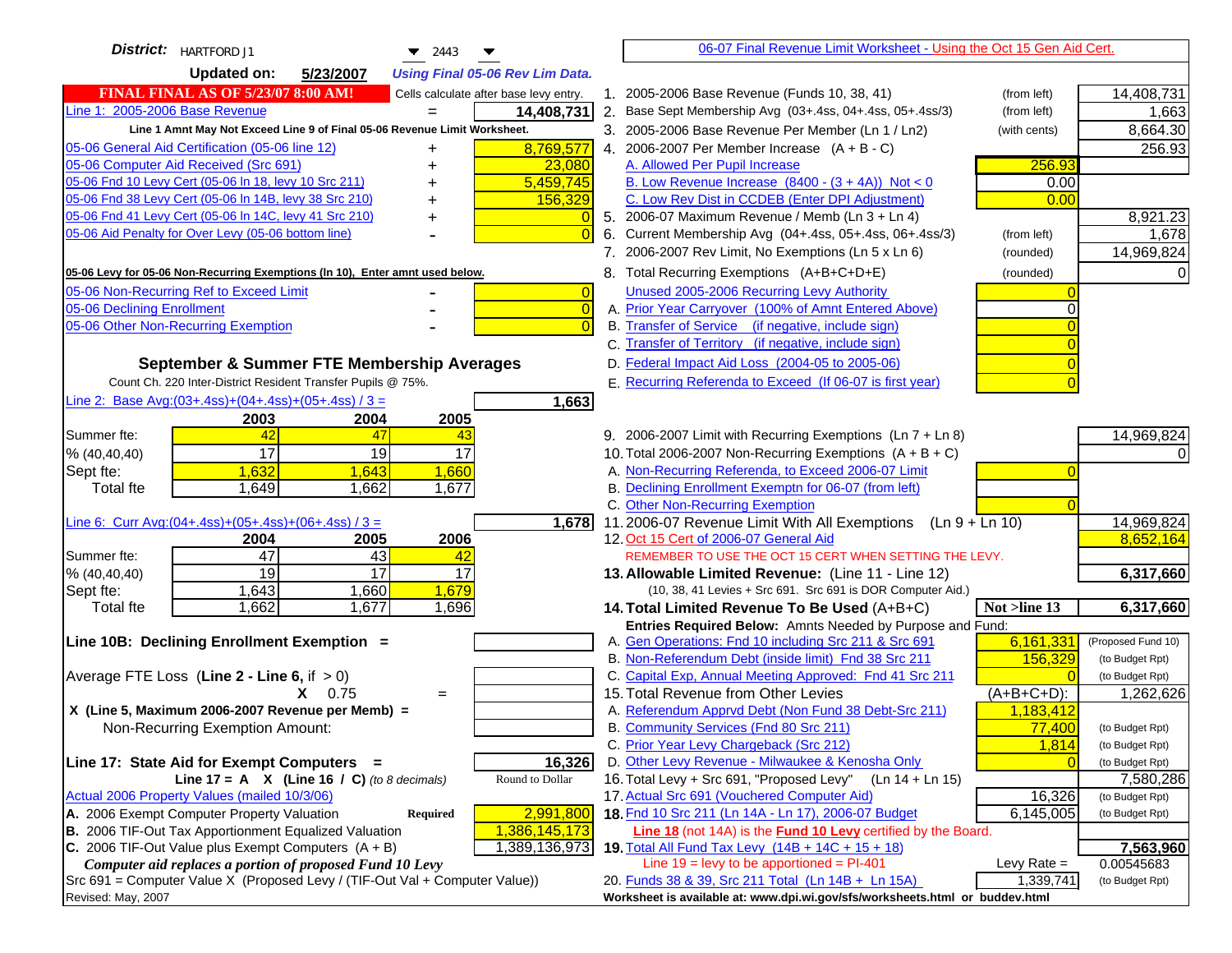|                                  | <b>DPI</b> Reconciliation                                                 |
|----------------------------------|---------------------------------------------------------------------------|
|                                  | In order for the reconciliation to work properly, the                     |
|                                  | PI-401 must have been filed with the Department.                          |
|                                  | Numbers appearing in the green boxes below are actual, district-submitted |
|                                  | 2007 PI-401 data.                                                         |
|                                  | Do not type in these fields.                                              |
|                                  |                                                                           |
| Fund 10, PI-401                  | 6,145,005.00                                                              |
| Fund 38, PI-401                  | 156,329.00                                                                |
| Fund 41, PI-401                  | 0.00                                                                      |
|                                  | 6,301,334.00                                                              |
|                                  |                                                                           |
| Chargeback, PI-401               | 1,814.00                                                                  |
| Fund 39, PI-401                  | 1,183,412.00                                                              |
| Fund 80, PI-401                  | 77,400.00                                                                 |
| Fund 48/Other, PI-401            | 0.00                                                                      |
| Total, PI-401                    | 7,563,960.00                                                              |
|                                  |                                                                           |
| <b>Computer Aid</b>              | $16,326.00 \le$ ------- don't change                                      |
|                                  | <b>Results</b>                                                            |
| $\overline{\mathbf{0}}$          | $\bf{0}$                                                                  |
| 0                                | 0                                                                         |
| You have levied to your maximum. |                                                                           |
| $\bf{0}$                         |                                                                           |
|                                  |                                                                           |
|                                  |                                                                           |
|                                  |                                                                           |
| l0                               |                                                                           |
|                                  |                                                                           |
|                                  | $\bf{0}$                                                                  |
|                                  |                                                                           |
|                                  |                                                                           |
|                                  |                                                                           |
| $\boldsymbol{0}$                 |                                                                           |
|                                  |                                                                           |
|                                  |                                                                           |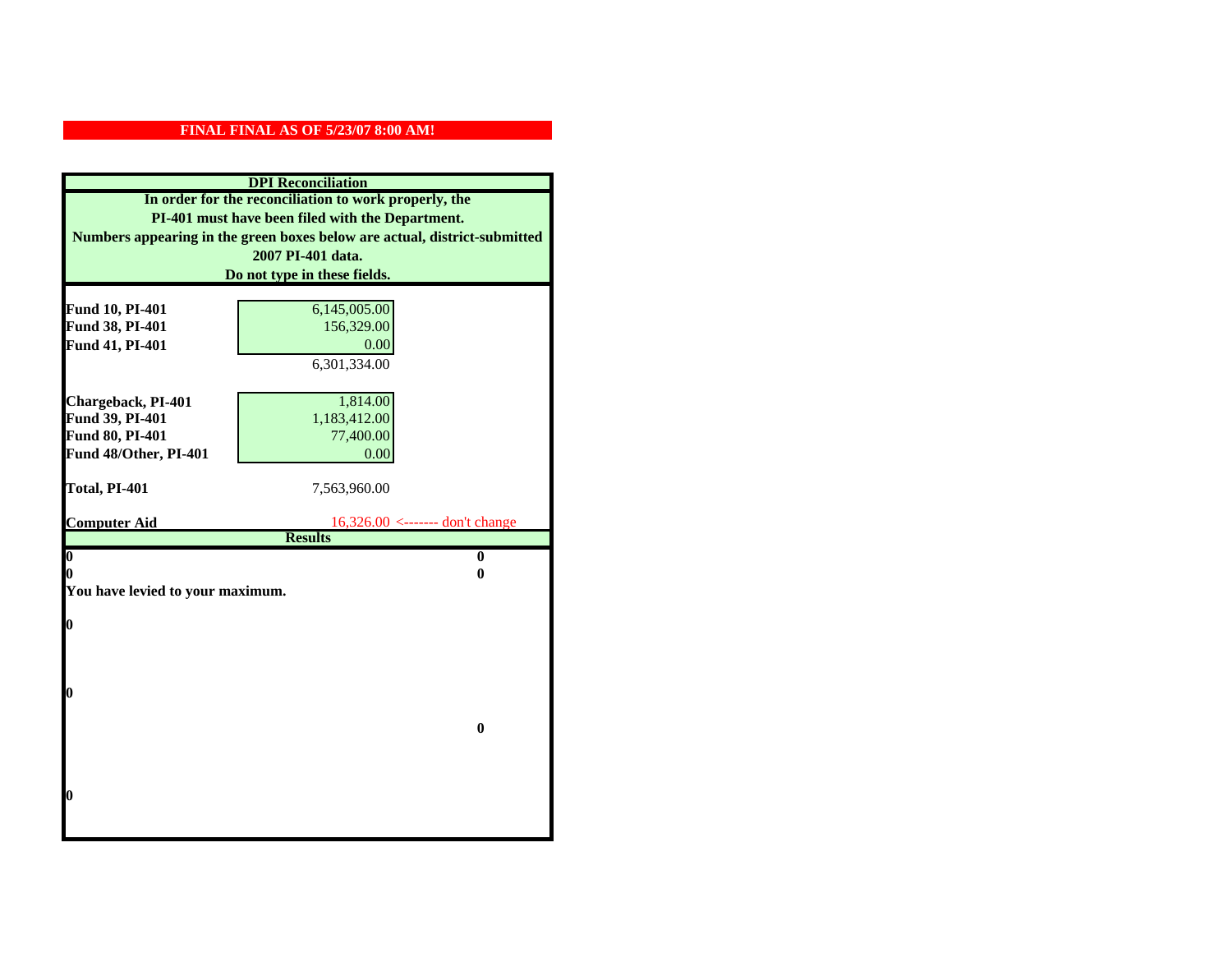| <b>District:</b>   HARTFORD UHS<br>$\bullet$ 2436                                                                               | 06-07 Final Revenue Limit Worksheet - Using the Oct 15 Gen Aid Cert.                                                       |                          |
|---------------------------------------------------------------------------------------------------------------------------------|----------------------------------------------------------------------------------------------------------------------------|--------------------------|
| <b>Updated on:</b><br>5/23/2007<br><b>Using Final 05-06 Rev Lim Data.</b>                                                       |                                                                                                                            |                          |
| <b>FINAL FINAL AS OF 5/23/07 8:00 AM!</b><br>Cells calculate after base levy entry.                                             | 2005-2006 Base Revenue (Funds 10, 38, 41)<br>(from left)<br>$1_{\cdot}$                                                    | 17,340,477               |
| Line 1: 2005-2006 Base Revenue<br>17,340,477<br>$=$                                                                             | 2. Base Sept Membership Avg (03+.4ss, 04+.4ss, 05+.4ss/3)<br>(from left)                                                   | 1,728                    |
| Line 1 Amnt May Not Exceed Line 9 of Final 05-06 Revenue Limit Worksheet.                                                       | 3. 2005-2006 Base Revenue Per Member (Ln 1 / Ln2)<br>(with cents)                                                          | 10,035.00                |
| 8,065,126<br>05-06 General Aid Certification (05-06 line 12)                                                                    | 4. 2006-2007 Per Member Increase $(A + B - C)$                                                                             | 256.93                   |
| 05-06 Computer Aid Received (Src 691)<br>19,553                                                                                 | A. Allowed Per Pupil Increase<br>256.93                                                                                    |                          |
| 05-06 Fnd 10 Levy Cert (05-06 ln 18, levy 10 Src 211)<br>8,890,034                                                              | B. Low Revenue Increase $(8400 - (3 + 4A))$ Not < 0<br>0.00                                                                |                          |
| 05-06 Fnd 38 Levy Cert (05-06 In 14B, levy 38 Src 210)<br>365,764                                                               | C. Low Rev Dist in CCDEB (Enter DPI Adjustment)<br>0.00                                                                    |                          |
| 05-06 Fnd 41 Levy Cert (05-06 In 14C, levy 41 Src 210)<br>0<br>+                                                                | 5. 2006-07 Maximum Revenue / Memb (Ln 3 + Ln 4)                                                                            | 10,291.93                |
| 05-06 Aid Penalty for Over Levy (05-06 bottom line)                                                                             | Current Membership Avg (04+.4ss, 05+.4ss, 06+.4ss/3)<br>(from left)<br>6.                                                  | 1,726                    |
|                                                                                                                                 | 7. 2006-2007 Rev Limit, No Exemptions (Ln 5 x Ln 6)<br>(rounded)                                                           | 17,763,871               |
| 05-06 Levy for 05-06 Non-Recurring Exemptions (In 10), Enter amnt used below.                                                   | 8. Total Recurring Exemptions (A+B+C+D+E)<br>(rounded)                                                                     | 39,585                   |
| 05-06 Non-Recurring Ref to Exceed Limit<br>$\overline{0}$                                                                       | Unused 2005-2006 Recurring Levy Authority                                                                                  |                          |
| 05-06 Declining Enrollment<br>$\overline{0}$                                                                                    | A. Prior Year Carryover (100% of Amnt Entered Above)<br>0                                                                  |                          |
| 05-06 Other Non-Recurring Exemption<br>$\sqrt{ }$                                                                               | B. Transfer of Service (if negative, include sign)<br>39,585                                                               |                          |
|                                                                                                                                 | C. Transfer of Territory (if negative, include sign)                                                                       |                          |
| September & Summer FTE Membership Averages                                                                                      | D. Federal Impact Aid Loss (2004-05 to 2005-06)                                                                            |                          |
| Count Ch. 220 Inter-District Resident Transfer Pupils @ 75%.                                                                    | E. Recurring Referenda to Exceed (If 06-07 is first year)                                                                  |                          |
| Line 2: Base Avg: $(03+.4ss)+(04+.4ss)+(05+.4ss)/3 =$<br>1,728                                                                  |                                                                                                                            |                          |
| 2003<br>2004<br>2005                                                                                                            |                                                                                                                            |                          |
| Summer fte:<br>12                                                                                                               | 9. 2006-2007 Limit with Recurring Exemptions (Ln 7 + Ln 8)                                                                 | 17,803,456               |
| 5<br>$\Omega$<br>$\Omega$<br>% (40, 40, 40)                                                                                     | 10. Total 2006-2007 Non-Recurring Exemptions $(A + B + C)$                                                                 | 20,584                   |
| 1,706<br>1,732<br>1,741<br>Sept fte:                                                                                            | A. Non-Recurring Referenda, to Exceed 2006-07 Limit                                                                        |                          |
| <b>Total fte</b><br>1,711<br>1,741<br>1,732                                                                                     | B. Declining Enrollment Exemptn for 06-07 (from left)<br>20,584                                                            |                          |
|                                                                                                                                 | C. Other Non-Recurring Exemption                                                                                           |                          |
| Line 6: Curr Avg: $(04+.4ss)+(05+.4ss)+(06+.4ss)/3=$<br>1,726                                                                   | 11.2006-07 Revenue Limit With All Exemptions $(Ln 9 + Ln 10)$                                                              | 17,824,040               |
| 2006<br>2004<br>2005<br>$\Omega$<br>0<br>Summer fte:                                                                            | 12. Oct 15 Cert of 2006-07 General Aid<br>REMEMBER TO USE THE OCT 15 CERT WHEN SETTING THE LEVY.                           | 7,845,277                |
| % (40, 40, 40)<br>$\Omega$<br>0<br>0                                                                                            | 13. Allowable Limited Revenue: (Line 11 - Line 12)                                                                         | 9,978,763                |
| 1,732<br>1,741<br>1,706<br>Sept fte:                                                                                            | (10, 38, 41 Levies + Src 691. Src 691 is DOR Computer Aid.)                                                                |                          |
| 1,732<br>1,741<br>1,706<br><b>Total fte</b>                                                                                     | Not >line 13<br>14. Total Limited Revenue To Be Used (A+B+C)                                                               | 9,978,763                |
|                                                                                                                                 | Entries Required Below: Amnts Needed by Purpose and Fund:                                                                  |                          |
| 20,584<br>Line 10B: Declining Enrollment Exemption =                                                                            | A. Gen Operations: Fnd 10 including Src 211 & Src 691<br>9,623,435                                                         | (Proposed Fund 10)       |
|                                                                                                                                 | B. Non-Referendum Debt (inside limit) Fnd 38 Src 211<br>355,328                                                            | (to Budget Rpt)          |
| Average FTE Loss (Line $2 -$ Line 6, if $> 0$ )                                                                                 | C. Capital Exp, Annual Meeting Approved: Fnd 41 Src 211                                                                    | (to Budget Rpt)          |
| $\overline{2}$<br>$X = 0.75$<br>$=$                                                                                             | 15. Total Revenue from Other Levies<br>$(A+B+C+D)$ :                                                                       | 1,232,228                |
| X (Line 5, Maximum 2006-2007 Revenue per Memb) =<br>10,291.93                                                                   | A. Referendum Apprvd Debt (Non Fund 38 Debt-Src 211)<br>1,135,871                                                          |                          |
| 20,584<br>Non-Recurring Exemption Amount:                                                                                       | B. Community Services (Fnd 80 Src 211)<br>95,080                                                                           | (to Budget Rpt)          |
|                                                                                                                                 | C. Prior Year Levy Chargeback (Src 212)<br>1,277                                                                           | (to Budget Rpt)          |
| 14,056<br>Line 17: State Aid for Exempt Computers =                                                                             | D. Other Levy Revenue - Milwaukee & Kenosha Only                                                                           | (to Budget Rpt)          |
| Round to Dollar<br>Line 17 = A $X$ (Line 16 / C) (to 8 decimals)                                                                | 16. Total Levy + Src 691, "Proposed Levy"<br>(Ln 14 + Ln 15)                                                               | 11,210,991               |
| Actual 2006 Property Values (mailed 10/3/06)                                                                                    | 17. Actual Src 691 (Vouchered Computer Aid)<br>14,056                                                                      | (to Budget Rpt)          |
| A. 2006 Exempt Computer Property Valuation<br>3,840,200<br>Required                                                             | 18. Fnd 10 Src 211 (Ln 14A - Ln 17), 2006-07 Budget<br>9,609,379                                                           | (to Budget Rpt)          |
| B. 2006 TIF-Out Tax Apportionment Equalized Valuation<br>3,059,071,037<br>C. 2006 TIF-Out Value plus Exempt Computers $(A + B)$ | <b>Line 18</b> (not 14A) is the <b>Fund 10 Levy</b> certified by the Board.                                                |                          |
| 3,062,911,237<br>Computer aid replaces a portion of proposed Fund 10 Levy                                                       | 19. Total All Fund Tax Levy $(14B + 14C + 15 + 18)$<br>Line $19 = \text{levy}$ to be apportioned = PI-401<br>Levy Rate $=$ | 11,196,935<br>0.00366024 |
| Src 691 = Computer Value X (Proposed Levy / (TIF-Out Val + Computer Value))                                                     | 20. Funds 38 & 39, Src 211 Total (Ln 14B + Ln 15A)<br>1,491,199                                                            | (to Budget Rpt)          |
| Revised: May, 2007                                                                                                              | Worksheet is available at: www.dpi.wi.gov/sfs/worksheets.html or buddev.html                                               |                          |
|                                                                                                                                 |                                                                                                                            |                          |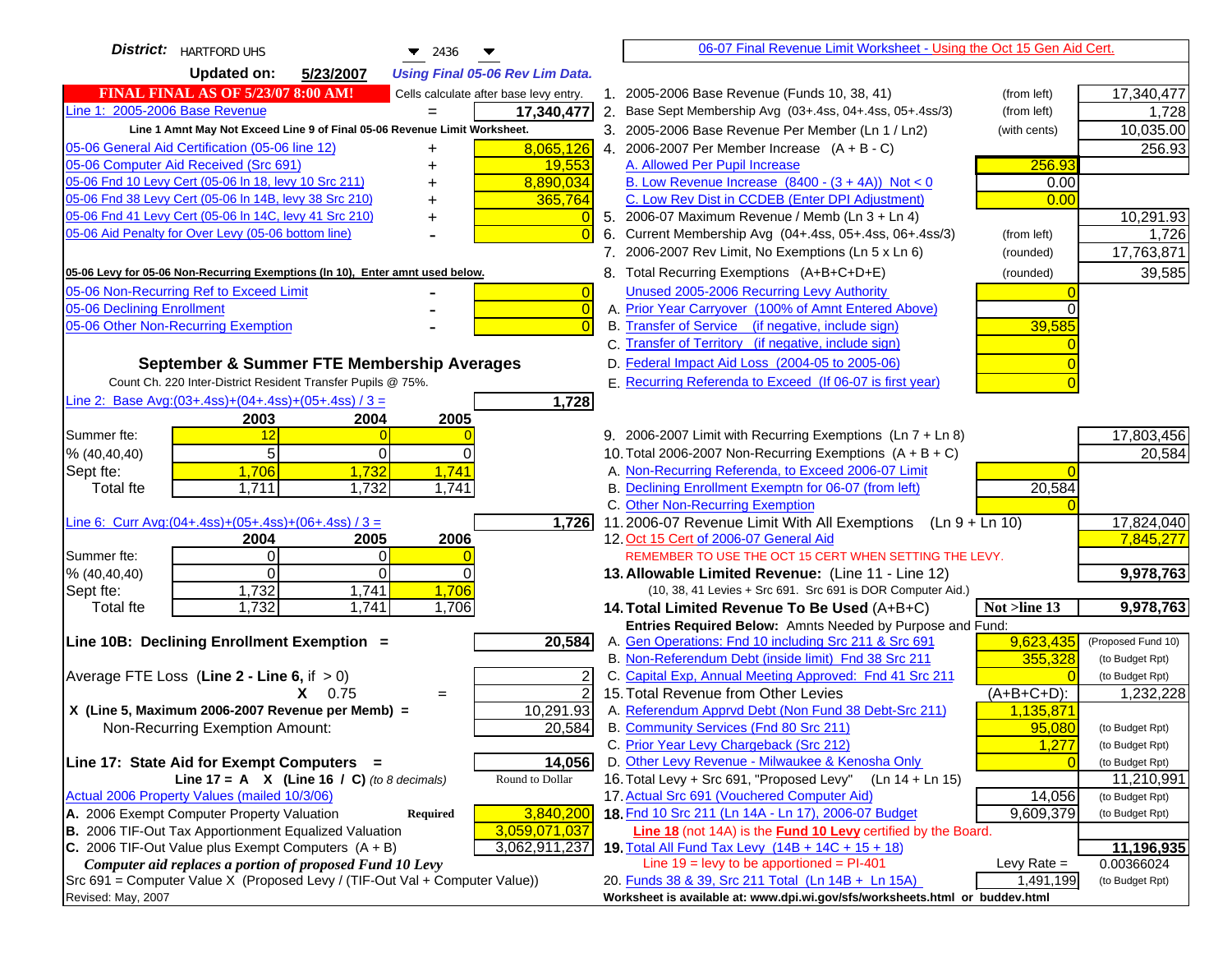|                                  | <b>DPI</b> Reconciliation                                                 |
|----------------------------------|---------------------------------------------------------------------------|
|                                  | In order for the reconciliation to work properly, the                     |
|                                  | PI-401 must have been filed with the Department.                          |
|                                  | Numbers appearing in the green boxes below are actual, district-submitted |
|                                  | 2007 PI-401 data.                                                         |
|                                  | Do not type in these fields.                                              |
|                                  |                                                                           |
| Fund 10, PI-401                  | 9,609,379.00                                                              |
| Fund 38, PI-401                  | 355,328.00                                                                |
| Fund 41, PI-401                  | 0.00<br>9,964,707.00                                                      |
|                                  |                                                                           |
| Chargeback, PI-401               | 1,277.00                                                                  |
| Fund 39, PI-401                  | 1,135,871.00                                                              |
| Fund 80, PI-401                  | 95,080.00                                                                 |
| Fund 48/Other, PI-401            | 0.00                                                                      |
|                                  |                                                                           |
| Total, PI-401                    | 11,196,935.00                                                             |
|                                  |                                                                           |
| <b>Computer Aid</b>              | $14,056.00$ <------- don't change<br><b>Results</b>                       |
| $\overline{\mathbf{0}}$          | $\bf{0}$                                                                  |
| 0                                | 0                                                                         |
| You have levied to your maximum. |                                                                           |
|                                  |                                                                           |
| $\bf{0}$                         |                                                                           |
|                                  |                                                                           |
|                                  |                                                                           |
|                                  |                                                                           |
| l0                               |                                                                           |
|                                  | $\bf{0}$                                                                  |
|                                  |                                                                           |
|                                  |                                                                           |
|                                  |                                                                           |
| $\boldsymbol{0}$                 |                                                                           |
|                                  |                                                                           |
|                                  |                                                                           |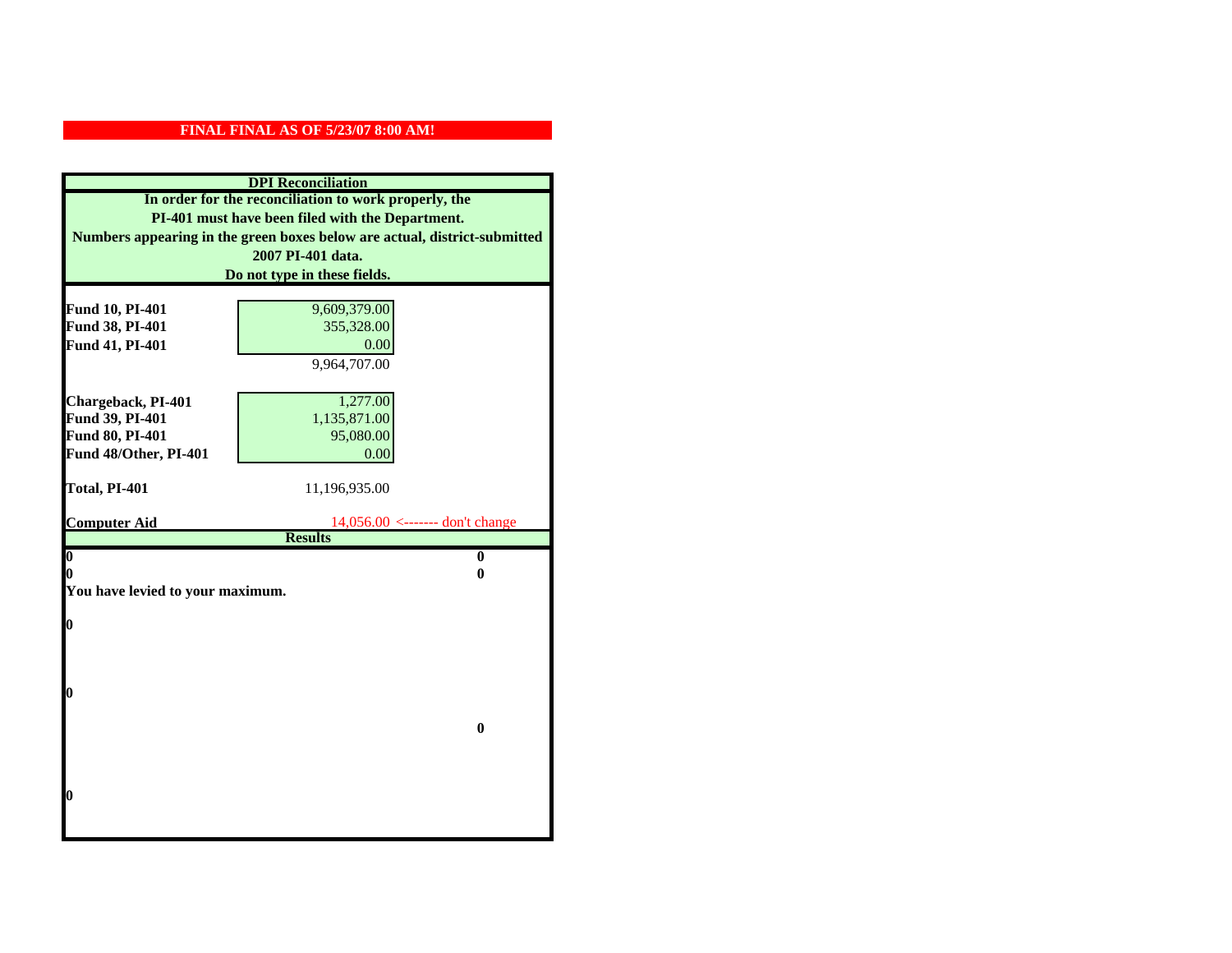| District:   HARTLAND-LAKESIDE J3<br>$\blacktriangledown$ 2460<br>▼                                                              | 06-07 Final Revenue Limit Worksheet - Using the Oct 15 Gen Aid Cert.                                              |                                          |
|---------------------------------------------------------------------------------------------------------------------------------|-------------------------------------------------------------------------------------------------------------------|------------------------------------------|
| <b>Updated on:</b><br>5/23/2007<br><b>Using Final 05-06 Rev Lim Data.</b>                                                       |                                                                                                                   |                                          |
| <b>FINAL FINAL AS OF 5/23/07 8:00 AM!</b><br>Cells calculate after base levy entry.                                             | 1. 2005-2006 Base Revenue (Funds 10, 38, 41)                                                                      | 12,318,212<br>(from left)                |
| Line 1: 2005-2006 Base Revenue<br>12,318,212<br>$=$                                                                             | 2. Base Sept Membership Avg (03+.4ss, 04+.4ss, 05+.4ss/3)                                                         | 1,387<br>(from left)                     |
| Line 1 Amnt May Not Exceed Line 9 of Final 05-06 Revenue Limit Worksheet.                                                       | 3. 2005-2006 Base Revenue Per Member (Ln 1 / Ln2)                                                                 | 8,881.19<br>(with cents)                 |
| 4,683,396<br>05-06 General Aid Certification (05-06 line 12)                                                                    | 4. 2006-2007 Per Member Increase $(A + B - C)$                                                                    | 256.93                                   |
| 05-06 Computer Aid Received (Src 691)<br>18,615                                                                                 | A. Allowed Per Pupil Increase                                                                                     | 256.93                                   |
| 05-06 Fnd 10 Levy Cert (05-06 In 18, levy 10 Src 211)<br>7,669,234                                                              | B. Low Revenue Increase $(8400 - (3 + 4A))$ Not < 0                                                               | 0.00                                     |
| 05-06 Fnd 38 Levy Cert (05-06 In 14B, levy 38 Src 210)                                                                          | C. Low Rev Dist in CCDEB (Enter DPI Adjustment)                                                                   | 0.00                                     |
| 05-06 Fnd 41 Levy Cert (05-06 In 14C, levy 41 Src 210)<br>$\overline{0}$<br>+                                                   | 5. 2006-07 Maximum Revenue / Memb (Ln 3 + Ln 4)                                                                   | 9,138.12                                 |
| 05-06 Aid Penalty for Over Levy (05-06 bottom line)<br>$\Omega$                                                                 | Current Membership Avg (04+.4ss, 05+.4ss, 06+.4ss/3)                                                              | (from left)<br>1,405                     |
|                                                                                                                                 | 7. 2006-2007 Rev Limit, No Exemptions (Ln 5 x Ln 6)                                                               | 12,839,059<br>(rounded)                  |
| 05-06 Levy for 05-06 Non-Recurring Exemptions (In 10), Enter amnt used below.                                                   | 8. Total Recurring Exemptions (A+B+C+D+E)                                                                         | 10,929<br>(rounded)                      |
| 05-06 Non-Recurring Ref to Exceed Limit<br>$\overline{0}$                                                                       | Unused 2005-2006 Recurring Levy Authority                                                                         |                                          |
| 53,033<br>05-06 Declining Enrollment                                                                                            | A. Prior Year Carryover (100% of Amnt Entered Above)                                                              | $\Omega$                                 |
| 05-06 Other Non-Recurring Exemption                                                                                             | B. Transfer of Service (if negative, include sign)                                                                | 10,929                                   |
|                                                                                                                                 | C. Transfer of Territory (if negative, include sign)                                                              |                                          |
| September & Summer FTE Membership Averages                                                                                      | D. Federal Impact Aid Loss (2004-05 to 2005-06)                                                                   |                                          |
| Count Ch. 220 Inter-District Resident Transfer Pupils @ 75%.                                                                    | E. Recurring Referenda to Exceed (If 06-07 is first year)                                                         |                                          |
| Line 2: Base Avg: (03+.4ss) + (04+.4ss) + (05+.4ss) / 3 =<br>1,387                                                              |                                                                                                                   |                                          |
| 2003<br>2004<br>2005                                                                                                            |                                                                                                                   |                                          |
| Summer fte:<br>$\overline{0}$<br>14                                                                                             | 9. 2006-2007 Limit with Recurring Exemptions (Ln 7 + Ln 8)                                                        | 12,849,988                               |
| 2<br>$\Omega$<br>6<br>% (40, 40, 40)                                                                                            | 10. Total 2006-2007 Non-Recurring Exemptions $(A + B + C)$                                                        |                                          |
| 1,387<br>1,403<br>1,363<br>Sept fte:                                                                                            | A. Non-Recurring Referenda, to Exceed 2006-07 Limit                                                               |                                          |
| 1,389<br>1,363<br>Total fte<br>1,409                                                                                            | B. Declining Enrollment Exemptn for 06-07 (from left)                                                             |                                          |
|                                                                                                                                 | C. Other Non-Recurring Exemption                                                                                  |                                          |
| Line 6: Curr Avg: $(04+.4ss)+(05+.4ss)+(06+.4ss)$ / 3 =<br>1,405                                                                | 11.2006-07 Revenue Limit With All Exemptions $(Ln 9 + Ln 10)$                                                     | 12,849,988                               |
| 2006<br>2004<br>2005                                                                                                            | 12. Oct 15 Cert of 2006-07 General Aid                                                                            | 5,232,724                                |
| $\Omega$<br>14<br>Summer fte:<br>23<br>% (40, 40, 40)<br>$\Omega$<br>6<br>9                                                     | REMEMBER TO USE THE OCT 15 CERT WHEN SETTING THE LEVY.                                                            | 7,617,264                                |
| 1,363<br>1,403<br>1,433<br>Sept fte:                                                                                            | 13. Allowable Limited Revenue: (Line 11 - Line 12)<br>(10, 38, 41 Levies + Src 691. Src 691 is DOR Computer Aid.) |                                          |
| 1,363<br>1,442<br>1,409<br><b>Total fte</b>                                                                                     | 14. Total Limited Revenue To Be Used (A+B+C)                                                                      | 7,608,125<br>Not >line 13                |
|                                                                                                                                 | Entries Required Below: Amnts Needed by Purpose and Fund:                                                         |                                          |
| Line 10B: Declining Enrollment Exemption =                                                                                      | A. Gen Operations: Fnd 10 including Src 211 & Src 691                                                             | 7,608,125<br>(Proposed Fund 10)          |
|                                                                                                                                 | B. Non-Referendum Debt (inside limit) Fnd 38 Src 211                                                              | (to Budget Rpt)<br>$\Omega$              |
| Average FTE Loss (Line $2 -$ Line 6, if $> 0$ )                                                                                 | C. Capital Exp, Annual Meeting Approved: Fnd 41 Src 211                                                           | (to Budget Rpt)                          |
| $X = 0.75$<br>$=$                                                                                                               | 15. Total Revenue from Other Levies                                                                               | $(A+B+C+D)$ :<br>2,235,224               |
| X (Line 5, Maximum 2006-2007 Revenue per Memb) =                                                                                | A. Referendum Apprvd Debt (Non Fund 38 Debt-Src 211)                                                              | 2,051,585                                |
| Non-Recurring Exemption Amount:                                                                                                 | B. Community Services (Fnd 80 Src 211)                                                                            | 182,530<br>(to Budget Rpt)               |
|                                                                                                                                 | C. Prior Year Levy Chargeback (Src 212)                                                                           | 1,109<br>(to Budget Rpt)                 |
| 40,352<br>Line 17: State Aid for Exempt Computers =                                                                             | D. Other Levy Revenue - Milwaukee & Kenosha Only                                                                  | (to Budget Rpt)                          |
| Round to Dollar<br>Line 17 = A $X$ (Line 16 / C) (to 8 decimals)                                                                | 16. Total Levy + Src 691, "Proposed Levy"<br>(Ln 14 + Ln 15)                                                      | 9,843,349                                |
| Actual 2006 Property Values (mailed 10/3/06)                                                                                    | 17. Actual Src 691 (Vouchered Computer Aid)                                                                       | 40,352<br>(to Budget Rpt)                |
| A. 2006 Exempt Computer Property Valuation<br>5,984,600<br>Required                                                             | 18. Fnd 10 Src 211 (Ln 14A - Ln 17), 2006-07 Budget                                                               | 7,567,773<br>(to Budget Rpt)             |
| B. 2006 TIF-Out Tax Apportionment Equalized Valuation<br>1,453,867,002<br>C. 2006 TIF-Out Value plus Exempt Computers $(A + B)$ | <b>Line 18</b> (not 14A) is the <b>Fund 10 Levy</b> certified by the Board.                                       |                                          |
| 1,459,851,602<br>Computer aid replaces a portion of proposed Fund 10 Levy                                                       | 19. Total All Fund Tax Levy $(14B + 14C + 15 + 18)$<br>Line $19 = \text{levy}$ to be apportioned = PI-401         | 9,802,997<br>Levy Rate $=$<br>0.00674271 |
| Src 691 = Computer Value X (Proposed Levy / (TIF-Out Val + Computer Value))                                                     | 20. Funds 38 & 39, Src 211 Total (Ln 14B + Ln 15A)                                                                | 2,051,585<br>(to Budget Rpt)             |
| Revised: May, 2007                                                                                                              | Worksheet is available at: www.dpi.wi.gov/sfs/worksheets.html or buddev.html                                      |                                          |
|                                                                                                                                 |                                                                                                                   |                                          |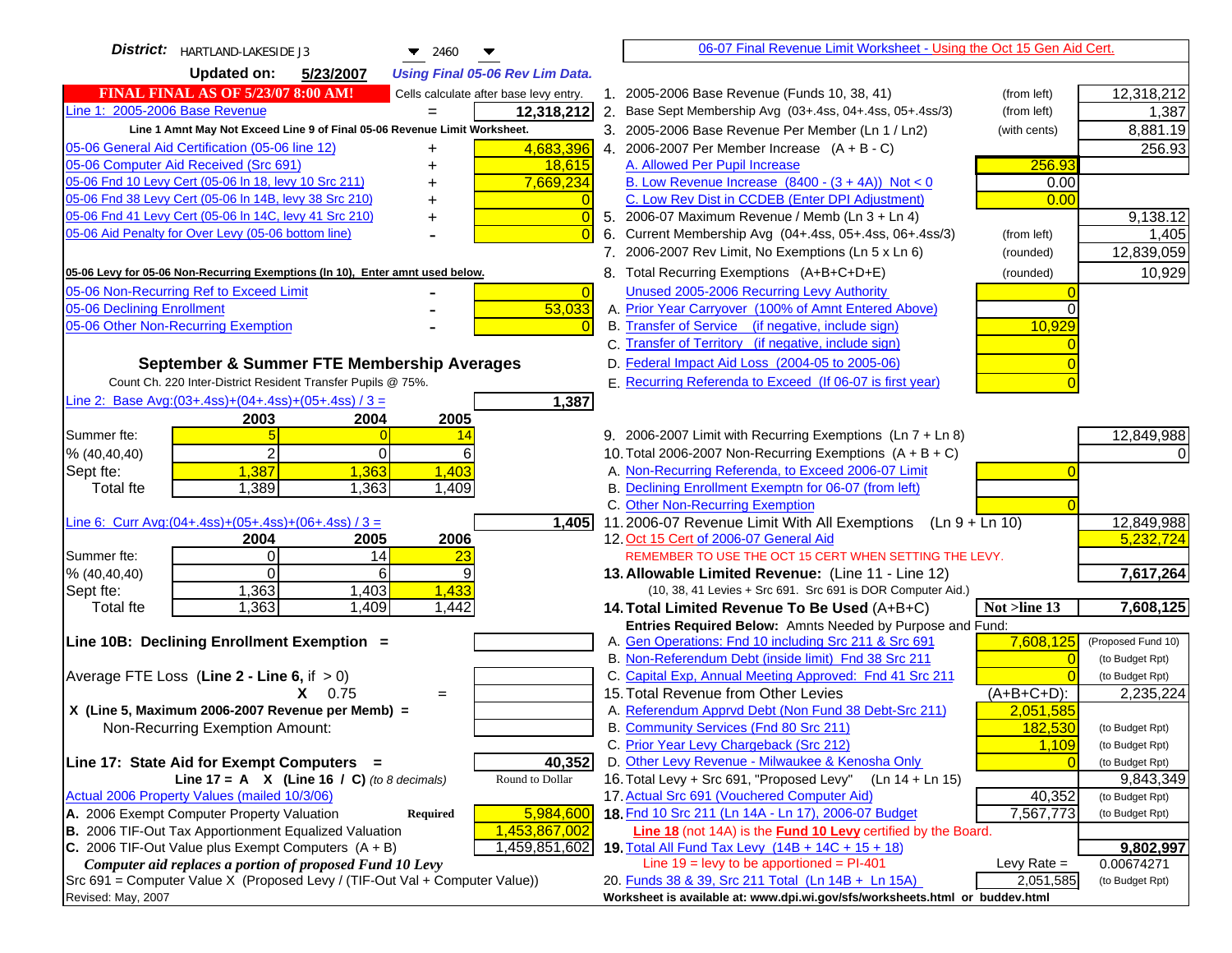|                                                  | <b>DPI</b> Reconciliation                                                 |
|--------------------------------------------------|---------------------------------------------------------------------------|
|                                                  | In order for the reconciliation to work properly, the                     |
|                                                  | PI-401 must have been filed with the Department.                          |
|                                                  | Numbers appearing in the green boxes below are actual, district-submitted |
|                                                  | 2007 PI-401 data.                                                         |
|                                                  | Do not type in these fields.                                              |
|                                                  |                                                                           |
| <b>Fund 10, PI-401</b>                           | 7,567,773.00                                                              |
| Fund 38, PI-401                                  | 0.00                                                                      |
| Fund 41, PI-401                                  | 0.00                                                                      |
|                                                  | 7,567,773.00                                                              |
|                                                  |                                                                           |
| Chargeback, PI-401                               | 1,109.00                                                                  |
| Fund 39, PI-401                                  | 2,051,585.00                                                              |
| Fund 80, PI-401                                  | 182,530.00                                                                |
| Fund 48/Other, PI-401                            | 0.00                                                                      |
|                                                  |                                                                           |
| Total, PI-401                                    | 9,802,997.00                                                              |
| <b>Computer Aid</b>                              | $40,352.00 \le$ ------- don't change                                      |
|                                                  | <b>Results</b>                                                            |
| 0                                                | 0                                                                         |
| You have underlevied by:                         | 9,139                                                                     |
| 0                                                |                                                                           |
|                                                  |                                                                           |
| All of your underlevy is eligible for carryover. |                                                                           |
|                                                  |                                                                           |
|                                                  |                                                                           |
| 0                                                |                                                                           |
|                                                  |                                                                           |
|                                                  | $\bf{0}$                                                                  |
|                                                  |                                                                           |
|                                                  |                                                                           |
|                                                  |                                                                           |
| 0                                                |                                                                           |
|                                                  |                                                                           |
|                                                  |                                                                           |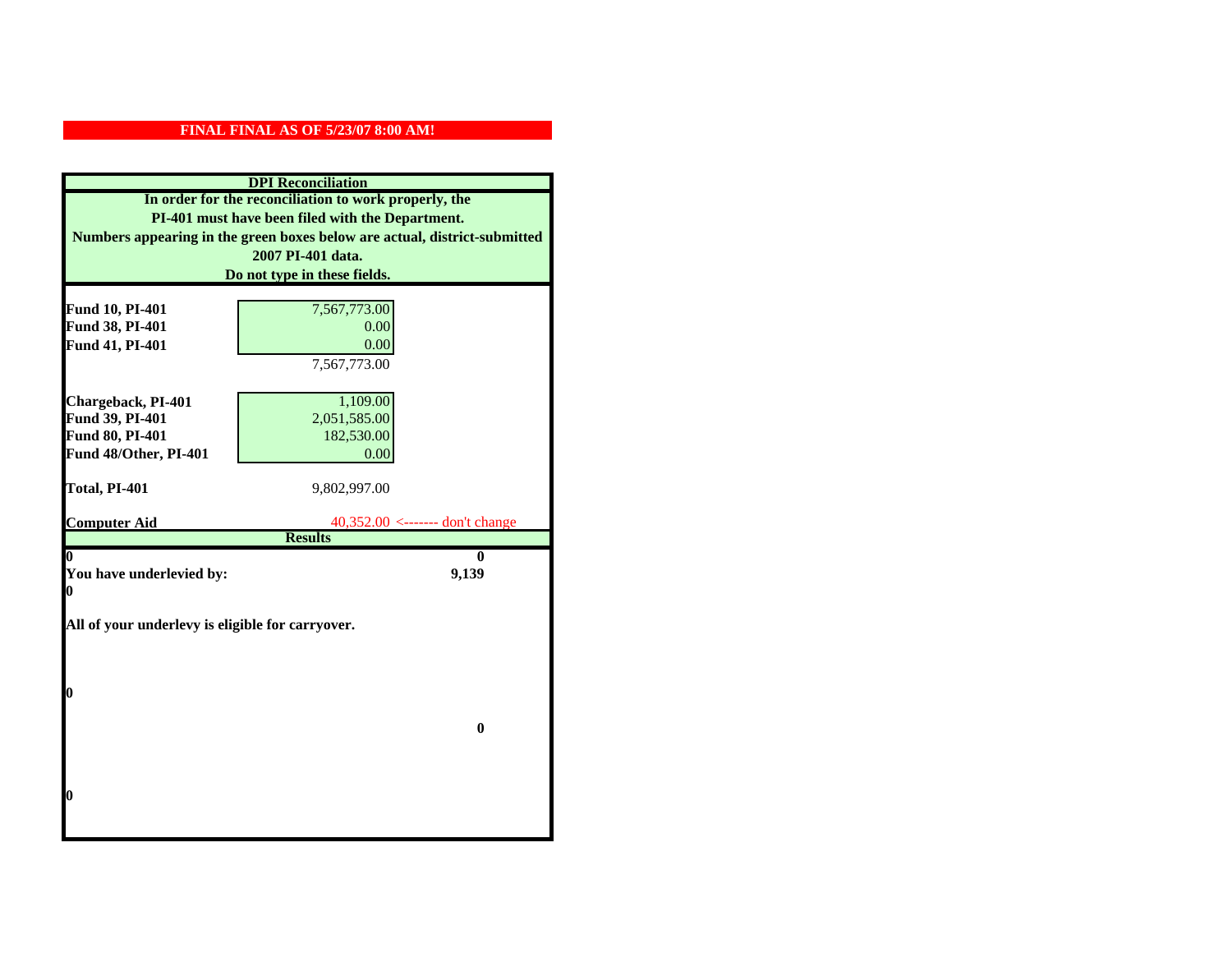| <b>District:</b>   HAYWARD COMMUNITY<br>$\blacktriangledown$ 2478<br>▼                                                              |                      | 06-07 Final Revenue Limit Worksheet - Using the Oct 15 Gen Aid Cert.                                               |               |                    |
|-------------------------------------------------------------------------------------------------------------------------------------|----------------------|--------------------------------------------------------------------------------------------------------------------|---------------|--------------------|
| Updated on:<br>5/23/2007<br><b>Using Final 05-06 Rev Lim Data.</b>                                                                  |                      |                                                                                                                    |               |                    |
| <b>FINAL FINAL AS OF 5/23/07 8:00 AM!</b><br>Cells calculate after base levy entry.                                                 |                      | 1. 2005-2006 Base Revenue (Funds 10, 38, 41)                                                                       | (from left)   | 15,803,890         |
| Line 1: 2005-2006 Base Revenue<br>15,803,890                                                                                        |                      | 2. Base Sept Membership Avg (03+.4ss, 04+.4ss, 05+.4ss/3)                                                          | (from left)   | 1,951              |
| Line 1 Amnt May Not Exceed Line 9 of Final 05-06 Revenue Limit Worksheet.                                                           |                      | 3. 2005-2006 Base Revenue Per Member (Ln 1 / Ln2)                                                                  | (with cents)  | 8,100.40           |
| 1,938,849<br>05-06 General Aid Certification (05-06 line 12)<br>+                                                                   |                      | 4. 2006-2007 Per Member Increase $(A + B - C)$                                                                     |               | 299.60             |
| 05-06 Computer Aid Received (Src 691)<br>15,972                                                                                     |                      | A. Allowed Per Pupil Increase                                                                                      | 256.93        |                    |
| 05-06 Fnd 10 Levy Cert (05-06 In 18, levy 10 Src 211)<br>13,856,414                                                                 |                      | B. Low Revenue Increase $(8400 - (3 + 4A))$ Not < 0                                                                | 42.67         |                    |
| 05-06 Fnd 38 Levy Cert (05-06 In 14B, levy 38 Src 210)<br>123,320                                                                   |                      | C. Low Rev Dist in CCDEB (Enter DPI Adjustment)                                                                    | 0.00          |                    |
| 05-06 Fnd 41 Levy Cert (05-06 In 14C, levy 41 Src 210)<br>+                                                                         | 0                    | 5. 2006-07 Maximum Revenue / Memb (Ln $3 + \text{Ln } 4$ )                                                         |               | 8,400.00           |
| 05-06 Aid Penalty for Over Levy (05-06 bottom line)                                                                                 | $\overline{0}$<br>6. | Current Membership Avg (04+.4ss, 05+.4ss, 06+.4ss/3)                                                               | (from left)   | 1,931              |
|                                                                                                                                     |                      | 7. 2006-2007 Rev Limit, No Exemptions (Ln 5 x Ln 6)                                                                | (rounded)     | 16,220,400         |
| 05-06 Levy for 05-06 Non-Recurring Exemptions (In 10), Enter amnt used below.                                                       |                      | 8. Total Recurring Exemptions (A+B+C+D+E)                                                                          | (rounded)     | 249,566            |
| 05-06 Non-Recurring Ref to Exceed Limit                                                                                             | $\overline{0}$       | Unused 2005-2006 Recurring Levy Authority                                                                          |               |                    |
| 05-06 Declining Enrollment<br>130,665                                                                                               |                      | A. Prior Year Carryover (100% of Amnt Entered Above)                                                               | O             |                    |
| 05-06 Other Non-Recurring Exemption                                                                                                 |                      | B. Transfer of Service (if negative, include sign)                                                                 |               |                    |
|                                                                                                                                     |                      | C. Transfer of Territory (if negative, include sign)                                                               |               |                    |
| September & Summer FTE Membership Averages                                                                                          |                      | D. Federal Impact Aid Loss (2004-05 to 2005-06)                                                                    | 249,566       |                    |
| Count Ch. 220 Inter-District Resident Transfer Pupils @ 75%.                                                                        |                      | E. Recurring Referenda to Exceed (If 06-07 is first year)                                                          |               |                    |
| Line 2: Base Avg: (03+.4ss) + (04+.4ss) + (05+.4ss) / 3 =<br>1,951                                                                  |                      |                                                                                                                    |               |                    |
| 2004<br>2003<br>2005                                                                                                                |                      |                                                                                                                    |               |                    |
| 27<br>Summer fte:<br>19<br>10                                                                                                       |                      | 9. 2006-2007 Limit with Recurring Exemptions (Ln 7 + Ln 8)                                                         |               | 16,469,966         |
| 8<br>11<br>% (40, 40, 40)<br>4                                                                                                      |                      | 10. Total 2006-2007 Non-Recurring Exemptions (A + B + C)                                                           |               | 126,000            |
| 1,893<br>Sept fte:<br>1,966<br>1,971                                                                                                |                      | A. Non-Recurring Referenda, to Exceed 2006-07 Limit                                                                |               |                    |
| 1,977<br>1,897<br>Total fte<br>1,979                                                                                                |                      | B. Declining Enrollment Exemptn for 06-07 (from left)                                                              | 126,000       |                    |
|                                                                                                                                     |                      | C. Other Non-Recurring Exemption                                                                                   |               |                    |
| <u>Line 6: Curr Avg: (04+.4ss)+ (05+.4ss)+ (06+.4ss) / 3 =</u><br>1,931                                                             |                      | 11.2006-07 Revenue Limit With All Exemptions<br>$(Ln 9 + Ln 10)$                                                   |               | 16,595,966         |
| 2005<br>2006<br>2004<br>19<br>10<br>Summer fte:                                                                                     |                      | 12. Oct 15 Cert of 2006-07 General Aid<br>REMEMBER TO USE THE OCT 15 CERT WHEN SETTING THE LEVY.                   |               | 1,646,770          |
| 13<br>8<br>5 <sub>l</sub><br>% (40, 40, 40)<br>4                                                                                    |                      | 13. Allowable Limited Revenue: (Line 11 - Line 12)                                                                 |               | 14,949,196         |
| 1,971<br>1,911<br>1,893<br>Sept fte:                                                                                                |                      | (10, 38, 41 Levies + Src 691. Src 691 is DOR Computer Aid.)                                                        |               |                    |
| 1,979<br>1,897<br>1,916<br>Total fte                                                                                                |                      | 14. Total Limited Revenue To Be Used (A+B+C)                                                                       | Not >line 13  | 14,949,196         |
|                                                                                                                                     |                      | Entries Required Below: Amnts Needed by Purpose and Fund:                                                          |               |                    |
| Line 10B: Declining Enrollment Exemption =<br>126,000                                                                               |                      | A. Gen Operations: Fnd 10 including Src 211 & Src 691                                                              | 14,828,126    | (Proposed Fund 10) |
|                                                                                                                                     |                      | B. Non-Referendum Debt (inside limit) Fnd 38 Src 211                                                               | 121,070       | (to Budget Rpt)    |
| Average FTE Loss (Line $2 -$ Line 6, if $> 0$ )                                                                                     | 20                   | C. Capital Exp, Annual Meeting Approved: Fnd 41 Src 211                                                            |               | (to Budget Rpt)    |
| $X = 0.75$<br>$=$                                                                                                                   | 15                   | 15. Total Revenue from Other Levies                                                                                | $(A+B+C+D)$ : | 1,432,023          |
| X (Line 5, Maximum 2006-2007 Revenue per Memb) =<br>8,400.00                                                                        |                      | A. Referendum Apprvd Debt (Non Fund 38 Debt-Src 211)                                                               | 1,430,985     |                    |
| 126,000<br>Non-Recurring Exemption Amount:                                                                                          |                      | B. Community Services (Fnd 80 Src 211)                                                                             | $\Omega$      | (to Budget Rpt)    |
|                                                                                                                                     |                      | C. Prior Year Levy Chargeback (Src 212)                                                                            | 1,038         | (to Budget Rpt)    |
| 14,075<br>Line 17: State Aid for Exempt Computers =                                                                                 |                      | D. Other Levy Revenue - Milwaukee & Kenosha Only                                                                   |               | (to Budget Rpt)    |
| Round to Dollar<br>Line 17 = A $X$ (Line 16 / C) (to 8 decimals)                                                                    |                      | 16. Total Levy + Src 691, "Proposed Levy"<br>$(Ln 14 + Ln 15)$                                                     |               | 16,381,219         |
| Actual 2006 Property Values (mailed 10/3/06)                                                                                        |                      | 17. Actual Src 691 (Vouchered Computer Aid)                                                                        | 14,075        | (to Budget Rpt)    |
| A. 2006 Exempt Computer Property Valuation<br>2,501,500<br><b>Required</b><br>B. 2006 TIF-Out Tax Apportionment Equalized Valuation |                      | 18. Fnd 10 Src 211 (Ln 14A - Ln 17), 2006-07 Budget                                                                | 14,814,051    | (to Budget Rpt)    |
| 2,908,859,539<br>2,911,361,039<br>C. 2006 TIF-Out Value plus Exempt Computers $(A + B)$                                             |                      | Line 18 (not 14A) is the Fund 10 Levy certified by the Board.<br>19. Total All Fund Tax Levy (14B + 14C + 15 + 18) |               | 16,367,144         |
| Computer aid replaces a portion of proposed Fund 10 Levy                                                                            |                      | Line $19 = \text{levy}$ to be apportioned = PI-401                                                                 | Levy Rate $=$ | 0.00562665         |
| Src 691 = Computer Value X (Proposed Levy / (TIF-Out Val + Computer Value))                                                         |                      | 20. Funds 38 & 39, Src 211 Total (Ln 14B + Ln 15A)                                                                 | 1,552,055     | (to Budget Rpt)    |
| Revised: May, 2007                                                                                                                  |                      | Worksheet is available at: www.dpi.wi.gov/sfs/worksheets.html or buddev.html                                       |               |                    |
|                                                                                                                                     |                      |                                                                                                                    |               |                    |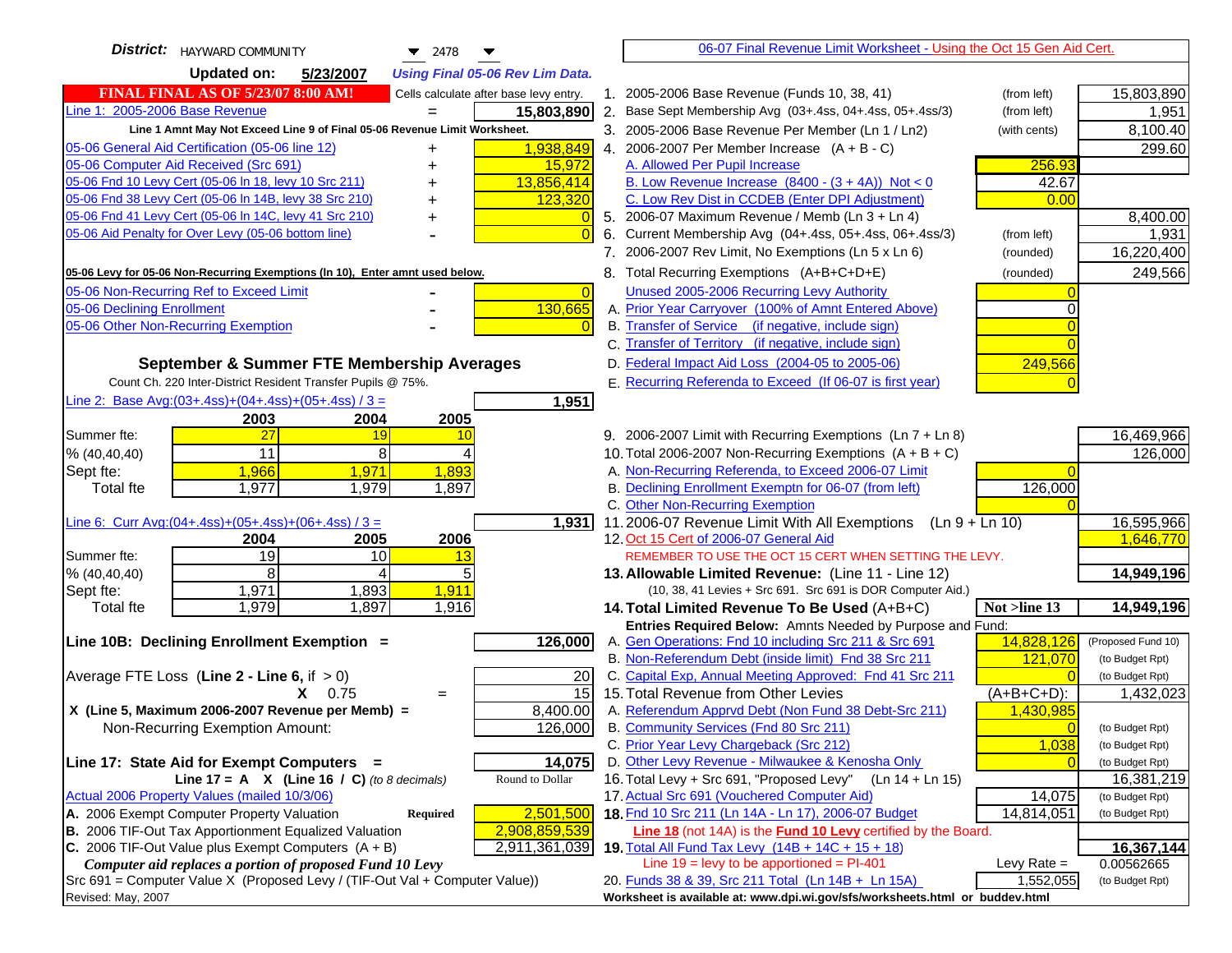|                                  | <b>DPI</b> Reconciliation                                                 |
|----------------------------------|---------------------------------------------------------------------------|
|                                  | In order for the reconciliation to work properly, the                     |
|                                  | PI-401 must have been filed with the Department.                          |
|                                  | Numbers appearing in the green boxes below are actual, district-submitted |
|                                  | 2007 PI-401 data.                                                         |
|                                  | Do not type in these fields.                                              |
|                                  |                                                                           |
| Fund 10, PI-401                  | 14,814,051.00                                                             |
| Fund 38, PI-401                  | 121,070.00                                                                |
| Fund 41, PI-401                  | 0.00                                                                      |
|                                  | 14,935,121.00                                                             |
|                                  |                                                                           |
| Chargeback, PI-401               | 1,038.00                                                                  |
| Fund 39, PI-401                  | 1,430,985.00                                                              |
| Fund 80, PI-401                  | 0.00                                                                      |
| Fund 48/Other, PI-401            | 0.00                                                                      |
| Total, PI-401                    |                                                                           |
|                                  | 16,367,144.00                                                             |
| <b>Computer Aid</b>              | $14,075.00$ <------- don't change                                         |
|                                  | <b>Results</b>                                                            |
| $\overline{\mathbf{0}}$          | $\bf{0}$                                                                  |
| 0                                | 0                                                                         |
| You have levied to your maximum. |                                                                           |
| $\bf{0}$                         |                                                                           |
|                                  |                                                                           |
|                                  |                                                                           |
|                                  |                                                                           |
| l0                               |                                                                           |
|                                  |                                                                           |
|                                  | $\bf{0}$                                                                  |
|                                  |                                                                           |
|                                  |                                                                           |
|                                  |                                                                           |
| l0                               |                                                                           |
|                                  |                                                                           |
|                                  |                                                                           |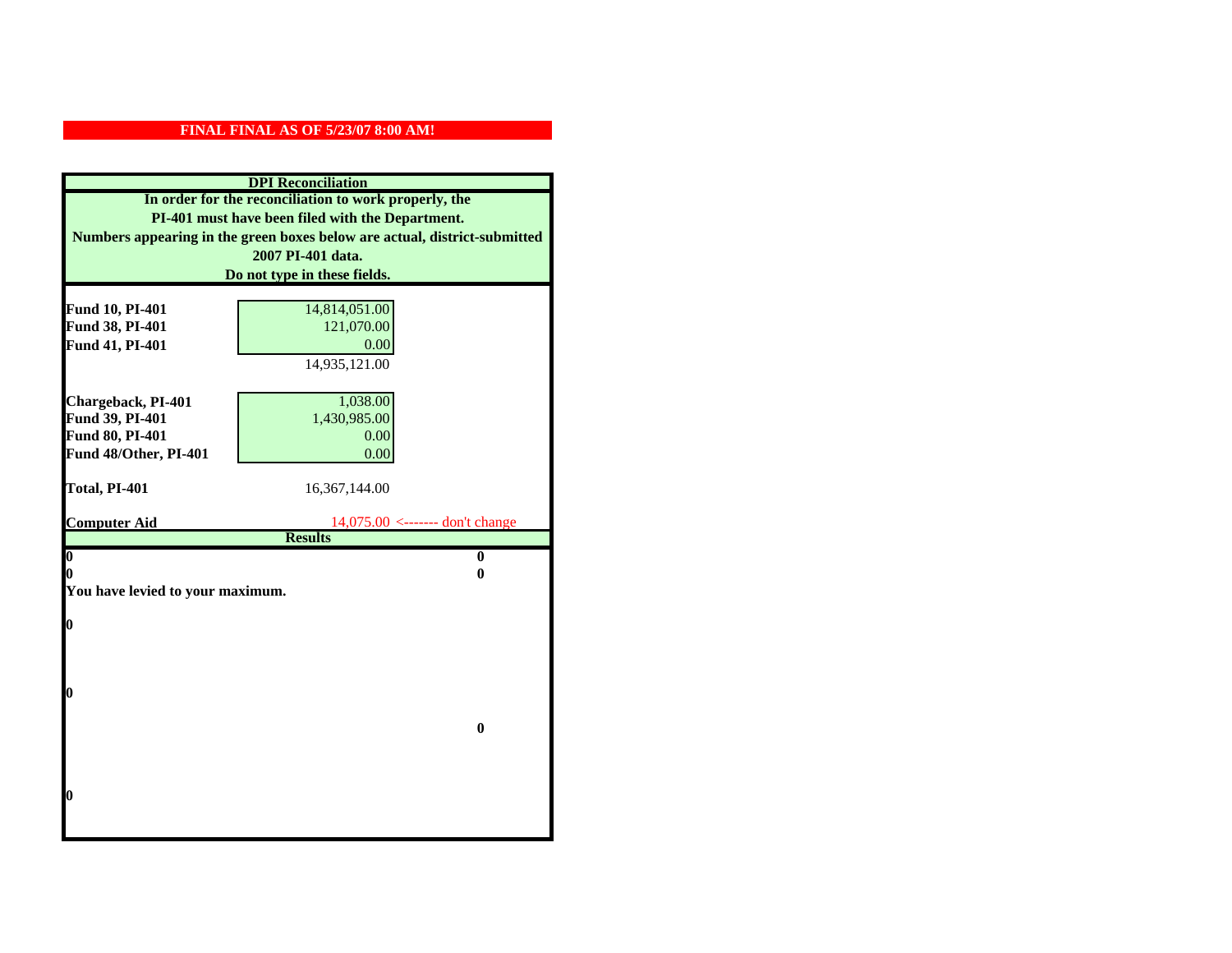| District:   HERMAN #22<br>$\blacktriangledown$ 2523                                                        |                | 06-07 Final Revenue Limit Worksheet - Using the Oct 15 Gen Aid Cert.                           |                |                    |
|------------------------------------------------------------------------------------------------------------|----------------|------------------------------------------------------------------------------------------------|----------------|--------------------|
| <b>Updated on:</b><br>5/23/2007<br><b>Using Final 05-06 Rev Lim Data.</b>                                  |                |                                                                                                |                |                    |
| <b>FINAL FINAL AS OF 5/23/07 8:00 AM!</b><br>Cells calculate after base levy entry.                        |                | 1. 2005-2006 Base Revenue (Funds 10, 38, 41)                                                   | (from left)    | 917,377            |
| Line 1: 2005-2006 Base Revenue<br>917,377                                                                  |                | 2. Base Sept Membership Avg (03+.4ss, 04+.4ss, 05+.4ss/3)                                      | (from left)    | 87                 |
| Line 1 Amnt May Not Exceed Line 9 of Final 05-06 Revenue Limit Worksheet.                                  |                | 3. 2005-2006 Base Revenue Per Member (Ln 1 / Ln2)                                              | (with cents)   | 10,544.56          |
| 404,203<br>05-06 General Aid Certification (05-06 line 12)                                                 |                | 4. 2006-2007 Per Member Increase $(A + B - C)$                                                 |                | 256.93             |
| 05-06 Computer Aid Received (Src 691)<br>184                                                               |                | A. Allowed Per Pupil Increase                                                                  | 256.93         |                    |
| 05-06 Fnd 10 Levy Cert (05-06 In 18, levy 10 Src 211)<br>523,446                                           |                | B. Low Revenue Increase $(8400 - (3 + 4A))$ Not < 0                                            | 0.00           |                    |
| 05-06 Fnd 38 Levy Cert (05-06 In 14B, levy 38 Src 210)                                                     |                | C. Low Rev Dist in CCDEB (Enter DPI Adjustment)                                                | 0.00           |                    |
| 05-06 Fnd 41 Levy Cert (05-06 In 14C, levy 41 Src 210)<br>+                                                | 0              | 5. 2006-07 Maximum Revenue / Memb (Ln 3 + Ln 4)                                                |                | 10,801.49          |
| 05-06 Aid Penalty for Over Levy (05-06 bottom line)                                                        |                | 6. Current Membership Avg (04+.4ss, 05+.4ss, 06+.4ss/3)                                        | (from left)    | 85                 |
|                                                                                                            |                | 7. 2006-2007 Rev Limit, No Exemptions (Ln 5 x Ln 6)                                            | (rounded)      | 918,127            |
| 05-06 Levy for 05-06 Non-Recurring Exemptions (In 10), Enter amnt used below.                              |                | 8. Total Recurring Exemptions (A+B+C+D+E)                                                      | (rounded)      |                    |
| 05-06 Non-Recurring Ref to Exceed Limit                                                                    | $\overline{0}$ | Unused 2005-2006 Recurring Levy Authority                                                      |                |                    |
| 10,456<br>05-06 Declining Enrollment                                                                       |                | A. Prior Year Carryover (100% of Amnt Entered Above)                                           |                |                    |
| 05-06 Other Non-Recurring Exemption                                                                        |                | B. Transfer of Service (if negative, include sign)                                             |                |                    |
|                                                                                                            |                | C. Transfer of Territory (if negative, include sign)                                           |                |                    |
| September & Summer FTE Membership Averages                                                                 |                | D. Federal Impact Aid Loss (2004-05 to 2005-06)                                                |                |                    |
| Count Ch. 220 Inter-District Resident Transfer Pupils @ 75%.                                               |                | E. Recurring Referenda to Exceed (If 06-07 is first year)                                      |                |                    |
| Line 2: Base Avg: $(03+.4ss)+(04+.4ss)+(05+.4ss)/3 =$<br>87                                                |                |                                                                                                |                |                    |
| 2003<br>2004<br>2005                                                                                       |                |                                                                                                |                |                    |
| Summer fte:                                                                                                |                | 9. 2006-2007 Limit with Recurring Exemptions (Ln 7 + Ln 8)                                     |                | 918,127            |
| $\Omega$<br>0<br>$\Omega$<br>% (40, 40, 40)                                                                |                | 10. Total 2006-2007 Non-Recurring Exemptions $(A + B + C)$                                     |                | 21,603             |
| 86<br>83<br>92<br>Sept fte:                                                                                |                | A. Non-Recurring Referenda, to Exceed 2006-07 Limit                                            |                |                    |
| 86<br>92<br>83<br><b>Total fte</b>                                                                         |                | B. Declining Enrollment Exemptn for 06-07 (from left)<br>C. Other Non-Recurring Exemption      | 21,603         |                    |
| Line 6: Curr Avg: $(04+.4ss)+(05+.4ss)+(06+.4ss)/3 =$                                                      | 85 I           | 11.2006-07 Revenue Limit With All Exemptions (Ln 9 + Ln 10)                                    |                | 939,730            |
| 2006<br>2004<br>2005                                                                                       |                | 12. Oct 15 Cert of 2006-07 General Aid                                                         |                | 363,297            |
| $\Omega$<br>Summer fte:<br>0                                                                               |                | REMEMBER TO USE THE OCT 15 CERT WHEN SETTING THE LEVY.                                         |                |                    |
| % (40, 40, 40)<br>$\Omega$<br>$\Omega$<br>0                                                                |                | 13. Allowable Limited Revenue: (Line 11 - Line 12)                                             |                | 576,433            |
| 79<br>83<br>92<br>Sept fte:                                                                                |                | (10, 38, 41 Levies + Src 691. Src 691 is DOR Computer Aid.)                                    |                |                    |
| 92<br>83<br>79<br><b>Total fte</b>                                                                         |                | 14. Total Limited Revenue To Be Used (A+B+C)                                                   | Not >line 13   | 576,433            |
|                                                                                                            |                | Entries Required Below: Amnts Needed by Purpose and Fund:                                      |                |                    |
| 21,603<br>Line 10B: Declining Enrollment Exemption =                                                       |                | A. Gen Operations: Fnd 10 including Src 211 & Src 691                                          | 576,433        | (Proposed Fund 10) |
|                                                                                                            |                | B. Non-Referendum Debt (inside limit) Fnd 38 Src 211                                           |                | (to Budget Rpt)    |
| Average FTE Loss (Line $2 -$ Line 6, if $> 0$ )                                                            |                | C. Capital Exp, Annual Meeting Approved: Fnd 41 Src 211                                        |                | (to Budget Rpt)    |
| $X = 0.75$<br>$=$                                                                                          | $\overline{2}$ | 15. Total Revenue from Other Levies                                                            | (A+B+C+D):     |                    |
| X (Line 5, Maximum 2006-2007 Revenue per Memb) =<br>10,801.49<br>21,603<br>Non-Recurring Exemption Amount: |                | A. Referendum Apprvd Debt (Non Fund 38 Debt-Src 211)<br>B. Community Services (Fnd 80 Src 211) |                | (to Budget Rpt)    |
|                                                                                                            |                | C. Prior Year Levy Chargeback (Src 212)                                                        | $\overline{0}$ | (to Budget Rpt)    |
| Line 17: State Aid for Exempt Computers =<br>148                                                           |                | D. Other Levy Revenue - Milwaukee & Kenosha Only                                               |                | (to Budget Rpt)    |
| Round to Dollar<br>Line 17 = A $X$ (Line 16 / C) (to 8 decimals)                                           |                | 16. Total Levy + Src 691, "Proposed Levy"<br>(Ln 14 + Ln 15)                                   |                | 576,433            |
| Actual 2006 Property Values (mailed 10/3/06)                                                               |                | 17. Actual Src 691 (Vouchered Computer Aid)                                                    | 148            | (to Budget Rpt)    |
| A. 2006 Exempt Computer Property Valuation<br>20,700<br>Required                                           |                | 18. Fnd 10 Src 211 (Ln 14A - Ln 17), 2006-07 Budget                                            | 576,285        | (to Budget Rpt)    |
| B. 2006 TIF-Out Tax Apportionment Equalized Valuation<br>80,861,495                                        |                | <b>Line 18</b> (not 14A) is the <b>Fund 10 Levy</b> certified by the Board.                    |                |                    |
| C. 2006 TIF-Out Value plus Exempt Computers $(A + B)$<br>80,882,195                                        |                | 19. Total All Fund Tax Levy $(14B + 14C + 15 + 18)$                                            |                | 576,285            |
| Computer aid replaces a portion of proposed Fund 10 Levy                                                   |                | Line $19 = \text{levy}$ to be apportioned = PI-401                                             | Levy Rate $=$  | 0.00712682         |
| Src 691 = Computer Value X (Proposed Levy / (TIF-Out Val + Computer Value))                                |                | 20. Funds 38 & 39, Src 211 Total (Ln 14B + Ln 15A)                                             | $\overline{0}$ | (to Budget Rpt)    |
| Revised: May, 2007                                                                                         |                | Worksheet is available at: www.dpi.wi.gov/sfs/worksheets.html or buddev.html                   |                |                    |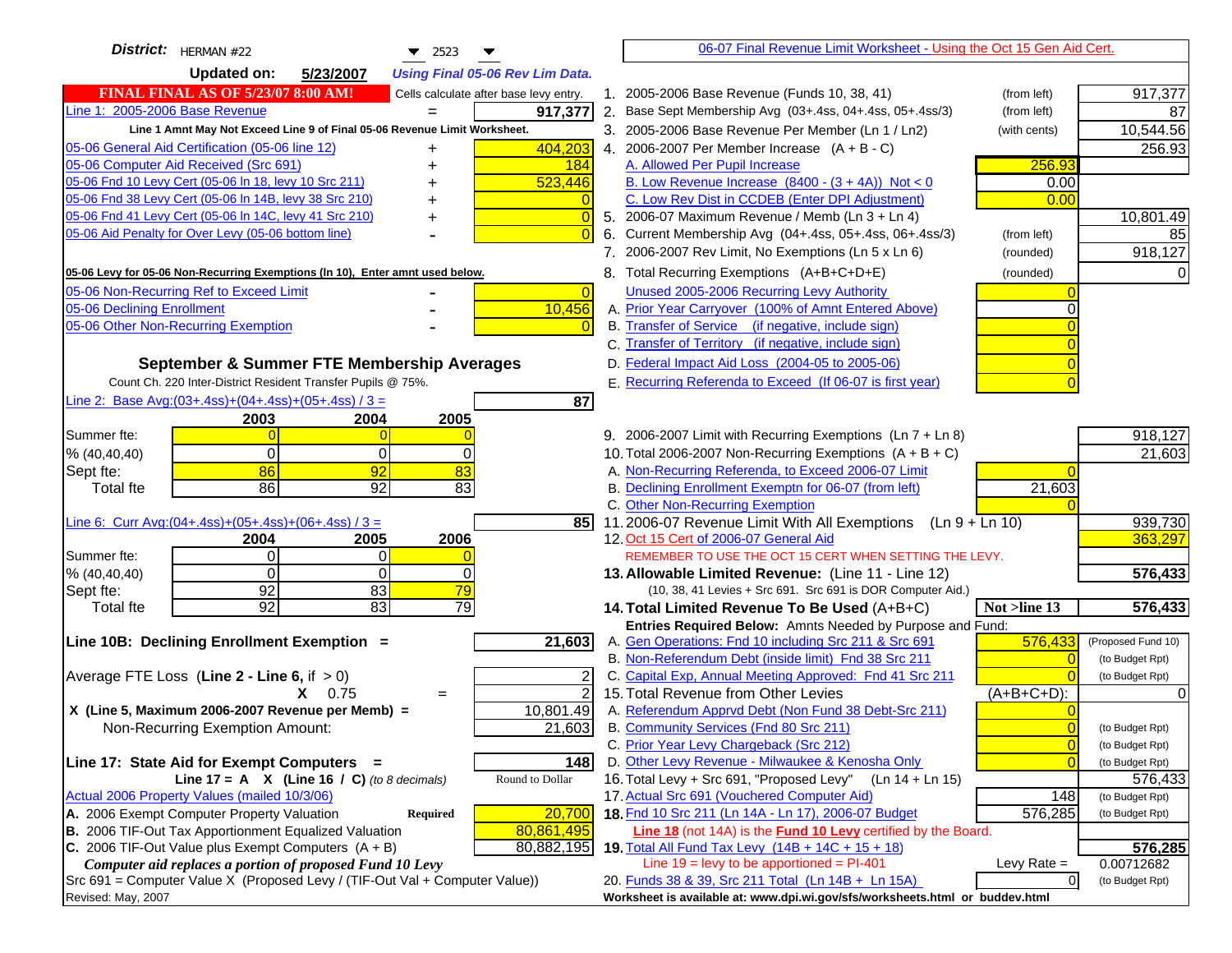|                                  | <b>DPI</b> Reconciliation                                                 |
|----------------------------------|---------------------------------------------------------------------------|
|                                  | In order for the reconciliation to work properly, the                     |
|                                  | PI-401 must have been filed with the Department.                          |
|                                  | Numbers appearing in the green boxes below are actual, district-submitted |
|                                  | 2007 PI-401 data.                                                         |
|                                  | Do not type in these fields.                                              |
|                                  |                                                                           |
| Fund 10, PI-401                  | 576,285.00                                                                |
| Fund 38, PI-401                  | 0.00                                                                      |
| Fund 41, PI-401                  | 0.00                                                                      |
|                                  | 576,285.00                                                                |
|                                  |                                                                           |
| Chargeback, PI-401               | 0.00                                                                      |
| Fund 39, PI-401                  | 0.00                                                                      |
| Fund 80, PI-401                  | 0.00                                                                      |
| Fund 48/Other, PI-401            | 0.00                                                                      |
| Total, PI-401                    | 576,285.00                                                                |
|                                  |                                                                           |
|                                  |                                                                           |
| <b>Computer Aid</b>              | $148.00$ <------- don't change                                            |
|                                  | <b>Results</b>                                                            |
| $\boldsymbol{0}$                 | $\bf{0}$                                                                  |
| 0                                | 0                                                                         |
| You have levied to your maximum. |                                                                           |
|                                  |                                                                           |
| $\bf{0}$                         |                                                                           |
|                                  |                                                                           |
|                                  |                                                                           |
| 0                                |                                                                           |
|                                  |                                                                           |
|                                  | $\bf{0}$                                                                  |
|                                  |                                                                           |
|                                  |                                                                           |
|                                  |                                                                           |
| 0                                |                                                                           |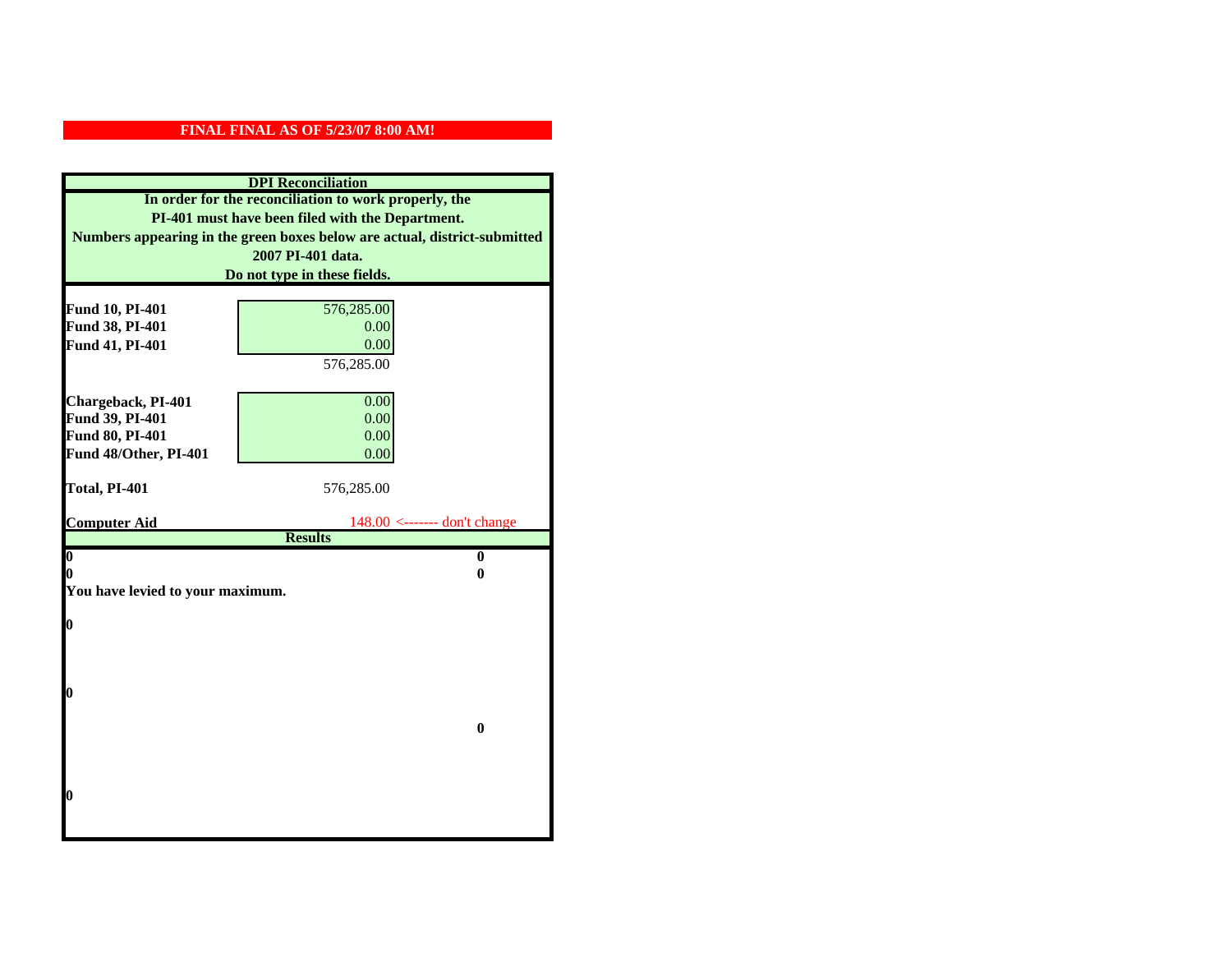| District:   HIGHLAND<br>$\blacktriangledown$ 2527                                                                                       |                | 06-07 Final Revenue Limit Worksheet - Using the Oct 15 Gen Aid Cert.                                          |                       |                                    |
|-----------------------------------------------------------------------------------------------------------------------------------------|----------------|---------------------------------------------------------------------------------------------------------------|-----------------------|------------------------------------|
| <b>Updated on:</b><br>5/23/2007<br><b>Using Final 05-06 Rev Lim Data.</b>                                                               |                |                                                                                                               |                       |                                    |
| <b>FINAL FINAL AS OF 5/23/07 8:00 AM!</b><br>Cells calculate after base levy entry.                                                     |                | 1. 2005-2006 Base Revenue (Funds 10, 38, 41)<br>(from left)                                                   |                       | 2,672,872                          |
| Line 1: 2005-2006 Base Revenue<br>2,672,872                                                                                             |                | 2. Base Sept Membership Avg (03+.4ss, 04+.4ss, 05+.4ss/3)<br>(from left)                                      |                       | 293                                |
| Line 1 Amnt May Not Exceed Line 9 of Final 05-06 Revenue Limit Worksheet.                                                               |                | 3. 2005-2006 Base Revenue Per Member (Ln 1 / Ln2)<br>(with cents)                                             |                       | 9,122.43                           |
| 2,229,656<br>05-06 General Aid Certification (05-06 line 12)<br>+                                                                       |                | 4. 2006-2007 Per Member Increase $(A + B - C)$                                                                |                       | 256.93                             |
| 05-06 Computer Aid Received (Src 691)<br>655                                                                                            |                | A. Allowed Per Pupil Increase                                                                                 | 256.93                |                                    |
| 05-06 Fnd 10 Levy Cert (05-06 In 18, levy 10 Src 211)<br>485,187                                                                        |                | B. Low Revenue Increase $(8400 - (3 + 4A))$ Not < 0                                                           | 0.00                  |                                    |
| 05-06 Fnd 38 Levy Cert (05-06 In 14B, levy 38 Src 210)                                                                                  |                | C. Low Rev Dist in CCDEB (Enter DPI Adjustment)                                                               | 0.00                  |                                    |
| 05-06 Fnd 41 Levy Cert (05-06 In 14C, levy 41 Src 210)<br>+                                                                             |                | 5. 2006-07 Maximum Revenue / Memb (Ln 3 + Ln 4)                                                               |                       | 9,379.36                           |
| 05-06 Aid Penalty for Over Levy (05-06 bottom line)                                                                                     |                | 6. Current Membership Avg (04+.4ss, 05+.4ss, 06+.4ss/3)<br>(from left)                                        |                       | 287                                |
|                                                                                                                                         |                | 7. 2006-2007 Rev Limit, No Exemptions (Ln 5 x Ln 6)<br>(rounded)                                              |                       | 2,691,876                          |
| 05-06 Levy for 05-06 Non-Recurring Exemptions (In 10), Enter amnt used below.                                                           |                | 8. Total Recurring Exemptions (A+B+C+D+E)<br>(rounded)                                                        |                       |                                    |
| 05-06 Non-Recurring Ref to Exceed Limit                                                                                                 | $\overline{0}$ | Unused 2005-2006 Recurring Levy Authority                                                                     |                       |                                    |
| 42,626<br>05-06 Declining Enrollment                                                                                                    |                | A. Prior Year Carryover (100% of Amnt Entered Above)                                                          |                       |                                    |
| 05-06 Other Non-Recurring Exemption                                                                                                     |                | B. Transfer of Service (if negative, include sign)                                                            |                       |                                    |
|                                                                                                                                         |                | C. Transfer of Territory (if negative, include sign)                                                          |                       |                                    |
| September & Summer FTE Membership Averages                                                                                              |                | D. Federal Impact Aid Loss (2004-05 to 2005-06)                                                               |                       |                                    |
| Count Ch. 220 Inter-District Resident Transfer Pupils @ 75%.                                                                            |                | E. Recurring Referenda to Exceed (If 06-07 is first year)                                                     |                       |                                    |
| Line 2: Base Avg: $(03+.4ss)+(04+.4ss)+(05+.4ss)/3 =$<br>293                                                                            |                |                                                                                                               |                       |                                    |
| 2004<br>2005<br>2003                                                                                                                    |                |                                                                                                               |                       |                                    |
| Summer fte:                                                                                                                             |                | 9. 2006-2007 Limit with Recurring Exemptions (Ln 7 + Ln 8)                                                    |                       | 2,691,876                          |
| % (40, 40, 40)<br>3                                                                                                                     |                | 10. Total 2006-2007 Non-Recurring Exemptions $(A + B + C)$                                                    |                       | 46,897                             |
| 295<br>284<br>294<br>Sept fte:<br>287                                                                                                   |                | A. Non-Recurring Referenda, to Exceed 2006-07 Limit<br>B. Declining Enrollment Exemptn for 06-07 (from left)  |                       |                                    |
| 297<br>296<br><b>Total fte</b>                                                                                                          |                | C. Other Non-Recurring Exemption                                                                              | 46,897                |                                    |
| Line 6: Curr Avg: $(04+.4ss)+(05+.4ss)+(06+.4ss)/3 =$<br>287 I                                                                          |                | 11.2006-07 Revenue Limit With All Exemptions (Ln 9 + Ln 10)                                                   |                       | 2,738,773                          |
| 2004<br>2005<br>2006                                                                                                                    |                | 12. Oct 15 Cert of 2006-07 General Aid                                                                        |                       | 2,187,315                          |
| 8<br>Summer fte:<br>7                                                                                                                   |                | REMEMBER TO USE THE OCT 15 CERT WHEN SETTING THE LEVY.                                                        |                       |                                    |
| 3<br>3<br>% (40, 40, 40)                                                                                                                |                | 13. Allowable Limited Revenue: (Line 11 - Line 12)                                                            |                       | 551,458                            |
| 294<br>284<br>274<br>Sept fte:                                                                                                          |                | (10, 38, 41 Levies + Src 691. Src 691 is DOR Computer Aid.)                                                   |                       |                                    |
| 297<br>287<br>$\overline{277}$<br><b>Total fte</b>                                                                                      |                | Not >line 13<br>14. Total Limited Revenue To Be Used (A+B+C)                                                  |                       | 551,458                            |
|                                                                                                                                         |                | Entries Required Below: Amnts Needed by Purpose and Fund:                                                     |                       |                                    |
| Line 10B: Declining Enrollment Exemption =<br>46,897                                                                                    |                | A. Gen Operations: Fnd 10 including Src 211 & Src 691<br>B. Non-Referendum Debt (inside limit) Fnd 38 Src 211 | 551,458<br>$\sqrt{ }$ | (Proposed Fund 10)                 |
| Average FTE Loss (Line $2 -$ Line 6, if $> 0$ )                                                                                         | 6              | C. Capital Exp, Annual Meeting Approved: Fnd 41 Src 211                                                       |                       | (to Budget Rpt)<br>(to Budget Rpt) |
| $X = 0.75$<br>$=$                                                                                                                       | 5              | 15. Total Revenue from Other Levies<br>(A+B+C+D):                                                             |                       | 681,639                            |
| X (Line 5, Maximum 2006-2007 Revenue per Memb) =<br>9,379.36                                                                            |                | A. Referendum Apprvd Debt (Non Fund 38 Debt-Src 211)                                                          | 641,639               |                                    |
| Non-Recurring Exemption Amount:<br>46,897                                                                                               |                | B. Community Services (Fnd 80 Src 211)                                                                        | 40,000                | (to Budget Rpt)                    |
|                                                                                                                                         |                | C. Prior Year Levy Chargeback (Src 212)                                                                       | $\overline{0}$        | (to Budget Rpt)                    |
| 545<br>Line 17: State Aid for Exempt Computers =                                                                                        |                | D. Other Levy Revenue - Milwaukee & Kenosha Only                                                              | $\sqrt{ }$            | (to Budget Rpt)                    |
| Line 17 = A $X$ (Line 16 / C) (to 8 decimals)<br>Round to Dollar                                                                        |                | 16. Total Levy + Src 691, "Proposed Levy"<br>$(Ln 14 + Ln 15)$                                                |                       | 1,233,097                          |
| Actual 2006 Property Values (mailed 10/3/06)                                                                                            |                | 17. Actual Src 691 (Vouchered Computer Aid)                                                                   | 545                   | (to Budget Rpt)                    |
| A. 2006 Exempt Computer Property Valuation<br>Required<br>39,500                                                                        |                | 18. Fnd 10 Src 211 (Ln 14A - Ln 17), 2006-07 Budget                                                           | 550,913               | (to Budget Rpt)                    |
| B. 2006 TIF-Out Tax Apportionment Equalized Valuation<br>89,409,239                                                                     |                | Line 18 (not 14A) is the <b>Fund 10 Levy</b> certified by the Board.                                          |                       |                                    |
| C. 2006 TIF-Out Value plus Exempt Computers $(A + B)$<br>89,448,739                                                                     |                | 19. Total All Fund Tax Levy (14B + 14C + 15 + 18)                                                             |                       | 1,232,552                          |
| Computer aid replaces a portion of proposed Fund 10 Levy<br>Src 691 = Computer Value X (Proposed Levy / (TIF-Out Val + Computer Value)) |                | Line $19 = \text{levy}$ to be apportioned = PI-401<br>20. Funds 38 & 39, Src 211 Total (Ln 14B + Ln 15A)      | Levy Rate $=$         | 0.01378551                         |
| Revised: May, 2007                                                                                                                      |                | Worksheet is available at: www.dpi.wi.gov/sfs/worksheets.html or buddev.html                                  | 641,639               | (to Budget Rpt)                    |
|                                                                                                                                         |                |                                                                                                               |                       |                                    |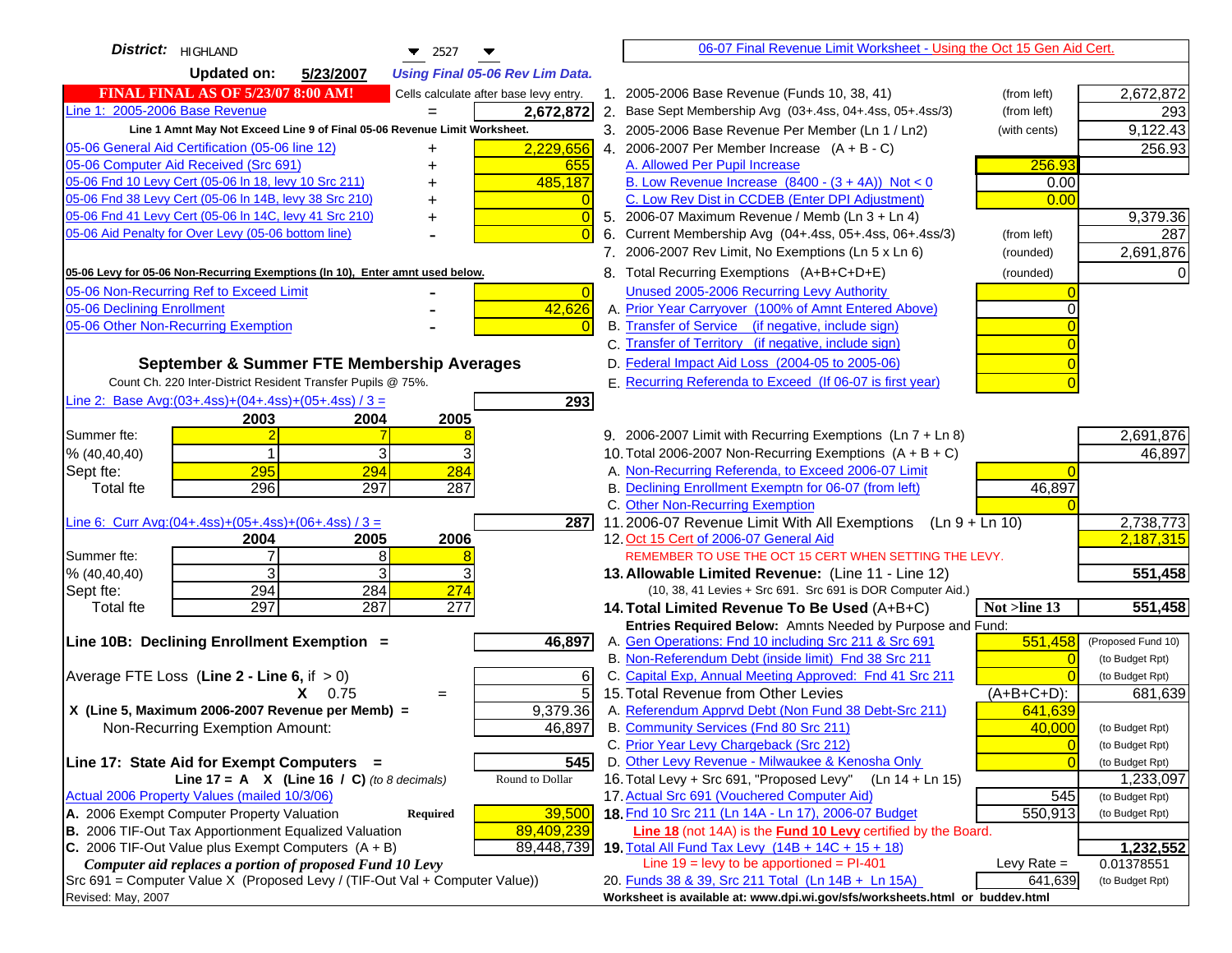|                                    | <b>DPI</b> Reconciliation                                                 |
|------------------------------------|---------------------------------------------------------------------------|
|                                    | In order for the reconciliation to work properly, the                     |
|                                    | PI-401 must have been filed with the Department.                          |
|                                    | Numbers appearing in the green boxes below are actual, district-submitted |
|                                    | 2007 PI-401 data.                                                         |
|                                    | Do not type in these fields.                                              |
|                                    |                                                                           |
| Fund 10, PI-401<br>Fund 38, PI-401 | 550,913.00                                                                |
| Fund 41, PI-401                    | 0.00<br>0.00                                                              |
|                                    | 550,913.00                                                                |
|                                    |                                                                           |
| Chargeback, PI-401                 | 0.00                                                                      |
| Fund 39, PI-401                    | 641,639.00                                                                |
| Fund 80, PI-401                    | 40,000.00                                                                 |
| Fund 48/Other, PI-401              | 0.00                                                                      |
|                                    |                                                                           |
| Total, PI-401                      | 1,232,552.00                                                              |
|                                    |                                                                           |
| <b>Computer Aid</b>                | $545.00$ <------- don't change<br><b>Results</b>                          |
| $\boldsymbol{0}$                   | $\bf{0}$                                                                  |
| 0                                  | 0                                                                         |
| You have levied to your maximum.   |                                                                           |
|                                    |                                                                           |
| $\bf{0}$                           |                                                                           |
|                                    |                                                                           |
|                                    |                                                                           |
| 0                                  |                                                                           |
|                                    |                                                                           |
|                                    | $\bf{0}$                                                                  |
|                                    |                                                                           |
|                                    |                                                                           |
|                                    |                                                                           |
| 0                                  |                                                                           |
|                                    |                                                                           |
|                                    |                                                                           |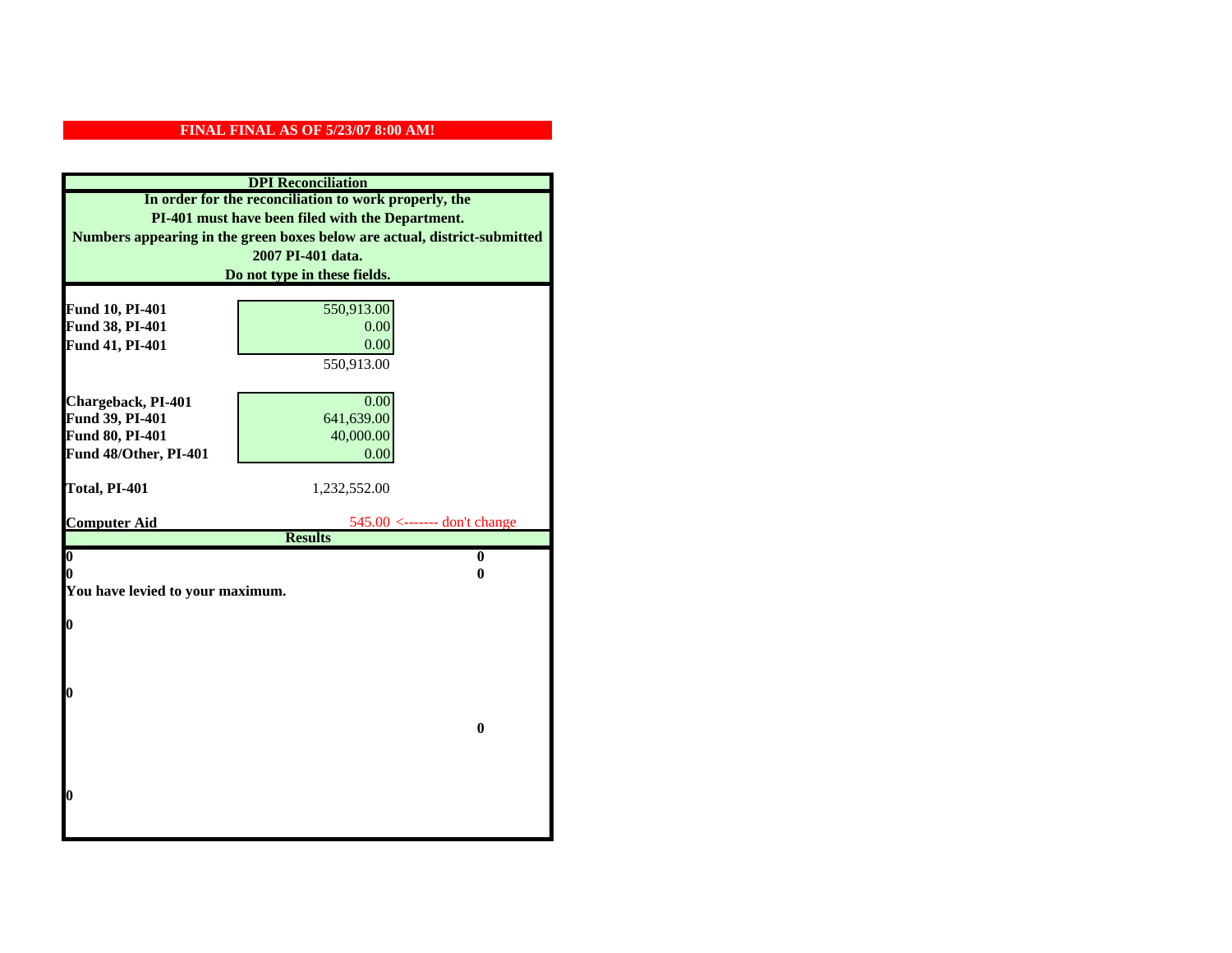| District:   HILBERT<br>$\blacktriangledown$ 2534                                    |                | 06-07 Final Revenue Limit Worksheet - Using the Oct 15 Gen Aid Cert.                                                     |                |                                    |
|-------------------------------------------------------------------------------------|----------------|--------------------------------------------------------------------------------------------------------------------------|----------------|------------------------------------|
| <b>Updated on:</b><br>5/23/2007<br><b>Using Final 05-06 Rev Lim Data.</b>           |                |                                                                                                                          |                |                                    |
| <b>FINAL FINAL AS OF 5/23/07 8:00 AM!</b><br>Cells calculate after base levy entry. |                | 1. 2005-2006 Base Revenue (Funds 10, 38, 41)<br>(from left)                                                              |                | 4,158,723                          |
| Line 1: 2005-2006 Base Revenue<br>4,158,723<br>$=$                                  |                | 2. Base Sept Membership Avg (03+.4ss, 04+.4ss, 05+.4ss/3)<br>(from left)                                                 |                | 495                                |
| Line 1 Amnt May Not Exceed Line 9 of Final 05-06 Revenue Limit Worksheet.           |                | 3. 2005-2006 Base Revenue Per Member (Ln 1 / Ln2)<br>(with cents)                                                        |                | 8,401.46                           |
| 3,022,067<br>05-06 General Aid Certification (05-06 line 12)<br>+                   |                | 4. 2006-2007 Per Member Increase $(A + B - C)$                                                                           |                | 256.93                             |
| 05-06 Computer Aid Received (Src 691)<br>1,948                                      |                | A. Allowed Per Pupil Increase                                                                                            | 256.93         |                                    |
| 05-06 Fnd 10 Levy Cert (05-06 In 18, levy 10 Src 211)<br>1,118,627                  |                | B. Low Revenue Increase $(8400 - (3 + 4A))$ Not < 0                                                                      | 0.00           |                                    |
| 05-06 Fnd 38 Levy Cert (05-06 In 14B, levy 38 Src 210)<br>24,244                    |                | C. Low Rev Dist in CCDEB (Enter DPI Adjustment)                                                                          | 0.00           |                                    |
| 05-06 Fnd 41 Levy Cert (05-06 In 14C, levy 41 Src 210)<br>┿                         |                | 5. 2006-07 Maximum Revenue / Memb (Ln 3 + Ln 4)                                                                          |                | 8,658.39                           |
| 05-06 Aid Penalty for Over Levy (05-06 bottom line)                                 | $\Omega$       | Current Membership Avg (04+.4ss, 05+.4ss, 06+.4ss/3)<br>6.<br>(from left)                                                |                | 492                                |
|                                                                                     |                | 7. 2006-2007 Rev Limit, No Exemptions (Ln 5 x Ln 6)<br>(rounded)                                                         |                | 4,259,928                          |
| 05-06 Levy for 05-06 Non-Recurring Exemptions (In 10), Enter amnt used below.       |                | 8. Total Recurring Exemptions (A+B+C+D+E)<br>(rounded)                                                                   |                | 22,716                             |
| 05-06 Non-Recurring Ref to Exceed Limit                                             | $\overline{0}$ | Unused 2005-2006 Recurring Levy Authority                                                                                |                |                                    |
| 8,163<br>05-06 Declining Enrollment                                                 |                | A. Prior Year Carryover (100% of Amnt Entered Above)                                                                     | $\Omega$       |                                    |
| 05-06 Other Non-Recurring Exemption                                                 |                | B. Transfer of Service (if negative, include sign)                                                                       | 22,716         |                                    |
|                                                                                     |                | C. Transfer of Territory (if negative, include sign)                                                                     |                |                                    |
| September & Summer FTE Membership Averages                                          |                | D. Federal Impact Aid Loss (2004-05 to 2005-06)                                                                          |                |                                    |
| Count Ch. 220 Inter-District Resident Transfer Pupils @ 75%.                        |                | E. Recurring Referenda to Exceed (If 06-07 is first year)                                                                |                |                                    |
| Line 2: Base Avg: $(03+.4ss)+(04+.4ss)+(05+.4ss)/3 =$<br>495                        |                |                                                                                                                          |                |                                    |
| 2003<br>2004<br>2005                                                                |                |                                                                                                                          |                |                                    |
| Summer fte:<br>10 <sup>1</sup><br>11<br>4                                           |                | 9. 2006-2007 Limit with Recurring Exemptions (Ln 7 + Ln 8)<br>10. Total 2006-2007 Non-Recurring Exemptions $(A + B + C)$ |                | 4,282,644                          |
| 4<br>% (40, 40, 40)<br>511<br>477<br>486<br>Sept fte:                               |                | A. Non-Recurring Referenda, to Exceed 2006-07 Limit                                                                      |                | 17,317                             |
| 515<br>481<br>490<br>Total fte                                                      |                | B. Declining Enrollment Exemptn for 06-07 (from left)                                                                    | 17,317         |                                    |
|                                                                                     |                | C. Other Non-Recurring Exemption                                                                                         |                |                                    |
| Line 6: Curr Avg: $(04+.4ss)+(05+.4ss)+(06+.4ss)/3 =$<br>4921                       |                | 11.2006-07 Revenue Limit With All Exemptions $(Ln 9 + Ln 10)$                                                            |                | 4,299,961                          |
| 2005<br>2006<br>2004                                                                |                | 12. Oct 15 Cert of 2006-07 General Aid                                                                                   |                | 3,157,204                          |
| $\overline{11}$<br>Summer fte:<br>9                                                 |                | REMEMBER TO USE THE OCT 15 CERT WHEN SETTING THE LEVY.                                                                   |                |                                    |
| 3<br>% (40, 40, 40)<br>4<br>4                                                       |                | 13. Allowable Limited Revenue: (Line 11 - Line 12)                                                                       |                | 1,142,757                          |
| 502<br>477<br>486<br>Sept fte:                                                      |                | (10, 38, 41 Levies + Src 691. Src 691 is DOR Computer Aid.)                                                              |                |                                    |
| 481<br>490<br>505<br>Total fte                                                      |                | 14. Total Limited Revenue To Be Used (A+B+C)<br>Not >line 13                                                             |                | 1,142,757                          |
|                                                                                     |                | Entries Required Below: Amnts Needed by Purpose and Fund:                                                                |                |                                    |
| 17,317<br>Line 10B: Declining Enrollment Exemption =                                |                | A. Gen Operations: Fnd 10 including Src 211 & Src 691<br>B. Non-Referendum Debt (inside limit) Fnd 38 Src 211            | 1,094,072      | (Proposed Fund 10)                 |
| Average FTE Loss (Line $2 -$ Line 6, if $> 0$ )                                     | 3              | C. Capital Exp, Annual Meeting Approved: Fnd 41 Src 211                                                                  | 48,685         | (to Budget Rpt)<br>(to Budget Rpt) |
| $X = 0.75$<br>$\qquad \qquad =$                                                     | $\overline{2}$ | 15. Total Revenue from Other Levies                                                                                      | $(A+B+C+D)$ :  | 265,971                            |
| X (Line 5, Maximum 2006-2007 Revenue per Memb) =<br>8,658.39                        |                | A. Referendum Apprvd Debt (Non Fund 38 Debt-Src 211)                                                                     | 254,186        |                                    |
| 17,317<br>Non-Recurring Exemption Amount:                                           |                | B. Community Services (Fnd 80 Src 211)                                                                                   | 11,785         | (to Budget Rpt)                    |
|                                                                                     |                | C. Prior Year Levy Chargeback (Src 212)                                                                                  | $\overline{0}$ | (to Budget Rpt)                    |
| Line 17: State Aid for Exempt Computers =<br>1,087                                  |                | D. Other Levy Revenue - Milwaukee & Kenosha Only                                                                         | $\Omega$       | (to Budget Rpt)                    |
| Line 17 = A $X$ (Line 16 / C) (to 8 decimals)<br>Round to Dollar                    |                | 16. Total Levy + Src 691, "Proposed Levy"<br>(Ln 14 + Ln 15)                                                             |                | 1,408,728                          |
| Actual 2006 Property Values (mailed 10/3/06)                                        |                | 17. Actual Src 691 (Vouchered Computer Aid)                                                                              | 1,087          | (to Budget Rpt)                    |
| A. 2006 Exempt Computer Property Valuation<br>136,000<br><b>Required</b>            |                | 18. Fnd 10 Src 211 (Ln 14A - Ln 17), 2006-07 Budget                                                                      | 1,092,985      | (to Budget Rpt)                    |
| B. 2006 TIF-Out Tax Apportionment Equalized Valuation<br>176, 135, 164              |                | Line 18 (not 14A) is the Fund 10 Levy certified by the Board.                                                            |                |                                    |
| C. 2006 TIF-Out Value plus Exempt Computers $(A + B)$<br>176,271,164                |                | 19. Total All Fund Tax Levy (14B + 14C + 15 + 18)                                                                        |                | 1,407,641                          |
| Computer aid replaces a portion of proposed Fund 10 Levy                            |                | Line $19 = \text{levy}$ to be apportioned = PI-401                                                                       | Levy Rate $=$  | 0.00799182                         |
| Src 691 = Computer Value X (Proposed Levy / (TIF-Out Val + Computer Value))         |                | 20. Funds 38 & 39, Src 211 Total (Ln 14B + Ln 15A)                                                                       | 302,871        | (to Budget Rpt)                    |
| Revised: May, 2007                                                                  |                | Worksheet is available at: www.dpi.wi.gov/sfs/worksheets.html or buddev.html                                             |                |                                    |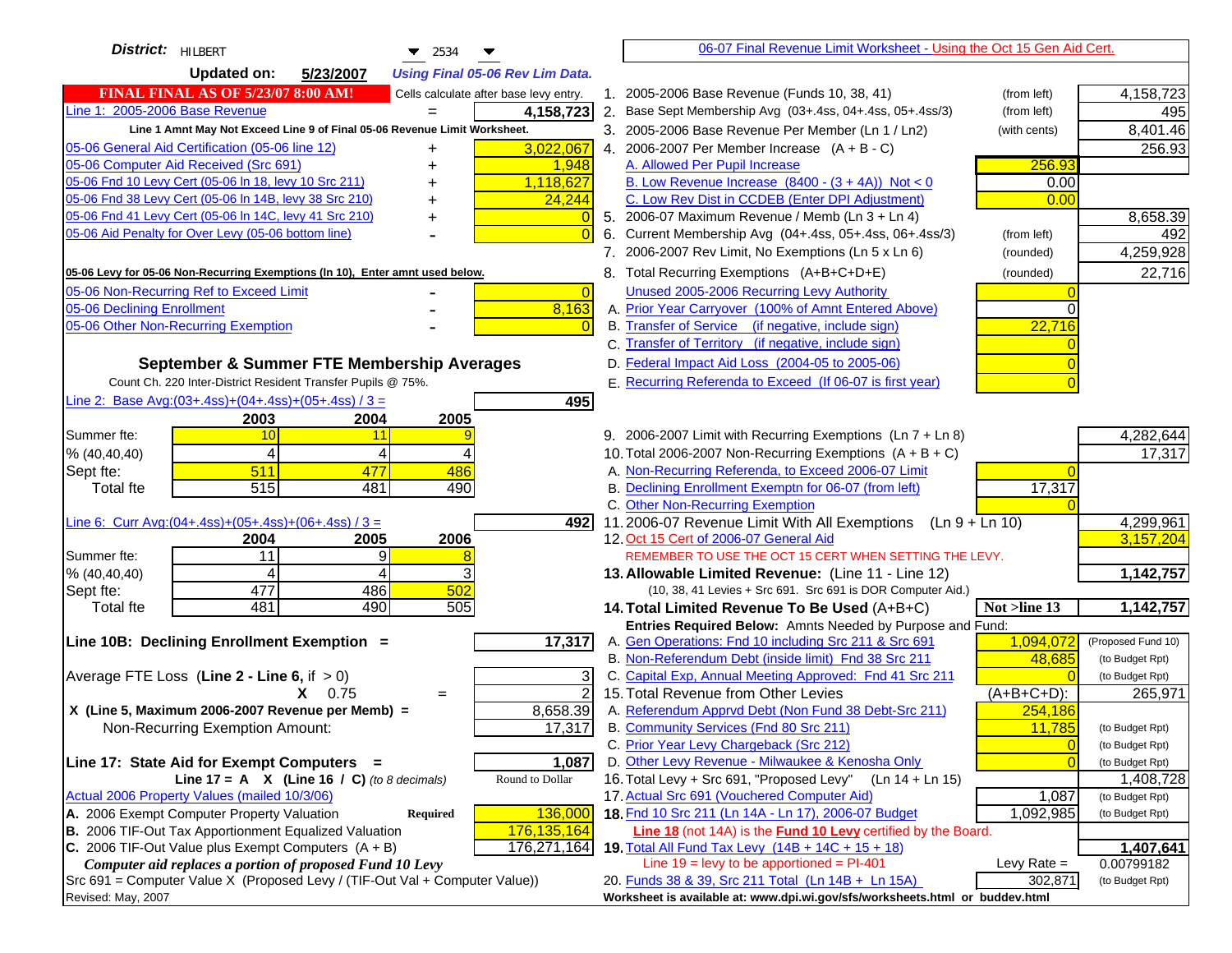|                                    | <b>DPI</b> Reconciliation                                                 |
|------------------------------------|---------------------------------------------------------------------------|
|                                    | In order for the reconciliation to work properly, the                     |
|                                    | PI-401 must have been filed with the Department.                          |
|                                    | Numbers appearing in the green boxes below are actual, district-submitted |
|                                    | 2007 PI-401 data.                                                         |
|                                    | Do not type in these fields.                                              |
|                                    |                                                                           |
| Fund 10, PI-401<br>Fund 38, PI-401 | 1,092,985.00<br>48,685.00                                                 |
| Fund 41, PI-401                    | 0.00                                                                      |
|                                    | 1,141,670.00                                                              |
|                                    |                                                                           |
| Chargeback, PI-401                 | 0.00                                                                      |
| Fund 39, PI-401                    | 254,186.00                                                                |
| Fund 80, PI-401                    | 11,785.00                                                                 |
| Fund 48/Other, PI-401              | 0.00                                                                      |
|                                    |                                                                           |
| Total, PI-401                      | 1,407,641.00                                                              |
|                                    |                                                                           |
| <b>Computer Aid</b>                | $1,087.00$ <------- don't change<br><b>Results</b>                        |
| $\boldsymbol{0}$                   | $\bf{0}$                                                                  |
| 0                                  | 0                                                                         |
| You have levied to your maximum.   |                                                                           |
|                                    |                                                                           |
| 0                                  |                                                                           |
|                                    |                                                                           |
|                                    |                                                                           |
| 0                                  |                                                                           |
|                                    |                                                                           |
|                                    | $\bf{0}$                                                                  |
|                                    |                                                                           |
|                                    |                                                                           |
|                                    |                                                                           |
| 0                                  |                                                                           |
|                                    |                                                                           |
|                                    |                                                                           |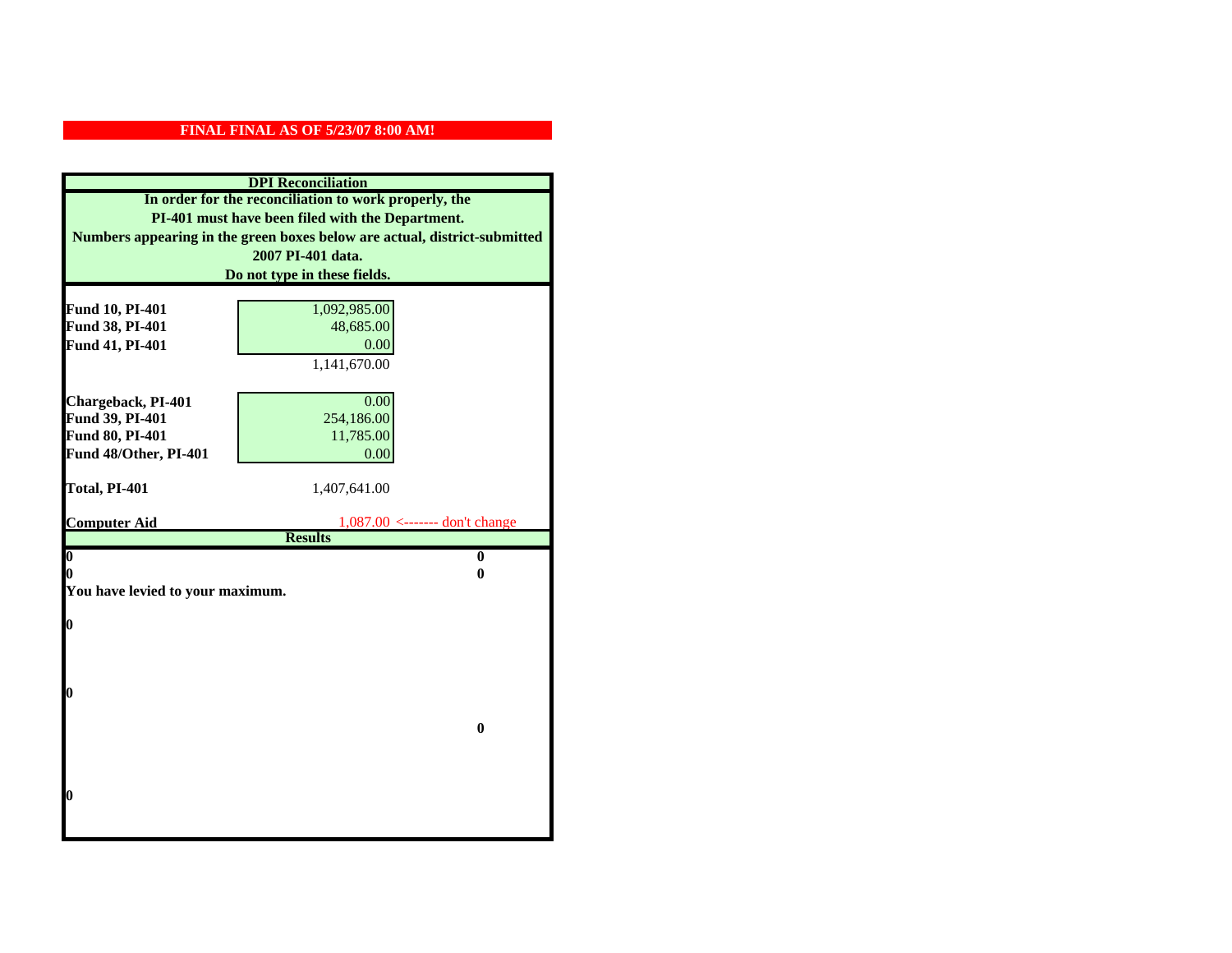| District:   HILLSBORO<br>$\blacktriangledown$ 2541                                                                                           |    | 06-07 Final Revenue Limit Worksheet - Using the Oct 15 Gen Aid Cert.                                         |                |                         |
|----------------------------------------------------------------------------------------------------------------------------------------------|----|--------------------------------------------------------------------------------------------------------------|----------------|-------------------------|
| <b>Updated on:</b><br>5/23/2007<br><b>Using Final 05-06 Rev Lim Data.</b>                                                                    |    |                                                                                                              |                |                         |
| <b>FINAL FINAL AS OF 5/23/07 8:00 AM!</b><br>Cells calculate after base levy entry.                                                          |    | 1. 2005-2006 Base Revenue (Funds 10, 38, 41)                                                                 | (from left)    | 4,787,100               |
| Line 1: 2005-2006 Base Revenue<br>4,787,100<br>$=$                                                                                           |    | 2. Base Sept Membership Avg (03+.4ss, 04+.4ss, 05+.4ss/3)                                                    | (from left)    | 591                     |
| Line 1 Amnt May Not Exceed Line 9 of Final 05-06 Revenue Limit Worksheet.                                                                    |    | 3. 2005-2006 Base Revenue Per Member (Ln 1 / Ln2)                                                            | (with cents)   | 8,100.00                |
| 05-06 General Aid Certification (05-06 line 12)<br>3,917,447                                                                                 |    | 4. 2006-2007 Per Member Increase $(A + B - C)$                                                               |                | 300.00                  |
| 05-06 Computer Aid Received (Src 691)<br>1,300                                                                                               |    | A. Allowed Per Pupil Increase                                                                                | 256.93         |                         |
| 05-06 Fnd 10 Levy Cert (05-06 In 18, levy 10 Src 211)<br>884,553                                                                             |    | B. Low Revenue Increase $(8400 - (3 + 4A))$ Not < 0                                                          | 43.07          |                         |
| 05-06 Fnd 38 Levy Cert (05-06 In 14B, levy 38 Src 210)                                                                                       |    | C. Low Rev Dist in CCDEB (Enter DPI Adjustment)                                                              | 0.00           |                         |
| 05-06 Fnd 41 Levy Cert (05-06 In 14C, levy 41 Src 210)<br>$\Omega$<br>+                                                                      |    | 5. 2006-07 Maximum Revenue / Memb (Ln 3 + Ln 4)                                                              |                | 8,400.00                |
| 05-06 Aid Penalty for Over Levy (05-06 bottom line)<br>$\Omega$                                                                              | 6. | Current Membership Avg (04+.4ss, 05+.4ss, 06+.4ss/3)                                                         | (from left)    | 591                     |
|                                                                                                                                              |    | 7. 2006-2007 Rev Limit, No Exemptions (Ln 5 x Ln 6)                                                          | (rounded)      | 4,964,400               |
| 05-06 Levy for 05-06 Non-Recurring Exemptions (In 10), Enter amnt used below.                                                                |    | 8. Total Recurring Exemptions (A+B+C+D+E)                                                                    | (rounded)      |                         |
| 05-06 Non-Recurring Ref to Exceed Limit<br>$\overline{0}$                                                                                    |    | Unused 2005-2006 Recurring Levy Authority                                                                    |                |                         |
| 16,200<br>05-06 Declining Enrollment                                                                                                         |    | A. Prior Year Carryover (100% of Amnt Entered Above)                                                         | 0              |                         |
| 05-06 Other Non-Recurring Exemption                                                                                                          |    | B. Transfer of Service (if negative, include sign)                                                           |                |                         |
|                                                                                                                                              |    | C. Transfer of Territory (if negative, include sign)                                                         |                |                         |
| September & Summer FTE Membership Averages                                                                                                   |    | D. Federal Impact Aid Loss (2004-05 to 2005-06)                                                              |                |                         |
| Count Ch. 220 Inter-District Resident Transfer Pupils @ 75%.                                                                                 |    | E. Recurring Referenda to Exceed (If 06-07 is first year)                                                    |                |                         |
| Line 2: Base Avg: (03+.4ss) + (04+.4ss) + (05+.4ss) / 3 =<br>591                                                                             |    |                                                                                                              |                |                         |
| 2003<br>2004<br>2005                                                                                                                         |    |                                                                                                              |                |                         |
| 17<br>Summer fte:<br>18<br>18                                                                                                                |    | 9. 2006-2007 Limit with Recurring Exemptions (Ln 7 + Ln 8)                                                   |                | 4,964,400               |
| 7<br>7<br>$\overline{7}$<br>% (40, 40, 40)                                                                                                   |    | 10. Total 2006-2007 Non-Recurring Exemptions $(A + B + C)$                                                   |                |                         |
| 586<br>581<br>585<br>Sept fte:                                                                                                               |    | A. Non-Recurring Referenda, to Exceed 2006-07 Limit                                                          |                |                         |
| 593<br>588<br>592<br>Total fte                                                                                                               |    | B. Declining Enrollment Exemptn for 06-07 (from left)                                                        |                |                         |
|                                                                                                                                              |    | C. Other Non-Recurring Exemption                                                                             |                |                         |
| Line 6: Curr Avg: $(04+.4ss)+(05+.4ss)+(06+.4ss)$ / 3 =<br>5911                                                                              |    | 11.2006-07 Revenue Limit With All Exemptions (Ln $9 + \overline{\text{Ln }10}$ )                             |                | 4,964,400               |
| 2006<br>2004<br>2005                                                                                                                         |    | 12. Oct 15 Cert of 2006-07 General Aid                                                                       |                | 3,964,665               |
| 18<br>18<br>Summer fte:<br>18<br>% (40, 40, 40)                                                                                              |    | REMEMBER TO USE THE OCT 15 CERT WHEN SETTING THE LEVY.<br>13. Allowable Limited Revenue: (Line 11 - Line 12) |                | 999,735                 |
| 581<br>585<br>586<br>Sept fte:                                                                                                               |    | (10, 38, 41 Levies + Src 691. Src 691 is DOR Computer Aid.)                                                  |                |                         |
| 588<br>592<br>593<br><b>Total fte</b>                                                                                                        |    | 14. Total Limited Revenue To Be Used (A+B+C)                                                                 | Not >line 13   | 999,735                 |
|                                                                                                                                              |    | Entries Required Below: Amnts Needed by Purpose and Fund:                                                    |                |                         |
| Line 10B: Declining Enrollment Exemption =                                                                                                   |    | A. Gen Operations: Fnd 10 including Src 211 & Src 691                                                        | 999,735        | (Proposed Fund 10)      |
|                                                                                                                                              |    | B. Non-Referendum Debt (inside limit) Fnd 38 Src 211                                                         | $\Omega$       | (to Budget Rpt)         |
| Average FTE Loss (Line $2 -$ Line 6, if $> 0$ )                                                                                              |    | C. Capital Exp, Annual Meeting Approved: Fnd 41 Src 211                                                      |                | (to Budget Rpt)         |
| $X = 0.75$<br>$=$                                                                                                                            |    | 15. Total Revenue from Other Levies                                                                          | (A+B+C+D):     | 437,515                 |
| X (Line 5, Maximum 2006-2007 Revenue per Memb) =                                                                                             |    | A. Referendum Apprvd Debt (Non Fund 38 Debt-Src 211)                                                         | 425,045        |                         |
| Non-Recurring Exemption Amount:                                                                                                              |    | B. Community Services (Fnd 80 Src 211)                                                                       | 12,470         | (to Budget Rpt)         |
|                                                                                                                                              |    | C. Prior Year Levy Chargeback (Src 212)                                                                      | $\overline{0}$ | (to Budget Rpt)         |
| Line 17: State Aid for Exempt Computers =<br>1,993                                                                                           |    | D. Other Levy Revenue - Milwaukee & Kenosha Only                                                             | $\Omega$       | (to Budget Rpt)         |
| Round to Dollar<br>Line 17 = A $X$ (Line 16 / C) (to 8 decimals)                                                                             |    | 16. Total Levy + Src 691, "Proposed Levy"<br>(Ln 14 + Ln 15)                                                 |                | 1,437,250               |
| Actual 2006 Property Values (mailed 10/3/06)                                                                                                 |    | 17. Actual Src 691 (Vouchered Computer Aid)                                                                  | 1,993          | (to Budget Rpt)         |
| A. 2006 Exempt Computer Property Valuation<br>240,500<br>Required                                                                            |    | 18. Fnd 10 Src 211 (Ln 14A - Ln 17), 2006-07 Budget                                                          | 997,742        | (to Budget Rpt)         |
| B. 2006 TIF-Out Tax Apportionment Equalized Valuation<br>173,179,150<br>C. 2006 TIF-Out Value plus Exempt Computers $(A + B)$<br>173,419,650 |    | Line 18 (not 14A) is the Fund 10 Levy certified by the Board.                                                |                |                         |
| Computer aid replaces a portion of proposed Fund 10 Levy                                                                                     |    | 19. Total All Fund Tax Levy $(14B + 14C + 15 + 18)$<br>Line $19 = \text{levy}$ to be apportioned = PI-401    | Levy Rate $=$  | 1,435,257<br>0.00828770 |
| Src 691 = Computer Value X (Proposed Levy / (TIF-Out Val + Computer Value))                                                                  |    | 20. Funds 38 & 39, Src 211 Total (Ln 14B + Ln 15A)                                                           | 425,045        | (to Budget Rpt)         |
| Revised: May, 2007                                                                                                                           |    | Worksheet is available at: www.dpi.wi.gov/sfs/worksheets.html or buddev.html                                 |                |                         |
|                                                                                                                                              |    |                                                                                                              |                |                         |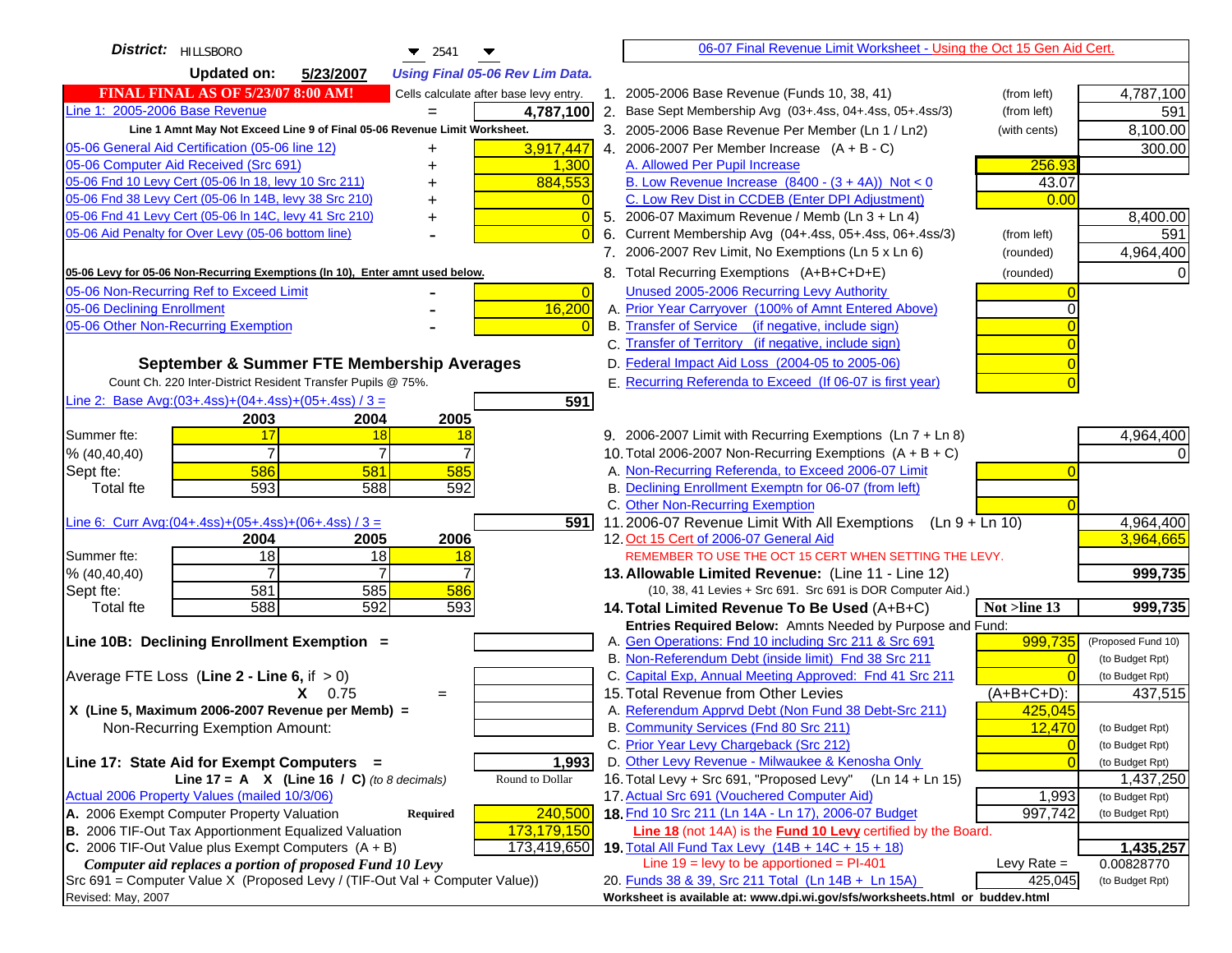|                                  | <b>DPI</b> Reconciliation                                                 |
|----------------------------------|---------------------------------------------------------------------------|
|                                  | In order for the reconciliation to work properly, the                     |
|                                  | PI-401 must have been filed with the Department.                          |
|                                  | Numbers appearing in the green boxes below are actual, district-submitted |
|                                  | 2007 PI-401 data.                                                         |
|                                  | Do not type in these fields.                                              |
|                                  |                                                                           |
| Fund 10, PI-401                  | 997,742.00                                                                |
| Fund 38, PI-401                  | 0.00                                                                      |
| Fund 41, PI-401                  | 0.00                                                                      |
|                                  | 997,742.00                                                                |
|                                  |                                                                           |
| Chargeback, PI-401               | 0.00                                                                      |
| Fund 39, PI-401                  | 425,045.00                                                                |
| Fund 80, PI-401                  | 12,470.00                                                                 |
| Fund 48/Other, PI-401            | 0.00                                                                      |
| Total, PI-401                    | 1,435,257.00                                                              |
|                                  |                                                                           |
| <b>Computer Aid</b>              | $1,993.00$ <------- don't change                                          |
|                                  | <b>Results</b>                                                            |
| $\boldsymbol{0}$                 | $\bf{0}$                                                                  |
| 0                                | 0                                                                         |
| You have levied to your maximum. |                                                                           |
| $\bf{0}$                         |                                                                           |
|                                  |                                                                           |
|                                  |                                                                           |
|                                  |                                                                           |
| 0                                |                                                                           |
|                                  |                                                                           |
|                                  | $\bf{0}$                                                                  |
|                                  |                                                                           |
|                                  |                                                                           |
|                                  |                                                                           |
| 0                                |                                                                           |
|                                  |                                                                           |
|                                  |                                                                           |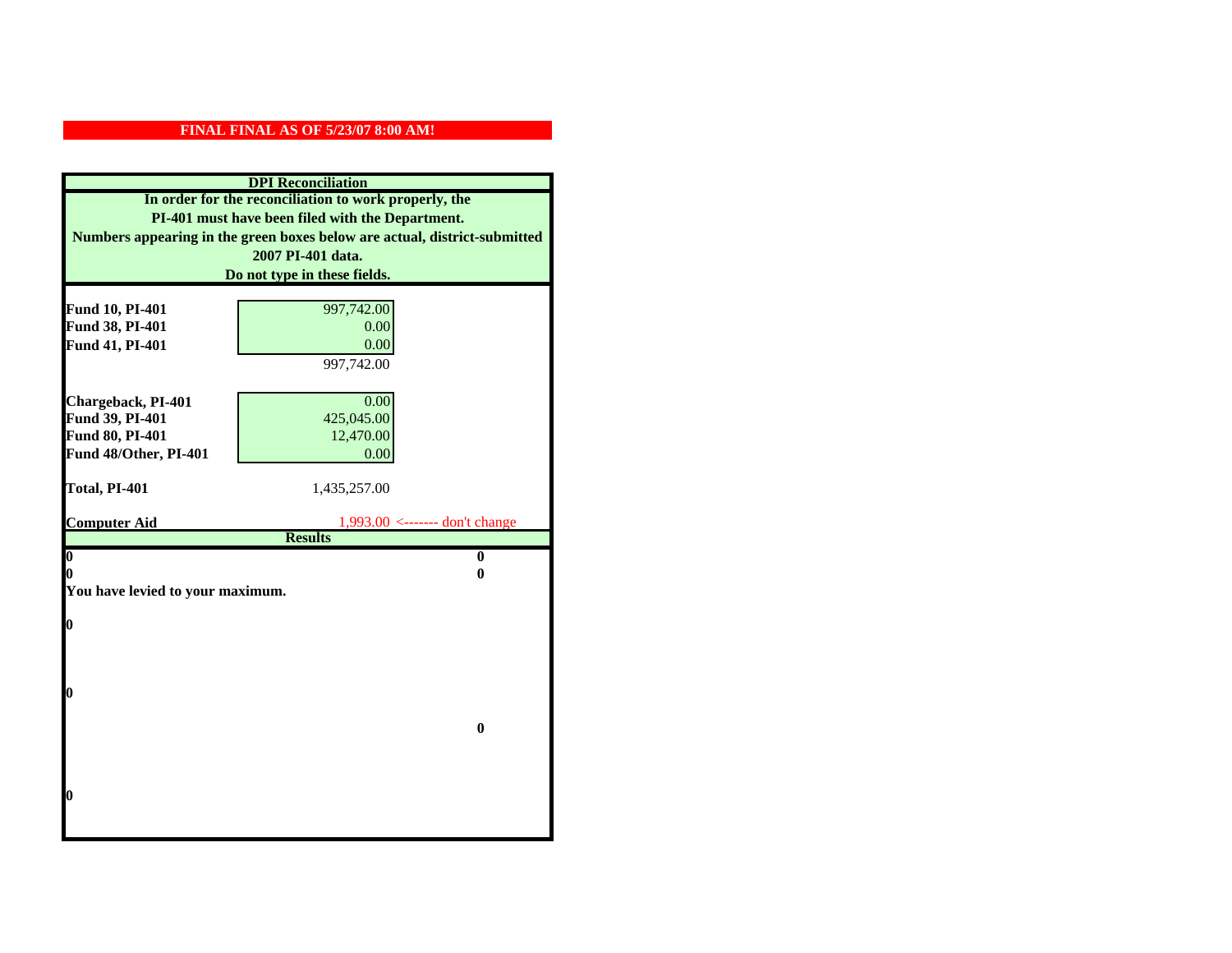| District:   HOLMEN<br>$\blacktriangledown$ 2562<br>▼                                                                                          | 06-07 Final Revenue Limit Worksheet - Using the Oct 15 Gen Aid Cert.                                                              |                          |
|-----------------------------------------------------------------------------------------------------------------------------------------------|-----------------------------------------------------------------------------------------------------------------------------------|--------------------------|
| <b>Updated on:</b><br>5/23/2007<br><b>Using Final 05-06 Rev Lim Data.</b>                                                                     |                                                                                                                                   |                          |
| <b>FINAL FINAL AS OF 5/23/07 8:00 AM!</b><br>Cells calculate after base levy entry.                                                           | 1. 2005-2006 Base Revenue (Funds 10, 38, 41)<br>(from left)                                                                       | 28,133,027               |
| Line 1: 2005-2006 Base Revenue<br>28,133,027<br>$=$                                                                                           | 2. Base Sept Membership Avg (03+.4ss, 04+.4ss, 05+.4ss/3)<br>(from left)                                                          | 3,256                    |
| Line 1 Amnt May Not Exceed Line 9 of Final 05-06 Revenue Limit Worksheet.                                                                     | 3. 2005-2006 Base Revenue Per Member (Ln 1 / Ln2)<br>(with cents)                                                                 | 8,640.36                 |
| 22,145,799<br>05-06 General Aid Certification (05-06 line 12)                                                                                 | 4. 2006-2007 Per Member Increase $(A + B - C)$                                                                                    | 256.93                   |
| 05-06 Computer Aid Received (Src 691)<br>15,465                                                                                               | A. Allowed Per Pupil Increase<br>256.93                                                                                           |                          |
| 05-06 Fnd 10 Levy Cert (05-06 ln 18, levy 10 Src 211)<br>5,952,908                                                                            | B. Low Revenue Increase $(8400 - (3 + 4A))$ Not < 0<br>0.00                                                                       |                          |
| 05-06 Fnd 38 Levy Cert (05-06 In 14B, levy 38 Src 210)                                                                                        | C. Low Rev Dist in CCDEB (Enter DPI Adjustment)<br>0.00                                                                           |                          |
| 05-06 Fnd 41 Levy Cert (05-06 In 14C, levy 41 Src 210)<br>34,320<br>+                                                                         | 5. 2006-07 Maximum Revenue / Memb (Ln 3 + Ln 4)                                                                                   | 8,897.29                 |
| 05-06 Aid Penalty for Over Levy (05-06 bottom line)<br>15,465                                                                                 | 6. Current Membership Avg (04+.4ss, 05+.4ss, 06+.4ss/3)<br>(from left)                                                            | 3,335                    |
|                                                                                                                                               | 7. 2006-2007 Rev Limit, No Exemptions (Ln 5 x Ln 6)<br>(rounded)                                                                  | 29,672,462               |
| 05-06 Levy for 05-06 Non-Recurring Exemptions (In 10), Enter amnt used below.                                                                 | 8. Total Recurring Exemptions (A+B+C+D+E)<br>(rounded)                                                                            | 472,318                  |
| 05-06 Non-Recurring Ref to Exceed Limit<br>$\overline{0}$                                                                                     | Unused 2005-2006 Recurring Levy Authority                                                                                         |                          |
| 05-06 Declining Enrollment<br>$\overline{0}$                                                                                                  | A. Prior Year Carryover (100% of Amnt Entered Above)                                                                              |                          |
| 05-06 Other Non-Recurring Exemption<br>$\Omega$                                                                                               | B. Transfer of Service (if negative, include sign)<br>472,318                                                                     |                          |
|                                                                                                                                               | C. Transfer of Territory (if negative, include sign)                                                                              |                          |
| September & Summer FTE Membership Averages                                                                                                    | D. Federal Impact Aid Loss (2004-05 to 2005-06)                                                                                   |                          |
| Count Ch. 220 Inter-District Resident Transfer Pupils @ 75%.                                                                                  | E. Recurring Referenda to Exceed (If 06-07 is first year)                                                                         |                          |
| Line 2: Base Avg: $(03+.4ss)+(04+.4ss)+(05+.4ss)/3 =$<br>3,256                                                                                |                                                                                                                                   |                          |
| 2003<br>2004<br>2005                                                                                                                          |                                                                                                                                   |                          |
| 48<br>53<br>Summer fte:<br>51                                                                                                                 | 9. 2006-2007 Limit with Recurring Exemptions (Ln 7 + Ln 8)                                                                        | 30,144,780               |
| 19<br>21<br>20<br>% (40, 40, 40)                                                                                                              | 10. Total 2006-2007 Non-Recurring Exemptions $(A + B + C)$                                                                        | 115,000                  |
| 3,198<br>3,327<br>3,183<br>Sept fte:                                                                                                          | A. Non-Recurring Referenda, to Exceed 2006-07 Limit<br>115,000                                                                    |                          |
| <b>Total fte</b><br>3,217<br>3,204<br>3,347                                                                                                   | B. Declining Enrollment Exemptn for 06-07 (from left)                                                                             |                          |
|                                                                                                                                               | C. Other Non-Recurring Exemption                                                                                                  |                          |
| Line 6: Curr Avg: $(04+.4ss)+(05+.4ss)+(06+.4ss)/3 =$<br>3,335                                                                                | 11.2006-07 Revenue Limit With All Exemptions<br>$(Ln 9 + Ln 10)$                                                                  | 30,259,780<br>23,234,112 |
| 2006<br>2004<br>2005<br>53<br>51<br>Summer fte:<br>48                                                                                         | 12. Oct 15 Cert of 2006-07 General Aid<br>REMEMBER TO USE THE OCT 15 CERT WHEN SETTING THE LEVY.                                  |                          |
| $\overline{21}$<br>20<br>19<br>% (40, 40, 40)                                                                                                 | 13. Allowable Limited Revenue: (Line 11 - Line 12)                                                                                | 7,025,668                |
| 3,435<br>3,183<br>3,327<br>Sept fte:                                                                                                          | (10, 38, 41 Levies + Src 691. Src 691 is DOR Computer Aid.)                                                                       | <b>EXCEEDS LIMIT</b>     |
| 3,347<br>3,204<br>3,454<br><b>Total fte</b>                                                                                                   | Not >line 13<br>14. Total Limited Revenue To Be Used (A+B+C)                                                                      | 7,039,963                |
|                                                                                                                                               | Entries Required Below: Amnts Needed by Purpose and Fund:                                                                         |                          |
| Line 10B: Declining Enrollment Exemption =                                                                                                    | A. Gen Operations: Fnd 10 including Src 211 & Src 691<br>6,897,043                                                                | (Proposed Fund 10)       |
|                                                                                                                                               | B. Non-Referendum Debt (inside limit) Fnd 38 Src 211<br>100,000                                                                   | (to Budget Rpt)          |
| Average FTE Loss (Line $2 -$ Line 6, if $> 0$ )                                                                                               | C. Capital Exp, Annual Meeting Approved: Fnd 41 Src 211<br>42,920                                                                 | (to Budget Rpt)          |
| $X = 0.75$<br>$=$                                                                                                                             | 15. Total Revenue from Other Levies<br>$(A+B+C+D)$ :                                                                              | 3,910,000                |
| X (Line 5, Maximum 2006-2007 Revenue per Memb) =                                                                                              | A. Referendum Apprvd Debt (Non Fund 38 Debt-Src 211)<br>3,910,000                                                                 |                          |
| Non-Recurring Exemption Amount:                                                                                                               | B. Community Services (Fnd 80 Src 211)<br>$\overline{0}$                                                                          | (to Budget Rpt)          |
|                                                                                                                                               | C. Prior Year Levy Chargeback (Src 212)<br>$\overline{0}$                                                                         | (to Budget Rpt)          |
| 14,324<br>Line 17: State Aid for Exempt Computers =                                                                                           | D. Other Levy Revenue - Milwaukee & Kenosha Only<br>$\Omega$                                                                      | (to Budget Rpt)          |
| Line 17 = A $X$ (Line 16 / C) (to 8 decimals)<br>Round to Dollar                                                                              | 16. Total Levy + Src 691, "Proposed Levy"<br>(Ln 14 + Ln 15)                                                                      | 10,949,963               |
| Actual 2006 Property Values (mailed 10/3/06)                                                                                                  | 17. Actual Src 691 (Vouchered Computer Aid)<br>14,324                                                                             | (to Budget Rpt)          |
| A. 2006 Exempt Computer Property Valuation<br>1,408,500<br>Required<br>B. 2006 TIF-Out Tax Apportionment Equalized Valuation<br>1,075,296,076 | 18. Fnd 10 Src 211 (Ln 14A - Ln 17), 2006-07 Budget<br>6,882,719<br>Line 18 (not 14A) is the Fund 10 Levy certified by the Board. | (to Budget Rpt)          |
| C. 2006 TIF-Out Value plus Exempt Computers $(A + B)$<br>1,076,704,576                                                                        | 19. Total All Fund Tax Levy (14B + 14C + 15 + 18)                                                                                 | 10,935,639               |
| Computer aid replaces a portion of proposed Fund 10 Levy                                                                                      | Line $19 = \text{levy}$ to be apportioned = PI-401<br>Levy Rate $=$                                                               | 0.01016989               |
| Src 691 = Computer Value X (Proposed Levy / (TIF-Out Val + Computer Value))                                                                   | 4,010,000<br>20. Funds 38 & 39, Src 211 Total (Ln 14B + Ln 15A)                                                                   | (to Budget Rpt)          |
| Revised: May, 2007                                                                                                                            | Worksheet is available at: www.dpi.wi.gov/sfs/worksheets.html or buddev.html                                                      |                          |
|                                                                                                                                               |                                                                                                                                   |                          |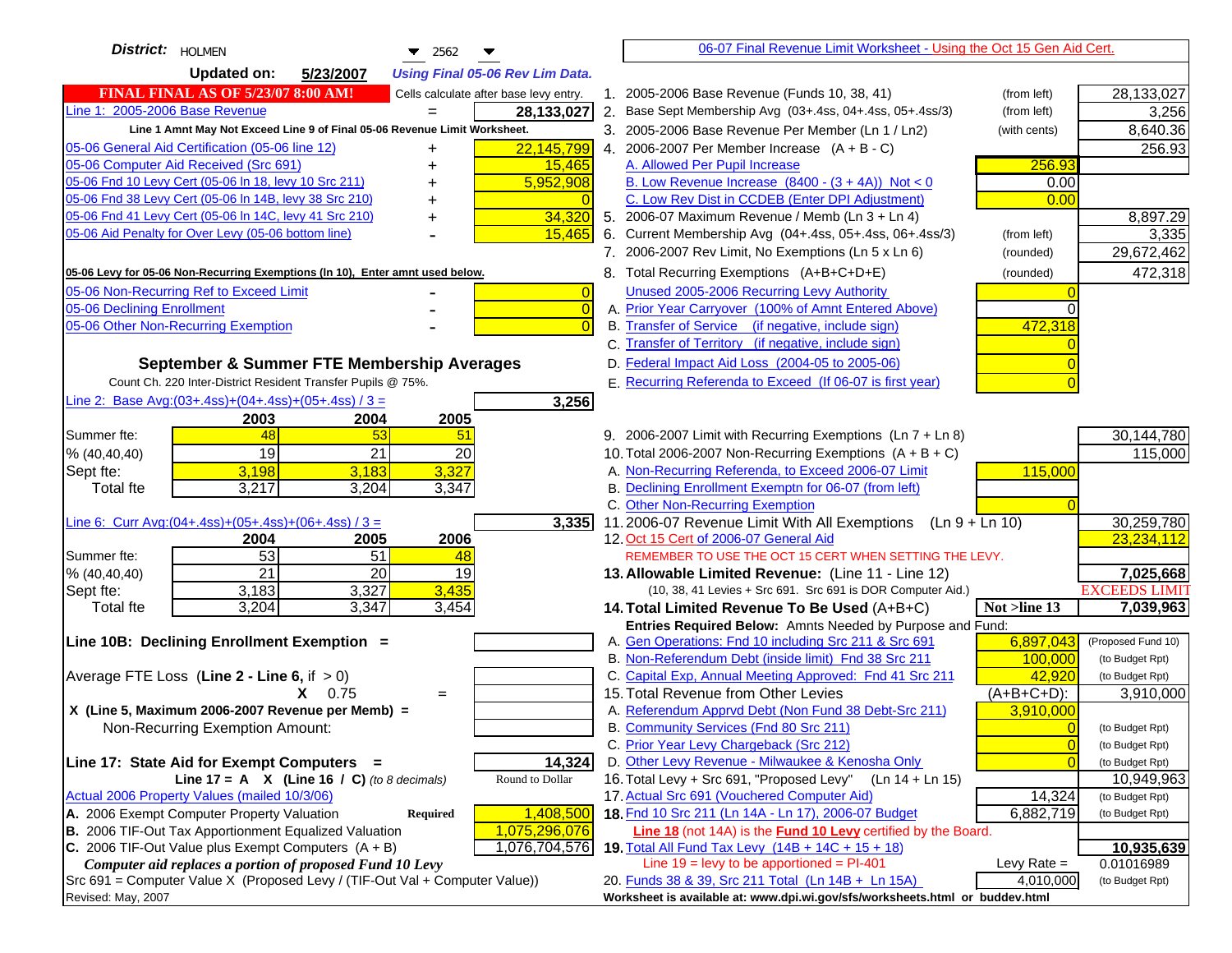|                                    | <b>DPI</b> Reconciliation                                                 |
|------------------------------------|---------------------------------------------------------------------------|
|                                    | In order for the reconciliation to work properly, the                     |
|                                    | PI-401 must have been filed with the Department.                          |
|                                    | Numbers appearing in the green boxes below are actual, district-submitted |
|                                    | 2007 PI-401 data.                                                         |
|                                    | Do not type in these fields.                                              |
|                                    |                                                                           |
| Fund 10, PI-401                    | 6,882,719.00                                                              |
| Fund 38, PI-401                    | 100,000.00                                                                |
| Fund 41, PI-401                    | 42,920.00                                                                 |
|                                    | 7,025,639.00                                                              |
|                                    |                                                                           |
| Chargeback, PI-401                 | 0.00                                                                      |
| Fund 39, PI-401<br>Fund 80, PI-401 | 3,910,000.00                                                              |
| Fund 48/Other, PI-401              | 0.00<br>0.00                                                              |
|                                    |                                                                           |
| Total, PI-401                      | 10,935,639.00                                                             |
|                                    |                                                                           |
| <b>Computer Aid</b>                | $14,324.00$ <------- don't change                                         |
|                                    | <b>Results</b>                                                            |
| You have overlevied by:<br>0       | 14,295<br>0                                                               |
| 0                                  |                                                                           |
|                                    |                                                                           |
|                                    |                                                                           |
|                                    |                                                                           |
| $\boldsymbol{0}$                   |                                                                           |
|                                    |                                                                           |
|                                    |                                                                           |
| 0                                  |                                                                           |
|                                    |                                                                           |
|                                    | $\bf{0}$                                                                  |
|                                    |                                                                           |
|                                    |                                                                           |
|                                    |                                                                           |
| 0                                  |                                                                           |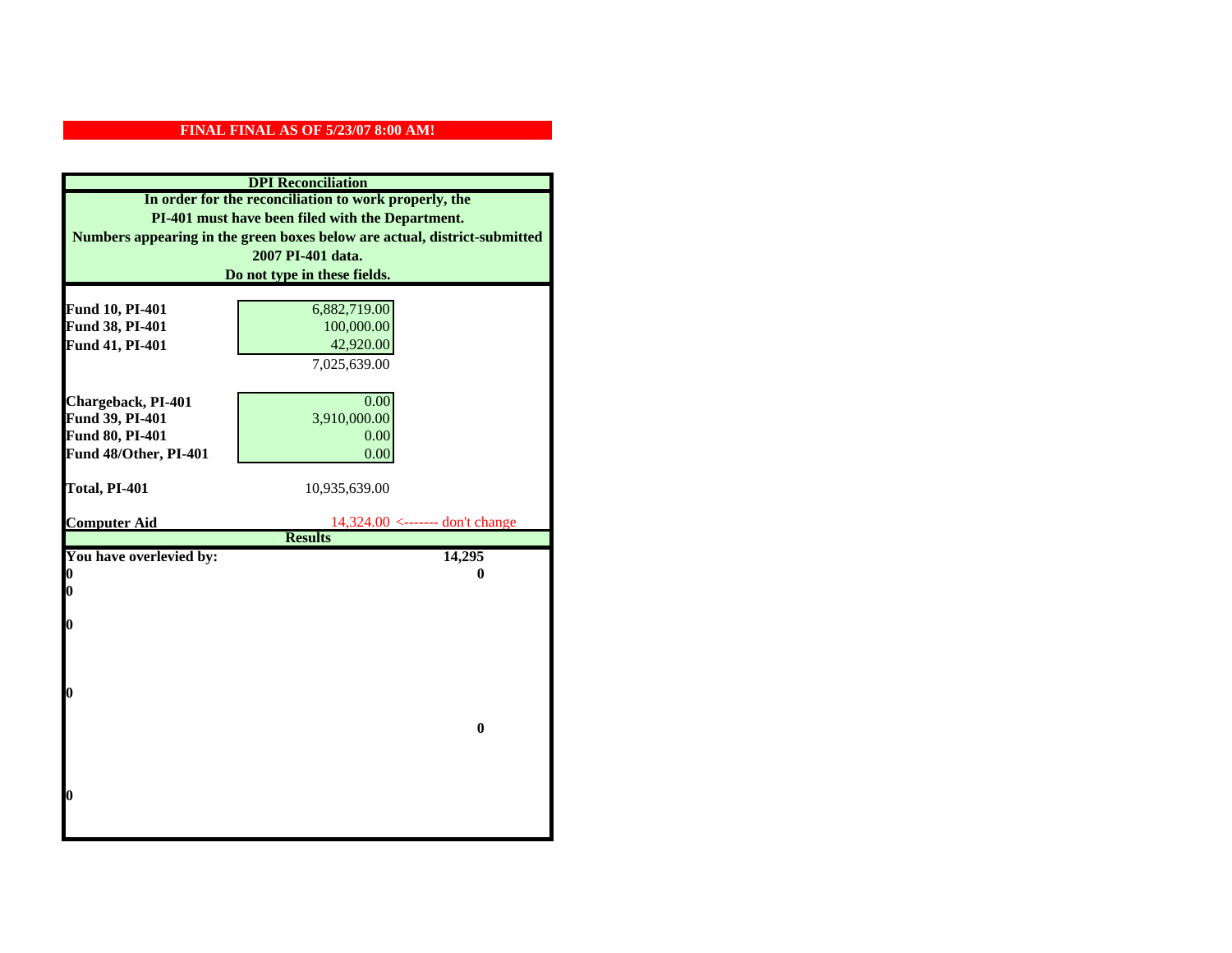| District:   HORICON<br>$\blacktriangledown$ 2576                                    |                | 06-07 Final Revenue Limit Worksheet - Using the Oct 15 Gen Aid Cert.                                        |               |                    |
|-------------------------------------------------------------------------------------|----------------|-------------------------------------------------------------------------------------------------------------|---------------|--------------------|
| <b>Updated on:</b><br>5/23/2007<br><b>Using Final 05-06 Rev Lim Data.</b>           |                |                                                                                                             |               |                    |
| <b>FINAL FINAL AS OF 5/23/07 8:00 AM!</b><br>Cells calculate after base levy entry. |                | 1. 2005-2006 Base Revenue (Funds 10, 38, 41)                                                                | (from left)   | 8,523,365          |
| Line 1: 2005-2006 Base Revenue<br>8,523,365                                         |                | 2. Base Sept Membership Avg (03+.4ss, 04+.4ss, 05+.4ss/3)                                                   | (from left)   | 1,014              |
| Line 1 Amnt May Not Exceed Line 9 of Final 05-06 Revenue Limit Worksheet.           |                | 3. 2005-2006 Base Revenue Per Member (Ln 1 / Ln2)                                                           | (with cents)  | 8,405.69           |
| 05-06 General Aid Certification (05-06 line 12)<br>6,471,197<br>+                   |                | 4. 2006-2007 Per Member Increase $(A + B - C)$                                                              |               | 256.93             |
| 05-06 Computer Aid Received (Src 691)<br>20,315                                     |                | A. Allowed Per Pupil Increase                                                                               | 256.93        |                    |
| 05-06 Fnd 10 Levy Cert (05-06 ln 18, levy 10 Src 211)<br>2,073,846                  |                | B. Low Revenue Increase $(8400 - (3 + 4A))$ Not < 0                                                         | 0.00          |                    |
| 05-06 Fnd 38 Levy Cert (05-06 In 14B, levy 38 Src 210)<br>75,500                    |                | C. Low Rev Dist in CCDEB (Enter DPI Adjustment)                                                             | 0.00          |                    |
| 05-06 Fnd 41 Levy Cert (05-06 In 14C, levy 41 Src 210)                              |                | 5. 2006-07 Maximum Revenue / Memb (Ln $3 + \text{Ln } 4$ )                                                  |               | 8,662.62           |
| 05-06 Aid Penalty for Over Levy (05-06 bottom line)                                 |                | 6. Current Membership Avg (04+.4ss, 05+.4ss, 06+.4ss/3)                                                     | (from left)   | 1,003              |
|                                                                                     |                | 7. 2006-2007 Rev Limit, No Exemptions (Ln 5 x Ln 6)                                                         | (rounded)     | 8,688,608          |
| 05-06 Levy for 05-06 Non-Recurring Exemptions (In 10), Enter amnt used below.       |                | 8. Total Recurring Exemptions (A+B+C+D+E)                                                                   | (rounded)     | 47,425             |
| 05-06 Non-Recurring Ref to Exceed Limit                                             | $\overline{0}$ | Unused 2005-2006 Recurring Levy Authority                                                                   |               |                    |
| 117,493<br>05-06 Declining Enrollment                                               |                | A. Prior Year Carryover (100% of Amnt Entered Above)                                                        | $\Omega$      |                    |
| 05-06 Other Non-Recurring Exemption                                                 |                | B. Transfer of Service (if negative, include sign)                                                          | 47,425        |                    |
|                                                                                     |                | C. Transfer of Territory (if negative, include sign)                                                        |               |                    |
| September & Summer FTE Membership Averages                                          |                | D. Federal Impact Aid Loss (2004-05 to 2005-06)                                                             |               |                    |
| Count Ch. 220 Inter-District Resident Transfer Pupils @ 75%.                        |                | E. Recurring Referenda to Exceed (If 06-07 is first year)                                                   |               |                    |
| Line 2: Base Avg:(03+.4ss)+(04+.4ss)+(05+.4ss) / 3 =<br>1,014                       |                |                                                                                                             |               |                    |
| 2003<br>2004<br>2005                                                                |                |                                                                                                             |               |                    |
| 37<br>Summer fte:<br>49<br>39                                                       |                | 9. 2006-2007 Limit with Recurring Exemptions (Ln 7 + Ln 8)                                                  |               | 8,736,033          |
| 15<br>20<br>% (40, 40, 40)<br>16                                                    |                | 10. Total 2006-2007 Non-Recurring Exemptions $(A + B + C)$                                                  |               | 69,301             |
| 1,003<br>1,000<br>988<br>Sept fte:                                                  |                | A. Non-Recurring Referenda, to Exceed 2006-07 Limit                                                         |               |                    |
| 1,018<br>1,020<br>1,004<br><b>Total fte</b>                                         |                | B. Declining Enrollment Exemptn for 06-07 (from left)                                                       | 69,301        |                    |
|                                                                                     |                | C. Other Non-Recurring Exemption                                                                            |               |                    |
| <u>Line 6: Curr Avg: (04+.4ss)+ (05+.4ss)+ (06+.4ss) / 3 =</u><br>1,003             |                | 11.2006-07 Revenue Limit With All Exemptions<br>(Ln 9 + Ln 10)                                              |               | 8,805,334          |
| 2005<br>2006<br>2004                                                                |                | 12. Oct 15 Cert of 2006-07 General Aid                                                                      |               | 6,462,312          |
| 49<br>$\overline{39}$<br>38<br>Summer fte:                                          |                | REMEMBER TO USE THE OCT 15 CERT WHEN SETTING THE LEVY.                                                      |               |                    |
| $\overline{20}$<br>16<br>% (40, 40, 40)<br>15                                       |                | 13. Allowable Limited Revenue: (Line 11 - Line 12)                                                          |               | 2,343,022          |
| 988<br>1,000<br>969<br>Sept fte:<br>1,004<br>984<br>1,020                           |                | (10, 38, 41 Levies + Src 691. Src 691 is DOR Computer Aid.)                                                 |               | 2,343,022          |
| <b>Total fte</b>                                                                    |                | 14. Total Limited Revenue To Be Used $(A+B+C)$<br>Entries Required Below: Amnts Needed by Purpose and Fund: | Not >line 13  |                    |
| Line 10B: Declining Enrollment Exemption =<br>69,301                                |                | A. Gen Operations: Fnd 10 including Src 211 & Src 691                                                       | 2,268,910     | (Proposed Fund 10) |
|                                                                                     |                | B. Non-Referendum Debt (inside limit) Fnd 38 Src 211                                                        | 74,112        | (to Budget Rpt)    |
| Average FTE Loss (Line $2 -$ Line 6, if $> 0$ )                                     | 11             | C. Capital Exp, Annual Meeting Approved: Fnd 41 Src 211                                                     |               | (to Budget Rpt)    |
| $X = 0.75$<br>$=$                                                                   | 8              | 15. Total Revenue from Other Levies                                                                         | $(A+B+C+D)$ : | 922,980            |
| 8,662.62<br>X (Line 5, Maximum 2006-2007 Revenue per Memb) =                        |                | A. Referendum Apprvd Debt (Non Fund 38 Debt-Src 211)                                                        | 877,590       |                    |
| 69,301<br>Non-Recurring Exemption Amount:                                           |                | B. Community Services (Fnd 80 Src 211)                                                                      | 45,000        | (to Budget Rpt)    |
|                                                                                     |                | C. Prior Year Levy Chargeback (Src 212)                                                                     | 390           | (to Budget Rpt)    |
| 18,084<br>Line 17: State Aid for Exempt Computers =                                 |                | D. Other Levy Revenue - Milwaukee & Kenosha Only                                                            |               | (to Budget Rpt)    |
| Round to Dollar<br>Line 17 = A $X$ (Line 16 / C) (to 8 decimals)                    |                | 16. Total Levy + Src 691, "Proposed Levy"<br>(Ln 14 + Ln 15)                                                |               | 3,266,002          |
| Actual 2006 Property Values (mailed 10/3/06)                                        |                | 17. Actual Src 691 (Vouchered Computer Aid)                                                                 | 18,084        | (to Budget Rpt)    |
| A. 2006 Exempt Computer Property Valuation<br>2,215,300<br><b>Required</b>          |                | 18. Fnd 10 Src 211 (Ln 14A - Ln 17), 2006-07 Budget                                                         | 2,250,826     | (to Budget Rpt)    |
| B. 2006 TIF-Out Tax Apportionment Equalized Valuation<br>397,867,963                |                | Line 18 (not 14A) is the Fund 10 Levy certified by the Board.                                               |               |                    |
| C. 2006 TIF-Out Value plus Exempt Computers $(A + B)$<br>400,083,263                |                | 19. Total All Fund Tax Levy (14B + 14C + 15 + 18)                                                           |               | 3,247,918          |
| Computer aid replaces a portion of proposed Fund 10 Levy                            |                | Line $19 = \text{levy}$ to be apportioned = PI-401                                                          | Levy Rate $=$ | 0.00816331         |
| Src 691 = Computer Value X (Proposed Levy / (TIF-Out Val + Computer Value))         |                | 20. Funds 38 & 39, Src 211 Total (Ln 14B + Ln 15A)                                                          | 951,702       | (to Budget Rpt)    |
| Revised: May, 2007                                                                  |                | Worksheet is available at: www.dpi.wi.gov/sfs/worksheets.html or buddev.html                                |               |                    |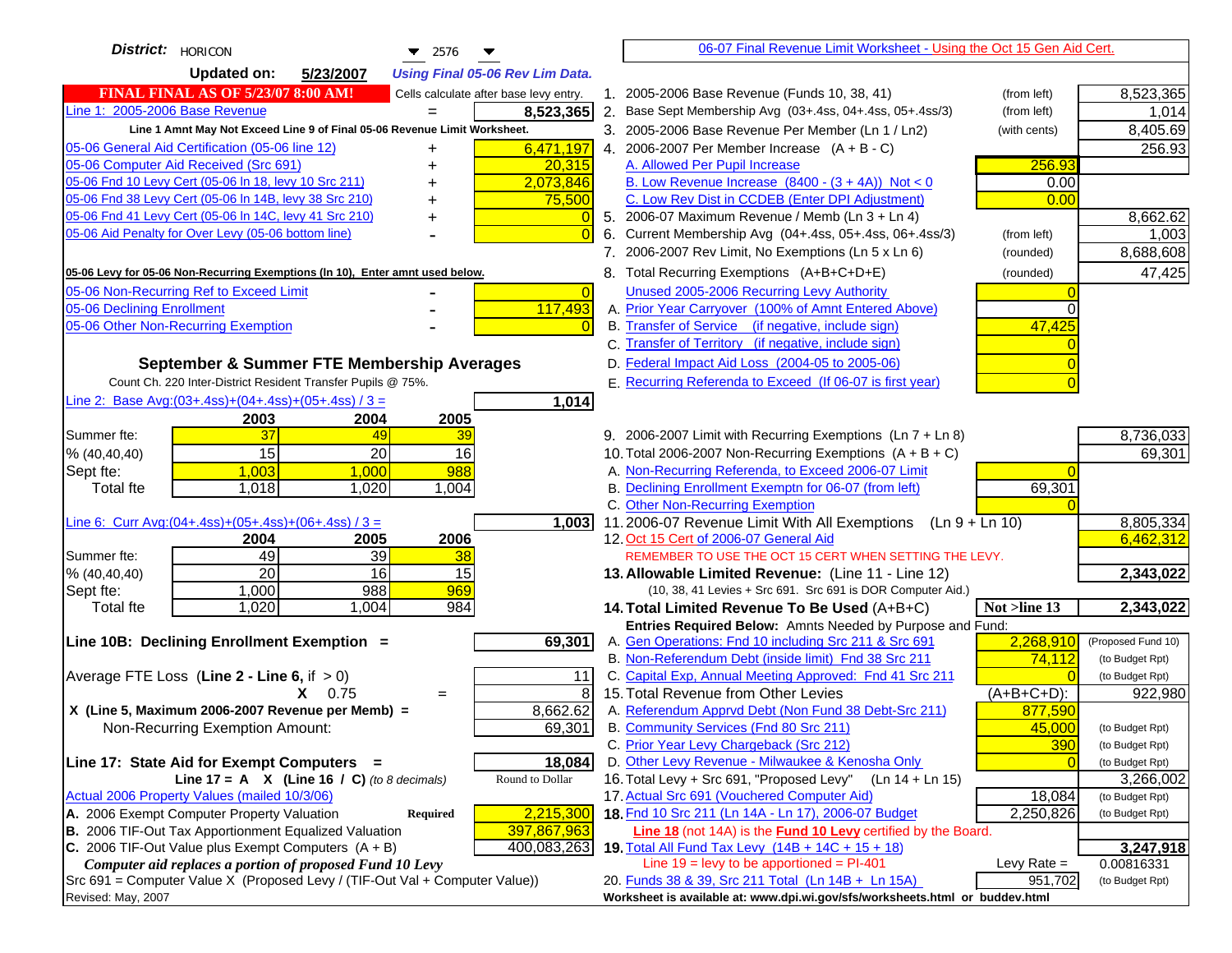|                                  | <b>DPI</b> Reconciliation                                                 |
|----------------------------------|---------------------------------------------------------------------------|
|                                  | In order for the reconciliation to work properly, the                     |
|                                  | PI-401 must have been filed with the Department.                          |
|                                  | Numbers appearing in the green boxes below are actual, district-submitted |
|                                  | 2007 PI-401 data.                                                         |
|                                  | Do not type in these fields.                                              |
|                                  |                                                                           |
| Fund 10, PI-401                  | 2,250,826.00                                                              |
| Fund 38, PI-401                  | 74,112.00                                                                 |
| Fund 41, PI-401                  | 0.00                                                                      |
|                                  | 2,324,938.00                                                              |
|                                  |                                                                           |
| Chargeback, PI-401               | 390.00                                                                    |
| Fund 39, PI-401                  | 877,590.00                                                                |
| Fund 80, PI-401                  | 45,000.00                                                                 |
| Fund 48/Other, PI-401            | 0.00                                                                      |
|                                  |                                                                           |
| Total, PI-401                    | 3,247,918.00                                                              |
| <b>Computer Aid</b>              | $18,084.00 \le$ ------- don't change                                      |
|                                  | <b>Results</b>                                                            |
| $\boldsymbol{0}$                 | $\bf{0}$                                                                  |
| 0                                | 0                                                                         |
| You have levied to your maximum. |                                                                           |
|                                  |                                                                           |
| 0                                |                                                                           |
|                                  |                                                                           |
|                                  |                                                                           |
|                                  |                                                                           |
| 0                                |                                                                           |
|                                  | $\bf{0}$                                                                  |
|                                  |                                                                           |
|                                  |                                                                           |
|                                  |                                                                           |
| 0                                |                                                                           |
|                                  |                                                                           |
|                                  |                                                                           |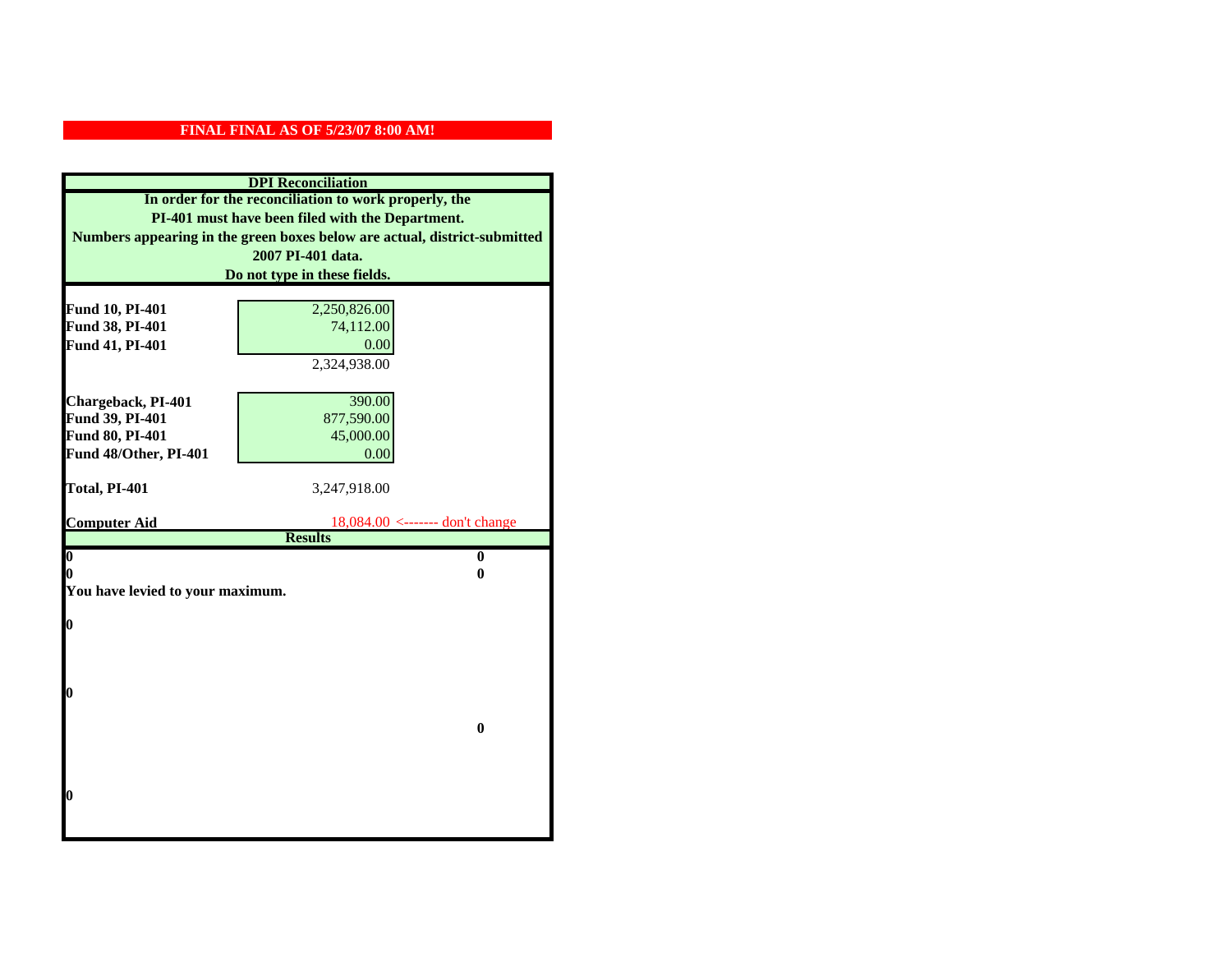| <b>District:</b>   HORTONVILLE AREA<br>$\blacktriangledown$ 2583<br>▼               | 06-07 Final Revenue Limit Worksheet - Using the Oct 15 Gen Aid Cert.                                         |                    |
|-------------------------------------------------------------------------------------|--------------------------------------------------------------------------------------------------------------|--------------------|
| <b>Updated on:</b><br>5/23/2007<br><b>Using Final 05-06 Rev Lim Data.</b>           |                                                                                                              |                    |
| <b>FINAL FINAL AS OF 5/23/07 8:00 AM!</b><br>Cells calculate after base levy entry. | 1. 2005-2006 Base Revenue (Funds 10, 38, 41)<br>(from left)                                                  | 25,462,732         |
| Line 1: 2005-2006 Base Revenue<br>25,462,732                                        | 2. Base Sept Membership Avg (03+.4ss, 04+.4ss, 05+.4ss/3)<br>(from left)                                     | 3,059              |
| Line 1 Amnt May Not Exceed Line 9 of Final 05-06 Revenue Limit Worksheet.           | 3. 2005-2006 Base Revenue Per Member (Ln 1 / Ln2)<br>(with cents)                                            | 8,323.87           |
| 17,190,090<br>05-06 General Aid Certification (05-06 line 12)                       | 4. 2006-2007 Per Member Increase $(A + B - C)$                                                               | 256.93             |
| 05-06 Computer Aid Received (Src 691)<br>133,398                                    | A. Allowed Per Pupil Increase<br>256.93                                                                      |                    |
| 05-06 Fnd 10 Levy Cert (05-06 ln 18, levy 10 Src 211)<br>8,139,244                  | B. Low Revenue Increase $(8400 - (3 + 4A))$ Not < 0<br>0.00                                                  |                    |
| 05-06 Fnd 38 Levy Cert (05-06 In 14B, levy 38 Src 210)                              | C. Low Rev Dist in CCDEB (Enter DPI Adjustment)<br>0.00                                                      |                    |
| 05-06 Fnd 41 Levy Cert (05-06 In 14C, levy 41 Src 210)<br>$\overline{0}$<br>+       | 5. 2006-07 Maximum Revenue / Memb (Ln 3 + Ln 4)                                                              | 8,580.80           |
| 05-06 Aid Penalty for Over Levy (05-06 bottom line)<br>$\Omega$                     | Current Membership Avg (04+.4ss, 05+.4ss, 06+.4ss/3)<br>6.<br>(from left)                                    | 3,167              |
|                                                                                     | 7. 2006-2007 Rev Limit, No Exemptions (Ln 5 x Ln 6)<br>(rounded)                                             | 27, 175, 394       |
| 05-06 Levy for 05-06 Non-Recurring Exemptions (In 10), Enter amnt used below.       | 8. Total Recurring Exemptions (A+B+C+D+E)<br>(rounded)                                                       | 16,369             |
| 05-06 Non-Recurring Ref to Exceed Limit<br>$\overline{0}$                           | Unused 2005-2006 Recurring Levy Authority<br>16,369                                                          |                    |
| 05-06 Declining Enrollment<br>$\overline{0}$                                        | A. Prior Year Carryover (100% of Amnt Entered Above)<br>16,369                                               |                    |
| 05-06 Other Non-Recurring Exemption<br>$\Omega$                                     | B. Transfer of Service (if negative, include sign)                                                           |                    |
|                                                                                     | C. Transfer of Territory (if negative, include sign)                                                         |                    |
| September & Summer FTE Membership Averages                                          | D. Federal Impact Aid Loss (2004-05 to 2005-06)                                                              |                    |
| Count Ch. 220 Inter-District Resident Transfer Pupils @ 75%.                        | E. Recurring Referenda to Exceed (If 06-07 is first year)                                                    |                    |
| Line 2: Base Avg: $(03+.4ss)+(04+.4ss)+(05+.4ss)/3 =$<br>3,059                      |                                                                                                              |                    |
| 2003<br>2004<br>2005                                                                |                                                                                                              |                    |
| 32<br>28<br>Summer fte:<br>27                                                       | 9. 2006-2007 Limit with Recurring Exemptions (Ln 7 + Ln 8)                                                   | 27, 191, 763       |
| 13<br>11<br>11<br>% (40, 40, 40)                                                    | 10. Total 2006-2007 Non-Recurring Exemptions $(A + B + C)$                                                   |                    |
| 2,942<br>3,136<br>3,064<br>Sept fte:                                                | A. Non-Recurring Referenda, to Exceed 2006-07 Limit<br>B. Declining Enrollment Exemptn for 06-07 (from left) |                    |
| <b>Total fte</b><br>2,955<br>3,075<br>3,147                                         | C. Other Non-Recurring Exemption                                                                             |                    |
| Line 6: Curr Avg: $(04+.4ss)+(05+.4ss)+(06+.4ss)/3 =$<br>3,167                      | 11.2006-07 Revenue Limit With All Exemptions<br>$(Ln 9 + Ln 10)$                                             | 27, 191, 763       |
| 2006<br>2004<br>2005                                                                | 12. Oct 15 Cert of 2006-07 General Aid                                                                       | 18,203,610         |
| 28<br>27<br>Summer fte:<br>39                                                       | REMEMBER TO USE THE OCT 15 CERT WHEN SETTING THE LEVY.                                                       |                    |
| 11<br>11<br>16<br>% (40, 40, 40)                                                    | 13. Allowable Limited Revenue: (Line 11 - Line 12)                                                           | 8,988,153          |
| 3,136<br>3,263<br>3,064<br>Sept fte:                                                | (10, 38, 41 Levies + Src 691. Src 691 is DOR Computer Aid.)                                                  |                    |
| 3,075<br>3,147<br>3,279<br><b>Total fte</b>                                         | Not >line 13<br>14. Total Limited Revenue To Be Used (A+B+C)                                                 | 8,988,153          |
|                                                                                     | Entries Required Below: Amnts Needed by Purpose and Fund:                                                    |                    |
| Line 10B: Declining Enrollment Exemption =                                          | 8,988,153<br>A. Gen Operations: Fnd 10 including Src 211 & Src 691                                           | (Proposed Fund 10) |
|                                                                                     | B. Non-Referendum Debt (inside limit) Fnd 38 Src 211<br>$\Omega$                                             | (to Budget Rpt)    |
| Average FTE Loss (Line $2 -$ Line 6, if $> 0$ )                                     | C. Capital Exp, Annual Meeting Approved: Fnd 41 Src 211                                                      | (to Budget Rpt)    |
| $X = 0.75$<br>$=$<br>X (Line 5, Maximum 2006-2007 Revenue per Memb) =               | 15. Total Revenue from Other Levies<br>$(A+B+C+D)$ :<br>A. Referendum Apprvd Debt (Non Fund 38 Debt-Src 211) | 3,242,373          |
| Non-Recurring Exemption Amount:                                                     | 3,242,373<br>B. Community Services (Fnd 80 Src 211)<br>$\overline{0}$                                        | (to Budget Rpt)    |
|                                                                                     | C. Prior Year Levy Chargeback (Src 212)<br>$\overline{0}$                                                    | (to Budget Rpt)    |
| 135,687<br>Line 17: State Aid for Exempt Computers =                                | D. Other Levy Revenue - Milwaukee & Kenosha Only<br>$\Omega$                                                 | (to Budget Rpt)    |
| Round to Dollar<br>Line 17 = A $X$ (Line 16 / C) (to 8 decimals)                    | 16. Total Levy + Src 691, "Proposed Levy"<br>(Ln 14 + Ln 15)                                                 | 12,230,526         |
| Actual 2006 Property Values (mailed 10/3/06)                                        | 17. Actual Src 691 (Vouchered Computer Aid)<br>135,687                                                       | (to Budget Rpt)    |
| A. 2006 Exempt Computer Property Valuation<br>16,149,600<br>Required                | 18. Fnd 10 Src 211 (Ln 14A - Ln 17), 2006-07 Budget<br>8,852,466                                             | (to Budget Rpt)    |
| B. 2006 TIF-Out Tax Apportionment Equalized Valuation<br>1,439,538,636              | Line 18 (not 14A) is the Fund 10 Levy certified by the Board.                                                |                    |
| C. 2006 TIF-Out Value plus Exempt Computers $(A + B)$<br>1,455,688,236              | 19. Total All Fund Tax Levy (14B + 14C + 15 + 18)                                                            | 12,094,839         |
| Computer aid replaces a portion of proposed Fund 10 Levy                            | Line $19 = \text{levy}$ to be apportioned = PI-401<br>Levy Rate $=$                                          | 0.00840189         |
| Src 691 = Computer Value X (Proposed Levy / (TIF-Out Val + Computer Value))         | 20. Funds 38 & 39, Src 211 Total (Ln 14B + Ln 15A)<br>3,242,373                                              | (to Budget Rpt)    |
| Revised: May, 2007                                                                  | Worksheet is available at: www.dpi.wi.gov/sfs/worksheets.html or buddev.html                                 |                    |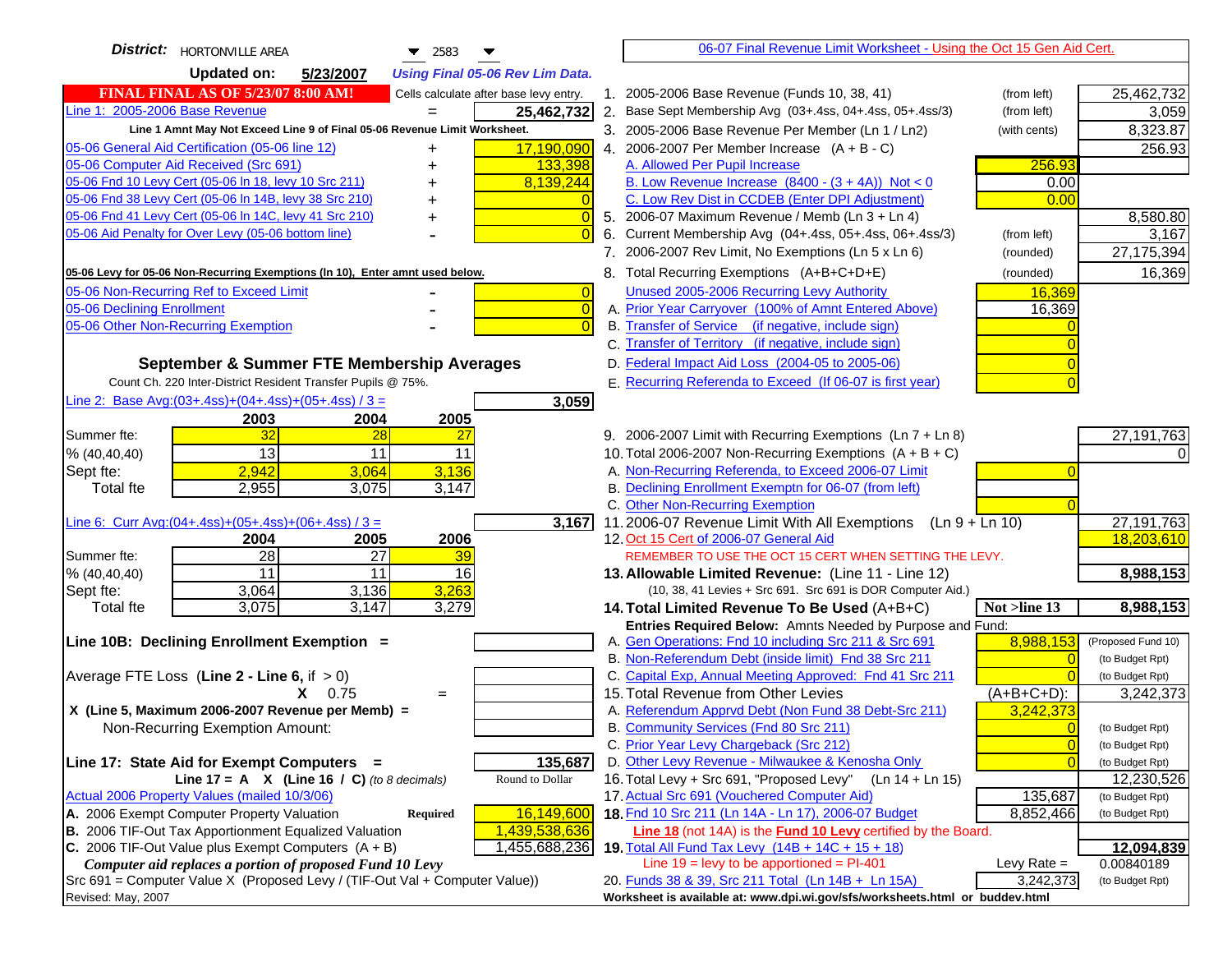|                                    | <b>DPI</b> Reconciliation                                                 |
|------------------------------------|---------------------------------------------------------------------------|
|                                    | In order for the reconciliation to work properly, the                     |
|                                    | PI-401 must have been filed with the Department.                          |
|                                    | Numbers appearing in the green boxes below are actual, district-submitted |
|                                    | 2007 PI-401 data.                                                         |
|                                    | Do not type in these fields.                                              |
|                                    |                                                                           |
| Fund 10, PI-401                    | 8,852,466.00<br>0.00                                                      |
| Fund 38, PI-401<br>Fund 41, PI-401 | 0.00                                                                      |
|                                    | 8,852,466.00                                                              |
|                                    |                                                                           |
| Chargeback, PI-401                 | 0.00                                                                      |
| Fund 39, PI-401                    | 3,242,373.00                                                              |
| Fund 80, PI-401                    | 0.00                                                                      |
| Fund 48/Other, PI-401              | 0.00                                                                      |
|                                    |                                                                           |
| Total, PI-401                      | 12,094,839.00                                                             |
|                                    |                                                                           |
|                                    |                                                                           |
| <b>Computer Aid</b>                | $135,687.00 \le$ ------- don't change                                     |
|                                    | <b>Results</b>                                                            |
| $\boldsymbol{0}$<br>0              | $\bf{0}$<br>0                                                             |
| You have levied to your maximum.   |                                                                           |
|                                    |                                                                           |
| $\bf{0}$                           |                                                                           |
|                                    |                                                                           |
|                                    |                                                                           |
|                                    |                                                                           |
| 0                                  |                                                                           |
|                                    | $\bf{0}$                                                                  |
|                                    |                                                                           |
|                                    |                                                                           |
|                                    |                                                                           |
| 0                                  |                                                                           |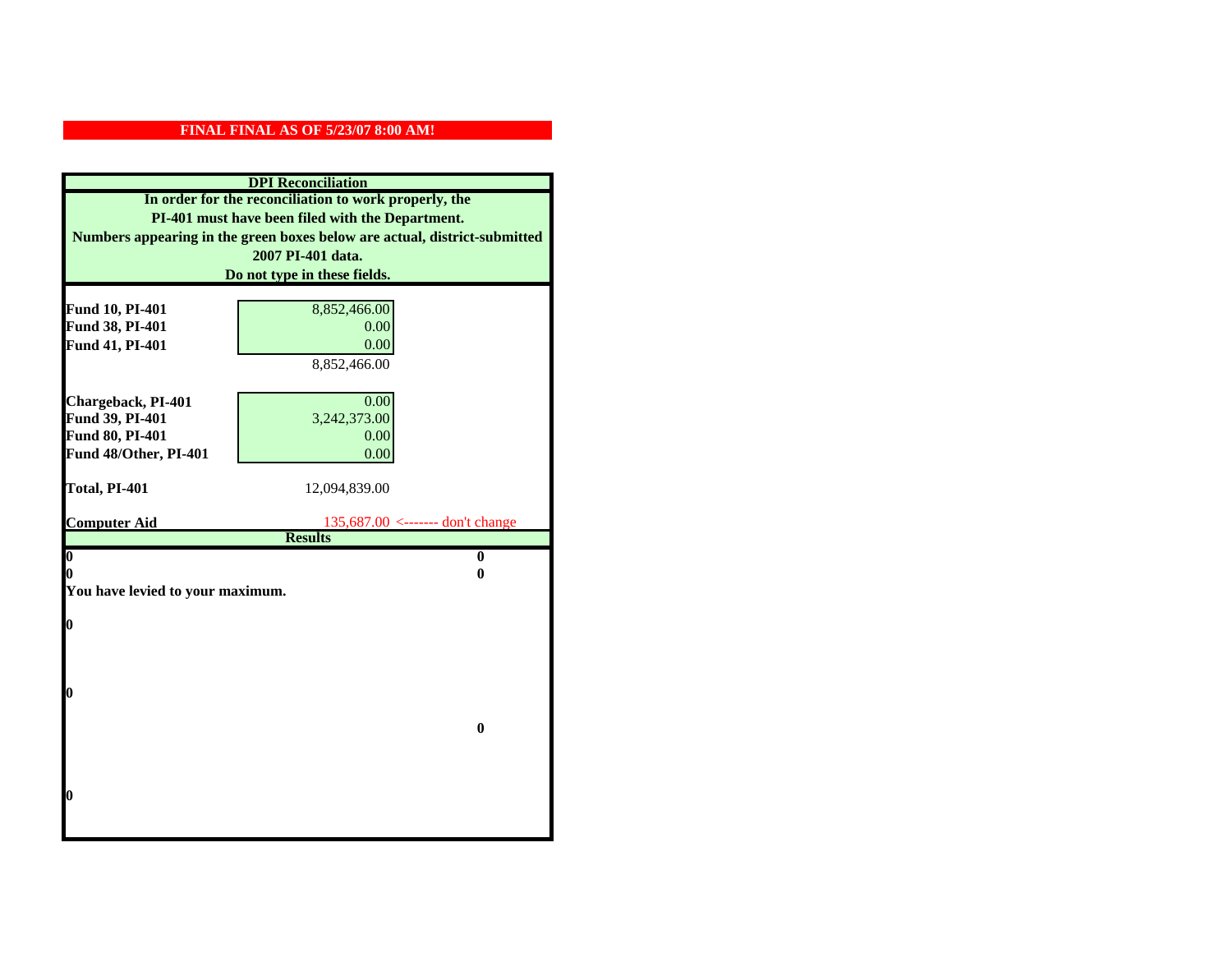| <b>District:</b>   HOWARDS GROVE<br>$\blacktriangledown$ 2605                                     | 06-07 Final Revenue Limit Worksheet - Using the Oct 15 Gen Aid Cert.                                                               |                                              |
|---------------------------------------------------------------------------------------------------|------------------------------------------------------------------------------------------------------------------------------------|----------------------------------------------|
| <b>Updated on:</b><br>5/23/2007<br><b>Using Final 05-06 Rev Lim Data.</b>                         |                                                                                                                                    |                                              |
| <b>FINAL FINAL AS OF 5/23/07 8:00 AM!</b><br>Cells calculate after base levy entry.               | 1. 2005-2006 Base Revenue (Funds 10, 38, 41)                                                                                       | 8,412,592<br>(from left)                     |
| Line 1: 2005-2006 Base Revenue<br>8,412,592                                                       | 2. Base Sept Membership Avg (03+.4ss, 04+.4ss, 05+.4ss/3)                                                                          | (from left)<br>961                           |
| Line 1 Amnt May Not Exceed Line 9 of Final 05-06 Revenue Limit Worksheet.                         | 3. 2005-2006 Base Revenue Per Member (Ln 1 / Ln2)                                                                                  | 8,754.00<br>(with cents)                     |
| 6,044,901<br>05-06 General Aid Certification (05-06 line 12)<br>+                                 | 4. 2006-2007 Per Member Increase $(A + B - C)$                                                                                     | 256.93                                       |
| 05-06 Computer Aid Received (Src 691)<br>3,884                                                    | A. Allowed Per Pupil Increase                                                                                                      | 256.93                                       |
| 05-06 Fnd 10 Levy Cert (05-06 In 18, levy 10 Src 211)<br>2,304,400                                | B. Low Revenue Increase $(8400 - (3 + 4A))$ Not < 0                                                                                | 0.00                                         |
| 05-06 Fnd 38 Levy Cert (05-06 In 14B, levy 38 Src 210)<br>68,075<br>+                             | C. Low Rev Dist in CCDEB (Enter DPI Adjustment)                                                                                    | 0.00                                         |
| 05-06 Fnd 41 Levy Cert (05-06 In 14C, levy 41 Src 210)<br>+                                       | 5. 2006-07 Maximum Revenue / Memb (Ln 3 + Ln 4)                                                                                    | 9,010.93                                     |
| 05-06 Aid Penalty for Over Levy (05-06 bottom line)<br>8,668                                      | 6. Current Membership Avg (04+.4ss, 05+.4ss, 06+.4ss/3)                                                                            | 963<br>(from left)                           |
|                                                                                                   | 7. 2006-2007 Rev Limit, No Exemptions (Ln 5 x Ln 6)                                                                                | 8,677,526<br>(rounded)                       |
| 05-06 Levy for 05-06 Non-Recurring Exemptions (In 10), Enter amnt used below.                     | 8. Total Recurring Exemptions (A+B+C+D+E)                                                                                          | (rounded)                                    |
| 05-06 Non-Recurring Ref to Exceed Limit<br>$\overline{0}$                                         | Unused 2005-2006 Recurring Levy Authority                                                                                          |                                              |
| 05-06 Declining Enrollment<br>$\overline{0}$                                                      | A. Prior Year Carryover (100% of Amnt Entered Above)                                                                               |                                              |
| 05-06 Other Non-Recurring Exemption<br>$\Omega$                                                   | B. Transfer of Service (if negative, include sign)                                                                                 |                                              |
|                                                                                                   | C. Transfer of Territory (if negative, include sign)                                                                               |                                              |
| September & Summer FTE Membership Averages                                                        | D. Federal Impact Aid Loss (2004-05 to 2005-06)                                                                                    |                                              |
| Count Ch. 220 Inter-District Resident Transfer Pupils @ 75%.                                      | E. Recurring Referenda to Exceed (If 06-07 is first year)                                                                          |                                              |
| Line 2: Base Avg: $(03+.4ss)+(04+.4ss)+(05+.4ss)/3 =$<br>961                                      |                                                                                                                                    |                                              |
| 2003<br>2004<br>2005                                                                              |                                                                                                                                    |                                              |
| 25<br>Summer fte:<br>24<br>24                                                                     | 9. 2006-2007 Limit with Recurring Exemptions (Ln 7 + Ln 8)                                                                         | 8,677,526                                    |
| 10<br>10<br>10<br>% (40, 40, 40)<br>931<br>958<br>965                                             | 10. Total 2006-2007 Non-Recurring Exemptions $(A + B + C)$<br>A. Non-Recurring Referenda, to Exceed 2006-07 Limit                  | 0                                            |
| Sept fte:<br>941<br>968<br>975<br><b>Total fte</b>                                                | B. Declining Enrollment Exemptn for 06-07 (from left)                                                                              |                                              |
|                                                                                                   | C. Other Non-Recurring Exemption                                                                                                   |                                              |
| Line 6: Curr Avg: $(04+.4ss)+(05+.4ss)+(06+.4ss)/3 =$<br>9631                                     | 11.2006-07 Revenue Limit With All Exemptions (Ln 9 + Ln 10)                                                                        | 8,677,526                                    |
| 2004<br>2005<br>2006                                                                              | 12. Oct 15 Cert of 2006-07 General Aid                                                                                             | 6,327,159                                    |
| 24<br>24<br>Summer fte:<br><u>23</u>                                                              | REMEMBER TO USE THE OCT 15 CERT WHEN SETTING THE LEVY.                                                                             |                                              |
| 10<br>10<br>9<br>% (40, 40, 40)                                                                   | 13. Allowable Limited Revenue: (Line 11 - Line 12)                                                                                 | 2,350,367                                    |
| 958<br>965<br>937<br>Sept fte:                                                                    | (10, 38, 41 Levies + Src 691. Src 691 is DOR Computer Aid.)                                                                        |                                              |
| $\overline{975}$<br><b>Total fte</b><br>968<br>946                                                | 14. Total Limited Revenue To Be Used (A+B+C)                                                                                       | 2,350,367<br>Not >line 13                    |
|                                                                                                   | Entries Required Below: Amnts Needed by Purpose and Fund:                                                                          |                                              |
| Line 10B: Declining Enrollment Exemption =                                                        | A. Gen Operations: Fnd 10 including Src 211 & Src 691<br>B. Non-Referendum Debt (inside limit) Fnd 38 Src 211                      | 2,282,292<br>(Proposed Fund 10)              |
| Average FTE Loss (Line $2 -$ Line 6, if $> 0$ )                                                   | C. Capital Exp, Annual Meeting Approved: Fnd 41 Src 211                                                                            | 68,075<br>(to Budget Rpt)<br>(to Budget Rpt) |
| $X = 0.75$<br>$=$                                                                                 | 15. Total Revenue from Other Levies                                                                                                | $(A+B+C+D)$ :<br>1,047,991                   |
| X (Line 5, Maximum 2006-2007 Revenue per Memb) =                                                  | A. Referendum Apprvd Debt (Non Fund 38 Debt-Src 211)                                                                               | 1,047,398                                    |
| Non-Recurring Exemption Amount:                                                                   | B. Community Services (Fnd 80 Src 211)                                                                                             | (to Budget Rpt)                              |
|                                                                                                   | C. Prior Year Levy Chargeback (Src 212)                                                                                            | 593<br>(to Budget Rpt)                       |
| Line 17: State Aid for Exempt Computers =<br>6,780                                                | D. Other Levy Revenue - Milwaukee & Kenosha Only                                                                                   | (to Budget Rpt)                              |
| Line 17 = A $X$ (Line 16 / C) (to 8 decimals)<br>Round to Dollar                                  | 16. Total Levy + Src 691, "Proposed Levy"<br>(Ln 14 + Ln 15)                                                                       | 3,398,358                                    |
| Actual 2006 Property Values (mailed 10/3/06)                                                      | 17. Actual Src 691 (Vouchered Computer Aid)                                                                                        | 6,780<br>(to Budget Rpt)                     |
| A. 2006 Exempt Computer Property Valuation<br>Required<br>771,000                                 | 18. Fnd 10 Src 211 (Ln 14A - Ln 17), 2006-07 Budget                                                                                | 2,275,512<br>(to Budget Rpt)                 |
| B. 2006 TIF-Out Tax Apportionment Equalized Valuation<br>385,698,360                              | Line 18 (not 14A) is the <b>Fund 10 Levy</b> certified by the Board.                                                               |                                              |
| C. 2006 TIF-Out Value plus Exempt Computers $(A + B)$<br>386,469,360                              | 19. Total All Fund Tax Levy (14B + 14C + 15 + 18)                                                                                  | 3,391,578                                    |
| Computer aid replaces a portion of proposed Fund 10 Levy                                          | Line $19$ = levy to be apportioned = PI-401                                                                                        | Levy Rate $=$<br>0.00879334                  |
| Src 691 = Computer Value X (Proposed Levy / (TIF-Out Val + Computer Value))<br>Revised: May, 2007 | 20. Funds 38 & 39, Src 211 Total (Ln 14B + Ln 15A)<br>Worksheet is available at: www.dpi.wi.gov/sfs/worksheets.html or buddev.html | 1,115,473<br>(to Budget Rpt)                 |
|                                                                                                   |                                                                                                                                    |                                              |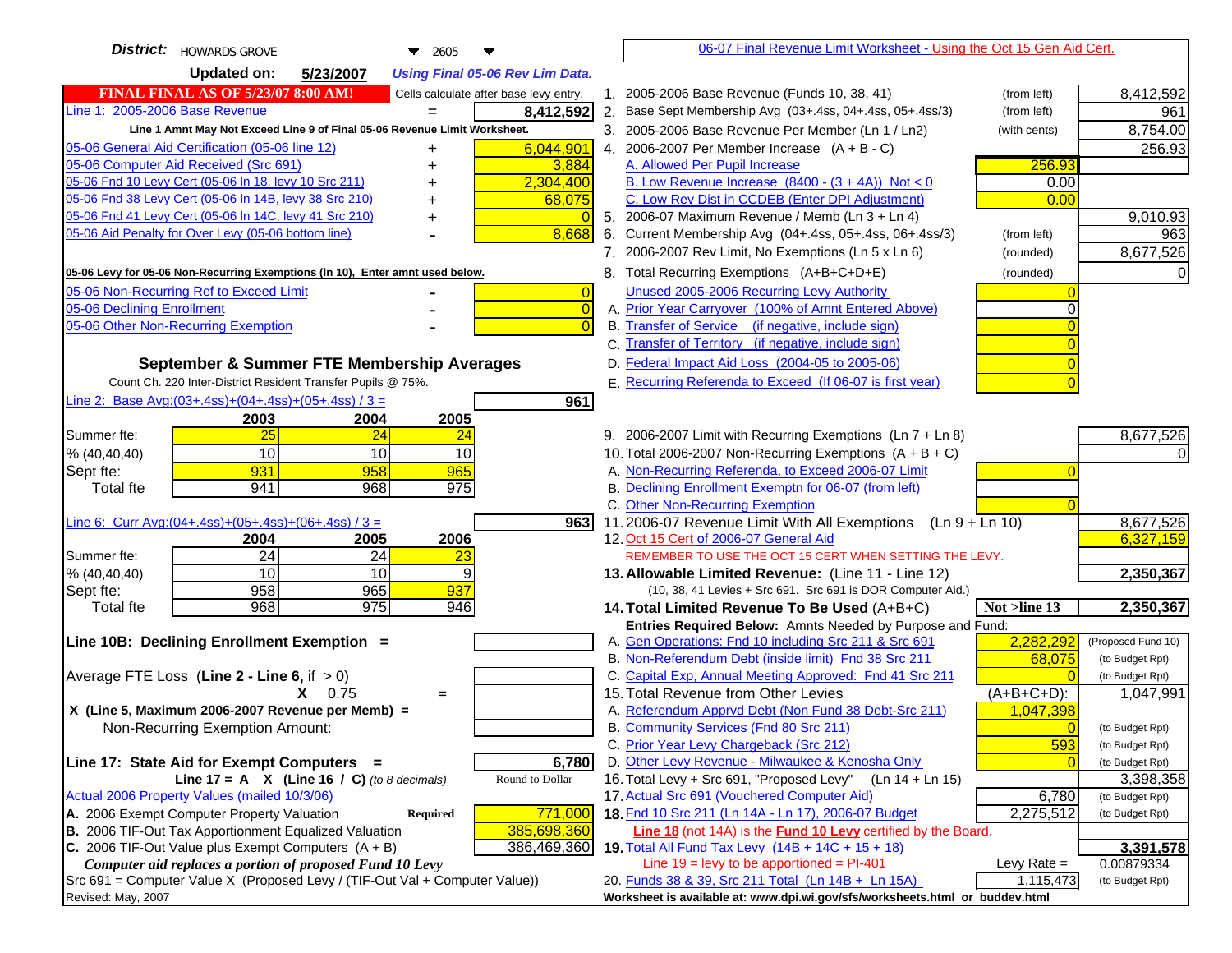|                                  | <b>DPI</b> Reconciliation                                                 |
|----------------------------------|---------------------------------------------------------------------------|
|                                  | In order for the reconciliation to work properly, the                     |
|                                  | PI-401 must have been filed with the Department.                          |
|                                  | Numbers appearing in the green boxes below are actual, district-submitted |
|                                  | 2007 PI-401 data.                                                         |
|                                  | Do not type in these fields.                                              |
|                                  |                                                                           |
| Fund 10, PI-401                  | 2,275,512.00                                                              |
| Fund 38, PI-401                  | 68,075.00                                                                 |
| Fund 41, PI-401                  | 0.00                                                                      |
|                                  | 2,343,587.00                                                              |
|                                  |                                                                           |
| Chargeback, PI-401               | 593.00                                                                    |
| Fund 39, PI-401                  | 1,047,398.00                                                              |
| Fund 80, PI-401                  | 0.00                                                                      |
| Fund 48/Other, PI-401            | 0.00                                                                      |
| Total, PI-401                    | 3,391,578.00                                                              |
|                                  |                                                                           |
|                                  |                                                                           |
| <b>Computer Aid</b>              | $6,780.00 \le$ ------- don't change                                       |
|                                  | <b>Results</b>                                                            |
| $\overline{\mathbf{0}}$          | $\mathbf{0}$                                                              |
| 0                                | 0                                                                         |
| You have levied to your maximum. |                                                                           |
|                                  |                                                                           |
| $\bf{0}$                         |                                                                           |
|                                  |                                                                           |
|                                  |                                                                           |
| 0                                |                                                                           |
|                                  |                                                                           |
|                                  | $\bf{0}$                                                                  |
|                                  |                                                                           |
|                                  |                                                                           |
|                                  |                                                                           |
| 0                                |                                                                           |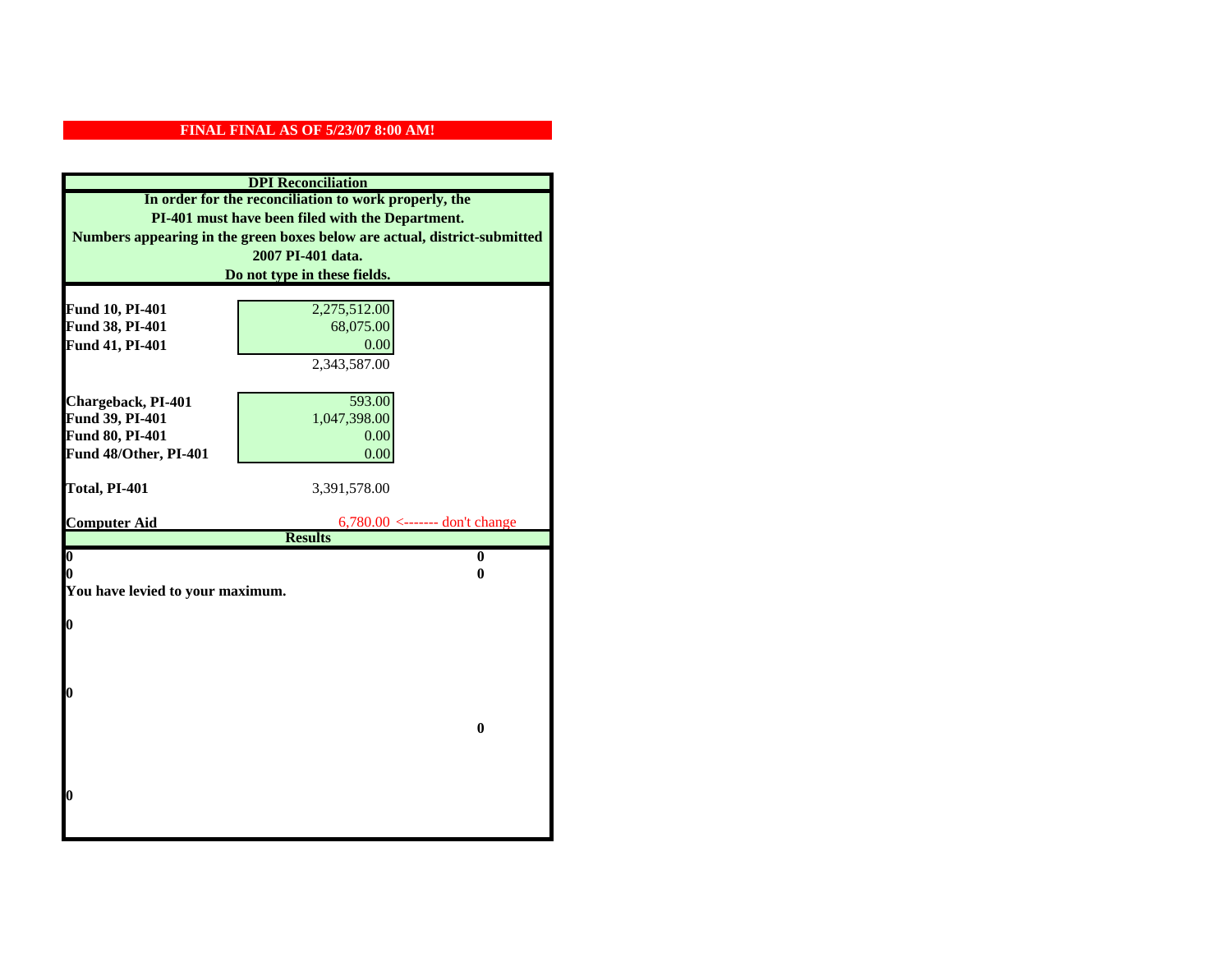| District:   HOWARD-SUAMICO<br>$\blacktriangledown$ 2604                                                                                 | 06-07 Final Revenue Limit Worksheet - Using the Oct 15 Gen Aid Cert.                                                                   |                                    |
|-----------------------------------------------------------------------------------------------------------------------------------------|----------------------------------------------------------------------------------------------------------------------------------------|------------------------------------|
| <b>Updated on:</b><br>5/23/2007<br><b>Using Final 05-06 Rev Lim Data.</b>                                                               |                                                                                                                                        |                                    |
| <b>FINAL FINAL AS OF 5/23/07 8:00 AM!</b><br>Cells calculate after base levy entry.                                                     | 1. 2005-2006 Base Revenue (Funds 10, 38, 41)<br>(from left)                                                                            | 39,946,926                         |
| Line 1: 2005-2006 Base Revenue<br>39,946,926<br>$=$                                                                                     | 2. Base Sept Membership Avg (03+.4ss, 04+.4ss, 05+.4ss/3)<br>(from left)                                                               | 4,914                              |
| Line 1 Amnt May Not Exceed Line 9 of Final 05-06 Revenue Limit Worksheet.                                                               | 3. 2005-2006 Base Revenue Per Member (Ln 1 / Ln2)<br>(with cents)                                                                      | 8,129.21                           |
| 28,539,163<br>05-06 General Aid Certification (05-06 line 12)                                                                           | 4. 2006-2007 Per Member Increase $(A + B - C)$                                                                                         | 256.93                             |
| 05-06 Computer Aid Received (Src 691)<br>48,915                                                                                         | A. Allowed Per Pupil Increase<br>256.93                                                                                                |                                    |
| 05-06 Fnd 10 Levy Cert (05-06 ln 18, levy 10 Src 211)<br>11,082,845                                                                     | B. Low Revenue Increase $(8400 - (3 + 4A))$ Not < 0<br>13.86                                                                           |                                    |
| 05-06 Fnd 38 Levy Cert (05-06 In 14B, levy 38 Src 210)<br>276,003                                                                       | C. Low Rev Dist in CCDEB (Enter DPI Adjustment)<br>26.02                                                                               |                                    |
| 05-06 Fnd 41 Levy Cert (05-06 In 14C, levy 41 Src 210)<br>$\Omega$<br>+                                                                 | 5. 2006-07 Maximum Revenue / Memb (Ln 3 + Ln 4)                                                                                        | 8,386.14                           |
| 05-06 Aid Penalty for Over Levy (05-06 bottom line)<br>$\Omega$                                                                         | Current Membership Avg (04+.4ss, 05+.4ss, 06+.4ss/3)<br>(from left)<br>6.                                                              | 5,030                              |
|                                                                                                                                         | 7. 2006-2007 Rev Limit, No Exemptions (Ln 5 x Ln 6)<br>(rounded)                                                                       | 42,182,284                         |
| 05-06 Levy for 05-06 Non-Recurring Exemptions (In 10), Enter amnt used below.                                                           | 8. Total Recurring Exemptions (A+B+C+D+E)<br>(rounded)                                                                                 | 81,469                             |
| 05-06 Non-Recurring Ref to Exceed Limit<br>$\overline{0}$                                                                               | Unused 2005-2006 Recurring Levy Authority<br>8,336                                                                                     |                                    |
| 05-06 Declining Enrollment<br>$\overline{0}$                                                                                            | A. Prior Year Carryover (100% of Amnt Entered Above)<br>8,336                                                                          |                                    |
| 05-06 Other Non-Recurring Exemption<br>$\Omega$                                                                                         | B. Transfer of Service (if negative, include sign)<br>73,133                                                                           |                                    |
|                                                                                                                                         | C. Transfer of Territory (if negative, include sign)                                                                                   |                                    |
| September & Summer FTE Membership Averages                                                                                              | D. Federal Impact Aid Loss (2004-05 to 2005-06)                                                                                        |                                    |
| Count Ch. 220 Inter-District Resident Transfer Pupils @ 75%.                                                                            | E. Recurring Referenda to Exceed (If 06-07 is first year)                                                                              |                                    |
| Line 2: Base Avg: $(03+.4ss)+(04+.4ss)+(05+.4ss)/3 =$<br>4,914                                                                          |                                                                                                                                        |                                    |
| 2003<br>2004<br>2005                                                                                                                    |                                                                                                                                        |                                    |
| 137<br>108<br>Summer fte:<br>124<br>55<br>43                                                                                            | 9. 2006-2007 Limit with Recurring Exemptions (Ln 7 + Ln 8)                                                                             | 42,263,753                         |
| 50<br>% (40, 40, 40)<br>4,742<br>5,007<br>4,844                                                                                         | 10. Total 2006-2007 Non-Recurring Exemptions (A + B + C)<br>A. Non-Recurring Referenda, to Exceed 2006-07 Limit                        |                                    |
| Sept fte:<br><b>Total fte</b><br>4,797<br>4,887<br>5,057                                                                                | B. Declining Enrollment Exemptn for 06-07 (from left)                                                                                  |                                    |
|                                                                                                                                         | C. Other Non-Recurring Exemption                                                                                                       |                                    |
| Line 6: Curr Avg: $(04+.4ss)+(05+.4ss)+(06+.4ss)/3 =$<br>5,030                                                                          | 11.2006-07 Revenue Limit With All Exemptions<br>$(Ln 9 + Ln 10)$                                                                       | 42,263,753                         |
| 2006<br>2004<br>2005                                                                                                                    | 12. Oct 15 Cert of 2006-07 General Aid                                                                                                 | 30,464,146                         |
| 108<br>124<br>Summer fte:<br><b>132</b>                                                                                                 | REMEMBER TO USE THE OCT 15 CERT WHEN SETTING THE LEVY.                                                                                 |                                    |
| 50<br>% (40, 40, 40)<br>43<br>53                                                                                                        | 13. Allowable Limited Revenue: (Line 11 - Line 12)                                                                                     | 11,799,607                         |
| 4,844<br>5,007<br>5,094<br>Sept fte:                                                                                                    | (10, 38, 41 Levies + Src 691. Src 691 is DOR Computer Aid.)                                                                            |                                    |
| 4,887<br>5,057<br>5,147<br><b>Total fte</b>                                                                                             | Not >line 13<br>14. Total Limited Revenue To Be Used (A+B+C)                                                                           | 11,799,607                         |
|                                                                                                                                         | Entries Required Below: Amnts Needed by Purpose and Fund:                                                                              |                                    |
| Line 10B: Declining Enrollment Exemption =                                                                                              | 11,512,917<br>A. Gen Operations: Fnd 10 including Src 211 & Src 691                                                                    | (Proposed Fund 10)                 |
| Average FTE Loss (Line $2 -$ Line 6, if $> 0$ )                                                                                         | B. Non-Referendum Debt (inside limit) Fnd 38 Src 211<br>286,690<br>C. Capital Exp, Annual Meeting Approved: Fnd 41 Src 211             | (to Budget Rpt)<br>(to Budget Rpt) |
| $X = 0.75$<br>$=$                                                                                                                       | 15. Total Revenue from Other Levies<br>$(A+B+C+D)$ :                                                                                   | 5,208,728                          |
| X (Line 5, Maximum 2006-2007 Revenue per Memb) =                                                                                        | A. Referendum Apprvd Debt (Non Fund 38 Debt-Src 211)<br>5,207,345                                                                      |                                    |
| Non-Recurring Exemption Amount:                                                                                                         | B. Community Services (Fnd 80 Src 211)<br>$\overline{0}$                                                                               | (to Budget Rpt)                    |
|                                                                                                                                         | 1,383<br>C. Prior Year Levy Chargeback (Src 212)                                                                                       | (to Budget Rpt)                    |
| 43,669<br>Line 17: State Aid for Exempt Computers =                                                                                     | D. Other Levy Revenue - Milwaukee & Kenosha Only                                                                                       | (to Budget Rpt)                    |
| Line 17 = A $X$ (Line 16 / C) (to 8 decimals)<br>Round to Dollar                                                                        | 16. Total Levy + Src 691, "Proposed Levy"<br>(Ln 14 + Ln 15)                                                                           | 17,008,335                         |
| Actual 2006 Property Values (mailed 10/3/06)                                                                                            | 17. Actual Src 691 (Vouchered Computer Aid)<br>43,669                                                                                  | (to Budget Rpt)                    |
| A. 2006 Exempt Computer Property Valuation<br>5,458,000<br>Required                                                                     | 18. Fnd 10 Src 211 (Ln 14A - Ln 17), 2006-07 Budget<br>11,469,248                                                                      | (to Budget Rpt)                    |
| B. 2006 TIF-Out Tax Apportionment Equalized Valuation<br>2,120,343,597                                                                  | Line 18 (not 14A) is the Fund 10 Levy certified by the Board.                                                                          |                                    |
| C. 2006 TIF-Out Value plus Exempt Computers $(A + B)$<br>2, 125, 801, 597                                                               | 19. Total All Fund Tax Levy $(14B + 14C + 15 + 18)$                                                                                    | 16,964,666                         |
| Computer aid replaces a portion of proposed Fund 10 Levy<br>Src 691 = Computer Value X (Proposed Levy / (TIF-Out Val + Computer Value)) | Line $19 = \text{levy}$ to be apportioned = PI-401<br>Levy Rate $=$<br>20. Funds 38 & 39, Src 211 Total (Ln 14B + Ln 15A)<br>5,494,035 | 0.00800090<br>(to Budget Rpt)      |
| Revised: May, 2007                                                                                                                      | Worksheet is available at: www.dpi.wi.gov/sfs/worksheets.html or buddev.html                                                           |                                    |
|                                                                                                                                         |                                                                                                                                        |                                    |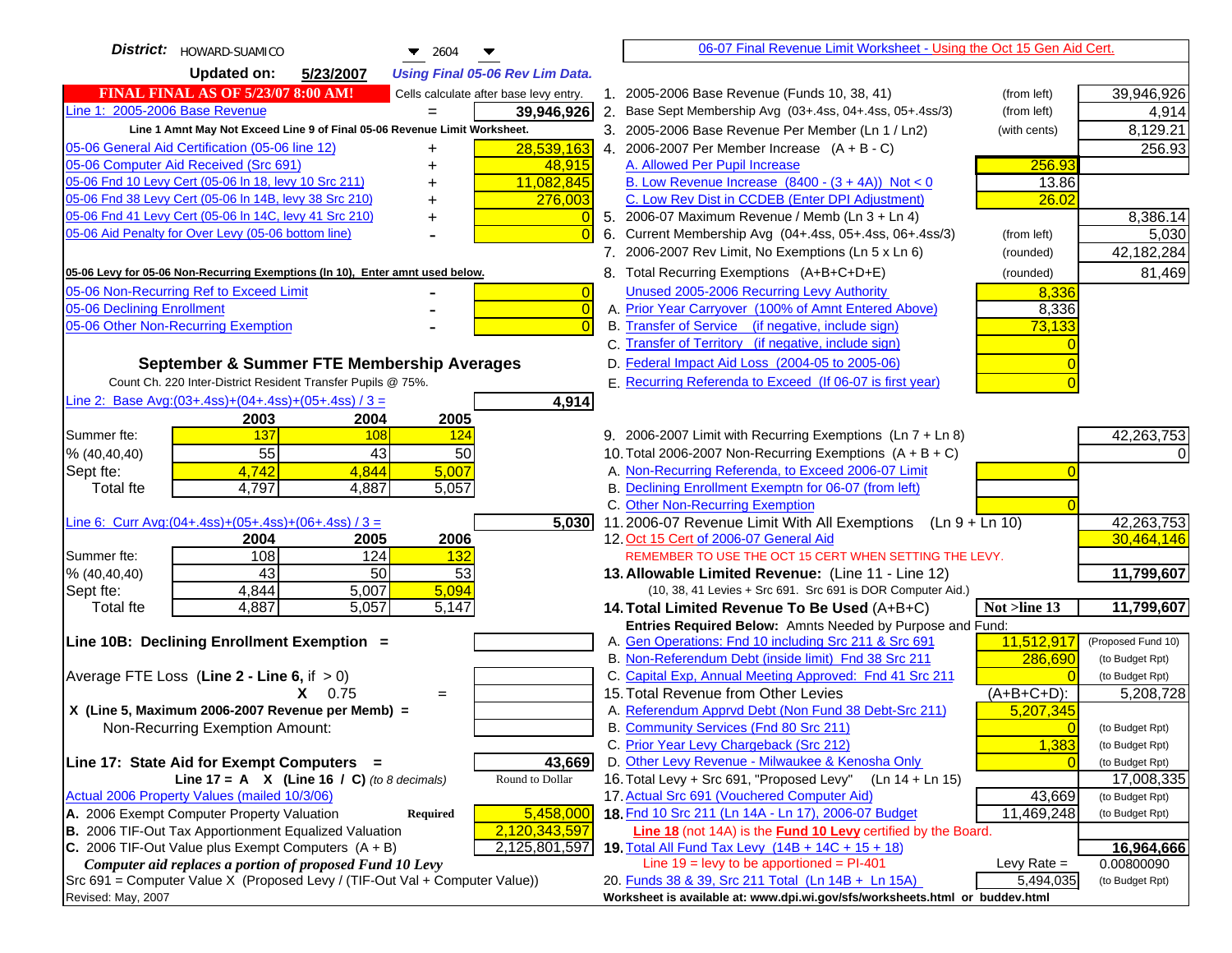|                                  | <b>DPI</b> Reconciliation                                                 |  |
|----------------------------------|---------------------------------------------------------------------------|--|
|                                  | In order for the reconciliation to work properly, the                     |  |
|                                  | PI-401 must have been filed with the Department.                          |  |
|                                  | Numbers appearing in the green boxes below are actual, district-submitted |  |
|                                  | 2007 PI-401 data.                                                         |  |
|                                  | Do not type in these fields.                                              |  |
|                                  |                                                                           |  |
| Fund 10, PI-401                  | 11,469,248.00                                                             |  |
| Fund 38, PI-401                  | 286,690.00                                                                |  |
| Fund 41, PI-401                  | 0.00                                                                      |  |
|                                  | 11,755,938.00                                                             |  |
|                                  |                                                                           |  |
| Chargeback, PI-401               | 1,383.00                                                                  |  |
| Fund 39, PI-401                  | 5,207,345.00                                                              |  |
| Fund 80, PI-401                  | 0.00                                                                      |  |
| Fund 48/Other, PI-401            | 0.00                                                                      |  |
| Total, PI-401                    | 16,964,666.00                                                             |  |
|                                  |                                                                           |  |
| <b>Computer Aid</b>              | $43,669.00 \leftarrow \text{---}$ don't change                            |  |
|                                  | <b>Results</b>                                                            |  |
| $\overline{\mathbf{0}}$          | $\bf{0}$                                                                  |  |
| 0                                | 0                                                                         |  |
| You have levied to your maximum. |                                                                           |  |
| $\bf{0}$                         |                                                                           |  |
|                                  |                                                                           |  |
|                                  |                                                                           |  |
|                                  |                                                                           |  |
| l0                               |                                                                           |  |
|                                  |                                                                           |  |
|                                  | $\bf{0}$                                                                  |  |
|                                  |                                                                           |  |
|                                  |                                                                           |  |
| $\boldsymbol{0}$                 |                                                                           |  |
|                                  |                                                                           |  |
|                                  |                                                                           |  |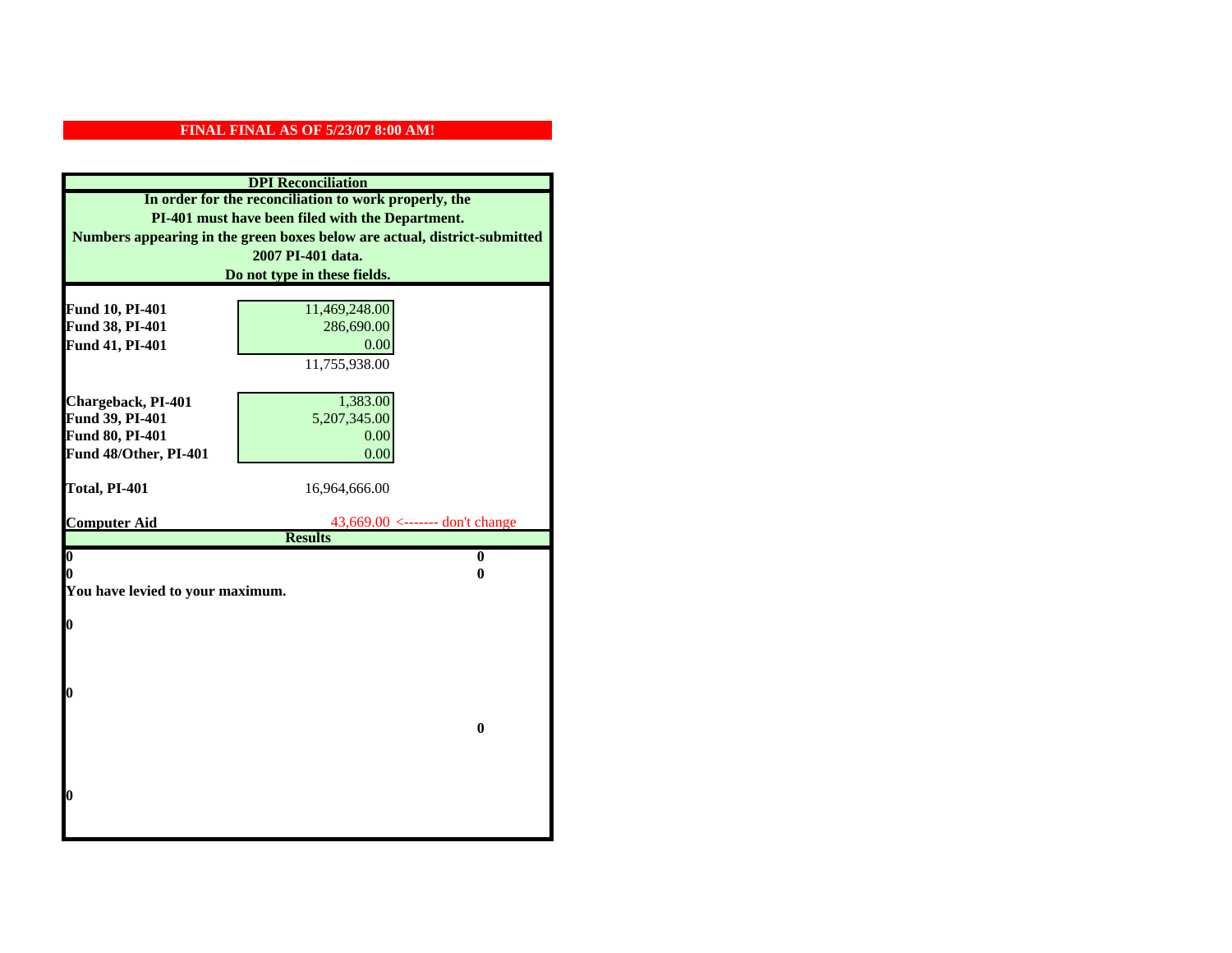| District:   HUDSON<br>$\blacktriangledown$ 2611                                                                                      | 06-07 Final Revenue Limit Worksheet - Using the Oct 15 Gen Aid Cert.                                               |                    |
|--------------------------------------------------------------------------------------------------------------------------------------|--------------------------------------------------------------------------------------------------------------------|--------------------|
| <b>Updated on:</b><br>5/23/2007<br><b>Using Final 05-06 Rev Lim Data.</b>                                                            |                                                                                                                    |                    |
| <b>FINAL FINAL AS OF 5/23/07 8:00 AM!</b><br>Cells calculate after base levy entry.                                                  | 1. 2005-2006 Base Revenue (Funds 10, 38, 41)<br>(from left)                                                        | 41,044,480         |
| Line 1: 2005-2006 Base Revenue<br>41,044,480                                                                                         | 2. Base Sept Membership Avg (03+.4ss, 04+.4ss, 05+.4ss/3)<br>(from left)                                           | 4,812              |
| Line 1 Amnt May Not Exceed Line 9 of Final 05-06 Revenue Limit Worksheet.                                                            | 3. 2005-2006 Base Revenue Per Member (Ln 1 / Ln2)<br>(with cents)                                                  | 8,529.61           |
| 21,068,885<br>05-06 General Aid Certification (05-06 line 12)<br>+                                                                   | 4. 2006-2007 Per Member Increase $(A + B - C)$                                                                     | 256.93             |
| 05-06 Computer Aid Received (Src 691)<br>112,654                                                                                     | 256.93<br>A. Allowed Per Pupil Increase                                                                            |                    |
| 05-06 Fnd 10 Levy Cert (05-06 ln 18, levy 10 Src 211)<br>19,862,941                                                                  | B. Low Revenue Increase $(8400 - (3 + 4A))$ Not < 0<br>0.00                                                        |                    |
| 05-06 Fnd 38 Levy Cert (05-06 In 14B, levy 38 Src 210)                                                                               | C. Low Rev Dist in CCDEB (Enter DPI Adjustment)<br>0.00                                                            |                    |
| 05-06 Fnd 41 Levy Cert (05-06 In 14C, levy 41 Src 210)<br>$\overline{0}$<br>+                                                        | 5. 2006-07 Maximum Revenue / Memb (Ln $3 + \text{Ln } 4$ )                                                         | 8,786.54           |
| 05-06 Aid Penalty for Over Levy (05-06 bottom line)<br>$\Omega$                                                                      | Current Membership Avg (04+.4ss, 05+.4ss, 06+.4ss/3)<br>6.<br>(from left)                                          | 5,029              |
|                                                                                                                                      | 7. 2006-2007 Rev Limit, No Exemptions (Ln 5 x Ln 6)<br>(rounded)                                                   | 44, 187, 510       |
| 05-06 Levy for 05-06 Non-Recurring Exemptions (In 10), Enter amnt used below.                                                        | 8. Total Recurring Exemptions (A+B+C+D+E)<br>(rounded)                                                             | 1,809,110          |
| 05-06 Non-Recurring Ref to Exceed Limit<br>$\overline{0}$                                                                            | Unused 2005-2006 Recurring Levy Authority<br>1,565,896                                                             |                    |
| $\overline{0}$<br>05-06 Declining Enrollment                                                                                         | A. Prior Year Carryover (100% of Amnt Entered Above)<br>1,565,896                                                  |                    |
| 05-06 Other Non-Recurring Exemption<br>$\Omega$                                                                                      | B. Transfer of Service (if negative, include sign)<br>243,214                                                      |                    |
|                                                                                                                                      | C. Transfer of Territory (if negative, include sign)                                                               |                    |
| September & Summer FTE Membership Averages                                                                                           | D. Federal Impact Aid Loss (2004-05 to 2005-06)                                                                    |                    |
| Count Ch. 220 Inter-District Resident Transfer Pupils @ 75%.                                                                         | E. Recurring Referenda to Exceed (If 06-07 is first year)                                                          |                    |
| 4,812<br>Line 2: Base Avg: $(03+.4ss)+(04+.4ss)+(05+.4ss)/3 =$                                                                       |                                                                                                                    |                    |
| 2003<br>2004<br>2005                                                                                                                 |                                                                                                                    |                    |
| 137<br>Summer fte:<br>130<br><b>133</b>                                                                                              | 9. 2006-2007 Limit with Recurring Exemptions (Ln 7 + Ln 8)                                                         | 45,996,620         |
| 55<br>52<br>53<br>% (40, 40, 40)                                                                                                     | 10. Total 2006-2007 Non-Recurring Exemptions $(A + B + C)$                                                         |                    |
| Sept fte:<br>4,575<br>4,926<br>4,775                                                                                                 | A. Non-Recurring Referenda, to Exceed 2006-07 Limit                                                                |                    |
| <b>Total fte</b><br>4,630<br>4,827<br>4,979                                                                                          | B. Declining Enrollment Exemptn for 06-07 (from left)                                                              |                    |
|                                                                                                                                      | C. Other Non-Recurring Exemption                                                                                   |                    |
| Line 6: Curr Avg: $(04+.4ss)+(05+.4ss)+(06+.4ss)/3 =$<br>5,029                                                                       | 11.2006-07 Revenue Limit With All Exemptions (Ln $9 + \overline{\text{Ln }10}$ )                                   | 45,996,620         |
| 2005<br>2006<br>2004                                                                                                                 | 12. Oct 15 Cert of 2006-07 General Aid                                                                             | 22,677,217         |
| 130<br>Summer fte:<br>133<br>133<br>$\overline{52}$<br>53<br>53<br>% (40, 40, 40)                                                    | REMEMBER TO USE THE OCT 15 CERT WHEN SETTING THE LEVY.                                                             | 23,319,403         |
| 4,775<br>4,926<br>5,228<br>Sept fte:                                                                                                 | 13. Allowable Limited Revenue: (Line 11 - Line 12)<br>(10, 38, 41 Levies + Src 691. Src 691 is DOR Computer Aid.)  |                    |
| 4,827<br>4,979<br>$\overline{5,281}$<br><b>Total fte</b>                                                                             | Not >line 13<br>14. Total Limited Revenue To Be Used (A+B+C)                                                       | 20,399,440         |
|                                                                                                                                      | Entries Required Below: Amnts Needed by Purpose and Fund:                                                          |                    |
| Line 10B: Declining Enrollment Exemption =                                                                                           | 20,399,440<br>A. Gen Operations: Fnd 10 including Src 211 & Src 691                                                | (Proposed Fund 10) |
|                                                                                                                                      | B. Non-Referendum Debt (inside limit) Fnd 38 Src 211                                                               | (to Budget Rpt)    |
| Average FTE Loss (Line $2 -$ Line 6, if $> 0$ )                                                                                      | C. Capital Exp, Annual Meeting Approved: Fnd 41 Src 211                                                            | (to Budget Rpt)    |
| $X = 0.75$<br>$=$                                                                                                                    | 15. Total Revenue from Other Levies<br>$(A+B+C+D)$ :                                                               | 3,853,956          |
| X (Line 5, Maximum 2006-2007 Revenue per Memb) =                                                                                     | A. Referendum Apprvd Debt (Non Fund 38 Debt-Src 211)<br>3,853,956                                                  |                    |
| Non-Recurring Exemption Amount:                                                                                                      | B. Community Services (Fnd 80 Src 211)                                                                             | (to Budget Rpt)    |
|                                                                                                                                      | C. Prior Year Levy Chargeback (Src 212)<br>$\overline{0}$                                                          | (to Budget Rpt)    |
| 215,596<br>Line 17: State Aid for Exempt Computers =                                                                                 | D. Other Levy Revenue - Milwaukee & Kenosha Only                                                                   | (to Budget Rpt)    |
| Round to Dollar<br>Line 17 = A $X$ (Line 16 / C) (to 8 decimals)                                                                     | 16. Total Levy + Src 691, "Proposed Levy" (Ln 14 + Ln 15)                                                          | 24,253,396         |
| Actual 2006 Property Values (mailed 10/3/06)                                                                                         | 17. Actual Src 691 (Vouchered Computer Aid)<br>215,596                                                             | (to Budget Rpt)    |
| 30,157,900<br>A. 2006 Exempt Computer Property Valuation<br><b>Required</b><br>B. 2006 TIF-Out Tax Apportionment Equalized Valuation | 18. Fnd 10 Src 211 (Ln 14A - Ln 17), 2006-07 Budget<br>20,183,844                                                  | (to Budget Rpt)    |
| 3,362,442,242<br>C. 2006 TIF-Out Value plus Exempt Computers $(A + B)$<br>3,392,600,142                                              | Line 18 (not 14A) is the Fund 10 Levy certified by the Board.<br>19. Total All Fund Tax Levy (14B + 14C + 15 + 18) | 24,037,800         |
| Computer aid replaces a portion of proposed Fund 10 Levy                                                                             | Line $19 = \text{levy}$ to be apportioned = PI-401<br>Levy Rate $=$                                                | 0.00714891         |
| Src 691 = Computer Value X (Proposed Levy / (TIF-Out Val + Computer Value))                                                          | 20. Funds 38 & 39, Src 211 Total (Ln 14B + Ln 15A)<br>3,853,956                                                    | (to Budget Rpt)    |
| Revised: May, 2007                                                                                                                   | Worksheet is available at: www.dpi.wi.gov/sfs/worksheets.html or buddev.html                                       |                    |
|                                                                                                                                      |                                                                                                                    |                    |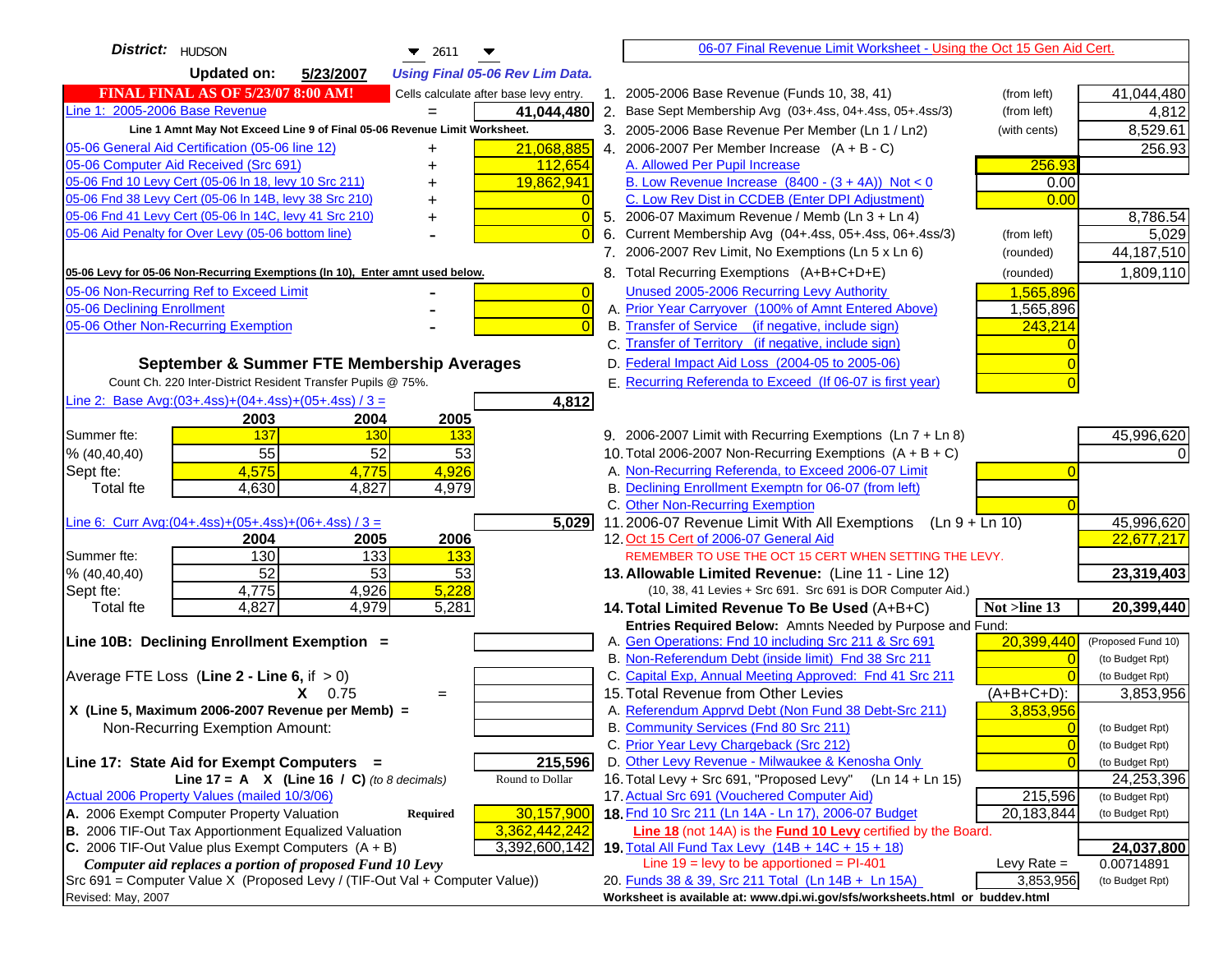|                                                  | <b>DPI</b> Reconciliation                                                 |
|--------------------------------------------------|---------------------------------------------------------------------------|
|                                                  | In order for the reconciliation to work properly, the                     |
|                                                  | PI-401 must have been filed with the Department.                          |
|                                                  | Numbers appearing in the green boxes below are actual, district-submitted |
|                                                  | 2007 PI-401 data.                                                         |
|                                                  | Do not type in these fields.                                              |
|                                                  |                                                                           |
| Fund 10, PI-401                                  | 20,183,844.00                                                             |
| Fund 38, PI-401                                  | 0.00                                                                      |
| Fund 41, PI-401                                  | 0.00                                                                      |
|                                                  | 20,183,844.00                                                             |
|                                                  |                                                                           |
| Chargeback, PI-401<br>Fund 39, PI-401            | 0.00<br>3,853,956.00                                                      |
| <b>Fund 80, PI-401</b>                           | 0.00                                                                      |
| Fund 48/Other, PI-401                            | 0.00                                                                      |
|                                                  |                                                                           |
| Total, PI-401                                    | 24,037,800.00                                                             |
|                                                  |                                                                           |
| <b>Computer Aid</b>                              | $215,596.00 \leftarrow \leftarrow \text{don't change}$                    |
|                                                  | <b>Results</b>                                                            |
| 0<br>You have underlevied by:                    | 0<br>2,919,963                                                            |
| 0                                                |                                                                           |
|                                                  |                                                                           |
| All of your underlevy is eligible for carryover. |                                                                           |
|                                                  |                                                                           |
|                                                  |                                                                           |
|                                                  |                                                                           |
| 0                                                |                                                                           |
|                                                  |                                                                           |
|                                                  | $\bf{0}$                                                                  |
|                                                  |                                                                           |
|                                                  |                                                                           |
| 0                                                |                                                                           |
|                                                  |                                                                           |
|                                                  |                                                                           |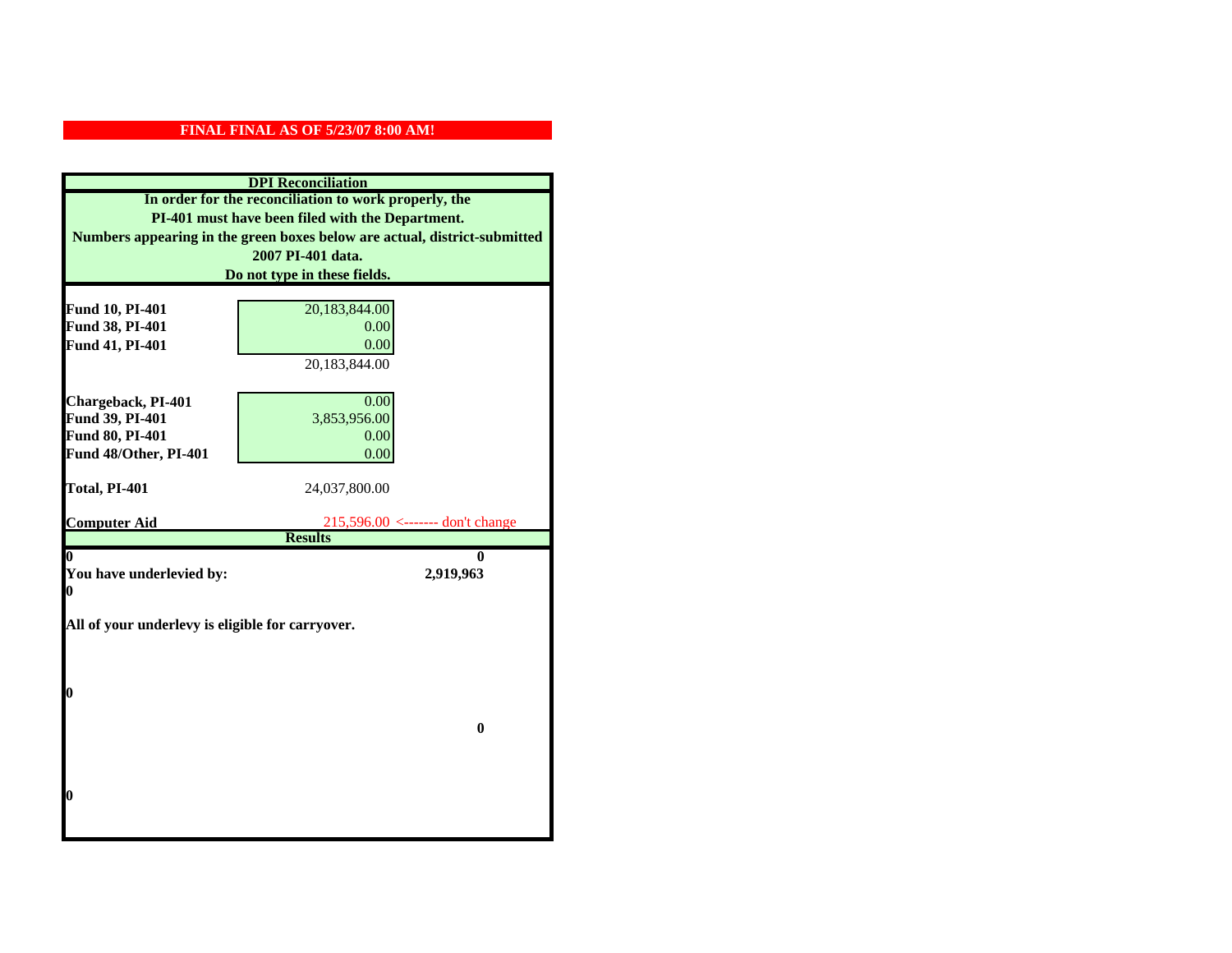| District:   HURLEY<br>$\blacktriangledown$ 2618                                                                                              |                | 06-07 Final Revenue Limit Worksheet - Using the Oct 15 Gen Aid Cert.                                               |                |                         |
|----------------------------------------------------------------------------------------------------------------------------------------------|----------------|--------------------------------------------------------------------------------------------------------------------|----------------|-------------------------|
| <b>Updated on:</b><br>5/23/2007<br><b>Using Final 05-06 Rev Lim Data.</b>                                                                    |                |                                                                                                                    |                |                         |
| <b>FINAL FINAL AS OF 5/23/07 8:00 AM!</b><br>Cells calculate after base levy entry.                                                          |                | 1. 2005-2006 Base Revenue (Funds 10, 38, 41)                                                                       | (from left)    | 6,418,443               |
| Line 1: 2005-2006 Base Revenue<br>6,418,443                                                                                                  |                | 2. Base Sept Membership Avg (03+.4ss, 04+.4ss, 05+.4ss/3)                                                          | (from left)    | 721                     |
| Line 1 Amnt May Not Exceed Line 9 of Final 05-06 Revenue Limit Worksheet.                                                                    |                | 3. 2005-2006 Base Revenue Per Member (Ln 1 / Ln2)                                                                  | (with cents)   | 8,902.14                |
| 3,940,029<br>05-06 General Aid Certification (05-06 line 12)                                                                                 |                | 4. 2006-2007 Per Member Increase $(A + B - C)$                                                                     |                | 256.93                  |
| 05-06 Computer Aid Received (Src 691)<br>2,851                                                                                               |                | A. Allowed Per Pupil Increase                                                                                      | 256.93         |                         |
| 05-06 Fnd 10 Levy Cert (05-06 In 18, levy 10 Src 211)<br>2,707,019                                                                           |                | B. Low Revenue Increase $(8400 - (3 + 4A))$ Not < 0                                                                | 0.00           |                         |
| 05-06 Fnd 38 Levy Cert (05-06 In 14B, levy 38 Src 210)                                                                                       |                | C. Low Rev Dist in CCDEB (Enter DPI Adjustment)                                                                    | 0.00           |                         |
| 05-06 Fnd 41 Levy Cert (05-06 In 14C, levy 41 Src 210)<br>٠                                                                                  | $\overline{0}$ | 5. 2006-07 Maximum Revenue / Memb (Ln 3 + Ln 4)                                                                    |                | 9,159.07                |
| 05-06 Aid Penalty for Over Levy (05-06 bottom line)                                                                                          | 6.             | Current Membership Avg (04+.4ss, 05+.4ss, 06+.4ss/3)                                                               | (from left)    | 692                     |
|                                                                                                                                              |                | 7. 2006-2007 Rev Limit, No Exemptions (Ln 5 x Ln 6)                                                                | (rounded)      | 6,338,076               |
| 05-06 Levy for 05-06 Non-Recurring Exemptions (In 10), Enter amnt used below.                                                                |                | 8. Total Recurring Exemptions (A+B+C+D+E)                                                                          | (rounded)      |                         |
| 05-06 Non-Recurring Ref to Exceed Limit                                                                                                      | $\overline{0}$ | Unused 2005-2006 Recurring Levy Authority                                                                          |                |                         |
| 231,456<br>05-06 Declining Enrollment                                                                                                        |                | A. Prior Year Carryover (100% of Amnt Entered Above)                                                               | ∩              |                         |
| 05-06 Other Non-Recurring Exemption                                                                                                          |                | B. Transfer of Service (if negative, include sign)                                                                 |                |                         |
|                                                                                                                                              |                | C. Transfer of Territory (if negative, include sign)                                                               |                |                         |
| September & Summer FTE Membership Averages                                                                                                   |                | D. Federal Impact Aid Loss (2004-05 to 2005-06)                                                                    |                |                         |
| Count Ch. 220 Inter-District Resident Transfer Pupils @ 75%.                                                                                 |                | E. Recurring Referenda to Exceed (If 06-07 is first year)                                                          |                |                         |
| Line 2: Base Avg: (03+.4ss) + (04+.4ss) + (05+.4ss) / 3 =<br>721                                                                             |                |                                                                                                                    |                |                         |
| 2003<br>2004<br>2005                                                                                                                         |                |                                                                                                                    |                |                         |
| Summer fte:<br>14<br>6                                                                                                                       |                | 9. 2006-2007 Limit with Recurring Exemptions (Ln 7 + Ln 8)                                                         |                | 6,338,076               |
| 6<br>$\overline{2}$<br>$\overline{2}$<br>% (40, 40, 40)                                                                                      |                | 10. Total 2006-2007 Non-Recurring Exemptions $(A + B + C)$                                                         |                | 201,500                 |
| 752<br>727<br>674<br>Sept fte:                                                                                                               |                | A. Non-Recurring Referenda, to Exceed 2006-07 Limit                                                                |                |                         |
| 758<br>729<br>676<br>Total fte                                                                                                               |                | B. Declining Enrollment Exemptn for 06-07 (from left)                                                              | 201,500        |                         |
|                                                                                                                                              |                | C. Other Non-Recurring Exemption                                                                                   |                |                         |
| Line 6: Curr Avg: $(04+.4ss)+(05+.4ss)+(06+.4ss)/3 =$                                                                                        | 6921           | 11.2006-07 Revenue Limit With All Exemptions $(Ln 9 + Ln 10)$                                                      |                | 6,539,576               |
| 2006<br>2005<br>2004                                                                                                                         |                | 12. Oct 15 Cert of 2006-07 General Aid                                                                             |                | 3,643,998               |
| Summer fte:<br>61<br>6<br>2<br>2<br>% (40, 40, 40)                                                                                           |                | REMEMBER TO USE THE OCT 15 CERT WHEN SETTING THE LEVY.                                                             |                | 2,895,578               |
| 727<br>674<br>668<br>Sept fte:                                                                                                               |                | 13. Allowable Limited Revenue: (Line 11 - Line 12)<br>(10, 38, 41 Levies + Src 691. Src 691 is DOR Computer Aid.)  |                |                         |
| 729<br>676<br>670<br><b>Total fte</b>                                                                                                        |                | 14. Total Limited Revenue To Be Used (A+B+C)                                                                       | Not >line 13   | 2,895,578               |
|                                                                                                                                              |                | Entries Required Below: Amnts Needed by Purpose and Fund:                                                          |                |                         |
| 201,500<br>Line 10B: Declining Enrollment Exemption =                                                                                        |                | A. Gen Operations: Fnd 10 including Src 211 & Src 691                                                              | 2,895,578      | (Proposed Fund 10)      |
|                                                                                                                                              |                | B. Non-Referendum Debt (inside limit) Fnd 38 Src 211                                                               | $\Omega$       | (to Budget Rpt)         |
| Average FTE Loss (Line $2 -$ Line 6, if $> 0$ )                                                                                              | 29             | C. Capital Exp, Annual Meeting Approved: Fnd 41 Src 211                                                            |                | (to Budget Rpt)         |
| $X = 0.75$<br>$=$                                                                                                                            | 22             | 15. Total Revenue from Other Levies                                                                                | $(A+B+C+D)$ :  | 549,000                 |
| X (Line 5, Maximum 2006-2007 Revenue per Memb) =<br>9,159.07                                                                                 |                | A. Referendum Apprvd Debt (Non Fund 38 Debt-Src 211)                                                               | 525,000        |                         |
| 201,500<br>Non-Recurring Exemption Amount:                                                                                                   |                | B. Community Services (Fnd 80 Src 211)                                                                             | 24,000         | (to Budget Rpt)         |
|                                                                                                                                              |                | C. Prior Year Levy Chargeback (Src 212)                                                                            | $\overline{0}$ | (to Budget Rpt)         |
| 2,652<br>Line 17: State Aid for Exempt Computers =                                                                                           |                | D. Other Levy Revenue - Milwaukee & Kenosha Only                                                                   | $\Omega$       | (to Budget Rpt)         |
| Line 17 = A $X$ (Line 16 / C) (to 8 decimals)<br>Round to Dollar                                                                             |                | 16. Total Levy + Src 691, "Proposed Levy"<br>$(Ln 14 + Ln 15)$                                                     |                | 3,444,578               |
| Actual 2006 Property Values (mailed 10/3/06)                                                                                                 |                | 17. Actual Src 691 (Vouchered Computer Aid)                                                                        | 2,652          | (to Budget Rpt)         |
| A. 2006 Exempt Computer Property Valuation<br>272,100<br><b>Required</b>                                                                     |                | 18. Fnd 10 Src 211 (Ln 14A - Ln 17), 2006-07 Budget                                                                | 2,892,926      | (to Budget Rpt)         |
| B. 2006 TIF-Out Tax Apportionment Equalized Valuation<br>353,147,300<br>C. 2006 TIF-Out Value plus Exempt Computers $(A + B)$<br>353,419,400 |                | Line 18 (not 14A) is the Fund 10 Levy certified by the Board.<br>19. Total All Fund Tax Levy (14B + 14C + 15 + 18) |                |                         |
| Computer aid replaces a portion of proposed Fund 10 Levy                                                                                     |                | Line $19$ = levy to be apportioned = PI-401                                                                        | Levy Rate $=$  | 3,441,926<br>0.00974643 |
| Src 691 = Computer Value X (Proposed Levy / (TIF-Out Val + Computer Value))                                                                  |                | 20. Funds 38 & 39, Src 211 Total (Ln 14B + Ln 15A)                                                                 | 525,000        | (to Budget Rpt)         |
| Revised: May, 2007                                                                                                                           |                | Worksheet is available at: www.dpi.wi.gov/sfs/worksheets.html or buddev.html                                       |                |                         |
|                                                                                                                                              |                |                                                                                                                    |                |                         |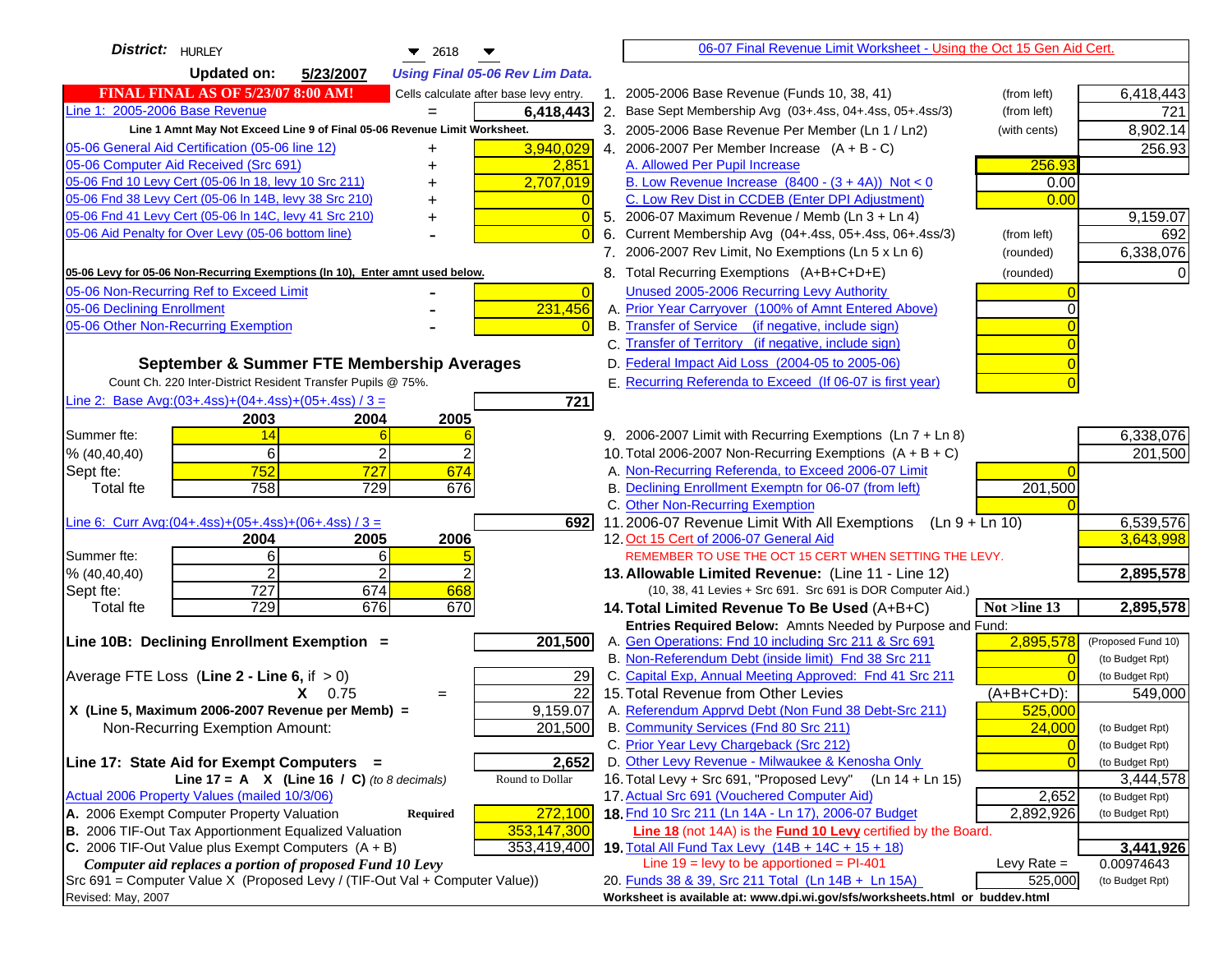|                                  | <b>DPI</b> Reconciliation                                                 |
|----------------------------------|---------------------------------------------------------------------------|
|                                  | In order for the reconciliation to work properly, the                     |
|                                  | PI-401 must have been filed with the Department.                          |
|                                  | Numbers appearing in the green boxes below are actual, district-submitted |
|                                  | 2007 PI-401 data.                                                         |
|                                  | Do not type in these fields.                                              |
|                                  |                                                                           |
| Fund 10, PI-401                  | 2,892,926.00                                                              |
| Fund 38, PI-401                  | 0.00                                                                      |
| Fund 41, PI-401                  | 0.00                                                                      |
|                                  | 2,892,926.00                                                              |
| Chargeback, PI-401               | 0.00                                                                      |
| Fund 39, PI-401                  | 525,000.00                                                                |
| Fund 80, PI-401                  | 24,000.00                                                                 |
| Fund 48/Other, PI-401            | 0.00                                                                      |
|                                  |                                                                           |
| Total, PI-401                    | 3,441,926.00                                                              |
|                                  |                                                                           |
| <b>Computer Aid</b>              | $2,652.00 \leftarrow \text{---}$ don't change                             |
|                                  | <b>Results</b>                                                            |
| $\boldsymbol{0}$<br>0            | $\bf{0}$<br>0                                                             |
| You have levied to your maximum. |                                                                           |
|                                  |                                                                           |
| 0                                |                                                                           |
|                                  |                                                                           |
|                                  |                                                                           |
|                                  |                                                                           |
| 0                                |                                                                           |
|                                  |                                                                           |
|                                  | $\bf{0}$                                                                  |
|                                  |                                                                           |
|                                  |                                                                           |
| 0                                |                                                                           |
|                                  |                                                                           |
|                                  |                                                                           |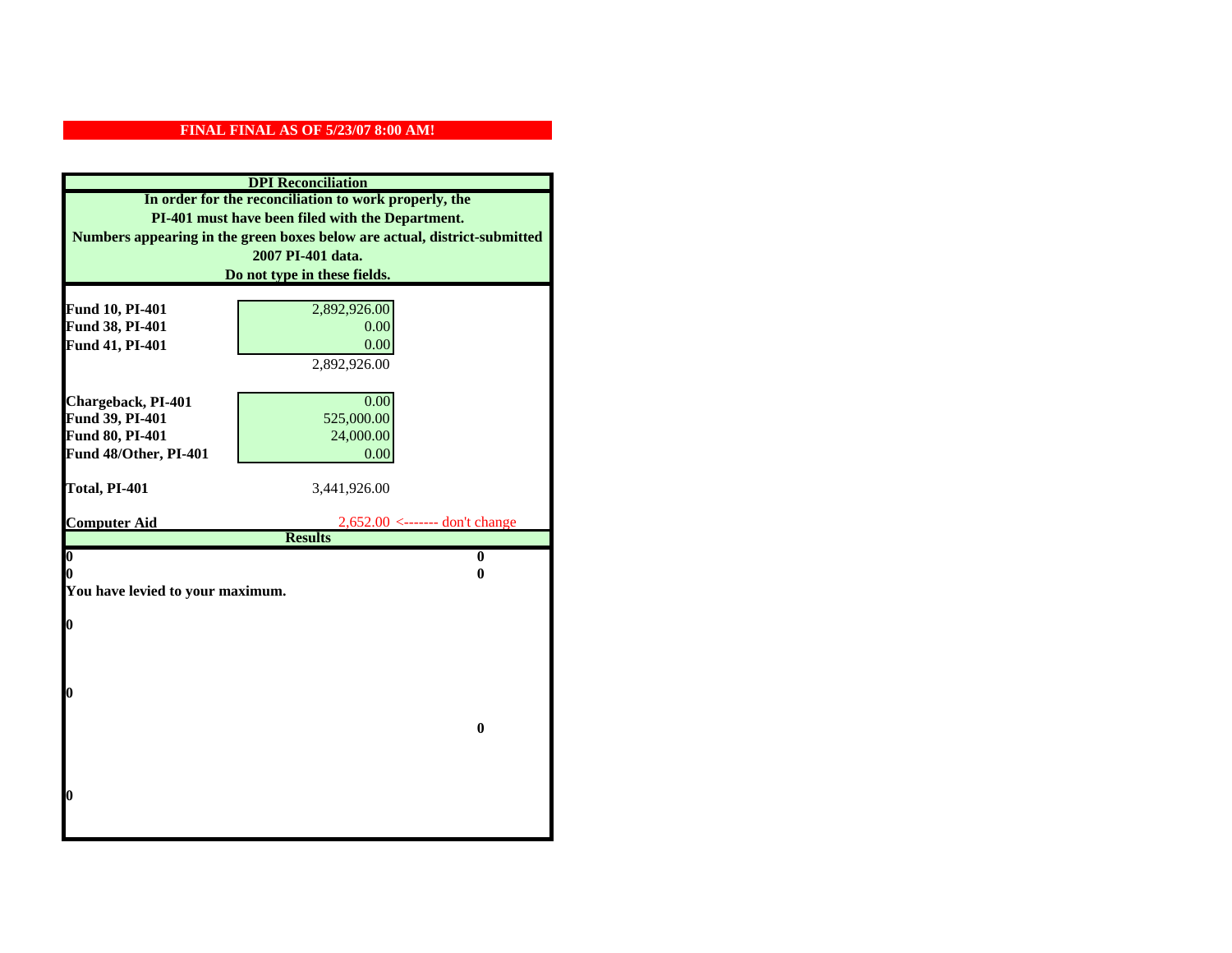| District:   HUSTISFORD<br>$\blacktriangledown$ 2625                                               |                | 06-07 Final Revenue Limit Worksheet - Using the Oct 15 Gen Aid Cert.                                                               |                     |                                       |
|---------------------------------------------------------------------------------------------------|----------------|------------------------------------------------------------------------------------------------------------------------------------|---------------------|---------------------------------------|
| <b>Updated on:</b><br>5/23/2007<br><b>Using Final 05-06 Rev Lim Data.</b>                         |                |                                                                                                                                    |                     |                                       |
| <b>FINAL FINAL AS OF 5/23/07 8:00 AM!</b><br>Cells calculate after base levy entry.               |                | 1. 2005-2006 Base Revenue (Funds 10, 38, 41)                                                                                       | (from left)         | 4,047,074                             |
| Line 1: 2005-2006 Base Revenue<br>4,047,074<br>$=$                                                |                | 2. Base Sept Membership Avg (03+.4ss, 04+.4ss, 05+.4ss/3)                                                                          | (from left)         | 439                                   |
| Line 1 Amnt May Not Exceed Line 9 of Final 05-06 Revenue Limit Worksheet.                         |                | 3. 2005-2006 Base Revenue Per Member (Ln 1 / Ln2)                                                                                  | (with cents)        | 9,218.85                              |
| 1,988,884<br>05-06 General Aid Certification (05-06 line 12)<br>+                                 |                | 4. 2006-2007 Per Member Increase $(A + B - C)$                                                                                     |                     | 256.93                                |
| 05-06 Computer Aid Received (Src 691)<br>4,088                                                    |                | A. Allowed Per Pupil Increase                                                                                                      | 256.93              |                                       |
| 05-06 Fnd 10 Levy Cert (05-06 In 18, levy 10 Src 211)<br>2,002,917                                |                | B. Low Revenue Increase $(8400 - (3 + 4A))$ Not < 0                                                                                | 0.00                |                                       |
| 05-06 Fnd 38 Levy Cert (05-06 In 14B, levy 38 Src 210)<br>58,509                                  |                | C. Low Rev Dist in CCDEB (Enter DPI Adjustment)                                                                                    | 0.00                |                                       |
| 05-06 Fnd 41 Levy Cert (05-06 In 14C, levy 41 Src 210)<br>112,000<br>+                            |                | 5. 2006-07 Maximum Revenue / Memb (Ln 3 + Ln 4)                                                                                    |                     | 9,475.78                              |
| 05-06 Aid Penalty for Over Levy (05-06 bottom line)                                               |                | 6. Current Membership Avg (04+.4ss, 05+.4ss, 06+.4ss/3)                                                                            | (from left)         | 418                                   |
|                                                                                                   |                | 7. 2006-2007 Rev Limit, No Exemptions (Ln 5 x Ln 6)                                                                                | (rounded)           | 3,960,876                             |
| 05-06 Levy for 05-06 Non-Recurring Exemptions (In 10), Enter amnt used below.                     |                | 8. Total Recurring Exemptions (A+B+C+D+E)                                                                                          | (rounded)           | $-10,748$                             |
| 05-06 Non-Recurring Ref to Exceed Limit                                                           | $\overline{0}$ | Unused 2005-2006 Recurring Levy Authority                                                                                          |                     |                                       |
| 119,324<br>05-06 Declining Enrollment                                                             |                | A. Prior Year Carryover (100% of Amnt Entered Above)                                                                               |                     |                                       |
| 05-06 Other Non-Recurring Exemption                                                               |                | B. Transfer of Service (if negative, include sign)                                                                                 | $-10,748$           |                                       |
|                                                                                                   |                | C. Transfer of Territory (if negative, include sign)                                                                               |                     |                                       |
| September & Summer FTE Membership Averages                                                        |                | D. Federal Impact Aid Loss (2004-05 to 2005-06)                                                                                    |                     |                                       |
| Count Ch. 220 Inter-District Resident Transfer Pupils @ 75%.                                      |                | E. Recurring Referenda to Exceed (If 06-07 is first year)                                                                          |                     |                                       |
| Line 2: Base Avg: $(03+.4ss)+(04+.4ss)+(05+.4ss)/3 =$<br>439                                      |                |                                                                                                                                    |                     |                                       |
| 2003<br>2004<br>2005                                                                              |                |                                                                                                                                    |                     |                                       |
| 15<br>Summer fte:<br>17<br>15                                                                     |                | 9. 2006-2007 Limit with Recurring Exemptions (Ln 7 + Ln 8)                                                                         |                     | 3,950,128                             |
| 6<br>$\overline{7}$<br>6<br>% (40, 40, 40)<br>458<br>438<br>401<br>Sept fte:                      |                | 10. Total 2006-2007 Non-Recurring Exemptions $(A + B + C)$<br>A. Non-Recurring Referenda, to Exceed 2006-07 Limit                  |                     | 151,612                               |
| 464<br><b>Total fte</b><br>445<br>407                                                             |                | B. Declining Enrollment Exemptn for 06-07 (from left)                                                                              | 151,612             |                                       |
|                                                                                                   |                | C. Other Non-Recurring Exemption                                                                                                   |                     |                                       |
| Line 6: Curr Avg: $(04+.4ss)+(05+.4ss)+(06+.4ss)/3 =$                                             | 418I           | 11.2006-07 Revenue Limit With All Exemptions (Ln 9 + Ln 10)                                                                        |                     | 4,101,740                             |
| 2006<br>2004<br>2005                                                                              |                | 12. Oct 15 Cert of 2006-07 General Aid                                                                                             |                     | 1,687,665                             |
| $\overline{17}$<br>15<br>Summer fte:<br>15                                                        |                | REMEMBER TO USE THE OCT 15 CERT WHEN SETTING THE LEVY.                                                                             |                     |                                       |
| % (40, 40, 40)<br>6<br>6                                                                          |                | 13. Allowable Limited Revenue: (Line 11 - Line 12)                                                                                 |                     | 2,414,075                             |
| 397<br>438<br>401<br>Sept fte:                                                                    |                | (10, 38, 41 Levies + Src 691. Src 691 is DOR Computer Aid.)                                                                        |                     |                                       |
| 445<br>407<br>403<br><b>Total fte</b>                                                             |                | 14. Total Limited Revenue To Be Used (A+B+C)                                                                                       | Not >line 13        | 2,389,441                             |
|                                                                                                   |                | Entries Required Below: Amnts Needed by Purpose and Fund:                                                                          |                     |                                       |
| 151,612<br>Line 10B: Declining Enrollment Exemption =                                             |                | A. Gen Operations: Fnd 10 including Src 211 & Src 691<br>B. Non-Referendum Debt (inside limit) Fnd 38 Src 211                      | 2,327,733<br>61,708 | (Proposed Fund 10)<br>(to Budget Rpt) |
| Average FTE Loss (Line $2 -$ Line 6, if $> 0$ )                                                   | 21             | C. Capital Exp, Annual Meeting Approved: Fnd 41 Src 211                                                                            |                     | (to Budget Rpt)                       |
| $X = 0.75$<br>$=$                                                                                 | 16             | 15. Total Revenue from Other Levies                                                                                                | $(A+B+C+D)$ :       | 219,188                               |
| X (Line 5, Maximum 2006-2007 Revenue per Memb) =<br>9,475.78                                      |                | A. Referendum Apprvd Debt (Non Fund 38 Debt-Src 211)                                                                               |                     |                                       |
| 151,612<br>Non-Recurring Exemption Amount:                                                        |                | B. Community Services (Fnd 80 Src 211)                                                                                             | 219,188             | (to Budget Rpt)                       |
|                                                                                                   |                | C. Prior Year Levy Chargeback (Src 212)                                                                                            | $\overline{0}$      | (to Budget Rpt)                       |
| 3,776<br>Line 17: State Aid for Exempt Computers =                                                |                | D. Other Levy Revenue - Milwaukee & Kenosha Only                                                                                   |                     | (to Budget Rpt)                       |
| Round to Dollar<br>Line 17 = A $X$ (Line 16 / C) (to 8 decimals)                                  |                | 16. Total Levy + Src 691, "Proposed Levy"<br>(Ln 14 + Ln 15)                                                                       |                     | 2,608,629                             |
| Actual 2006 Property Values (mailed 10/3/06)                                                      |                | 17. Actual Src 691 (Vouchered Computer Aid)                                                                                        | 3,776               | (to Budget Rpt)                       |
| A. 2006 Exempt Computer Property Valuation<br>416,800<br>Required                                 |                | 18. Fnd 10 Src 211 (Ln 14A - Ln 17), 2006-07 Budget                                                                                | 2,323,957           | (to Budget Rpt)                       |
| B. 2006 TIF-Out Tax Apportionment Equalized Valuation<br>287,553,492                              |                | <b>Line 18</b> (not 14A) is the <b>Fund 10 Levy</b> certified by the Board.                                                        |                     |                                       |
| C. 2006 TIF-Out Value plus Exempt Computers $(A + B)$<br>287,970,292                              |                | 19. Total All Fund Tax Levy $(14B + 14C + 15 + 18)$                                                                                |                     | 2,604,853                             |
| Computer aid replaces a portion of proposed Fund 10 Levy                                          |                | Line $19 = \text{levy}$ to be apportioned = PI-401                                                                                 | Levy Rate $=$       | 0.00905867                            |
| Src 691 = Computer Value X (Proposed Levy / (TIF-Out Val + Computer Value))<br>Revised: May, 2007 |                | 20. Funds 38 & 39, Src 211 Total (Ln 14B + Ln 15A)<br>Worksheet is available at: www.dpi.wi.gov/sfs/worksheets.html or buddev.html | 61,708              | (to Budget Rpt)                       |
|                                                                                                   |                |                                                                                                                                    |                     |                                       |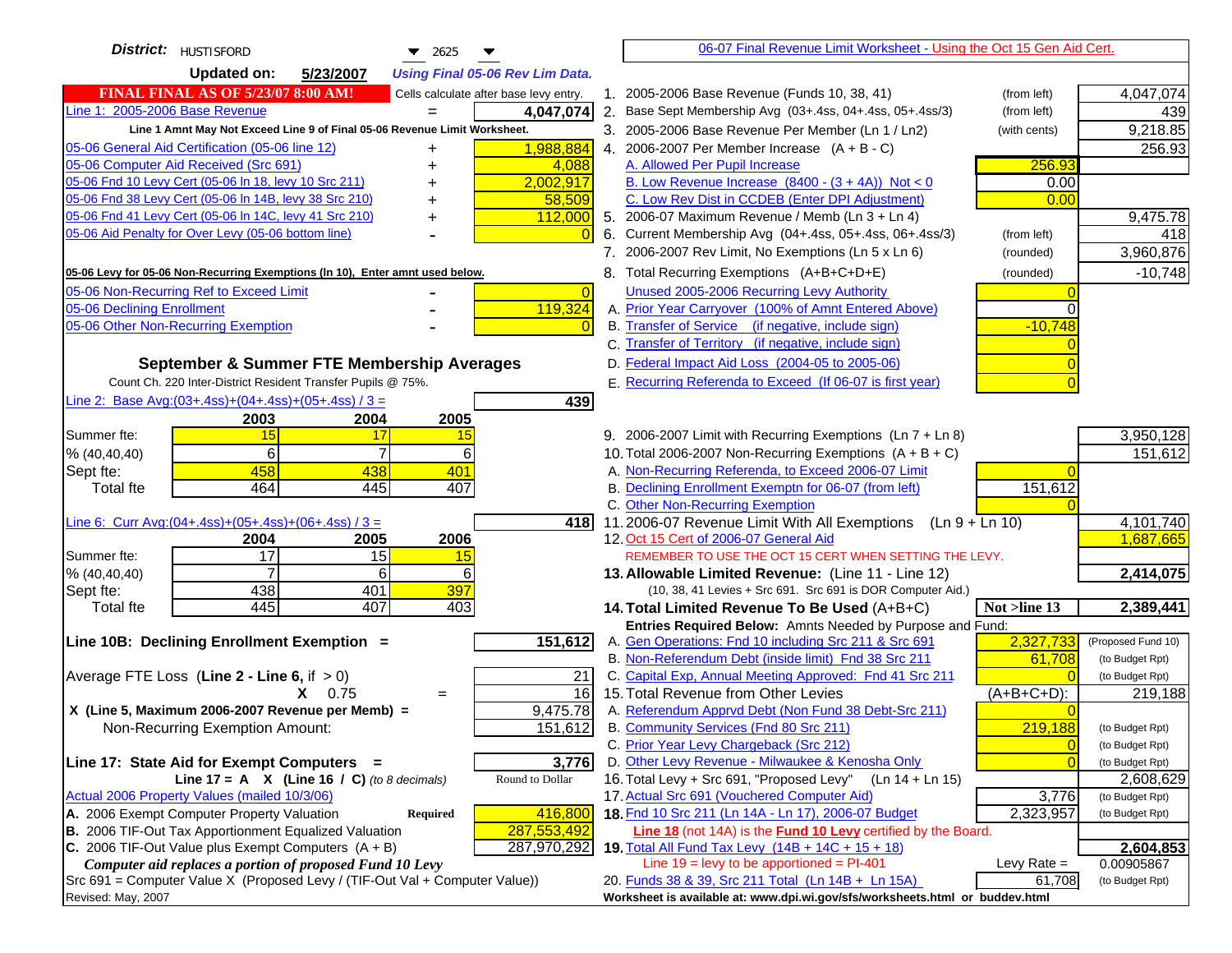|                                               | <b>DPI</b> Reconciliation                                                                                 |
|-----------------------------------------------|-----------------------------------------------------------------------------------------------------------|
|                                               | In order for the reconciliation to work properly, the<br>PI-401 must have been filed with the Department. |
|                                               | Numbers appearing in the green boxes below are actual, district-submitted                                 |
|                                               | 2007 PI-401 data.<br>Do not type in these fields.                                                         |
|                                               |                                                                                                           |
| Fund 10, PI-401                               | 2,323,957.00                                                                                              |
| Fund 38, PI-401                               | 61,708.00                                                                                                 |
| Fund 41, PI-401                               | 0.00<br>2,385,665.00                                                                                      |
|                                               |                                                                                                           |
| Chargeback, PI-401                            | 0.00                                                                                                      |
| Fund 39, PI-401<br>Fund 80, PI-401            | 0.00                                                                                                      |
| Fund 48/Other, PI-401                         | 219,188.00<br>0.00                                                                                        |
|                                               |                                                                                                           |
| Total, PI-401                                 | 2,604,853.00                                                                                              |
| <b>Computer Aid</b>                           | $3,776.00 \le$ ------- don't change                                                                       |
|                                               | <b>Results</b>                                                                                            |
| You have underlevied by:                      | 0<br>24,634                                                                                               |
| 0                                             |                                                                                                           |
|                                               |                                                                                                           |
| 0                                             |                                                                                                           |
|                                               |                                                                                                           |
| 0                                             |                                                                                                           |
|                                               |                                                                                                           |
|                                               | $\bf{0}$                                                                                                  |
|                                               |                                                                                                           |
| Because your underlevy is less than your non- |                                                                                                           |
| recurring exemptions, there is no carryover.  |                                                                                                           |
|                                               |                                                                                                           |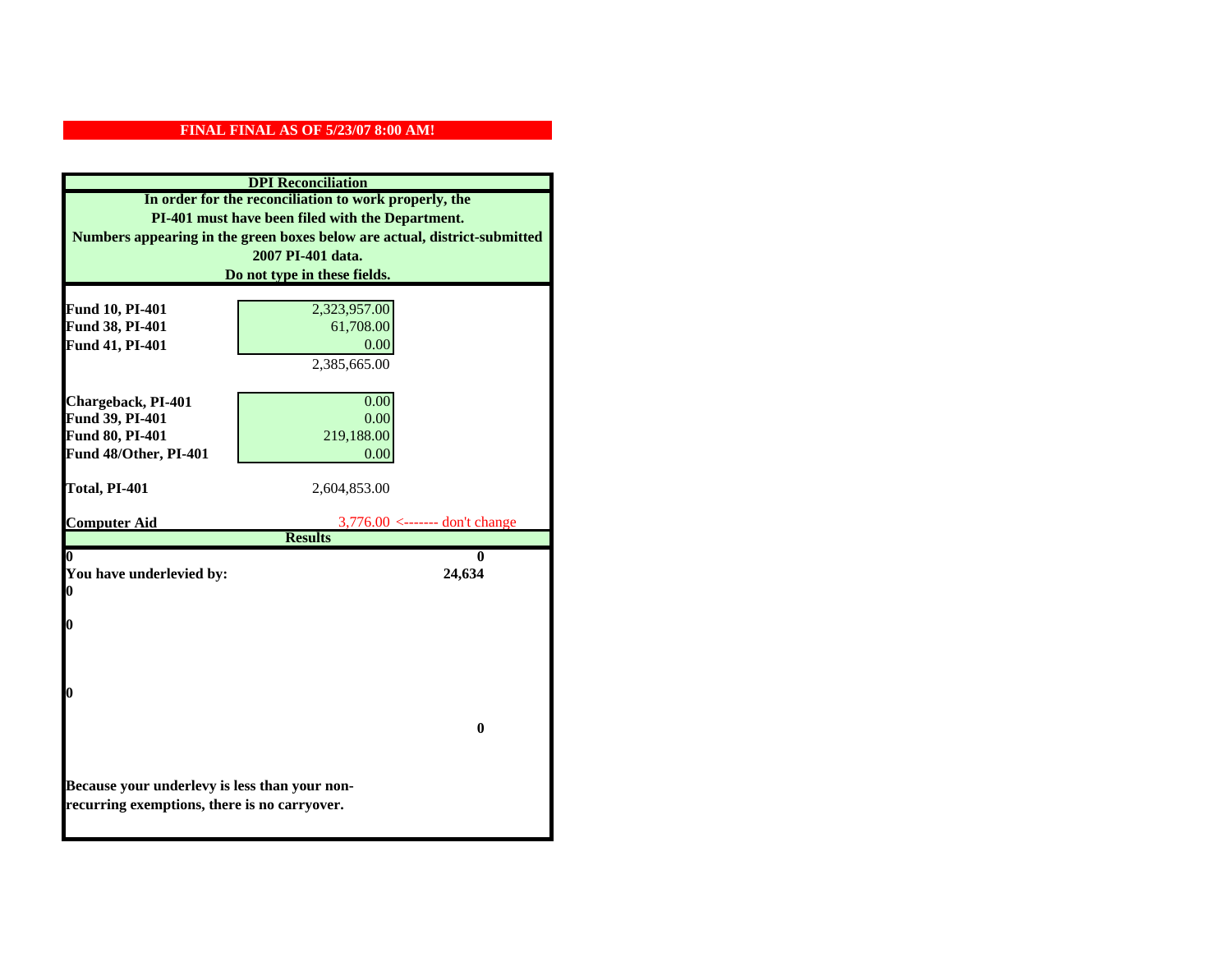| District:<br>INDEPENDENCE<br>$\blacktriangledown$ 2632                                        | 06-07 Final Revenue Limit Worksheet - Using the Oct 15 Gen Aid Cert.                                                       |                              |
|-----------------------------------------------------------------------------------------------|----------------------------------------------------------------------------------------------------------------------------|------------------------------|
| <b>Updated on:</b><br>5/23/2007<br><b>Using Final 05-06 Rev Lim Data.</b>                     |                                                                                                                            |                              |
| <b>FINAL FINAL AS OF 5/23/07 8:00 AM!</b><br>Cells calculate after base levy entry.           | 1. 2005-2006 Base Revenue (Funds 10, 38, 41)<br>(from left)                                                                | 3,030,536                    |
| Line 1: 2005-2006 Base Revenue<br>3,030,536<br>$=$                                            | 2. Base Sept Membership Avg (03+.4ss, 04+.4ss, 05+.4ss/3)<br>(from left)                                                   | 332                          |
| Line 1 Amnt May Not Exceed Line 9 of Final 05-06 Revenue Limit Worksheet.                     | 3. 2005-2006 Base Revenue Per Member (Ln 1 / Ln2)<br>(with cents)                                                          | 9,128.12                     |
| 2,223,502<br>05-06 General Aid Certification (05-06 line 12)<br>+                             | 4. 2006-2007 Per Member Increase $(A + B - C)$                                                                             | 256.93                       |
| 05-06 Computer Aid Received (Src 691)<br>1,600                                                | A. Allowed Per Pupil Increase<br>256.93                                                                                    |                              |
| 05-06 Fnd 10 Levy Cert (05-06 In 18, levy 10 Src 211)<br>855,678                              | B. Low Revenue Increase $(8400 - (3 + 4A))$ Not < 0<br>0.00                                                                |                              |
| 05-06 Fnd 38 Levy Cert (05-06 In 14B, levy 38 Src 210)<br>73,473                              | C. Low Rev Dist in CCDEB (Enter DPI Adjustment)<br>0.00                                                                    |                              |
| 05-06 Fnd 41 Levy Cert (05-06 In 14C, levy 41 Src 210)<br>+                                   | 5. 2006-07 Maximum Revenue / Memb (Ln 3 + Ln 4)                                                                            | 9,385.05                     |
| 05-06 Aid Penalty for Over Levy (05-06 bottom line)<br>9,460                                  | 6. Current Membership Avg (04+.4ss, 05+.4ss, 06+.4ss/3)<br>(from left)                                                     | 334                          |
|                                                                                               | 7. 2006-2007 Rev Limit, No Exemptions (Ln 5 x Ln 6)<br>(rounded)                                                           | 3,134,607                    |
| 05-06 Levy for 05-06 Non-Recurring Exemptions (In 10), Enter amnt used below.                 | 8. Total Recurring Exemptions (A+B+C+D+E)<br>(rounded)                                                                     |                              |
| 05-06 Non-Recurring Ref to Exceed Limit<br>96,000                                             | Unused 2005-2006 Recurring Levy Authority                                                                                  |                              |
| 05-06 Declining Enrollment<br>18,256                                                          | A. Prior Year Carryover (100% of Amnt Entered Above)                                                                       |                              |
| 05-06 Other Non-Recurring Exemption                                                           | B. Transfer of Service (if negative, include sign)                                                                         |                              |
|                                                                                               | C. Transfer of Territory (if negative, include sign)                                                                       |                              |
| September & Summer FTE Membership Averages                                                    | D. Federal Impact Aid Loss (2004-05 to 2005-06)                                                                            |                              |
| Count Ch. 220 Inter-District Resident Transfer Pupils @ 75%.                                  | E. Recurring Referenda to Exceed (If 06-07 is first year)                                                                  |                              |
| Line 2: Base Avg: $(03+.4ss)+(04+.4ss)+(05+.4ss)/3 =$<br>332                                  |                                                                                                                            |                              |
| 2003<br>2004<br>2005                                                                          |                                                                                                                            |                              |
| Summer fte:                                                                                   | 9. 2006-2007 Limit with Recurring Exemptions (Ln 7 + Ln 8)                                                                 | 3,134,607                    |
| 3<br>$\overline{2}$<br>% (40, 40, 40)                                                         | 10. Total 2006-2007 Non-Recurring Exemptions $(A + B + C)$                                                                 | 96,000                       |
| 335<br>323<br>329<br>Sept fte:                                                                | A. Non-Recurring Referenda, to Exceed 2006-07 Limit<br>96,000                                                              |                              |
| 338<br>326<br>331<br><b>Total fte</b>                                                         | B. Declining Enrollment Exemptn for 06-07 (from left)                                                                      |                              |
|                                                                                               | C. Other Non-Recurring Exemption                                                                                           |                              |
| Line 6: Curr Avg: $(04+.4ss)+(05+.4ss)+(06+.4ss)/3 =$<br>334<br>2005<br>2006<br>2004          | 11.2006-07 Revenue Limit With All Exemptions (Ln $9 + \overline{\text{Ln }10}$ )<br>12. Oct 15 Cert of 2006-07 General Aid | 3,230,607<br>2,392,858       |
| 6<br>8<br>Summer fte:                                                                         | REMEMBER TO USE THE OCT 15 CERT WHEN SETTING THE LEVY.                                                                     |                              |
| $\overline{2}$<br>3<br>% (40, 40, 40)                                                         | 13. Allowable Limited Revenue: (Line 11 - Line 12)                                                                         | 837,749                      |
| 329<br>323<br>343<br>Sept fte:                                                                | (10, 38, 41 Levies + Src 691. Src 691 is DOR Computer Aid.)                                                                |                              |
| 331<br>326<br>$\overline{345}$<br><b>Total fte</b>                                            | Not >line 13<br>14. Total Limited Revenue To Be Used (A+B+C)                                                               | 837,749                      |
|                                                                                               | Entries Required Below: Amnts Needed by Purpose and Fund:                                                                  |                              |
| Line 10B: Declining Enrollment Exemption =                                                    | A. Gen Operations: Fnd 10 including Src 211 & Src 691<br>767,651                                                           | (Proposed Fund 10)           |
|                                                                                               | B. Non-Referendum Debt (inside limit) Fnd 38 Src 211<br>70,098                                                             | (to Budget Rpt)              |
| Average FTE Loss (Line $2 -$ Line 6, if $> 0$ )                                               | C. Capital Exp, Annual Meeting Approved: Fnd 41 Src 211                                                                    | (to Budget Rpt)              |
| $X = 0.75$<br>$=$                                                                             | 15. Total Revenue from Other Levies<br>(A+B+C+D):                                                                          | 540,916                      |
| X (Line 5, Maximum 2006-2007 Revenue per Memb) =                                              | A. Referendum Apprvd Debt (Non Fund 38 Debt-Src 211)<br>540,916                                                            |                              |
| Non-Recurring Exemption Amount:                                                               | B. Community Services (Fnd 80 Src 211)                                                                                     | (to Budget Rpt)              |
|                                                                                               | C. Prior Year Levy Chargeback (Src 212)<br>$\overline{0}$                                                                  | (to Budget Rpt)              |
| 1,508<br>Line 17: State Aid for Exempt Computers =<br>Round to Dollar                         | D. Other Levy Revenue - Milwaukee & Kenosha Only<br>16. Total Levy + Src 691, "Proposed Levy"<br>(Ln 14 + Ln 15)           | (to Budget Rpt)              |
| Line 17 = A $X$ (Line 16 / C) (to 8 decimals)<br>Actual 2006 Property Values (mailed 10/3/06) | 17. Actual Src 691 (Vouchered Computer Aid)<br>1,508                                                                       | 1,378,665<br>(to Budget Rpt) |
| A. 2006 Exempt Computer Property Valuation<br>124,000<br>Required                             | 18. Fnd 10 Src 211 (Ln 14A - Ln 17), 2006-07 Budget<br>766,143                                                             | (to Budget Rpt)              |
| B. 2006 TIF-Out Tax Apportionment Equalized Valuation<br>113,241,902                          | Line 18 (not 14A) is the <b>Fund 10 Levy</b> certified by the Board.                                                       |                              |
| C. 2006 TIF-Out Value plus Exempt Computers $(A + B)$<br>113,365,902                          | 19. Total All Fund Tax Levy $(14B + 14C + 15 + 18)$                                                                        | 1,377,157                    |
| Computer aid replaces a portion of proposed Fund 10 Levy                                      | Line $19 = \text{levy}$ to be apportioned = PI-401<br>Levy Rate $=$                                                        | 0.01216120                   |
| Src 691 = Computer Value X (Proposed Levy / (TIF-Out Val + Computer Value))                   | 20. Funds 38 & 39, Src 211 Total (Ln 14B + Ln 15A)<br>611,014                                                              | (to Budget Rpt)              |
| Revised: May, 2007                                                                            | Worksheet is available at: www.dpi.wi.gov/sfs/worksheets.html or buddev.html                                               |                              |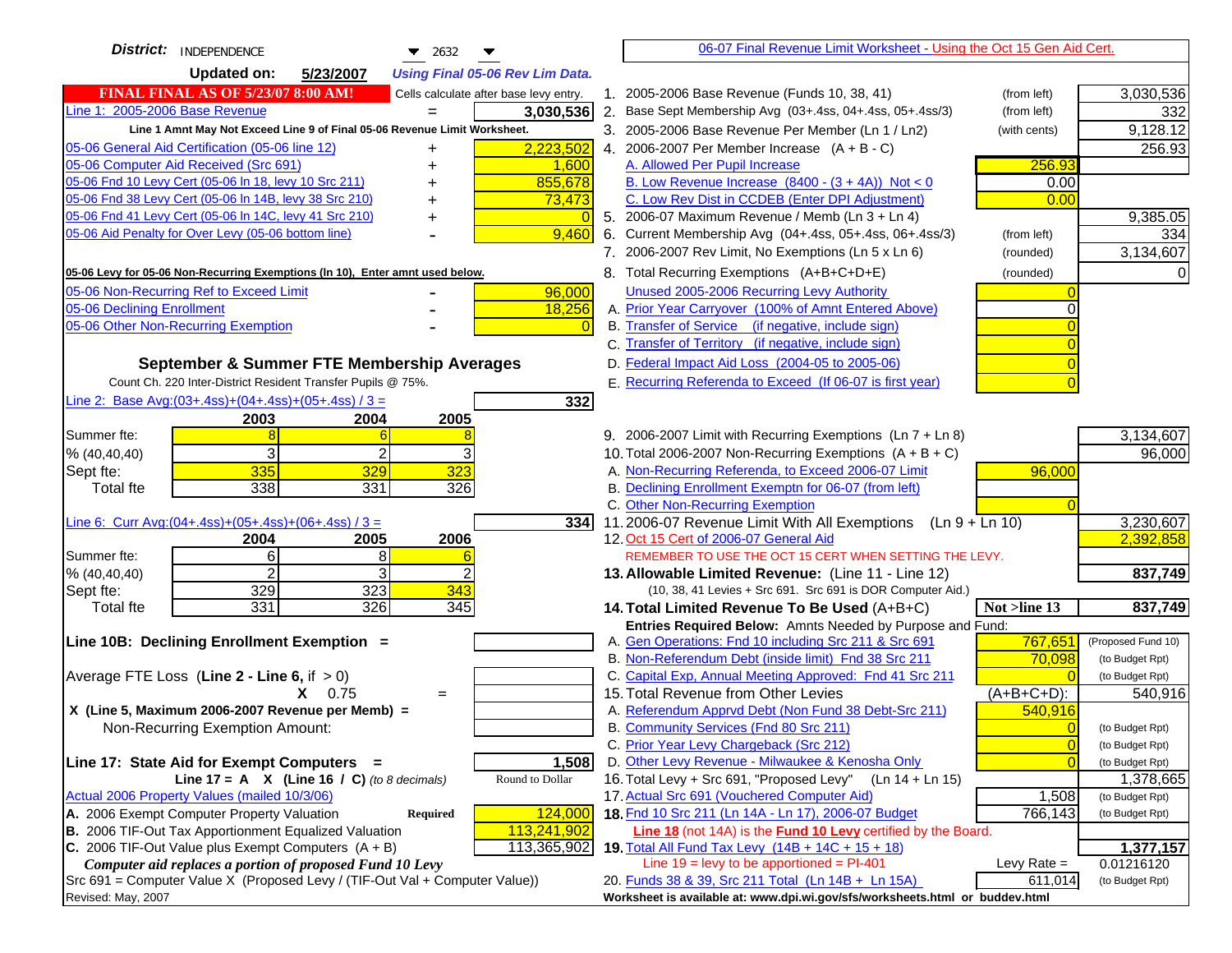|                                  | <b>DPI</b> Reconciliation                                                 |
|----------------------------------|---------------------------------------------------------------------------|
|                                  | In order for the reconciliation to work properly, the                     |
|                                  | PI-401 must have been filed with the Department.                          |
|                                  | Numbers appearing in the green boxes below are actual, district-submitted |
|                                  | 2007 PI-401 data.                                                         |
|                                  | Do not type in these fields.                                              |
|                                  |                                                                           |
| Fund 10, PI-401                  | 766,143.00                                                                |
| Fund 38, PI-401                  | 70,098.00                                                                 |
| Fund 41, PI-401                  | 0.00                                                                      |
|                                  | 836,241.00                                                                |
|                                  |                                                                           |
| Chargeback, PI-401               | 0.00                                                                      |
| Fund 39, PI-401                  | 540,916.00                                                                |
| Fund 80, PI-401                  | 0.00                                                                      |
| Fund 48/Other, PI-401            | 0.00                                                                      |
|                                  |                                                                           |
|                                  |                                                                           |
| Total, PI-401                    | 1,377,157.00                                                              |
| <b>Computer Aid</b>              | $1,508.00 \le$ ------- don't change                                       |
|                                  | <b>Results</b>                                                            |
| $\overline{\mathbf{0}}$          | $\mathbf{0}$                                                              |
| 0                                | 0                                                                         |
| You have levied to your maximum. |                                                                           |
|                                  |                                                                           |
| $\bf{0}$                         |                                                                           |
|                                  |                                                                           |
|                                  |                                                                           |
| 0                                |                                                                           |
|                                  |                                                                           |
|                                  | $\bf{0}$                                                                  |
|                                  |                                                                           |
|                                  |                                                                           |
|                                  |                                                                           |
| 0                                |                                                                           |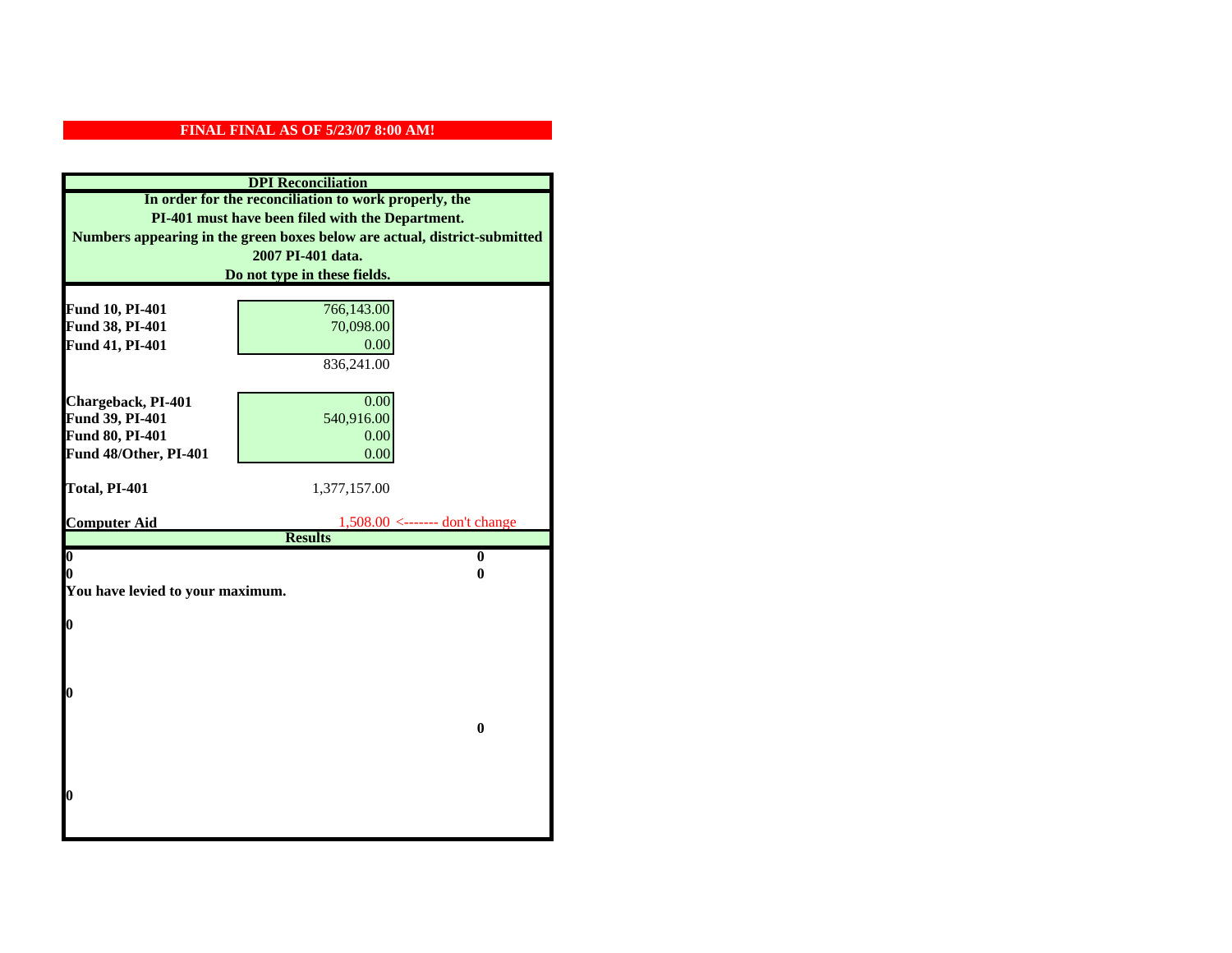| District:   IOLA-SCANDINAVIA<br>$\blacktriangledown$ 2639                                                             | 06-07 Final Revenue Limit Worksheet - Using the Oct 15 Gen Aid Cert.                                      |                                    |
|-----------------------------------------------------------------------------------------------------------------------|-----------------------------------------------------------------------------------------------------------|------------------------------------|
| <b>Updated on:</b><br>5/23/2007<br><b>Using Final 05-06 Rev Lim Data.</b>                                             |                                                                                                           |                                    |
| <b>FINAL FINAL AS OF 5/23/07 8:00 AM!</b><br>Cells calculate after base levy entry.                                   | 1. 2005-2006 Base Revenue (Funds 10, 38, 41)<br>(from left)                                               | 6,541,598                          |
| Line 1: 2005-2006 Base Revenue<br>6,541,598                                                                           | 2. Base Sept Membership Avg (03+.4ss, 04+.4ss, 05+.4ss/3)<br>(from left)                                  | 805                                |
| Line 1 Amnt May Not Exceed Line 9 of Final 05-06 Revenue Limit Worksheet.                                             | 3. 2005-2006 Base Revenue Per Member (Ln 1 / Ln2)<br>(with cents)                                         | 8,126.21                           |
| 4,480,872<br>05-06 General Aid Certification (05-06 line 12)<br>+                                                     | 4. 2006-2007 Per Member Increase $(A + B - C)$                                                            | 273.79                             |
| 05-06 Computer Aid Received (Src 691)<br>7,405                                                                        | 256.93<br>A. Allowed Per Pupil Increase                                                                   |                                    |
| 05-06 Fnd 10 Levy Cert (05-06 In 18, levy 10 Src 211)<br>2,053,321                                                    | B. Low Revenue Increase $(8400 - (3 + 4A))$ Not < 0<br>16.86                                              |                                    |
| 05-06 Fnd 38 Levy Cert (05-06 In 14B, levy 38 Src 210)                                                                | C. Low Rev Dist in CCDEB (Enter DPI Adjustment)<br>0.00                                                   |                                    |
| 05-06 Fnd 41 Levy Cert (05-06 In 14C, levy 41 Src 210)<br>$\Omega$<br>+                                               | 5. 2006-07 Maximum Revenue / Memb (Ln 3 + Ln 4)                                                           | 8,400.00                           |
| 05-06 Aid Penalty for Over Levy (05-06 bottom line)                                                                   | 6. Current Membership Avg (04+.4ss, 05+.4ss, 06+.4ss/3)<br>(from left)                                    | 803                                |
|                                                                                                                       | 7. 2006-2007 Rev Limit, No Exemptions (Ln 5 x Ln 6)<br>(rounded)                                          | 6,745,200                          |
| 05-06 Levy for 05-06 Non-Recurring Exemptions (In 10), Enter amnt used below.                                         | 8. Total Recurring Exemptions (A+B+C+D+E)<br>(rounded)                                                    |                                    |
| 05-06 Non-Recurring Ref to Exceed Limit<br>$\overline{0}$                                                             | Unused 2005-2006 Recurring Levy Authority                                                                 |                                    |
| 05-06 Declining Enrollment<br>$\Omega$                                                                                | A. Prior Year Carryover (100% of Amnt Entered Above)                                                      |                                    |
| 05-06 Other Non-Recurring Exemption                                                                                   | B. Transfer of Service (if negative, include sign)                                                        |                                    |
|                                                                                                                       | C. Transfer of Territory (if negative, include sign)                                                      |                                    |
| September & Summer FTE Membership Averages                                                                            | D. Federal Impact Aid Loss (2004-05 to 2005-06)                                                           |                                    |
| Count Ch. 220 Inter-District Resident Transfer Pupils @ 75%.                                                          | E. Recurring Referenda to Exceed (If 06-07 is first year)                                                 |                                    |
| Line 2: Base Avg:(03+.4ss)+(04+.4ss)+(05+.4ss) / 3 =<br>805                                                           |                                                                                                           |                                    |
| 2004<br>2005<br>2003                                                                                                  |                                                                                                           |                                    |
| Summer fte:                                                                                                           | 9. 2006-2007 Limit with Recurring Exemptions (Ln 7 + Ln 8)                                                | 6,745,200                          |
| % (40, 40, 40)<br>2                                                                                                   | 10. Total 2006-2007 Non-Recurring Exemptions $(A + B + C)$                                                | 16,800                             |
| 795<br>818<br>798<br>Sept fte:                                                                                        | A. Non-Recurring Referenda, to Exceed 2006-07 Limit                                                       |                                    |
| 796<br>820<br>800<br>Total fte                                                                                        | B. Declining Enrollment Exemptn for 06-07 (from left)<br>16,800                                           |                                    |
|                                                                                                                       | C. Other Non-Recurring Exemption                                                                          | 6,762,000                          |
| Line 6: Curr Avg: $(04+.4ss)+(05+.4ss)+(06+.4ss)/3 =$<br>8031<br>2004<br>2005<br>2006                                 | 11.2006-07 Revenue Limit With All Exemptions (Ln 9 + Ln 10)<br>12. Oct 15 Cert of 2006-07 General Aid     | 4,658,959                          |
| 5<br>Summer fte:                                                                                                      | REMEMBER TO USE THE OCT 15 CERT WHEN SETTING THE LEVY.                                                    |                                    |
| $\overline{2}$<br>$\overline{2}$<br>% (40, 40, 40)                                                                    | 13. Allowable Limited Revenue: (Line 11 - Line 12)                                                        | 2,103,041                          |
| 798<br>788<br>818<br>Sept fte:                                                                                        | (10, 38, 41 Levies + Src 691. Src 691 is DOR Computer Aid.)                                               |                                    |
| 800<br>820<br>790<br><b>Total fte</b>                                                                                 | 14. Total Limited Revenue To Be Used (A+B+C)<br>Not >line 13                                              | 2,103,041                          |
|                                                                                                                       | Entries Required Below: Amnts Needed by Purpose and Fund:                                                 |                                    |
| Line 10B: Declining Enrollment Exemption =<br>16,800                                                                  | A. Gen Operations: Fnd 10 including Src 211 & Src 691<br>2,103,041                                        | (Proposed Fund 10)                 |
|                                                                                                                       | B. Non-Referendum Debt (inside limit) Fnd 38 Src 211<br>$\Omega$                                          | (to Budget Rpt)                    |
| Average FTE Loss (Line $2 -$ Line 6, if $> 0$ )                                                                       | C. Capital Exp, Annual Meeting Approved: Fnd 41 Src 211                                                   | (to Budget Rpt)                    |
| $\overline{2}$<br>$X = 0.75$<br>$=$                                                                                   | 15. Total Revenue from Other Levies<br>$(A+B+C+D)$ :                                                      | 624,083                            |
| X (Line 5, Maximum 2006-2007 Revenue per Memb) =<br>8,400.00                                                          | A. Referendum Apprvd Debt (Non Fund 38 Debt-Src 211)<br>620,000                                           |                                    |
| Non-Recurring Exemption Amount:<br>16,800                                                                             | B. Community Services (Fnd 80 Src 211)<br>2,000                                                           | (to Budget Rpt)                    |
|                                                                                                                       | C. Prior Year Levy Chargeback (Src 212)<br>2,083                                                          | (to Budget Rpt)                    |
| 6,730<br>Line 17: State Aid for Exempt Computers =                                                                    | D. Other Levy Revenue - Milwaukee & Kenosha Only<br>$\Omega$<br>16. Total Levy + Src 691, "Proposed Levy" | (to Budget Rpt)                    |
| Line $17 = A \times (Line 16 / C)$ (to 8 decimals)<br>Round to Dollar<br>Actual 2006 Property Values (mailed 10/3/06) | (Ln 14 + Ln 15)<br>17. Actual Src 691 (Vouchered Computer Aid)<br>6,730                                   | 2,727,124                          |
| A. 2006 Exempt Computer Property Valuation<br>Required<br>905,100                                                     | 18. Fnd 10 Src 211 (Ln 14A - Ln 17), 2006-07 Budget<br>2,096,311                                          | (to Budget Rpt)<br>(to Budget Rpt) |
| B. 2006 TIF-Out Tax Apportionment Equalized Valuation<br>365,848,612                                                  | Line 18 (not 14A) is the Fund 10 Levy certified by the Board.                                             |                                    |
| C. 2006 TIF-Out Value plus Exempt Computers $(A + B)$<br>366,753,712                                                  | 19. Total All Fund Tax Levy (14B + 14C + 15 + 18)                                                         | 2,720,394                          |
| Computer aid replaces a portion of proposed Fund 10 Levy                                                              | Line $19 = \text{levy}$ to be apportioned = PI-401<br>Levy Rate $=$                                       | 0.00743585                         |
| Src 691 = Computer Value X (Proposed Levy / (TIF-Out Val + Computer Value))                                           | 20. Funds 38 & 39, Src 211 Total (Ln 14B + Ln 15A)<br>620,000                                             | (to Budget Rpt)                    |
| Revised: May, 2007                                                                                                    | Worksheet is available at: www.dpi.wi.gov/sfs/worksheets.html or buddev.html                              |                                    |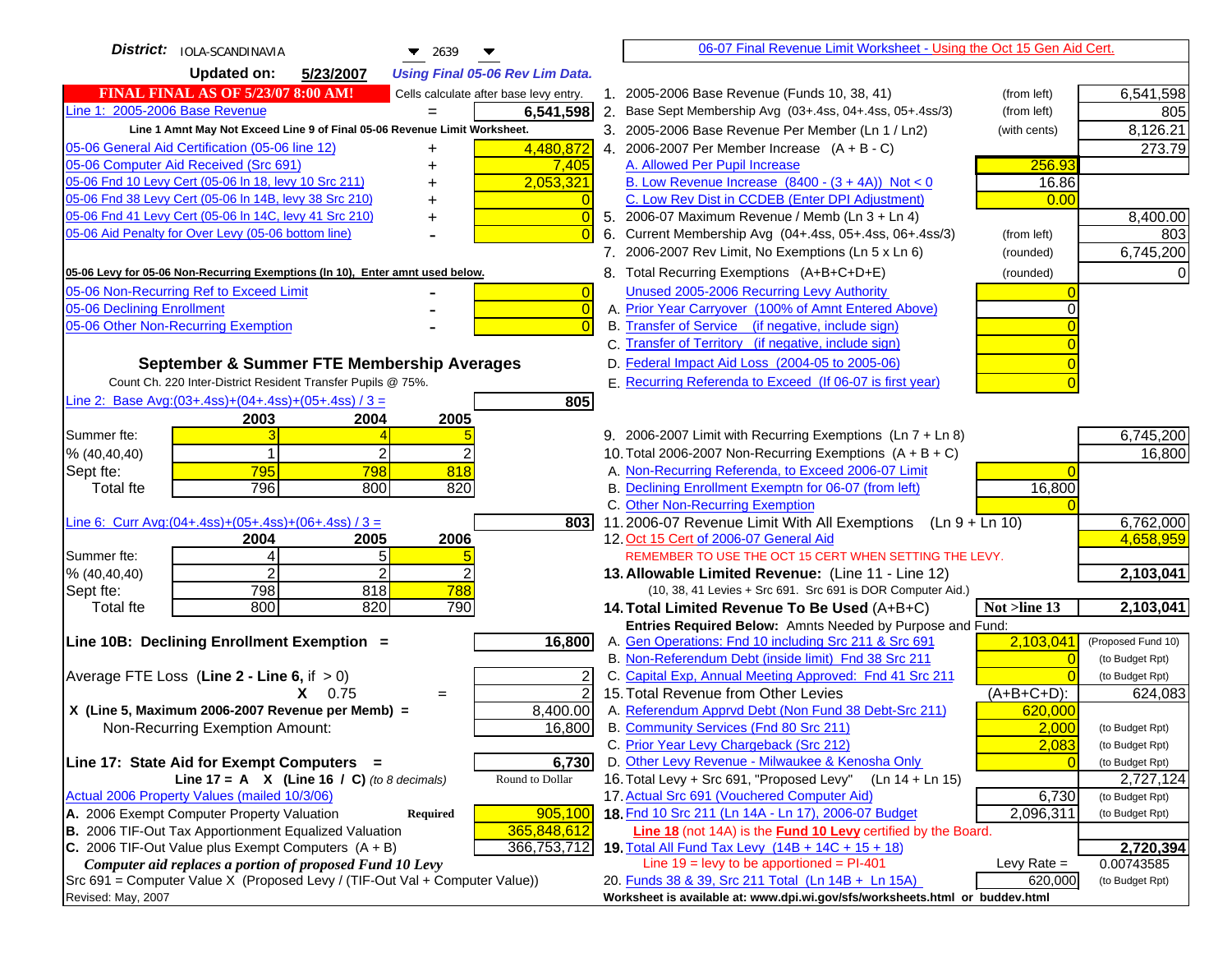| <b>DPI</b> Reconciliation<br>In order for the reconciliation to work properly, the<br>PI-401 must have been filed with the Department. |                                |                                                                           |                   |
|----------------------------------------------------------------------------------------------------------------------------------------|--------------------------------|---------------------------------------------------------------------------|-------------------|
|                                                                                                                                        |                                | Numbers appearing in the green boxes below are actual, district-submitted |                   |
|                                                                                                                                        |                                |                                                                           | 2007 PI-401 data. |
|                                                                                                                                        | Do not type in these fields.   |                                                                           |                   |
|                                                                                                                                        |                                |                                                                           |                   |
| Fund 10, PI-401                                                                                                                        | 2,096,311.00                   |                                                                           |                   |
| Fund 38, PI-401                                                                                                                        | 0.00                           |                                                                           |                   |
| Fund 41, PI-401                                                                                                                        | 0.00                           |                                                                           |                   |
|                                                                                                                                        | 2,096,311.00                   |                                                                           |                   |
|                                                                                                                                        |                                |                                                                           |                   |
| Chargeback, PI-401                                                                                                                     | 2,083.00                       |                                                                           |                   |
| Fund 39, PI-401                                                                                                                        | 620,000.00                     |                                                                           |                   |
| Fund 80, PI-401                                                                                                                        | 2,000.00                       |                                                                           |                   |
| Fund 48/Other, PI-401                                                                                                                  | 0.00                           |                                                                           |                   |
| Total, PI-401                                                                                                                          | 2,720,394.00                   |                                                                           |                   |
|                                                                                                                                        |                                |                                                                           |                   |
| <b>Computer Aid</b>                                                                                                                    | 6,730.00 <------- don't change |                                                                           |                   |
|                                                                                                                                        | <b>Results</b>                 |                                                                           |                   |
| $\overline{\mathbf{0}}$                                                                                                                | $\bf{0}$                       |                                                                           |                   |
| 0<br>0                                                                                                                                 |                                |                                                                           |                   |
| You have levied to your maximum.                                                                                                       |                                |                                                                           |                   |
| $\bf{0}$                                                                                                                               |                                |                                                                           |                   |
|                                                                                                                                        |                                |                                                                           |                   |
|                                                                                                                                        |                                |                                                                           |                   |
|                                                                                                                                        |                                |                                                                           |                   |
| l0                                                                                                                                     |                                |                                                                           |                   |
|                                                                                                                                        |                                |                                                                           |                   |
|                                                                                                                                        | $\bf{0}$                       |                                                                           |                   |
|                                                                                                                                        |                                |                                                                           |                   |
|                                                                                                                                        |                                |                                                                           |                   |
|                                                                                                                                        |                                |                                                                           |                   |
| $\boldsymbol{0}$                                                                                                                       |                                |                                                                           |                   |
|                                                                                                                                        |                                |                                                                           |                   |
|                                                                                                                                        |                                |                                                                           |                   |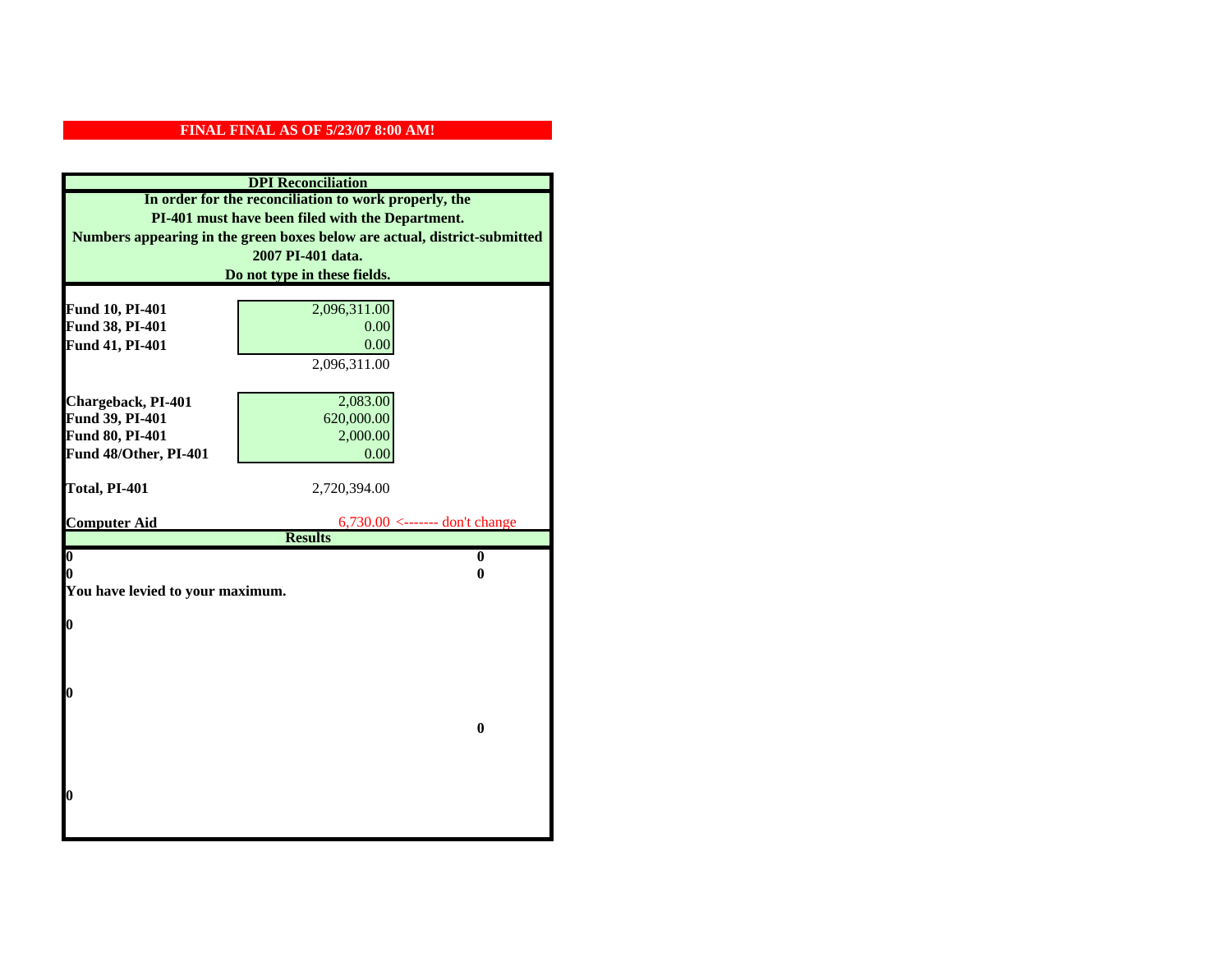| District:<br><b>IOWA-GRANT</b><br>▼<br>2646                                                                                             |    | 06-07 Final Revenue Limit Worksheet - Using the Oct 15 Gen Aid Cert.                                                     |                          |                         |
|-----------------------------------------------------------------------------------------------------------------------------------------|----|--------------------------------------------------------------------------------------------------------------------------|--------------------------|-------------------------|
| <b>Updated on:</b><br>5/23/2007<br><b>Using Final 05-06 Rev Lim Data.</b>                                                               |    |                                                                                                                          |                          |                         |
| <b>FINAL FINAL AS OF 5/23/07 8:00 AM!</b><br>Cells calculate after base levy entry.                                                     |    | 1. 2005-2006 Base Revenue (Funds 10, 38, 41)                                                                             | (from left)              | 7,657,361               |
| Line 1: 2005-2006 Base Revenue<br>7,657,361                                                                                             | 2. | Base Sept Membership Avg (03+.4ss, 04+.4ss, 05+.4ss/3)                                                                   | (from left)              | 886                     |
| Line 1 Amnt May Not Exceed Line 9 of Final 05-06 Revenue Limit Worksheet.                                                               |    | 3. 2005-2006 Base Revenue Per Member (Ln 1 / Ln2)                                                                        | (with cents)             | 8,642.62                |
| 6,886,429<br>05-06 General Aid Certification (05-06 line 12)<br>+                                                                       |    | 4. 2006-2007 Per Member Increase $(A + B - C)$                                                                           |                          | 256.93                  |
| 05-06 Computer Aid Received (Src 691)<br>2,167                                                                                          |    | A. Allowed Per Pupil Increase                                                                                            | 256.93                   |                         |
| 05-06 Fnd 10 Levy Cert (05-06 In 18, levy 10 Src 211)<br>984,831                                                                        |    | B. Low Revenue Increase $(8400 - (3 + 4A))$ Not < 0                                                                      | 0.00                     |                         |
| 05-06 Fnd 38 Levy Cert (05-06 In 14B, levy 38 Src 210)<br>+                                                                             |    | C. Low Rev Dist in CCDEB (Enter DPI Adjustment)                                                                          | 0.00                     |                         |
| 05-06 Fnd 41 Levy Cert (05-06 In 14C, levy 41 Src 210)<br>$\overline{0}$<br>$\pmb{+}$                                                   |    | 5. 2006-07 Maximum Revenue / Memb (Ln 3 + Ln 4)                                                                          |                          | 8,899.55                |
| 05-06 Aid Penalty for Over Levy (05-06 bottom line)                                                                                     |    | 6. Current Membership Avg (04+.4ss, 05+.4ss, 06+.4ss/3)                                                                  | (from left)              | 852                     |
|                                                                                                                                         |    | 7. 2006-2007 Rev Limit, No Exemptions (Ln 5 x Ln 6)                                                                      | (rounded)                | 7,582,417               |
| 05-06 Levy for 05-06 Non-Recurring Exemptions (In 10), Enter amnt used below.                                                           |    | 8. Total Recurring Exemptions (A+B+C+D+E)                                                                                | (rounded)                |                         |
| 05-06 Non-Recurring Ref to Exceed Limit<br>$\overline{0}$                                                                               |    | Unused 2005-2006 Recurring Levy Authority                                                                                |                          |                         |
| 216,066<br>05-06 Declining Enrollment                                                                                                   |    | A. Prior Year Carryover (100% of Amnt Entered Above)                                                                     |                          |                         |
| 05-06 Other Non-Recurring Exemption                                                                                                     |    | B. Transfer of Service (if negative, include sign)                                                                       |                          |                         |
|                                                                                                                                         |    | C. Transfer of Territory (if negative, include sign)                                                                     |                          |                         |
| September & Summer FTE Membership Averages                                                                                              |    | D. Federal Impact Aid Loss (2004-05 to 2005-06)                                                                          |                          |                         |
| Count Ch. 220 Inter-District Resident Transfer Pupils @ 75%.                                                                            |    | E. Recurring Referenda to Exceed (If 06-07 is first year)                                                                |                          |                         |
| Line 2: Base Avg: $(03+.4ss)+(04+.4ss)+(05+.4ss)/3 =$<br>886                                                                            |    |                                                                                                                          |                          |                         |
| 2004<br>2005<br>2003                                                                                                                    |    |                                                                                                                          |                          |                         |
| Summer fte:<br>$\Omega$                                                                                                                 |    | 9. 2006-2007 Limit with Recurring Exemptions (Ln 7 + Ln 8)<br>10. Total 2006-2007 Non-Recurring Exemptions $(A + B + C)$ |                          | 7,582,417               |
| % (40, 40, 40)<br>913<br>902<br>840<br>Sept fte:                                                                                        |    | A. Non-Recurring Referenda, to Exceed 2006-07 Limit                                                                      |                          | 231,388                 |
| 913<br>841<br>903<br><b>Total fte</b>                                                                                                   |    | B. Declining Enrollment Exemptn for 06-07 (from left)                                                                    | 231,388                  |                         |
|                                                                                                                                         |    | C. Other Non-Recurring Exemption                                                                                         |                          |                         |
| Line 6: Curr Avg: $(04+.4ss)+(05+.4ss)+(06+.4ss)/3 =$<br>852                                                                            |    | 11.2006-07 Revenue Limit With All Exemptions<br>$(Ln 9 + Ln 10)$                                                         |                          | 7,813,805               |
| 2004<br>2005<br>2006                                                                                                                    |    | 12. Oct 15 Cert of 2006-07 General Aid                                                                                   |                          | 6,523,502               |
| Summer fte:<br>2<br>21                                                                                                                  |    | REMEMBER TO USE THE OCT 15 CERT WHEN SETTING THE LEVY.                                                                   |                          |                         |
| % (40, 40, 40)                                                                                                                          |    | 13. Allowable Limited Revenue: (Line 11 - Line 12)                                                                       |                          | 1,290,303               |
| 902<br>840<br>812<br>Sept fte:                                                                                                          |    | (10, 38, 41 Levies + Src 691. Src 691 is DOR Computer Aid.)                                                              |                          |                         |
| 903<br>841<br>813<br><b>Total fte</b>                                                                                                   |    | 14. Total Limited Revenue To Be Used (A+B+C)                                                                             | Not >line 13             | 1,290,303               |
| 231,388                                                                                                                                 |    | Entries Required Below: Amnts Needed by Purpose and Fund:<br>A. Gen Operations: Fnd 10 including Src 211 & Src 691       | 1,290,303                | (Proposed Fund 10)      |
| Line 10B: Declining Enrollment Exemption =                                                                                              |    | B. Non-Referendum Debt (inside limit) Fnd 38 Src 211                                                                     |                          | (to Budget Rpt)         |
| Average FTE Loss (Line $2 -$ Line 6, if $> 0$ )<br>34                                                                                   |    | C. Capital Exp, Annual Meeting Approved: Fnd 41 Src 211                                                                  |                          | (to Budget Rpt)         |
| $\overline{26}$<br>0.75<br>X.<br>$=$                                                                                                    |    | 15. Total Revenue from Other Levies                                                                                      | $(A+B+C+D)$ :            | 860,231                 |
| 8,899.55<br>X (Line 5, Maximum 2006-2007 Revenue per Memb) =                                                                            |    | A. Referendum Apprvd Debt (Non Fund 38 Debt-Src 211)                                                                     | 850,000                  |                         |
| 231,388<br>Non-Recurring Exemption Amount:                                                                                              |    | B. Community Services (Fnd 80 Src 211)                                                                                   | 10,000                   | (to Budget Rpt)         |
|                                                                                                                                         |    | C. Prior Year Levy Chargeback (Src 212)                                                                                  | 231                      | (to Budget Rpt)         |
| Line 17: State Aid for Exempt Computers =<br>1,370                                                                                      |    | D. Other Levy Revenue - Milwaukee & Kenosha Only                                                                         |                          | (to Budget Rpt)         |
| Line 17 = A $X$ (Line 16 / C) (to 8 decimals)<br>Round to Dollar                                                                        |    | 16. Total Levy + Src 691, "Proposed Levy"<br>(Ln 14 + Ln 15)                                                             |                          | 2,150,534               |
| Actual 2006 Property Values (mailed 10/3/06)                                                                                            |    | 17. Actual Src 691 (Vouchered Computer Aid)                                                                              | 1,370                    | (to Budget Rpt)         |
| A. 2006 Exempt Computer Property Valuation<br>134,200<br>Required                                                                       |    | 18. Fnd 10 Src 211 (Ln 14A - Ln 17), 2006-07 Budget                                                                      | 1,288,933                | (to Budget Rpt)         |
| B. 2006 TIF-Out Tax Apportionment Equalized Valuation<br>210,464,146                                                                    |    | Line 18 (not 14A) is the <b>Fund 10 Levy</b> certified by the Board.                                                     |                          |                         |
| C. 2006 TIF-Out Value plus Exempt Computers $(A + B)$<br>210,598,346                                                                    |    | 19. Total All Fund Tax Levy (14B + 14C + 15 + 18)<br>Line $19$ = levy to be apportioned = PI-401                         |                          | 2,149,164<br>0.01021154 |
| Computer aid replaces a portion of proposed Fund 10 Levy<br>Src 691 = Computer Value X (Proposed Levy / (TIF-Out Val + Computer Value)) |    | 20. Funds 38 & 39, Src 211 Total (Ln 14B + Ln 15A)                                                                       | Levy Rate $=$<br>850,000 | (to Budget Rpt)         |
| Revised: May, 2007                                                                                                                      |    | Worksheet is available at: www.dpi.wi.gov/sfs/worksheets.html or buddev.html                                             |                          |                         |
|                                                                                                                                         |    |                                                                                                                          |                          |                         |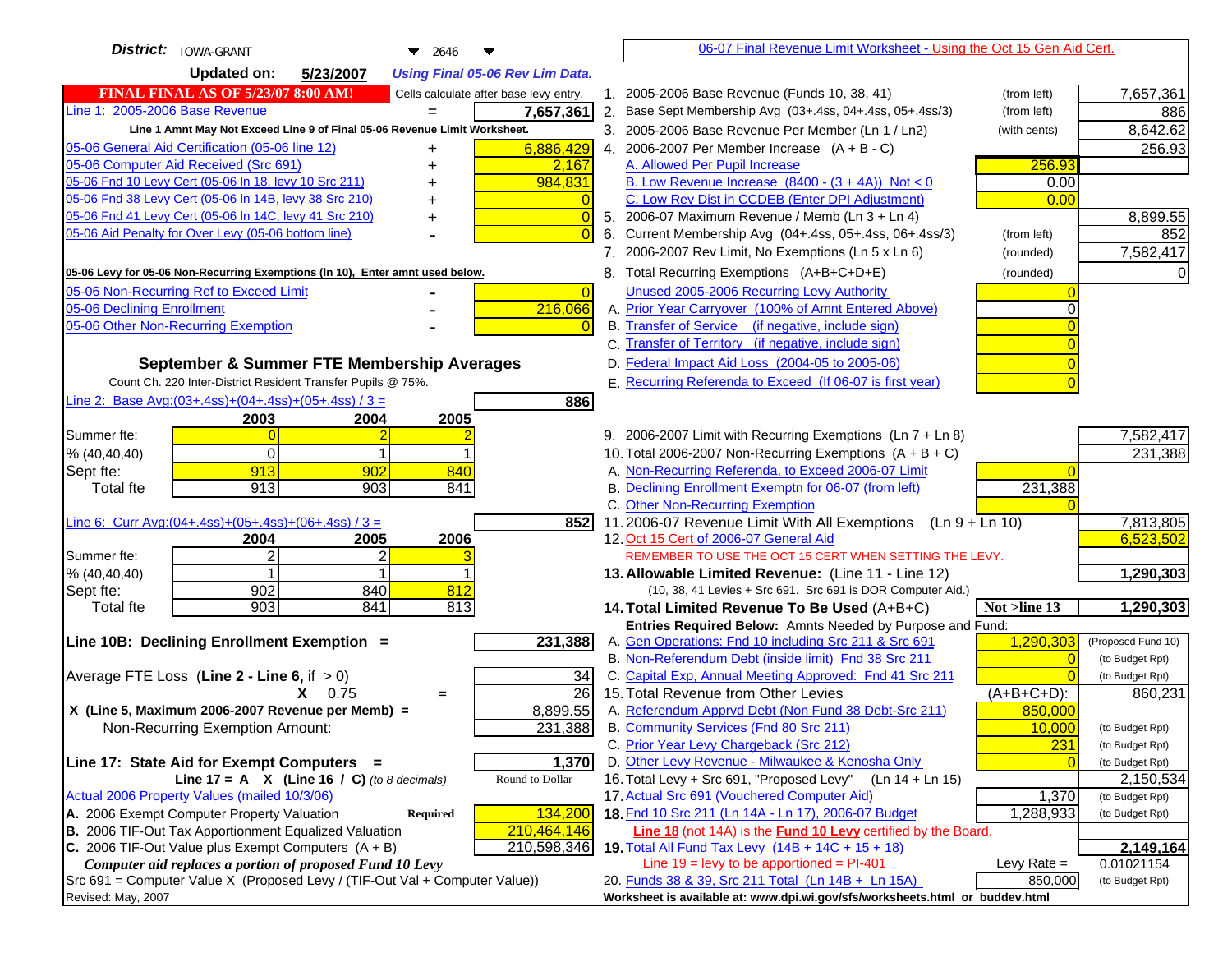| <b>DPI</b> Reconciliation                                                 |                                  |  |
|---------------------------------------------------------------------------|----------------------------------|--|
| In order for the reconciliation to work properly, the                     |                                  |  |
| PI-401 must have been filed with the Department.                          |                                  |  |
| Numbers appearing in the green boxes below are actual, district-submitted |                                  |  |
|                                                                           | 2007 PI-401 data.                |  |
|                                                                           | Do not type in these fields.     |  |
|                                                                           |                                  |  |
| Fund 10, PI-401                                                           | 1,288,933.00                     |  |
| Fund 38, PI-401                                                           | 0.00                             |  |
| Fund 41, PI-401                                                           | 0.00                             |  |
|                                                                           | 1,288,933.00                     |  |
|                                                                           |                                  |  |
| Chargeback, PI-401                                                        | 231.00                           |  |
| Fund 39, PI-401                                                           | 850,000.00                       |  |
| Fund 80, PI-401                                                           | 10,000.00                        |  |
| Fund 48/Other, PI-401                                                     | 0.00                             |  |
| Total, PI-401                                                             | 2,149,164.00                     |  |
|                                                                           |                                  |  |
| <b>Computer Aid</b>                                                       | $1,370.00$ <------- don't change |  |
|                                                                           | <b>Results</b>                   |  |
| $\boldsymbol{0}$                                                          | $\mathbf{0}$                     |  |
| 0<br>0<br>You have levied to your maximum.                                |                                  |  |
|                                                                           |                                  |  |
| $\bf{0}$                                                                  |                                  |  |
|                                                                           |                                  |  |
|                                                                           |                                  |  |
|                                                                           |                                  |  |
| 0                                                                         |                                  |  |
|                                                                           |                                  |  |
|                                                                           | $\bf{0}$                         |  |
|                                                                           |                                  |  |
|                                                                           |                                  |  |
|                                                                           |                                  |  |
|                                                                           |                                  |  |
| 0                                                                         |                                  |  |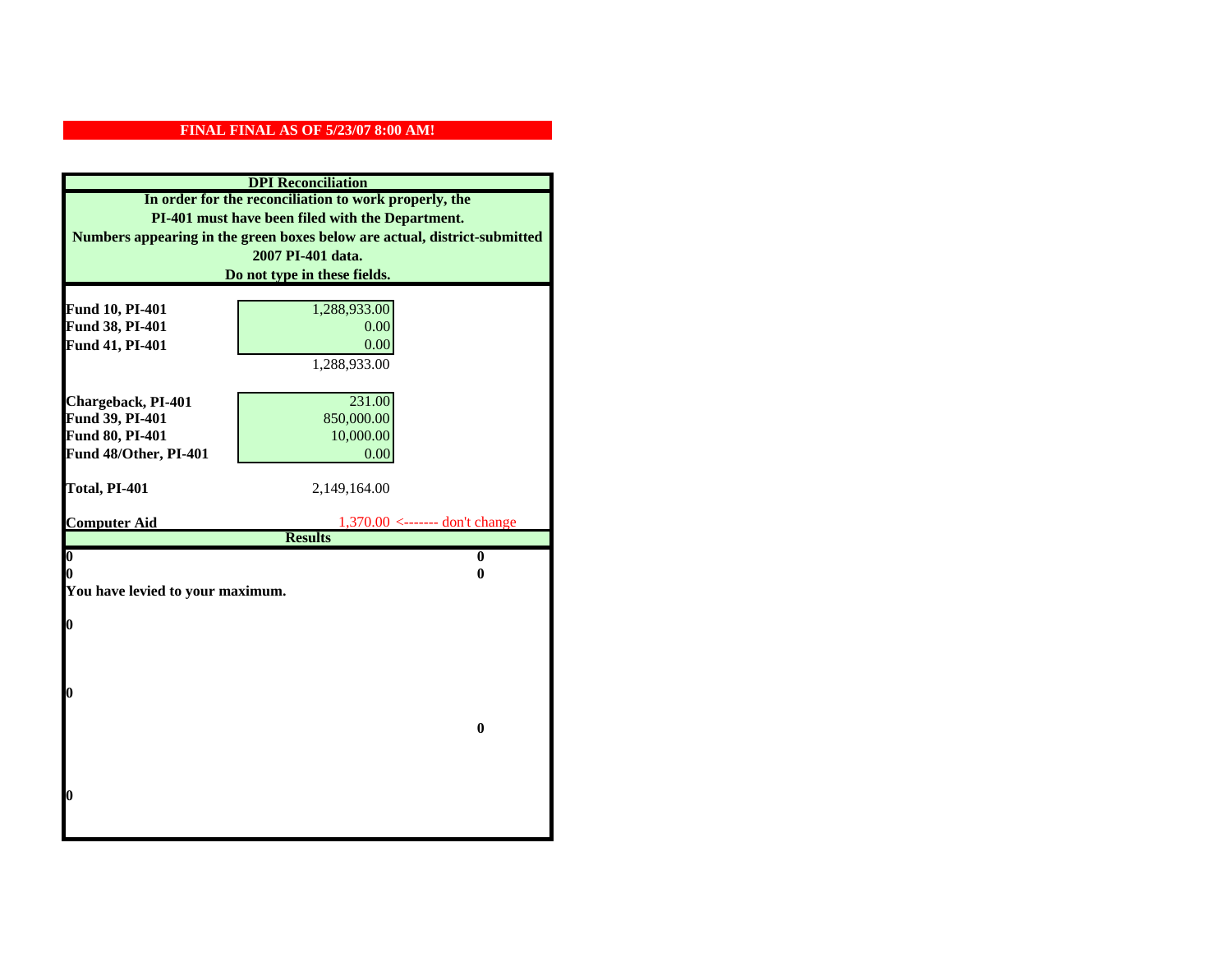| District:   ITHACA<br>$\blacktriangledown$ 2660                                               | 06-07 Final Revenue Limit Worksheet - Using the Oct 15 Gen Aid Cert.                                                |                                    |
|-----------------------------------------------------------------------------------------------|---------------------------------------------------------------------------------------------------------------------|------------------------------------|
| <b>Updated on:</b><br>5/23/2007<br><b>Using Final 05-06 Rev Lim Data.</b>                     |                                                                                                                     |                                    |
| <b>FINAL FINAL AS OF 5/23/07 8:00 AM!</b><br>Cells calculate after base levy entry.           | 1. 2005-2006 Base Revenue (Funds 10, 38, 41)<br>(from left)                                                         | 3,522,379                          |
| Line 1: 2005-2006 Base Revenue<br>3,522,379                                                   | 2. Base Sept Membership Avg (03+.4ss, 04+.4ss, 05+.4ss/3)<br>(from left)                                            | 350                                |
| Line 1 Amnt May Not Exceed Line 9 of Final 05-06 Revenue Limit Worksheet.                     | 3. 2005-2006 Base Revenue Per Member (Ln 1 / Ln2)<br>(with cents)                                                   | 10,063.94                          |
| 2,502,738<br>05-06 General Aid Certification (05-06 line 12)<br>+                             | 4. 2006-2007 Per Member Increase $(A + B - C)$                                                                      | 256.93                             |
| 05-06 Computer Aid Received (Src 691)<br>27                                                   | 256.93<br>A. Allowed Per Pupil Increase                                                                             |                                    |
| 05-06 Fnd 10 Levy Cert (05-06 In 18, levy 10 Src 211)<br>1,069,014                            | B. Low Revenue Increase $(8400 - (3 + 4A))$ Not < 0<br>0.00                                                         |                                    |
| 05-06 Fnd 38 Levy Cert (05-06 In 14B, levy 38 Src 210)                                        | C. Low Rev Dist in CCDEB (Enter DPI Adjustment)<br>0.00                                                             |                                    |
| 05-06 Fnd 41 Levy Cert (05-06 In 14C, levy 41 Src 210)<br>+                                   | 5. 2006-07 Maximum Revenue / Memb (Ln 3 + Ln 4)                                                                     | 10,320.87                          |
| 05-06 Aid Penalty for Over Levy (05-06 bottom line)<br>9,144                                  | 6. Current Membership Avg (04+.4ss, 05+.4ss, 06+.4ss/3)<br>(from left)                                              | 350                                |
|                                                                                               | 7. 2006-2007 Rev Limit, No Exemptions (Ln 5 x Ln 6)<br>(rounded)                                                    | 3,612,305                          |
| 05-06 Levy for 05-06 Non-Recurring Exemptions (In 10), Enter amnt used below.                 | 8. Total Recurring Exemptions (A+B+C+D+E)<br>(rounded)                                                              |                                    |
| 05-06 Non-Recurring Ref to Exceed Limit<br>$\overline{0}$                                     | Unused 2005-2006 Recurring Levy Authority                                                                           |                                    |
| 40,256<br>05-06 Declining Enrollment                                                          | A. Prior Year Carryover (100% of Amnt Entered Above)                                                                |                                    |
| 05-06 Other Non-Recurring Exemption                                                           | B. Transfer of Service (if negative, include sign)                                                                  |                                    |
|                                                                                               | C. Transfer of Territory (if negative, include sign)                                                                |                                    |
| September & Summer FTE Membership Averages                                                    | D. Federal Impact Aid Loss (2004-05 to 2005-06)                                                                     |                                    |
| Count Ch. 220 Inter-District Resident Transfer Pupils @ 75%.                                  | E. Recurring Referenda to Exceed (If 06-07 is first year)                                                           |                                    |
| Line 2: Base Avg: $(03+.4ss)+(04+.4ss)+(05+.4ss)/3 =$<br>350                                  |                                                                                                                     |                                    |
| 2004<br>2005<br>2003                                                                          |                                                                                                                     |                                    |
| Summer fte:                                                                                   | 9. 2006-2007 Limit with Recurring Exemptions (Ln 7 + Ln 8)                                                          | 3,612,305                          |
| % (40, 40, 40)<br>0<br>0<br><sup>0</sup>                                                      | 10. Total 2006-2007 Non-Recurring Exemptions $(A + B + C)$                                                          |                                    |
| 352<br>348<br>351<br>Sept fte:                                                                | A. Non-Recurring Referenda, to Exceed 2006-07 Limit                                                                 |                                    |
| 352<br>351<br>348<br><b>Total fte</b>                                                         | B. Declining Enrollment Exemptn for 06-07 (from left)                                                               |                                    |
|                                                                                               | C. Other Non-Recurring Exemption                                                                                    |                                    |
| Line 6: Curr Avg: $(04+.4ss)+(05+.4ss)+(06+.4ss)/3 =$<br><b>350</b>                           | 11.2006-07 Revenue Limit With All Exemptions (Ln $9 + \overline{\text{Ln }10}$ )                                    | 3,612,305                          |
| 2004<br>2005<br>2006<br>Summer fte:<br>$\Omega$<br>$\Omega$                                   | 12. Oct 15 Cert of 2006-07 General Aid<br>REMEMBER TO USE THE OCT 15 CERT WHEN SETTING THE LEVY.                    | 2,569,446                          |
| 0<br>$\Omega$<br>% (40, 40, 40)                                                               | 13. Allowable Limited Revenue: (Line 11 - Line 12)                                                                  | 1,042,859                          |
| 351<br>348<br>350<br>Sept fte:                                                                | (10, 38, 41 Levies + Src 691. Src 691 is DOR Computer Aid.)                                                         |                                    |
| 351<br>$\overline{348}$<br><b>Total fte</b><br>351                                            | 14. Total Limited Revenue To Be Used (A+B+C)<br>Not >line 13                                                        | 1,042,859                          |
|                                                                                               | Entries Required Below: Amnts Needed by Purpose and Fund:                                                           |                                    |
| Line 10B: Declining Enrollment Exemption =                                                    | A. Gen Operations: Fnd 10 including Src 211 & Src 691<br>1,042,859                                                  | (Proposed Fund 10)                 |
|                                                                                               | B. Non-Referendum Debt (inside limit) Fnd 38 Src 211<br>$\sqrt{ }$                                                  | (to Budget Rpt)                    |
| Average FTE Loss (Line $2 -$ Line 6, if $> 0$ )                                               | C. Capital Exp, Annual Meeting Approved: Fnd 41 Src 211                                                             | (to Budget Rpt)                    |
| $X = 0.75$<br>$=$                                                                             | 15. Total Revenue from Other Levies<br>(A+B+C+D):                                                                   | 223,003                            |
| X (Line 5, Maximum 2006-2007 Revenue per Memb) =                                              | A. Referendum Apprvd Debt (Non Fund 38 Debt-Src 211)<br>223,003                                                     |                                    |
| Non-Recurring Exemption Amount:                                                               | B. Community Services (Fnd 80 Src 211)                                                                              | (to Budget Rpt)                    |
|                                                                                               | C. Prior Year Levy Chargeback (Src 212)<br>$\overline{0}$                                                           | (to Budget Rpt)                    |
| 19<br>Line 17: State Aid for Exempt Computers =<br>Round to Dollar                            | D. Other Levy Revenue - Milwaukee & Kenosha Only<br>$\sqrt{ }$                                                      | (to Budget Rpt)                    |
| Line 17 = A $X$ (Line 16 / C) (to 8 decimals)<br>Actual 2006 Property Values (mailed 10/3/06) | 16. Total Levy + Src 691, "Proposed Levy"<br>$(Ln 14 + Ln 15)$<br>17. Actual Src 691 (Vouchered Computer Aid)<br>19 | 1,265,862                          |
| A. 2006 Exempt Computer Property Valuation<br>Required<br>1,500                               | 18. Fnd 10 Src 211 (Ln 14A - Ln 17), 2006-07 Budget<br>1,042,840                                                    | (to Budget Rpt)<br>(to Budget Rpt) |
| B. 2006 TIF-Out Tax Apportionment Equalized Valuation<br>102,183,743                          | Line 18 (not 14A) is the <b>Fund 10 Levy</b> certified by the Board.                                                |                                    |
| C. 2006 TIF-Out Value plus Exempt Computers $(A + B)$<br>102,185,243                          | 19. Total All Fund Tax Levy (14B + 14C + 15 + 18)                                                                   | 1,265,843                          |
| Computer aid replaces a portion of proposed Fund 10 Levy                                      | Line $19 = \text{levy}$ to be apportioned = PI-401<br>Levy Rate $=$                                                 | 0.01238791                         |
| Src 691 = Computer Value X (Proposed Levy / (TIF-Out Val + Computer Value))                   | 20. Funds 38 & 39, Src 211 Total (Ln 14B + Ln 15A)<br>223,003                                                       | (to Budget Rpt)                    |
| Revised: May, 2007                                                                            | Worksheet is available at: www.dpi.wi.gov/sfs/worksheets.html or buddev.html                                        |                                    |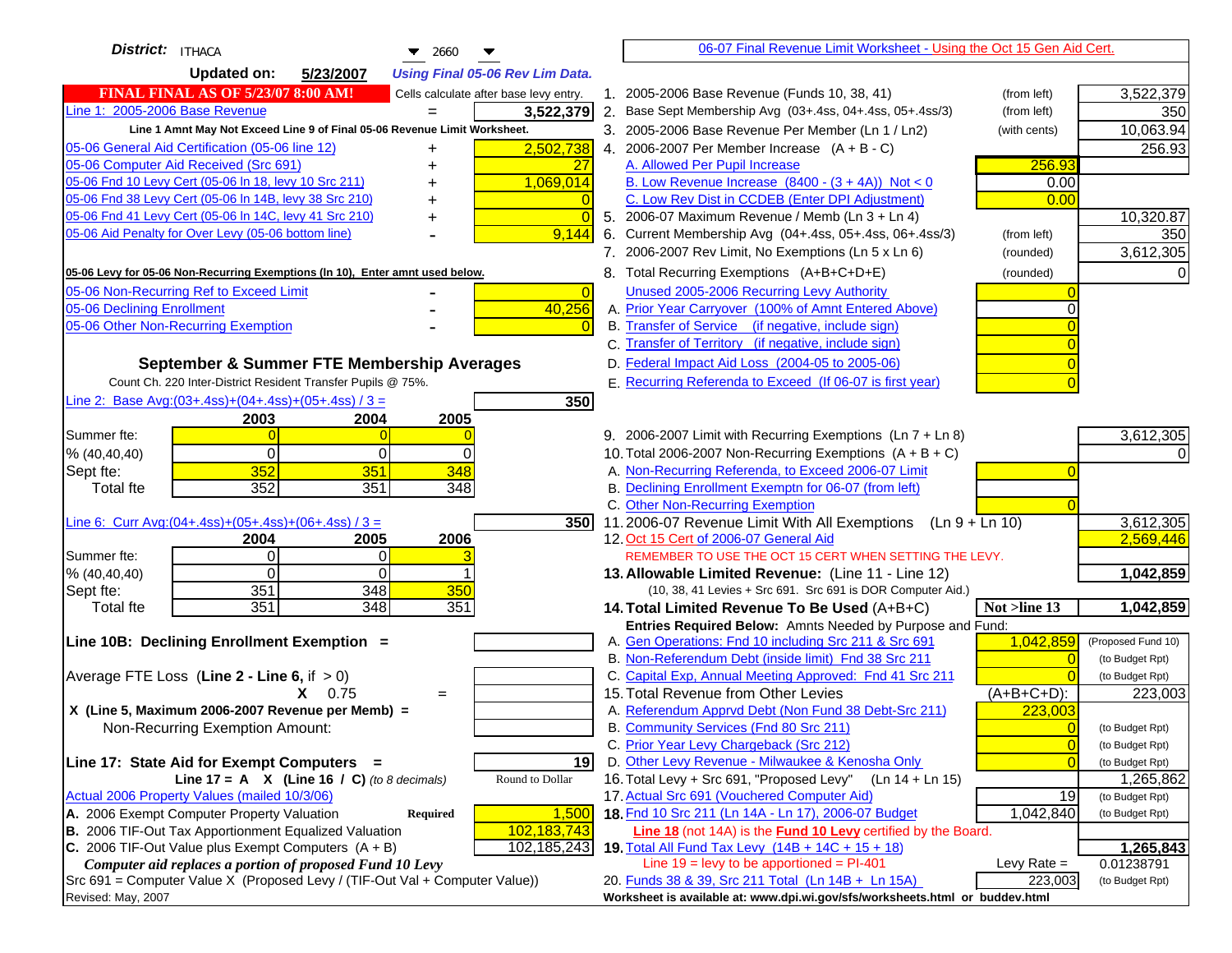| <b>DPI</b> Reconciliation                                                 |                                         |
|---------------------------------------------------------------------------|-----------------------------------------|
| In order for the reconciliation to work properly, the                     |                                         |
| PI-401 must have been filed with the Department.                          |                                         |
| Numbers appearing in the green boxes below are actual, district-submitted |                                         |
|                                                                           | 2007 PI-401 data.                       |
|                                                                           | Do not type in these fields.            |
|                                                                           |                                         |
| Fund 10, PI-401                                                           | 1,042,840.00                            |
| Fund 38, PI-401                                                           | 0.00                                    |
| Fund 41, PI-401                                                           | 0.00                                    |
|                                                                           | 1,042,840.00                            |
|                                                                           |                                         |
| Chargeback, PI-401                                                        | 0.00                                    |
| Fund 39, PI-401                                                           | 223,003.00                              |
| Fund 80, PI-401                                                           | 0.00                                    |
| Fund 48/Other, PI-401                                                     | 0.00                                    |
| Total, PI-401                                                             | 1,265,843.00                            |
|                                                                           |                                         |
|                                                                           |                                         |
| <b>Computer Aid</b>                                                       | $19.00 \leftarrow$ ------- don't change |
|                                                                           | <b>Results</b>                          |
| $\boldsymbol{0}$                                                          | $\mathbf{0}$                            |
| 0                                                                         | 0                                       |
| You have levied to your maximum.                                          |                                         |
|                                                                           |                                         |
| $\bf{0}$                                                                  |                                         |
|                                                                           |                                         |
|                                                                           |                                         |
| 0                                                                         |                                         |
|                                                                           |                                         |
|                                                                           | $\bf{0}$                                |
|                                                                           |                                         |
|                                                                           |                                         |
|                                                                           |                                         |
| 0                                                                         |                                         |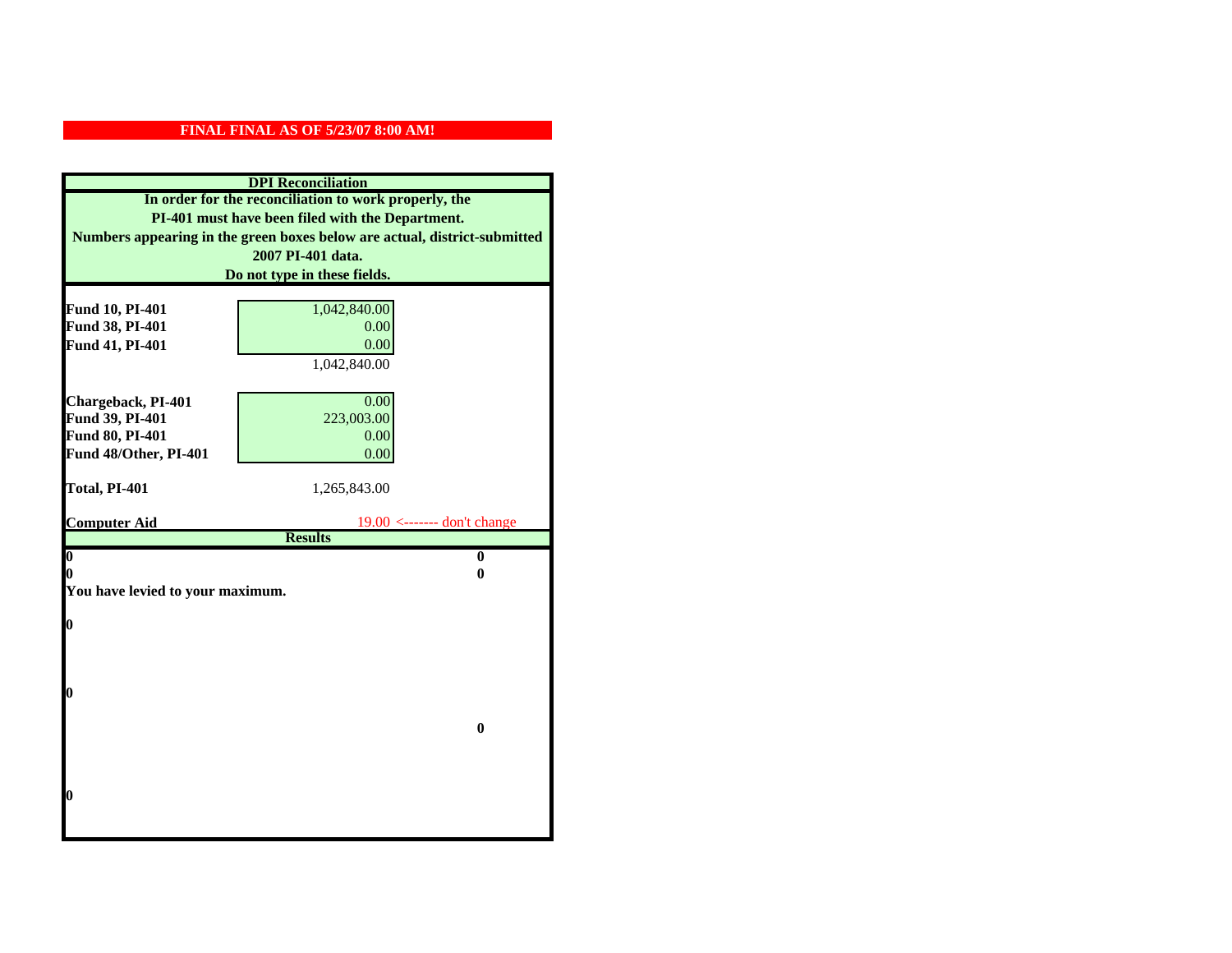| District:<br>JANESVILLE<br>$\blacktriangledown$ 2695                                                                               | 06-07 Final Revenue Limit Worksheet - Using the Oct 15 Gen Aid Cert.                                                     |                                    |
|------------------------------------------------------------------------------------------------------------------------------------|--------------------------------------------------------------------------------------------------------------------------|------------------------------------|
| <b>Updated on:</b><br>5/23/2007<br><b>Using Final 05-06 Rev Lim Data.</b>                                                          |                                                                                                                          |                                    |
| <b>FINAL FINAL AS OF 5/23/07 8:00 AM!</b><br>Cells calculate after base levy entry.                                                | 1. 2005-2006 Base Revenue (Funds 10, 38, 41)<br>(from left)                                                              | 88,435,523                         |
| Line 1: 2005-2006 Base Revenue<br>88,435,523                                                                                       | 2.<br>Base Sept Membership Avg (03+.4ss, 04+.4ss, 05+.4ss/3)<br>(from left)                                              | 10,456                             |
| Line 1 Amnt May Not Exceed Line 9 of Final 05-06 Revenue Limit Worksheet.                                                          | 3. 2005-2006 Base Revenue Per Member (Ln 1 / Ln2)<br>(with cents)                                                        | 8,457.87                           |
| 63,698,671<br>05-06 General Aid Certification (05-06 line 12)                                                                      | 4. 2006-2007 Per Member Increase $(A + B - C)$                                                                           | 256.93                             |
| +<br>05-06 Computer Aid Received (Src 691)<br>163,371<br>+                                                                         | 256.93<br>A. Allowed Per Pupil Increase                                                                                  |                                    |
| 05-06 Fnd 10 Levy Cert (05-06 ln 18, levy 10 Src 211)<br>25,063,779                                                                | B. Low Revenue Increase $(8400 - (3 + 4A))$ Not < 0<br>0.00                                                              |                                    |
| 05-06 Fnd 38 Levy Cert (05-06 In 14B, levy 38 Src 210)<br>+                                                                        | C. Low Rev Dist in CCDEB (Enter DPI Adjustment)<br>0.00                                                                  |                                    |
| 05-06 Fnd 41 Levy Cert (05-06 In 14C, levy 41 Src 210)<br>$\overline{0}$<br>+                                                      | 5. 2006-07 Maximum Revenue / Memb (Ln 3 + Ln 4)                                                                          | 8,714.80                           |
| 05-06 Aid Penalty for Over Levy (05-06 bottom line)<br>$\Omega$                                                                    | Current Membership Avg (04+.4ss, 05+.4ss, 06+.4ss/3)<br>6.<br>(from left)                                                | 10,412                             |
|                                                                                                                                    | 7. 2006-2007 Rev Limit, No Exemptions (Ln 5 x Ln 6)<br>(rounded)                                                         | 90,738,498                         |
| 05-06 Levy for 05-06 Non-Recurring Exemptions (In 10), Enter amnt used below.                                                      | 8. Total Recurring Exemptions (A+B+C+D+E)<br>(rounded)                                                                   | 261,510                            |
| 05-06 Non-Recurring Ref to Exceed Limit<br>$\overline{0}$                                                                          | Unused 2005-2006 Recurring Levy Authority                                                                                |                                    |
| 05-06 Declining Enrollment<br>490,298                                                                                              | A. Prior Year Carryover (100% of Amnt Entered Above)                                                                     |                                    |
| 05-06 Other Non-Recurring Exemption                                                                                                | B. Transfer of Service (if negative, include sign)<br>261,510                                                            |                                    |
|                                                                                                                                    | C. Transfer of Territory (if negative, include sign)                                                                     |                                    |
| September & Summer FTE Membership Averages                                                                                         | D. Federal Impact Aid Loss (2004-05 to 2005-06)                                                                          |                                    |
| Count Ch. 220 Inter-District Resident Transfer Pupils @ 75%.                                                                       | E. Recurring Referenda to Exceed (If 06-07 is first year)                                                                |                                    |
| Line 2: Base Avg: $(03+.4ss)+(04+.4ss)+(05+.4ss)/3 =$<br>10,456                                                                    |                                                                                                                          |                                    |
| 2003<br>2004<br>2005                                                                                                               |                                                                                                                          |                                    |
| 323<br>Summer fte:<br>326<br>316                                                                                                   | 9. 2006-2007 Limit with Recurring Exemptions (Ln 7 + Ln 8)                                                               | 91,000,008                         |
| 129<br>130<br>126<br>% (40, 40, 40)                                                                                                | 10. Total 2006-2007 Non-Recurring Exemptions $(A + B + C)$                                                               | 287,588                            |
| 10,252<br>10,402<br>10,328<br>Sept fte:                                                                                            | A. Non-Recurring Referenda, to Exceed 2006-07 Limit                                                                      |                                    |
| <b>Total</b> fte<br>10,531<br>10,458<br>10,378                                                                                     | B. Declining Enrollment Exemptn for 06-07 (from left)<br>287,588                                                         |                                    |
|                                                                                                                                    | C. Other Non-Recurring Exemption                                                                                         |                                    |
| Line 6: Curr Avg: $(04+.4ss)+(05+.4ss)+(06+.4ss)/3 =$<br>10,412                                                                    | 11.2006-07 Revenue Limit With All Exemptions (Ln $9 + \overline{\text{Ln }10}$ )                                         | 91,287,596                         |
| 2004<br>2005<br>2006                                                                                                               | 12. Oct 15 Cert of 2006-07 General Aid                                                                                   | 66,366,249                         |
| 326<br>316<br>Summer fte:<br><b>287</b>                                                                                            | REMEMBER TO USE THE OCT 15 CERT WHEN SETTING THE LEVY.                                                                   |                                    |
| 130<br>126<br>115<br>% (40, 40, 40)<br>$\overline{10,285}$<br>10,328<br>10,252<br>Sept fte:                                        | 13. Allowable Limited Revenue: (Line 11 - Line 12)<br>(10, 38, 41 Levies + Src 691. Src 691 is DOR Computer Aid.)        | 24,921,347<br><b>EXCEEDS LIMIT</b> |
| 10,378<br>10,458<br><b>Total fte</b><br>10,400                                                                                     | 14. Total Limited Revenue To Be Used (A+B+C)<br>Not >line 13                                                             | 24,938,777                         |
|                                                                                                                                    | Entries Required Below: Amnts Needed by Purpose and Fund:                                                                |                                    |
| 287,588<br>Line 10B: Declining Enrollment Exemption =                                                                              | 24,938,777<br>A. Gen Operations: Fnd 10 including Src 211 & Src 691                                                      | (Proposed Fund 10)                 |
|                                                                                                                                    | B. Non-Referendum Debt (inside limit) Fnd 38 Src 211                                                                     | (to Budget Rpt)                    |
| Average FTE Loss (Line $2 -$ Line 6, if $> 0$ )<br>44                                                                              | C. Capital Exp, Annual Meeting Approved: Fnd 41 Src 211                                                                  | (to Budget Rpt)                    |
| $\overline{33}$<br>0.75<br>X.<br>$=$                                                                                               | 15. Total Revenue from Other Levies<br>$(A+B+C+D)$ :                                                                     | 4,311,958                          |
| X (Line 5, Maximum 2006-2007 Revenue per Memb) =<br>8,714.80                                                                       | A. Referendum Apprvd Debt (Non Fund 38 Debt-Src 211)<br>4,300,000                                                        |                                    |
| Non-Recurring Exemption Amount:<br>287,588                                                                                         | B. Community Services (Fnd 80 Src 211)                                                                                   | (to Budget Rpt)                    |
|                                                                                                                                    | C. Prior Year Levy Chargeback (Src 212)<br>11,958                                                                        | (to Budget Rpt)                    |
| Line 17: State Aid for Exempt Computers =<br>154,388                                                                               | D. Other Levy Revenue - Milwaukee & Kenosha Only                                                                         | (to Budget Rpt)                    |
| Line 17 = A $X$ (Line 16 / C) (to 8 decimals)<br>Round to Dollar                                                                   | 16. Total Levy + Src 691, "Proposed Levy"<br>(Ln 14 + Ln 15)                                                             | 29,250,735                         |
| Actual 2006 Property Values (mailed 10/3/06)                                                                                       | 17. Actual Src 691 (Vouchered Computer Aid)<br>154,388                                                                   | (to Budget Rpt)                    |
| A. 2006 Exempt Computer Property Valuation<br>20,029,700<br><b>Required</b>                                                        | 18. Fnd 10 Src 211 (Ln 14A - Ln 17), 2006-07 Budget<br>24,784,389                                                        | (to Budget Rpt)                    |
| B. 2006 TIF-Out Tax Apportionment Equalized Valuation<br>3,774,841,508                                                             | <b>Line 18</b> (not 14A) is the <b>Fund 10 Levy</b> certified by the Board.                                              |                                    |
| C. 2006 TIF-Out Value plus Exempt Computers $(A + B)$<br>3,794,871,208<br>Computer aid replaces a portion of proposed Fund 10 Levy | 19. Total All Fund Tax Levy (14B + 14C + 15 + 18)<br>Line $19 = \text{levy}$ to be apportioned = PI-401<br>Levy Rate $=$ | 29,096,347<br>0.00770797           |
| Src 691 = Computer Value X (Proposed Levy / (TIF-Out Val + Computer Value))                                                        | 4,300,000<br>20. Funds 38 & 39, Src 211 Total (Ln 14B + Ln 15A)                                                          | (to Budget Rpt)                    |
| Revised: May, 2007                                                                                                                 | Worksheet is available at: www.dpi.wi.gov/sfs/worksheets.html or buddev.html                                             |                                    |
|                                                                                                                                    |                                                                                                                          |                                    |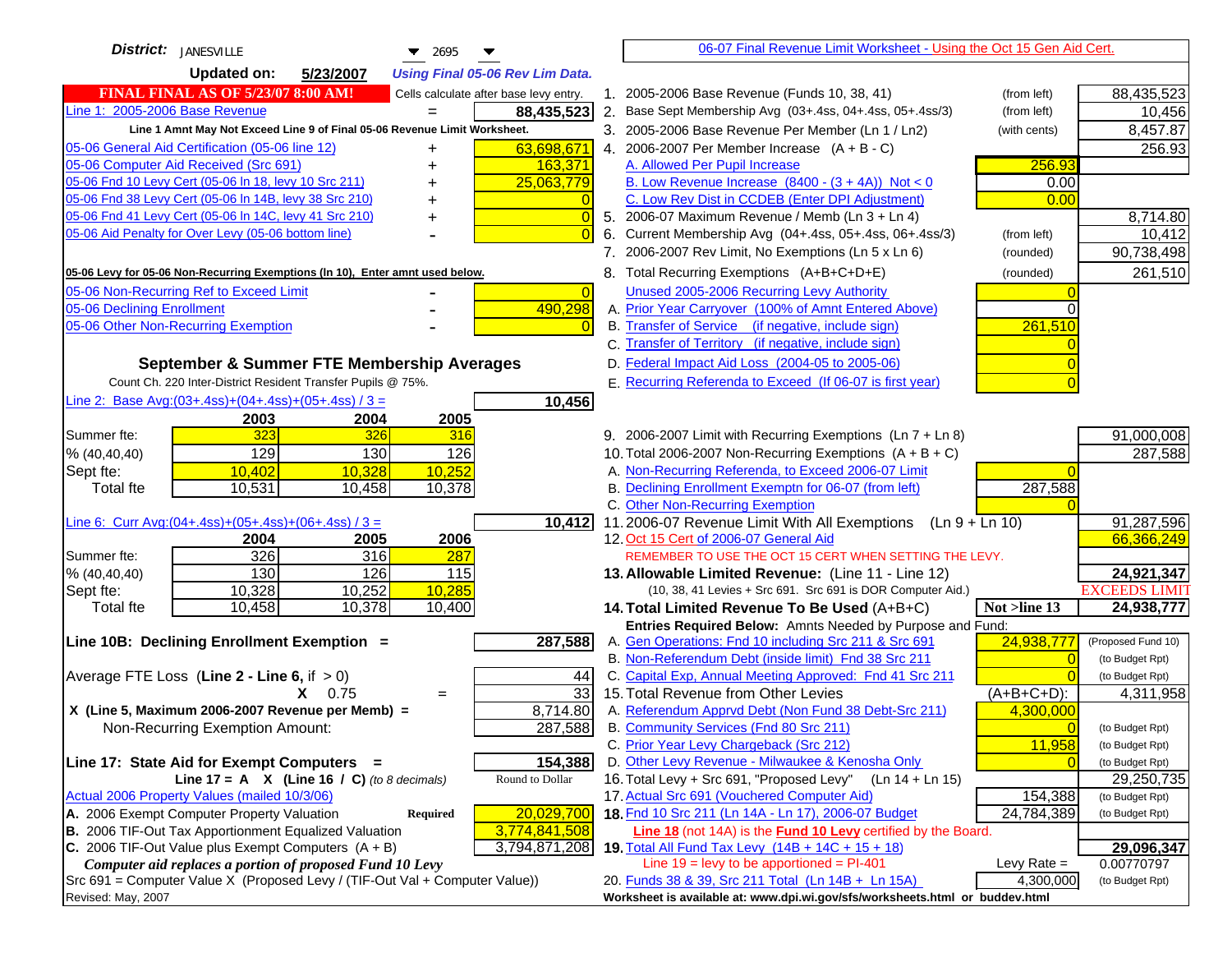| <b>DPI</b> Reconciliation                                                 |                                  |
|---------------------------------------------------------------------------|----------------------------------|
| In order for the reconciliation to work properly, the                     |                                  |
| PI-401 must have been filed with the Department.                          |                                  |
| Numbers appearing in the green boxes below are actual, district-submitted |                                  |
|                                                                           | 2007 PI-401 data.                |
|                                                                           | Do not type in these fields.     |
|                                                                           |                                  |
| Fund 10, PI-401                                                           | 24,784,389.00                    |
| Fund 38, PI-401                                                           | 0.00                             |
| Fund 41, PI-401                                                           | 0.00                             |
|                                                                           | 24,784,389.00                    |
|                                                                           |                                  |
| Chargeback, PI-401                                                        | 11,958.00                        |
| Fund 39, PI-401                                                           | 4,300,000.00                     |
| Fund 80, PI-401                                                           | 0.00                             |
| Fund 48/Other, PI-401                                                     | 0.00                             |
|                                                                           |                                  |
| Total, PI-401                                                             | 29,096,347.00                    |
| <b>Computer Aid</b>                                                       | 154,388.00 <------- don't change |
|                                                                           | <b>Results</b>                   |
| You have overlevied by:                                                   | 17,430                           |
| N                                                                         | 0                                |
| 0                                                                         |                                  |
|                                                                           |                                  |
| 0                                                                         |                                  |
|                                                                           |                                  |
|                                                                           |                                  |
| 0                                                                         |                                  |
|                                                                           |                                  |
|                                                                           | $\bf{0}$                         |
|                                                                           |                                  |
|                                                                           |                                  |
|                                                                           |                                  |
| 0                                                                         |                                  |
|                                                                           |                                  |
|                                                                           |                                  |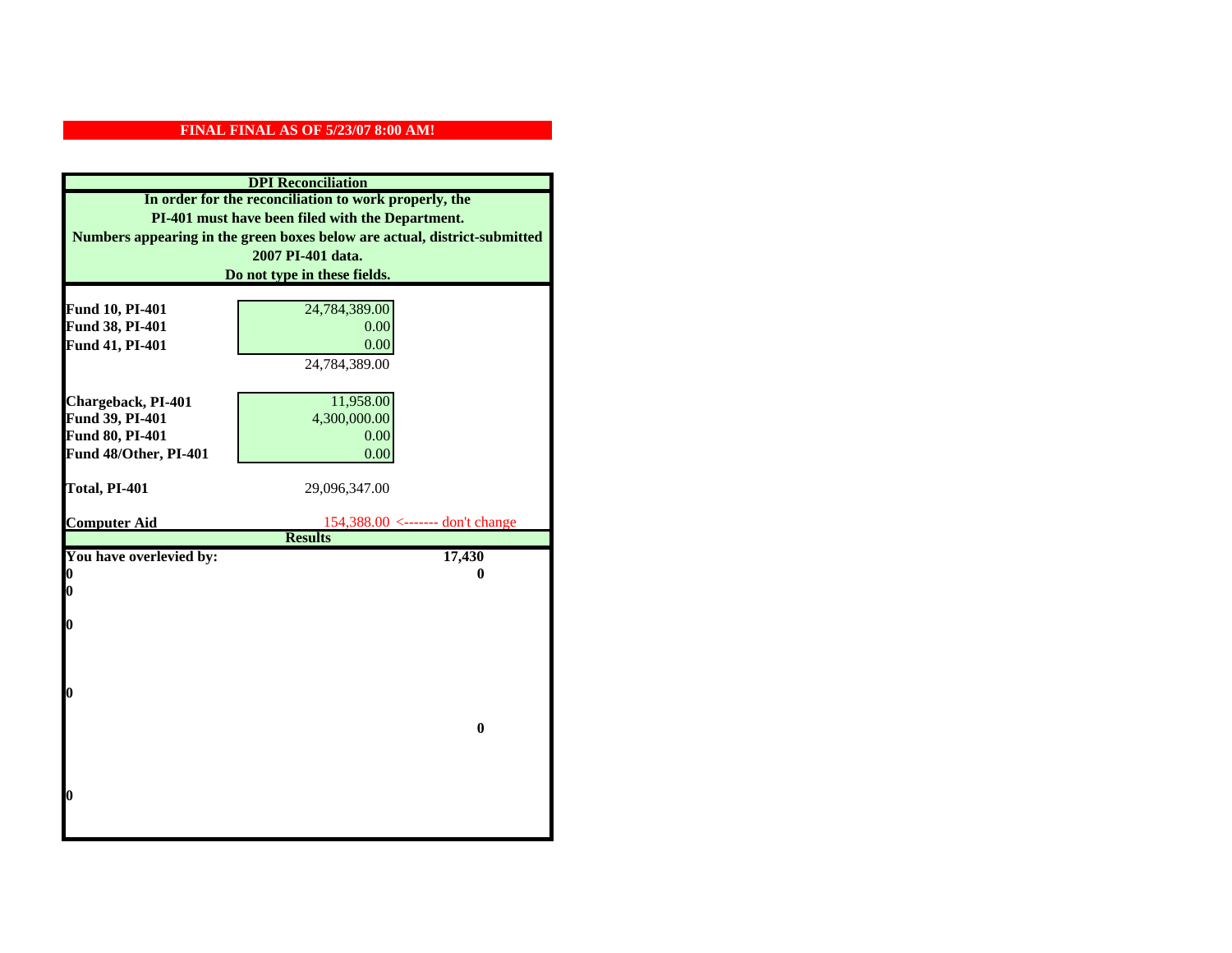| <b>District:</b> JEFFERSON<br>$\blacktriangledown$ 2702                             | 06-07 Final Revenue Limit Worksheet - Using the Oct 15 Gen Aid Cert.                                                            |                                       |
|-------------------------------------------------------------------------------------|---------------------------------------------------------------------------------------------------------------------------------|---------------------------------------|
| <b>Updated on:</b><br>5/23/2007<br><b>Using Final 05-06 Rev Lim Data.</b>           |                                                                                                                                 |                                       |
| <b>FINAL FINAL AS OF 5/23/07 8:00 AM!</b><br>Cells calculate after base levy entry. | 1. 2005-2006 Base Revenue (Funds 10, 38, 41)<br>(from left)                                                                     | 15,843,737                            |
| Line 1: 2005-2006 Base Revenue<br>15,843,737                                        | 2. Base Sept Membership Avg (03+.4ss, 04+.4ss, 05+.4ss/3)<br>(from left)                                                        | 1,793                                 |
| Line 1 Amnt May Not Exceed Line 9 of Final 05-06 Revenue Limit Worksheet.           | 3. 2005-2006 Base Revenue Per Member (Ln 1 / Ln2)<br>(with cents)                                                               | 8,836.44                              |
| 9,982,742<br>05-06 General Aid Certification (05-06 line 12)                        | 4. 2006-2007 Per Member Increase $(A + B - C)$                                                                                  | 256.93                                |
| 05-06 Computer Aid Received (Src 691)<br>11,044                                     | 256.93<br>A. Allowed Per Pupil Increase                                                                                         |                                       |
| 05-06 Fnd 10 Levy Cert (05-06 In 18, levy 10 Src 211)<br>5,743,577                  | B. Low Revenue Increase $(8400 - (3 + 4A))$ Not < 0<br>0.00                                                                     |                                       |
| 05-06 Fnd 38 Levy Cert (05-06 In 14B, levy 38 Src 210)<br>115,200                   | C. Low Rev Dist in CCDEB (Enter DPI Adjustment)<br>0.00                                                                         |                                       |
| 05-06 Fnd 41 Levy Cert (05-06 In 14C, levy 41 Src 210)<br>٠                         | 5. 2006-07 Maximum Revenue / Memb (Ln $3 + \text{Ln } 4$ )                                                                      | 9,093.37                              |
| 8,826<br>05-06 Aid Penalty for Over Levy (05-06 bottom line)                        | 6. Current Membership Avg (04+.4ss, 05+.4ss, 06+.4ss/3)<br>(from left)                                                          | 1,817                                 |
|                                                                                     | 7. 2006-2007 Rev Limit, No Exemptions (Ln 5 x Ln 6)<br>(rounded)                                                                | 16,522,653                            |
| 05-06 Levy for 05-06 Non-Recurring Exemptions (In 10), Enter amnt used below.       | 8. Total Recurring Exemptions (A+B+C+D+E)<br>(rounded)                                                                          |                                       |
| 05-06 Non-Recurring Ref to Exceed Limit<br>$\overline{0}$                           | Unused 2005-2006 Recurring Levy Authority                                                                                       |                                       |
| $\overline{0}$<br>05-06 Declining Enrollment                                        | A. Prior Year Carryover (100% of Amnt Entered Above)<br>∩                                                                       |                                       |
| 05-06 Other Non-Recurring Exemption<br>$\Omega$                                     | B. Transfer of Service (if negative, include sign)                                                                              |                                       |
|                                                                                     | C. Transfer of Territory (if negative, include sign)                                                                            |                                       |
| September & Summer FTE Membership Averages                                          | D. Federal Impact Aid Loss (2004-05 to 2005-06)                                                                                 |                                       |
| Count Ch. 220 Inter-District Resident Transfer Pupils @ 75%.                        | E. Recurring Referenda to Exceed (If 06-07 is first year)                                                                       |                                       |
| Line 2: Base Avg: (03+.4ss) + (04+.4ss) + (05+.4ss) / 3 =<br>1,793                  |                                                                                                                                 |                                       |
| 2003<br>2004<br>2005                                                                |                                                                                                                                 |                                       |
| 99<br>Summer fte:<br>101<br>107                                                     | 9. 2006-2007 Limit with Recurring Exemptions (Ln 7 + Ln 8)                                                                      | 16,522,653                            |
| 40<br>43<br>40<br>% (40, 40, 40)                                                    | 10. Total 2006-2007 Non-Recurring Exemptions $(A + B + C)$                                                                      |                                       |
| 1,740<br>1,737<br>1,780<br>Sept fte:                                                | A. Non-Recurring Referenda, to Exceed 2006-07 Limit                                                                             |                                       |
| <b>Total fte</b><br>1,780<br>1,777<br>1,823                                         | B. Declining Enrollment Exemptn for 06-07 (from left)                                                                           |                                       |
|                                                                                     | C. Other Non-Recurring Exemption                                                                                                |                                       |
| Line 6: Curr Avg: $(04+.4ss)+(05+.4ss)+(06+.4ss)/3 =$<br>1,817                      | 11.2006-07 Revenue Limit With All Exemptions<br>(Ln 9 + Ln 10)                                                                  | 16,522,653                            |
| 2005<br>2006<br>2004                                                                | 12. Oct 15 Cert of 2006-07 General Aid                                                                                          | 10,628,279                            |
| 101<br>107<br>Summer fte:<br>103                                                    | REMEMBER TO USE THE OCT 15 CERT WHEN SETTING THE LEVY.                                                                          |                                       |
| 40<br>43<br>% (40, 40, 40)<br>41                                                    | 13. Allowable Limited Revenue: (Line 11 - Line 12)                                                                              | 5,894,374                             |
| 1,737<br>1,780<br>1,811<br>Sept fte:                                                | (10, 38, 41 Levies + Src 691. Src 691 is DOR Computer Aid.)                                                                     |                                       |
| 1,777<br>1,823<br>1,852<br><b>Total fte</b>                                         | 14. Total Limited Revenue To Be Used (A+B+C)<br>Not >line 13                                                                    | 5,894,374                             |
| Line 10B: Declining Enrollment Exemption =                                          | Entries Required Below: Amnts Needed by Purpose and Fund:<br>5,726,827<br>A. Gen Operations: Fnd 10 including Src 211 & Src 691 |                                       |
|                                                                                     | B. Non-Referendum Debt (inside limit) Fnd 38 Src 211<br>167,547                                                                 | (Proposed Fund 10)<br>(to Budget Rpt) |
| Average FTE Loss (Line $2 -$ Line 6, if $> 0$ )                                     | C. Capital Exp, Annual Meeting Approved: Fnd 41 Src 211                                                                         | (to Budget Rpt)                       |
| $X = 0.75$<br>$=$                                                                   | 15. Total Revenue from Other Levies<br>$(A+B+C+D)$ :                                                                            | 992,062                               |
| X (Line 5, Maximum 2006-2007 Revenue per Memb) =                                    | A. Referendum Apprvd Debt (Non Fund 38 Debt-Src 211)<br>873,850                                                                 |                                       |
| Non-Recurring Exemption Amount:                                                     | B. Community Services (Fnd 80 Src 211)<br>118,212                                                                               | (to Budget Rpt)                       |
|                                                                                     | C. Prior Year Levy Chargeback (Src 212)<br>$\overline{0}$                                                                       | (to Budget Rpt)                       |
| 8,382<br>Line 17: State Aid for Exempt Computers =                                  | D. Other Levy Revenue - Milwaukee & Kenosha Only<br>$\Omega$                                                                    | (to Budget Rpt)                       |
| Round to Dollar<br>Line 17 = A $X$ (Line 16 / C) (to 8 decimals)                    | 16. Total Levy + Src 691, "Proposed Levy"<br>$(Ln 14 + Ln 15)$                                                                  | 6,886,436                             |
| Actual 2006 Property Values (mailed 10/3/06)                                        | 17. Actual Src 691 (Vouchered Computer Aid)<br>8,382                                                                            | (to Budget Rpt)                       |
| 1,083,000<br>A. 2006 Exempt Computer Property Valuation<br><b>Required</b>          | 18. Fnd 10 Src 211 (Ln 14A - Ln 17), 2006-07 Budget<br>5,718,445                                                                | (to Budget Rpt)                       |
| B. 2006 TIF-Out Tax Apportionment Equalized Valuation<br>888,685,531                | Line 18 (not 14A) is the Fund 10 Levy certified by the Board.                                                                   |                                       |
| C. 2006 TIF-Out Value plus Exempt Computers $(A + B)$<br>889,768,531                | 19. Total All Fund Tax Levy (14B + 14C + 15 + 18)                                                                               | 6,878,054                             |
| Computer aid replaces a portion of proposed Fund 10 Levy                            | Line $19$ = levy to be apportioned = PI-401<br>Levy Rate $=$                                                                    | 0.00773958                            |
| Src 691 = Computer Value X (Proposed Levy / (TIF-Out Val + Computer Value))         | 20. Funds 38 & 39, Src 211 Total (Ln 14B + Ln 15A)<br>1,041,397                                                                 | (to Budget Rpt)                       |
| Revised: May, 2007                                                                  | Worksheet is available at: www.dpi.wi.gov/sfs/worksheets.html or buddev.html                                                    |                                       |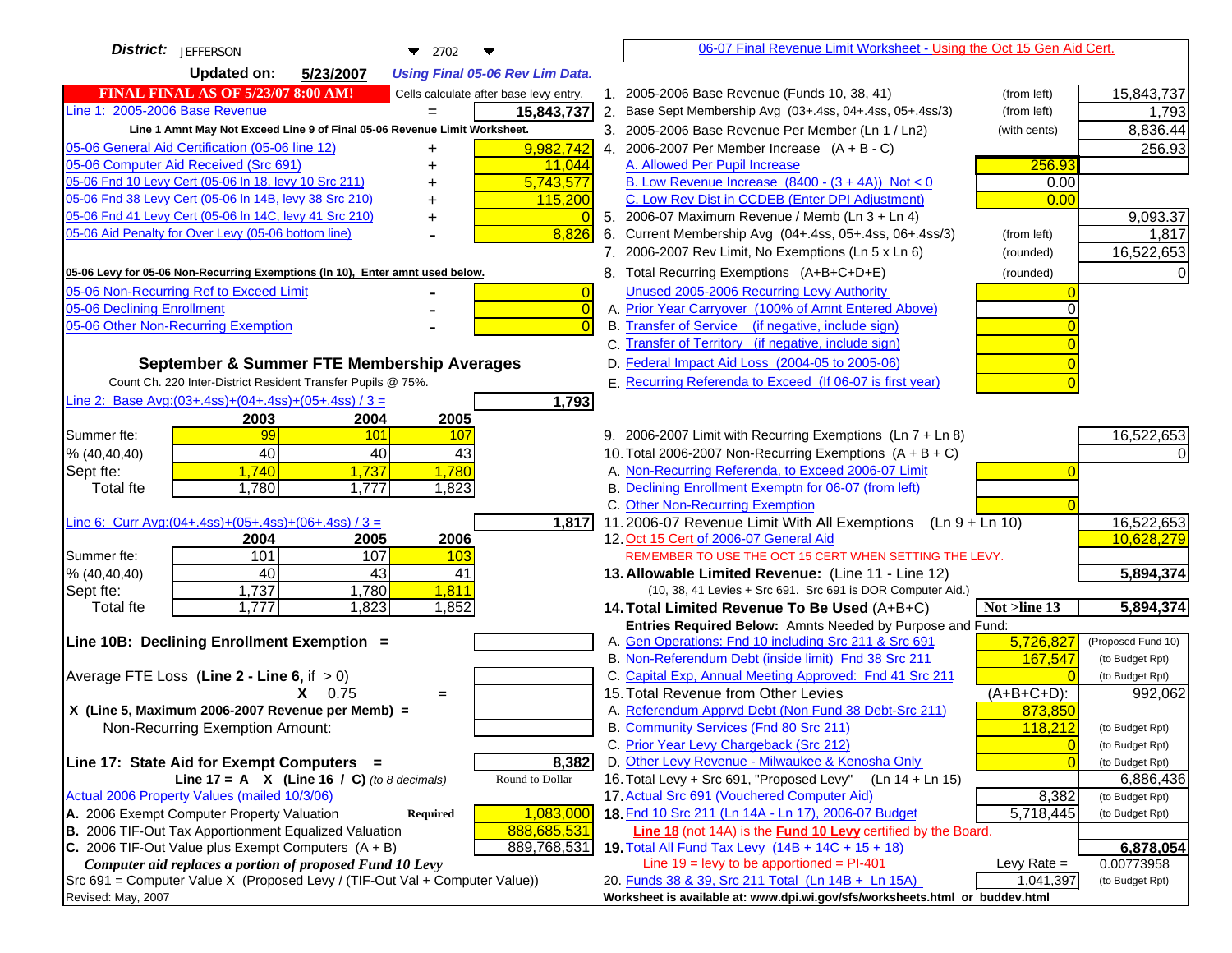| <b>DPI</b> Reconciliation                                                                                 |                                               |                                                                           |
|-----------------------------------------------------------------------------------------------------------|-----------------------------------------------|---------------------------------------------------------------------------|
| In order for the reconciliation to work properly, the<br>PI-401 must have been filed with the Department. |                                               |                                                                           |
|                                                                                                           |                                               | Numbers appearing in the green boxes below are actual, district-submitted |
|                                                                                                           | 2007 PI-401 data.                             |                                                                           |
|                                                                                                           | Do not type in these fields.                  |                                                                           |
|                                                                                                           |                                               |                                                                           |
| Fund 10, PI-401                                                                                           | 5,718,445.00                                  |                                                                           |
| Fund 38, PI-401                                                                                           | 167,547.00                                    |                                                                           |
| Fund 41, PI-401                                                                                           | 0.00                                          |                                                                           |
|                                                                                                           | 5,885,992.00                                  |                                                                           |
|                                                                                                           |                                               |                                                                           |
| Chargeback, PI-401                                                                                        | 0.00                                          |                                                                           |
| Fund 39, PI-401                                                                                           | 873,850.00                                    |                                                                           |
| Fund 80, PI-401                                                                                           | 118,212.00                                    |                                                                           |
| Fund 48/Other, PI-401                                                                                     | 0.00                                          |                                                                           |
|                                                                                                           |                                               |                                                                           |
| Total, PI-401                                                                                             | 6,878,054.00                                  |                                                                           |
| <b>Computer Aid</b>                                                                                       | $8,382.00 \leftarrow \text{---}$ don't change |                                                                           |
|                                                                                                           | <b>Results</b>                                |                                                                           |
| $\overline{\mathbf{0}}$                                                                                   | $\bf{0}$                                      |                                                                           |
| 0<br>0                                                                                                    |                                               |                                                                           |
| You have levied to your maximum.                                                                          |                                               |                                                                           |
|                                                                                                           |                                               |                                                                           |
| $\bf{0}$                                                                                                  |                                               |                                                                           |
|                                                                                                           |                                               |                                                                           |
|                                                                                                           |                                               |                                                                           |
| l0                                                                                                        |                                               |                                                                           |
|                                                                                                           |                                               |                                                                           |
|                                                                                                           | $\mathbf{0}$                                  |                                                                           |
|                                                                                                           |                                               |                                                                           |
|                                                                                                           |                                               |                                                                           |
|                                                                                                           |                                               |                                                                           |
| l0                                                                                                        |                                               |                                                                           |
|                                                                                                           |                                               |                                                                           |
|                                                                                                           |                                               |                                                                           |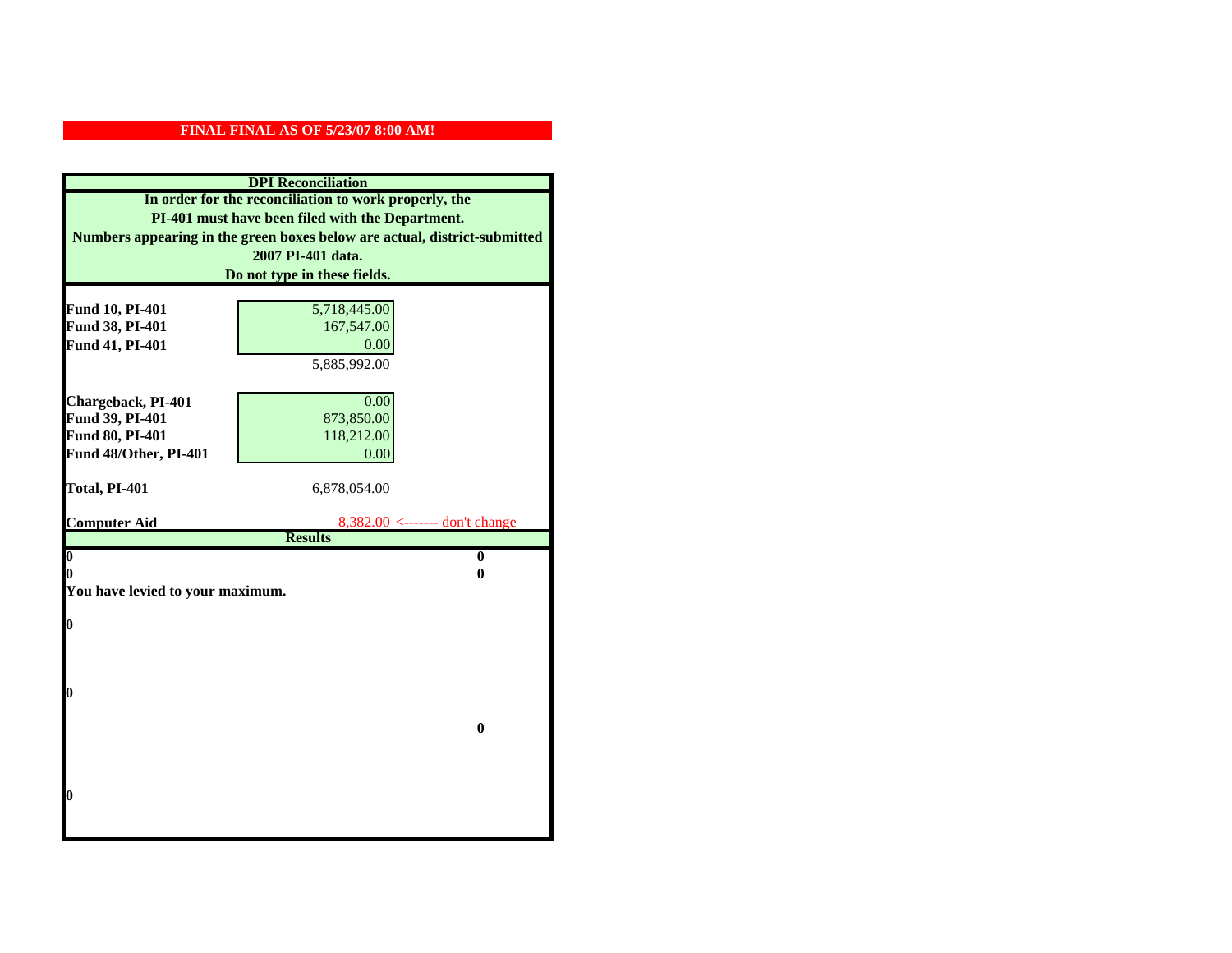| <b>District:</b><br>JOHNSON CREEK<br>$\blacktriangledown$ 2730                                                | 06-07 Final Revenue Limit Worksheet - Using the Oct 15 Gen Aid Cert.                                          |                                    |
|---------------------------------------------------------------------------------------------------------------|---------------------------------------------------------------------------------------------------------------|------------------------------------|
| <b>Updated on:</b><br>5/23/2007<br><b>Using Final 05-06 Rev Lim Data.</b>                                     |                                                                                                               |                                    |
| <b>FINAL FINAL AS OF 5/23/07 8:00 AM!</b><br>Cells calculate after base levy entry.                           | 1. 2005-2006 Base Revenue (Funds 10, 38, 41)<br>(from left)                                                   | 5,716,832                          |
| Line 1: 2005-2006 Base Revenue<br>5,716,832                                                                   | 2. Base Sept Membership Avg (03+.4ss, 04+.4ss, 05+.4ss/3)<br>(from left)                                      | 593                                |
| Line 1 Amnt May Not Exceed Line 9 of Final 05-06 Revenue Limit Worksheet.                                     | 3. 2005-2006 Base Revenue Per Member (Ln 1 / Ln2)<br>(with cents)                                             | 9,640.53                           |
| 3,257,789<br>05-06 General Aid Certification (05-06 line 12)<br>+                                             | 4. 2006-2007 Per Member Increase $(A + B - C)$                                                                | 256.93                             |
| 05-06 Computer Aid Received (Src 691)<br>2,949                                                                | 256.93<br>A. Allowed Per Pupil Increase                                                                       |                                    |
| 05-06 Fnd 10 Levy Cert (05-06 In 18, levy 10 Src 211)<br>2,456,094                                            | B. Low Revenue Increase $(8400 - (3 + 4A))$ Not < 0<br>0.00                                                   |                                    |
| 05-06 Fnd 38 Levy Cert (05-06 In 14B, levy 38 Src 210)<br>+                                                   | C. Low Rev Dist in CCDEB (Enter DPI Adjustment)<br>0.00                                                       |                                    |
| 05-06 Fnd 41 Levy Cert (05-06 In 14C, levy 41 Src 210)<br>$\Omega$<br>+                                       | 5. 2006-07 Maximum Revenue / Memb (Ln 3 + Ln 4)                                                               | 9,897.46                           |
| 05-06 Aid Penalty for Over Levy (05-06 bottom line)                                                           | 6. Current Membership Avg (04+.4ss, 05+.4ss, 06+.4ss/3)<br>(from left)                                        | 599                                |
|                                                                                                               | 7. 2006-2007 Rev Limit, No Exemptions (Ln 5 x Ln 6)<br>(rounded)                                              | 5,928,579                          |
| 05-06 Levy for 05-06 Non-Recurring Exemptions (In 10), Enter amnt used below.                                 | 8. Total Recurring Exemptions (A+B+C+D+E)<br>(rounded)                                                        | 29,822                             |
| 05-06 Non-Recurring Ref to Exceed Limit<br>$\overline{0}$                                                     | Unused 2005-2006 Recurring Levy Authority<br>19,346                                                           |                                    |
| 05-06 Declining Enrollment<br>$\overline{0}$                                                                  | A. Prior Year Carryover (100% of Amnt Entered Above)<br>19,346                                                |                                    |
| 05-06 Other Non-Recurring Exemption                                                                           | B. Transfer of Service (if negative, include sign)<br>10,476                                                  |                                    |
|                                                                                                               | C. Transfer of Territory (if negative, include sign)                                                          |                                    |
| September & Summer FTE Membership Averages                                                                    | D. Federal Impact Aid Loss (2004-05 to 2005-06)                                                               |                                    |
| Count Ch. 220 Inter-District Resident Transfer Pupils @ 75%.                                                  | E. Recurring Referenda to Exceed (If 06-07 is first year)                                                     |                                    |
| Line 2: Base Avg: $(03+.4ss)+(04+.4ss)+(05+.4ss)/3 =$<br>593                                                  |                                                                                                               |                                    |
| 2004<br>2005<br>2003                                                                                          |                                                                                                               |                                    |
| 24<br>Summer fte:<br>35<br>39                                                                                 | 9. 2006-2007 Limit with Recurring Exemptions (Ln 7 + Ln 8)                                                    | 5,958,401                          |
| 10<br>14<br>16<br>% (40, 40, 40)                                                                              | 10. Total 2006-2007 Non-Recurring Exemptions $(A + B + C)$                                                    | $\Omega$                           |
| 574<br>596<br>Sept fte:<br>568                                                                                | A. Non-Recurring Referenda, to Exceed 2006-07 Limit                                                           |                                    |
| 584<br>612<br>582<br><b>Total fte</b>                                                                         | B. Declining Enrollment Exemptn for 06-07 (from left)                                                         |                                    |
| Line 6: Curr Avg: $(04+.4ss)+(05+.4ss)+(06+.4ss)/3 =$<br>5991                                                 | C. Other Non-Recurring Exemption                                                                              | 5,958,401                          |
| 2004<br>2005<br>2006                                                                                          | 11.2006-07 Revenue Limit With All Exemptions (Ln 9 + Ln 10)<br>12. Oct 15 Cert of 2006-07 General Aid         | 3,362,453                          |
| 35<br>39<br>Summer fte:<br>33                                                                                 | REMEMBER TO USE THE OCT 15 CERT WHEN SETTING THE LEVY.                                                        |                                    |
| 14<br>16<br>13<br>% (40, 40, 40)                                                                              | 13. Allowable Limited Revenue: (Line 11 - Line 12)                                                            | 2,595,948                          |
| 568<br>596<br>591<br>Sept fte:                                                                                | (10, 38, 41 Levies + Src 691. Src 691 is DOR Computer Aid.)                                                   |                                    |
| 582<br>612<br><b>Total fte</b><br>604                                                                         | 14. Total Limited Revenue To Be Used (A+B+C)<br>Not >line 13                                                  | 2,595,948                          |
|                                                                                                               | Entries Required Below: Amnts Needed by Purpose and Fund:                                                     |                                    |
| Line 10B: Declining Enrollment Exemption =                                                                    | 2,595,948<br>A. Gen Operations: Fnd 10 including Src 211 & Src 691                                            | (Proposed Fund 10)                 |
|                                                                                                               | B. Non-Referendum Debt (inside limit) Fnd 38 Src 211<br>$\sqrt{ }$                                            | (to Budget Rpt)                    |
| Average FTE Loss (Line $2 -$ Line 6, if $> 0$ )                                                               | C. Capital Exp, Annual Meeting Approved: Fnd 41 Src 211                                                       | (to Budget Rpt)                    |
| $X = 0.75$<br>$=$                                                                                             | 15. Total Revenue from Other Levies<br>$(A+B+C+D)$ :                                                          | 545,200                            |
| X (Line 5, Maximum 2006-2007 Revenue per Memb) =                                                              | A. Referendum Apprvd Debt (Non Fund 38 Debt-Src 211)<br>537,200                                               |                                    |
| Non-Recurring Exemption Amount:                                                                               | B. Community Services (Fnd 80 Src 211)<br>8,000                                                               | (to Budget Rpt)                    |
| 15,719                                                                                                        | C. Prior Year Levy Chargeback (Src 212)<br>$\overline{0}$<br>D. Other Levy Revenue - Milwaukee & Kenosha Only | (to Budget Rpt)<br>(to Budget Rpt) |
| Line 17: State Aid for Exempt Computers =<br>Line 17 = A $X$ (Line 16 / C) (to 8 decimals)<br>Round to Dollar | 16. Total Levy + Src 691, "Proposed Levy"<br>$(Ln 14 + Ln 15)$                                                | 3,141,148                          |
| Actual 2006 Property Values (mailed 10/3/06)                                                                  | 17. Actual Src 691 (Vouchered Computer Aid)<br>15,719                                                         | (to Budget Rpt)                    |
| A. 2006 Exempt Computer Property Valuation<br>Required<br>1,763,100                                           | 18. Fnd 10 Src 211 (Ln 14A - Ln 17), 2006-07 Budget<br>2,580,229                                              | (to Budget Rpt)                    |
| B. 2006 TIF-Out Tax Apportionment Equalized Valuation<br>350,566,015                                          | <b>Line 18</b> (not 14A) is the <b>Fund 10 Levy</b> certified by the Board.                                   |                                    |
| C. 2006 TIF-Out Value plus Exempt Computers $(A + B)$<br>352,329,115                                          | 19. Total All Fund Tax Levy (14B + 14C + 15 + 18)                                                             | 3,125,429                          |
| Computer aid replaces a portion of proposed Fund 10 Levy                                                      | Line $19 = \text{levy}$ to be apportioned = PI-401<br>Levy Rate $=$                                           | 0.00891538                         |
| Src 691 = Computer Value X (Proposed Levy / (TIF-Out Val + Computer Value))                                   | 20. Funds 38 & 39, Src 211 Total (Ln 14B + Ln 15A)<br>537,200                                                 | (to Budget Rpt)                    |
| Revised: May, 2007                                                                                            | Worksheet is available at: www.dpi.wi.gov/sfs/worksheets.html or buddev.html                                  |                                    |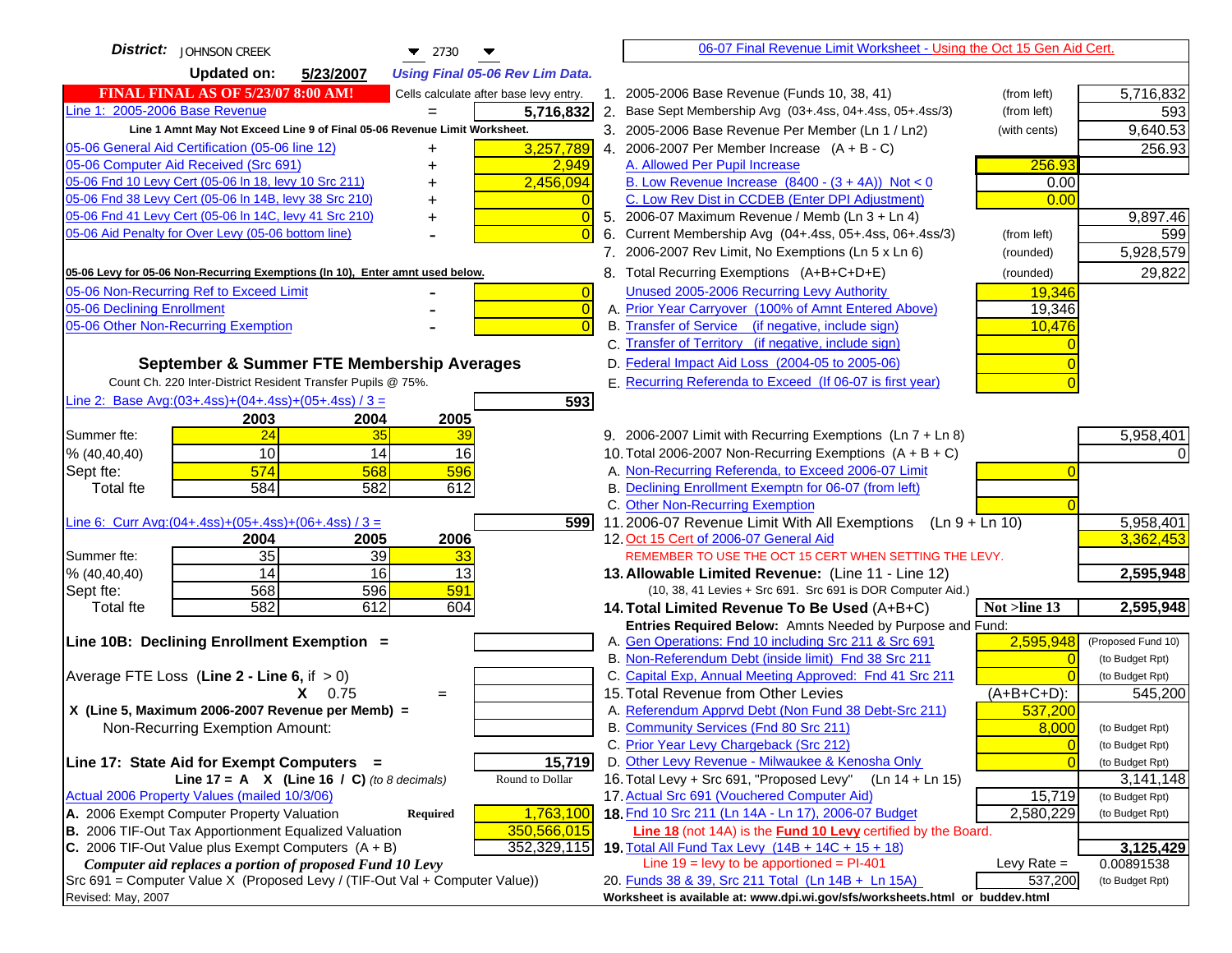| <b>DPI</b> Reconciliation<br>In order for the reconciliation to work properly, the<br>PI-401 must have been filed with the Department. |                                                     |                                                                           |                   |
|----------------------------------------------------------------------------------------------------------------------------------------|-----------------------------------------------------|---------------------------------------------------------------------------|-------------------|
|                                                                                                                                        |                                                     | Numbers appearing in the green boxes below are actual, district-submitted |                   |
|                                                                                                                                        |                                                     |                                                                           | 2007 PI-401 data. |
|                                                                                                                                        | Do not type in these fields.                        |                                                                           |                   |
|                                                                                                                                        |                                                     |                                                                           |                   |
| Fund 10, PI-401                                                                                                                        | 2,580,229.00                                        |                                                                           |                   |
| Fund 38, PI-401                                                                                                                        | 0.00                                                |                                                                           |                   |
| Fund 41, PI-401                                                                                                                        | 0.00<br>2,580,229.00                                |                                                                           |                   |
|                                                                                                                                        |                                                     |                                                                           |                   |
| Chargeback, PI-401                                                                                                                     | 0.00                                                |                                                                           |                   |
| Fund 39, PI-401                                                                                                                        | 537,200.00                                          |                                                                           |                   |
| Fund 80, PI-401                                                                                                                        | 8,000.00                                            |                                                                           |                   |
| Fund 48/Other, PI-401                                                                                                                  | 0.00                                                |                                                                           |                   |
|                                                                                                                                        |                                                     |                                                                           |                   |
| Total, PI-401                                                                                                                          | 3,125,429.00                                        |                                                                           |                   |
|                                                                                                                                        |                                                     |                                                                           |                   |
| <b>Computer Aid</b>                                                                                                                    | $15,719.00$ <------- don't change<br><b>Results</b> |                                                                           |                   |
| $\boldsymbol{0}$                                                                                                                       | $\bf{0}$                                            |                                                                           |                   |
| 0                                                                                                                                      | 0                                                   |                                                                           |                   |
| You have levied to your maximum.                                                                                                       |                                                     |                                                                           |                   |
|                                                                                                                                        |                                                     |                                                                           |                   |
| 0                                                                                                                                      |                                                     |                                                                           |                   |
|                                                                                                                                        |                                                     |                                                                           |                   |
|                                                                                                                                        |                                                     |                                                                           |                   |
| 0                                                                                                                                      |                                                     |                                                                           |                   |
|                                                                                                                                        |                                                     |                                                                           |                   |
|                                                                                                                                        | $\bf{0}$                                            |                                                                           |                   |
|                                                                                                                                        |                                                     |                                                                           |                   |
|                                                                                                                                        |                                                     |                                                                           |                   |
|                                                                                                                                        |                                                     |                                                                           |                   |
| 0                                                                                                                                      |                                                     |                                                                           |                   |
|                                                                                                                                        |                                                     |                                                                           |                   |
|                                                                                                                                        |                                                     |                                                                           |                   |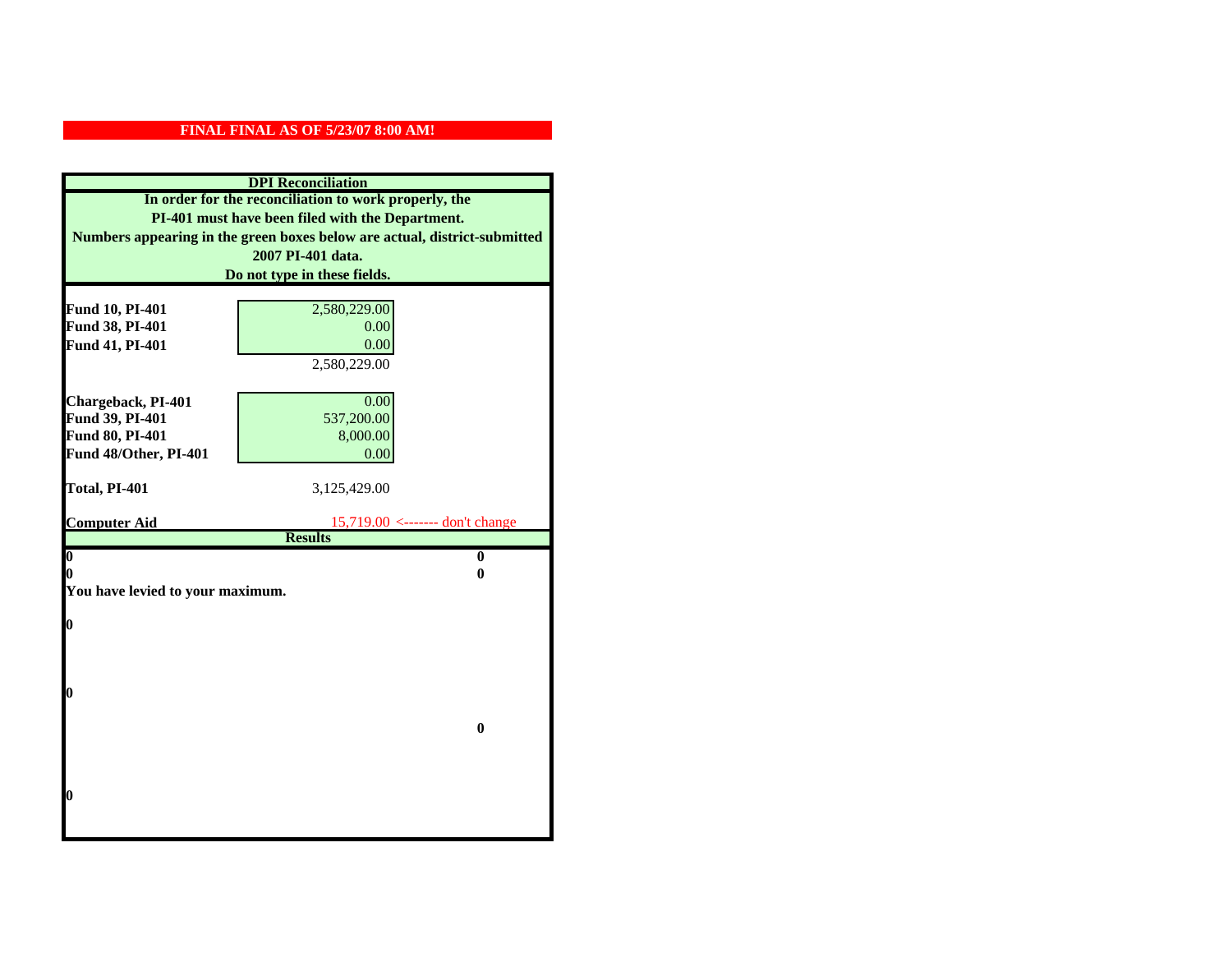| District: JUDA<br>$\blacktriangledown$ 2737                                                                                                | 06-07 Final Revenue Limit Worksheet - Using the Oct 15 Gen Aid Cert.                                                      |                                   |
|--------------------------------------------------------------------------------------------------------------------------------------------|---------------------------------------------------------------------------------------------------------------------------|-----------------------------------|
| <b>Updated on:</b><br>5/23/2007<br><b>Using Final 05-06 Rev Lim Data.</b>                                                                  |                                                                                                                           |                                   |
| FINAL FINAL AS OF 5/23/07 8:00 AM!<br>Cells calculate after base levy entry.                                                               | 1. 2005-2006 Base Revenue (Funds 10, 38, 41)                                                                              | 2,729,904<br>(from left)          |
| Line 1: 2005-2006 Base Revenue<br>2,729,904<br>$=$                                                                                         | 2. Base Sept Membership Avg (03+.4ss, 04+.4ss, 05+.4ss/3)                                                                 | (from left)<br>309                |
| Line 1 Amnt May Not Exceed Line 9 of Final 05-06 Revenue Limit Worksheet.                                                                  | 3. 2005-2006 Base Revenue Per Member (Ln 1 / Ln2)                                                                         | 8,834.64<br>(with cents)          |
| 05-06 General Aid Certification (05-06 line 12)<br>2,252,834<br>+                                                                          | 4. 2006-2007 Per Member Increase $(A + B - C)$                                                                            | 256.93                            |
| 05-06 Computer Aid Received (Src 691)<br>1,198                                                                                             | A. Allowed Per Pupil Increase                                                                                             | 256.93                            |
| 05-06 Fnd 10 Levy Cert (05-06 In 18, levy 10 Src 211)<br>493,659                                                                           | B. Low Revenue Increase $(8400 - (3 + 4A))$ Not < 0                                                                       | 0.00                              |
| 05-06 Fnd 38 Levy Cert (05-06 In 14B, levy 38 Src 210)                                                                                     | C. Low Rev Dist in CCDEB (Enter DPI Adjustment)                                                                           | 0.00                              |
| 05-06 Fnd 41 Levy Cert (05-06 In 14C, levy 41 Src 210)                                                                                     | 5. 2006-07 Maximum Revenue / Memb (Ln $3 + \text{Ln } 4$ )                                                                | 9,091.57                          |
| 05-06 Aid Penalty for Over Levy (05-06 bottom line)<br>118                                                                                 | 6. Current Membership Avg (04+.4ss, 05+.4ss, 06+.4ss/3)                                                                   | 302<br>(from left)                |
|                                                                                                                                            | 7. 2006-2007 Rev Limit, No Exemptions (Ln 5 x Ln 6)                                                                       | 2,745,654<br>(rounded)            |
| 05-06 Levy for 05-06 Non-Recurring Exemptions (In 10), Enter amnt used below.                                                              | 8. Total Recurring Exemptions (A+B+C+D+E)                                                                                 | (rounded)                         |
| 05-06 Non-Recurring Ref to Exceed Limit<br>$\overline{0}$                                                                                  | Unused 2005-2006 Recurring Levy Authority                                                                                 |                                   |
| 17,669<br>05-06 Declining Enrollment                                                                                                       | A. Prior Year Carryover (100% of Amnt Entered Above)                                                                      |                                   |
| 05-06 Other Non-Recurring Exemption                                                                                                        | B. Transfer of Service (if negative, include sign)                                                                        |                                   |
|                                                                                                                                            | C. Transfer of Territory (if negative, include sign)                                                                      |                                   |
| September & Summer FTE Membership Averages                                                                                                 | D. Federal Impact Aid Loss (2004-05 to 2005-06)                                                                           |                                   |
| Count Ch. 220 Inter-District Resident Transfer Pupils @ 75%.                                                                               | E. Recurring Referenda to Exceed (If 06-07 is first year)                                                                 |                                   |
| Line 2: Base Avg:(03+.4ss)+(04+.4ss)+(05+.4ss) / 3 =<br>309                                                                                |                                                                                                                           |                                   |
| 2003<br>2004<br>2005                                                                                                                       |                                                                                                                           |                                   |
| Summer fte:                                                                                                                                | 9. 2006-2007 Limit with Recurring Exemptions (Ln 7 + Ln 8)                                                                | 2,745,654                         |
| 2<br>% (40, 40, 40)                                                                                                                        | 10. Total 2006-2007 Non-Recurring Exemptions $(A + B + C)$                                                                | 45,458                            |
| 314<br>303<br>304<br>Sept fte:                                                                                                             | A. Non-Recurring Referenda, to Exceed 2006-07 Limit                                                                       |                                   |
| 315<br>306<br>305<br><b>Total fte</b>                                                                                                      | B. Declining Enrollment Exemptn for 06-07 (from left)                                                                     | 45,458                            |
|                                                                                                                                            | C. Other Non-Recurring Exemption                                                                                          |                                   |
| <u>Line 6: Curr Avg: (04+.4ss)+ (05+.4ss)+ (06+.4ss) / 3 =</u><br>302I                                                                     | 11.2006-07 Revenue Limit With All Exemptions (Ln 9 + Ln 10)                                                               | 2,791,112                         |
| 2005<br>2006<br>2004<br>4<br>4                                                                                                             | 12. Oct 15 Cert of 2006-07 General Aid<br>REMEMBER TO USE THE OCT 15 CERT WHEN SETTING THE LEVY.                          | 2,352,928                         |
| Summer fte:<br>2<br>2<br>% (40, 40, 40)                                                                                                    | 13. Allowable Limited Revenue: (Line 11 - Line 12)                                                                        | 438,184                           |
| 304<br>292<br>303<br>Sept fte:                                                                                                             | (10, 38, 41 Levies + Src 691. Src 691 is DOR Computer Aid.)                                                               |                                   |
| 306<br>305<br>294<br><b>Total fte</b>                                                                                                      | 14. Total Limited Revenue To Be Used (A+B+C)<br>Not >line 13                                                              | 438,184                           |
|                                                                                                                                            | Entries Required Below: Amnts Needed by Purpose and Fund:                                                                 |                                   |
| Line 10B: Declining Enrollment Exemption =<br>45,458                                                                                       | A. Gen Operations: Fnd 10 including Src 211 & Src 691                                                                     | 438,184<br>(Proposed Fund 10)     |
|                                                                                                                                            | B. Non-Referendum Debt (inside limit) Fnd 38 Src 211                                                                      | (to Budget Rpt)                   |
| Average FTE Loss (Line $2 -$ Line 6, if $> 0$ )                                                                                            | C. Capital Exp, Annual Meeting Approved: Fnd 41 Src 211                                                                   | (to Budget Rpt)                   |
| 5<br>$X = 0.75$<br>$=$                                                                                                                     | 15. Total Revenue from Other Levies                                                                                       | (A+B+C+D):<br>478,399             |
| X (Line 5, Maximum 2006-2007 Revenue per Memb) =<br>9,091.57                                                                               | A. Referendum Apprvd Debt (Non Fund 38 Debt-Src 211)                                                                      | 467,545                           |
| 45,458<br>Non-Recurring Exemption Amount:                                                                                                  | B. Community Services (Fnd 80 Src 211)                                                                                    | 10,854<br>(to Budget Rpt)         |
|                                                                                                                                            | C. Prior Year Levy Chargeback (Src 212)                                                                                   | $\overline{0}$<br>(to Budget Rpt) |
| Line 17: State Aid for Exempt Computers =<br>687                                                                                           | D. Other Levy Revenue - Milwaukee & Kenosha Only                                                                          | (to Budget Rpt)                   |
| Line 17 = A $X$ (Line 16 / C) (to 8 decimals)<br>Round to Dollar                                                                           | 16. Total Levy + Src 691, "Proposed Levy"<br>(Ln 14 + Ln 15)                                                              | 916,583                           |
| Actual 2006 Property Values (mailed 10/3/06)                                                                                               | 17. Actual Src 691 (Vouchered Computer Aid)                                                                               | 687<br>(to Budget Rpt)            |
| A. 2006 Exempt Computer Property Valuation<br>69,200<br><b>Required</b>                                                                    | 18. Fnd 10 Src 211 (Ln 14A - Ln 17), 2006-07 Budget                                                                       | 437,497<br>(to Budget Rpt)        |
| B. 2006 TIF-Out Tax Apportionment Equalized Valuation<br>92,198,928<br>C. 2006 TIF-Out Value plus Exempt Computers $(A + B)$<br>92,268,128 | Line 18 (not 14A) is the <b>Fund 10 Levy</b> certified by the Board.<br>19. Total All Fund Tax Levy (14B + 14C + 15 + 18) | $\overline{915,896}$              |
| Computer aid replaces a portion of proposed Fund 10 Levy                                                                                   | Line $19 = \text{levy}$ to be apportioned = PI-401                                                                        | 0.00993391<br>Levy Rate $=$       |
| Src 691 = Computer Value X (Proposed Levy / (TIF-Out Val + Computer Value))                                                                | 20. Funds 38 & 39, Src 211 Total (Ln 14B + Ln 15A)                                                                        | 467,545<br>(to Budget Rpt)        |
| Revised: May, 2007                                                                                                                         | Worksheet is available at: www.dpi.wi.gov/sfs/worksheets.html or buddev.html                                              |                                   |
|                                                                                                                                            |                                                                                                                           |                                   |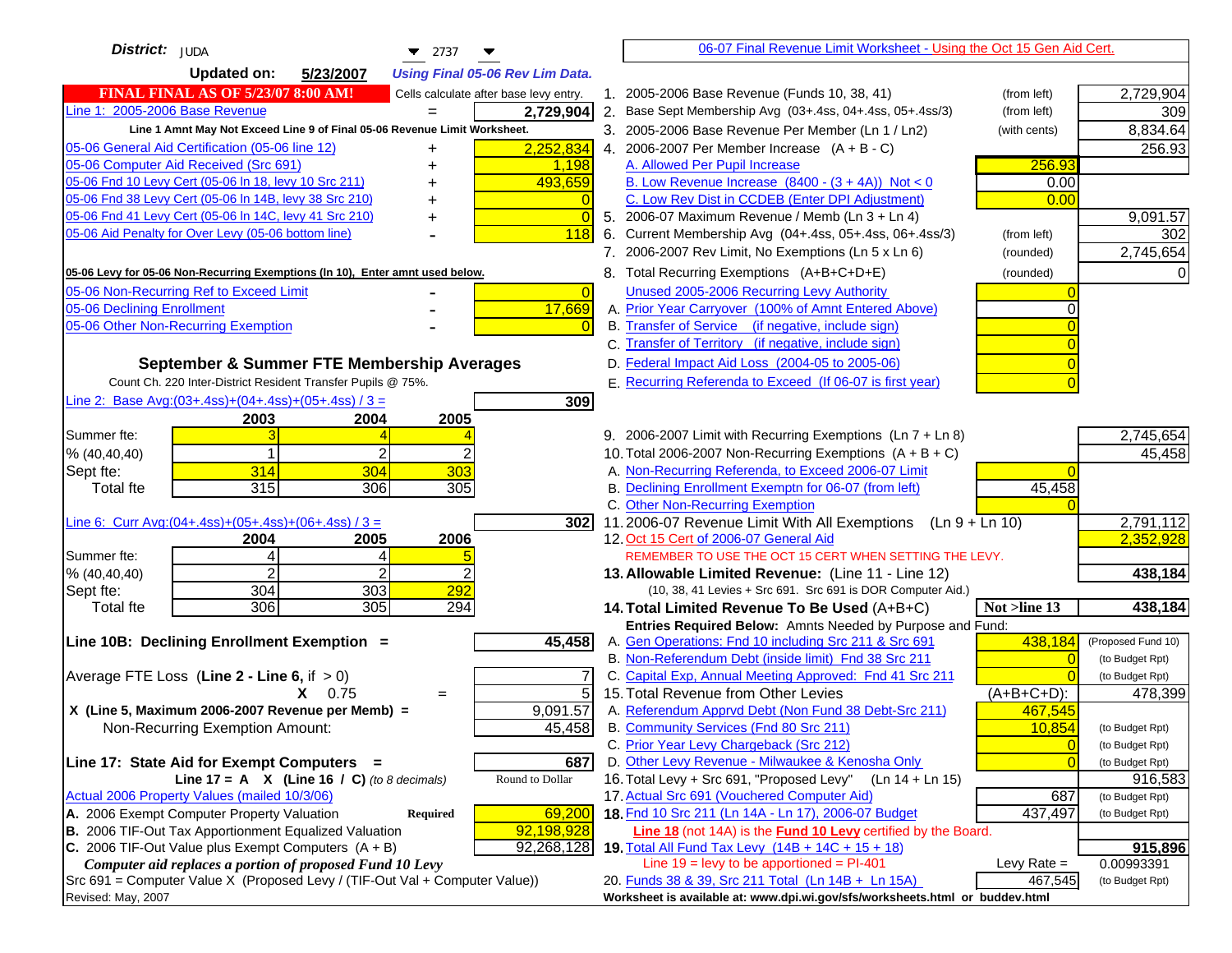| <b>DPI</b> Reconciliation                                                 |                                |
|---------------------------------------------------------------------------|--------------------------------|
| In order for the reconciliation to work properly, the                     |                                |
| PI-401 must have been filed with the Department.                          |                                |
| Numbers appearing in the green boxes below are actual, district-submitted |                                |
|                                                                           | 2007 PI-401 data.              |
|                                                                           | Do not type in these fields.   |
|                                                                           |                                |
| Fund 10, PI-401                                                           | 437,497.00                     |
| Fund 38, PI-401                                                           | 0.00                           |
| Fund 41, PI-401                                                           | 0.00                           |
|                                                                           | 437,497.00                     |
|                                                                           |                                |
| Chargeback, PI-401                                                        | 0.00                           |
| Fund 39, PI-401                                                           | 467,545.00                     |
| Fund 80, PI-401                                                           | 10,854.00                      |
| Fund 48/Other, PI-401                                                     | 0.00                           |
| Total, PI-401                                                             | 915,896.00                     |
|                                                                           |                                |
|                                                                           |                                |
| <b>Computer Aid</b>                                                       | $687.00$ <------- don't change |
|                                                                           | <b>Results</b>                 |
| $\overline{\mathbf{0}}$                                                   | $\mathbf{0}$                   |
| 0                                                                         | 0                              |
| You have levied to your maximum.                                          |                                |
|                                                                           |                                |
| $\bf{0}$                                                                  |                                |
|                                                                           |                                |
|                                                                           |                                |
| 0                                                                         |                                |
|                                                                           |                                |
|                                                                           | $\bf{0}$                       |
|                                                                           |                                |
|                                                                           |                                |
|                                                                           |                                |
| 0                                                                         |                                |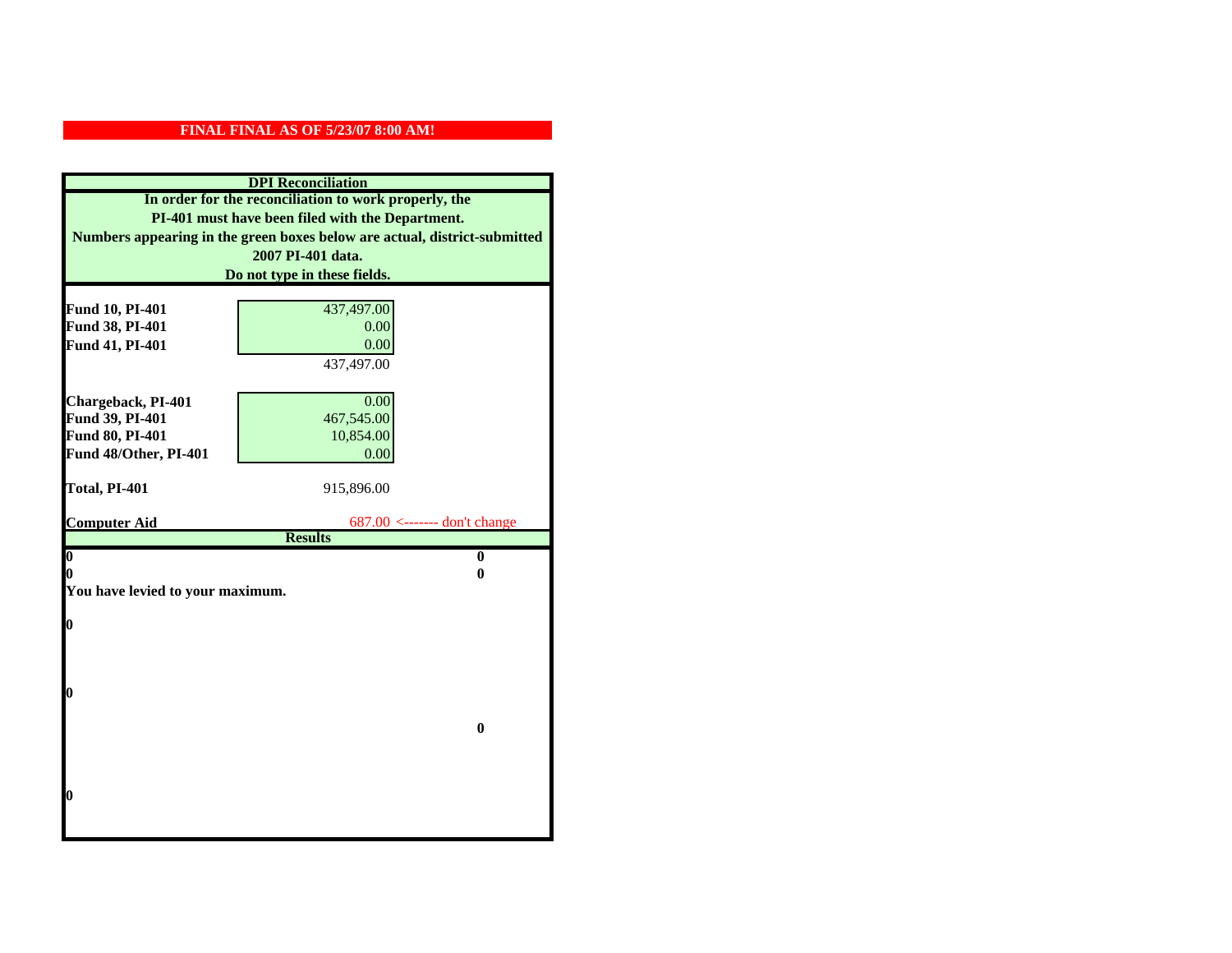| <b>District:</b> KAUKAUNA AREA<br>$\blacktriangledown$ 2758                                                                     | 06-07 Final Revenue Limit Worksheet - Using the Oct 15 Gen Aid Cert.                                              |                          |
|---------------------------------------------------------------------------------------------------------------------------------|-------------------------------------------------------------------------------------------------------------------|--------------------------|
| <b>Updated on:</b><br>5/23/2007<br><b>Using Final 05-06 Rev Lim Data.</b>                                                       |                                                                                                                   |                          |
| FINAL FINAL AS OF 5/23/07 8:00 AM!<br>Cells calculate after base levy entry.                                                    | 1. 2005-2006 Base Revenue (Funds 10, 38, 41)<br>(from left)                                                       | 32,589,741               |
| Line 1: 2005-2006 Base Revenue<br>32,589,741                                                                                    | 2. Base Sept Membership Avg (03+.4ss, 04+.4ss, 05+.4ss/3)<br>(from left)                                          | 3,847                    |
| Line 1 Amnt May Not Exceed Line 9 of Final 05-06 Revenue Limit Worksheet.                                                       | 3. 2005-2006 Base Revenue Per Member (Ln 1 / Ln2)<br>(with cents)                                                 | 8,471.47                 |
| 22,731,637<br>05-06 General Aid Certification (05-06 line 12)                                                                   | 4. 2006-2007 Per Member Increase $(A + B - C)$                                                                    | 256.93                   |
| 05-06 Computer Aid Received (Src 691)<br>43,019                                                                                 | 256.93<br>A. Allowed Per Pupil Increase                                                                           |                          |
| 05-06 Fnd 10 Levy Cert (05-06 ln 18, levy 10 Src 211)<br>9,687,447                                                              | B. Low Revenue Increase $(8400 - (3 + 4A))$ Not < 0<br>0.00                                                       |                          |
| 05-06 Fnd 38 Levy Cert (05-06 In 14B, levy 38 Src 210)<br>127,638                                                               | C. Low Rev Dist in CCDEB (Enter DPI Adjustment)<br>0.00                                                           |                          |
| 05-06 Fnd 41 Levy Cert (05-06 In 14C, levy 41 Src 210)                                                                          | 5. 2006-07 Maximum Revenue / Memb (Ln 3 + Ln 4)                                                                   | 8,728.40                 |
| 05-06 Aid Penalty for Over Levy (05-06 bottom line)<br>$\Omega$                                                                 | Current Membership Avg (04+.4ss, 05+.4ss, 06+.4ss/3)<br>(from left)<br>6.                                         | 3,946                    |
|                                                                                                                                 | 7. 2006-2007 Rev Limit, No Exemptions (Ln 5 x Ln 6)<br>(rounded)                                                  | 34,442,266               |
| 05-06 Levy for 05-06 Non-Recurring Exemptions (In 10), Enter amnt used below.                                                   | 8. Total Recurring Exemptions (A+B+C+D+E)<br>(rounded)                                                            | 54,462                   |
| 05-06 Non-Recurring Ref to Exceed Limit<br>$\overline{0}$                                                                       | Unused 2005-2006 Recurring Levy Authority<br>8,472                                                                |                          |
| $\overline{0}$<br>05-06 Declining Enrollment                                                                                    | A. Prior Year Carryover (100% of Amnt Entered Above)<br>8,472                                                     |                          |
| 05-06 Other Non-Recurring Exemption<br>$\Omega$                                                                                 | B. Transfer of Service (if negative, include sign)<br>45,990                                                      |                          |
|                                                                                                                                 | C. Transfer of Territory (if negative, include sign)                                                              |                          |
| September & Summer FTE Membership Averages                                                                                      | D. Federal Impact Aid Loss (2004-05 to 2005-06)                                                                   |                          |
| Count Ch. 220 Inter-District Resident Transfer Pupils @ 75%.                                                                    | E. Recurring Referenda to Exceed (If 06-07 is first year)                                                         |                          |
| Line 2: Base Avg:(03+.4ss)+(04+.4ss)+(05+.4ss) / 3 =<br>3,847                                                                   |                                                                                                                   |                          |
| 2003<br>2004<br>2005                                                                                                            |                                                                                                                   |                          |
| 121<br>Summer fte:<br><b>108</b><br>113                                                                                         | 9. 2006-2007 Limit with Recurring Exemptions (Ln 7 + Ln 8)                                                        | 34,496,728               |
| 48<br>43<br>45<br>% (40, 40, 40)                                                                                                | 10. Total 2006-2007 Non-Recurring Exemptions $(A + B + C)$                                                        |                          |
| 3,935<br>3,718<br>3,751<br>Sept fte:                                                                                            | A. Non-Recurring Referenda, to Exceed 2006-07 Limit                                                               |                          |
| <b>Total fte</b><br>3,766<br>3,794<br>3,980                                                                                     | B. Declining Enrollment Exemptn for 06-07 (from left)                                                             |                          |
|                                                                                                                                 | C. Other Non-Recurring Exemption                                                                                  |                          |
| Line 6: Curr Avg: $(04+.4ss)+(05+.4ss)+(06+.4ss)/3=$<br>3,946                                                                   | 11.2006-07 Revenue Limit With All Exemptions (Ln $9 + \overline{\text{Ln }10}$ )                                  | 34,496,728               |
| 2006<br>2005<br>2004                                                                                                            | 12. Oct 15 Cert of 2006-07 General Aid                                                                            | 24,831,069               |
| 108<br>Summer fte:<br>113<br>133<br>43<br>45<br>53<br>% (40, 40, 40)                                                            | REMEMBER TO USE THE OCT 15 CERT WHEN SETTING THE LEVY.                                                            | 9,665,659                |
| 3,751<br>3,935<br>4,012<br>Sept fte:                                                                                            | 13. Allowable Limited Revenue: (Line 11 - Line 12)<br>(10, 38, 41 Levies + Src 691. Src 691 is DOR Computer Aid.) |                          |
| 3,794<br>3,980<br>4,065<br><b>Total fte</b>                                                                                     | 14. Total Limited Revenue To Be Used (A+B+C)<br>Not >line 13                                                      | 9,665,659                |
|                                                                                                                                 | Entries Required Below: Amnts Needed by Purpose and Fund:                                                         |                          |
| Line 10B: Declining Enrollment Exemption =                                                                                      | A. Gen Operations: Fnd 10 including Src 211 & Src 691<br>9,539,907                                                | (Proposed Fund 10)       |
|                                                                                                                                 | B. Non-Referendum Debt (inside limit) Fnd 38 Src 211<br>125,752                                                   | (to Budget Rpt)          |
| Average FTE Loss (Line $2 -$ Line 6, if $> 0$ )                                                                                 | C. Capital Exp, Annual Meeting Approved: Fnd 41 Src 211                                                           | (to Budget Rpt)          |
| $X = 0.75$<br>$=$                                                                                                               | 15. Total Revenue from Other Levies<br>$(A+B+C+D)$ :                                                              | 2,689,737                |
| X (Line 5, Maximum 2006-2007 Revenue per Memb) =                                                                                | A. Referendum Apprvd Debt (Non Fund 38 Debt-Src 211)<br>2,568,154                                                 |                          |
| Non-Recurring Exemption Amount:                                                                                                 | B. Community Services (Fnd 80 Src 211)<br>114.007                                                                 | (to Budget Rpt)          |
|                                                                                                                                 | C. Prior Year Levy Chargeback (Src 212)<br>7,576                                                                  | (to Budget Rpt)          |
| 33,001<br>Line 17: State Aid for Exempt Computers =                                                                             | D. Other Levy Revenue - Milwaukee & Kenosha Only                                                                  | (to Budget Rpt)          |
| Line 17 = A $X$ (Line 16 / C) (to 8 decimals)<br>Round to Dollar                                                                | 16. Total Levy + Src 691, "Proposed Levy"<br>(Ln 14 + Ln 15)                                                      | 12,355,396               |
| Actual 2006 Property Values (mailed 10/3/06)                                                                                    | 17. Actual Src 691 (Vouchered Computer Aid)<br>33,001                                                             | (to Budget Rpt)          |
| 4,297,900<br>A. 2006 Exempt Computer Property Valuation<br>Required                                                             | 18. Fnd 10 Src 211 (Ln 14A - Ln 17), 2006-07 Budget<br>9,506,906                                                  | (to Budget Rpt)          |
| B. 2006 TIF-Out Tax Apportionment Equalized Valuation<br>1,604,817,678<br>C. 2006 TIF-Out Value plus Exempt Computers $(A + B)$ | Line 18 (not 14A) is the Fund 10 Levy certified by the Board.                                                     |                          |
| 1,609,115,578<br>Computer aid replaces a portion of proposed Fund 10 Levy                                                       | 19. Total All Fund Tax Levy (14B + 14C + 15 + 18)<br>Line $19$ = levy to be apportioned = PI-401<br>Levy Rate $=$ | 12,322,395<br>0.00767838 |
| Src 691 = Computer Value X (Proposed Levy / (TIF-Out Val + Computer Value))                                                     | 20. Funds 38 & 39, Src 211 Total (Ln 14B + Ln 15A)<br>2,693,906                                                   | (to Budget Rpt)          |
| Revised: May, 2007                                                                                                              | Worksheet is available at: www.dpi.wi.gov/sfs/worksheets.html or buddev.html                                      |                          |
|                                                                                                                                 |                                                                                                                   |                          |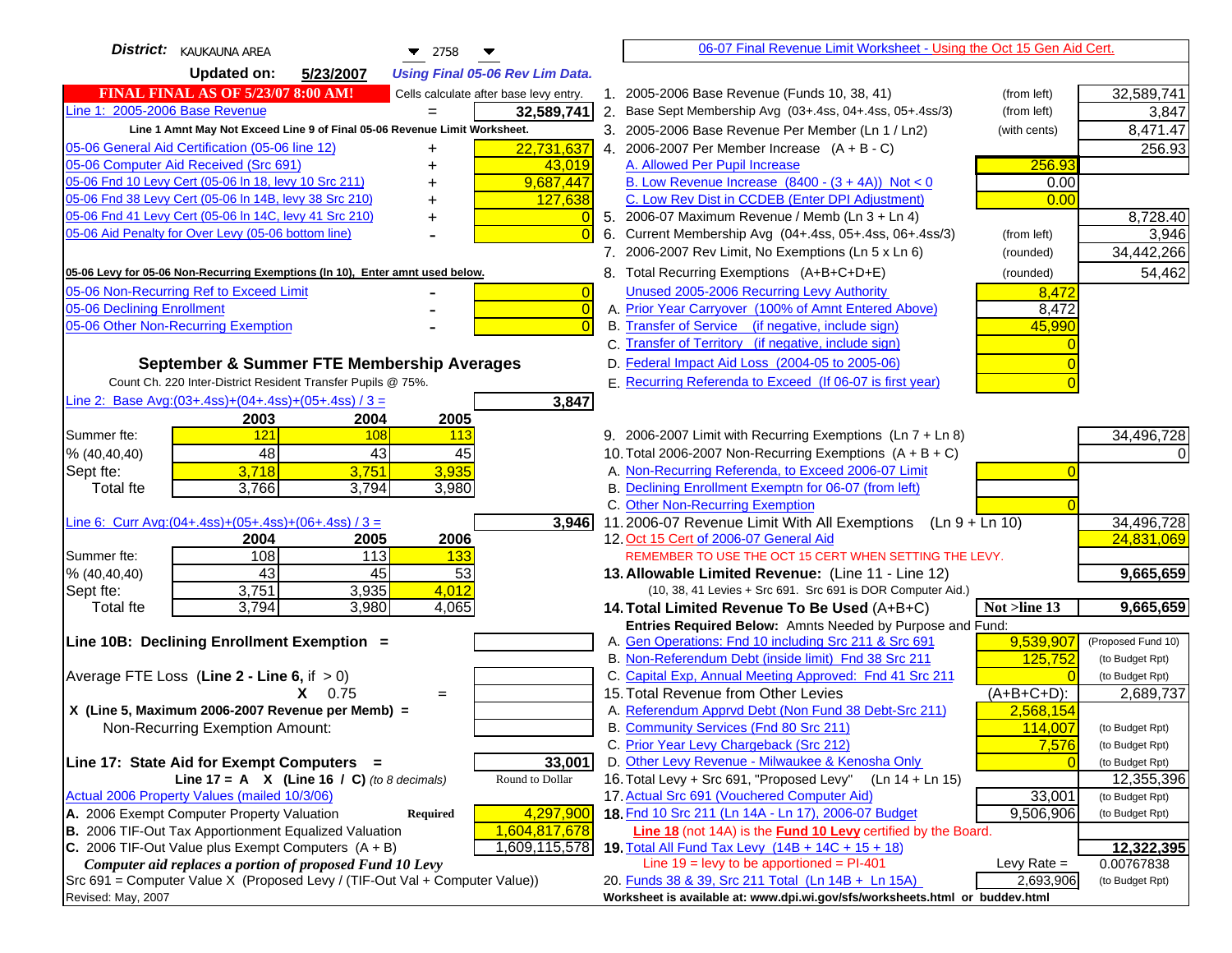| <b>DPI</b> Reconciliation                                                 |                                 |  |
|---------------------------------------------------------------------------|---------------------------------|--|
| In order for the reconciliation to work properly, the                     |                                 |  |
| PI-401 must have been filed with the Department.                          |                                 |  |
| Numbers appearing in the green boxes below are actual, district-submitted |                                 |  |
|                                                                           | 2007 PI-401 data.               |  |
|                                                                           | Do not type in these fields.    |  |
|                                                                           |                                 |  |
| Fund 10, PI-401                                                           | 9,506,906.00                    |  |
| Fund 38, PI-401                                                           | 125,752.00                      |  |
| Fund 41, PI-401                                                           | 0.00                            |  |
|                                                                           | 9,632,658.00                    |  |
|                                                                           |                                 |  |
| Chargeback, PI-401                                                        | 7,576.00                        |  |
| Fund 39, PI-401                                                           | 2,568,154.00                    |  |
| Fund 80, PI-401                                                           | 114,007.00                      |  |
| Fund 48/Other, PI-401                                                     | 0.00                            |  |
|                                                                           |                                 |  |
| Total, PI-401                                                             | 12,322,395.00                   |  |
|                                                                           |                                 |  |
|                                                                           |                                 |  |
| <b>Computer Aid</b>                                                       | 33,001.00 <------- don't change |  |
|                                                                           | <b>Results</b>                  |  |
| $\overline{\mathbf{0}}$<br>0                                              | $\bf{0}$<br>0                   |  |
|                                                                           |                                 |  |
| You have levied to your maximum.                                          |                                 |  |
| $\bf{0}$                                                                  |                                 |  |
|                                                                           |                                 |  |
|                                                                           |                                 |  |
|                                                                           |                                 |  |
| 0                                                                         |                                 |  |
|                                                                           |                                 |  |
|                                                                           | $\bf{0}$                        |  |
|                                                                           |                                 |  |
|                                                                           |                                 |  |
|                                                                           |                                 |  |
| 0                                                                         |                                 |  |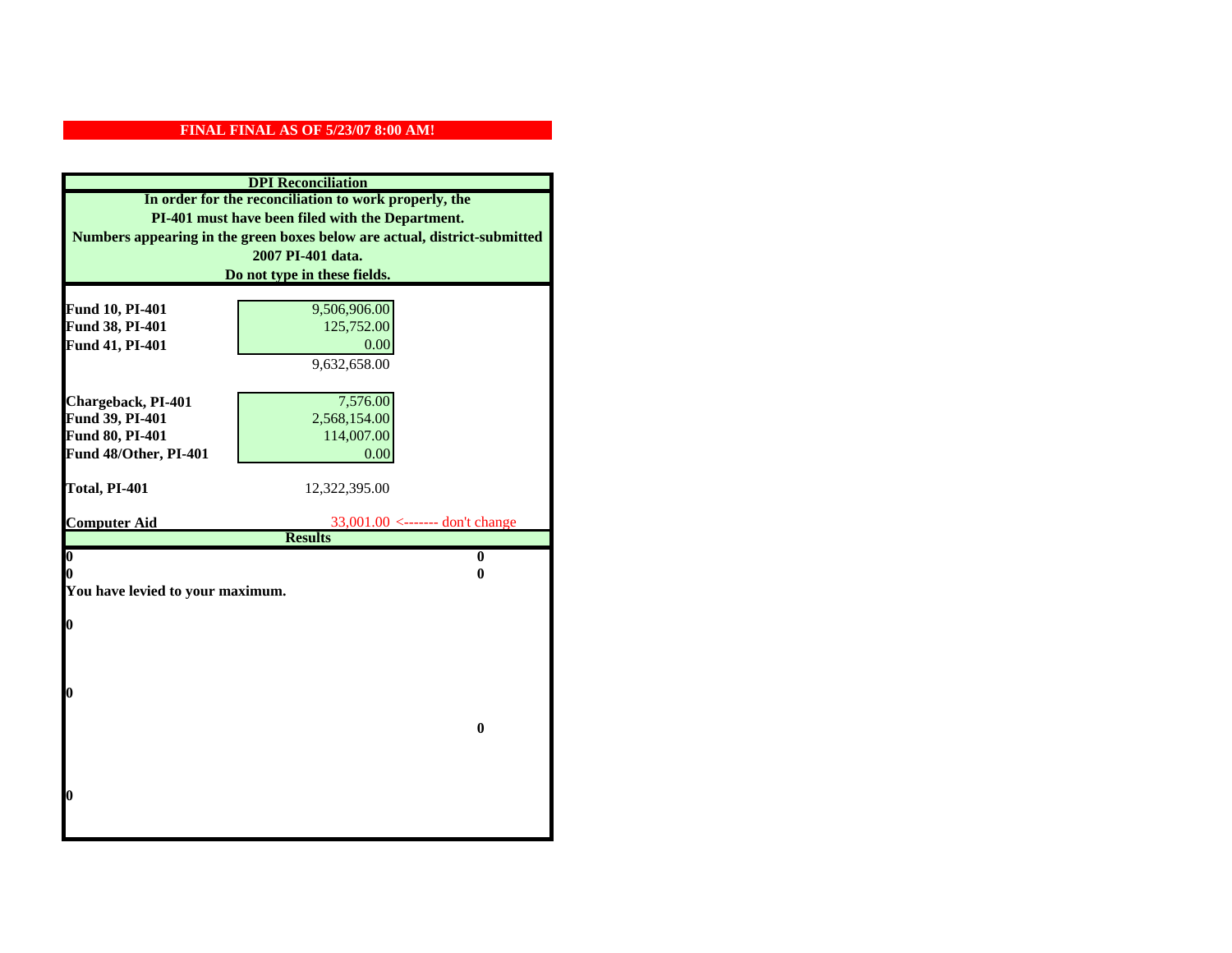| District: KENOSHA<br>$\blacktriangledown$ 2793                                                                                                   | 06-07 Final Revenue Limit Worksheet - Using the Oct 15 Gen Aid Cert.                                               |                    |
|--------------------------------------------------------------------------------------------------------------------------------------------------|--------------------------------------------------------------------------------------------------------------------|--------------------|
| <b>Updated on:</b><br>5/23/2007<br><b>Using Final 05-06 Rev Lim Data.</b>                                                                        |                                                                                                                    |                    |
| <b>FINAL FINAL AS OF 5/23/07 8:00 AM!</b><br>Cells calculate after base levy entry.                                                              | 1. 2005-2006 Base Revenue (Funds 10, 38, 41)<br>(from left)                                                        | 184,045,410        |
| Line 1: 2005-2006 Base Revenue<br>184,045,410                                                                                                    | 2. Base Sept Membership Avg (03+.4ss, 04+.4ss, 05+.4ss/3)<br>(from left)                                           | 21,419             |
| Line 1 Amnt May Not Exceed Line 9 of Final 05-06 Revenue Limit Worksheet.                                                                        | 3. 2005-2006 Base Revenue Per Member (Ln 1 / Ln2)<br>(with cents)                                                  | 8,592.62           |
| 127,651,415<br>05-06 General Aid Certification (05-06 line 12)<br>+                                                                              | 4. 2006-2007 Per Member Increase $(A + B - C)$                                                                     | 256.93             |
| 05-06 Computer Aid Received (Src 691)<br>289,795                                                                                                 | 256.93<br>A. Allowed Per Pupil Increase                                                                            |                    |
| 05-06 Fnd 10 Levy Cert (05-06 ln 18, levy 10 Src 211)<br>54,800,909                                                                              | B. Low Revenue Increase $(8400 - (3 + 4A))$ Not < 0<br>0.00                                                        |                    |
| 05-06 Fnd 38 Levy Cert (05-06 In 14B, levy 38 Src 210)<br>1,303,291                                                                              | C. Low Rev Dist in CCDEB (Enter DPI Adjustment)<br>0.00                                                            |                    |
| 05-06 Fnd 41 Levy Cert (05-06 In 14C, levy 41 Src 210)<br>+                                                                                      | 5. 2006-07 Maximum Revenue / Memb (Ln $3 + \text{Ln } 4$ )                                                         | 8,849.55           |
| 05-06 Aid Penalty for Over Levy (05-06 bottom line)<br>$\Omega$                                                                                  | Current Membership Avg (04+.4ss, 05+.4ss, 06+.4ss/3)<br>6.<br>(from left)                                          | 21,777             |
|                                                                                                                                                  | 7. 2006-2007 Rev Limit, No Exemptions (Ln 5 x Ln 6)<br>(rounded)                                                   | 192,716,650        |
| 05-06 Levy for 05-06 Non-Recurring Exemptions (In 10), Enter amnt used below.                                                                    | 8. Total Recurring Exemptions (A+B+C+D+E)<br>(rounded)                                                             | 2,799,704          |
| 05-06 Non-Recurring Ref to Exceed Limit<br>$\overline{0}$                                                                                        | Unused 2005-2006 Recurring Levy Authority<br>531,600                                                               |                    |
| $\overline{0}$<br>05-06 Declining Enrollment                                                                                                     | A. Prior Year Carryover (100% of Amnt Entered Above)<br>531,600                                                    |                    |
| 05-06 Other Non-Recurring Exemption<br>$\Omega$                                                                                                  | B. Transfer of Service (if negative, include sign)<br>2,268,104                                                    |                    |
|                                                                                                                                                  | C. Transfer of Territory (if negative, include sign)                                                               |                    |
| September & Summer FTE Membership Averages                                                                                                       | D. Federal Impact Aid Loss (2004-05 to 2005-06)                                                                    |                    |
| Count Ch. 220 Inter-District Resident Transfer Pupils @ 75%.                                                                                     | E. Recurring Referenda to Exceed (If 06-07 is first year)                                                          |                    |
| Line 2: Base Avg:(03+.4ss)+(04+.4ss)+(05+.4ss) / 3 =<br>21,419                                                                                   |                                                                                                                    |                    |
| 2003<br>2004<br>2005                                                                                                                             |                                                                                                                    |                    |
| 596<br>Summer fte:<br>517<br>487                                                                                                                 | 9. 2006-2007 Limit with Recurring Exemptions (Ln 7 + Ln 8)                                                         | 195,516,354        |
| 238<br>207<br>195<br>% (40, 40, 40)                                                                                                              | 10. Total 2006-2007 Non-Recurring Exemptions $(A + B + C)$                                                         |                    |
| 21,185<br>Sept fte:<br>20,862<br>21,569                                                                                                          | A. Non-Recurring Referenda, to Exceed 2006-07 Limit                                                                |                    |
| <b>Total fte</b><br>21,100<br>21,392<br>21,764                                                                                                   | B. Declining Enrollment Exemptn for 06-07 (from left)                                                              |                    |
|                                                                                                                                                  | C. Other Non-Recurring Exemption                                                                                   |                    |
| 21,777<br>Line 6: Curr Avg: $(04+.4ss)+(05+.4ss)+(06+.4ss)/3=$                                                                                   | 11.2006-07 Revenue Limit With All Exemptions (Ln $9 + \overline{\text{Ln }10}$ )                                   | 195,516,354        |
| 2006<br>2005<br>2004                                                                                                                             | 12. Oct 15 Cert of 2006-07 General Aid                                                                             | 132,312,804        |
| 517<br>487<br>Summer fte:<br>492<br>207<br>195<br>197<br>% (40, 40, 40)                                                                          | REMEMBER TO USE THE OCT 15 CERT WHEN SETTING THE LEVY.<br>13. Allowable Limited Revenue: (Line 11 - Line 12)       | 63,203,550         |
| 21,569<br>21,978<br>Sept fte:<br>21,185                                                                                                          | (10, 38, 41 Levies + Src 691. Src 691 is DOR Computer Aid.)                                                        |                    |
| 21,392<br>21,764<br><b>Total fte</b><br>22,175                                                                                                   | Not >line 13<br>14. Total Limited Revenue To Be Used (A+B+C)                                                       | 63,033,394         |
|                                                                                                                                                  | Entries Required Below: Amnts Needed by Purpose and Fund:                                                          |                    |
| Line 10B: Declining Enrollment Exemption =                                                                                                       | 61,676,146<br>A. Gen Operations: Fnd 10 including Src 211 & Src 691                                                | (Proposed Fund 10) |
|                                                                                                                                                  | B. Non-Referendum Debt (inside limit) Fnd 38 Src 211<br>1,357,248                                                  | (to Budget Rpt)    |
| Average FTE Loss (Line $2 -$ Line 6, if $> 0$ )                                                                                                  | C. Capital Exp, Annual Meeting Approved: Fnd 41 Src 211                                                            | (to Budget Rpt)    |
| $X = 0.75$<br>$=$                                                                                                                                | 15. Total Revenue from Other Levies<br>$(A+B+C+D)$ :                                                               | 11,923,302         |
| X (Line 5, Maximum 2006-2007 Revenue per Memb) =                                                                                                 | A. Referendum Apprvd Debt (Non Fund 38 Debt-Src 211)<br>10,254,663                                                 |                    |
| Non-Recurring Exemption Amount:                                                                                                                  | B. Community Services (Fnd 80 Src 211)<br>1,653,564                                                                | (to Budget Rpt)    |
|                                                                                                                                                  | C. Prior Year Levy Chargeback (Src 212)<br>15,075                                                                  | (to Budget Rpt)    |
| Line 17: State Aid for Exempt Computers =<br>289,480                                                                                             | D. Other Levy Revenue - Milwaukee & Kenosha Only                                                                   | (to Budget Rpt)    |
| Round to Dollar<br>Line 17 = A $X$ (Line 16 / C) (to 8 decimals)                                                                                 | 16. Total Levy + Src 691, "Proposed Levy" (Ln 14 + Ln 15)                                                          | 74,956,696         |
| Actual 2006 Property Values (mailed 10/3/06)                                                                                                     | 17. Actual Src 691 (Vouchered Computer Aid)<br>289,480                                                             | (to Budget Rpt)    |
| 34,692,200<br>A. 2006 Exempt Computer Property Valuation<br><b>Required</b>                                                                      | 18. Fnd 10 Src 211 (Ln 14A - Ln 17), 2006-07 Budget<br>61,386,666                                                  | (to Budget Rpt)    |
| B. 2006 TIF-Out Tax Apportionment Equalized Valuation<br>8,948,360,876<br>C. 2006 TIF-Out Value plus Exempt Computers $(A + B)$<br>8,983,053,076 | Line 18 (not 14A) is the Fund 10 Levy certified by the Board.<br>19. Total All Fund Tax Levy (14B + 14C + 15 + 18) | 74,667,216         |
| Computer aid replaces a portion of proposed Fund 10 Levy                                                                                         | Line $19 = \text{levy}$ to be apportioned = PI-401<br>Levy Rate $=$                                                | 0.00834423         |
| Src 691 = Computer Value X (Proposed Levy / (TIF-Out Val + Computer Value))                                                                      | 20. Funds 38 & 39, Src 211 Total (Ln 14B + Ln 15A)<br>11,611,911                                                   | (to Budget Rpt)    |
| Revised: May, 2007                                                                                                                               | Worksheet is available at: www.dpi.wi.gov/sfs/worksheets.html or buddev.html                                       |                    |
|                                                                                                                                                  |                                                                                                                    |                    |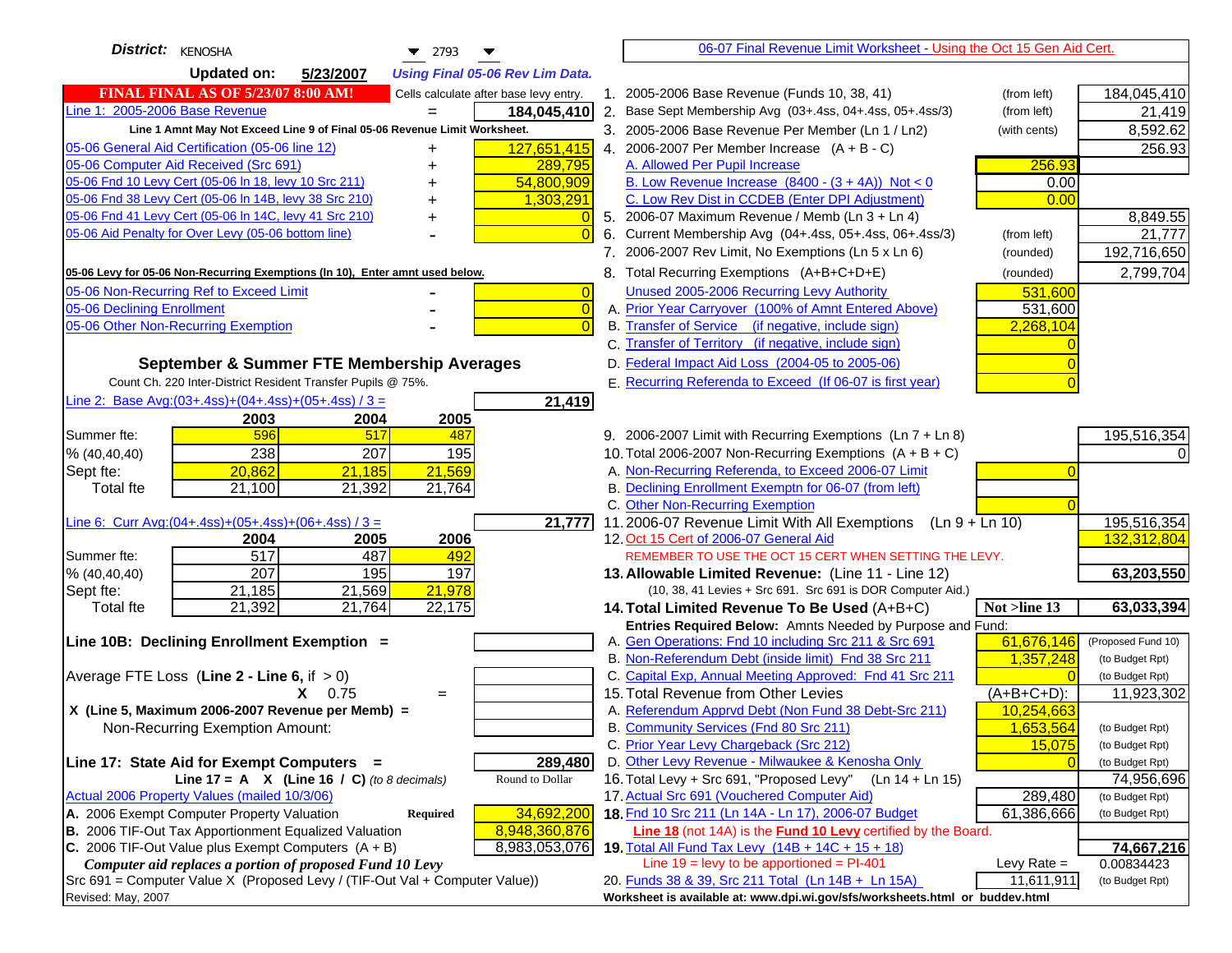| <b>DPI</b> Reconciliation                                                                                                                                                              |                                       |  |                              |
|----------------------------------------------------------------------------------------------------------------------------------------------------------------------------------------|---------------------------------------|--|------------------------------|
| In order for the reconciliation to work properly, the<br>PI-401 must have been filed with the Department.<br>Numbers appearing in the green boxes below are actual, district-submitted |                                       |  |                              |
|                                                                                                                                                                                        |                                       |  | 2007 PI-401 data.            |
|                                                                                                                                                                                        |                                       |  | Do not type in these fields. |
|                                                                                                                                                                                        |                                       |  |                              |
| Fund 10, PI-401                                                                                                                                                                        | 61,386,666.00                         |  |                              |
| Fund 38, PI-401                                                                                                                                                                        | 1,357,248.00                          |  |                              |
| Fund 41, PI-401                                                                                                                                                                        | 0.00                                  |  |                              |
|                                                                                                                                                                                        | 62,743,914.00                         |  |                              |
|                                                                                                                                                                                        |                                       |  |                              |
| Chargeback, PI-401                                                                                                                                                                     | 15,075.00                             |  |                              |
| Fund 39, PI-401<br><b>Fund 80, PI-401</b>                                                                                                                                              | 10,254,663.00                         |  |                              |
| Fund 48/Other, PI-401                                                                                                                                                                  | 1,653,564.00                          |  |                              |
|                                                                                                                                                                                        | 0.00                                  |  |                              |
| Total, PI-401                                                                                                                                                                          | 74,667,216.00                         |  |                              |
|                                                                                                                                                                                        |                                       |  |                              |
| <b>Computer Aid</b>                                                                                                                                                                    | $289,480.00 \le$ ------- don't change |  |                              |
|                                                                                                                                                                                        | <b>Results</b>                        |  |                              |
| 0                                                                                                                                                                                      | 0                                     |  |                              |
| You have underlevied by:<br>0                                                                                                                                                          | 170,156                               |  |                              |
|                                                                                                                                                                                        |                                       |  |                              |
| All of your underlevy is eligible for carryover.                                                                                                                                       |                                       |  |                              |
|                                                                                                                                                                                        |                                       |  |                              |
|                                                                                                                                                                                        |                                       |  |                              |
|                                                                                                                                                                                        |                                       |  |                              |
| 0                                                                                                                                                                                      |                                       |  |                              |
|                                                                                                                                                                                        |                                       |  |                              |
|                                                                                                                                                                                        | $\mathbf{0}$                          |  |                              |
|                                                                                                                                                                                        |                                       |  |                              |
|                                                                                                                                                                                        |                                       |  |                              |
|                                                                                                                                                                                        |                                       |  |                              |
|                                                                                                                                                                                        |                                       |  |                              |
| 0                                                                                                                                                                                      |                                       |  |                              |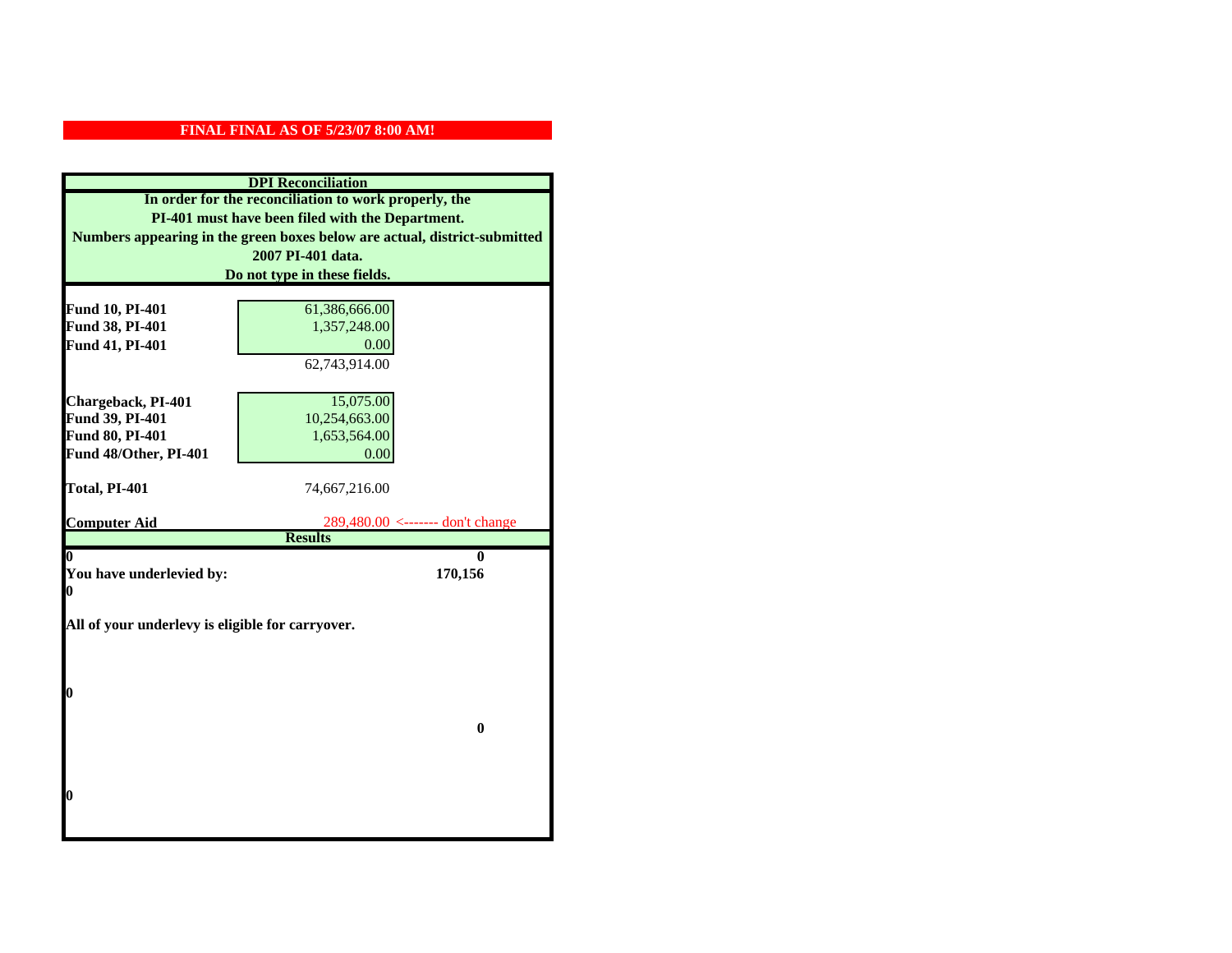| <b>District:</b> KETTLE MORAINE<br>$\blacktriangledown$ 1376                        | 06-07 Final Revenue Limit Worksheet - Using the Oct 15 Gen Aid Cert.                                                        |                    |
|-------------------------------------------------------------------------------------|-----------------------------------------------------------------------------------------------------------------------------|--------------------|
| <b>Updated on:</b><br>5/23/2007<br><b>Using Final 05-06 Rev Lim Data.</b>           |                                                                                                                             |                    |
| <b>FINAL FINAL AS OF 5/23/07 8:00 AM!</b><br>Cells calculate after base levy entry. | 1. 2005-2006 Base Revenue (Funds 10, 38, 41)<br>(from left)                                                                 | 39,182,788         |
| Line 1: 2005-2006 Base Revenue<br>39,182,788                                        | 2. Base Sept Membership Avg (03+.4ss, 04+.4ss, 05+.4ss/3)<br>(from left)                                                    | 4,367              |
| Line 1 Amnt May Not Exceed Line 9 of Final 05-06 Revenue Limit Worksheet.           | 3. 2005-2006 Base Revenue Per Member (Ln 1 / Ln2)<br>(with cents)                                                           | 8,972.47           |
| 05-06 General Aid Certification (05-06 line 12)<br>16,381,747<br>+                  | 4. 2006-2007 Per Member Increase $(A + B - C)$                                                                              | 256.93             |
| 05-06 Computer Aid Received (Src 691)<br>57,429                                     | 256.93<br>A. Allowed Per Pupil Increase                                                                                     |                    |
| 22,526,612<br>05-06 Fnd 10 Levy Cert (05-06 ln 18, levy 10 Src 211)                 | B. Low Revenue Increase $(8400 - (3 + 4A))$ Not < 0<br>0.00                                                                 |                    |
| 05-06 Fnd 38 Levy Cert (05-06 In 14B, levy 38 Src 210)                              | C. Low Rev Dist in CCDEB (Enter DPI Adjustment)<br>0.00                                                                     |                    |
| 05-06 Fnd 41 Levy Cert (05-06 In 14C, levy 41 Src 210)<br>217,000                   | 5. 2006-07 Maximum Revenue / Memb (Ln 3 + Ln 4)                                                                             | 9,229.40           |
| 05-06 Aid Penalty for Over Levy (05-06 bottom line)<br>$\Omega$                     | Current Membership Avg (04+.4ss, 05+.4ss, 06+.4ss/3)<br>6.<br>(from left)                                                   | 4,366              |
|                                                                                     | 7. 2006-2007 Rev Limit, No Exemptions (Ln 5 x Ln 6)<br>(rounded)                                                            | 40,295,560         |
| 05-06 Levy for 05-06 Non-Recurring Exemptions (In 10), Enter amnt used below.       | 8. Total Recurring Exemptions (A+B+C+D+E)<br>(rounded)                                                                      | $-20,702$          |
| 05-06 Non-Recurring Ref to Exceed Limit<br>$\overline{0}$                           | Unused 2005-2006 Recurring Levy Authority                                                                                   |                    |
| 05-06 Declining Enrollment<br>$\overline{0}$                                        | A. Prior Year Carryover (100% of Amnt Entered Above)<br>0                                                                   |                    |
| 05-06 Other Non-Recurring Exemption<br>$\Omega$                                     | B. Transfer of Service (if negative, include sign)<br>$-20,702$                                                             |                    |
|                                                                                     | C. Transfer of Territory (if negative, include sign)                                                                        |                    |
| September & Summer FTE Membership Averages                                          | D. Federal Impact Aid Loss (2004-05 to 2005-06)                                                                             |                    |
| Count Ch. 220 Inter-District Resident Transfer Pupils @ 75%.                        | E. Recurring Referenda to Exceed (If 06-07 is first year)                                                                   |                    |
| Line 2: Base Avg:(03+.4ss)+(04+.4ss)+(05+.4ss) / 3 =<br>4,367                       |                                                                                                                             |                    |
| 2003<br>2004<br>2005                                                                |                                                                                                                             |                    |
| 189<br>194<br>215<br>Summer fte:                                                    | 9. 2006-2007 Limit with Recurring Exemptions (Ln 7 + Ln 8)                                                                  | 40,274,858         |
| 76<br>78<br>86<br>% (40, 40, 40)                                                    | 10. Total 2006-2007 Non-Recurring Exemptions $(A + B + C)$                                                                  | 9,229              |
| 4,285<br>4,279<br>4,296<br>Sept fte:                                                | A. Non-Recurring Referenda, to Exceed 2006-07 Limit                                                                         |                    |
| 4,361<br>4,374<br>4,365<br><b>Total fte</b>                                         | B. Declining Enrollment Exemptn for 06-07 (from left)<br>9,229                                                              |                    |
|                                                                                     | C. Other Non-Recurring Exemption                                                                                            |                    |
| Line 6: Curr Avg: $(04+.4ss)+(05+.4ss)+(06+.4ss)/3=$<br>4,366                       | 11.2006-07 Revenue Limit With All Exemptions<br>$(Ln 9 + Ln 10)$                                                            | 40,284,087         |
| 2005<br>2006<br>2004                                                                | 12. Oct 15 Cert of 2006-07 General Aid                                                                                      | 15,659,070         |
| 194<br>$\overline{215}$<br>227<br>Summer fte:                                       | REMEMBER TO USE THE OCT 15 CERT WHEN SETTING THE LEVY.                                                                      |                    |
| 78<br>86<br>91<br>% (40, 40, 40)<br>4,268                                           | 13. Allowable Limited Revenue: (Line 11 - Line 12)                                                                          | 24,625,017         |
| 4,296<br>4,279<br>Sept fte:<br>4,374<br>4,365<br>4,359<br><b>Total fte</b>          | (10, 38, 41 Levies + Src 691. Src 691 is DOR Computer Aid.)<br>14. Total Limited Revenue To Be Used (A+B+C)<br>Not >line 13 | 24,625,002         |
|                                                                                     | Entries Required Below: Amnts Needed by Purpose and Fund:                                                                   |                    |
| Line 10B: Declining Enrollment Exemption =<br>9,229                                 | 24,408,002<br>A. Gen Operations: Fnd 10 including Src 211 & Src 691                                                         | (Proposed Fund 10) |
|                                                                                     | B. Non-Referendum Debt (inside limit) Fnd 38 Src 211<br>$\Omega$                                                            | (to Budget Rpt)    |
| Average FTE Loss (Line $2 -$ Line 6, if $> 0$ )                                     | C. Capital Exp, Annual Meeting Approved: Fnd 41 Src 211<br>217,000                                                          | (to Budget Rpt)    |
| $X = 0.75$<br>$=$                                                                   | 15. Total Revenue from Other Levies<br>$(A+B+C+D)$ :                                                                        | 4,074,499          |
| 9,229.40<br>X (Line 5, Maximum 2006-2007 Revenue per Memb) =                        | A. Referendum Apprvd Debt (Non Fund 38 Debt-Src 211)<br>3,868,844                                                           |                    |
| 9,229<br>Non-Recurring Exemption Amount:                                            | B. Community Services (Fnd 80 Src 211)<br>204,055                                                                           | (to Budget Rpt)    |
|                                                                                     | C. Prior Year Levy Chargeback (Src 212)<br>1,600                                                                            | (to Budget Rpt)    |
| 58,975<br>Line 17: State Aid for Exempt Computers =                                 | D. Other Levy Revenue - Milwaukee & Kenosha Only                                                                            | (to Budget Rpt)    |
| Round to Dollar<br>Line 17 = A $X$ (Line 16 / C) (to 8 decimals)                    | 16. Total Levy + Src 691, "Proposed Levy"<br>$(Ln 14 + Ln 15)$                                                              | 28,699,501         |
| Actual 2006 Property Values (mailed 10/3/06)                                        | 17. Actual Src 691 (Vouchered Computer Aid)<br>58,975                                                                       | (to Budget Rpt)    |
| A. 2006 Exempt Computer Property Valuation<br>6,853,500<br><b>Required</b>          | 18. Fnd 10 Src 211 (Ln 14A - Ln 17), 2006-07 Budget<br>24,349,027                                                           | (to Budget Rpt)    |
| B. 2006 TIF-Out Tax Apportionment Equalized Valuation<br>3,328,303,265              | Line 18 (not 14A) is the <b>Fund 10 Levy</b> certified by the Board.                                                        |                    |
| C. 2006 TIF-Out Value plus Exempt Computers $(A + B)$<br>3,335,156,765              | 19. Total All Fund Tax Levy (14B + 14C + 15 + 18)                                                                           | 28,640,526         |
| Computer aid replaces a portion of proposed Fund 10 Levy                            | Line $19 = \text{levy}$ to be apportioned = PI-401<br>Levy Rate $=$                                                         | 0.00860514         |
| Src 691 = Computer Value X (Proposed Levy / (TIF-Out Val + Computer Value))         | 20. Funds 38 & 39, Src 211 Total (Ln 14B + Ln 15A)<br>3,868,844                                                             | (to Budget Rpt)    |
| Revised: May, 2007                                                                  | Worksheet is available at: www.dpi.wi.gov/sfs/worksheets.html or buddev.html                                                |                    |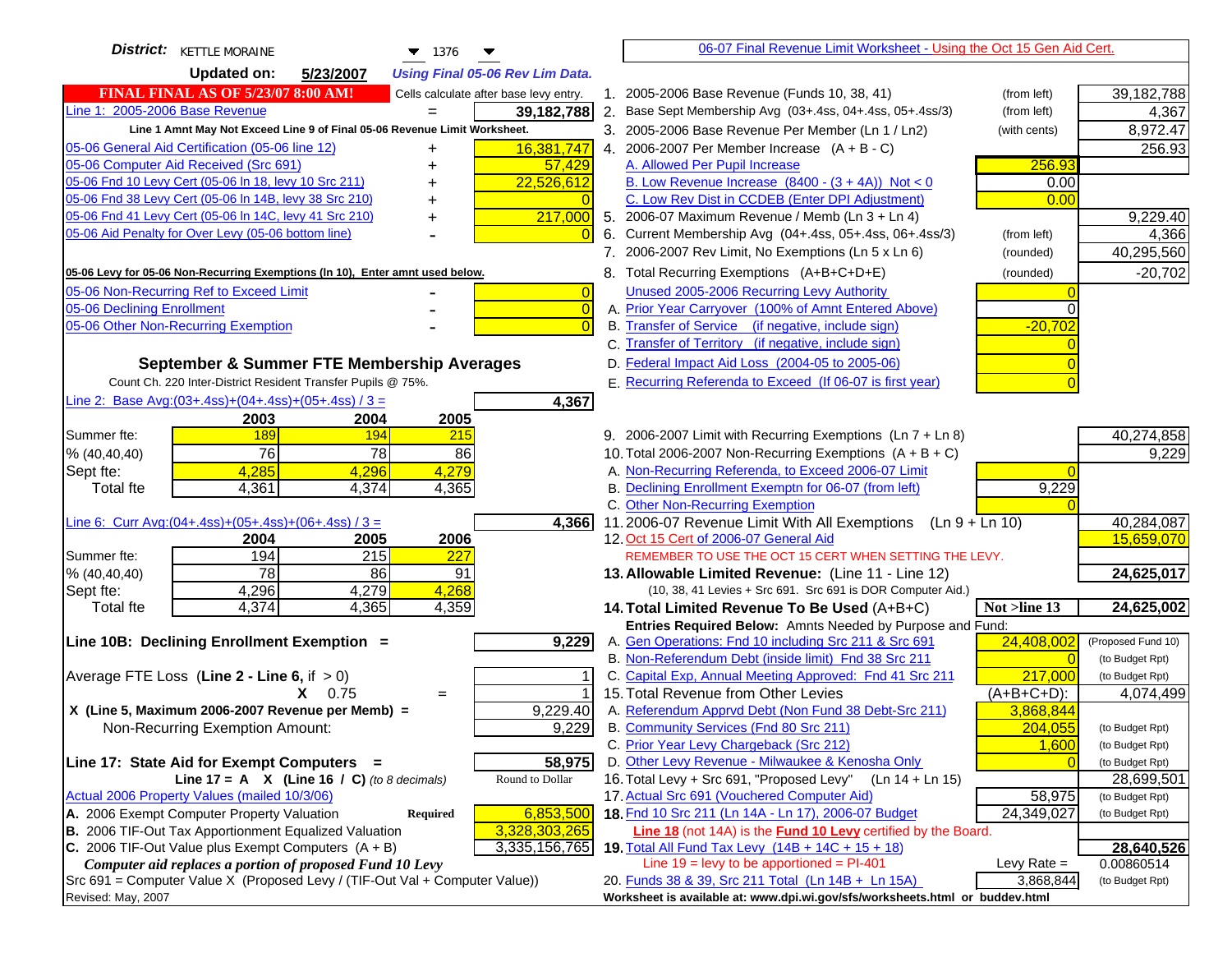| <b>DPI</b> Reconciliation                                                 |                                                        |
|---------------------------------------------------------------------------|--------------------------------------------------------|
| In order for the reconciliation to work properly, the                     |                                                        |
| PI-401 must have been filed with the Department.                          |                                                        |
| Numbers appearing in the green boxes below are actual, district-submitted |                                                        |
|                                                                           | 2007 PI-401 data.                                      |
|                                                                           | Do not type in these fields.                           |
|                                                                           |                                                        |
| Fund 10, PI-401                                                           | 24,349,027.00<br>0.00                                  |
| Fund 38, PI-401<br>Fund 41, PI-401                                        | 217,000.00                                             |
|                                                                           | 24,566,027.00                                          |
|                                                                           |                                                        |
| Chargeback, PI-401                                                        | 1,600.00                                               |
| Fund 39, PI-401                                                           | 3,868,844.00                                           |
| Fund 80, PI-401                                                           | 204,055.00                                             |
| Fund 48/Other, PI-401                                                     | 0.00                                                   |
|                                                                           |                                                        |
| Total, PI-401                                                             | 28,640,526.00                                          |
|                                                                           |                                                        |
| <b>Computer Aid</b>                                                       | $58,975.00 \le$ ------- don't change<br><b>Results</b> |
| $\boldsymbol{0}$                                                          | 0                                                      |
| You have underlevied by:                                                  | 15                                                     |
| $\boldsymbol{0}$                                                          |                                                        |
|                                                                           |                                                        |
| $\boldsymbol{0}$                                                          |                                                        |
|                                                                           |                                                        |
|                                                                           |                                                        |
| 0                                                                         |                                                        |
|                                                                           |                                                        |
|                                                                           | 0                                                      |
|                                                                           |                                                        |
|                                                                           |                                                        |
| Because your underlevy is less than your non-                             |                                                        |
| recurring exemptions, there is no carryover.                              |                                                        |
|                                                                           |                                                        |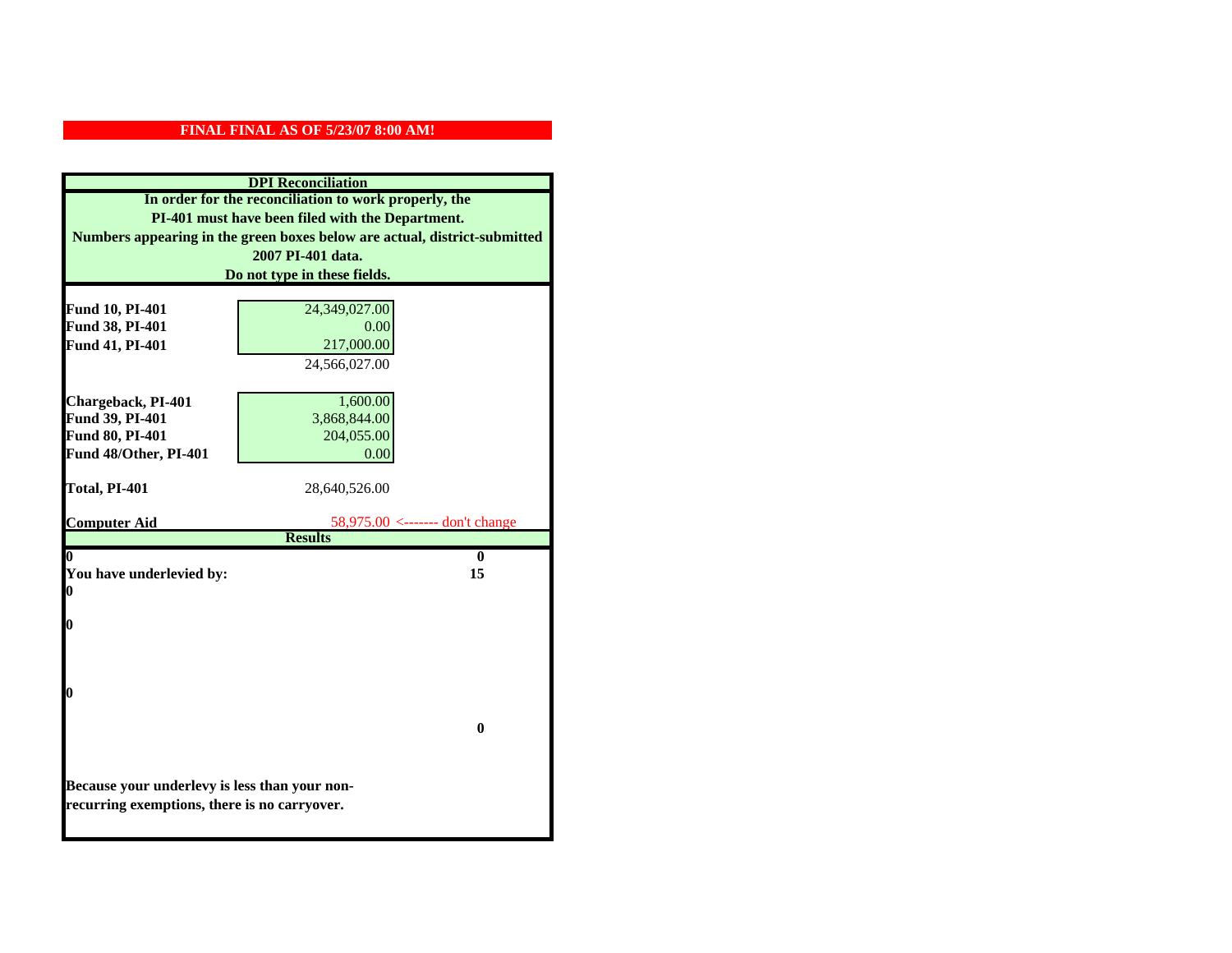| District: <b>KEWASKUM</b><br>$\blacktriangledown$ 2800                                                                                  | 06-07 Final Revenue Limit Worksheet - Using the Oct 15 Gen Aid Cert.                                              |                                   |
|-----------------------------------------------------------------------------------------------------------------------------------------|-------------------------------------------------------------------------------------------------------------------|-----------------------------------|
| <b>Updated on:</b><br>5/23/2007<br><b>Using Final 05-06 Rev Lim Data.</b>                                                               |                                                                                                                   |                                   |
| <b>FINAL FINAL AS OF 5/23/07 8:00 AM!</b><br>Cells calculate after base levy entry.                                                     | 1. 2005-2006 Base Revenue (Funds 10, 38, 41)<br>(from left)                                                       | 16,452,830                        |
| Line 1: 2005-2006 Base Revenue<br>16,452,830                                                                                            | 2. Base Sept Membership Avg (03+.4ss, 04+.4ss, 05+.4ss/3)<br>(from left)                                          | 1,944                             |
| Line 1 Amnt May Not Exceed Line 9 of Final 05-06 Revenue Limit Worksheet.                                                               | 3. 2005-2006 Base Revenue Per Member (Ln 1 / Ln2)<br>(with cents)                                                 | 8,463.39                          |
| 05-06 General Aid Certification (05-06 line 12)<br>9,242,367<br>+                                                                       | 4. 2006-2007 Per Member Increase $(A + B - C)$                                                                    | 256.93                            |
| 05-06 Computer Aid Received (Src 691)<br>18,131                                                                                         | 256.93<br>A. Allowed Per Pupil Increase                                                                           |                                   |
| 05-06 Fnd 10 Levy Cert (05-06 ln 18, levy 10 Src 211)<br>7,595,028                                                                      | B. Low Revenue Increase $(8400 - (3 + 4A))$ Not < 0<br>0.00                                                       |                                   |
| 05-06 Fnd 38 Levy Cert (05-06 In 14B, levy 38 Src 210)<br>44,118                                                                        | C. Low Rev Dist in CCDEB (Enter DPI Adjustment)<br>0.00                                                           |                                   |
| 05-06 Fnd 41 Levy Cert (05-06 In 14C, levy 41 Src 210)                                                                                  | 5. 2006-07 Maximum Revenue / Memb (Ln 3 + Ln 4)                                                                   | 8,720.32                          |
| 05-06 Aid Penalty for Over Levy (05-06 bottom line)<br>$\Omega$                                                                         | Current Membership Avg (04+.4ss, 05+.4ss, 06+.4ss/3)<br>6.<br>(from left)                                         | 1,955                             |
|                                                                                                                                         | 7. 2006-2007 Rev Limit, No Exemptions (Ln 5 x Ln 6)<br>(rounded)                                                  | 17,048,226                        |
| 05-06 Levy for 05-06 Non-Recurring Exemptions (In 10), Enter amnt used below.                                                           | 8. Total Recurring Exemptions (A+B+C+D+E)<br>(rounded)                                                            | 73,484                            |
| 05-06 Non-Recurring Ref to Exceed Limit<br>430,000                                                                                      | Unused 2005-2006 Recurring Levy Authority                                                                         |                                   |
| 05-06 Declining Enrollment<br>16,814                                                                                                    | A. Prior Year Carryover (100% of Amnt Entered Above)<br>0                                                         |                                   |
| 05-06 Other Non-Recurring Exemption<br>$\Omega$                                                                                         | B. Transfer of Service (if negative, include sign)<br>73,484                                                      |                                   |
|                                                                                                                                         | C. Transfer of Territory (if negative, include sign)                                                              |                                   |
| September & Summer FTE Membership Averages                                                                                              | D. Federal Impact Aid Loss (2004-05 to 2005-06)                                                                   |                                   |
| Count Ch. 220 Inter-District Resident Transfer Pupils @ 75%.                                                                            | E. Recurring Referenda to Exceed (If 06-07 is first year)                                                         |                                   |
| Line 2: Base Avg:(03+.4ss)+(04+.4ss)+(05+.4ss) / 3 =<br>1,944                                                                           |                                                                                                                   |                                   |
| 2003<br>2004<br>2005                                                                                                                    |                                                                                                                   |                                   |
| 26<br>23<br>Summer fte:<br>27                                                                                                           | 9. 2006-2007 Limit with Recurring Exemptions (Ln 7 + Ln 8)                                                        | 17,121,710                        |
| 10<br>9<br>11<br>% (40, 40, 40)                                                                                                         | 10. Total 2006-2007 Non-Recurring Exemptions $(A + B + C)$                                                        | 430,000                           |
| 1,922<br>1,930<br>1,951<br>Sept fte:                                                                                                    | A. Non-Recurring Referenda, to Exceed 2006-07 Limit<br>430,000                                                    |                                   |
| 1,932<br>1,939<br>1,962<br><b>Total fte</b>                                                                                             | B. Declining Enrollment Exemptn for 06-07 (from left)                                                             |                                   |
|                                                                                                                                         | C. Other Non-Recurring Exemption                                                                                  |                                   |
| Line 6: Curr Avg: $(04+.4ss)+(05+.4ss)+(06+.4ss)/3 =$<br>$\overline{1,955}$                                                             | 11.2006-07 Revenue Limit With All Exemptions<br>$(Ln 9 + Ln 10)$                                                  | 17,551,710                        |
| 2005<br>2006<br>2004                                                                                                                    | 12. Oct 15 Cert of 2006-07 General Aid                                                                            | 9,678,081                         |
| 23<br>$\overline{27}$<br>25<br>Summer fte:<br>9<br>11                                                                                   | REMEMBER TO USE THE OCT 15 CERT WHEN SETTING THE LEVY.                                                            |                                   |
| % (40, 40, 40)<br>10<br>1,954<br>1,930<br>1,951<br>Sept fte:                                                                            | 13. Allowable Limited Revenue: (Line 11 - Line 12)<br>(10, 38, 41 Levies + Src 691. Src 691 is DOR Computer Aid.) | 7,873,629<br><b>EXCEEDS LIMIT</b> |
| 1,939<br>1,962<br>1,964<br><b>Total fte</b>                                                                                             | 14. Total Limited Revenue To Be Used (A+B+C)<br>Not >line 13                                                      | 7,882,349                         |
|                                                                                                                                         | Entries Required Below: Amnts Needed by Purpose and Fund:                                                         |                                   |
| Line 10B: Declining Enrollment Exemption =                                                                                              | 7,833,824<br>A. Gen Operations: Fnd 10 including Src 211 & Src 691                                                | (Proposed Fund 10)                |
|                                                                                                                                         | B. Non-Referendum Debt (inside limit) Fnd 38 Src 211<br>48,525                                                    | (to Budget Rpt)                   |
| Average FTE Loss (Line $2 -$ Line 6, if $> 0$ )                                                                                         | C. Capital Exp, Annual Meeting Approved: Fnd 41 Src 211                                                           | (to Budget Rpt)                   |
| $X = 0.75$<br>$=$                                                                                                                       | 15. Total Revenue from Other Levies<br>$(A+B+C+D)$ :                                                              | 1,055,465                         |
| X (Line 5, Maximum 2006-2007 Revenue per Memb) =                                                                                        | A. Referendum Apprvd Debt (Non Fund 38 Debt-Src 211)<br>1,052,484                                                 |                                   |
| Non-Recurring Exemption Amount:                                                                                                         | B. Community Services (Fnd 80 Src 211)<br>$\Omega$                                                                | (to Budget Rpt)                   |
|                                                                                                                                         | C. Prior Year Levy Chargeback (Src 212)<br>2,981                                                                  | (to Budget Rpt)                   |
| 16,543<br>Line 17: State Aid for Exempt Computers =                                                                                     | D. Other Levy Revenue - Milwaukee & Kenosha Only                                                                  | (to Budget Rpt)                   |
| Round to Dollar<br>Line 17 = A $X$ (Line 16 / C) (to 8 decimals)                                                                        | 16. Total Levy + Src 691, "Proposed Levy"<br>$(Ln 14 + Ln 15)$                                                    | 8,937,814                         |
| Actual 2006 Property Values (mailed 10/3/06)                                                                                            | 17. Actual Src 691 (Vouchered Computer Aid)<br>16,543                                                             | (to Budget Rpt)                   |
| A. 2006 Exempt Computer Property Valuation<br>2,187,400<br><b>Required</b>                                                              | 18. Fnd 10 Src 211 (Ln 14A - Ln 17), 2006-07 Budget<br>7,817,281                                                  | (to Budget Rpt)                   |
| B. 2006 TIF-Out Tax Apportionment Equalized Valuation<br>1,179,646,127                                                                  | Line 18 (not 14A) is the <b>Fund 10 Levy</b> certified by the Board.                                              |                                   |
| C. 2006 TIF-Out Value plus Exempt Computers $(A + B)$<br>1,181,833,527                                                                  | 19. Total All Fund Tax Levy (14B + 14C + 15 + 18)<br>Line $19 = \text{levy}$ to be apportioned = PI-401           | 8,921,271                         |
| Computer aid replaces a portion of proposed Fund 10 Levy<br>Src 691 = Computer Value X (Proposed Levy / (TIF-Out Val + Computer Value)) | Levy Rate $=$<br>20. Funds 38 & 39, Src 211 Total (Ln 14B + Ln 15A)<br>1,101,009                                  | 0.00756267<br>(to Budget Rpt)     |
| Revised: May, 2007                                                                                                                      | Worksheet is available at: www.dpi.wi.gov/sfs/worksheets.html or buddev.html                                      |                                   |
|                                                                                                                                         |                                                                                                                   |                                   |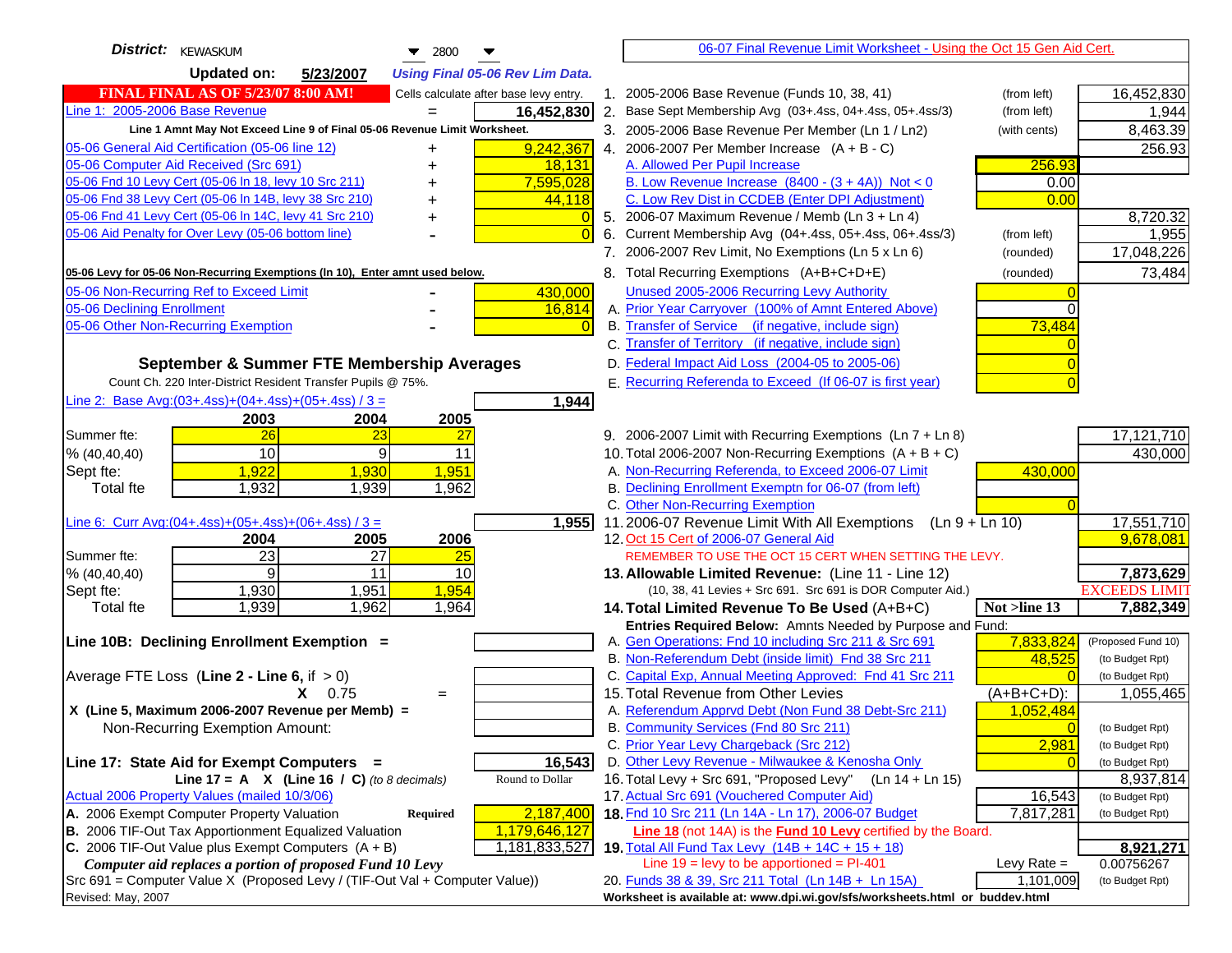| <b>DPI</b> Reconciliation                                                                                                     |                                   |
|-------------------------------------------------------------------------------------------------------------------------------|-----------------------------------|
| In order for the reconciliation to work properly, the                                                                         |                                   |
| PI-401 must have been filed with the Department.<br>Numbers appearing in the green boxes below are actual, district-submitted |                                   |
|                                                                                                                               |                                   |
|                                                                                                                               | Do not type in these fields.      |
|                                                                                                                               |                                   |
| Fund 10, PI-401                                                                                                               | 7,817,281.00                      |
| Fund 38, PI-401                                                                                                               | 48,525.00                         |
| Fund 41, PI-401                                                                                                               | 0.00                              |
|                                                                                                                               | 7,865,806.00                      |
|                                                                                                                               |                                   |
| Chargeback, PI-401                                                                                                            | 2,981.00                          |
| Fund 39, PI-401                                                                                                               | 1,052,484.00                      |
| Fund 80, PI-401                                                                                                               | 0.00                              |
| Fund 48/Other, PI-401                                                                                                         | 0.00                              |
| Total, PI-401                                                                                                                 | 8,921,271.00                      |
|                                                                                                                               |                                   |
| <b>Computer Aid</b>                                                                                                           | $16,543.00$ <------- don't change |
|                                                                                                                               | <b>Results</b>                    |
| You have overlevied by:                                                                                                       | 8,720                             |
| 0                                                                                                                             | 0                                 |
| 0                                                                                                                             |                                   |
|                                                                                                                               |                                   |
| $\boldsymbol{0}$                                                                                                              |                                   |
|                                                                                                                               |                                   |
|                                                                                                                               |                                   |
| $\bf{0}$                                                                                                                      |                                   |
|                                                                                                                               |                                   |
|                                                                                                                               | $\bf{0}$                          |
|                                                                                                                               |                                   |
|                                                                                                                               |                                   |
|                                                                                                                               |                                   |
| 0                                                                                                                             |                                   |
|                                                                                                                               |                                   |
|                                                                                                                               |                                   |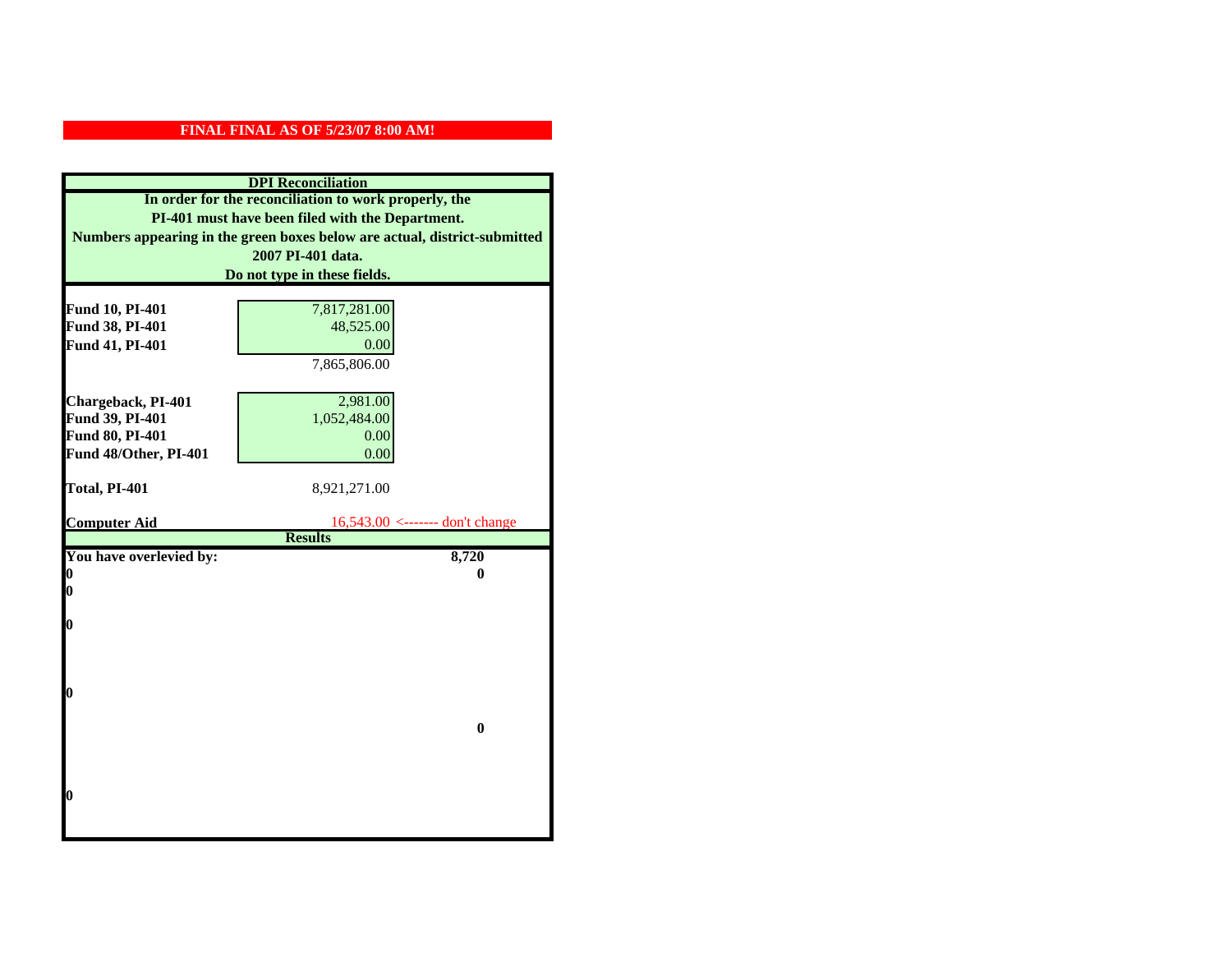| <b>District:</b> KEWAUNEE<br>$\blacktriangledown$ 2814                                        | 06-07 Final Revenue Limit Worksheet - Using the Oct 15 Gen Aid Cert.                                        |                              |
|-----------------------------------------------------------------------------------------------|-------------------------------------------------------------------------------------------------------------|------------------------------|
| <b>Updated on:</b><br>5/23/2007<br><b>Using Final 05-06 Rev Lim Data.</b>                     |                                                                                                             |                              |
| <b>FINAL FINAL AS OF 5/23/07 8:00 AM!</b><br>Cells calculate after base levy entry.           | 1. 2005-2006 Base Revenue (Funds 10, 38, 41)<br>(from left)                                                 | 8,918,803                    |
| Line 1: 2005-2006 Base Revenue<br>8,918,803<br>$=$                                            | 2. Base Sept Membership Avg (03+.4ss, 04+.4ss, 05+.4ss/3)<br>(from left)                                    | 1,092                        |
| Line 1 Amnt May Not Exceed Line 9 of Final 05-06 Revenue Limit Worksheet.                     | 3. 2005-2006 Base Revenue Per Member (Ln 1 / Ln2)<br>(with cents)                                           | 8,167.40                     |
| 6,368,250<br>05-06 General Aid Certification (05-06 line 12)<br>+                             | 4. 2006-2007 Per Member Increase $(A + B - C)$                                                              | 256.93                       |
| 05-06 Computer Aid Received (Src 691)<br>7,304                                                | 256.93<br>A. Allowed Per Pupil Increase                                                                     |                              |
| 2,382,631<br>05-06 Fnd 10 Levy Cert (05-06 In 18, levy 10 Src 211)                            | B. Low Revenue Increase $(8400 - (3 + 4A))$ Not < 0<br>0.00                                                 |                              |
| 05-06 Fnd 38 Levy Cert (05-06 In 14B, levy 38 Src 210)<br>186,822                             | C. Low Rev Dist in CCDEB (Enter DPI Adjustment)<br>0.00                                                     |                              |
| 05-06 Fnd 41 Levy Cert (05-06 In 14C, levy 41 Src 210)                                        | 5. 2006-07 Maximum Revenue / Memb (Ln $3 + \text{Ln } 4$ )                                                  | 8,424.33                     |
| 05-06 Aid Penalty for Over Levy (05-06 bottom line)<br>$\Omega$                               | Current Membership Avg (04+.4ss, 05+.4ss, 06+.4ss/3)<br>6.<br>(from left)                                   | 1,063                        |
|                                                                                               | 7. 2006-2007 Rev Limit, No Exemptions (Ln 5 x Ln 6)<br>(rounded)                                            | 8,955,063                    |
| 05-06 Levy for 05-06 Non-Recurring Exemptions (In 10), Enter amnt used below.                 | 8. Total Recurring Exemptions (A+B+C+D+E)<br>(rounded)                                                      | 7,164                        |
| 05-06 Non-Recurring Ref to Exceed Limit<br>$\overline{0}$                                     | Unused 2005-2006 Recurring Levy Authority                                                                   |                              |
| 26,204<br>05-06 Declining Enrollment                                                          | A. Prior Year Carryover (100% of Amnt Entered Above)<br>$\Omega$                                            |                              |
| 05-06 Other Non-Recurring Exemption                                                           | B. Transfer of Service (if negative, include sign)<br>7,164                                                 |                              |
|                                                                                               | C. Transfer of Territory (if negative, include sign)                                                        |                              |
| September & Summer FTE Membership Averages                                                    | D. Federal Impact Aid Loss (2004-05 to 2005-06)                                                             |                              |
| Count Ch. 220 Inter-District Resident Transfer Pupils @ 75%.                                  | E. Recurring Referenda to Exceed (If 06-07 is first year)                                                   |                              |
| Line 2: Base Avg: $(03+.4ss)+(04+.4ss)+(05+.4ss)/3 =$<br>1,092                                |                                                                                                             |                              |
| 2003<br>2004<br>2005                                                                          |                                                                                                             |                              |
| Summer fte:<br>8<br>6                                                                         | 9. 2006-2007 Limit with Recurring Exemptions (Ln 7 + Ln 8)                                                  | 8,962,227                    |
| $\overline{3}$<br>% (40, 40, 40)<br>2                                                         | 10. Total 2006-2007 Non-Recurring Exemptions $(A + B + C)$                                                  | 185,335                      |
| 1,117<br>1,075<br>1,074<br>Sept fte:                                                          | A. Non-Recurring Referenda, to Exceed 2006-07 Limit                                                         |                              |
| 1,120<br>1,077<br>1,078<br>Total fte                                                          | B. Declining Enrollment Exemptn for 06-07 (from left)<br>185,335                                            |                              |
|                                                                                               | C. Other Non-Recurring Exemption                                                                            |                              |
| Line 6: Curr Avg: $(04+.4ss)+(05+.4ss)+(06+.4ss)/3 =$<br>1,063<br>2006                        | 11.2006-07 Revenue Limit With All Exemptions<br>(Ln 9 + Ln 10)<br>12. Oct 15 Cert of 2006-07 General Aid    | 9,147,562<br>6,723,479       |
| 2005<br>2004<br>Summer fte:<br>6<br>9                                                         | REMEMBER TO USE THE OCT 15 CERT WHEN SETTING THE LEVY.                                                      |                              |
| $\overline{2}$<br>3<br>% (40, 40, 40)<br>4                                                    | 13. Allowable Limited Revenue: (Line 11 - Line 12)                                                          | 2,424,083                    |
| 1,031<br>1,075<br>1,074<br>Sept fte:                                                          | (10, 38, 41 Levies + Src 691. Src 691 is DOR Computer Aid.)                                                 |                              |
| 1,078<br>1,077<br>1,034<br>Total fte                                                          | 14. Total Limited Revenue To Be Used (A+B+C)<br>Not >line 13                                                | 2,424,083                    |
|                                                                                               | Entries Required Below: Amnts Needed by Purpose and Fund:                                                   |                              |
| 185,335<br>Line 10B: Declining Enrollment Exemption =                                         | 2,261,768<br>A. Gen Operations: Fnd 10 including Src 211 & Src 691                                          | (Proposed Fund 10)           |
|                                                                                               | B. Non-Referendum Debt (inside limit) Fnd 38 Src 211<br>162,315                                             | (to Budget Rpt)              |
| Average FTE Loss (Line $2 -$ Line 6, if $> 0$ )<br>29                                         | C. Capital Exp, Annual Meeting Approved: Fnd 41 Src 211                                                     | (to Budget Rpt)              |
| 22<br>$X = 0.75$<br>$\qquad \qquad =$                                                         | 15. Total Revenue from Other Levies<br>$(A+B+C+D)$ :                                                        | 1,008,190                    |
| X (Line 5, Maximum 2006-2007 Revenue per Memb) =<br>8,424.33                                  | A. Referendum Apprvd Debt (Non Fund 38 Debt-Src 211)<br>1,008,190                                           |                              |
| 185,335<br>Non-Recurring Exemption Amount:                                                    | B. Community Services (Fnd 80 Src 211)<br>$\Omega$                                                          | (to Budget Rpt)              |
|                                                                                               | C. Prior Year Levy Chargeback (Src 212)<br>$\overline{0}$                                                   | (to Budget Rpt)              |
| Line 17: State Aid for Exempt Computers =<br>6,325<br>Round to Dollar                         | D. Other Levy Revenue - Milwaukee & Kenosha Only<br>$\Omega$                                                | (to Budget Rpt)              |
| Line 17 = A $X$ (Line 16 / C) (to 8 decimals)<br>Actual 2006 Property Values (mailed 10/3/06) | 16. Total Levy + Src 691, "Proposed Levy"<br>(Ln 14 + Ln 15)<br>17. Actual Src 691 (Vouchered Computer Aid) | 3,432,273<br>(to Budget Rpt) |
| A. 2006 Exempt Computer Property Valuation<br>784,000<br><b>Required</b>                      | 6,325<br>18. Fnd 10 Src 211 (Ln 14A - Ln 17), 2006-07 Budget                                                | (to Budget Rpt)              |
| B. 2006 TIF-Out Tax Apportionment Equalized Valuation<br>424,661,760                          | 2,255,443<br>Line 18 (not 14A) is the Fund 10 Levy certified by the Board.                                  |                              |
| C. 2006 TIF-Out Value plus Exempt Computers $(A + B)$<br>425,445,760                          | 19. Total All Fund Tax Levy (14B + 14C + 15 + 18)                                                           | 3,425,948                    |
| Computer aid replaces a portion of proposed Fund 10 Levy                                      | Line $19 = \text{levy}$ to be apportioned = PI-401<br>Levy Rate $=$                                         | 0.00806747                   |
| Src 691 = Computer Value X (Proposed Levy / (TIF-Out Val + Computer Value))                   | 20. Funds 38 & 39, Src 211 Total (Ln 14B + Ln 15A)<br>1,170,505                                             | (to Budget Rpt)              |
| Revised: May, 2007                                                                            | Worksheet is available at: www.dpi.wi.gov/sfs/worksheets.html or buddev.html                                |                              |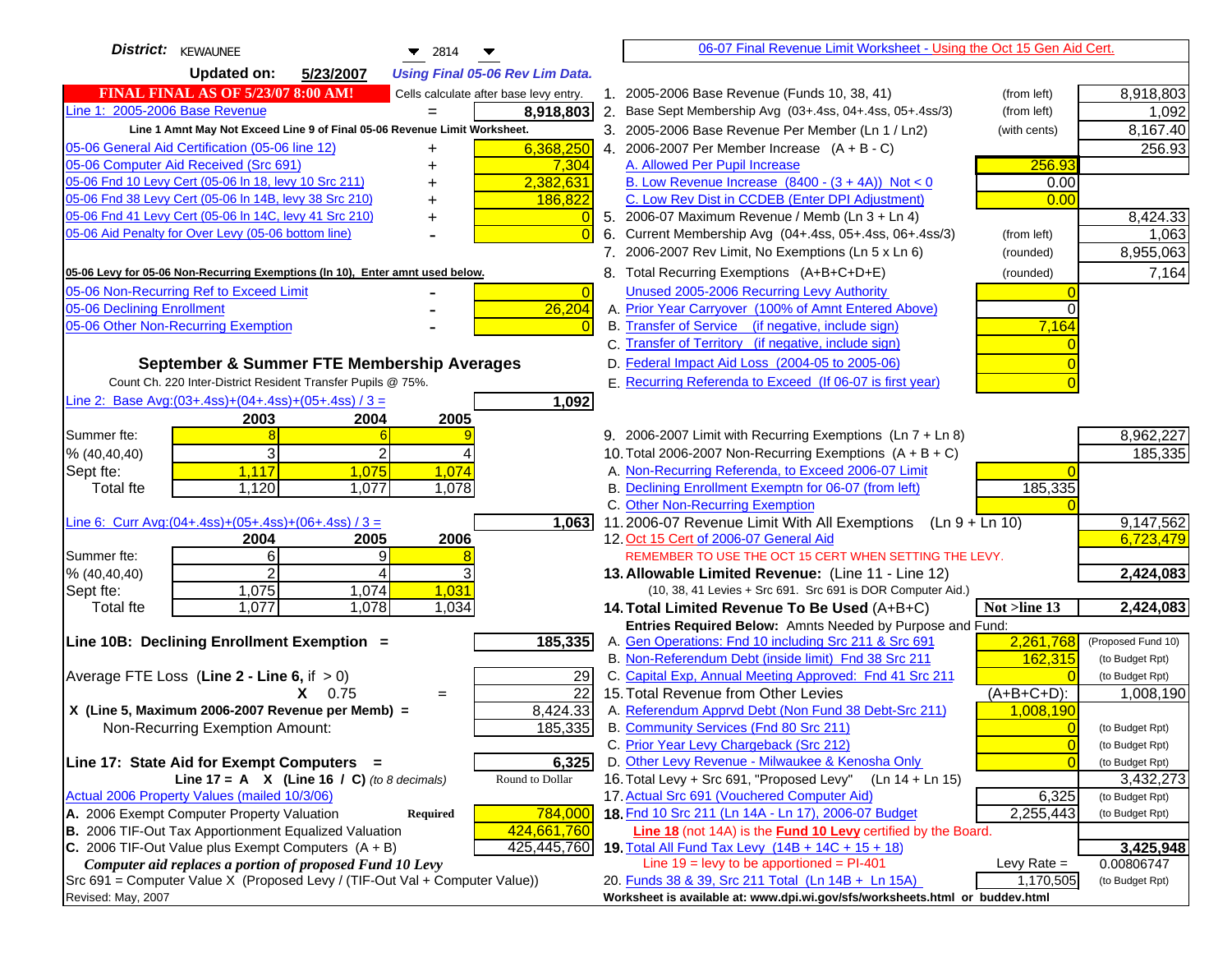| <b>DPI</b> Reconciliation                                                 |                                |  |
|---------------------------------------------------------------------------|--------------------------------|--|
| In order for the reconciliation to work properly, the                     |                                |  |
| PI-401 must have been filed with the Department.                          |                                |  |
| Numbers appearing in the green boxes below are actual, district-submitted |                                |  |
|                                                                           | 2007 PI-401 data.              |  |
|                                                                           | Do not type in these fields.   |  |
|                                                                           |                                |  |
| Fund 10, PI-401                                                           | 2,255,443.00                   |  |
| Fund 38, PI-401                                                           | 162,315.00                     |  |
| Fund 41, PI-401                                                           | 0.00                           |  |
|                                                                           | 2,417,758.00                   |  |
|                                                                           |                                |  |
| Chargeback, PI-401                                                        | 0.00<br>1,008,190.00           |  |
| Fund 39, PI-401<br>Fund 80, PI-401                                        | 0.00                           |  |
| Fund 48/Other, PI-401                                                     | 0.00                           |  |
|                                                                           |                                |  |
| Total, PI-401                                                             | 3,425,948.00                   |  |
|                                                                           |                                |  |
| <b>Computer Aid</b>                                                       | 6,325.00 <------- don't change |  |
|                                                                           | <b>Results</b>                 |  |
| $\overline{\mathbf{0}}$                                                   | $\bf{0}$                       |  |
|                                                                           | 0<br>0                         |  |
| You have levied to your maximum.                                          |                                |  |
| $\bf{0}$                                                                  |                                |  |
|                                                                           |                                |  |
|                                                                           |                                |  |
|                                                                           |                                |  |
| l0                                                                        |                                |  |
|                                                                           |                                |  |
|                                                                           | $\bf{0}$                       |  |
|                                                                           |                                |  |
|                                                                           |                                |  |
| l0                                                                        |                                |  |
|                                                                           |                                |  |
|                                                                           |                                |  |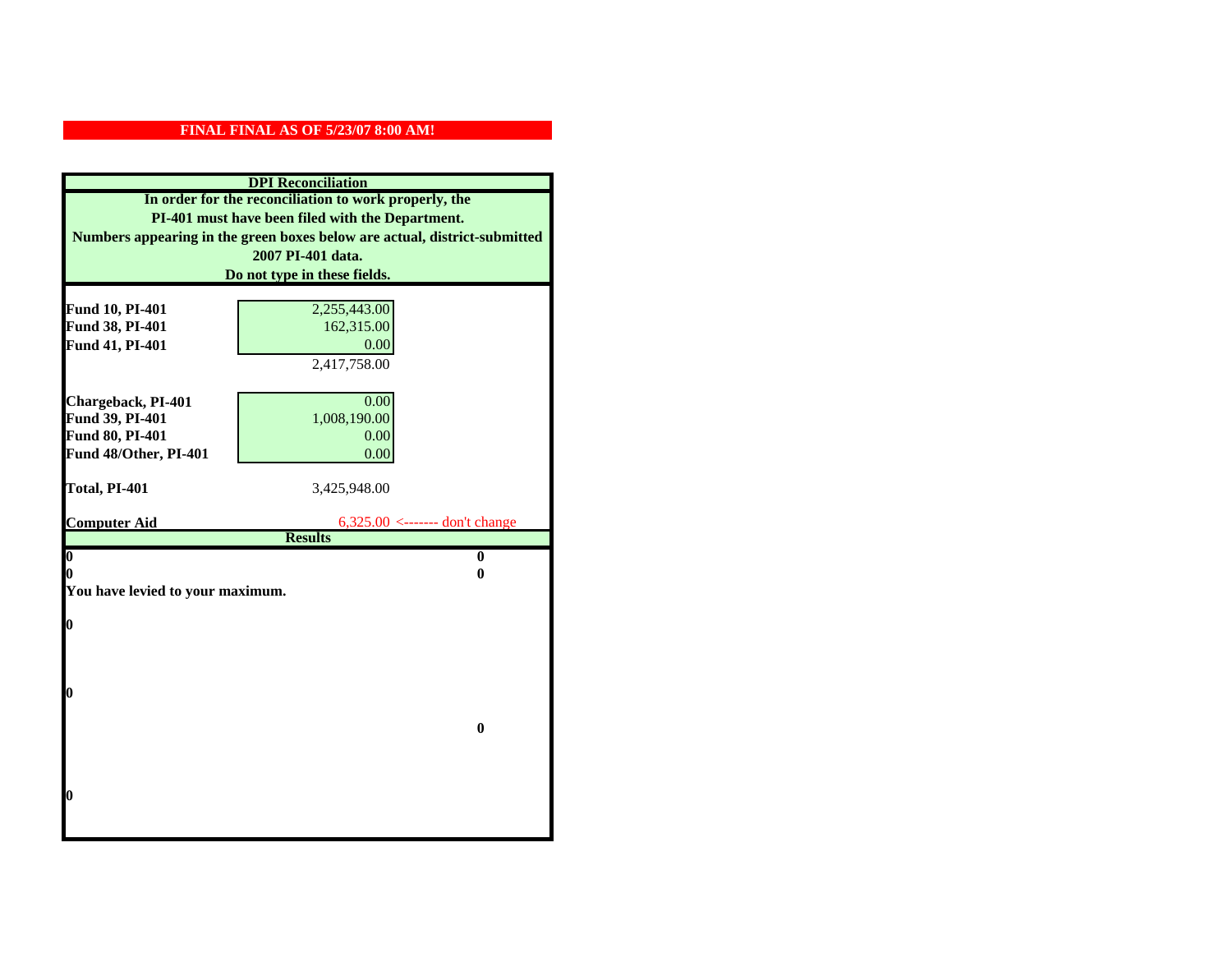| <b>District:</b> KICKAPOO AREA<br>▼<br>5960                                         |                | 06-07 Final Revenue Limit Worksheet - Using the Oct 15 Gen Aid Cert.                                                               |               |                                    |
|-------------------------------------------------------------------------------------|----------------|------------------------------------------------------------------------------------------------------------------------------------|---------------|------------------------------------|
| <b>Updated on:</b><br>5/23/2007<br><b>Using Final 05-06 Rev Lim Data.</b>           |                |                                                                                                                                    |               |                                    |
| <b>FINAL FINAL AS OF 5/23/07 8:00 AM!</b><br>Cells calculate after base levy entry. |                | 1. 2005-2006 Base Revenue (Funds 10, 38, 41)                                                                                       | (from left)   | 3,818,014                          |
| Line 1: 2005-2006 Base Revenue<br>3,818,014                                         | 2.             | Base Sept Membership Avg (03+.4ss, 04+.4ss, 05+.4ss/3)                                                                             | (from left)   | 446                                |
| Line 1 Amnt May Not Exceed Line 9 of Final 05-06 Revenue Limit Worksheet.           |                | 3. 2005-2006 Base Revenue Per Member (Ln 1 / Ln2)                                                                                  | (with cents)  | 8,560.57                           |
| 2,920,687<br>05-06 General Aid Certification (05-06 line 12)<br>+                   |                | 4. 2006-2007 Per Member Increase $(A + B - C)$                                                                                     |               | 256.93                             |
| 05-06 Computer Aid Received (Src 691)<br>5,010                                      |                | A. Allowed Per Pupil Increase                                                                                                      | 256.93        |                                    |
| 05-06 Fnd 10 Levy Cert (05-06 In 18, levy 10 Src 211)<br>1,117,317                  |                | B. Low Revenue Increase $(8400 - (3 + 4A))$ Not < 0                                                                                | 0.00          |                                    |
| 05-06 Fnd 38 Levy Cert (05-06 In 14B, levy 38 Src 210)<br>+                         |                | C. Low Rev Dist in CCDEB (Enter DPI Adjustment)                                                                                    | 0.00          |                                    |
| 05-06 Fnd 41 Levy Cert (05-06 In 14C, levy 41 Src 210)<br>$\pmb{+}$                 | $\overline{0}$ | 5. 2006-07 Maximum Revenue / Memb (Ln 3 + Ln 4)                                                                                    |               | 8,817.50                           |
| 05-06 Aid Penalty for Over Levy (05-06 bottom line)                                 |                | 6. Current Membership Avg (04+.4ss, 05+.4ss, 06+.4ss/3)                                                                            | (from left)   | 439                                |
|                                                                                     |                | 7. 2006-2007 Rev Limit, No Exemptions (Ln 5 x Ln 6)                                                                                | (rounded)     | 3,870,883                          |
| 05-06 Levy for 05-06 Non-Recurring Exemptions (In 10), Enter amnt used below.       |                | 8. Total Recurring Exemptions (A+B+C+D+E)                                                                                          | (rounded)     |                                    |
| 225,000<br>05-06 Non-Recurring Ref to Exceed Limit                                  |                | Unused 2005-2006 Recurring Levy Authority                                                                                          |               |                                    |
| 05-06 Declining Enrollment                                                          |                | A. Prior Year Carryover (100% of Amnt Entered Above)                                                                               |               |                                    |
| 05-06 Other Non-Recurring Exemption                                                 | $\bigcap$      | B. Transfer of Service (if negative, include sign)                                                                                 |               |                                    |
|                                                                                     |                | C. Transfer of Territory (if negative, include sign)                                                                               |               |                                    |
| September & Summer FTE Membership Averages                                          |                | D. Federal Impact Aid Loss (2004-05 to 2005-06)                                                                                    |               |                                    |
| Count Ch. 220 Inter-District Resident Transfer Pupils @ 75%.                        |                | E. Recurring Referenda to Exceed (If 06-07 is first year)                                                                          |               |                                    |
| Line 2: Base Avg: $(03+.4ss)+(04+.4ss)+(05+.4ss)/3 =$<br>446                        |                |                                                                                                                                    |               |                                    |
| 2004<br>2003<br>2005                                                                |                |                                                                                                                                    |               |                                    |
| Summer fte:<br>19<br>18<br>23                                                       |                | 9. 2006-2007 Limit with Recurring Exemptions (Ln 7 + Ln 8)                                                                         |               | 3,870,883                          |
| 8<br>9<br>% (40, 40, 40)<br>444<br>448<br>422                                       |                | 10. Total 2006-2007 Non-Recurring Exemptions $(A + B + C)$<br>A. Non-Recurring Referenda, to Exceed 2006-07 Limit                  | 225,000       | 269,088                            |
| Sept fte:<br>456<br>429<br>453<br><b>Total fte</b>                                  |                | B. Declining Enrollment Exemptn for 06-07 (from left)                                                                              | 44,088        |                                    |
|                                                                                     |                | C. Other Non-Recurring Exemption                                                                                                   |               |                                    |
| Line 6: Curr Avg: $(04+.4ss)+(05+.4ss)+(06+.4ss)/3 =$                               | 4391           | 11.2006-07 Revenue Limit With All Exemptions<br>$(Ln 9 + Ln 10)$                                                                   |               | 4,139,971                          |
| 2004<br>2005<br>2006                                                                |                | 12. Oct 15 Cert of 2006-07 General Aid                                                                                             |               | 3,140,885                          |
| 18<br>23<br>Summer fte:<br>20                                                       |                | REMEMBER TO USE THE OCT 15 CERT WHEN SETTING THE LEVY.                                                                             |               |                                    |
| 9<br>8<br>% (40, 40, 40)                                                            |                | 13. Allowable Limited Revenue: (Line 11 - Line 12)                                                                                 |               | 999,086                            |
| 422<br>444<br>426<br>Sept fte:                                                      |                | (10, 38, 41 Levies + Src 691. Src 691 is DOR Computer Aid.)                                                                        |               |                                    |
| 429<br>453<br>434<br><b>Total fte</b>                                               |                | 14. Total Limited Revenue To Be Used (A+B+C)                                                                                       | Not >line 13  | 999,086                            |
|                                                                                     |                | Entries Required Below: Amnts Needed by Purpose and Fund:                                                                          |               |                                    |
| 44,088<br>Line 10B: Declining Enrollment Exemption =                                |                | A. Gen Operations: Fnd 10 including Src 211 & Src 691<br>B. Non-Referendum Debt (inside limit) Fnd 38 Src 211                      | 999,086       | (Proposed Fund 10)                 |
| Average FTE Loss (Line $2 -$ Line 6, if $> 0$ )                                     |                | C. Capital Exp, Annual Meeting Approved: Fnd 41 Src 211                                                                            |               | (to Budget Rpt)<br>(to Budget Rpt) |
| 0.75<br>X.<br>$=$                                                                   | $\overline{5}$ | 15. Total Revenue from Other Levies                                                                                                | $(A+B+C+D)$ : | 427,877                            |
| 8,817.50<br>X (Line 5, Maximum 2006-2007 Revenue per Memb) =                        |                | A. Referendum Apprvd Debt (Non Fund 38 Debt-Src 211)                                                                               | 427,877       |                                    |
| 44,088<br>Non-Recurring Exemption Amount:                                           |                | B. Community Services (Fnd 80 Src 211)                                                                                             |               | (to Budget Rpt)                    |
|                                                                                     |                | C. Prior Year Levy Chargeback (Src 212)                                                                                            | $\mathbf 0$   | (to Budget Rpt)                    |
| Line 17: State Aid for Exempt Computers =<br>7,885                                  |                | D. Other Levy Revenue - Milwaukee & Kenosha Only                                                                                   |               | (to Budget Rpt)                    |
| Line 17 = A $X$ (Line 16 / C) (to 8 decimals)<br>Round to Dollar                    |                | 16. Total Levy + Src 691, "Proposed Levy"<br>(Ln 14 + Ln 15)                                                                       |               | 1,426,963                          |
| Actual 2006 Property Values (mailed 10/3/06)                                        |                | 17. Actual Src 691 (Vouchered Computer Aid)                                                                                        | 7,885         | (to Budget Rpt)                    |
| A. 2006 Exempt Computer Property Valuation<br>Required<br>837,500                   |                | 18. Fnd 10 Src 211 (Ln 14A - Ln 17), 2006-07 Budget                                                                                | 991,201       | (to Budget Rpt)                    |
| B. 2006 TIF-Out Tax Apportionment Equalized Valuation<br>150,726,177                |                | Line 18 (not 14A) is the <b>Fund 10 Levy</b> certified by the Board.                                                               |               |                                    |
| C. 2006 TIF-Out Value plus Exempt Computers $(A + B)$<br>151,563,677                |                | 19. Total All Fund Tax Levy (14B + 14C + 15 + 18)                                                                                  |               | 1,419,078                          |
| Computer aid replaces a portion of proposed Fund 10 Levy                            |                | Line $19 = \text{levy}$ to be apportioned = PI-401                                                                                 | Levy Rate $=$ | 0.00941494                         |
| Src 691 = Computer Value X (Proposed Levy / (TIF-Out Val + Computer Value))         |                | 20. Funds 38 & 39, Src 211 Total (Ln 14B + Ln 15A)<br>Worksheet is available at: www.dpi.wi.gov/sfs/worksheets.html or buddev.html | 427,877       | (to Budget Rpt)                    |
| Revised: May, 2007                                                                  |                |                                                                                                                                    |               |                                    |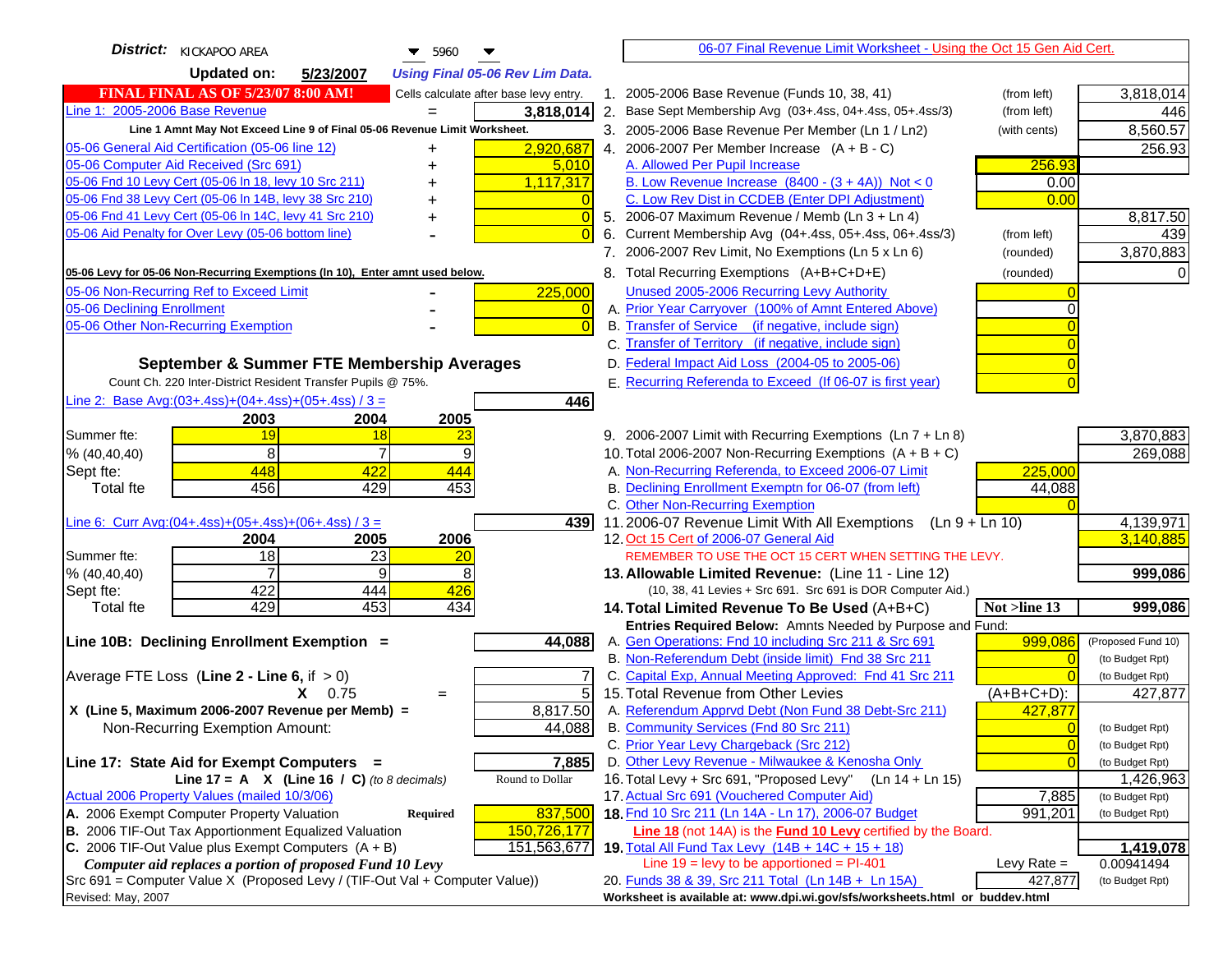| <b>DPI</b> Reconciliation                                                 |                                               |  |
|---------------------------------------------------------------------------|-----------------------------------------------|--|
| In order for the reconciliation to work properly, the                     |                                               |  |
| PI-401 must have been filed with the Department.                          |                                               |  |
| Numbers appearing in the green boxes below are actual, district-submitted |                                               |  |
| 2007 PI-401 data.                                                         |                                               |  |
| Do not type in these fields.                                              |                                               |  |
|                                                                           |                                               |  |
| Fund 10, PI-401                                                           | 991,201.00                                    |  |
| Fund 38, PI-401                                                           | 0.00                                          |  |
| Fund 41, PI-401                                                           | 0.00                                          |  |
|                                                                           | 991,201.00                                    |  |
|                                                                           |                                               |  |
| Chargeback, PI-401                                                        | 0.00                                          |  |
| Fund 39, PI-401                                                           | 427,877.25                                    |  |
| Fund 80, PI-401                                                           | 0.00                                          |  |
| Fund 48/Other, PI-401                                                     | 0.00                                          |  |
|                                                                           |                                               |  |
|                                                                           |                                               |  |
| Total, PI-401                                                             | 1,419,078.25                                  |  |
| <b>Computer Aid</b>                                                       | $7,885.00 \leftarrow \text{---}$ don't change |  |
|                                                                           | <b>Results</b>                                |  |
| $\boldsymbol{0}$                                                          | $\bf{0}$                                      |  |
| 0                                                                         | 0                                             |  |
| You have levied to your maximum.                                          |                                               |  |
|                                                                           |                                               |  |
| $\bf{0}$                                                                  |                                               |  |
|                                                                           |                                               |  |
|                                                                           |                                               |  |
| 0                                                                         |                                               |  |
|                                                                           |                                               |  |
|                                                                           | $\bf{0}$                                      |  |
|                                                                           |                                               |  |
|                                                                           |                                               |  |
|                                                                           |                                               |  |
| 0                                                                         |                                               |  |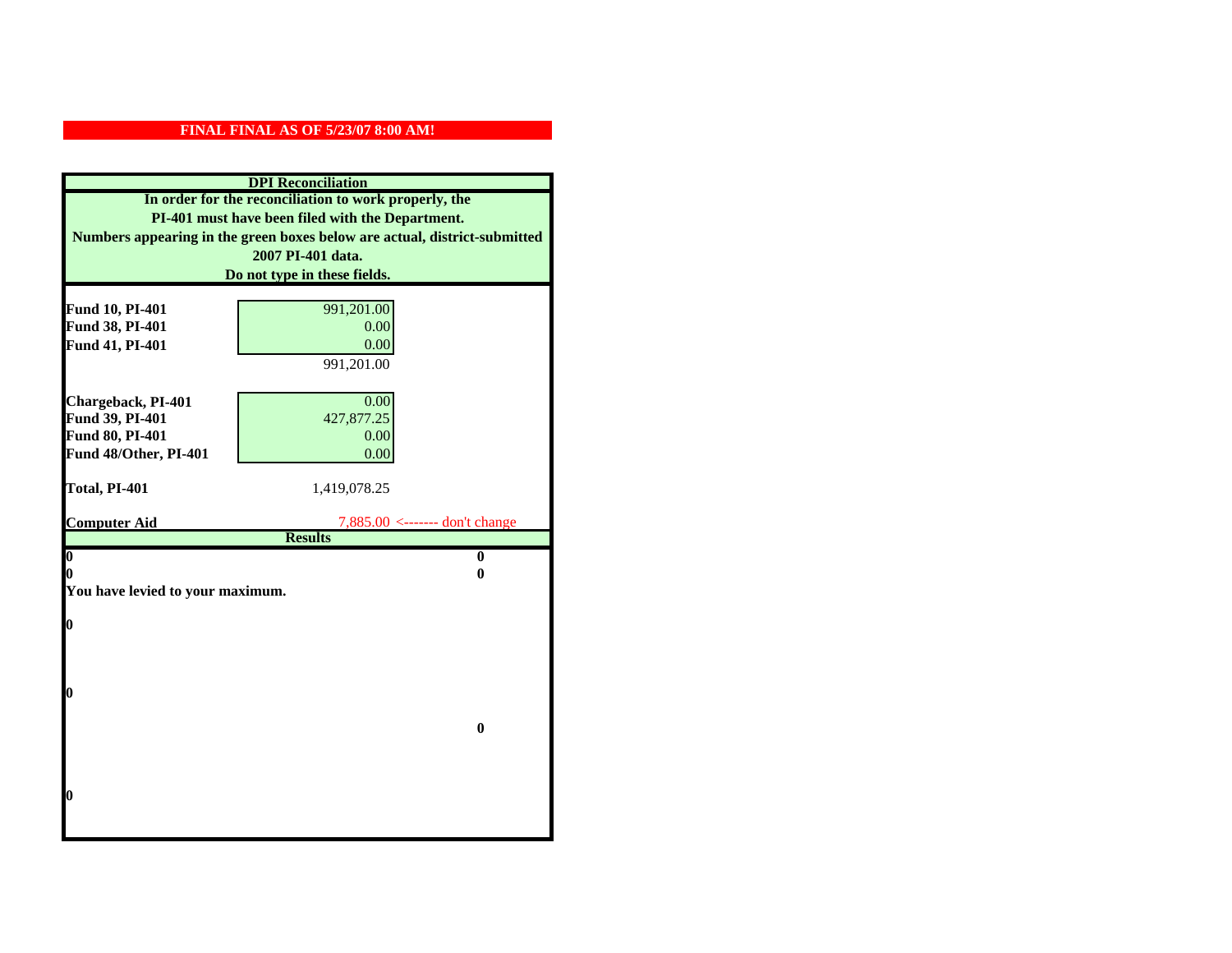| District:   KIEL AREA<br>$\blacktriangledown$ 2828                            | 06-07 Final Revenue Limit Worksheet - Using the Oct 15 Gen Aid Cert.                                                      |                    |
|-------------------------------------------------------------------------------|---------------------------------------------------------------------------------------------------------------------------|--------------------|
| <b>Updated on:</b><br>5/23/2007<br><b>Using Final 05-06 Rev Lim Data.</b>     |                                                                                                                           |                    |
| FINAL FINAL AS OF 5/23/07 8:00 AM!<br>Cells calculate after base levy entry.  | 1. 2005-2006 Base Revenue (Funds 10, 38, 41)<br>(from left)                                                               | 11,635,834         |
| Line 1: 2005-2006 Base Revenue<br>11,635,834                                  | 2. Base Sept Membership Avg (03+.4ss, 04+.4ss, 05+.4ss/3)<br>(from left)                                                  | 1,437              |
| Line 1 Amnt May Not Exceed Line 9 of Final 05-06 Revenue Limit Worksheet.     | 3. 2005-2006 Base Revenue Per Member (Ln 1 / Ln2)<br>(with cents)                                                         | 8,097.31           |
| 8,911,648<br>05-06 General Aid Certification (05-06 line 12)                  | 4. 2006-2007 Per Member Increase $(A + B - C)$                                                                            | 302.69             |
| 05-06 Computer Aid Received (Src 691)<br>10,873                               | 256.93<br>A. Allowed Per Pupil Increase                                                                                   |                    |
| 05-06 Fnd 10 Levy Cert (05-06 ln 18, levy 10 Src 211)<br>3,118,578            | B. Low Revenue Increase $(8400 - (3 + 4A))$ Not < 0<br>45.76                                                              |                    |
| 05-06 Fnd 38 Levy Cert (05-06 In 14B, levy 38 Src 210)                        | C. Low Rev Dist in CCDEB (Enter DPI Adjustment)<br>0.00                                                                   |                    |
| 05-06 Fnd 41 Levy Cert (05-06 In 14C, levy 41 Src 210)<br>$\overline{0}$      | 5. 2006-07 Maximum Revenue / Memb (Ln 3 + Ln 4)                                                                           | 8,400.00           |
| 05-06 Aid Penalty for Over Levy (05-06 bottom line)<br>$\overline{0}$         | Current Membership Avg (04+.4ss, 05+.4ss, 06+.4ss/3)<br>6.<br>(from left)                                                 | 1,432              |
|                                                                               | 7. 2006-2007 Rev Limit, No Exemptions (Ln 5 x Ln 6)<br>(rounded)                                                          | 12,028,800         |
| 05-06 Levy for 05-06 Non-Recurring Exemptions (In 10), Enter amnt used below. | 8. Total Recurring Exemptions (A+B+C+D+E)<br>(rounded)                                                                    | 126,853            |
| 05-06 Non-Recurring Ref to Exceed Limit<br>300,000                            | Unused 2005-2006 Recurring Levy Authority                                                                                 |                    |
| 05-06 Declining Enrollment<br>105,265                                         | A. Prior Year Carryover (100% of Amnt Entered Above)                                                                      |                    |
| 05-06 Other Non-Recurring Exemption<br>$\Omega$                               | B. Transfer of Service (if negative, include sign)<br>126,853                                                             |                    |
|                                                                               | C. Transfer of Territory (if negative, include sign)                                                                      |                    |
| September & Summer FTE Membership Averages                                    | D. Federal Impact Aid Loss (2004-05 to 2005-06)                                                                           |                    |
| Count Ch. 220 Inter-District Resident Transfer Pupils @ 75%.                  | E. Recurring Referenda to Exceed (If 06-07 is first year)                                                                 |                    |
| Line 2: Base Avg:(03+.4ss)+(04+.4ss)+(05+.4ss) / 3 =<br>1,437                 |                                                                                                                           |                    |
| 2003<br>2004<br>2005                                                          |                                                                                                                           |                    |
| 26<br>Summer fte:<br>45<br>54                                                 | 9. 2006-2007 Limit with Recurring Exemptions (Ln 7 + Ln 8)                                                                | 12,155,653         |
| 10<br>18<br>22<br>% (40, 40, 40)                                              | 10. Total 2006-2007 Non-Recurring Exemptions $(A + B + C)$                                                                | 333,600            |
| 1,460<br>1,407<br>1,394<br>Sept fte:                                          | A. Non-Recurring Referenda, to Exceed 2006-07 Limit<br>300,000                                                            |                    |
| <b>Total fte</b><br>1,470<br>1,425<br>1,416                                   | B. Declining Enrollment Exemptn for 06-07 (from left)<br>33,600                                                           |                    |
|                                                                               | C. Other Non-Recurring Exemption                                                                                          |                    |
| Line 6: Curr Avg: $(04+.4ss)+(05+.4ss)+(06+.4ss)/3 =$<br>1,432                | 11.2006-07 Revenue Limit With All Exemptions<br>$(Ln 9 + Ln 10)$                                                          | 12,489,253         |
| 2006<br>2005<br>2004                                                          | 12. Oct 15 Cert of 2006-07 General Aid                                                                                    | 9,159,319          |
| 45<br>54<br>Summer fte:<br>48                                                 | REMEMBER TO USE THE OCT 15 CERT WHEN SETTING THE LEVY.                                                                    |                    |
| $\overline{18}$<br>$\overline{22}$<br>19<br>% (40, 40, 40)                    | 13. Allowable Limited Revenue: (Line 11 - Line 12)                                                                        | 3,329,934          |
| 1,407<br>1,394<br>1,436<br>Sept fte:                                          | (10, 38, 41 Levies + Src 691. Src 691 is DOR Computer Aid.)                                                               |                    |
| 1,425<br>1,416<br><b>Total fte</b><br>1,455                                   | 14. Total Limited Revenue To Be Used (A+B+C)<br>Not >line 13<br>Entries Required Below: Amnts Needed by Purpose and Fund: | 3,329,934          |
| 33,600<br>Line 10B: Declining Enrollment Exemption =                          | 3,329,934<br>A. Gen Operations: Fnd 10 including Src 211 & Src 691                                                        | (Proposed Fund 10) |
|                                                                               | B. Non-Referendum Debt (inside limit) Fnd 38 Src 211<br>$\Omega$                                                          | (to Budget Rpt)    |
| Average FTE Loss (Line $2 -$ Line 6, if $> 0$ )<br>5                          | C. Capital Exp, Annual Meeting Approved: Fnd 41 Src 211                                                                   | (to Budget Rpt)    |
| $\overline{4}$<br>$X = 0.75$<br>$=$                                           | 15. Total Revenue from Other Levies<br>$(A+B+C+D)$ :                                                                      | 1,367,871          |
| X (Line 5, Maximum 2006-2007 Revenue per Memb) =<br>8,400.00                  | A. Referendum Apprvd Debt (Non Fund 38 Debt-Src 211)<br>1,285,271                                                         |                    |
| 33,600<br>Non-Recurring Exemption Amount:                                     | B. Community Services (Fnd 80 Src 211)<br>82.600                                                                          | (to Budget Rpt)    |
|                                                                               | C. Prior Year Levy Chargeback (Src 212)<br>$\overline{0}$                                                                 | (to Budget Rpt)    |
| 10,673<br>Line 17: State Aid for Exempt Computers =                           | D. Other Levy Revenue - Milwaukee & Kenosha Only<br>$\Omega$                                                              | (to Budget Rpt)    |
| Line 17 = A $X$ (Line 16 / C) (to 8 decimals)<br>Round to Dollar              | 16. Total Levy + Src 691, "Proposed Levy"<br>(Ln 14 + Ln 15)                                                              | 4,697,805          |
| Actual 2006 Property Values (mailed 10/3/06)                                  | 17. Actual Src 691 (Vouchered Computer Aid)<br>10,673                                                                     | (to Budget Rpt)    |
| 1,297,900<br>A. 2006 Exempt Computer Property Valuation<br>Required           | 18. Fnd 10 Src 211 (Ln 14A - Ln 17), 2006-07 Budget<br>3,319,261                                                          | (to Budget Rpt)    |
| B. 2006 TIF-Out Tax Apportionment Equalized Valuation<br>569,957,476          | Line 18 (not 14A) is the Fund 10 Levy certified by the Board.                                                             |                    |
| C. 2006 TIF-Out Value plus Exempt Computers $(A + B)$<br>571,255,376          | 19. Total All Fund Tax Levy (14B + 14C + 15 + 18)                                                                         | 4,687,132          |
| Computer aid replaces a portion of proposed Fund 10 Levy                      | Line $19$ = levy to be apportioned = PI-401<br>Levy Rate $=$                                                              | 0.00822365         |
| Src 691 = Computer Value X (Proposed Levy / (TIF-Out Val + Computer Value))   | 20. Funds 38 & 39, Src 211 Total (Ln 14B + Ln 15A)<br>1,285,271                                                           | (to Budget Rpt)    |
| Revised: May, 2007                                                            | Worksheet is available at: www.dpi.wi.gov/sfs/worksheets.html or buddev.html                                              |                    |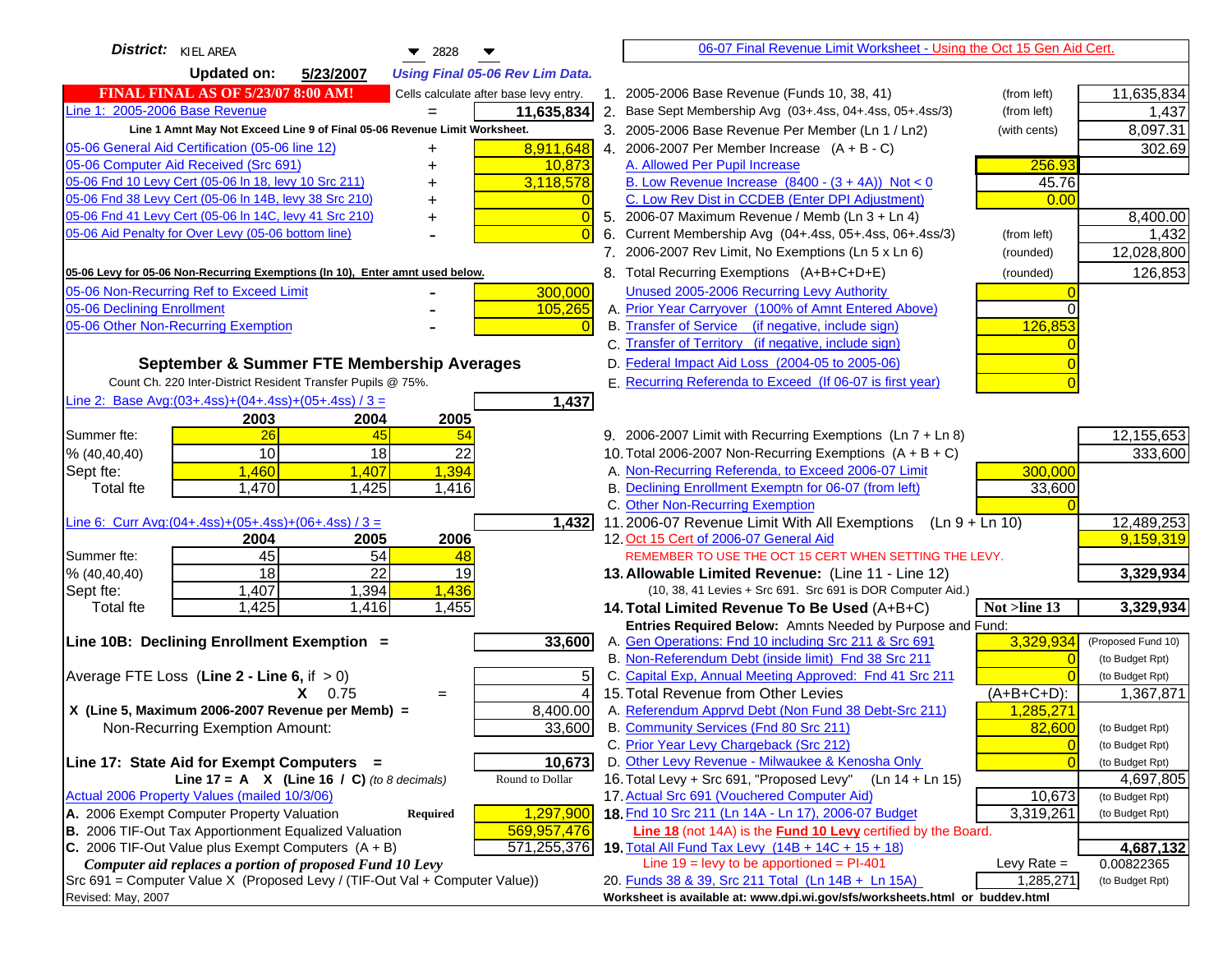| <b>DPI</b> Reconciliation                                                 |                                                     |  |
|---------------------------------------------------------------------------|-----------------------------------------------------|--|
| In order for the reconciliation to work properly, the                     |                                                     |  |
| PI-401 must have been filed with the Department.                          |                                                     |  |
| Numbers appearing in the green boxes below are actual, district-submitted |                                                     |  |
|                                                                           | 2007 PI-401 data.                                   |  |
| Do not type in these fields.                                              |                                                     |  |
|                                                                           |                                                     |  |
| Fund 10, PI-401                                                           | 3,319,261.00                                        |  |
| Fund 38, PI-401                                                           | 0.00                                                |  |
| Fund 41, PI-401                                                           | 0.00<br>3,319,261.00                                |  |
|                                                                           |                                                     |  |
| Chargeback, PI-401                                                        | 0.00                                                |  |
| Fund 39, PI-401                                                           | 1,285,271.00                                        |  |
| Fund 80, PI-401                                                           | 82,600.00                                           |  |
| Fund 48/Other, PI-401                                                     | 0.00                                                |  |
|                                                                           |                                                     |  |
| Total, PI-401                                                             | 4,687,132.00                                        |  |
|                                                                           |                                                     |  |
| <b>Computer Aid</b>                                                       | $10,673.00$ <------- don't change<br><b>Results</b> |  |
| $\overline{\mathbf{0}}$                                                   | $\bf{0}$                                            |  |
| 0                                                                         | 0                                                   |  |
| You have levied to your maximum.                                          |                                                     |  |
|                                                                           |                                                     |  |
| $\bf{0}$                                                                  |                                                     |  |
|                                                                           |                                                     |  |
|                                                                           |                                                     |  |
| l0                                                                        |                                                     |  |
|                                                                           |                                                     |  |
|                                                                           | $\bf{0}$                                            |  |
|                                                                           |                                                     |  |
|                                                                           |                                                     |  |
|                                                                           |                                                     |  |
| $\boldsymbol{0}$                                                          |                                                     |  |
|                                                                           |                                                     |  |
|                                                                           |                                                     |  |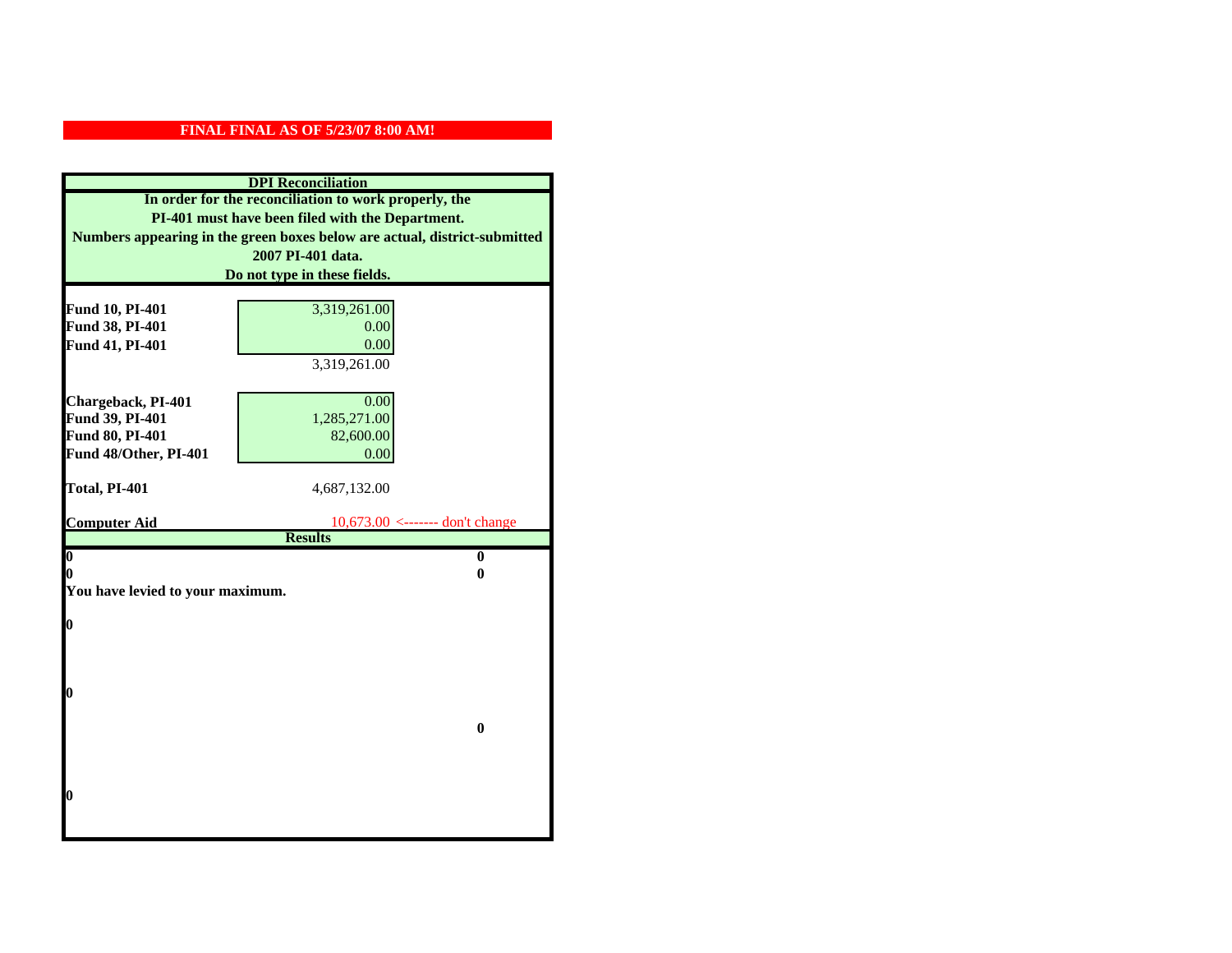| District:   KIMBERLY AREA<br>$\blacktriangledown$ 2835<br>▼                                                                                      | 06-07 Final Revenue Limit Worksheet - Using the Oct 15 Gen Aid Cert.                                                 |                    |
|--------------------------------------------------------------------------------------------------------------------------------------------------|----------------------------------------------------------------------------------------------------------------------|--------------------|
| <b>Updated on:</b><br>5/23/2007<br><b>Using Final 05-06 Rev Lim Data.</b>                                                                        |                                                                                                                      |                    |
| <b>FINAL FINAL AS OF 5/23/07 8:00 AM!</b><br>Cells calculate after base levy entry.                                                              | 1. 2005-2006 Base Revenue (Funds 10, 38, 41)<br>(from left)                                                          | 31,028,134         |
| Line 1: 2005-2006 Base Revenue<br>31,028,134                                                                                                     | 2.<br>Base Sept Membership Avg (03+.4ss, 04+.4ss, 05+.4ss/3)<br>(from left)                                          | 3,662              |
| Line 1 Amnt May Not Exceed Line 9 of Final 05-06 Revenue Limit Worksheet.                                                                        | 3. 2005-2006 Base Revenue Per Member (Ln 1 / Ln2)<br>(with cents)                                                    | 8,473.00           |
| 21,094,010<br>05-06 General Aid Certification (05-06 line 12)                                                                                    | 4. 2006-2007 Per Member Increase $(A + B - C)$                                                                       | 256.93             |
| 05-06 Computer Aid Received (Src 691)<br>924,576                                                                                                 | A. Allowed Per Pupil Increase<br>256.93                                                                              |                    |
| 05-06 Fnd 10 Levy Cert (05-06 ln 18, levy 10 Src 211)<br>8,319,699                                                                               | B. Low Revenue Increase $(8400 - (3 + 4A))$ Not < 0<br>0.00                                                          |                    |
| 05-06 Fnd 38 Levy Cert (05-06 In 14B, levy 38 Src 210)<br>271,878                                                                                | C. Low Rev Dist in CCDEB (Enter DPI Adjustment)<br>0.00                                                              |                    |
| 05-06 Fnd 41 Levy Cert (05-06 In 14C, levy 41 Src 210)<br>417,971<br>+                                                                           | 5. 2006-07 Maximum Revenue / Memb (Ln 3 + Ln 4)                                                                      | 8,729.93           |
| 05-06 Aid Penalty for Over Levy (05-06 bottom line)                                                                                              | 6. Current Membership Avg (04+.4ss, 05+.4ss, 06+.4ss/3)<br>(from left)                                               | 3,805              |
|                                                                                                                                                  | 7. 2006-2007 Rev Limit, No Exemptions (Ln 5 x Ln 6)<br>(rounded)                                                     | 33,217,384         |
| 05-06 Levy for 05-06 Non-Recurring Exemptions (In 10), Enter amnt used below.                                                                    | 8. Total Recurring Exemptions (A+B+C+D+E)<br>(rounded)                                                               | 50,541             |
| 05-06 Non-Recurring Ref to Exceed Limit<br>$\overline{0}$                                                                                        | Unused 2005-2006 Recurring Levy Authority<br>8,467                                                                   |                    |
| 05-06 Declining Enrollment<br>$\overline{0}$                                                                                                     | A. Prior Year Carryover (100% of Amnt Entered Above)<br>8,467                                                        |                    |
| 05-06 Other Non-Recurring Exemption<br>$\Omega$                                                                                                  | B. Transfer of Service (if negative, include sign)<br>42,074                                                         |                    |
|                                                                                                                                                  | C. Transfer of Territory (if negative, include sign)                                                                 |                    |
| September & Summer FTE Membership Averages                                                                                                       | D. Federal Impact Aid Loss (2004-05 to 2005-06)                                                                      |                    |
| Count Ch. 220 Inter-District Resident Transfer Pupils @ 75%.                                                                                     | E. Recurring Referenda to Exceed (If 06-07 is first year)                                                            |                    |
| Line 2: Base Avg: $(03+.4ss)+(04+.4ss)+(05+.4ss)/3 =$<br>3,662                                                                                   |                                                                                                                      |                    |
| 2003<br>2004<br>2005                                                                                                                             |                                                                                                                      |                    |
| 74<br>Summer fte:<br>65<br>65                                                                                                                    | 9. 2006-2007 Limit with Recurring Exemptions (Ln 7 + Ln 8)                                                           | 33,267,925         |
| 30<br>26<br>26<br>% (40, 40, 40)                                                                                                                 | 10. Total 2006-2007 Non-Recurring Exemptions $(A + B + C)$                                                           |                    |
| 3,489<br>3,760<br>3,655<br>Sept fte:                                                                                                             | A. Non-Recurring Referenda, to Exceed 2006-07 Limit                                                                  |                    |
| 3,519<br>3,681<br>3,786<br>Total fte                                                                                                             | B. Declining Enrollment Exemptn for 06-07 (from left)                                                                |                    |
|                                                                                                                                                  | C. Other Non-Recurring Exemption                                                                                     |                    |
| Line 6: Curr Avg: $(04+.4ss)+(05+.4ss)+(06+.4ss)/3 =$<br>3,805                                                                                   | 11.2006-07 Revenue Limit With All Exemptions (Ln $9 + \overline{\text{Ln }10}$ )                                     | 33,267,925         |
| 2006<br>2004<br>2005                                                                                                                             | 12. Oct 15 Cert of 2006-07 General Aid                                                                               | 22,347,729         |
| 65<br>65<br>Summer fte:<br>83<br>$\overline{26}$<br>26<br>33<br>% (40, 40, 40)                                                                   | REMEMBER TO USE THE OCT 15 CERT WHEN SETTING THE LEVY.                                                               | 10,920,196         |
| 3,760<br>3,914<br>3,655<br>Sept fte:                                                                                                             | 13. Allowable Limited Revenue: (Line 11 - Line 12)<br>(10, 38, 41 Levies + Src 691. Src 691 is DOR Computer Aid.)    |                    |
| 3,786<br>3,681<br>3,947<br>Total fte                                                                                                             | 14. Total Limited Revenue To Be Used (A+B+C)<br>Not >line 13                                                         | 10,902,736         |
|                                                                                                                                                  | Entries Required Below: Amnts Needed by Purpose and Fund:                                                            |                    |
| Line 10B: Declining Enrollment Exemption =                                                                                                       | A. Gen Operations: Fnd 10 including Src 211 & Src 691<br>10,168,496                                                  | (Proposed Fund 10) |
|                                                                                                                                                  | B. Non-Referendum Debt (inside limit) Fnd 38 Src 211<br>284,240                                                      | (to Budget Rpt)    |
| Average FTE Loss (Line $2 -$ Line 6, if $> 0$ )                                                                                                  | C. Capital Exp, Annual Meeting Approved: Fnd 41 Src 211<br>450,000                                                   | (to Budget Rpt)    |
| $X = 0.75$<br>$=$                                                                                                                                | 15. Total Revenue from Other Levies<br>$(A+B+C+D)$ :                                                                 | 4,127,263          |
| X (Line 5, Maximum 2006-2007 Revenue per Memb) =                                                                                                 | A. Referendum Apprvd Debt (Non Fund 38 Debt-Src 211)<br>4,108,370                                                    |                    |
| Non-Recurring Exemption Amount:                                                                                                                  | B. Community Services (Fnd 80 Src 211)<br>17,682                                                                     | (to Budget Rpt)    |
|                                                                                                                                                  | C. Prior Year Levy Chargeback (Src 212)<br>1,211                                                                     | (to Budget Rpt)    |
| Line 17: State Aid for Exempt Computers =<br>436,428                                                                                             | D. Other Levy Revenue - Milwaukee & Kenosha Only                                                                     | (to Budget Rpt)    |
| Round to Dollar<br>Line 17 = A $X$ (Line 16 / C) (to 8 decimals)                                                                                 | 16. Total Levy + Src 691, "Proposed Levy" (Ln 14 + Ln 15)                                                            | 15,029,999         |
| Actual 2006 Property Values (mailed 10/3/06)                                                                                                     | 17. Actual Src 691 (Vouchered Computer Aid)<br>436,428                                                               | (to Budget Rpt)    |
| A. 2006 Exempt Computer Property Valuation<br>45,497,400<br><b>Required</b>                                                                      | 18. Fnd 10 Src 211 (Ln 14A - Ln 17), 2006-07 Budget<br>9,732,068                                                     | (to Budget Rpt)    |
| B. 2006 TIF-Out Tax Apportionment Equalized Valuation<br>1,521,372,303<br>C. 2006 TIF-Out Value plus Exempt Computers $(A + B)$<br>1,566,869,703 | Line 18 (not 14A) is the Fund 10 Levy certified by the Board.<br>19. Total All Fund Tax Levy $(14B + 14C + 15 + 18)$ | 14,593,571         |
| Computer aid replaces a portion of proposed Fund 10 Levy                                                                                         | Line $19 = \text{levy}$ to be apportioned = PI-401<br>Levy Rate $=$                                                  | 0.00959237         |
| Src 691 = Computer Value X (Proposed Levy / (TIF-Out Val + Computer Value))                                                                      | 20. Funds 38 & 39, Src 211 Total (Ln 14B + Ln 15A)<br>4,392,610                                                      | (to Budget Rpt)    |
| Revised: May, 2007                                                                                                                               | Worksheet is available at: www.dpi.wi.gov/sfs/worksheets.html or buddev.html                                         |                    |
|                                                                                                                                                  |                                                                                                                      |                    |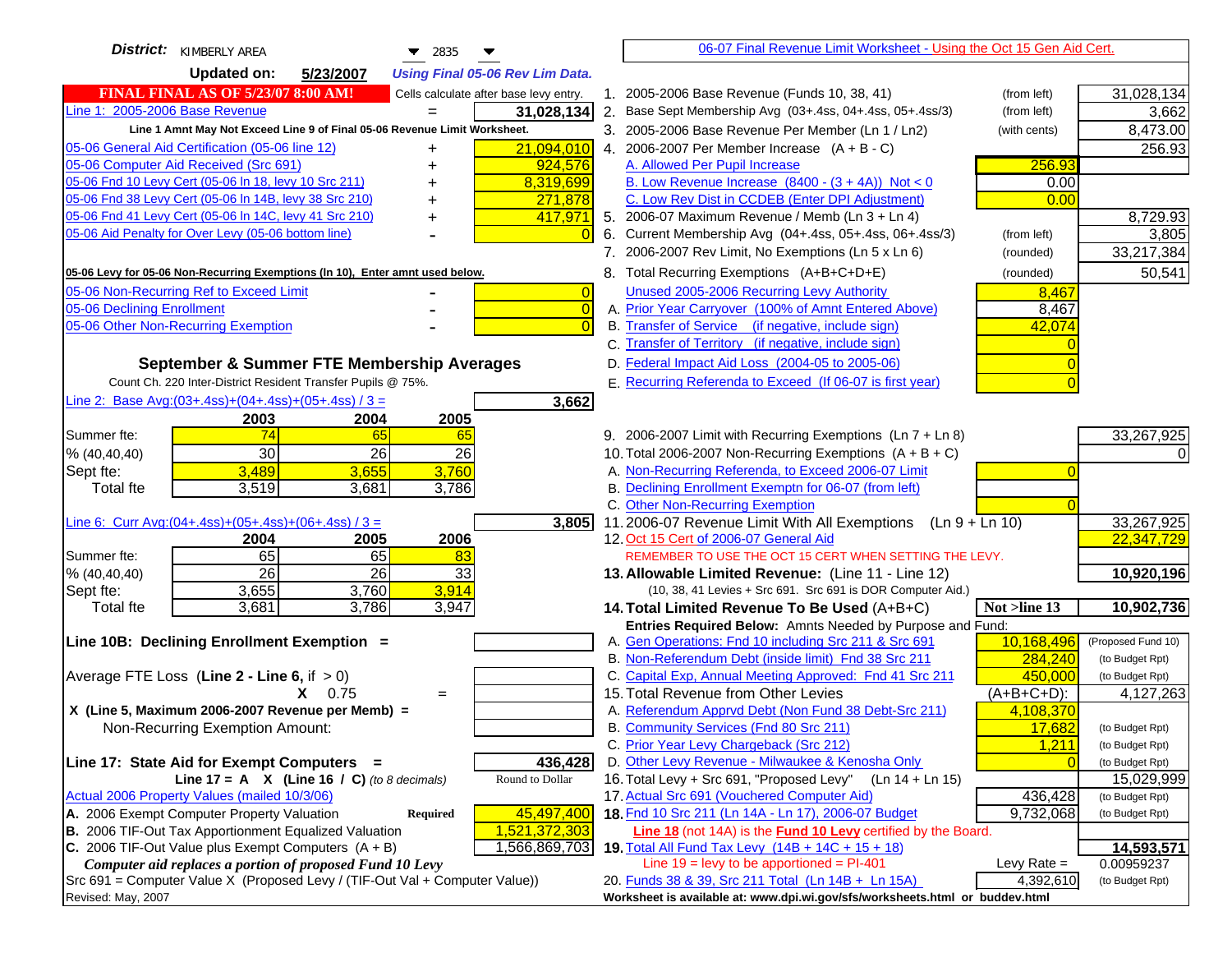| <b>DPI</b> Reconciliation                                                 |                                  |
|---------------------------------------------------------------------------|----------------------------------|
| In order for the reconciliation to work properly, the                     |                                  |
| PI-401 must have been filed with the Department.                          |                                  |
| Numbers appearing in the green boxes below are actual, district-submitted |                                  |
| 2007 PI-401 data.                                                         |                                  |
| Do not type in these fields.                                              |                                  |
|                                                                           |                                  |
| <b>Fund 10, PI-401</b>                                                    | 9,732,068.00                     |
| Fund 38, PI-401                                                           | 284,240.00                       |
| Fund 41, PI-401                                                           | 450,000.00                       |
|                                                                           | 10,466,308.00                    |
|                                                                           |                                  |
| Chargeback, PI-401                                                        | 1,211.00                         |
| Fund 39, PI-401                                                           | 4,108,370.00                     |
| Fund 80, PI-401                                                           | 17,682.00                        |
| Fund 48/Other, PI-401                                                     | 0.00                             |
|                                                                           |                                  |
| Total, PI-401                                                             | 14,593,571.00                    |
| <b>Computer Aid</b>                                                       | 436,428.00 <------- don't change |
|                                                                           | <b>Results</b>                   |
| 0                                                                         | 0                                |
| You have underlevied by:                                                  | 17,460                           |
| 0                                                                         |                                  |
|                                                                           |                                  |
| All of your underlevy is eligible for carryover.                          |                                  |
|                                                                           |                                  |
|                                                                           |                                  |
|                                                                           |                                  |
|                                                                           |                                  |
| 0                                                                         |                                  |
|                                                                           |                                  |
|                                                                           | $\bf{0}$                         |
|                                                                           |                                  |
|                                                                           |                                  |
| 0                                                                         |                                  |
|                                                                           |                                  |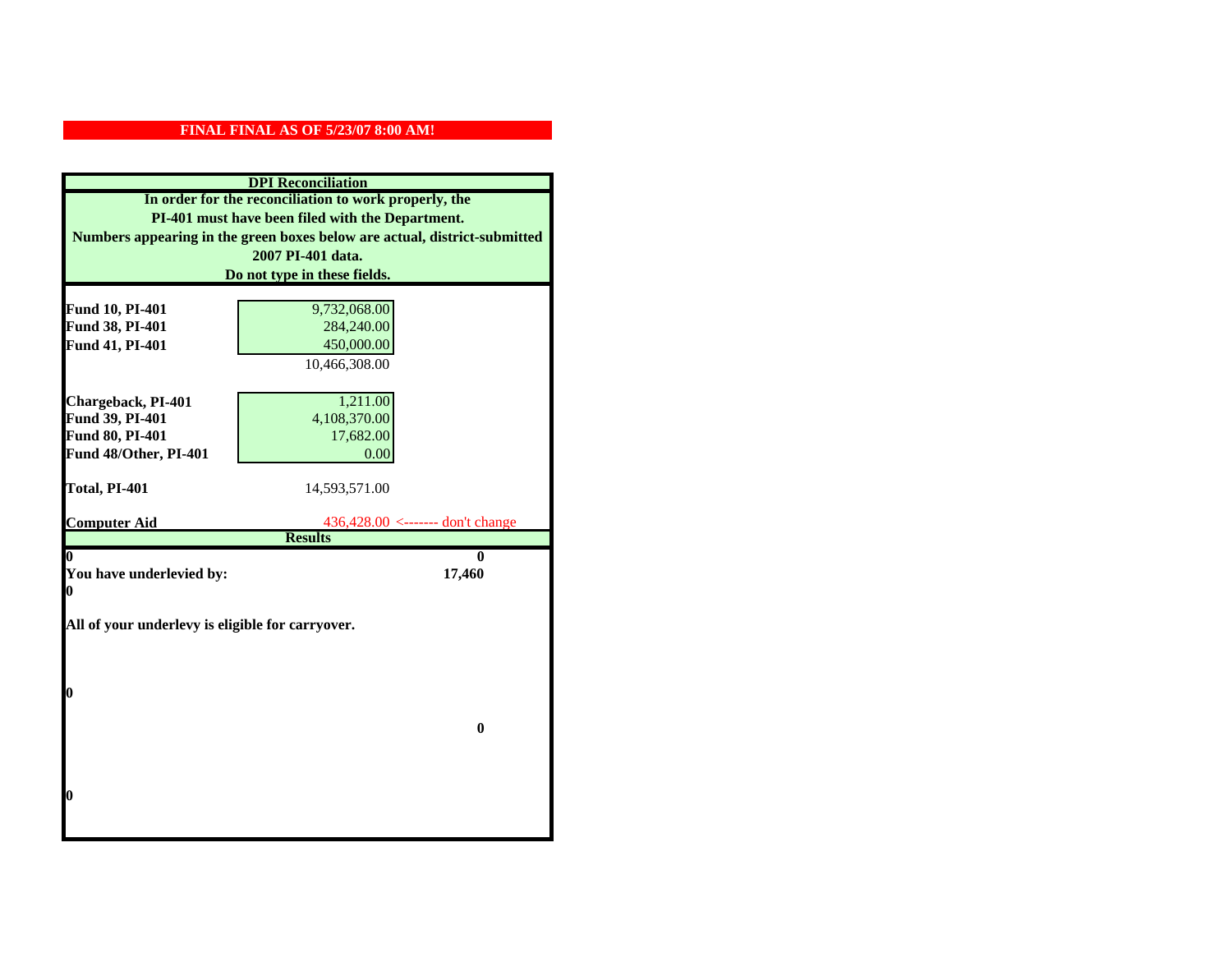| District:   KOHLER<br>$\blacktriangledown$ 2842                                                                                                     | 06-07 Final Revenue Limit Worksheet - Using the Oct 15 Gen Aid Cert.                                                              |                      |
|-----------------------------------------------------------------------------------------------------------------------------------------------------|-----------------------------------------------------------------------------------------------------------------------------------|----------------------|
| <b>Updated on:</b><br>5/23/2007<br><b>Using Final 05-06 Rev Lim Data.</b>                                                                           |                                                                                                                                   |                      |
| <b>FINAL FINAL AS OF 5/23/07 8:00 AM!</b><br>Cells calculate after base levy entry.                                                                 | 1. 2005-2006 Base Revenue (Funds 10, 38, 41)<br>(from left)                                                                       | 4,186,486            |
| Line 1: 2005-2006 Base Revenue<br>4,186,486<br>$=$                                                                                                  | 2. Base Sept Membership Avg (03+.4ss, 04+.4ss, 05+.4ss/3)<br>(from left)                                                          | 447                  |
| Line 1 Amnt May Not Exceed Line 9 of Final 05-06 Revenue Limit Worksheet.                                                                           | 3. 2005-2006 Base Revenue Per Member (Ln 1 / Ln2)<br>(with cents)                                                                 | 9,365.74             |
| 486,825<br>05-06 General Aid Certification (05-06 line 12)                                                                                          | 4. 2006-2007 Per Member Increase $(A + B - C)$                                                                                    | 256.93               |
| 05-06 Computer Aid Received (Src 691)<br>255,423                                                                                                    | A. Allowed Per Pupil Increase<br>256.93                                                                                           |                      |
| 05-06 Fnd 10 Levy Cert (05-06 In 18, levy 10 Src 211)<br>3,400,599                                                                                  | B. Low Revenue Increase $(8400 - (3 + 4A))$ Not < 0<br>0.00                                                                       |                      |
| 05-06 Fnd 38 Levy Cert (05-06 In 14B, levy 38 Src 210)<br>46,146                                                                                    | C. Low Rev Dist in CCDEB (Enter DPI Adjustment)<br>0.00                                                                           |                      |
| 05-06 Fnd 41 Levy Cert (05-06 In 14C, levy 41 Src 210)<br>$\overline{0}$<br>+                                                                       | 5. 2006-07 Maximum Revenue / Memb (Ln 3 + Ln 4)                                                                                   | 9,622.67             |
| 05-06 Aid Penalty for Over Levy (05-06 bottom line)<br>2,507                                                                                        | 6. Current Membership Avg (04+.4ss, 05+.4ss, 06+.4ss/3)<br>(from left)                                                            | 468                  |
|                                                                                                                                                     | 7. 2006-2007 Rev Limit, No Exemptions (Ln 5 x Ln 6)<br>(rounded)                                                                  | 4,503,410            |
| 05-06 Levy for 05-06 Non-Recurring Exemptions (In 10), Enter amnt used below.                                                                       | 8. Total Recurring Exemptions (A+B+C+D+E)<br>(rounded)                                                                            |                      |
| 05-06 Non-Recurring Ref to Exceed Limit<br>$\overline{0}$                                                                                           | Unused 2005-2006 Recurring Levy Authority                                                                                         |                      |
| 05-06 Declining Enrollment<br>$\overline{0}$                                                                                                        | A. Prior Year Carryover (100% of Amnt Entered Above)<br>0                                                                         |                      |
| 05-06 Other Non-Recurring Exemption<br>$\Omega$                                                                                                     | B. Transfer of Service (if negative, include sign)                                                                                |                      |
|                                                                                                                                                     | C. Transfer of Territory (if negative, include sign)                                                                              |                      |
| September & Summer FTE Membership Averages                                                                                                          | D. Federal Impact Aid Loss (2004-05 to 2005-06)                                                                                   |                      |
| Count Ch. 220 Inter-District Resident Transfer Pupils @ 75%.                                                                                        | E. Recurring Referenda to Exceed (If 06-07 is first year)                                                                         |                      |
| Line 2: Base Avg: (03+.4ss) + (04+.4ss) + (05+.4ss) / 3 =<br>447                                                                                    |                                                                                                                                   |                      |
| 2003<br>2004<br>2005                                                                                                                                |                                                                                                                                   |                      |
| Summer fte:<br>$\overline{0}$                                                                                                                       | 9. 2006-2007 Limit with Recurring Exemptions (Ln 7 + Ln 8)                                                                        | 4,503,410            |
| $\overline{0}$<br>0<br>% (40, 40, 40)<br>$\Omega$                                                                                                   | 10. Total 2006-2007 Non-Recurring Exemptions $(A + B + C)$                                                                        |                      |
| 439<br>436<br>466<br>Sept fte:                                                                                                                      | A. Non-Recurring Referenda, to Exceed 2006-07 Limit                                                                               |                      |
| 439<br>436<br>466<br>Total fte                                                                                                                      | B. Declining Enrollment Exemptn for 06-07 (from left)                                                                             |                      |
|                                                                                                                                                     | C. Other Non-Recurring Exemption                                                                                                  |                      |
| Line 6: Curr Avg: $(04+.4ss)+(05+.4ss)+(06+.4ss)$ / 3 =<br>4681<br>2005<br>2006                                                                     | 11.2006-07 Revenue Limit With All Exemptions (Ln $9 + \overline{\text{Ln }10}$ )<br>12. Oct 15 Cert of 2006-07 General Aid        | 4,503,410<br>411,374 |
| 2004<br>$\Omega$<br>$\Omega$<br>Summer fte:                                                                                                         | REMEMBER TO USE THE OCT 15 CERT WHEN SETTING THE LEVY.                                                                            |                      |
| % (40, 40, 40)<br>$\Omega$<br>0<br>$\Omega$                                                                                                         | 13. Allowable Limited Revenue: (Line 11 - Line 12)                                                                                | 4,092,036            |
| 466<br>436<br>503<br>Sept fte:                                                                                                                      | (10, 38, 41 Levies + Src 691. Src 691 is DOR Computer Aid.)                                                                       |                      |
| 436<br>466<br>503<br><b>Total fte</b>                                                                                                               | Not >line 13<br>14. Total Limited Revenue To Be Used (A+B+C)                                                                      | 4,092,036            |
|                                                                                                                                                     | Entries Required Below: Amnts Needed by Purpose and Fund:                                                                         |                      |
| Line 10B: Declining Enrollment Exemption =                                                                                                          | 4,029,051<br>A. Gen Operations: Fnd 10 including Src 211 & Src 691                                                                | (Proposed Fund 10)   |
|                                                                                                                                                     | B. Non-Referendum Debt (inside limit) Fnd 38 Src 211<br>62,985                                                                    | (to Budget Rpt)      |
| Average FTE Loss (Line $2 -$ Line 6, if $> 0$ )                                                                                                     | C. Capital Exp, Annual Meeting Approved: Fnd 41 Src 211                                                                           | (to Budget Rpt)      |
| $X = 0.75$<br>$=$                                                                                                                                   | 15. Total Revenue from Other Levies<br>(A+B+C+D):                                                                                 | 751,261              |
| X (Line 5, Maximum 2006-2007 Revenue per Memb) =                                                                                                    | A. Referendum Apprvd Debt (Non Fund 38 Debt-Src 211)<br>582,425                                                                   |                      |
| Non-Recurring Exemption Amount:                                                                                                                     | B. Community Services (Fnd 80 Src 211)<br>166,161                                                                                 | (to Budget Rpt)      |
|                                                                                                                                                     | C. Prior Year Levy Chargeback (Src 212)<br>2,675                                                                                  | (to Budget Rpt)      |
| 259,199<br>Line 17: State Aid for Exempt Computers =                                                                                                | D. Other Levy Revenue - Milwaukee & Kenosha Only                                                                                  | (to Budget Rpt)      |
| Round to Dollar<br>Line 17 = A $X$ (Line 16 / C) (to 8 decimals)                                                                                    | 16. Total Levy + Src 691, "Proposed Levy"<br>(Ln 14 + Ln 15)                                                                      | 4,843,297            |
| Actual 2006 Property Values (mailed 10/3/06)                                                                                                        | 17. Actual Src 691 (Vouchered Computer Aid)<br>259,199                                                                            | (to Budget Rpt)      |
| A. 2006 Exempt Computer Property Valuation<br>27,413,300<br>Required<br><b>B.</b> 2006 TIF-Out Tax Apportionment Equalized Valuation<br>484.821.074 | 18. Fnd 10 Src 211 (Ln 14A - Ln 17), 2006-07 Budget<br>3,769,852<br>Line 18 (not 14A) is the Fund 10 Levy certified by the Board. | (to Budget Rpt)      |
| C. 2006 TIF-Out Value plus Exempt Computers $(A + B)$<br>512,234,374                                                                                | 19. Total All Fund Tax Levy $(14B + 14C + 15 + 18)$                                                                               | 4,584,098            |
| Computer aid replaces a portion of proposed Fund 10 Levy                                                                                            | Line $19 = \text{levy}$ to be apportioned = PI-401<br>Levy Rate $=$                                                               | 0.00945524           |
| Src 691 = Computer Value X (Proposed Levy / (TIF-Out Val + Computer Value))                                                                         | 20. Funds 38 & 39, Src 211 Total (Ln 14B + Ln 15A)<br>645,410                                                                     | (to Budget Rpt)      |
| Revised: May, 2007                                                                                                                                  | Worksheet is available at: www.dpi.wi.gov/sfs/worksheets.html or buddev.html                                                      |                      |
|                                                                                                                                                     |                                                                                                                                   |                      |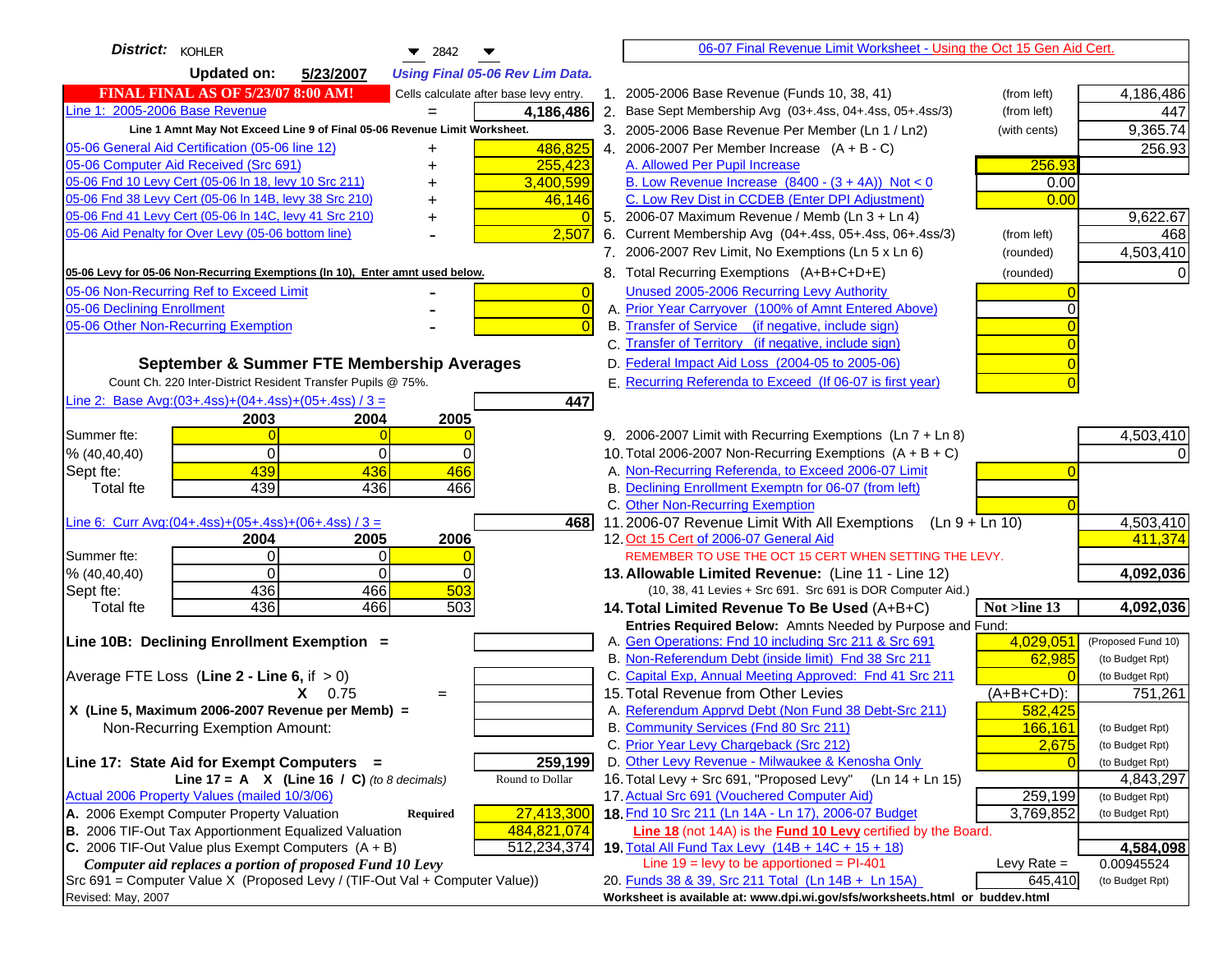| <b>DPI</b> Reconciliation                                                 |                                  |  |
|---------------------------------------------------------------------------|----------------------------------|--|
| In order for the reconciliation to work properly, the                     |                                  |  |
| PI-401 must have been filed with the Department.                          |                                  |  |
| Numbers appearing in the green boxes below are actual, district-submitted |                                  |  |
|                                                                           | 2007 PI-401 data.                |  |
| Do not type in these fields.                                              |                                  |  |
|                                                                           |                                  |  |
| Fund 10, PI-401                                                           | 3,769,852.00                     |  |
| Fund 38, PI-401                                                           | 62,985.00                        |  |
| Fund 41, PI-401                                                           | 0.00                             |  |
|                                                                           | 3,832,837.00                     |  |
|                                                                           |                                  |  |
| Chargeback, PI-401                                                        | 2,675.00                         |  |
| Fund 39, PI-401                                                           | 582,425.00                       |  |
| Fund 80, PI-401                                                           | 166,161.00                       |  |
| Fund 48/Other, PI-401                                                     | 0.00                             |  |
| Total, PI-401                                                             | 4,584,098.00                     |  |
|                                                                           |                                  |  |
|                                                                           |                                  |  |
| <b>Computer Aid</b>                                                       | 259,199.00 <------- don't change |  |
|                                                                           | <b>Results</b>                   |  |
| $\overline{\mathbf{0}}$                                                   | $\mathbf{0}$                     |  |
| 0                                                                         | 0                                |  |
| You have levied to your maximum.                                          |                                  |  |
|                                                                           |                                  |  |
| $\bf{0}$                                                                  |                                  |  |
|                                                                           |                                  |  |
|                                                                           |                                  |  |
| 0                                                                         |                                  |  |
|                                                                           |                                  |  |
|                                                                           | $\bf{0}$                         |  |
|                                                                           |                                  |  |
|                                                                           |                                  |  |
|                                                                           |                                  |  |
| 0                                                                         |                                  |  |
|                                                                           |                                  |  |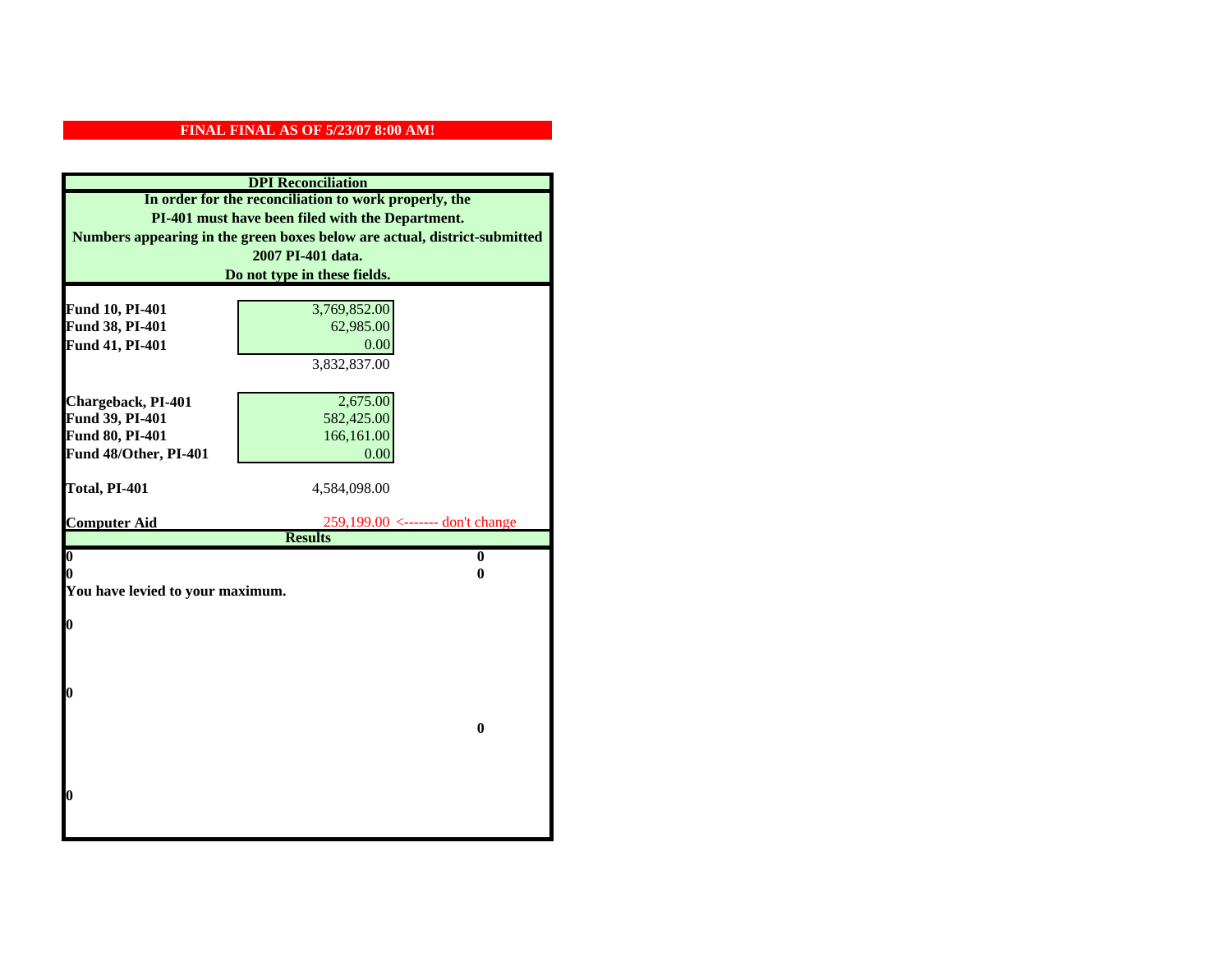| District: LAC DU FLAMBEAU #1<br>$\blacktriangledown$ 1848                                                        | 06-07 Final Revenue Limit Worksheet - Using the Oct 15 Gen Aid Cert.                                                       |                                    |
|------------------------------------------------------------------------------------------------------------------|----------------------------------------------------------------------------------------------------------------------------|------------------------------------|
| <b>Updated on:</b><br>5/23/2007<br><b>Using Final 05-06 Rev Lim Data.</b>                                        |                                                                                                                            |                                    |
| <b>FINAL FINAL AS OF 5/23/07 8:00 AM!</b><br>Cells calculate after base levy entry.                              | 1. 2005-2006 Base Revenue (Funds 10, 38, 41)<br>(from left)                                                                | 4,540,460                          |
| Line 1: 2005-2006 Base Revenue<br>4,540,460<br>$=$                                                               | 2. Base Sept Membership Avg (03+.4ss, 04+.4ss, 05+.4ss/3)<br>(from left)                                                   | 472                                |
| Line 1 Amnt May Not Exceed Line 9 of Final 05-06 Revenue Limit Worksheet.                                        | 3. 2005-2006 Base Revenue Per Member (Ln 1 / Ln2)<br>(with cents)                                                          | 9,619.62                           |
| 475,756<br>05-06 General Aid Certification (05-06 line 12)                                                       | 4. 2006-2007 Per Member Increase $(A + B - C)$                                                                             | 256.93                             |
| 05-06 Computer Aid Received (Src 691)<br>981                                                                     | A. Allowed Per Pupil Increase<br>256.93                                                                                    |                                    |
| 05-06 Fnd 10 Levy Cert (05-06 ln 18, levy 10 Src 211)<br>4,147,758                                               | B. Low Revenue Increase $(8400 - (3 + 4A))$ Not < 0<br>0.00                                                                |                                    |
| 05-06 Fnd 38 Levy Cert (05-06 In 14B, levy 38 Src 210)                                                           | C. Low Rev Dist in CCDEB (Enter DPI Adjustment)<br>0.00                                                                    |                                    |
| 05-06 Fnd 41 Levy Cert (05-06 In 14C, levy 41 Src 210)<br>$\overline{0}$<br>+                                    | 5. 2006-07 Maximum Revenue / Memb (Ln 3 + Ln 4)                                                                            | 9,876.55                           |
| 05-06 Aid Penalty for Over Levy (05-06 bottom line)                                                              | Current Membership Avg (04+.4ss, 05+.4ss, 06+.4ss/3)<br>6.<br>(from left)                                                  | 464                                |
|                                                                                                                  | 7. 2006-2007 Rev Limit, No Exemptions (Ln 5 x Ln 6)<br>(rounded)                                                           | 4,582,719                          |
| 05-06 Levy for 05-06 Non-Recurring Exemptions (In 10), Enter amnt used below.                                    | 8. Total Recurring Exemptions (A+B+C+D+E)<br>(rounded)                                                                     | 165,477                            |
| 05-06 Non-Recurring Ref to Exceed Limit<br>$\overline{0}$                                                        | Unused 2005-2006 Recurring Levy Authority                                                                                  |                                    |
| 84,035<br>05-06 Declining Enrollment                                                                             | A. Prior Year Carryover (100% of Amnt Entered Above)<br>∩                                                                  |                                    |
| 05-06 Other Non-Recurring Exemption                                                                              | B. Transfer of Service (if negative, include sign)<br>$-5,785$                                                             |                                    |
|                                                                                                                  | C. Transfer of Territory (if negative, include sign)                                                                       |                                    |
| September & Summer FTE Membership Averages                                                                       | D. Federal Impact Aid Loss (2004-05 to 2005-06)<br>171,262                                                                 |                                    |
| Count Ch. 220 Inter-District Resident Transfer Pupils @ 75%.                                                     | E. Recurring Referenda to Exceed (If 06-07 is first year)                                                                  |                                    |
| Line 2: Base Avg: $(03+.4ss)+(04+.4ss)+(05+.4ss)/3 =$<br>472                                                     |                                                                                                                            |                                    |
| 2003<br>2004<br>2005                                                                                             |                                                                                                                            |                                    |
| 19<br>Summer fte:<br>16<br>18                                                                                    | 9. 2006-2007 Limit with Recurring Exemptions (Ln 7 + Ln 8)                                                                 | 4,748,196                          |
| 8<br>6<br>$\overline{7}$<br>% (40, 40, 40)                                                                       | 10. Total 2006-2007 Non-Recurring Exemptions $(A + B + C)$                                                                 | 59,259                             |
| 472<br>467<br>457<br>Sept fte:                                                                                   | A. Non-Recurring Referenda, to Exceed 2006-07 Limit                                                                        |                                    |
| 480<br>473<br><b>Total fte</b><br>464                                                                            | B. Declining Enrollment Exemptn for 06-07 (from left)<br>59,259                                                            |                                    |
|                                                                                                                  | C. Other Non-Recurring Exemption                                                                                           |                                    |
| Line 6: Curr Avg: $(04+.4ss)+(05+.4ss)+(06+.4ss)/3 =$<br>4641<br>2006<br>2004<br>2005                            | 11.2006-07 Revenue Limit With All Exemptions (Ln $9 + \overline{\text{Ln }10}$ )<br>12. Oct 15 Cert of 2006-07 General Aid | 4,807,455<br>404,085               |
| 16<br>18<br>Summer fte:<br>10                                                                                    | REMEMBER TO USE THE OCT 15 CERT WHEN SETTING THE LEVY.                                                                     |                                    |
| % (40, 40, 40)<br>6                                                                                              | 13. Allowable Limited Revenue: (Line 11 - Line 12)                                                                         | 4,403,370                          |
| 467<br>457<br>452<br>Sept fte:                                                                                   | (10, 38, 41 Levies + Src 691. Src 691 is DOR Computer Aid.)                                                                |                                    |
| 473<br>464<br>456<br><b>Total fte</b>                                                                            | Not >line 13<br>14. Total Limited Revenue To Be Used (A+B+C)                                                               | 4,403,370                          |
|                                                                                                                  | Entries Required Below: Amnts Needed by Purpose and Fund:                                                                  |                                    |
| 59,259<br>Line 10B: Declining Enrollment Exemption =                                                             | 4,403,370<br>A. Gen Operations: Fnd 10 including Src 211 & Src 691                                                         | (Proposed Fund 10)                 |
|                                                                                                                  | B. Non-Referendum Debt (inside limit) Fnd 38 Src 211<br>$\Omega$                                                           | (to Budget Rpt)                    |
| Average FTE Loss (Line $2 -$ Line 6, if $> 0$ )<br>8                                                             | C. Capital Exp, Annual Meeting Approved: Fnd 41 Src 211                                                                    | (to Budget Rpt)                    |
| 6<br>$X = 0.75$<br>$=$                                                                                           | 15. Total Revenue from Other Levies<br>$(A+B+C+D)$ :                                                                       | 579,120                            |
| X (Line 5, Maximum 2006-2007 Revenue per Memb) =<br>9,876.55                                                     | A. Referendum Apprvd Debt (Non Fund 38 Debt-Src 211)<br>579,120                                                            |                                    |
| 59,259<br>Non-Recurring Exemption Amount:                                                                        | B. Community Services (Fnd 80 Src 211)<br>$\Omega$                                                                         | (to Budget Rpt)                    |
|                                                                                                                  | C. Prior Year Levy Chargeback (Src 212)<br>$\overline{0}$                                                                  | (to Budget Rpt)                    |
| 1,068<br>Line 17: State Aid for Exempt Computers =                                                               | D. Other Levy Revenue - Milwaukee & Kenosha Only<br>$\Omega$                                                               | (to Budget Rpt)                    |
| Round to Dollar<br>Line 17 = A $X$ (Line 16 / C) (to 8 decimals)<br>Actual 2006 Property Values (mailed 10/3/06) | 16. Total Levy + Src 691, "Proposed Levy"<br>(Ln 14 + Ln 15)<br>17. Actual Src 691 (Vouchered Computer Aid)                | 4,982,490                          |
| A. 2006 Exempt Computer Property Valuation<br>197,500<br>Required                                                | 1,068<br>18. Fnd 10 Src 211 (Ln 14A - Ln 17), 2006-07 Budget<br>4,402,302                                                  | (to Budget Rpt)<br>(to Budget Rpt) |
| B. 2006 TIF-Out Tax Apportionment Equalized Valuation<br>920,884,400                                             | Line 18 (not 14A) is the Fund 10 Levy certified by the Board.                                                              |                                    |
| C. 2006 TIF-Out Value plus Exempt Computers $(A + B)$<br>921,081,900                                             | 19. Total All Fund Tax Levy $(14B + 14C + 15 + 18)$                                                                        | 4,981,422                          |
| Computer aid replaces a portion of proposed Fund 10 Levy                                                         | Line $19 = \text{levy}$ to be apportioned = PI-401<br>Levy Rate $=$                                                        | 0.00540939                         |
| Src 691 = Computer Value X (Proposed Levy / (TIF-Out Val + Computer Value))                                      | 20. Funds 38 & 39. Src 211 Total (Ln 14B + Ln 15A)<br>579,120                                                              | (to Budget Rpt)                    |
| Revised: May, 2007                                                                                               | Worksheet is available at: www.dpi.wi.gov/sfs/worksheets.html or buddev.html                                               |                                    |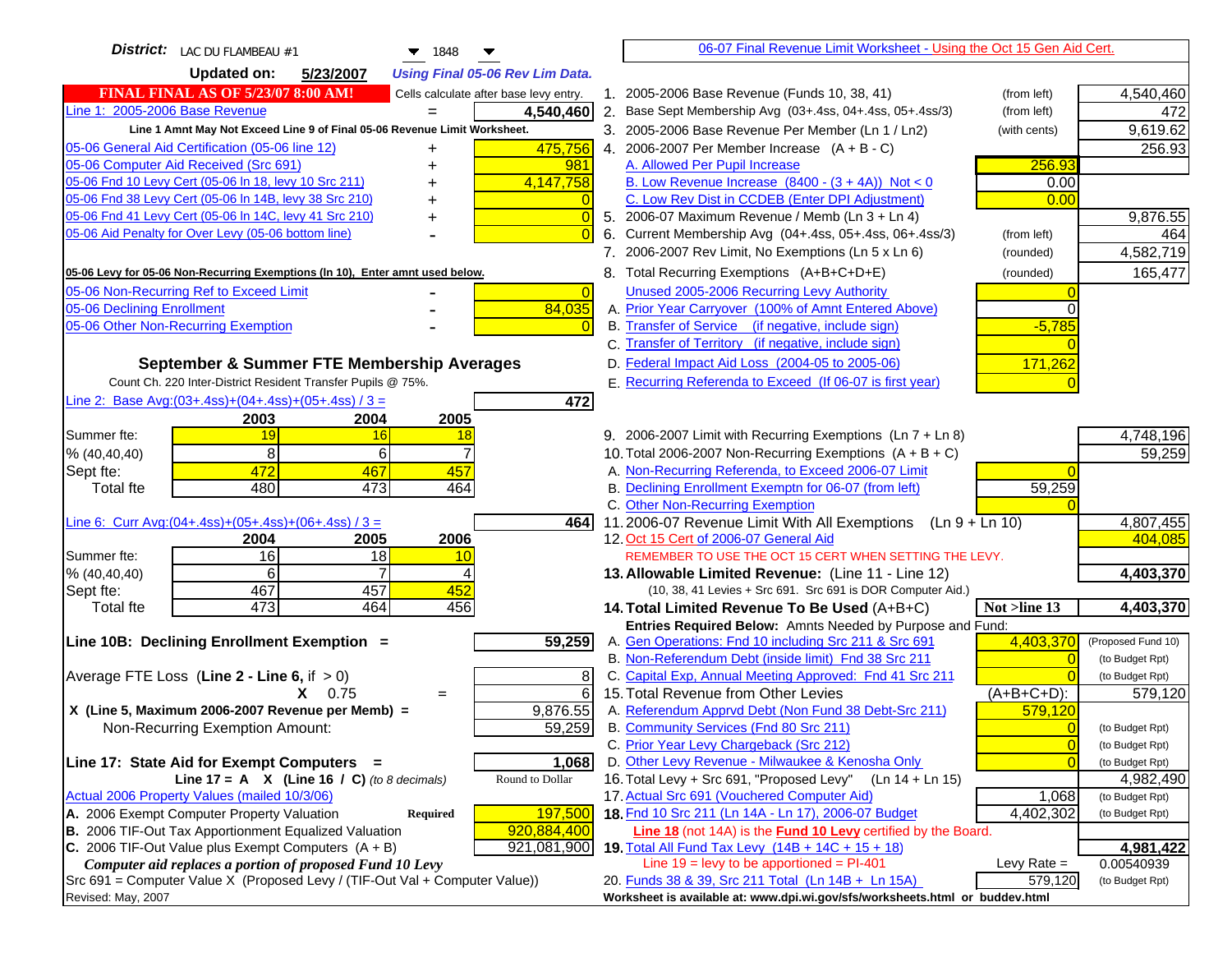| <b>DPI</b> Reconciliation                                                 |                                                       |  |
|---------------------------------------------------------------------------|-------------------------------------------------------|--|
| In order for the reconciliation to work properly, the                     |                                                       |  |
| PI-401 must have been filed with the Department.                          |                                                       |  |
| Numbers appearing in the green boxes below are actual, district-submitted |                                                       |  |
|                                                                           | 2007 PI-401 data.                                     |  |
| Do not type in these fields.                                              |                                                       |  |
|                                                                           |                                                       |  |
| Fund 10, PI-401<br>Fund 38, PI-401                                        | 4,402,302.00<br>0.00                                  |  |
| Fund 41, PI-401                                                           | 0.00                                                  |  |
|                                                                           | 4,402,302.00                                          |  |
|                                                                           |                                                       |  |
| Chargeback, PI-401                                                        | 0.00                                                  |  |
| Fund 39, PI-401                                                           | 579,120.00                                            |  |
| Fund 80, PI-401                                                           | 0.00                                                  |  |
| Fund 48/Other, PI-401                                                     | 0.00                                                  |  |
|                                                                           |                                                       |  |
| Total, PI-401                                                             | 4,981,422.00                                          |  |
|                                                                           |                                                       |  |
| <b>Computer Aid</b>                                                       | $1,068.00 \le$ ------- don't change<br><b>Results</b> |  |
| $\boldsymbol{0}$                                                          | $\bf{0}$                                              |  |
| 0                                                                         | 0                                                     |  |
| You have levied to your maximum.                                          |                                                       |  |
|                                                                           |                                                       |  |
| 0                                                                         |                                                       |  |
|                                                                           |                                                       |  |
|                                                                           |                                                       |  |
|                                                                           |                                                       |  |
| 0                                                                         |                                                       |  |
|                                                                           | $\bf{0}$                                              |  |
|                                                                           |                                                       |  |
|                                                                           |                                                       |  |
|                                                                           |                                                       |  |
| 0                                                                         |                                                       |  |
|                                                                           |                                                       |  |
|                                                                           |                                                       |  |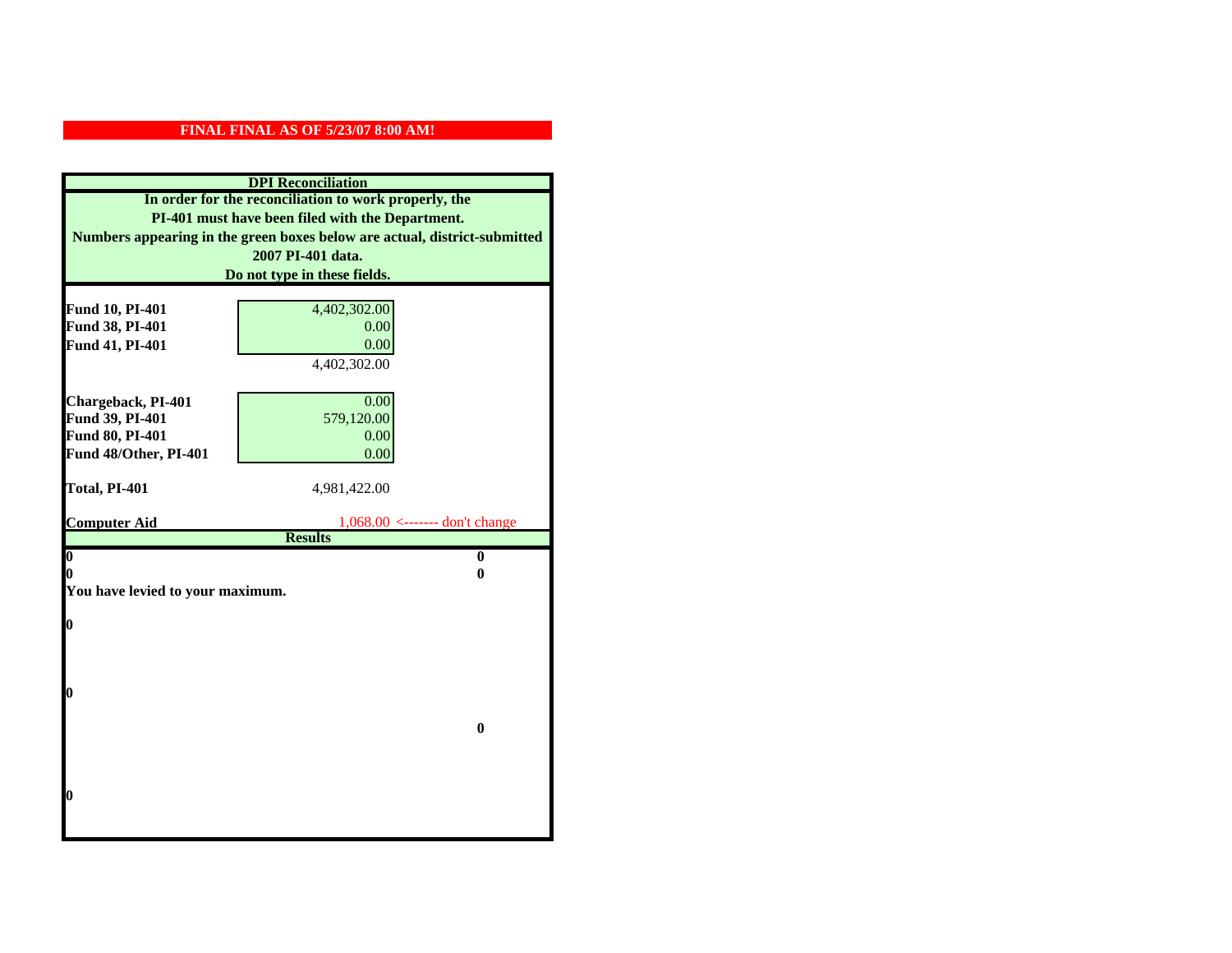| District: LACROSSE<br>$\blacktriangledown$ 2849                                     |          | 06-07 Final Revenue Limit Worksheet - Using the Oct 15 Gen Aid Cert.                                        |                                              |
|-------------------------------------------------------------------------------------|----------|-------------------------------------------------------------------------------------------------------------|----------------------------------------------|
| <b>Updated on:</b><br>5/23/2007<br><b>Using Final 05-06 Rev Lim Data.</b>           |          |                                                                                                             |                                              |
| <b>FINAL FINAL AS OF 5/23/07 8:00 AM!</b><br>Cells calculate after base levy entry. |          | 2005-2006 Base Revenue (Funds 10, 38, 41)<br>(from left)<br>$\mathbf{1}$ .                                  | 69,331,767                                   |
| Line 1: 2005-2006 Base Revenue<br>69,331,767                                        |          | 2. Base Sept Membership Avg (03+.4ss, 04+.4ss, 05+.4ss/3)<br>(from left)                                    | 7,204                                        |
| Line 1 Amnt May Not Exceed Line 9 of Final 05-06 Revenue Limit Worksheet.           |          | 3. 2005-2006 Base Revenue Per Member (Ln 1 / Ln2)<br>(with cents)                                           | 9,624.07                                     |
| 37,414,463<br>05-06 General Aid Certification (05-06 line 12)<br>+                  |          | 4. 2006-2007 Per Member Increase $(A + B - C)$                                                              | 256.93                                       |
| 05-06 Computer Aid Received (Src 691)<br>741,945<br>+                               |          | A. Allowed Per Pupil Increase                                                                               | 256.93                                       |
| 05-06 Fnd 10 Levy Cert (05-06 In 18, levy 10 Src 211)<br>34,097,449<br>+            |          | B. Low Revenue Increase $(8400 - (3 + 4A))$ Not < 0                                                         | 0.00                                         |
| 05-06 Fnd 38 Levy Cert (05-06 In 14B, levy 38 Src 210)                              |          | C. Low Rev Dist in CCDEB (Enter DPI Adjustment)                                                             | 0.00                                         |
| 05-06 Fnd 41 Levy Cert (05-06 In 14C, levy 41 Src 210)<br>1,400,000<br>+            |          | 5. 2006-07 Maximum Revenue / Memb (Ln 3 + Ln 4)                                                             | 9,881.00                                     |
| 05-06 Aid Penalty for Over Levy (05-06 bottom line)                                 | $\Omega$ | Current Membership Avg (04+.4ss, 05+.4ss, 06+.4ss/3)<br>6.<br>(from left)                                   | 7,098                                        |
|                                                                                     |          | 7. 2006-2007 Rev Limit, No Exemptions (Ln 5 x Ln 6)<br>(rounded)                                            | 70,135,338                                   |
| 05-06 Levy for 05-06 Non-Recurring Exemptions (In 10), Enter amnt used below.       |          | 8. Total Recurring Exemptions (A+B+C+D+E)<br>(rounded)                                                      | 918,043                                      |
| 05-06 Non-Recurring Ref to Exceed Limit<br>3,525,000                                |          | Unused 2005-2006 Recurring Levy Authority                                                                   |                                              |
| 05-06 Declining Enrollment<br>797,090                                               |          | A. Prior Year Carryover (100% of Amnt Entered Above)                                                        |                                              |
| 05-06 Other Non-Recurring Exemption                                                 |          | B. Transfer of Service (if negative, include sign)                                                          | 918,043                                      |
|                                                                                     |          | C. Transfer of Territory (if negative, include sign)                                                        |                                              |
| September & Summer FTE Membership Averages                                          |          | D. Federal Impact Aid Loss (2004-05 to 2005-06)                                                             |                                              |
| Count Ch. 220 Inter-District Resident Transfer Pupils @ 75%.                        |          | E. Recurring Referenda to Exceed (If 06-07 is first year)                                                   |                                              |
| Line 2: Base Avg:(03+.4ss)+(04+.4ss)+(05+.4ss) / 3 =                                | 7,204    |                                                                                                             |                                              |
| 2003<br>2004<br>2005                                                                |          |                                                                                                             |                                              |
| 163<br>Summer fte:<br>146<br>140                                                    |          | 9. 2006-2007 Limit with Recurring Exemptions (Ln 7 + Ln 8)                                                  | 71,053,381                                   |
| 65<br>58<br>56<br>% (40, 40, 40)                                                    |          | 10. Total 2006-2007 Non-Recurring Exemptions $(A + B + C)$                                                  | 4,315,480                                    |
| 7,252<br>7,083<br>Sept fte:<br>7,098                                                |          | A. Non-Recurring Referenda, to Exceed 2006-07 Limit<br>3,525,000                                            |                                              |
| Total fte<br>7,317<br>7,156<br>7,139                                                |          | B. Declining Enrollment Exemptn for 06-07 (from left)                                                       | 790,480                                      |
|                                                                                     |          | C. Other Non-Recurring Exemption                                                                            |                                              |
| Line 6: Curr Avg: $(04+.4ss)+(05+.4ss)+(06+.4ss)/3 =$                               | 7,098    | 11.2006-07 Revenue Limit With All Exemptions (Ln $9 + \overline{\text{Ln }10}$ )                            | 75,368,861                                   |
| 2005<br>2006<br>2004                                                                |          | 12. Oct 15 Cert of 2006-07 General Aid                                                                      | 38,761,571                                   |
| 146<br>Summer fte:<br>140<br>145                                                    |          | REMEMBER TO USE THE OCT 15 CERT WHEN SETTING THE LEVY.                                                      |                                              |
| 58<br>56<br>58<br>% (40, 40, 40)                                                    |          | 13. Allowable Limited Revenue: (Line 11 - Line 12)                                                          | 36,607,290                                   |
| 6,941<br>7,098<br>7,083<br>Sept fte:                                                |          | (10, 38, 41 Levies + Src 691. Src 691 is DOR Computer Aid.)                                                 |                                              |
| 7,156<br>7,139<br>6,999<br>Total fte                                                |          | Not >line 13<br>14. Total Limited Revenue To Be Used $(A+B+C)$                                              | 36,607,290                                   |
|                                                                                     |          | Entries Required Below: Amnts Needed by Purpose and Fund:                                                   |                                              |
| 790,480<br>Line 10B: Declining Enrollment Exemption =                               |          | A. Gen Operations: Fnd 10 including Src 211 & Src 691<br>35,207,290                                         | (Proposed Fund 10)                           |
|                                                                                     |          | B. Non-Referendum Debt (inside limit) Fnd 38 Src 211                                                        | (to Budget Rpt)                              |
| Average FTE Loss (Line $2 -$ Line 6, if $> 0$ )                                     | 106      | C. Capital Exp, Annual Meeting Approved: Fnd 41 Src 211<br>1,400,000<br>15. Total Revenue from Other Levies | (to Budget Rpt)                              |
| $X = 0.75$<br>$=$<br>X (Line 5, Maximum 2006-2007 Revenue per Memb) =               | 80       | $(A+B+C+D)$ :<br>A. Referendum Apprvd Debt (Non Fund 38 Debt-Src 211)                                       | 638,828                                      |
| 9,881.00<br>790,480                                                                 |          | B. Community Services (Fnd 80 Src 211)                                                                      | 614,035                                      |
| Non-Recurring Exemption Amount:                                                     |          | C. Prior Year Levy Chargeback (Src 212)                                                                     | (to Budget Rpt)<br>24,793<br>(to Budget Rpt) |
| 689,559<br>Line 17: State Aid for Exempt Computers =                                |          | D. Other Levy Revenue - Milwaukee & Kenosha Only                                                            | (to Budget Rpt)                              |
| Round to Dollar<br>Line 17 = A $X$ (Line 16 / C) (to 8 decimals)                    |          | 16. Total Levy + Src 691, "Proposed Levy" (Ln 14 + Ln 15)                                                   | 37,246,118                                   |
| Actual 2006 Property Values (mailed 10/3/06)                                        |          | 17. Actual Src 691 (Vouchered Computer Aid)                                                                 | 689,559<br>(to Budget Rpt)                   |
| A. 2006 Exempt Computer Property Valuation<br>68,144,400<br>Required                |          | 18. Fnd 10 Src 211 (Ln 14A - Ln 17), 2006-07 Budget<br>34,517,731                                           | (to Budget Rpt)                              |
| B. 2006 TIF-Out Tax Apportionment Equalized Valuation<br>3,612,633,614              |          | Line 18 (not 14A) is the Fund 10 Levy certified by the Board.                                               |                                              |
| C. 2006 TIF-Out Value plus Exempt Computers $(A + B)$<br>3,680,778,014              |          | 19. Total All Fund Tax Levy (14B + 14C + 15 + 18)                                                           | 36,556,559                                   |
| Computer aid replaces a portion of proposed Fund 10 Levy                            |          | Line $19 = \text{levy}$ to be apportioned = PI-401<br>Levy Rate $=$                                         | 0.01011909                                   |
| Src 691 = Computer Value X (Proposed Levy / (TIF-Out Val + Computer Value))         |          | 20. Funds 38 & 39, Src 211 Total (Ln 14B + Ln 15A)                                                          | $\overline{0}$<br>(to Budget Rpt)            |
| Revised: May, 2007                                                                  |          | Worksheet is available at: www.dpi.wi.gov/sfs/worksheets.html or buddev.html                                |                                              |
|                                                                                     |          |                                                                                                             |                                              |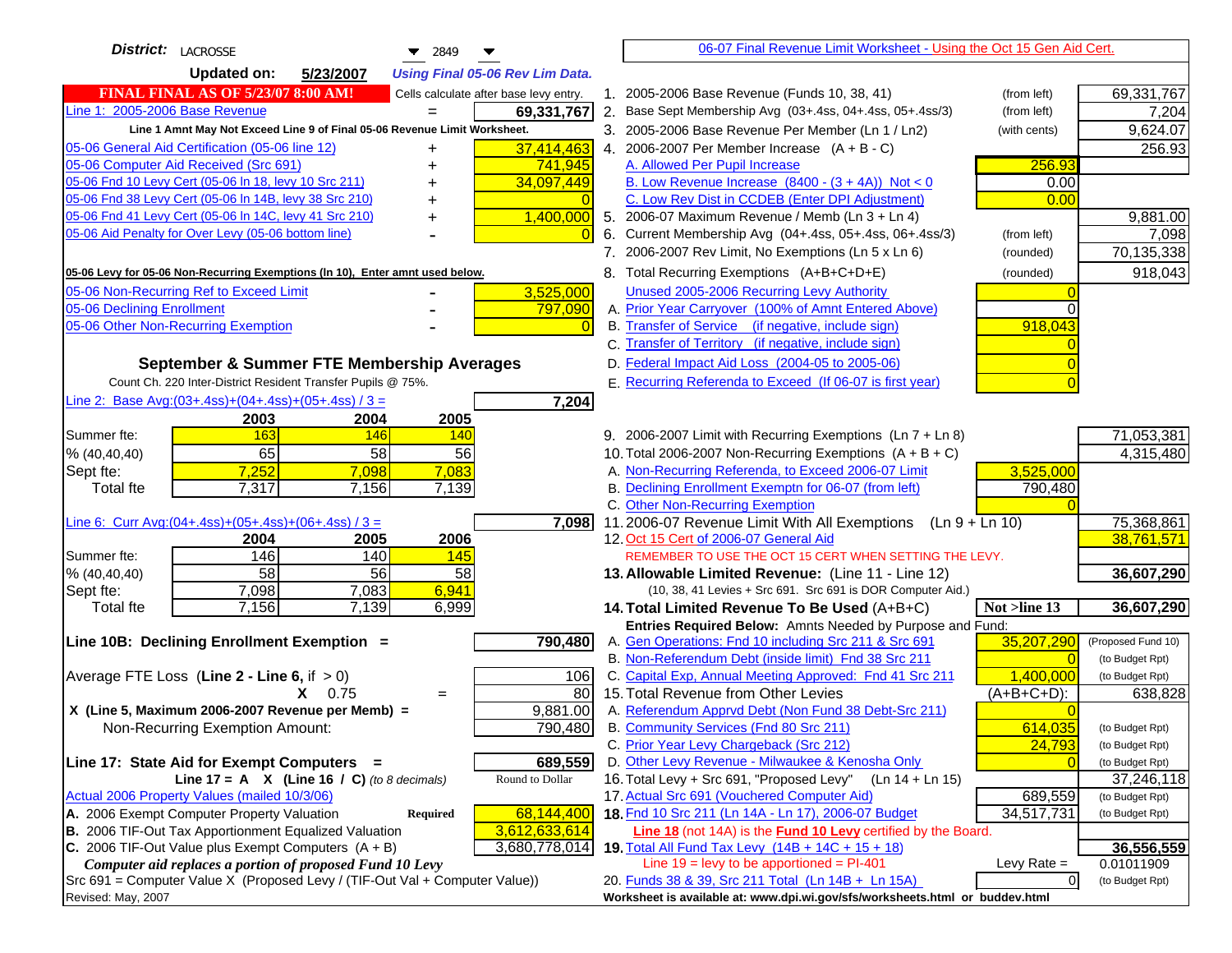| <b>DPI</b> Reconciliation                                                 |                                       |  |
|---------------------------------------------------------------------------|---------------------------------------|--|
| In order for the reconciliation to work properly, the                     |                                       |  |
| PI-401 must have been filed with the Department.                          |                                       |  |
| Numbers appearing in the green boxes below are actual, district-submitted |                                       |  |
|                                                                           | 2007 PI-401 data.                     |  |
| Do not type in these fields.                                              |                                       |  |
|                                                                           |                                       |  |
| Fund 10, PI-401                                                           | 34,517,731.00                         |  |
| Fund 38, PI-401                                                           | 0.00<br>1,400,000.00                  |  |
| Fund 41, PI-401                                                           |                                       |  |
|                                                                           | 35,917,731.00                         |  |
| Chargeback, PI-401                                                        | 24,793.00                             |  |
| Fund 39, PI-401                                                           | 0.00                                  |  |
| Fund 80, PI-401                                                           | 614,035.00                            |  |
| Fund 48/Other, PI-401                                                     | 0.00                                  |  |
|                                                                           |                                       |  |
| Total, PI-401                                                             | 36,556,559.00                         |  |
|                                                                           |                                       |  |
| <b>Computer Aid</b>                                                       | $689,559.00 \le$ ------- don't change |  |
|                                                                           | <b>Results</b>                        |  |
| $\boldsymbol{0}$<br>0                                                     | $\bf{0}$<br>0                         |  |
| You have levied to your maximum.                                          |                                       |  |
|                                                                           |                                       |  |
| $\bf{0}$                                                                  |                                       |  |
|                                                                           |                                       |  |
|                                                                           |                                       |  |
|                                                                           |                                       |  |
| l0                                                                        |                                       |  |
|                                                                           |                                       |  |
|                                                                           | $\mathbf{0}$                          |  |
|                                                                           |                                       |  |
|                                                                           |                                       |  |
| $\boldsymbol{0}$                                                          |                                       |  |
|                                                                           |                                       |  |
|                                                                           |                                       |  |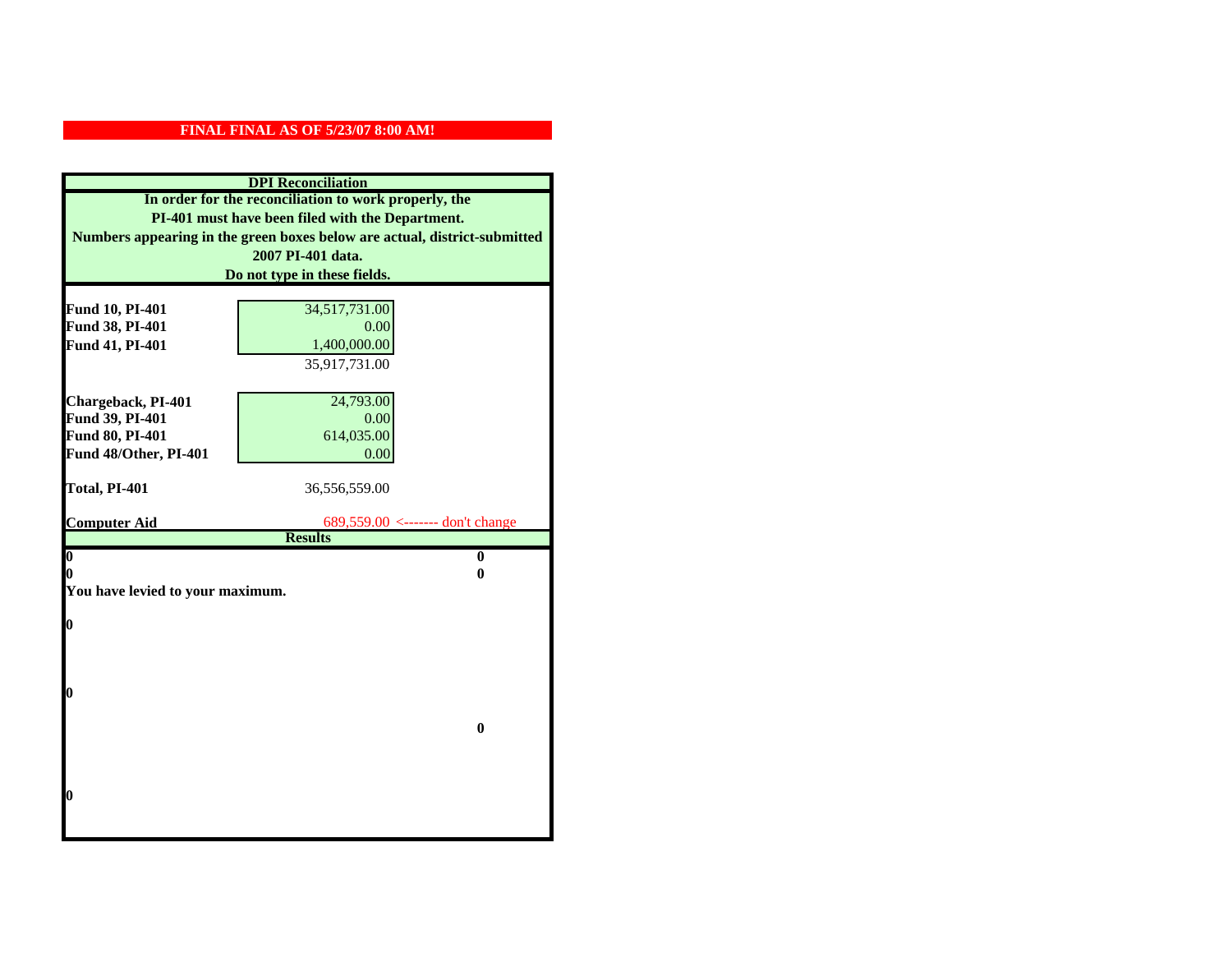| District: LADYSMITH-HAWKINS<br>$\blacktriangledown$ 2856                                      | 06-07 Final Revenue Limit Worksheet - Using the Oct 15 Gen Aid Cert.                                             |                              |
|-----------------------------------------------------------------------------------------------|------------------------------------------------------------------------------------------------------------------|------------------------------|
| <b>Updated on:</b><br>5/23/2007<br><b>Using Final 05-06 Rev Lim Data.</b>                     |                                                                                                                  |                              |
| <b>FINAL FINAL AS OF 5/23/07 8:00 AM!</b><br>Cells calculate after base levy entry.           | 1. 2005-2006 Base Revenue (Funds 10, 38, 41)<br>(from left)                                                      | 9,257,470                    |
| Line 1: 2005-2006 Base Revenue<br>9,257,470                                                   | 2. Base Sept Membership Avg (03+.4ss, 04+.4ss, 05+.4ss/3)<br>(from left)                                         | 981                          |
| Line 1 Amnt May Not Exceed Line 9 of Final 05-06 Revenue Limit Worksheet.                     | 3. 2005-2006 Base Revenue Per Member (Ln 1 / Ln2)<br>(with cents)                                                | 9,436.77                     |
| 7,079,052<br>05-06 General Aid Certification (05-06 line 12)                                  | 4. 2006-2007 Per Member Increase $(A + B - C)$                                                                   | 256.93                       |
| 05-06 Computer Aid Received (Src 691)<br>15,468                                               | A. Allowed Per Pupil Increase<br>256.93                                                                          |                              |
| 05-06 Fnd 10 Levy Cert (05-06 In 18, levy 10 Src 211)<br>2,434,307                            | B. Low Revenue Increase $(8400 - (3 + 4A))$ Not < 0<br>0.00                                                      |                              |
| 05-06 Fnd 38 Levy Cert (05-06 In 14B, levy 38 Src 210)<br>20,467                              | C. Low Rev Dist in CCDEB (Enter DPI Adjustment)<br>0.00                                                          |                              |
| 05-06 Fnd 41 Levy Cert (05-06 In 14C, levy 41 Src 210)<br>+                                   | 5. 2006-07 Maximum Revenue / Memb (Ln 3 + Ln 4)                                                                  | 9,693.70                     |
| 05-06 Aid Penalty for Over Levy (05-06 bottom line)                                           | 6. Current Membership Avg (04+.4ss, 05+.4ss, 06+.4ss/3)<br>(from left)                                           | 959                          |
|                                                                                               | 7. 2006-2007 Rev Limit, No Exemptions (Ln 5 x Ln 6)<br>(rounded)                                                 | 9,296,258                    |
| 05-06 Levy for 05-06 Non-Recurring Exemptions (In 10), Enter amnt used below.                 | 8. Total Recurring Exemptions (A+B+C+D+E)<br>(rounded)                                                           | 2,927                        |
| 05-06 Non-Recurring Ref to Exceed Limit<br>$\overline{0}$                                     | Unused 2005-2006 Recurring Levy Authority                                                                        |                              |
| 291,824<br>05-06 Declining Enrollment                                                         | A. Prior Year Carryover (100% of Amnt Entered Above)<br>0                                                        |                              |
| 05-06 Other Non-Recurring Exemption                                                           | B. Transfer of Service (if negative, include sign)<br>2,927                                                      |                              |
|                                                                                               | C. Transfer of Territory (if negative, include sign)                                                             |                              |
| September & Summer FTE Membership Averages                                                    | D. Federal Impact Aid Loss (2004-05 to 2005-06)                                                                  |                              |
| Count Ch. 220 Inter-District Resident Transfer Pupils @ 75%.                                  | E. Recurring Referenda to Exceed (If 06-07 is first year)                                                        |                              |
| Line 2: Base Avg: (03+.4ss) + (04+.4ss) + (05+.4ss) / 3 =<br>981                              |                                                                                                                  |                              |
| 2003<br>2004<br>2005                                                                          |                                                                                                                  |                              |
| 34<br>29<br>Summer fte:<br>36                                                                 | 9. 2006-2007 Limit with Recurring Exemptions (Ln 7 + Ln 8)                                                       | 9,299,185                    |
| 14<br>12<br>% (40, 40, 40)<br>14                                                              | 10. Total 2006-2007 Non-Recurring Exemptions $(A + B + C)$                                                       | 164,793                      |
| 971<br>927<br>1,005<br>Sept fte:                                                              | A. Non-Recurring Referenda, to Exceed 2006-07 Limit                                                              |                              |
| 983<br>941<br><b>Total fte</b><br>1,019                                                       | B. Declining Enrollment Exemptn for 06-07 (from left)<br>164,793                                                 |                              |
| Line 6: Curr Avg: $(04+.4ss)+(05+.4ss)+(06+.4ss)/3 =$<br>9591                                 | C. Other Non-Recurring Exemption<br>11.2006-07 Revenue Limit With All Exemptions (Ln 9 + Ln 10)                  | 9,463,978                    |
| 2006<br>2004<br>2005                                                                          | 12. Oct 15 Cert of 2006-07 General Aid                                                                           | 7,305,118                    |
| 29<br>36<br>Summer fte:<br>29                                                                 | REMEMBER TO USE THE OCT 15 CERT WHEN SETTING THE LEVY.                                                           |                              |
| 12<br>14<br>% (40, 40, 40)<br>12                                                              | 13. Allowable Limited Revenue: (Line 11 - Line 12)                                                               | 2,158,860                    |
| 971<br>927<br>941<br>Sept fte:                                                                | (10, 38, 41 Levies + Src 691. Src 691 is DOR Computer Aid.)                                                      |                              |
| 983<br>941<br>953<br><b>Total fte</b>                                                         | 14. Total Limited Revenue To Be Used (A+B+C)<br>Not >line 13                                                     | 2,158,860                    |
|                                                                                               | Entries Required Below: Amnts Needed by Purpose and Fund:                                                        |                              |
| 164,793<br>Line 10B: Declining Enrollment Exemption =                                         | 2,057,860<br>A. Gen Operations: Fnd 10 including Src 211 & Src 691                                               | (Proposed Fund 10)           |
|                                                                                               | B. Non-Referendum Debt (inside limit) Fnd 38 Src 211<br>101,000                                                  | (to Budget Rpt)              |
| Average FTE Loss (Line $2 -$ Line 6, if $> 0$ )<br>22                                         | C. Capital Exp, Annual Meeting Approved: Fnd 41 Src 211<br>$\Omega$                                              | (to Budget Rpt)              |
| 17<br>$X = 0.75$<br>$=$                                                                       | 15. Total Revenue from Other Levies<br>$(A+B+C+D)$ :                                                             | 1,011,949                    |
| X (Line 5, Maximum 2006-2007 Revenue per Memb) =<br>9,693.70                                  | A. Referendum Apprvd Debt (Non Fund 38 Debt-Src 211)<br>926,675                                                  |                              |
| 164,793<br>Non-Recurring Exemption Amount:                                                    | B. Community Services (Fnd 80 Src 211)<br>85,253                                                                 | (to Budget Rpt)              |
|                                                                                               | 21<br>C. Prior Year Levy Chargeback (Src 212)                                                                    | (to Budget Rpt)              |
| 12,486<br>Line 17: State Aid for Exempt Computers =<br>Round to Dollar                        | D. Other Levy Revenue - Milwaukee & Kenosha Only<br>16. Total Levy + Src 691, "Proposed Levy"<br>(Ln 14 + Ln 15) | (to Budget Rpt)              |
| Line 17 = A $X$ (Line 16 / C) (to 8 decimals)<br>Actual 2006 Property Values (mailed 10/3/06) | 17. Actual Src 691 (Vouchered Computer Aid)<br>12,486                                                            | 3,170,809<br>(to Budget Rpt) |
| A. 2006 Exempt Computer Property Valuation<br>1,221,500<br>Required                           | 18. Fnd 10 Src 211 (Ln 14A - Ln 17), 2006-07 Budget<br>2,045,374                                                 | (to Budget Rpt)              |
| <b>B.</b> 2006 TIF-Out Tax Apportionment Equalized Valuation<br>308,969,789                   | Line 18 (not 14A) is the Fund 10 Levy certified by the Board.                                                    |                              |
| C. 2006 TIF-Out Value plus Exempt Computers $(A + B)$<br>310,191,289                          | 19. Total All Fund Tax Levy (14B + 14C + 15 + 18)                                                                | 3,158,323                    |
| Computer aid replaces a portion of proposed Fund 10 Levy                                      | Line $19 = \text{levy}$ to be apportioned = PI-401<br>Levy Rate $=$                                              | 0.01022211                   |
| $Src691$ = Computer Value X (Proposed Levy / (TIF-Out Val + Computer Value))                  | 20. Funds 38 & 39, Src 211 Total (Ln 14B + Ln 15A)<br>1,027,675                                                  | (to Budget Rpt)              |
| Revised: May, 2007                                                                            | Worksheet is available at: www.dpi.wi.gov/sfs/worksheets.html or buddev.html                                     |                              |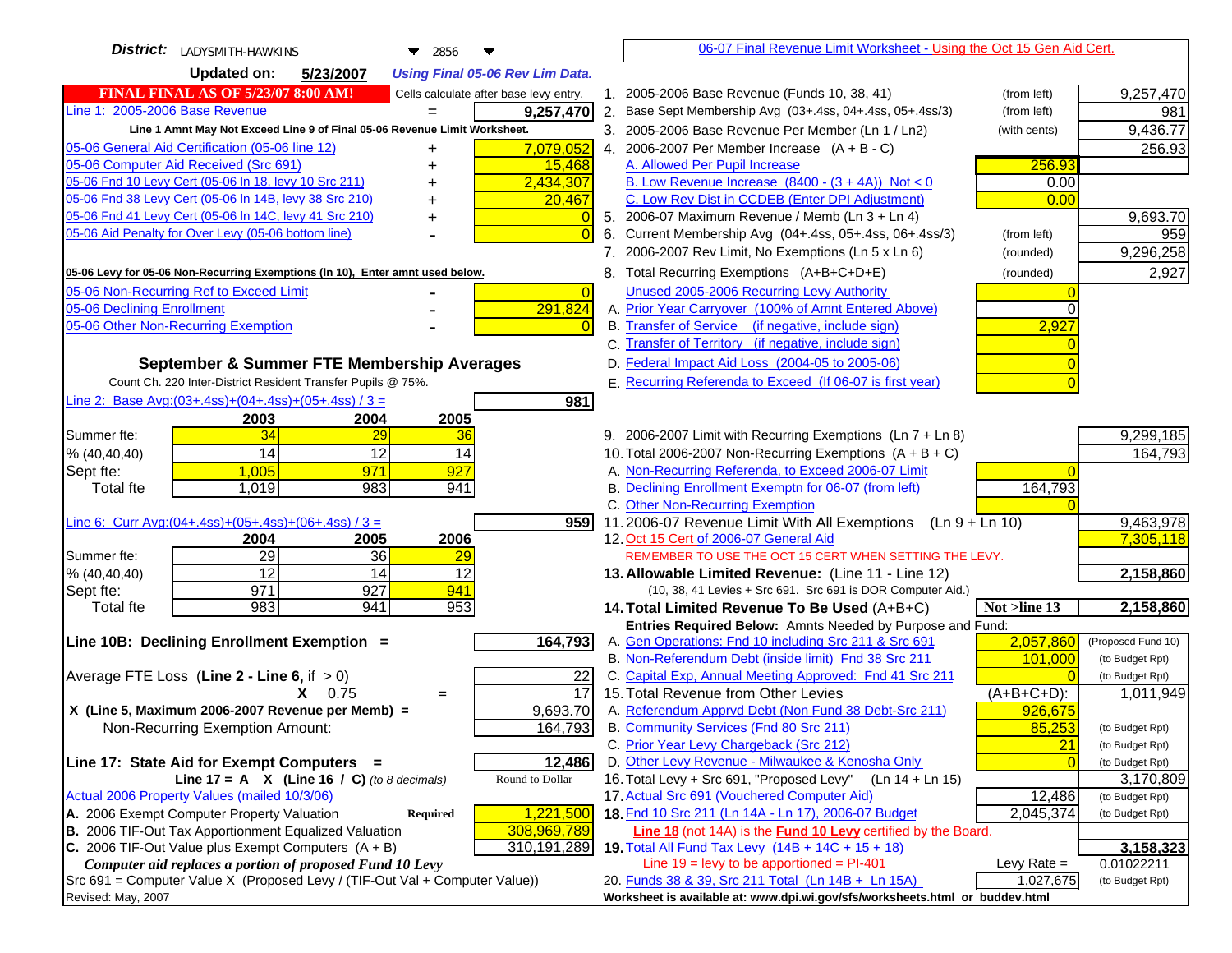| <b>DPI</b> Reconciliation                        |                                                                           |  |
|--------------------------------------------------|---------------------------------------------------------------------------|--|
|                                                  | In order for the reconciliation to work properly, the                     |  |
| PI-401 must have been filed with the Department. |                                                                           |  |
|                                                  | Numbers appearing in the green boxes below are actual, district-submitted |  |
|                                                  | 2007 PI-401 data.                                                         |  |
|                                                  | Do not type in these fields.                                              |  |
|                                                  |                                                                           |  |
| Fund 10, PI-401                                  | 2,045,374.00                                                              |  |
| Fund 38, PI-401                                  | 101,000.00                                                                |  |
| Fund 41, PI-401                                  | 0.00                                                                      |  |
|                                                  | 2,146,374.00                                                              |  |
|                                                  |                                                                           |  |
| Chargeback, PI-401                               | 21.00                                                                     |  |
| Fund 39, PI-401                                  | 926,675.00                                                                |  |
| Fund 80, PI-401                                  | 85,253.00                                                                 |  |
| Fund 48/Other, PI-401                            | 0.00                                                                      |  |
| Total, PI-401                                    | 3,158,323.00                                                              |  |
|                                                  |                                                                           |  |
| <b>Computer Aid</b>                              | $12,486.00 \le$ ------- don't change                                      |  |
|                                                  | <b>Results</b>                                                            |  |
| $\overline{\mathbf{0}}$                          | $\bf{0}$                                                                  |  |
| 0<br>You have levied to your maximum.            | 0                                                                         |  |
|                                                  |                                                                           |  |
| $\bf{0}$                                         |                                                                           |  |
|                                                  |                                                                           |  |
|                                                  |                                                                           |  |
|                                                  |                                                                           |  |
| l0                                               |                                                                           |  |
|                                                  |                                                                           |  |
|                                                  | $\bf{0}$                                                                  |  |
|                                                  |                                                                           |  |
|                                                  |                                                                           |  |
| $\boldsymbol{0}$                                 |                                                                           |  |
|                                                  |                                                                           |  |
|                                                  |                                                                           |  |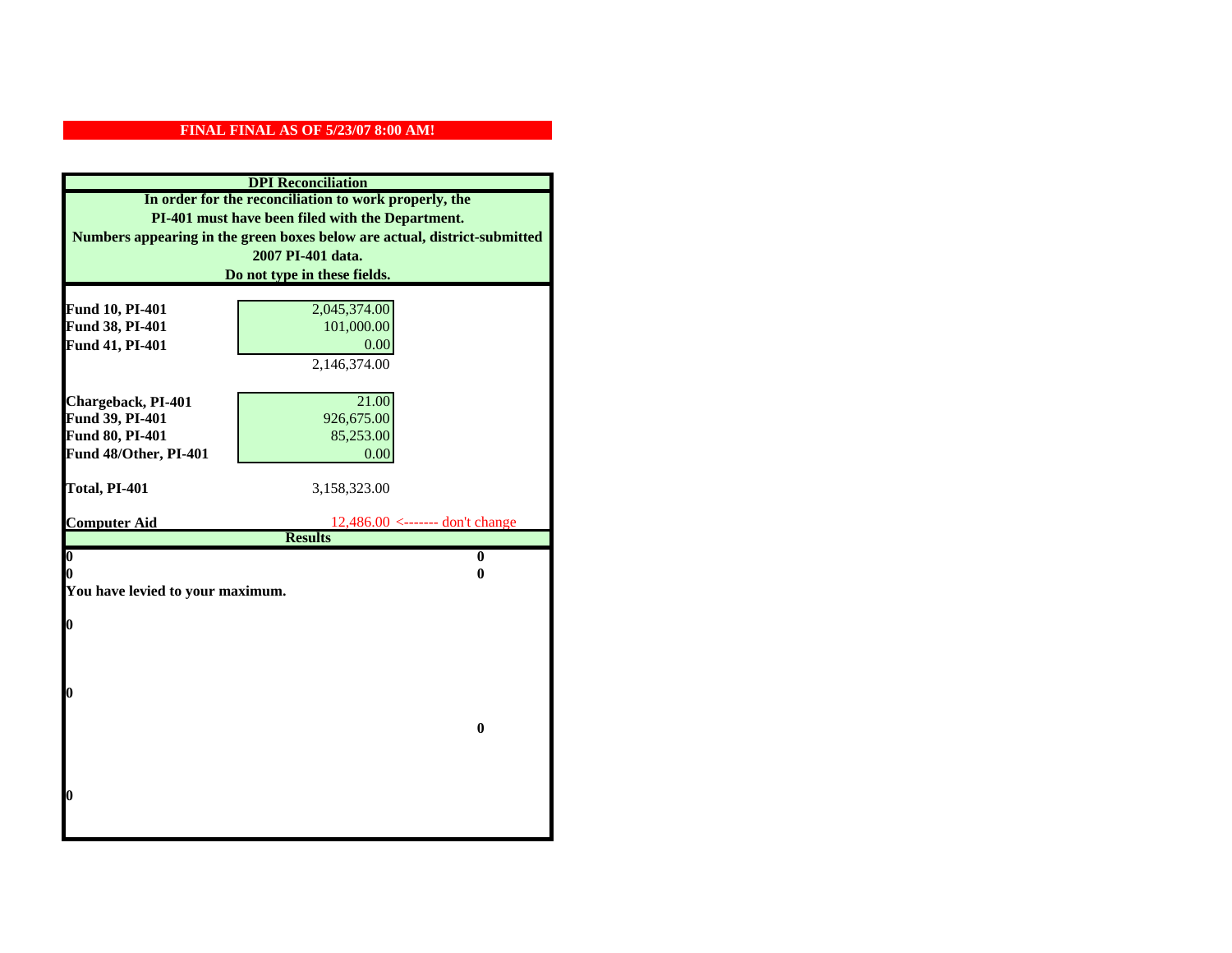| <b>Updated on:</b><br>5/23/2007<br><b>Using Final 05-06 Rev Lim Data.</b><br><b>FINAL FINAL AS OF 5/23/07 8:00 AM!</b><br>1. 2005-2006 Base Revenue (Funds 10, 38, 41)<br>2,469,967<br>Cells calculate after base levy entry.<br>(from left)<br>Line 1: 2005-2006 Base Revenue<br>2,469,967<br>2. Base Sept Membership Avg (03+.4ss, 04+.4ss, 05+.4ss/3)<br>(from left)<br>257<br>$=$<br>Line 1 Amnt May Not Exceed Line 9 of Final 05-06 Revenue Limit Worksheet.<br>3. 2005-2006 Base Revenue Per Member (Ln 1 / Ln2)<br>9,610.77<br>(with cents)<br>1,831,534<br>05-06 General Aid Certification (05-06 line 12)<br>4. 2006-2007 Per Member Increase $(A + B - C)$<br>256.93<br>05-06 Computer Aid Received (Src 691)<br>A. Allowed Per Pupil Increase<br>256.93<br>301<br>05-06 Fnd 10 Levy Cert (05-06 In 18, levy 10 Src 211)<br>734,570<br>B. Low Revenue Increase $(8400 - (3 + 4A))$ Not < 0<br>0.00<br>05-06 Fnd 38 Levy Cert (05-06 In 14B, levy 38 Src 210)<br>C. Low Rev Dist in CCDEB (Enter DPI Adjustment)<br>0.00<br>05-06 Fnd 41 Levy Cert (05-06 In 14C, levy 41 Src 210)<br>9,867.70<br>5. 2006-07 Maximum Revenue / Memb (Ln 3 + Ln 4)<br>$\Omega$<br>+<br>05-06 Aid Penalty for Over Levy (05-06 bottom line)<br>301<br>6. Current Membership Avg (04+.4ss, 05+.4ss, 06+.4ss/3)<br>(from left)<br>249<br>2,457,057<br>7. 2006-2007 Rev Limit, No Exemptions (Ln 5 x Ln 6)<br>(rounded)<br>8,483<br>8. Total Recurring Exemptions (A+B+C+D+E)<br>(rounded)<br>Unused 2005-2006 Recurring Levy Authority<br>$\overline{0}$<br>96,137<br>A. Prior Year Carryover (100% of Amnt Entered Above)<br>$\Omega$<br>B. Transfer of Service (if negative, include sign)<br>05-06 Other Non-Recurring Exemption<br>2,813<br>C. Transfer of Territory (if negative, include sign)<br>D. Federal Impact Aid Loss (2004-05 to 2005-06)<br>September & Summer FTE Membership Averages<br>5,670<br>E. Recurring Referenda to Exceed (If 06-07 is first year)<br>Count Ch. 220 Inter-District Resident Transfer Pupils @ 75%.<br>257<br>2003<br>2004<br>2005<br>2,465,540<br>9. 2006-2007 Limit with Recurring Exemptions (Ln 7 + Ln 8)<br>$\overline{c}$<br>2<br>2<br>10. Total 2006-2007 Non-Recurring Exemptions $(A + B + C)$<br>209,206<br>% (40, 40, 40)<br>269<br>244<br>253<br>A. Non-Recurring Referenda, to Exceed 2006-07 Limit<br>150,000<br>Sept fte:<br>$\overline{271}$<br>B. Declining Enrollment Exemptn for 06-07 (from left)<br>246<br>255<br>59,206<br>Total fte<br>C. Other Non-Recurring Exemption<br>Line 6: Curr Avg: $(04+.4ss)+(05+.4ss)+(06+.4ss)$ / 3 =<br>11.2006-07 Revenue Limit With All Exemptions (Ln $9 + \overline{\text{Ln }10}$ )<br>2,674,746<br>2491<br>1,849,452<br>2005<br>2006<br>12. Oct 15 Cert of 2006-07 General Aid<br>2004<br>Summer fte:<br>4<br>REMEMBER TO USE THE OCT 15 CERT WHEN SETTING THE LEVY.<br>4<br>2<br>2<br>% (40, 40, 40)<br>825,294<br>13. Allowable Limited Revenue: (Line 11 - Line 12)<br>253<br>243<br>244<br><b>EXCEEDS LIMIT</b><br>Sept fte:<br>(10, 38, 41 Levies + Src 691. Src 691 is DOR Computer Aid.)<br>246<br>255<br>245<br>825,295<br>Not >line 13<br><b>Total fte</b><br>14. Total Limited Revenue To Be Used (A+B+C)<br>Entries Required Below: Amnts Needed by Purpose and Fund:<br>813,065<br>59,206<br>A. Gen Operations: Fnd 10 including Src 211 & Src 691<br>(Proposed Fund 10)<br>B. Non-Referendum Debt (inside limit) Fnd 38 Src 211<br>12,230<br>(to Budget Rpt)<br>C. Capital Exp, Annual Meeting Approved: Fnd 41 Src 211<br>8<br>(to Budget Rpt)<br>6<br>15. Total Revenue from Other Levies<br>$(A+B+C+D)$ :<br>$X = 0.75$<br>142,060<br>$=$<br>A. Referendum Apprvd Debt (Non Fund 38 Debt-Src 211)<br>X (Line 5, Maximum 2006-2007 Revenue per Memb) =<br>9,867.70<br>142,060<br>59,206<br>B. Community Services (Fnd 80 Src 211)<br>Non-Recurring Exemption Amount:<br>$\Omega$<br>(to Budget Rpt)<br>C. Prior Year Levy Chargeback (Src 212)<br>$\overline{0}$<br>(to Budget Rpt)<br>D. Other Levy Revenue - Milwaukee & Kenosha Only<br>$\Omega$<br>Line 17: State Aid for Exempt Computers =<br>250<br>(to Budget Rpt)<br>16. Total Levy + Src 691, "Proposed Levy"<br>Round to Dollar<br>(Ln 14 + Ln 15)<br>Line 17 = A $X$ (Line 16 / C) (to 8 decimals)<br>967,355<br>17. Actual Src 691 (Vouchered Computer Aid)<br>Actual 2006 Property Values (mailed 10/3/06)<br>250<br>(to Budget Rpt)<br>A. 2006 Exempt Computer Property Valuation<br>22,600<br>18. Fnd 10 Src 211 (Ln 14A - Ln 17), 2006-07 Budget<br>812,815<br>Required<br>(to Budget Rpt)<br><b>B.</b> 2006 TIF-Out Tax Apportionment Equalized Valuation<br>87,266,750<br><b>Line 18</b> (not 14A) is the <b>Fund 10 Levy</b> certified by the Board.<br>C. 2006 TIF-Out Value plus Exempt Computers $(A + B)$<br>87,289,350<br>967,105<br>19. Total All Fund Tax Levy $(14B + 14C + 15 + 18)$<br>Line $19 = \text{levy}$ to be apportioned = PI-401<br>Computer aid replaces a portion of proposed Fund 10 Levy<br>Levy Rate $=$<br>0.01108217<br>20. Funds 38 & 39, Src 211 Total (Ln 14B + Ln 15A)<br>154,290<br>(to Budget Rpt) | <b>District: LAFARGE</b><br>$\blacktriangledown$ 2863                         | 06-07 Final Revenue Limit Worksheet - Using the Oct 15 Gen Aid Cert.         |  |
|----------------------------------------------------------------------------------------------------------------------------------------------------------------------------------------------------------------------------------------------------------------------------------------------------------------------------------------------------------------------------------------------------------------------------------------------------------------------------------------------------------------------------------------------------------------------------------------------------------------------------------------------------------------------------------------------------------------------------------------------------------------------------------------------------------------------------------------------------------------------------------------------------------------------------------------------------------------------------------------------------------------------------------------------------------------------------------------------------------------------------------------------------------------------------------------------------------------------------------------------------------------------------------------------------------------------------------------------------------------------------------------------------------------------------------------------------------------------------------------------------------------------------------------------------------------------------------------------------------------------------------------------------------------------------------------------------------------------------------------------------------------------------------------------------------------------------------------------------------------------------------------------------------------------------------------------------------------------------------------------------------------------------------------------------------------------------------------------------------------------------------------------------------------------------------------------------------------------------------------------------------------------------------------------------------------------------------------------------------------------------------------------------------------------------------------------------------------------------------------------------------------------------------------------------------------------------------------------------------------------------------------------------------------------------------------------------------------------------------------------------------------------------------------------------------------------------------------------------------------------------------------------------------------------------------------------------------------------------------------------------------------------------------------------------------------------------------------------------------------------------------------------------------------------------------------------------------------------------------------------------------------------------------------------------------------------------------------------------------------------------------------------------------------------------------------------------------------------------------------------------------------------------------------------------------------------------------------------------------------------------------------------------------------------------------------------------------------------------------------------------------------------------------------------------------------------------------------------------------------------------------------------------------------------------------------------------------------------------------------------------------------------------------------------------------------------------------------------------------------------------------------------------------------------------------------------------------------------------------------------------------------------------------------------------------------------------------------------------------------------------------------------------------------------------------------------------------------------------------------------------------------------------------------------------------------------------------------------------------------------------------------------------------------------------------------------------------------------------------------------------------------------------------------------------------------------------------------------------------------------------------------------------------------------------------------------------------------------------------------------------------------------------------------------------------------------------------------------------------------|-------------------------------------------------------------------------------|------------------------------------------------------------------------------|--|
|                                                                                                                                                                                                                                                                                                                                                                                                                                                                                                                                                                                                                                                                                                                                                                                                                                                                                                                                                                                                                                                                                                                                                                                                                                                                                                                                                                                                                                                                                                                                                                                                                                                                                                                                                                                                                                                                                                                                                                                                                                                                                                                                                                                                                                                                                                                                                                                                                                                                                                                                                                                                                                                                                                                                                                                                                                                                                                                                                                                                                                                                                                                                                                                                                                                                                                                                                                                                                                                                                                                                                                                                                                                                                                                                                                                                                                                                                                                                                                                                                                                                                                                                                                                                                                                                                                                                                                                                                                                                                                                                                                                                                                                                                                                                                                                                                                                                                                                                                                                                                                                                                                                |                                                                               |                                                                              |  |
|                                                                                                                                                                                                                                                                                                                                                                                                                                                                                                                                                                                                                                                                                                                                                                                                                                                                                                                                                                                                                                                                                                                                                                                                                                                                                                                                                                                                                                                                                                                                                                                                                                                                                                                                                                                                                                                                                                                                                                                                                                                                                                                                                                                                                                                                                                                                                                                                                                                                                                                                                                                                                                                                                                                                                                                                                                                                                                                                                                                                                                                                                                                                                                                                                                                                                                                                                                                                                                                                                                                                                                                                                                                                                                                                                                                                                                                                                                                                                                                                                                                                                                                                                                                                                                                                                                                                                                                                                                                                                                                                                                                                                                                                                                                                                                                                                                                                                                                                                                                                                                                                                                                |                                                                               |                                                                              |  |
|                                                                                                                                                                                                                                                                                                                                                                                                                                                                                                                                                                                                                                                                                                                                                                                                                                                                                                                                                                                                                                                                                                                                                                                                                                                                                                                                                                                                                                                                                                                                                                                                                                                                                                                                                                                                                                                                                                                                                                                                                                                                                                                                                                                                                                                                                                                                                                                                                                                                                                                                                                                                                                                                                                                                                                                                                                                                                                                                                                                                                                                                                                                                                                                                                                                                                                                                                                                                                                                                                                                                                                                                                                                                                                                                                                                                                                                                                                                                                                                                                                                                                                                                                                                                                                                                                                                                                                                                                                                                                                                                                                                                                                                                                                                                                                                                                                                                                                                                                                                                                                                                                                                |                                                                               |                                                                              |  |
|                                                                                                                                                                                                                                                                                                                                                                                                                                                                                                                                                                                                                                                                                                                                                                                                                                                                                                                                                                                                                                                                                                                                                                                                                                                                                                                                                                                                                                                                                                                                                                                                                                                                                                                                                                                                                                                                                                                                                                                                                                                                                                                                                                                                                                                                                                                                                                                                                                                                                                                                                                                                                                                                                                                                                                                                                                                                                                                                                                                                                                                                                                                                                                                                                                                                                                                                                                                                                                                                                                                                                                                                                                                                                                                                                                                                                                                                                                                                                                                                                                                                                                                                                                                                                                                                                                                                                                                                                                                                                                                                                                                                                                                                                                                                                                                                                                                                                                                                                                                                                                                                                                                |                                                                               |                                                                              |  |
|                                                                                                                                                                                                                                                                                                                                                                                                                                                                                                                                                                                                                                                                                                                                                                                                                                                                                                                                                                                                                                                                                                                                                                                                                                                                                                                                                                                                                                                                                                                                                                                                                                                                                                                                                                                                                                                                                                                                                                                                                                                                                                                                                                                                                                                                                                                                                                                                                                                                                                                                                                                                                                                                                                                                                                                                                                                                                                                                                                                                                                                                                                                                                                                                                                                                                                                                                                                                                                                                                                                                                                                                                                                                                                                                                                                                                                                                                                                                                                                                                                                                                                                                                                                                                                                                                                                                                                                                                                                                                                                                                                                                                                                                                                                                                                                                                                                                                                                                                                                                                                                                                                                |                                                                               |                                                                              |  |
|                                                                                                                                                                                                                                                                                                                                                                                                                                                                                                                                                                                                                                                                                                                                                                                                                                                                                                                                                                                                                                                                                                                                                                                                                                                                                                                                                                                                                                                                                                                                                                                                                                                                                                                                                                                                                                                                                                                                                                                                                                                                                                                                                                                                                                                                                                                                                                                                                                                                                                                                                                                                                                                                                                                                                                                                                                                                                                                                                                                                                                                                                                                                                                                                                                                                                                                                                                                                                                                                                                                                                                                                                                                                                                                                                                                                                                                                                                                                                                                                                                                                                                                                                                                                                                                                                                                                                                                                                                                                                                                                                                                                                                                                                                                                                                                                                                                                                                                                                                                                                                                                                                                |                                                                               |                                                                              |  |
|                                                                                                                                                                                                                                                                                                                                                                                                                                                                                                                                                                                                                                                                                                                                                                                                                                                                                                                                                                                                                                                                                                                                                                                                                                                                                                                                                                                                                                                                                                                                                                                                                                                                                                                                                                                                                                                                                                                                                                                                                                                                                                                                                                                                                                                                                                                                                                                                                                                                                                                                                                                                                                                                                                                                                                                                                                                                                                                                                                                                                                                                                                                                                                                                                                                                                                                                                                                                                                                                                                                                                                                                                                                                                                                                                                                                                                                                                                                                                                                                                                                                                                                                                                                                                                                                                                                                                                                                                                                                                                                                                                                                                                                                                                                                                                                                                                                                                                                                                                                                                                                                                                                |                                                                               |                                                                              |  |
|                                                                                                                                                                                                                                                                                                                                                                                                                                                                                                                                                                                                                                                                                                                                                                                                                                                                                                                                                                                                                                                                                                                                                                                                                                                                                                                                                                                                                                                                                                                                                                                                                                                                                                                                                                                                                                                                                                                                                                                                                                                                                                                                                                                                                                                                                                                                                                                                                                                                                                                                                                                                                                                                                                                                                                                                                                                                                                                                                                                                                                                                                                                                                                                                                                                                                                                                                                                                                                                                                                                                                                                                                                                                                                                                                                                                                                                                                                                                                                                                                                                                                                                                                                                                                                                                                                                                                                                                                                                                                                                                                                                                                                                                                                                                                                                                                                                                                                                                                                                                                                                                                                                |                                                                               |                                                                              |  |
|                                                                                                                                                                                                                                                                                                                                                                                                                                                                                                                                                                                                                                                                                                                                                                                                                                                                                                                                                                                                                                                                                                                                                                                                                                                                                                                                                                                                                                                                                                                                                                                                                                                                                                                                                                                                                                                                                                                                                                                                                                                                                                                                                                                                                                                                                                                                                                                                                                                                                                                                                                                                                                                                                                                                                                                                                                                                                                                                                                                                                                                                                                                                                                                                                                                                                                                                                                                                                                                                                                                                                                                                                                                                                                                                                                                                                                                                                                                                                                                                                                                                                                                                                                                                                                                                                                                                                                                                                                                                                                                                                                                                                                                                                                                                                                                                                                                                                                                                                                                                                                                                                                                |                                                                               |                                                                              |  |
|                                                                                                                                                                                                                                                                                                                                                                                                                                                                                                                                                                                                                                                                                                                                                                                                                                                                                                                                                                                                                                                                                                                                                                                                                                                                                                                                                                                                                                                                                                                                                                                                                                                                                                                                                                                                                                                                                                                                                                                                                                                                                                                                                                                                                                                                                                                                                                                                                                                                                                                                                                                                                                                                                                                                                                                                                                                                                                                                                                                                                                                                                                                                                                                                                                                                                                                                                                                                                                                                                                                                                                                                                                                                                                                                                                                                                                                                                                                                                                                                                                                                                                                                                                                                                                                                                                                                                                                                                                                                                                                                                                                                                                                                                                                                                                                                                                                                                                                                                                                                                                                                                                                |                                                                               |                                                                              |  |
|                                                                                                                                                                                                                                                                                                                                                                                                                                                                                                                                                                                                                                                                                                                                                                                                                                                                                                                                                                                                                                                                                                                                                                                                                                                                                                                                                                                                                                                                                                                                                                                                                                                                                                                                                                                                                                                                                                                                                                                                                                                                                                                                                                                                                                                                                                                                                                                                                                                                                                                                                                                                                                                                                                                                                                                                                                                                                                                                                                                                                                                                                                                                                                                                                                                                                                                                                                                                                                                                                                                                                                                                                                                                                                                                                                                                                                                                                                                                                                                                                                                                                                                                                                                                                                                                                                                                                                                                                                                                                                                                                                                                                                                                                                                                                                                                                                                                                                                                                                                                                                                                                                                |                                                                               |                                                                              |  |
|                                                                                                                                                                                                                                                                                                                                                                                                                                                                                                                                                                                                                                                                                                                                                                                                                                                                                                                                                                                                                                                                                                                                                                                                                                                                                                                                                                                                                                                                                                                                                                                                                                                                                                                                                                                                                                                                                                                                                                                                                                                                                                                                                                                                                                                                                                                                                                                                                                                                                                                                                                                                                                                                                                                                                                                                                                                                                                                                                                                                                                                                                                                                                                                                                                                                                                                                                                                                                                                                                                                                                                                                                                                                                                                                                                                                                                                                                                                                                                                                                                                                                                                                                                                                                                                                                                                                                                                                                                                                                                                                                                                                                                                                                                                                                                                                                                                                                                                                                                                                                                                                                                                | 05-06 Levy for 05-06 Non-Recurring Exemptions (In 10), Enter amnt used below. |                                                                              |  |
|                                                                                                                                                                                                                                                                                                                                                                                                                                                                                                                                                                                                                                                                                                                                                                                                                                                                                                                                                                                                                                                                                                                                                                                                                                                                                                                                                                                                                                                                                                                                                                                                                                                                                                                                                                                                                                                                                                                                                                                                                                                                                                                                                                                                                                                                                                                                                                                                                                                                                                                                                                                                                                                                                                                                                                                                                                                                                                                                                                                                                                                                                                                                                                                                                                                                                                                                                                                                                                                                                                                                                                                                                                                                                                                                                                                                                                                                                                                                                                                                                                                                                                                                                                                                                                                                                                                                                                                                                                                                                                                                                                                                                                                                                                                                                                                                                                                                                                                                                                                                                                                                                                                | 05-06 Non-Recurring Ref to Exceed Limit                                       |                                                                              |  |
|                                                                                                                                                                                                                                                                                                                                                                                                                                                                                                                                                                                                                                                                                                                                                                                                                                                                                                                                                                                                                                                                                                                                                                                                                                                                                                                                                                                                                                                                                                                                                                                                                                                                                                                                                                                                                                                                                                                                                                                                                                                                                                                                                                                                                                                                                                                                                                                                                                                                                                                                                                                                                                                                                                                                                                                                                                                                                                                                                                                                                                                                                                                                                                                                                                                                                                                                                                                                                                                                                                                                                                                                                                                                                                                                                                                                                                                                                                                                                                                                                                                                                                                                                                                                                                                                                                                                                                                                                                                                                                                                                                                                                                                                                                                                                                                                                                                                                                                                                                                                                                                                                                                | 05-06 Declining Enrollment                                                    |                                                                              |  |
|                                                                                                                                                                                                                                                                                                                                                                                                                                                                                                                                                                                                                                                                                                                                                                                                                                                                                                                                                                                                                                                                                                                                                                                                                                                                                                                                                                                                                                                                                                                                                                                                                                                                                                                                                                                                                                                                                                                                                                                                                                                                                                                                                                                                                                                                                                                                                                                                                                                                                                                                                                                                                                                                                                                                                                                                                                                                                                                                                                                                                                                                                                                                                                                                                                                                                                                                                                                                                                                                                                                                                                                                                                                                                                                                                                                                                                                                                                                                                                                                                                                                                                                                                                                                                                                                                                                                                                                                                                                                                                                                                                                                                                                                                                                                                                                                                                                                                                                                                                                                                                                                                                                |                                                                               |                                                                              |  |
|                                                                                                                                                                                                                                                                                                                                                                                                                                                                                                                                                                                                                                                                                                                                                                                                                                                                                                                                                                                                                                                                                                                                                                                                                                                                                                                                                                                                                                                                                                                                                                                                                                                                                                                                                                                                                                                                                                                                                                                                                                                                                                                                                                                                                                                                                                                                                                                                                                                                                                                                                                                                                                                                                                                                                                                                                                                                                                                                                                                                                                                                                                                                                                                                                                                                                                                                                                                                                                                                                                                                                                                                                                                                                                                                                                                                                                                                                                                                                                                                                                                                                                                                                                                                                                                                                                                                                                                                                                                                                                                                                                                                                                                                                                                                                                                                                                                                                                                                                                                                                                                                                                                |                                                                               |                                                                              |  |
|                                                                                                                                                                                                                                                                                                                                                                                                                                                                                                                                                                                                                                                                                                                                                                                                                                                                                                                                                                                                                                                                                                                                                                                                                                                                                                                                                                                                                                                                                                                                                                                                                                                                                                                                                                                                                                                                                                                                                                                                                                                                                                                                                                                                                                                                                                                                                                                                                                                                                                                                                                                                                                                                                                                                                                                                                                                                                                                                                                                                                                                                                                                                                                                                                                                                                                                                                                                                                                                                                                                                                                                                                                                                                                                                                                                                                                                                                                                                                                                                                                                                                                                                                                                                                                                                                                                                                                                                                                                                                                                                                                                                                                                                                                                                                                                                                                                                                                                                                                                                                                                                                                                |                                                                               |                                                                              |  |
|                                                                                                                                                                                                                                                                                                                                                                                                                                                                                                                                                                                                                                                                                                                                                                                                                                                                                                                                                                                                                                                                                                                                                                                                                                                                                                                                                                                                                                                                                                                                                                                                                                                                                                                                                                                                                                                                                                                                                                                                                                                                                                                                                                                                                                                                                                                                                                                                                                                                                                                                                                                                                                                                                                                                                                                                                                                                                                                                                                                                                                                                                                                                                                                                                                                                                                                                                                                                                                                                                                                                                                                                                                                                                                                                                                                                                                                                                                                                                                                                                                                                                                                                                                                                                                                                                                                                                                                                                                                                                                                                                                                                                                                                                                                                                                                                                                                                                                                                                                                                                                                                                                                |                                                                               |                                                                              |  |
|                                                                                                                                                                                                                                                                                                                                                                                                                                                                                                                                                                                                                                                                                                                                                                                                                                                                                                                                                                                                                                                                                                                                                                                                                                                                                                                                                                                                                                                                                                                                                                                                                                                                                                                                                                                                                                                                                                                                                                                                                                                                                                                                                                                                                                                                                                                                                                                                                                                                                                                                                                                                                                                                                                                                                                                                                                                                                                                                                                                                                                                                                                                                                                                                                                                                                                                                                                                                                                                                                                                                                                                                                                                                                                                                                                                                                                                                                                                                                                                                                                                                                                                                                                                                                                                                                                                                                                                                                                                                                                                                                                                                                                                                                                                                                                                                                                                                                                                                                                                                                                                                                                                | Line 2: Base Avg: (03+.4ss) + (04+.4ss) + (05+.4ss) / 3 =                     |                                                                              |  |
|                                                                                                                                                                                                                                                                                                                                                                                                                                                                                                                                                                                                                                                                                                                                                                                                                                                                                                                                                                                                                                                                                                                                                                                                                                                                                                                                                                                                                                                                                                                                                                                                                                                                                                                                                                                                                                                                                                                                                                                                                                                                                                                                                                                                                                                                                                                                                                                                                                                                                                                                                                                                                                                                                                                                                                                                                                                                                                                                                                                                                                                                                                                                                                                                                                                                                                                                                                                                                                                                                                                                                                                                                                                                                                                                                                                                                                                                                                                                                                                                                                                                                                                                                                                                                                                                                                                                                                                                                                                                                                                                                                                                                                                                                                                                                                                                                                                                                                                                                                                                                                                                                                                |                                                                               |                                                                              |  |
|                                                                                                                                                                                                                                                                                                                                                                                                                                                                                                                                                                                                                                                                                                                                                                                                                                                                                                                                                                                                                                                                                                                                                                                                                                                                                                                                                                                                                                                                                                                                                                                                                                                                                                                                                                                                                                                                                                                                                                                                                                                                                                                                                                                                                                                                                                                                                                                                                                                                                                                                                                                                                                                                                                                                                                                                                                                                                                                                                                                                                                                                                                                                                                                                                                                                                                                                                                                                                                                                                                                                                                                                                                                                                                                                                                                                                                                                                                                                                                                                                                                                                                                                                                                                                                                                                                                                                                                                                                                                                                                                                                                                                                                                                                                                                                                                                                                                                                                                                                                                                                                                                                                | Summer fte:                                                                   |                                                                              |  |
|                                                                                                                                                                                                                                                                                                                                                                                                                                                                                                                                                                                                                                                                                                                                                                                                                                                                                                                                                                                                                                                                                                                                                                                                                                                                                                                                                                                                                                                                                                                                                                                                                                                                                                                                                                                                                                                                                                                                                                                                                                                                                                                                                                                                                                                                                                                                                                                                                                                                                                                                                                                                                                                                                                                                                                                                                                                                                                                                                                                                                                                                                                                                                                                                                                                                                                                                                                                                                                                                                                                                                                                                                                                                                                                                                                                                                                                                                                                                                                                                                                                                                                                                                                                                                                                                                                                                                                                                                                                                                                                                                                                                                                                                                                                                                                                                                                                                                                                                                                                                                                                                                                                |                                                                               |                                                                              |  |
|                                                                                                                                                                                                                                                                                                                                                                                                                                                                                                                                                                                                                                                                                                                                                                                                                                                                                                                                                                                                                                                                                                                                                                                                                                                                                                                                                                                                                                                                                                                                                                                                                                                                                                                                                                                                                                                                                                                                                                                                                                                                                                                                                                                                                                                                                                                                                                                                                                                                                                                                                                                                                                                                                                                                                                                                                                                                                                                                                                                                                                                                                                                                                                                                                                                                                                                                                                                                                                                                                                                                                                                                                                                                                                                                                                                                                                                                                                                                                                                                                                                                                                                                                                                                                                                                                                                                                                                                                                                                                                                                                                                                                                                                                                                                                                                                                                                                                                                                                                                                                                                                                                                |                                                                               |                                                                              |  |
|                                                                                                                                                                                                                                                                                                                                                                                                                                                                                                                                                                                                                                                                                                                                                                                                                                                                                                                                                                                                                                                                                                                                                                                                                                                                                                                                                                                                                                                                                                                                                                                                                                                                                                                                                                                                                                                                                                                                                                                                                                                                                                                                                                                                                                                                                                                                                                                                                                                                                                                                                                                                                                                                                                                                                                                                                                                                                                                                                                                                                                                                                                                                                                                                                                                                                                                                                                                                                                                                                                                                                                                                                                                                                                                                                                                                                                                                                                                                                                                                                                                                                                                                                                                                                                                                                                                                                                                                                                                                                                                                                                                                                                                                                                                                                                                                                                                                                                                                                                                                                                                                                                                |                                                                               |                                                                              |  |
|                                                                                                                                                                                                                                                                                                                                                                                                                                                                                                                                                                                                                                                                                                                                                                                                                                                                                                                                                                                                                                                                                                                                                                                                                                                                                                                                                                                                                                                                                                                                                                                                                                                                                                                                                                                                                                                                                                                                                                                                                                                                                                                                                                                                                                                                                                                                                                                                                                                                                                                                                                                                                                                                                                                                                                                                                                                                                                                                                                                                                                                                                                                                                                                                                                                                                                                                                                                                                                                                                                                                                                                                                                                                                                                                                                                                                                                                                                                                                                                                                                                                                                                                                                                                                                                                                                                                                                                                                                                                                                                                                                                                                                                                                                                                                                                                                                                                                                                                                                                                                                                                                                                |                                                                               |                                                                              |  |
|                                                                                                                                                                                                                                                                                                                                                                                                                                                                                                                                                                                                                                                                                                                                                                                                                                                                                                                                                                                                                                                                                                                                                                                                                                                                                                                                                                                                                                                                                                                                                                                                                                                                                                                                                                                                                                                                                                                                                                                                                                                                                                                                                                                                                                                                                                                                                                                                                                                                                                                                                                                                                                                                                                                                                                                                                                                                                                                                                                                                                                                                                                                                                                                                                                                                                                                                                                                                                                                                                                                                                                                                                                                                                                                                                                                                                                                                                                                                                                                                                                                                                                                                                                                                                                                                                                                                                                                                                                                                                                                                                                                                                                                                                                                                                                                                                                                                                                                                                                                                                                                                                                                |                                                                               |                                                                              |  |
|                                                                                                                                                                                                                                                                                                                                                                                                                                                                                                                                                                                                                                                                                                                                                                                                                                                                                                                                                                                                                                                                                                                                                                                                                                                                                                                                                                                                                                                                                                                                                                                                                                                                                                                                                                                                                                                                                                                                                                                                                                                                                                                                                                                                                                                                                                                                                                                                                                                                                                                                                                                                                                                                                                                                                                                                                                                                                                                                                                                                                                                                                                                                                                                                                                                                                                                                                                                                                                                                                                                                                                                                                                                                                                                                                                                                                                                                                                                                                                                                                                                                                                                                                                                                                                                                                                                                                                                                                                                                                                                                                                                                                                                                                                                                                                                                                                                                                                                                                                                                                                                                                                                |                                                                               |                                                                              |  |
|                                                                                                                                                                                                                                                                                                                                                                                                                                                                                                                                                                                                                                                                                                                                                                                                                                                                                                                                                                                                                                                                                                                                                                                                                                                                                                                                                                                                                                                                                                                                                                                                                                                                                                                                                                                                                                                                                                                                                                                                                                                                                                                                                                                                                                                                                                                                                                                                                                                                                                                                                                                                                                                                                                                                                                                                                                                                                                                                                                                                                                                                                                                                                                                                                                                                                                                                                                                                                                                                                                                                                                                                                                                                                                                                                                                                                                                                                                                                                                                                                                                                                                                                                                                                                                                                                                                                                                                                                                                                                                                                                                                                                                                                                                                                                                                                                                                                                                                                                                                                                                                                                                                |                                                                               |                                                                              |  |
|                                                                                                                                                                                                                                                                                                                                                                                                                                                                                                                                                                                                                                                                                                                                                                                                                                                                                                                                                                                                                                                                                                                                                                                                                                                                                                                                                                                                                                                                                                                                                                                                                                                                                                                                                                                                                                                                                                                                                                                                                                                                                                                                                                                                                                                                                                                                                                                                                                                                                                                                                                                                                                                                                                                                                                                                                                                                                                                                                                                                                                                                                                                                                                                                                                                                                                                                                                                                                                                                                                                                                                                                                                                                                                                                                                                                                                                                                                                                                                                                                                                                                                                                                                                                                                                                                                                                                                                                                                                                                                                                                                                                                                                                                                                                                                                                                                                                                                                                                                                                                                                                                                                |                                                                               |                                                                              |  |
|                                                                                                                                                                                                                                                                                                                                                                                                                                                                                                                                                                                                                                                                                                                                                                                                                                                                                                                                                                                                                                                                                                                                                                                                                                                                                                                                                                                                                                                                                                                                                                                                                                                                                                                                                                                                                                                                                                                                                                                                                                                                                                                                                                                                                                                                                                                                                                                                                                                                                                                                                                                                                                                                                                                                                                                                                                                                                                                                                                                                                                                                                                                                                                                                                                                                                                                                                                                                                                                                                                                                                                                                                                                                                                                                                                                                                                                                                                                                                                                                                                                                                                                                                                                                                                                                                                                                                                                                                                                                                                                                                                                                                                                                                                                                                                                                                                                                                                                                                                                                                                                                                                                |                                                                               |                                                                              |  |
|                                                                                                                                                                                                                                                                                                                                                                                                                                                                                                                                                                                                                                                                                                                                                                                                                                                                                                                                                                                                                                                                                                                                                                                                                                                                                                                                                                                                                                                                                                                                                                                                                                                                                                                                                                                                                                                                                                                                                                                                                                                                                                                                                                                                                                                                                                                                                                                                                                                                                                                                                                                                                                                                                                                                                                                                                                                                                                                                                                                                                                                                                                                                                                                                                                                                                                                                                                                                                                                                                                                                                                                                                                                                                                                                                                                                                                                                                                                                                                                                                                                                                                                                                                                                                                                                                                                                                                                                                                                                                                                                                                                                                                                                                                                                                                                                                                                                                                                                                                                                                                                                                                                |                                                                               |                                                                              |  |
|                                                                                                                                                                                                                                                                                                                                                                                                                                                                                                                                                                                                                                                                                                                                                                                                                                                                                                                                                                                                                                                                                                                                                                                                                                                                                                                                                                                                                                                                                                                                                                                                                                                                                                                                                                                                                                                                                                                                                                                                                                                                                                                                                                                                                                                                                                                                                                                                                                                                                                                                                                                                                                                                                                                                                                                                                                                                                                                                                                                                                                                                                                                                                                                                                                                                                                                                                                                                                                                                                                                                                                                                                                                                                                                                                                                                                                                                                                                                                                                                                                                                                                                                                                                                                                                                                                                                                                                                                                                                                                                                                                                                                                                                                                                                                                                                                                                                                                                                                                                                                                                                                                                | Line 10B: Declining Enrollment Exemption =                                    |                                                                              |  |
|                                                                                                                                                                                                                                                                                                                                                                                                                                                                                                                                                                                                                                                                                                                                                                                                                                                                                                                                                                                                                                                                                                                                                                                                                                                                                                                                                                                                                                                                                                                                                                                                                                                                                                                                                                                                                                                                                                                                                                                                                                                                                                                                                                                                                                                                                                                                                                                                                                                                                                                                                                                                                                                                                                                                                                                                                                                                                                                                                                                                                                                                                                                                                                                                                                                                                                                                                                                                                                                                                                                                                                                                                                                                                                                                                                                                                                                                                                                                                                                                                                                                                                                                                                                                                                                                                                                                                                                                                                                                                                                                                                                                                                                                                                                                                                                                                                                                                                                                                                                                                                                                                                                |                                                                               |                                                                              |  |
|                                                                                                                                                                                                                                                                                                                                                                                                                                                                                                                                                                                                                                                                                                                                                                                                                                                                                                                                                                                                                                                                                                                                                                                                                                                                                                                                                                                                                                                                                                                                                                                                                                                                                                                                                                                                                                                                                                                                                                                                                                                                                                                                                                                                                                                                                                                                                                                                                                                                                                                                                                                                                                                                                                                                                                                                                                                                                                                                                                                                                                                                                                                                                                                                                                                                                                                                                                                                                                                                                                                                                                                                                                                                                                                                                                                                                                                                                                                                                                                                                                                                                                                                                                                                                                                                                                                                                                                                                                                                                                                                                                                                                                                                                                                                                                                                                                                                                                                                                                                                                                                                                                                | Average FTE Loss (Line $2 -$ Line 6, if $> 0$ )                               |                                                                              |  |
|                                                                                                                                                                                                                                                                                                                                                                                                                                                                                                                                                                                                                                                                                                                                                                                                                                                                                                                                                                                                                                                                                                                                                                                                                                                                                                                                                                                                                                                                                                                                                                                                                                                                                                                                                                                                                                                                                                                                                                                                                                                                                                                                                                                                                                                                                                                                                                                                                                                                                                                                                                                                                                                                                                                                                                                                                                                                                                                                                                                                                                                                                                                                                                                                                                                                                                                                                                                                                                                                                                                                                                                                                                                                                                                                                                                                                                                                                                                                                                                                                                                                                                                                                                                                                                                                                                                                                                                                                                                                                                                                                                                                                                                                                                                                                                                                                                                                                                                                                                                                                                                                                                                |                                                                               |                                                                              |  |
|                                                                                                                                                                                                                                                                                                                                                                                                                                                                                                                                                                                                                                                                                                                                                                                                                                                                                                                                                                                                                                                                                                                                                                                                                                                                                                                                                                                                                                                                                                                                                                                                                                                                                                                                                                                                                                                                                                                                                                                                                                                                                                                                                                                                                                                                                                                                                                                                                                                                                                                                                                                                                                                                                                                                                                                                                                                                                                                                                                                                                                                                                                                                                                                                                                                                                                                                                                                                                                                                                                                                                                                                                                                                                                                                                                                                                                                                                                                                                                                                                                                                                                                                                                                                                                                                                                                                                                                                                                                                                                                                                                                                                                                                                                                                                                                                                                                                                                                                                                                                                                                                                                                |                                                                               |                                                                              |  |
|                                                                                                                                                                                                                                                                                                                                                                                                                                                                                                                                                                                                                                                                                                                                                                                                                                                                                                                                                                                                                                                                                                                                                                                                                                                                                                                                                                                                                                                                                                                                                                                                                                                                                                                                                                                                                                                                                                                                                                                                                                                                                                                                                                                                                                                                                                                                                                                                                                                                                                                                                                                                                                                                                                                                                                                                                                                                                                                                                                                                                                                                                                                                                                                                                                                                                                                                                                                                                                                                                                                                                                                                                                                                                                                                                                                                                                                                                                                                                                                                                                                                                                                                                                                                                                                                                                                                                                                                                                                                                                                                                                                                                                                                                                                                                                                                                                                                                                                                                                                                                                                                                                                |                                                                               |                                                                              |  |
|                                                                                                                                                                                                                                                                                                                                                                                                                                                                                                                                                                                                                                                                                                                                                                                                                                                                                                                                                                                                                                                                                                                                                                                                                                                                                                                                                                                                                                                                                                                                                                                                                                                                                                                                                                                                                                                                                                                                                                                                                                                                                                                                                                                                                                                                                                                                                                                                                                                                                                                                                                                                                                                                                                                                                                                                                                                                                                                                                                                                                                                                                                                                                                                                                                                                                                                                                                                                                                                                                                                                                                                                                                                                                                                                                                                                                                                                                                                                                                                                                                                                                                                                                                                                                                                                                                                                                                                                                                                                                                                                                                                                                                                                                                                                                                                                                                                                                                                                                                                                                                                                                                                |                                                                               |                                                                              |  |
|                                                                                                                                                                                                                                                                                                                                                                                                                                                                                                                                                                                                                                                                                                                                                                                                                                                                                                                                                                                                                                                                                                                                                                                                                                                                                                                                                                                                                                                                                                                                                                                                                                                                                                                                                                                                                                                                                                                                                                                                                                                                                                                                                                                                                                                                                                                                                                                                                                                                                                                                                                                                                                                                                                                                                                                                                                                                                                                                                                                                                                                                                                                                                                                                                                                                                                                                                                                                                                                                                                                                                                                                                                                                                                                                                                                                                                                                                                                                                                                                                                                                                                                                                                                                                                                                                                                                                                                                                                                                                                                                                                                                                                                                                                                                                                                                                                                                                                                                                                                                                                                                                                                |                                                                               |                                                                              |  |
|                                                                                                                                                                                                                                                                                                                                                                                                                                                                                                                                                                                                                                                                                                                                                                                                                                                                                                                                                                                                                                                                                                                                                                                                                                                                                                                                                                                                                                                                                                                                                                                                                                                                                                                                                                                                                                                                                                                                                                                                                                                                                                                                                                                                                                                                                                                                                                                                                                                                                                                                                                                                                                                                                                                                                                                                                                                                                                                                                                                                                                                                                                                                                                                                                                                                                                                                                                                                                                                                                                                                                                                                                                                                                                                                                                                                                                                                                                                                                                                                                                                                                                                                                                                                                                                                                                                                                                                                                                                                                                                                                                                                                                                                                                                                                                                                                                                                                                                                                                                                                                                                                                                |                                                                               |                                                                              |  |
|                                                                                                                                                                                                                                                                                                                                                                                                                                                                                                                                                                                                                                                                                                                                                                                                                                                                                                                                                                                                                                                                                                                                                                                                                                                                                                                                                                                                                                                                                                                                                                                                                                                                                                                                                                                                                                                                                                                                                                                                                                                                                                                                                                                                                                                                                                                                                                                                                                                                                                                                                                                                                                                                                                                                                                                                                                                                                                                                                                                                                                                                                                                                                                                                                                                                                                                                                                                                                                                                                                                                                                                                                                                                                                                                                                                                                                                                                                                                                                                                                                                                                                                                                                                                                                                                                                                                                                                                                                                                                                                                                                                                                                                                                                                                                                                                                                                                                                                                                                                                                                                                                                                |                                                                               |                                                                              |  |
|                                                                                                                                                                                                                                                                                                                                                                                                                                                                                                                                                                                                                                                                                                                                                                                                                                                                                                                                                                                                                                                                                                                                                                                                                                                                                                                                                                                                                                                                                                                                                                                                                                                                                                                                                                                                                                                                                                                                                                                                                                                                                                                                                                                                                                                                                                                                                                                                                                                                                                                                                                                                                                                                                                                                                                                                                                                                                                                                                                                                                                                                                                                                                                                                                                                                                                                                                                                                                                                                                                                                                                                                                                                                                                                                                                                                                                                                                                                                                                                                                                                                                                                                                                                                                                                                                                                                                                                                                                                                                                                                                                                                                                                                                                                                                                                                                                                                                                                                                                                                                                                                                                                |                                                                               |                                                                              |  |
|                                                                                                                                                                                                                                                                                                                                                                                                                                                                                                                                                                                                                                                                                                                                                                                                                                                                                                                                                                                                                                                                                                                                                                                                                                                                                                                                                                                                                                                                                                                                                                                                                                                                                                                                                                                                                                                                                                                                                                                                                                                                                                                                                                                                                                                                                                                                                                                                                                                                                                                                                                                                                                                                                                                                                                                                                                                                                                                                                                                                                                                                                                                                                                                                                                                                                                                                                                                                                                                                                                                                                                                                                                                                                                                                                                                                                                                                                                                                                                                                                                                                                                                                                                                                                                                                                                                                                                                                                                                                                                                                                                                                                                                                                                                                                                                                                                                                                                                                                                                                                                                                                                                |                                                                               |                                                                              |  |
|                                                                                                                                                                                                                                                                                                                                                                                                                                                                                                                                                                                                                                                                                                                                                                                                                                                                                                                                                                                                                                                                                                                                                                                                                                                                                                                                                                                                                                                                                                                                                                                                                                                                                                                                                                                                                                                                                                                                                                                                                                                                                                                                                                                                                                                                                                                                                                                                                                                                                                                                                                                                                                                                                                                                                                                                                                                                                                                                                                                                                                                                                                                                                                                                                                                                                                                                                                                                                                                                                                                                                                                                                                                                                                                                                                                                                                                                                                                                                                                                                                                                                                                                                                                                                                                                                                                                                                                                                                                                                                                                                                                                                                                                                                                                                                                                                                                                                                                                                                                                                                                                                                                |                                                                               |                                                                              |  |
|                                                                                                                                                                                                                                                                                                                                                                                                                                                                                                                                                                                                                                                                                                                                                                                                                                                                                                                                                                                                                                                                                                                                                                                                                                                                                                                                                                                                                                                                                                                                                                                                                                                                                                                                                                                                                                                                                                                                                                                                                                                                                                                                                                                                                                                                                                                                                                                                                                                                                                                                                                                                                                                                                                                                                                                                                                                                                                                                                                                                                                                                                                                                                                                                                                                                                                                                                                                                                                                                                                                                                                                                                                                                                                                                                                                                                                                                                                                                                                                                                                                                                                                                                                                                                                                                                                                                                                                                                                                                                                                                                                                                                                                                                                                                                                                                                                                                                                                                                                                                                                                                                                                | Src 691 = Computer Value X (Proposed Levy / (TIF-Out Val + Computer Value))   |                                                                              |  |
|                                                                                                                                                                                                                                                                                                                                                                                                                                                                                                                                                                                                                                                                                                                                                                                                                                                                                                                                                                                                                                                                                                                                                                                                                                                                                                                                                                                                                                                                                                                                                                                                                                                                                                                                                                                                                                                                                                                                                                                                                                                                                                                                                                                                                                                                                                                                                                                                                                                                                                                                                                                                                                                                                                                                                                                                                                                                                                                                                                                                                                                                                                                                                                                                                                                                                                                                                                                                                                                                                                                                                                                                                                                                                                                                                                                                                                                                                                                                                                                                                                                                                                                                                                                                                                                                                                                                                                                                                                                                                                                                                                                                                                                                                                                                                                                                                                                                                                                                                                                                                                                                                                                | Revised: May, 2007                                                            | Worksheet is available at: www.dpi.wi.gov/sfs/worksheets.html or buddev.html |  |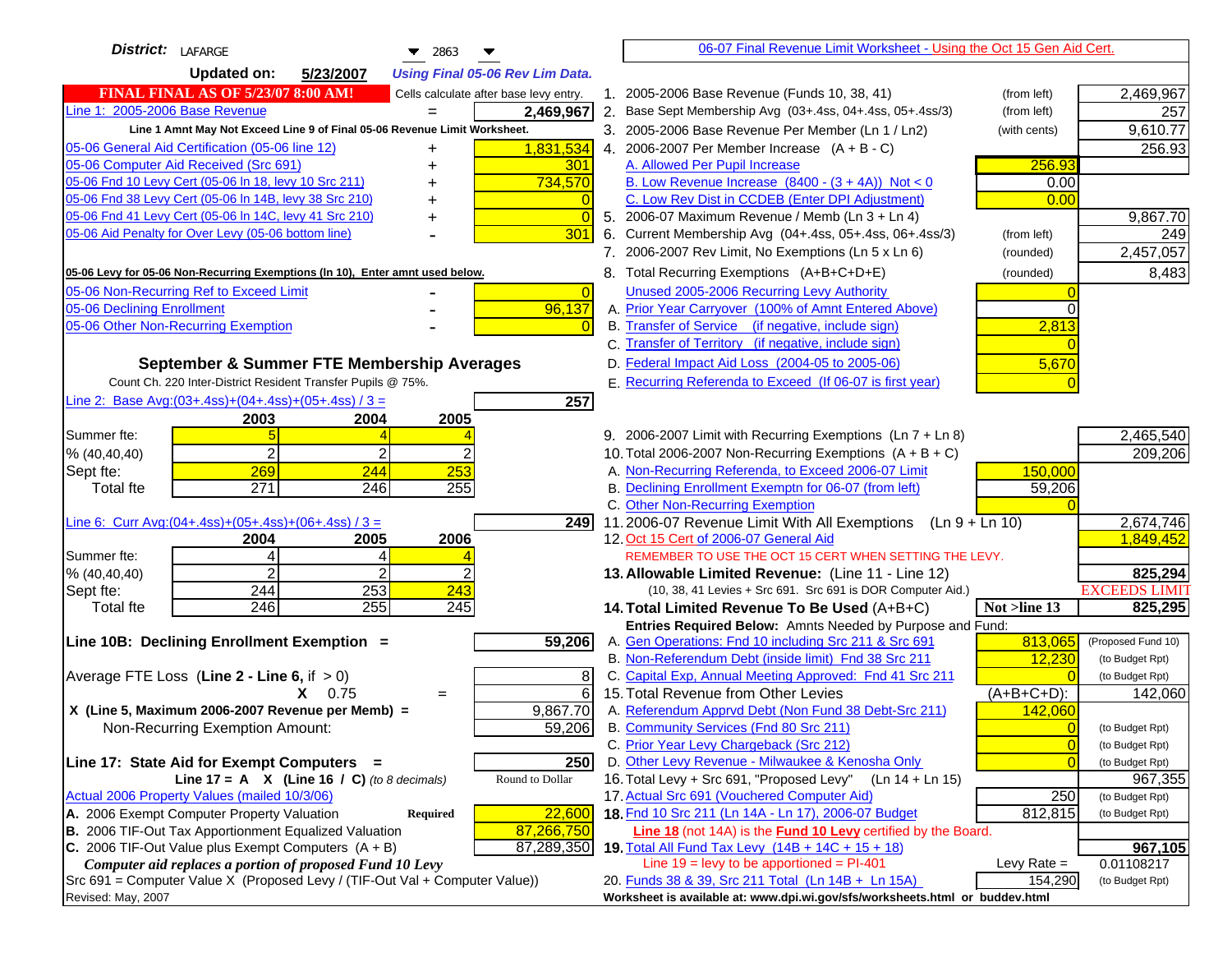|                                                  | <b>DPI</b> Reconciliation                                                 |  |  |
|--------------------------------------------------|---------------------------------------------------------------------------|--|--|
|                                                  | In order for the reconciliation to work properly, the                     |  |  |
| PI-401 must have been filed with the Department. |                                                                           |  |  |
|                                                  | Numbers appearing in the green boxes below are actual, district-submitted |  |  |
|                                                  | 2007 PI-401 data.                                                         |  |  |
|                                                  | Do not type in these fields.                                              |  |  |
|                                                  |                                                                           |  |  |
| Fund 10, PI-401                                  | 812,815.00                                                                |  |  |
| Fund 38, PI-401                                  | 12,230.00                                                                 |  |  |
| Fund 41, PI-401                                  | 0.00                                                                      |  |  |
|                                                  | 825,045.00                                                                |  |  |
|                                                  |                                                                           |  |  |
| Chargeback, PI-401                               | 0.00                                                                      |  |  |
| Fund 39, PI-401                                  | 142,060.00                                                                |  |  |
| Fund 80, PI-401                                  | 0.00                                                                      |  |  |
| Fund 48/Other, PI-401                            | 0.00                                                                      |  |  |
|                                                  |                                                                           |  |  |
| Total, PI-401                                    | 967,105.00                                                                |  |  |
|                                                  |                                                                           |  |  |
| <b>Computer Aid</b>                              | $250.00$ <------- don't change<br><b>Results</b>                          |  |  |
| You have overlevied by:                          | $\overline{1}$                                                            |  |  |
| 0                                                | $\bf{0}$                                                                  |  |  |
| 0                                                |                                                                           |  |  |
|                                                  |                                                                           |  |  |
| 0                                                |                                                                           |  |  |
|                                                  |                                                                           |  |  |
|                                                  |                                                                           |  |  |
|                                                  |                                                                           |  |  |
| 0                                                |                                                                           |  |  |
|                                                  | $\bf{0}$                                                                  |  |  |
|                                                  |                                                                           |  |  |
|                                                  |                                                                           |  |  |
|                                                  |                                                                           |  |  |
| 0                                                |                                                                           |  |  |
|                                                  |                                                                           |  |  |
|                                                  |                                                                           |  |  |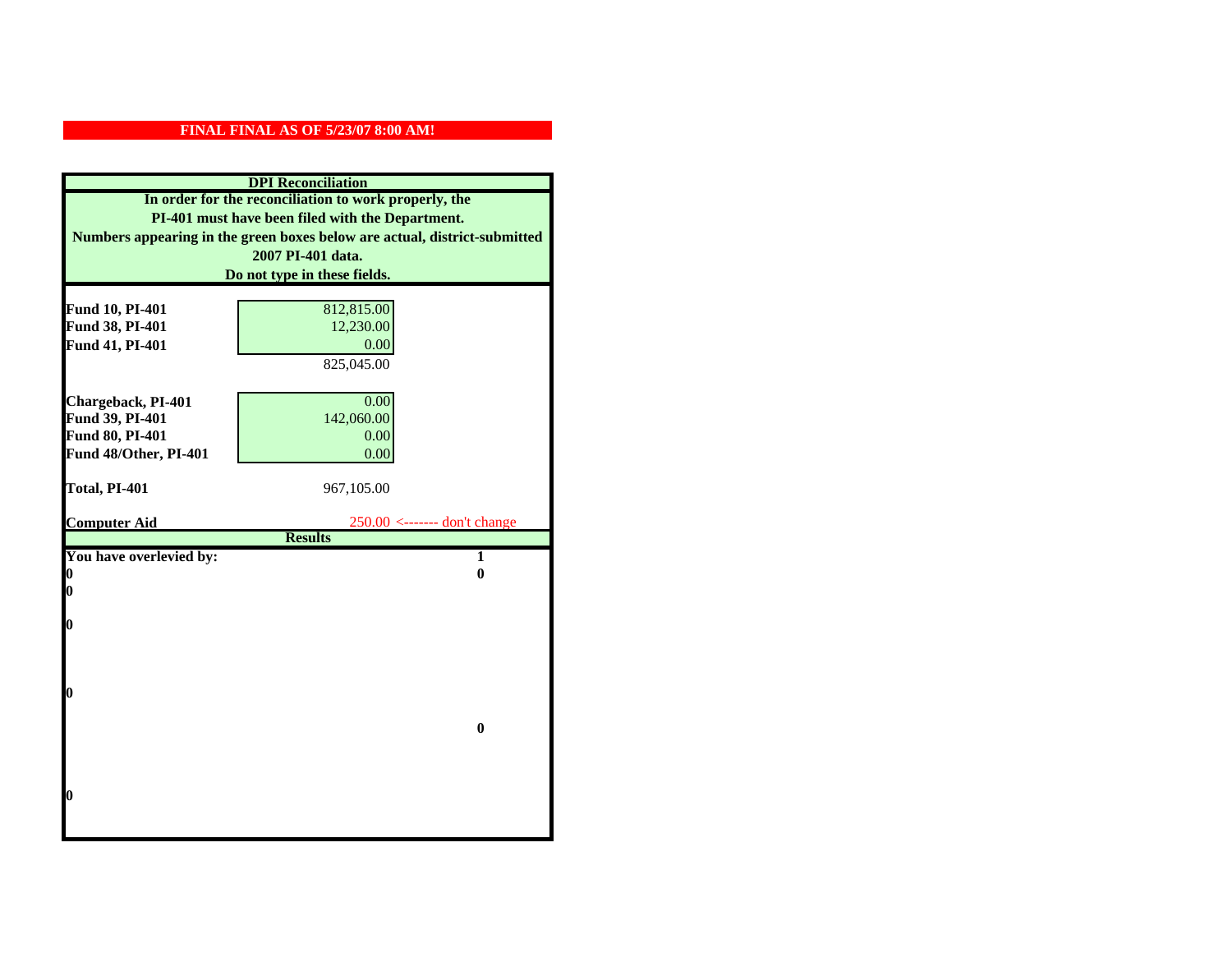| <b>District:</b> LAKE COUNTRY<br>▼<br>3862                                             |                | 06-07 Final Revenue Limit Worksheet - Using the Oct 15 Gen Aid Cert.                                  |                              |                              |
|----------------------------------------------------------------------------------------|----------------|-------------------------------------------------------------------------------------------------------|------------------------------|------------------------------|
| <b>Updated on:</b><br>5/23/2007<br><b>Using Final 05-06 Rev Lim Data.</b>              |                |                                                                                                       |                              |                              |
| <b>FINAL FINAL AS OF 5/23/07 8:00 AM!</b><br>Cells calculate after base levy entry.    |                | 1. 2005-2006 Base Revenue (Funds 10, 38, 41)                                                          | (from left)                  | 5,115,530                    |
| Line 1: 2005-2006 Base Revenue<br>5,115,530                                            |                | 2. Base Sept Membership Avg (03+.4ss, 04+.4ss, 05+.4ss/3)                                             | (from left)                  | 503                          |
| Line 1 Amnt May Not Exceed Line 9 of Final 05-06 Revenue Limit Worksheet.              |                | 3. 2005-2006 Base Revenue Per Member (Ln 1 / Ln2)                                                     | (with cents)                 | 10,170.04                    |
| 253,644<br>05-06 General Aid Certification (05-06 line 12)<br>+                        |                | 4. 2006-2007 Per Member Increase $(A + B - C)$                                                        |                              | 256.93                       |
| 05-06 Computer Aid Received (Src 691)<br>54,274                                        |                | A. Allowed Per Pupil Increase                                                                         | 256.93                       |                              |
| 05-06 Fnd 10 Levy Cert (05-06 In 18, levy 10 Src 211)<br>4,848,292                     |                | B. Low Revenue Increase $(8400 - (3 + 4A))$ Not < 0                                                   | 0.00                         |                              |
| 05-06 Fnd 38 Levy Cert (05-06 In 14B, levy 38 Src 210)                                 |                | C. Low Rev Dist in CCDEB (Enter DPI Adjustment)                                                       | 0.00                         |                              |
| 05-06 Fnd 41 Levy Cert (05-06 In 14C, levy 41 Src 210)<br>+                            |                | 5. 2006-07 Maximum Revenue / Memb (Ln 3 + Ln 4)                                                       |                              | 10,426.97                    |
| 05-06 Aid Penalty for Over Levy (05-06 bottom line)                                    |                | 6. Current Membership Avg (04+.4ss, 05+.4ss, 06+.4ss/3)                                               | (from left)                  | 484                          |
|                                                                                        |                | 7. 2006-2007 Rev Limit, No Exemptions (Ln 5 x Ln 6)                                                   | (rounded)                    | 5,046,653                    |
| 05-06 Levy for 05-06 Non-Recurring Exemptions (In 10), Enter amnt used below.          |                | 8. Total Recurring Exemptions (A+B+C+D+E)                                                             | (rounded)                    |                              |
| 05-06 Non-Recurring Ref to Exceed Limit                                                | $\overline{0}$ | Unused 2005-2006 Recurring Levy Authority                                                             |                              |                              |
| 05-06 Declining Enrollment<br>40,680                                                   |                | A. Prior Year Carryover (100% of Amnt Entered Above)                                                  |                              |                              |
| 05-06 Other Non-Recurring Exemption                                                    |                | B. Transfer of Service (if negative, include sign)                                                    |                              |                              |
|                                                                                        |                | C. Transfer of Territory (if negative, include sign)                                                  |                              |                              |
| September & Summer FTE Membership Averages                                             |                | D. Federal Impact Aid Loss (2004-05 to 2005-06)                                                       |                              |                              |
| Count Ch. 220 Inter-District Resident Transfer Pupils @ 75%.                           |                | E. Recurring Referenda to Exceed (If 06-07 is first year)                                             |                              |                              |
| Line 2: Base Avg: $(03+.4ss)+(04+.4ss)+(05+.4ss)/3 =$<br>503                           |                |                                                                                                       |                              |                              |
| 2004<br>2005<br>2003                                                                   |                |                                                                                                       |                              |                              |
| Summer fte:                                                                            |                | 9. 2006-2007 Limit with Recurring Exemptions (Ln 7 + Ln 8)                                            |                              | 5,046,653                    |
| % (40, 40, 40)<br>0                                                                    |                | 10. Total 2006-2007 Non-Recurring Exemptions $(A + B + C)$                                            |                              | 145,978                      |
| 520<br>477<br>509<br>Sept fte:                                                         |                | A. Non-Recurring Referenda, to Exceed 2006-07 Limit                                                   |                              |                              |
| 479<br>521<br>509<br><b>Total fte</b>                                                  |                | B. Declining Enrollment Exemptn for 06-07 (from left)                                                 | 145,978                      |                              |
|                                                                                        |                | C. Other Non-Recurring Exemption                                                                      |                              |                              |
| Line 6: Curr Avg: $(04+.4ss)+(05+.4ss)+(06+.4ss)/3 =$<br>484 I<br>2004<br>2005<br>2006 |                | 11.2006-07 Revenue Limit With All Exemptions (Ln 9 + Ln 10)<br>12. Oct 15 Cert of 2006-07 General Aid |                              | 5,192,631<br>215,434         |
| Summer fte:<br>6                                                                       |                | REMEMBER TO USE THE OCT 15 CERT WHEN SETTING THE LEVY.                                                |                              |                              |
| 2<br>$\Omega$<br>% (40, 40, 40)                                                        |                | 13. Allowable Limited Revenue: (Line 11 - Line 12)                                                    |                              | 4,977,197                    |
| 477<br>461<br>509<br>Sept fte:                                                         |                | (10, 38, 41 Levies + Src 691. Src 691 is DOR Computer Aid.)                                           |                              |                              |
| 509<br>479<br>463<br><b>Total fte</b>                                                  |                | 14. Total Limited Revenue To Be Used (A+B+C)                                                          | Not >line 13                 | 4,977,197                    |
|                                                                                        |                | Entries Required Below: Amnts Needed by Purpose and Fund:                                             |                              |                              |
| 145,978<br>Line 10B: Declining Enrollment Exemption =                                  |                | A. Gen Operations: Fnd 10 including Src 211 & Src 691                                                 | 4,977,197                    | (Proposed Fund 10)           |
|                                                                                        |                | B. Non-Referendum Debt (inside limit) Fnd 38 Src 211                                                  | $\sqrt{ }$                   | (to Budget Rpt)              |
| Average FTE Loss (Line $2 -$ Line 6, if $> 0$ )<br>19                                  |                | C. Capital Exp, Annual Meeting Approved: Fnd 41 Src 211                                               |                              | (to Budget Rpt)              |
| $X = 0.75$<br>14<br>$=$                                                                |                | 15. Total Revenue from Other Levies                                                                   | (A+B+C+D):                   | 1,043,633                    |
| 10,426.97<br>X (Line 5, Maximum 2006-2007 Revenue per Memb) =                          |                | A. Referendum Apprvd Debt (Non Fund 38 Debt-Src 211)                                                  | 1,029,099                    |                              |
| Non-Recurring Exemption Amount:<br>145,978                                             |                | B. Community Services (Fnd 80 Src 211)                                                                | 14,534                       | (to Budget Rpt)              |
| 42,697<br>Line 17: State Aid for Exempt Computers =                                    |                | C. Prior Year Levy Chargeback (Src 212)<br>D. Other Levy Revenue - Milwaukee & Kenosha Only           | $\overline{0}$<br>$\sqrt{ }$ | (to Budget Rpt)              |
| Line 17 = A $X$ (Line 16 / C) (to 8 decimals)<br>Round to Dollar                       |                | 16. Total Levy + Src 691, "Proposed Levy"<br>$(Ln 14 + Ln 15)$                                        |                              | (to Budget Rpt)<br>6,020,830 |
| Actual 2006 Property Values (mailed 10/3/06)                                           |                | 17. Actual Src 691 (Vouchered Computer Aid)                                                           | 42,697                       | (to Budget Rpt)              |
| A. 2006 Exempt Computer Property Valuation<br>Required<br>6,518,700                    |                | 18. Fnd 10 Src 211 (Ln 14A - Ln 17), 2006-07 Budget                                                   | 4,934,500                    | (to Budget Rpt)              |
| B. 2006 TIF-Out Tax Apportionment Equalized Valuation<br>912,691,388                   |                | Line 18 (not 14A) is the Fund 10 Levy certified by the Board.                                         |                              |                              |
| C. 2006 TIF-Out Value plus Exempt Computers $(A + B)$<br>919,210,088                   |                | 19. Total All Fund Tax Levy (14B + 14C + 15 + 18)                                                     |                              | 5,978,133                    |
| Computer aid replaces a portion of proposed Fund 10 Levy                               |                | Line $19 = \text{levy}$ to be apportioned = PI-401                                                    | Levy Rate $=$                | 0.00655000                   |
| Src 691 = Computer Value X (Proposed Levy / (TIF-Out Val + Computer Value))            |                | 20. Funds 38 & 39, Src 211 Total (Ln 14B + Ln 15A)                                                    | 1,029,099                    | (to Budget Rpt)              |
| Revised: May, 2007                                                                     |                | Worksheet is available at: www.dpi.wi.gov/sfs/worksheets.html or buddev.html                          |                              |                              |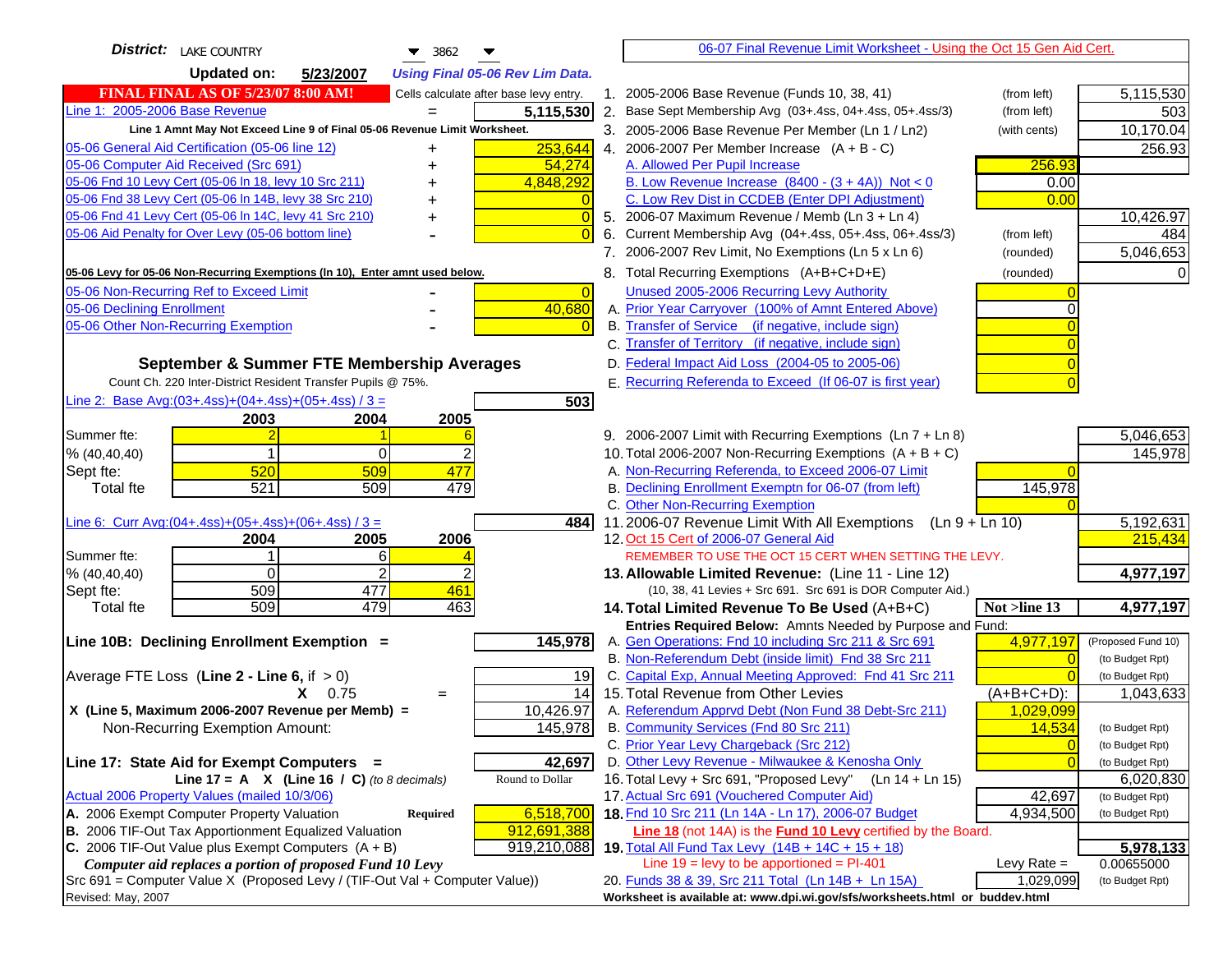| <b>DPI</b> Reconciliation          |                                                                           |  |  |
|------------------------------------|---------------------------------------------------------------------------|--|--|
|                                    | In order for the reconciliation to work properly, the                     |  |  |
|                                    | PI-401 must have been filed with the Department.                          |  |  |
|                                    | Numbers appearing in the green boxes below are actual, district-submitted |  |  |
|                                    | 2007 PI-401 data.                                                         |  |  |
|                                    | Do not type in these fields.                                              |  |  |
|                                    |                                                                           |  |  |
| Fund 10, PI-401                    | 4,934,500.00                                                              |  |  |
| Fund 38, PI-401<br>Fund 41, PI-401 | 0.00<br>0.00                                                              |  |  |
|                                    | 4,934,500.00                                                              |  |  |
|                                    |                                                                           |  |  |
| Chargeback, PI-401                 | 0.00                                                                      |  |  |
| Fund 39, PI-401                    | 1,029,099.00                                                              |  |  |
| Fund 80, PI-401                    | 14,534.00                                                                 |  |  |
| Fund 48/Other, PI-401              | 0.00                                                                      |  |  |
|                                    |                                                                           |  |  |
| Total, PI-401                      | 5,978,133.00                                                              |  |  |
|                                    |                                                                           |  |  |
| <b>Computer Aid</b>                | $42,697.00 \le$ ------- don't change<br><b>Results</b>                    |  |  |
| 0                                  | $\mathbf{0}$                                                              |  |  |
| 0                                  | 0                                                                         |  |  |
| You have levied to your maximum.   |                                                                           |  |  |
|                                    |                                                                           |  |  |
| $\bf{0}$                           |                                                                           |  |  |
|                                    |                                                                           |  |  |
|                                    |                                                                           |  |  |
|                                    |                                                                           |  |  |
| 0                                  |                                                                           |  |  |
|                                    | $\bf{0}$                                                                  |  |  |
|                                    |                                                                           |  |  |
|                                    |                                                                           |  |  |
|                                    |                                                                           |  |  |
| 0                                  |                                                                           |  |  |
|                                    |                                                                           |  |  |
|                                    |                                                                           |  |  |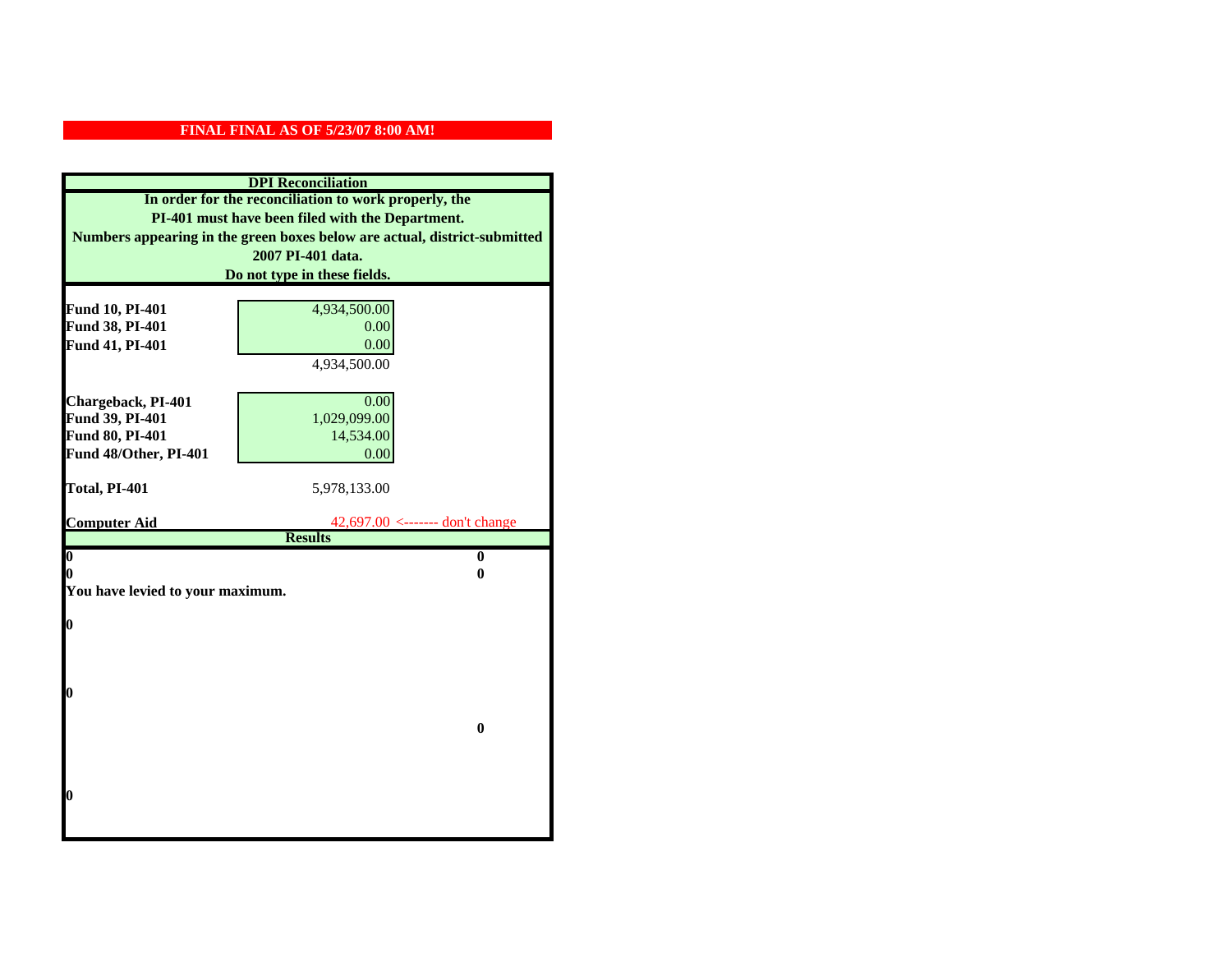| District: LAKE GENEVA J1<br>$\blacktriangledown$ 2885<br>▼                                                                              | 06-07 Final Revenue Limit Worksheet - Using the Oct 15 Gen Aid Cert.                                              |                         |
|-----------------------------------------------------------------------------------------------------------------------------------------|-------------------------------------------------------------------------------------------------------------------|-------------------------|
| <b>Updated on:</b><br>5/23/2007<br><b>Using Final 05-06 Rev Lim Data.</b>                                                               |                                                                                                                   |                         |
| <b>FINAL FINAL AS OF 5/23/07 8:00 AM!</b><br>Cells calculate after base levy entry.                                                     | 1. 2005-2006 Base Revenue (Funds 10, 38, 41)<br>(from left)                                                       | 15,003,899              |
| Line 1: 2005-2006 Base Revenue<br>15,003,899                                                                                            | 2.<br>Base Sept Membership Avg (03+.4ss, 04+.4ss, 05+.4ss/3)<br>(from left)                                       | 1,850                   |
| Line 1 Amnt May Not Exceed Line 9 of Final 05-06 Revenue Limit Worksheet.                                                               | 3. 2005-2006 Base Revenue Per Member (Ln 1 / Ln2)<br>(with cents)                                                 | 8,110.22                |
| 7,468,570<br>05-06 General Aid Certification (05-06 line 12)                                                                            | 4. 2006-2007 Per Member Increase $(A + B - C)$                                                                    | 261.10                  |
| 05-06 Computer Aid Received (Src 691)<br>27,775                                                                                         | A. Allowed Per Pupil Increase<br>256.93                                                                           |                         |
| 05-06 Fnd 10 Levy Cert (05-06 ln 18, levy 10 Src 211)<br>7,448,625                                                                      | B. Low Revenue Increase $(8400 - (3 + 4A))$ Not < 0<br>32.85                                                      |                         |
| 05-06 Fnd 38 Levy Cert (05-06 In 14B, levy 38 Src 210)<br>67,000                                                                        | 28.68<br>C. Low Rev Dist in CCDEB (Enter DPI Adjustment)                                                          |                         |
| 05-06 Fnd 41 Levy Cert (05-06 In 14C, levy 41 Src 210)<br>$\Omega$<br>+                                                                 | 5. 2006-07 Maximum Revenue / Memb (Ln 3 + Ln 4)                                                                   | 8,371.32                |
| 05-06 Aid Penalty for Over Levy (05-06 bottom line)<br>8,071                                                                            | 6. Current Membership Avg (04+.4ss, 05+.4ss, 06+.4ss/3)<br>(from left)                                            | 1,908                   |
|                                                                                                                                         | 7. 2006-2007 Rev Limit, No Exemptions (Ln 5 x Ln 6)<br>(rounded)                                                  | 15,972,479              |
| 05-06 Levy for 05-06 Non-Recurring Exemptions (In 10), Enter amnt used below.                                                           | 8. Total Recurring Exemptions (A+B+C+D+E)<br>(rounded)                                                            | 42,060                  |
| 05-06 Non-Recurring Ref to Exceed Limit<br>$\overline{0}$                                                                               | Unused 2005-2006 Recurring Levy Authority                                                                         |                         |
| 05-06 Declining Enrollment<br>$\overline{0}$                                                                                            | A. Prior Year Carryover (100% of Amnt Entered Above)                                                              |                         |
| 05-06 Other Non-Recurring Exemption<br>$\Omega$                                                                                         | B. Transfer of Service (if negative, include sign)<br>42,060                                                      |                         |
|                                                                                                                                         | C. Transfer of Territory (if negative, include sign)                                                              |                         |
| September & Summer FTE Membership Averages                                                                                              | D. Federal Impact Aid Loss (2004-05 to 2005-06)                                                                   |                         |
| Count Ch. 220 Inter-District Resident Transfer Pupils @ 75%.                                                                            | E. Recurring Referenda to Exceed (If 06-07 is first year)                                                         |                         |
| Line 2: Base Avg: $(03+.4ss)+(04+.4ss)+(05+.4ss)/3 =$<br>1,850                                                                          |                                                                                                                   |                         |
| 2003<br>2004<br>2005                                                                                                                    |                                                                                                                   |                         |
| 16<br>Summer fte:<br>16<br>16                                                                                                           | 9. 2006-2007 Limit with Recurring Exemptions (Ln 7 + Ln 8)                                                        | 16,014,539              |
| 6<br>6<br>6<br>% (40, 40, 40)                                                                                                           | 10. Total 2006-2007 Non-Recurring Exemptions $(A + B + C)$                                                        |                         |
| 1,760<br>1,949<br>1,822<br>Sept fte:                                                                                                    | A. Non-Recurring Referenda, to Exceed 2006-07 Limit                                                               |                         |
| 1,766<br>1,828<br>1,955<br>Total fte                                                                                                    | B. Declining Enrollment Exemptn for 06-07 (from left)                                                             |                         |
|                                                                                                                                         | C. Other Non-Recurring Exemption                                                                                  |                         |
| Line 6: Curr Avg: $(04+.4ss)+(05+.4ss)+(06+.4ss)/3 =$<br>1,908                                                                          | 11.2006-07 Revenue Limit With All Exemptions (Ln $9 + \overline{\text{Ln }10}$ )                                  | 16,014,539              |
| 2006<br>2004<br>2005                                                                                                                    | 12. Oct 15 Cert of 2006-07 General Aid                                                                            | 8,326,423               |
| 16<br>16<br>Summer fte:<br>14<br>6<br>6<br>6                                                                                            | REMEMBER TO USE THE OCT 15 CERT WHEN SETTING THE LEVY.                                                            |                         |
| % (40, 40, 40)<br>1,822<br>1,949<br>1,935<br>Sept fte:                                                                                  | 13. Allowable Limited Revenue: (Line 11 - Line 12)<br>(10, 38, 41 Levies + Src 691. Src 691 is DOR Computer Aid.) | 7,688,116               |
| 1,828<br>1,955<br>1,941<br>Total fte                                                                                                    | 14. Total Limited Revenue To Be Used (A+B+C)<br>Not >line 13                                                      | 7,688,116               |
|                                                                                                                                         | Entries Required Below: Amnts Needed by Purpose and Fund:                                                         |                         |
| Line 10B: Declining Enrollment Exemption =                                                                                              | A. Gen Operations: Fnd 10 including Src 211 & Src 691<br>7,630,116                                                | (Proposed Fund 10)      |
|                                                                                                                                         | B. Non-Referendum Debt (inside limit) Fnd 38 Src 211<br>58,000                                                    | (to Budget Rpt)         |
| Average FTE Loss (Line $2 -$ Line 6, if $> 0$ )                                                                                         | C. Capital Exp, Annual Meeting Approved: Fnd 41 Src 211                                                           | (to Budget Rpt)         |
| $X = 0.75$<br>$=$                                                                                                                       | 15. Total Revenue from Other Levies<br>$(A+B+C+D)$ :                                                              | 2,092,161               |
| X (Line 5, Maximum 2006-2007 Revenue per Memb) =                                                                                        | A. Referendum Apprvd Debt (Non Fund 38 Debt-Src 211)<br>1,776,010                                                 |                         |
| Non-Recurring Exemption Amount:                                                                                                         | B. Community Services (Fnd 80 Src 211)<br>310,778                                                                 | (to Budget Rpt)         |
|                                                                                                                                         | C. Prior Year Levy Chargeback (Src 212)<br>5,373                                                                  | (to Budget Rpt)         |
| 20,280<br>Line 17: State Aid for Exempt Computers =                                                                                     | D. Other Levy Revenue - Milwaukee & Kenosha Only                                                                  | (to Budget Rpt)         |
| Round to Dollar<br>Line 17 = A $X$ (Line 16 / C) (to 8 decimals)                                                                        | 16. Total Levy + Src 691, "Proposed Levy" (Ln 14 + Ln 15)                                                         | 9,780,277               |
| Actual 2006 Property Values (mailed 10/3/06)                                                                                            | 17. Actual Src 691 (Vouchered Computer Aid)<br>20,280                                                             | (to Budget Rpt)         |
| A. 2006 Exempt Computer Property Valuation<br>4,418,400<br><b>Required</b>                                                              | 18. Fnd 10 Src 211 (Ln 14A - Ln 17), 2006-07 Budget<br>7,609,836                                                  | (to Budget Rpt)         |
| B. 2006 TIF-Out Tax Apportionment Equalized Valuation<br>2,126,425,090                                                                  | Line 18 (not 14A) is the Fund 10 Levy certified by the Board.                                                     |                         |
| C. 2006 TIF-Out Value plus Exempt Computers $(A + B)$<br>2,130,843,490                                                                  | 19. Total All Fund Tax Levy $(14B + 14C + 15 + 18)$<br>Line $19 = \text{levy}$ to be apportioned = PI-401         | 9,759,997<br>0.00458986 |
| Computer aid replaces a portion of proposed Fund 10 Levy<br>Src 691 = Computer Value X (Proposed Levy / (TIF-Out Val + Computer Value)) | Levy Rate $=$<br>20. Funds 38 & 39, Src 211 Total (Ln 14B + Ln 15A)<br>1,834,010                                  | (to Budget Rpt)         |
| Revised: May, 2007                                                                                                                      | Worksheet is available at: www.dpi.wi.gov/sfs/worksheets.html or buddev.html                                      |                         |
|                                                                                                                                         |                                                                                                                   |                         |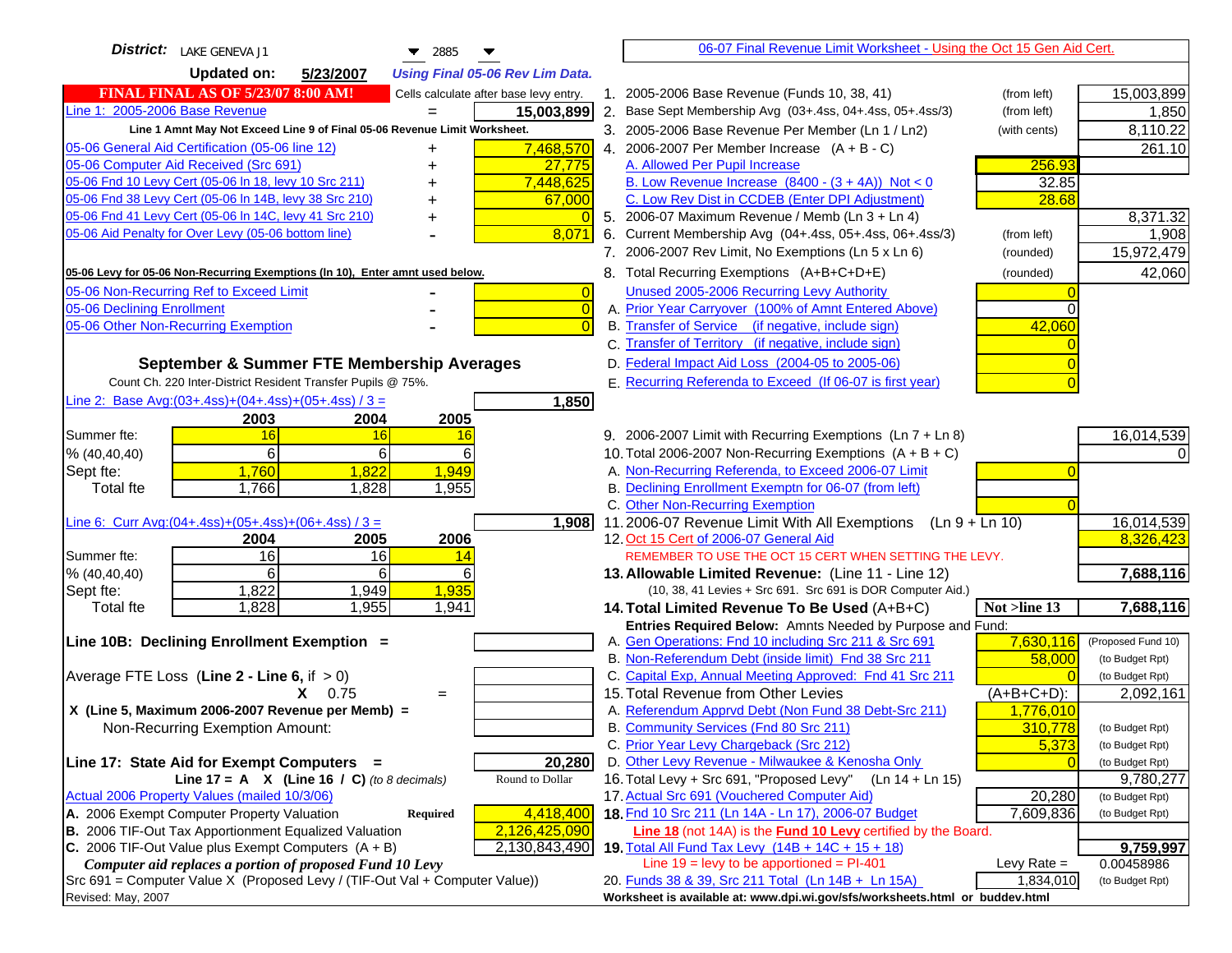| <b>DPI</b> Reconciliation                        |                                                                           |  |
|--------------------------------------------------|---------------------------------------------------------------------------|--|
|                                                  | In order for the reconciliation to work properly, the                     |  |
| PI-401 must have been filed with the Department. |                                                                           |  |
|                                                  | Numbers appearing in the green boxes below are actual, district-submitted |  |
|                                                  | 2007 PI-401 data.                                                         |  |
|                                                  | Do not type in these fields.                                              |  |
|                                                  |                                                                           |  |
| Fund 10, PI-401                                  | 7,609,836.00                                                              |  |
| Fund 38, PI-401                                  | 58,000.00                                                                 |  |
| Fund 41, PI-401                                  | 0.00                                                                      |  |
|                                                  | 7,667,836.00                                                              |  |
|                                                  |                                                                           |  |
| Chargeback, PI-401                               | 5,373.00                                                                  |  |
| Fund 39, PI-401                                  | 1,776,010.00                                                              |  |
| Fund 80, PI-401                                  | 310,778.00                                                                |  |
| Fund 48/Other, PI-401                            | 0.00                                                                      |  |
| Total, PI-401                                    | 9,759,997.00                                                              |  |
|                                                  |                                                                           |  |
| <b>Computer Aid</b>                              | 20,280.00 <------- don't change                                           |  |
|                                                  | <b>Results</b>                                                            |  |
| $\overline{\mathbf{0}}$                          | $\bf{0}$                                                                  |  |
| 0                                                | 0                                                                         |  |
| You have levied to your maximum.                 |                                                                           |  |
| $\bf{0}$                                         |                                                                           |  |
|                                                  |                                                                           |  |
|                                                  |                                                                           |  |
|                                                  |                                                                           |  |
| 0                                                |                                                                           |  |
|                                                  |                                                                           |  |
|                                                  | $\bf{0}$                                                                  |  |
|                                                  |                                                                           |  |
|                                                  |                                                                           |  |
|                                                  |                                                                           |  |
| 0                                                |                                                                           |  |
|                                                  |                                                                           |  |
|                                                  |                                                                           |  |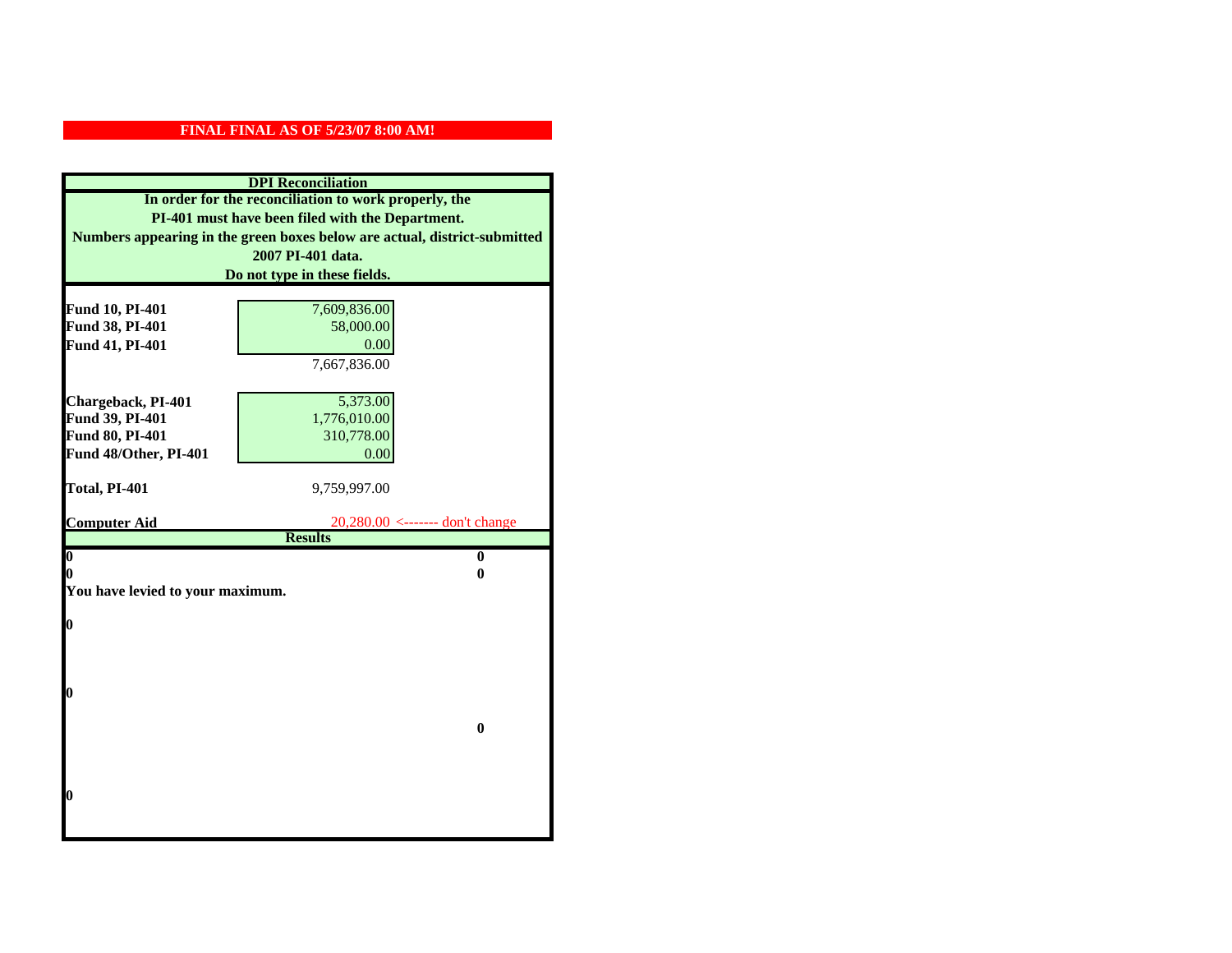| District: LAKE GENEVA-GENOA UHS<br>$\blacktriangledown$ 2884<br>▼                                                                       | 06-07 Final Revenue Limit Worksheet - Using the Oct 15 Gen Aid Cert.                                                            |                               |
|-----------------------------------------------------------------------------------------------------------------------------------------|---------------------------------------------------------------------------------------------------------------------------------|-------------------------------|
| <b>Updated on:</b><br>5/23/2007<br><b>Using Final 05-06 Rev Lim Data.</b>                                                               |                                                                                                                                 |                               |
| <b>FINAL FINAL AS OF 5/23/07 8:00 AM!</b><br>Cells calculate after base levy entry.                                                     | 1. 2005-2006 Base Revenue (Funds 10, 38, 41)<br>(from left)                                                                     | 13,831,295                    |
| Line 1: 2005-2006 Base Revenue<br>13,831,295<br>$=$                                                                                     | 2. Base Sept Membership Avg (03+.4ss, 04+.4ss, 05+.4ss/3)<br>(from left)                                                        | 1,315                         |
| Line 1 Amnt May Not Exceed Line 9 of Final 05-06 Revenue Limit Worksheet.                                                               | 3. 2005-2006 Base Revenue Per Member (Ln 1 / Ln2)<br>(with cents)                                                               | 10,518.10                     |
| 2,857,307<br>05-06 General Aid Certification (05-06 line 12)                                                                            | 4. 2006-2007 Per Member Increase $(A + B - C)$                                                                                  | 256.93                        |
| 05-06 Computer Aid Received (Src 691)<br>27,739                                                                                         | A. Allowed Per Pupil Increase<br>256.93                                                                                         |                               |
| 05-06 Fnd 10 Levy Cert (05-06 In 18, levy 10 Src 211)<br>10,946,249                                                                     | B. Low Revenue Increase $(8400 - (3 + 4A))$ Not < 0<br>0.00                                                                     |                               |
| 05-06 Fnd 38 Levy Cert (05-06 In 14B, levy 38 Src 210)                                                                                  | C. Low Rev Dist in CCDEB (Enter DPI Adjustment)<br>0.00                                                                         |                               |
| 05-06 Fnd 41 Levy Cert (05-06 In 14C, levy 41 Src 210)<br>$\overline{0}$<br>+                                                           | 5. 2006-07 Maximum Revenue / Memb (Ln 3 + Ln 4)                                                                                 | 10,775.03                     |
| 05-06 Aid Penalty for Over Levy (05-06 bottom line)<br>$\Omega$                                                                         | Current Membership Avg (04+.4ss, 05+.4ss, 06+.4ss/3)<br>6.<br>(from left)                                                       | 1,342                         |
|                                                                                                                                         | 7. 2006-2007 Rev Limit, No Exemptions (Ln 5 x Ln 6)<br>(rounded)                                                                | 14,460,090                    |
| 05-06 Levy for 05-06 Non-Recurring Exemptions (In 10), Enter amnt used below.                                                           | 8. Total Recurring Exemptions (A+B+C+D+E)<br>(rounded)                                                                          | 10,527                        |
| 05-06 Non-Recurring Ref to Exceed Limit<br>$\overline{0}$                                                                               | Unused 2005-2006 Recurring Levy Authority<br>10,527                                                                             |                               |
| 05-06 Declining Enrollment<br>$\overline{0}$                                                                                            | A. Prior Year Carryover (100% of Amnt Entered Above)<br>10,527                                                                  |                               |
| 05-06 Other Non-Recurring Exemption<br>$\Omega$                                                                                         | B. Transfer of Service (if negative, include sign)                                                                              |                               |
|                                                                                                                                         | C. Transfer of Territory (if negative, include sign)                                                                            |                               |
| September & Summer FTE Membership Averages                                                                                              | D. Federal Impact Aid Loss (2004-05 to 2005-06)                                                                                 |                               |
| Count Ch. 220 Inter-District Resident Transfer Pupils @ 75%.                                                                            | E. Recurring Referenda to Exceed (If 06-07 is first year)                                                                       |                               |
| Line 2: Base Avg: (03+.4ss) + (04+.4ss) + (05+.4ss) / 3 =<br>1,315                                                                      |                                                                                                                                 |                               |
| 2003<br>2004<br>2005                                                                                                                    |                                                                                                                                 |                               |
| 27<br>29<br>Summer fte:<br>34                                                                                                           | 9. 2006-2007 Limit with Recurring Exemptions (Ln 7 + Ln 8)                                                                      | 14,470,617                    |
| 11<br>12<br>14<br>% (40, 40, 40)                                                                                                        | 10. Total 2006-2007 Non-Recurring Exemptions $(A + B + C)$                                                                      | $\Omega$                      |
| 1,260<br>1,274<br>1,373<br>Sept fte:                                                                                                    | A. Non-Recurring Referenda, to Exceed 2006-07 Limit                                                                             |                               |
| Total fte<br>1,271<br>1,286<br>1,387                                                                                                    | B. Declining Enrollment Exemptn for 06-07 (from left)                                                                           |                               |
|                                                                                                                                         | C. Other Non-Recurring Exemption                                                                                                |                               |
| Line 6: Curr Avg: $(04+.4ss)+(05+.4ss)+(06+.4ss)$ / 3 =<br>1,342                                                                        | 11.2006-07 Revenue Limit With All Exemptions $(Ln 9 + Ln 10)$                                                                   | 14,470,617                    |
| 2006<br>2004<br>2005                                                                                                                    | 12. Oct 15 Cert of 2006-07 General Aid                                                                                          | 3,866,773                     |
| 29<br>34<br>Summer fte:<br>25<br>12<br>14<br>% (40, 40, 40)<br>10                                                                       | REMEMBER TO USE THE OCT 15 CERT WHEN SETTING THE LEVY.                                                                          | 10,603,844                    |
| 1,373<br>1,343<br>1,274<br>Sept fte:                                                                                                    | 13. Allowable Limited Revenue: (Line 11 - Line 12)<br>(10, 38, 41 Levies + Src 691. Src 691 is DOR Computer Aid.)               |                               |
| 1,286<br>1,387<br>1,353<br><b>Total fte</b>                                                                                             | Not >line 13<br>14. Total Limited Revenue To Be Used (A+B+C)                                                                    | 10,603,844                    |
|                                                                                                                                         | Entries Required Below: Amnts Needed by Purpose and Fund:                                                                       |                               |
| Line 10B: Declining Enrollment Exemption =                                                                                              | A. Gen Operations: Fnd 10 including Src 211 & Src 691<br>10,603,844                                                             | (Proposed Fund 10)            |
|                                                                                                                                         | B. Non-Referendum Debt (inside limit) Fnd 38 Src 211<br>$\Omega$                                                                | (to Budget Rpt)               |
| Average FTE Loss (Line $2 -$ Line 6, if $> 0$ )                                                                                         | C. Capital Exp, Annual Meeting Approved: Fnd 41 Src 211                                                                         | (to Budget Rpt)               |
| $X = 0.75$<br>$=$                                                                                                                       | 15. Total Revenue from Other Levies<br>$(A+B+C+D)$ :                                                                            | 2,481,871                     |
| X (Line 5, Maximum 2006-2007 Revenue per Memb) =                                                                                        | A. Referendum Apprvd Debt (Non Fund 38 Debt-Src 211)<br>2,215,722                                                               |                               |
| Non-Recurring Exemption Amount:                                                                                                         | B. Community Services (Fnd 80 Src 211)<br>252,879                                                                               | (to Budget Rpt)               |
|                                                                                                                                         | C. Prior Year Levy Chargeback (Src 212)<br>13,270                                                                               | (to Budget Rpt)               |
| 19,542<br>Line 17: State Aid for Exempt Computers =                                                                                     | D. Other Levy Revenue - Milwaukee & Kenosha Only                                                                                | (to Budget Rpt)               |
| Line 17 = A $X$ (Line 16 / C) (to 8 decimals)<br>Round to Dollar                                                                        | 16. Total Levy + Src 691, "Proposed Levy"<br>(Ln 14 + Ln 15)                                                                    | 13,085,715                    |
| Actual 2006 Property Values (mailed 10/3/06)                                                                                            | 17. Actual Src 691 (Vouchered Computer Aid)<br>19,542                                                                           | (to Budget Rpt)               |
| A. 2006 Exempt Computer Property Valuation<br>4,915,700<br><b>Required</b>                                                              | 18. Fnd 10 Src 211 (Ln 14A - Ln 17), 2006-07 Budget<br>10,584,302                                                               | (to Budget Rpt)               |
| <b>B.</b> 2006 TIF-Out Tax Apportionment Equalized Valuation<br>3,286,814,209                                                           | Line 18 (not 14A) is the Fund 10 Levy certified by the Board.                                                                   |                               |
| C. 2006 TIF-Out Value plus Exempt Computers $(A + B)$<br>3,291,729,909                                                                  | 19. Total All Fund Tax Levy $(14B + 14C + 15 + 18)$                                                                             | 13,066,173                    |
| Computer aid replaces a portion of proposed Fund 10 Levy<br>Src 691 = Computer Value X (Proposed Levy / (TIF-Out Val + Computer Value)) | Line $19$ = levy to be apportioned = PI-401<br>Levy Rate $=$<br>20. Funds 38 & 39, Src 211 Total (Ln 14B + Ln 15A)<br>2,215,722 | 0.00397533<br>(to Budget Rpt) |
| Revised: May, 2007                                                                                                                      | Worksheet is available at: www.dpi.wi.gov/sfs/worksheets.html or buddev.html                                                    |                               |
|                                                                                                                                         |                                                                                                                                 |                               |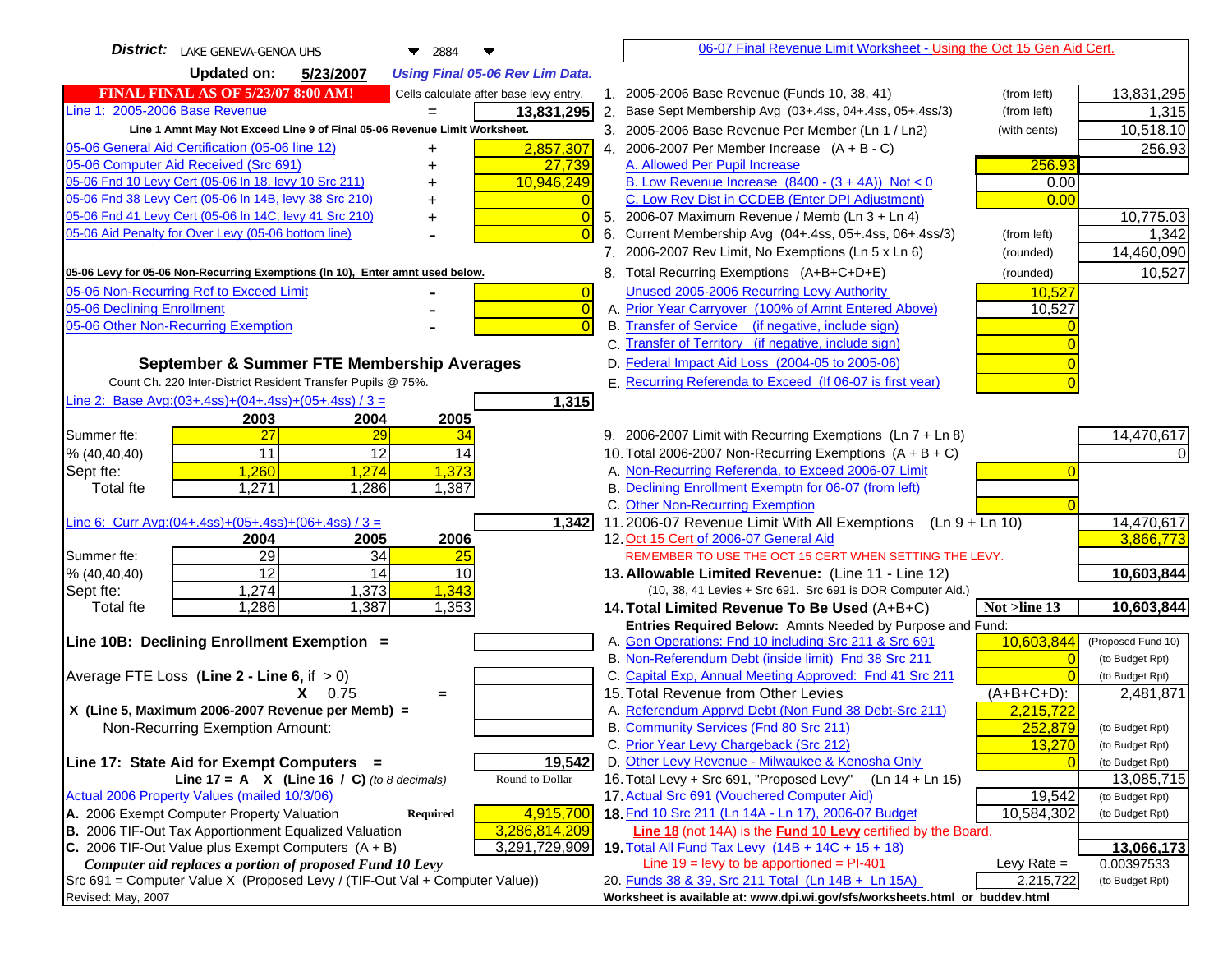| <b>DPI</b> Reconciliation                        |                                                                           |  |  |
|--------------------------------------------------|---------------------------------------------------------------------------|--|--|
|                                                  | In order for the reconciliation to work properly, the                     |  |  |
| PI-401 must have been filed with the Department. |                                                                           |  |  |
|                                                  | Numbers appearing in the green boxes below are actual, district-submitted |  |  |
|                                                  | 2007 PI-401 data.                                                         |  |  |
|                                                  | Do not type in these fields.                                              |  |  |
|                                                  |                                                                           |  |  |
| Fund 10, PI-401                                  | 10,584,302.00                                                             |  |  |
| Fund 38, PI-401                                  | 0.00                                                                      |  |  |
| Fund 41, PI-401                                  | 0.00                                                                      |  |  |
|                                                  | 10,584,302.00                                                             |  |  |
|                                                  |                                                                           |  |  |
| Chargeback, PI-401                               | 13,270.00                                                                 |  |  |
| Fund 39, PI-401                                  | 2,215,722.00                                                              |  |  |
| <b>Fund 80, PI-401</b>                           | 252,879.00                                                                |  |  |
| Fund 48/Other, PI-401                            | 0.00                                                                      |  |  |
|                                                  |                                                                           |  |  |
| Total, PI-401                                    | 13,066,173.00                                                             |  |  |
| <b>Computer Aid</b>                              | $19,542.00$ <------- don't change                                         |  |  |
|                                                  | <b>Results</b>                                                            |  |  |
| $\boldsymbol{0}$                                 | $\bf{0}$                                                                  |  |  |
| 0                                                | 0                                                                         |  |  |
| You have levied to your maximum.                 |                                                                           |  |  |
|                                                  |                                                                           |  |  |
| $\bf{0}$                                         |                                                                           |  |  |
|                                                  |                                                                           |  |  |
|                                                  |                                                                           |  |  |
| 0                                                |                                                                           |  |  |
|                                                  |                                                                           |  |  |
|                                                  | $\bf{0}$                                                                  |  |  |
|                                                  |                                                                           |  |  |
|                                                  |                                                                           |  |  |
|                                                  |                                                                           |  |  |
| 0                                                |                                                                           |  |  |
|                                                  |                                                                           |  |  |
|                                                  |                                                                           |  |  |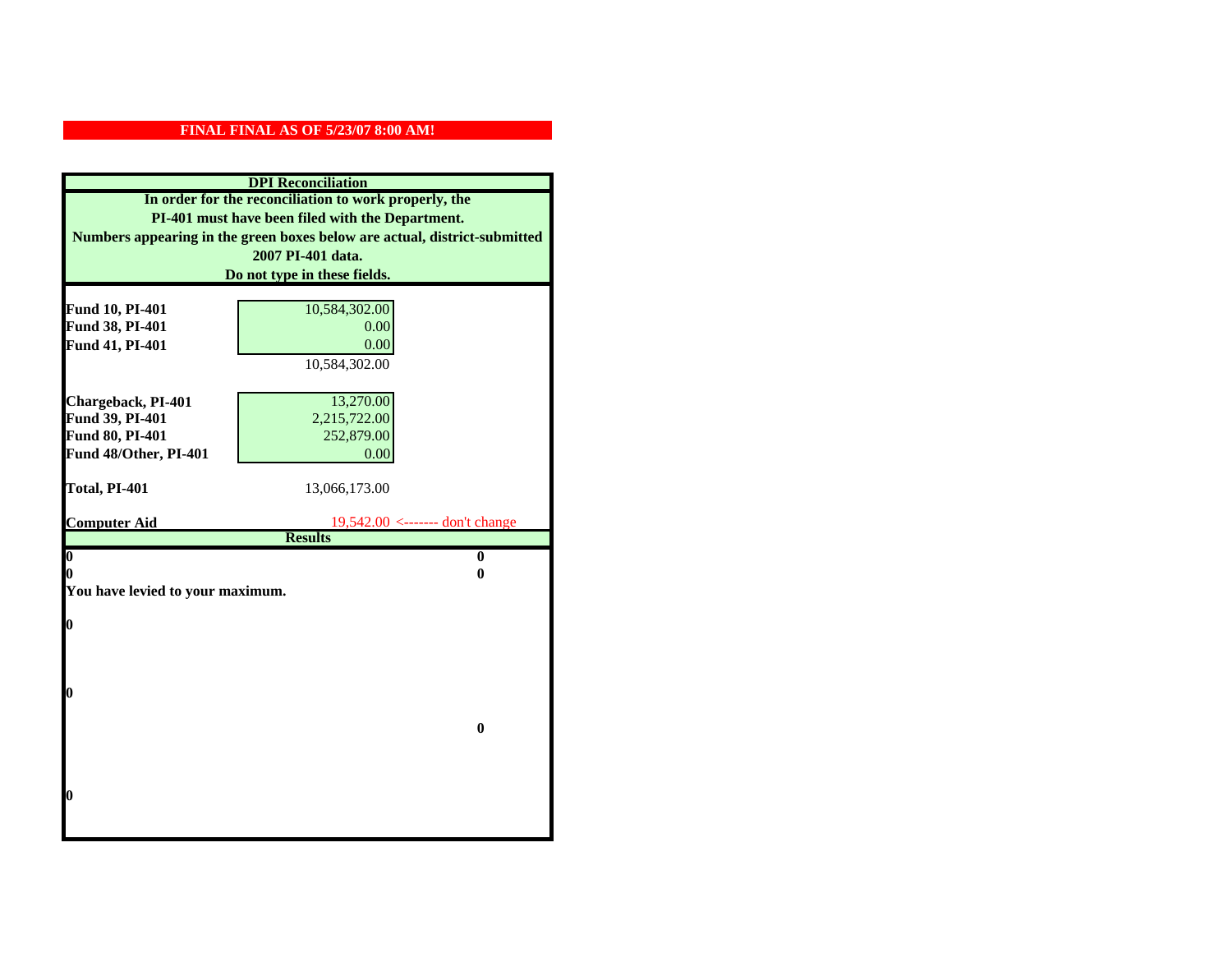| <b>District:</b> LAKE HOLCOMBE<br>$\blacktriangledown$ 2891                                                                      |                | 06-07 Final Revenue Limit Worksheet - Using the Oct 15 Gen Aid Cert.                                                 |                |                    |
|----------------------------------------------------------------------------------------------------------------------------------|----------------|----------------------------------------------------------------------------------------------------------------------|----------------|--------------------|
| <b>Updated on:</b><br>5/23/2007<br><b>Using Final 05-06 Rev Lim Data.</b>                                                        |                |                                                                                                                      |                |                    |
| <b>FINAL FINAL AS OF 5/23/07 8:00 AM!</b><br>Cells calculate after base levy entry.                                              |                | 1. 2005-2006 Base Revenue (Funds 10, 38, 41)                                                                         | (from left)    | 3,876,167          |
| Line 1: 2005-2006 Base Revenue<br>3,876,167<br>$=$                                                                               |                | 2. Base Sept Membership Avg (03+.4ss, 04+.4ss, 05+.4ss/3)                                                            | (from left)    | 444                |
| Line 1 Amnt May Not Exceed Line 9 of Final 05-06 Revenue Limit Worksheet.                                                        |                | 3. 2005-2006 Base Revenue Per Member (Ln 1 / Ln2)                                                                    | (with cents)   | 8,730.11           |
| 1,466,913<br>05-06 General Aid Certification (05-06 line 12)                                                                     |                | 4. 2006-2007 Per Member Increase $(A + B - C)$                                                                       |                | 256.93             |
| 05-06 Computer Aid Received (Src 691)<br>765                                                                                     |                | A. Allowed Per Pupil Increase                                                                                        | 256.93         |                    |
| 05-06 Fnd 10 Levy Cert (05-06 In 18, levy 10 Src 211)<br>2,449,902                                                               |                | B. Low Revenue Increase $(8400 - (3 + 4A))$ Not < 0                                                                  | 0.00           |                    |
| 05-06 Fnd 38 Levy Cert (05-06 In 14B, levy 38 Src 210)<br>62,561                                                                 |                | C. Low Rev Dist in CCDEB (Enter DPI Adjustment)                                                                      | 0.00           |                    |
| 05-06 Fnd 41 Levy Cert (05-06 In 14C, levy 41 Src 210)<br>+                                                                      | $\overline{0}$ | 5. 2006-07 Maximum Revenue / Memb (Ln 3 + Ln 4)                                                                      |                | 8,987.04           |
| 05-06 Aid Penalty for Over Levy (05-06 bottom line)                                                                              |                | 6. Current Membership Avg (04+.4ss, 05+.4ss, 06+.4ss/3)                                                              | (from left)    | 426                |
|                                                                                                                                  |                | 7. 2006-2007 Rev Limit, No Exemptions (Ln 5 x Ln 6)                                                                  | (rounded)      | 3,828,479          |
| 05-06 Levy for 05-06 Non-Recurring Exemptions (In 10), Enter amnt used below.                                                    |                | 8. Total Recurring Exemptions (A+B+C+D+E)                                                                            | (rounded)      | 51,842             |
| 05-06 Non-Recurring Ref to Exceed Limit                                                                                          | $\overline{0}$ | Unused 2005-2006 Recurring Levy Authority                                                                            |                |                    |
| 103,974<br>05-06 Declining Enrollment                                                                                            |                | A. Prior Year Carryover (100% of Amnt Entered Above)                                                                 | 0              |                    |
| 05-06 Other Non-Recurring Exemption                                                                                              |                | B. Transfer of Service (if negative, include sign)                                                                   | 51,842         |                    |
|                                                                                                                                  |                | C. Transfer of Territory (if negative, include sign)                                                                 |                |                    |
| September & Summer FTE Membership Averages                                                                                       |                | D. Federal Impact Aid Loss (2004-05 to 2005-06)                                                                      |                |                    |
| Count Ch. 220 Inter-District Resident Transfer Pupils @ 75%.                                                                     |                | E. Recurring Referenda to Exceed (If 06-07 is first year)                                                            |                |                    |
| Line 2: Base Avg: (03+.4ss) + (04+.4ss) + (05+.4ss) / 3 =<br>444                                                                 |                |                                                                                                                      |                |                    |
| 2003<br>2004<br>2005                                                                                                             |                |                                                                                                                      |                |                    |
| Summer fte:                                                                                                                      |                | 9. 2006-2007 Limit with Recurring Exemptions (Ln 7 + Ln 8)                                                           |                | 3,880,321          |
| $\overline{c}$<br>2<br>2<br>% (40, 40, 40)                                                                                       |                | 10. Total 2006-2007 Non-Recurring Exemptions $(A + B + C)$                                                           |                | 125,819            |
| 470<br>438<br>419<br>Sept fte:                                                                                                   |                | A. Non-Recurring Referenda, to Exceed 2006-07 Limit                                                                  |                |                    |
| 472<br>421<br>440<br>Total fte                                                                                                   |                | B. Declining Enrollment Exemptn for 06-07 (from left)                                                                | 125,819        |                    |
|                                                                                                                                  |                | C. Other Non-Recurring Exemption                                                                                     |                |                    |
| Line 6: Curr Avg: $(04+.4ss)+(05+.4ss)+(06+.4ss)$ / 3 =<br>4261                                                                  |                | 11.2006-07 Revenue Limit With All Exemptions (Ln $9 + \overline{\text{Ln }10}$ )                                     |                | 4,006,140          |
| 2005<br>2006<br>2004<br>6<br>5<br>Summer fte:                                                                                    |                | 12. Oct 15 Cert of 2006-07 General Aid<br>REMEMBER TO USE THE OCT 15 CERT WHEN SETTING THE LEVY.                     |                | 1,243,945          |
| $\overline{c}$<br>2<br>% (40, 40, 40)                                                                                            |                | 13. Allowable Limited Revenue: (Line 11 - Line 12)                                                                   |                | 2,762,195          |
| 415<br>438<br>419<br>Sept fte:                                                                                                   |                | (10, 38, 41 Levies + Src 691. Src 691 is DOR Computer Aid.)                                                          |                |                    |
| 440<br>421<br>417<br><b>Total fte</b>                                                                                            |                | 14. Total Limited Revenue To Be Used (A+B+C)                                                                         | Not >line 13   | 2,762,195          |
|                                                                                                                                  |                | Entries Required Below: Amnts Needed by Purpose and Fund:                                                            |                |                    |
| Line 10B: Declining Enrollment Exemption =<br>125,819                                                                            |                | A. Gen Operations: Fnd 10 including Src 211 & Src 691                                                                | 2,699,634      | (Proposed Fund 10) |
|                                                                                                                                  |                | B. Non-Referendum Debt (inside limit) Fnd 38 Src 211                                                                 | 62,561         | (to Budget Rpt)    |
| Average FTE Loss (Line $2 -$ Line 6, if $> 0$ )<br>18                                                                            |                | C. Capital Exp, Annual Meeting Approved: Fnd 41 Src 211                                                              |                | (to Budget Rpt)    |
| 14<br>$X = 0.75$<br>$=$                                                                                                          |                | 15. Total Revenue from Other Levies                                                                                  | (A+B+C+D):     | 405,560            |
| X (Line 5, Maximum 2006-2007 Revenue per Memb) =<br>8,987.04                                                                     |                | A. Referendum Apprvd Debt (Non Fund 38 Debt-Src 211)                                                                 | 388,885        |                    |
| 125,819<br>Non-Recurring Exemption Amount:                                                                                       |                | B. Community Services (Fnd 80 Src 211)                                                                               | 16,675         | (to Budget Rpt)    |
|                                                                                                                                  |                | C. Prior Year Levy Chargeback (Src 212)                                                                              | $\overline{0}$ | (to Budget Rpt)    |
| Line 17: State Aid for Exempt Computers =<br>691                                                                                 |                | D. Other Levy Revenue - Milwaukee & Kenosha Only                                                                     | $\Omega$       | (to Budget Rpt)    |
| Round to Dollar<br>Line 17 = A $X$ (Line 16 / C) (to 8 decimals)                                                                 |                | 16. Total Levy + Src 691, "Proposed Levy"<br>(Ln 14 + Ln 15)                                                         |                | 3,167,755          |
| Actual 2006 Property Values (mailed 10/3/06)                                                                                     |                | 17. Actual Src 691 (Vouchered Computer Aid)                                                                          | 691            | (to Budget Rpt)    |
| A. 2006 Exempt Computer Property Valuation<br>77,000<br>Required<br><b>B.</b> 2006 TIF-Out Tax Apportionment Equalized Valuation |                | 18. Fnd 10 Src 211 (Ln 14A - Ln 17), 2006-07 Budget                                                                  | 2,698,943      | (to Budget Rpt)    |
| 352,671,513<br>C. 2006 TIF-Out Value plus Exempt Computers $(A + B)$<br>352,748,513                                              |                | Line 18 (not 14A) is the Fund 10 Levy certified by the Board.<br>19. Total All Fund Tax Levy $(14B + 14C + 15 + 18)$ |                | 3,167,064          |
| Computer aid replaces a portion of proposed Fund 10 Levy                                                                         |                | Line $19 = \text{levy}$ to be apportioned = PI-401                                                                   | Levy Rate $=$  | 0.00898021         |
| Src 691 = Computer Value X (Proposed Levy / (TIF-Out Val + Computer Value))                                                      |                | 20. Funds 38 & 39, Src 211 Total (Ln 14B + Ln 15A)                                                                   | 451,446        | (to Budget Rpt)    |
| Revised: May, 2007                                                                                                               |                | Worksheet is available at: www.dpi.wi.gov/sfs/worksheets.html or buddev.html                                         |                |                    |
|                                                                                                                                  |                |                                                                                                                      |                |                    |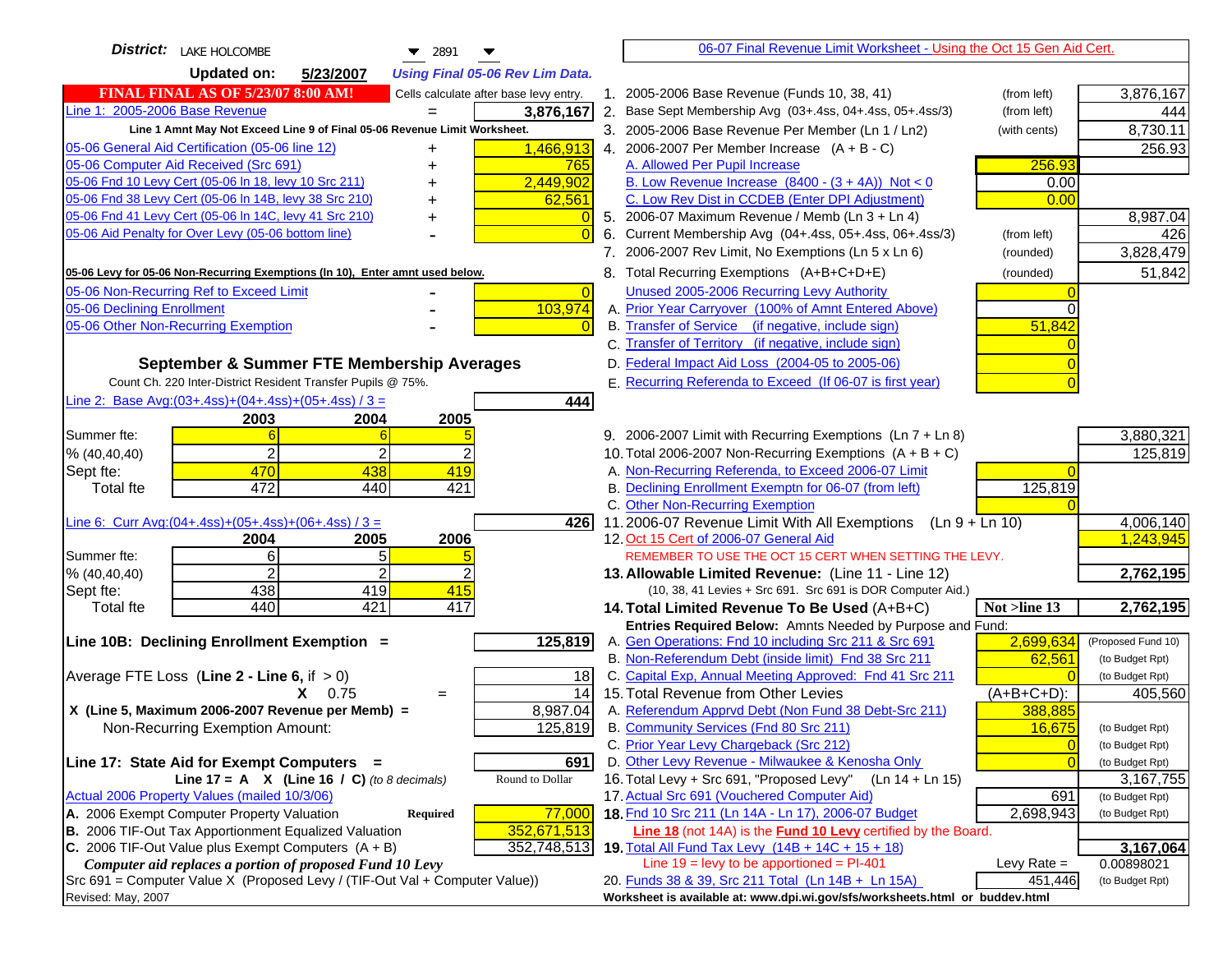| <b>DPI</b> Reconciliation                        |                                                                           |  |  |
|--------------------------------------------------|---------------------------------------------------------------------------|--|--|
|                                                  | In order for the reconciliation to work properly, the                     |  |  |
| PI-401 must have been filed with the Department. |                                                                           |  |  |
|                                                  | Numbers appearing in the green boxes below are actual, district-submitted |  |  |
|                                                  | 2007 PI-401 data.                                                         |  |  |
|                                                  | Do not type in these fields.                                              |  |  |
|                                                  |                                                                           |  |  |
| Fund 10, PI-401                                  | 2,698,943.00                                                              |  |  |
| Fund 38, PI-401                                  | 62,561.00                                                                 |  |  |
| Fund 41, PI-401                                  | 0.00                                                                      |  |  |
|                                                  | 2,761,504.00                                                              |  |  |
|                                                  |                                                                           |  |  |
| Chargeback, PI-401                               | 0.00                                                                      |  |  |
| Fund 39, PI-401                                  | 388,885.00                                                                |  |  |
| Fund 80, PI-401                                  | 16,675.00                                                                 |  |  |
| Fund 48/Other, PI-401                            | 0.00                                                                      |  |  |
| Total, PI-401                                    | 3,167,064.00                                                              |  |  |
|                                                  |                                                                           |  |  |
| <b>Computer Aid</b>                              | $691.00$ <------- don't change                                            |  |  |
|                                                  | <b>Results</b>                                                            |  |  |
| $\overline{\mathbf{0}}$                          | $\bf{0}$                                                                  |  |  |
| 0<br>You have levied to your maximum.            | 0                                                                         |  |  |
|                                                  |                                                                           |  |  |
| $\bf{0}$                                         |                                                                           |  |  |
|                                                  |                                                                           |  |  |
|                                                  |                                                                           |  |  |
|                                                  |                                                                           |  |  |
| 0                                                |                                                                           |  |  |
|                                                  |                                                                           |  |  |
|                                                  | $\bf{0}$                                                                  |  |  |
|                                                  |                                                                           |  |  |
|                                                  |                                                                           |  |  |
|                                                  |                                                                           |  |  |
| 0                                                |                                                                           |  |  |
|                                                  |                                                                           |  |  |
|                                                  |                                                                           |  |  |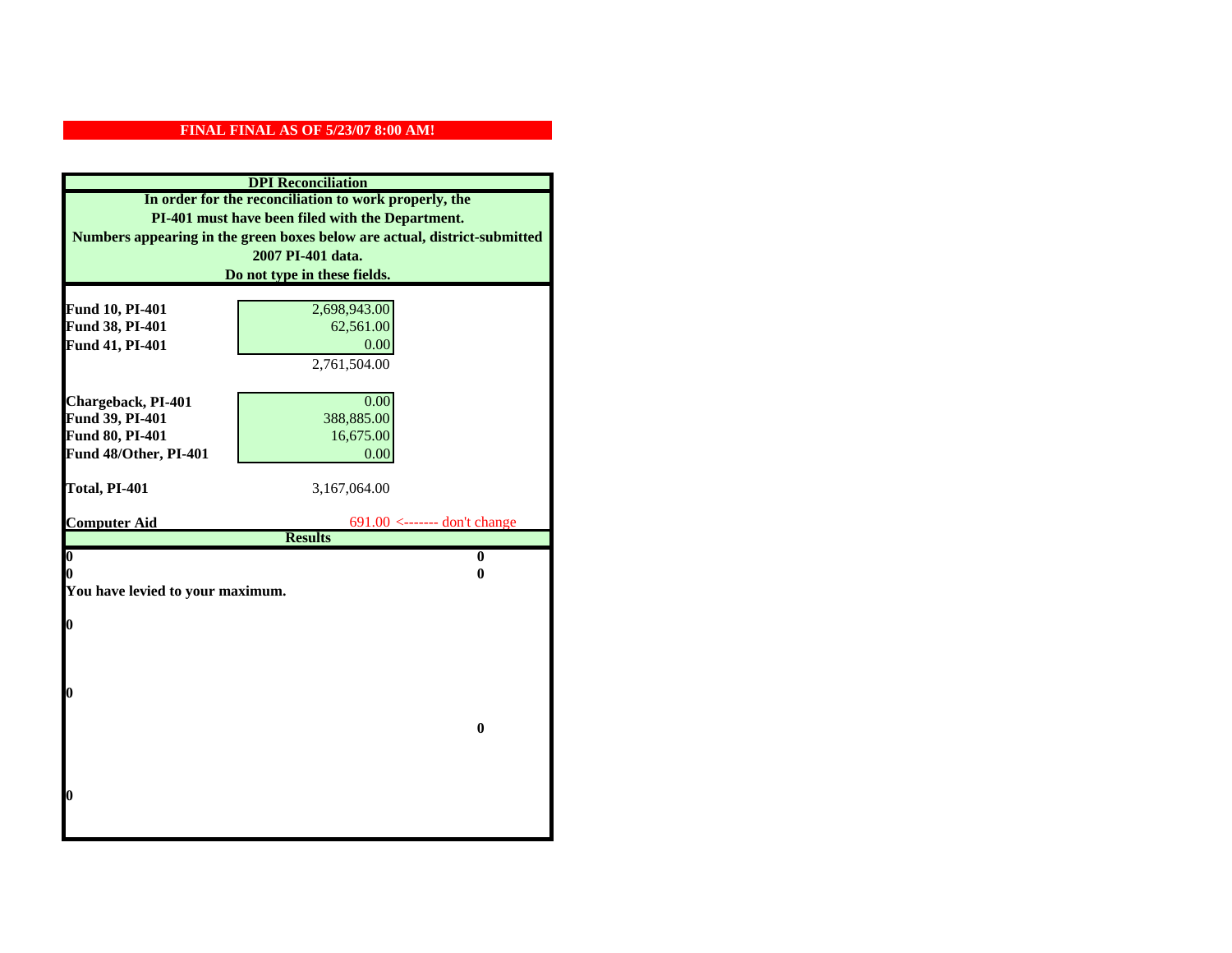| <b>District:</b> LAKE MILLS AREA<br><b>Updated on:</b><br>5/23/2007<br><b>Using Final 05-06 Rev Lim Data.</b><br><b>FINAL FINAL AS OF 5/23/07 8:00 AM!</b><br>1. 2005-2006 Base Revenue (Funds 10, 38, 41)<br>Cells calculate after base levy entry.<br>(from left)<br>Line 1: 2005-2006 Base Revenue<br>11,265,345<br>2. Base Sept Membership Avg (03+.4ss, 04+.4ss, 05+.4ss/3)<br>(from left)<br>$=$<br>Line 1 Amnt May Not Exceed Line 9 of Final 05-06 Revenue Limit Worksheet.<br>3. 2005-2006 Base Revenue Per Member (Ln 1 / Ln2)<br>(with cents)<br>05-06 General Aid Certification (05-06 line 12)<br>6,427,433<br>4. 2006-2007 Per Member Increase $(A + B - C)$<br>05-06 Computer Aid Received (Src 691)<br>A. Allowed Per Pupil Increase<br>256.93<br>7,151<br>05-06 Fnd 10 Levy Cert (05-06 ln 18, levy 10 Src 211)<br>4,879,830<br>B. Low Revenue Increase $(8400 - (3 + 4A))$ Not < 0<br>0.00<br>05-06 Fnd 38 Levy Cert (05-06 In 14B, levy 38 Src 210)<br>C. Low Rev Dist in CCDEB (Enter DPI Adjustment)<br>66,535<br>0.00<br>05-06 Fnd 41 Levy Cert (05-06 In 14C, levy 41 Src 210)<br>5. 2006-07 Maximum Revenue / Memb (Ln 3 + Ln 4)<br>735,000<br>+<br>05-06 Aid Penalty for Over Levy (05-06 bottom line)<br>6. Current Membership Avg (04+.4ss, 05+.4ss, 06+.4ss/3)<br>(from left)<br>$\Omega$<br>7. 2006-2007 Rev Limit, No Exemptions (Ln 5 x Ln 6)<br>(rounded)<br>8. Total Recurring Exemptions (A+B+C+D+E)<br>05-06 Levy for 05-06 Non-Recurring Exemptions (In 10), Enter amnt used below.<br>(rounded)<br>05-06 Non-Recurring Ref to Exceed Limit<br>Unused 2005-2006 Recurring Levy Authority<br>700,000<br>05-06 Declining Enrollment<br>A. Prior Year Carryover (100% of Amnt Entered Above)<br>150,604<br>0<br>05-06 Other Non-Recurring Exemption<br>B. Transfer of Service (if negative, include sign)<br>5,826<br>$\Omega$<br>C. Transfer of Territory (if negative, include sign)<br>D. Federal Impact Aid Loss (2004-05 to 2005-06)<br>September & Summer FTE Membership Averages<br>E. Recurring Referenda to Exceed (If 06-07 is first year)<br>Count Ch. 220 Inter-District Resident Transfer Pupils @ 75%.<br>Line 2: Base Avg: $(03+.4ss)+(04+.4ss)+(05+.4ss)/3 =$<br>1,270 | 11,265,345<br>1,270<br>8,870.35<br>256.93<br>9,127.28<br>1,287<br>11,746,809<br>5,826 |
|-------------------------------------------------------------------------------------------------------------------------------------------------------------------------------------------------------------------------------------------------------------------------------------------------------------------------------------------------------------------------------------------------------------------------------------------------------------------------------------------------------------------------------------------------------------------------------------------------------------------------------------------------------------------------------------------------------------------------------------------------------------------------------------------------------------------------------------------------------------------------------------------------------------------------------------------------------------------------------------------------------------------------------------------------------------------------------------------------------------------------------------------------------------------------------------------------------------------------------------------------------------------------------------------------------------------------------------------------------------------------------------------------------------------------------------------------------------------------------------------------------------------------------------------------------------------------------------------------------------------------------------------------------------------------------------------------------------------------------------------------------------------------------------------------------------------------------------------------------------------------------------------------------------------------------------------------------------------------------------------------------------------------------------------------------------------------------------------------------------------------------------------------------------------------------------------------------------------------|---------------------------------------------------------------------------------------|
|                                                                                                                                                                                                                                                                                                                                                                                                                                                                                                                                                                                                                                                                                                                                                                                                                                                                                                                                                                                                                                                                                                                                                                                                                                                                                                                                                                                                                                                                                                                                                                                                                                                                                                                                                                                                                                                                                                                                                                                                                                                                                                                                                                                                                         |                                                                                       |
|                                                                                                                                                                                                                                                                                                                                                                                                                                                                                                                                                                                                                                                                                                                                                                                                                                                                                                                                                                                                                                                                                                                                                                                                                                                                                                                                                                                                                                                                                                                                                                                                                                                                                                                                                                                                                                                                                                                                                                                                                                                                                                                                                                                                                         |                                                                                       |
|                                                                                                                                                                                                                                                                                                                                                                                                                                                                                                                                                                                                                                                                                                                                                                                                                                                                                                                                                                                                                                                                                                                                                                                                                                                                                                                                                                                                                                                                                                                                                                                                                                                                                                                                                                                                                                                                                                                                                                                                                                                                                                                                                                                                                         |                                                                                       |
|                                                                                                                                                                                                                                                                                                                                                                                                                                                                                                                                                                                                                                                                                                                                                                                                                                                                                                                                                                                                                                                                                                                                                                                                                                                                                                                                                                                                                                                                                                                                                                                                                                                                                                                                                                                                                                                                                                                                                                                                                                                                                                                                                                                                                         |                                                                                       |
|                                                                                                                                                                                                                                                                                                                                                                                                                                                                                                                                                                                                                                                                                                                                                                                                                                                                                                                                                                                                                                                                                                                                                                                                                                                                                                                                                                                                                                                                                                                                                                                                                                                                                                                                                                                                                                                                                                                                                                                                                                                                                                                                                                                                                         |                                                                                       |
|                                                                                                                                                                                                                                                                                                                                                                                                                                                                                                                                                                                                                                                                                                                                                                                                                                                                                                                                                                                                                                                                                                                                                                                                                                                                                                                                                                                                                                                                                                                                                                                                                                                                                                                                                                                                                                                                                                                                                                                                                                                                                                                                                                                                                         |                                                                                       |
|                                                                                                                                                                                                                                                                                                                                                                                                                                                                                                                                                                                                                                                                                                                                                                                                                                                                                                                                                                                                                                                                                                                                                                                                                                                                                                                                                                                                                                                                                                                                                                                                                                                                                                                                                                                                                                                                                                                                                                                                                                                                                                                                                                                                                         |                                                                                       |
|                                                                                                                                                                                                                                                                                                                                                                                                                                                                                                                                                                                                                                                                                                                                                                                                                                                                                                                                                                                                                                                                                                                                                                                                                                                                                                                                                                                                                                                                                                                                                                                                                                                                                                                                                                                                                                                                                                                                                                                                                                                                                                                                                                                                                         |                                                                                       |
|                                                                                                                                                                                                                                                                                                                                                                                                                                                                                                                                                                                                                                                                                                                                                                                                                                                                                                                                                                                                                                                                                                                                                                                                                                                                                                                                                                                                                                                                                                                                                                                                                                                                                                                                                                                                                                                                                                                                                                                                                                                                                                                                                                                                                         |                                                                                       |
|                                                                                                                                                                                                                                                                                                                                                                                                                                                                                                                                                                                                                                                                                                                                                                                                                                                                                                                                                                                                                                                                                                                                                                                                                                                                                                                                                                                                                                                                                                                                                                                                                                                                                                                                                                                                                                                                                                                                                                                                                                                                                                                                                                                                                         |                                                                                       |
|                                                                                                                                                                                                                                                                                                                                                                                                                                                                                                                                                                                                                                                                                                                                                                                                                                                                                                                                                                                                                                                                                                                                                                                                                                                                                                                                                                                                                                                                                                                                                                                                                                                                                                                                                                                                                                                                                                                                                                                                                                                                                                                                                                                                                         |                                                                                       |
|                                                                                                                                                                                                                                                                                                                                                                                                                                                                                                                                                                                                                                                                                                                                                                                                                                                                                                                                                                                                                                                                                                                                                                                                                                                                                                                                                                                                                                                                                                                                                                                                                                                                                                                                                                                                                                                                                                                                                                                                                                                                                                                                                                                                                         |                                                                                       |
|                                                                                                                                                                                                                                                                                                                                                                                                                                                                                                                                                                                                                                                                                                                                                                                                                                                                                                                                                                                                                                                                                                                                                                                                                                                                                                                                                                                                                                                                                                                                                                                                                                                                                                                                                                                                                                                                                                                                                                                                                                                                                                                                                                                                                         |                                                                                       |
|                                                                                                                                                                                                                                                                                                                                                                                                                                                                                                                                                                                                                                                                                                                                                                                                                                                                                                                                                                                                                                                                                                                                                                                                                                                                                                                                                                                                                                                                                                                                                                                                                                                                                                                                                                                                                                                                                                                                                                                                                                                                                                                                                                                                                         |                                                                                       |
|                                                                                                                                                                                                                                                                                                                                                                                                                                                                                                                                                                                                                                                                                                                                                                                                                                                                                                                                                                                                                                                                                                                                                                                                                                                                                                                                                                                                                                                                                                                                                                                                                                                                                                                                                                                                                                                                                                                                                                                                                                                                                                                                                                                                                         |                                                                                       |
|                                                                                                                                                                                                                                                                                                                                                                                                                                                                                                                                                                                                                                                                                                                                                                                                                                                                                                                                                                                                                                                                                                                                                                                                                                                                                                                                                                                                                                                                                                                                                                                                                                                                                                                                                                                                                                                                                                                                                                                                                                                                                                                                                                                                                         |                                                                                       |
|                                                                                                                                                                                                                                                                                                                                                                                                                                                                                                                                                                                                                                                                                                                                                                                                                                                                                                                                                                                                                                                                                                                                                                                                                                                                                                                                                                                                                                                                                                                                                                                                                                                                                                                                                                                                                                                                                                                                                                                                                                                                                                                                                                                                                         |                                                                                       |
|                                                                                                                                                                                                                                                                                                                                                                                                                                                                                                                                                                                                                                                                                                                                                                                                                                                                                                                                                                                                                                                                                                                                                                                                                                                                                                                                                                                                                                                                                                                                                                                                                                                                                                                                                                                                                                                                                                                                                                                                                                                                                                                                                                                                                         |                                                                                       |
|                                                                                                                                                                                                                                                                                                                                                                                                                                                                                                                                                                                                                                                                                                                                                                                                                                                                                                                                                                                                                                                                                                                                                                                                                                                                                                                                                                                                                                                                                                                                                                                                                                                                                                                                                                                                                                                                                                                                                                                                                                                                                                                                                                                                                         |                                                                                       |
| 2003<br>2004<br>2005                                                                                                                                                                                                                                                                                                                                                                                                                                                                                                                                                                                                                                                                                                                                                                                                                                                                                                                                                                                                                                                                                                                                                                                                                                                                                                                                                                                                                                                                                                                                                                                                                                                                                                                                                                                                                                                                                                                                                                                                                                                                                                                                                                                                    |                                                                                       |
| 89<br>9. 2006-2007 Limit with Recurring Exemptions (Ln 7 + Ln 8)<br>Summer fte:<br>88<br>85                                                                                                                                                                                                                                                                                                                                                                                                                                                                                                                                                                                                                                                                                                                                                                                                                                                                                                                                                                                                                                                                                                                                                                                                                                                                                                                                                                                                                                                                                                                                                                                                                                                                                                                                                                                                                                                                                                                                                                                                                                                                                                                             | 11,752,635                                                                            |
| 36<br>35<br>34<br>10. Total 2006-2007 Non-Recurring Exemptions $(A + B + C)$<br>% (40, 40, 40)                                                                                                                                                                                                                                                                                                                                                                                                                                                                                                                                                                                                                                                                                                                                                                                                                                                                                                                                                                                                                                                                                                                                                                                                                                                                                                                                                                                                                                                                                                                                                                                                                                                                                                                                                                                                                                                                                                                                                                                                                                                                                                                          |                                                                                       |
| 1,245<br>1,224<br>A. Non-Recurring Referenda, to Exceed 2006-07 Limit<br>1,237<br>Sept fte:                                                                                                                                                                                                                                                                                                                                                                                                                                                                                                                                                                                                                                                                                                                                                                                                                                                                                                                                                                                                                                                                                                                                                                                                                                                                                                                                                                                                                                                                                                                                                                                                                                                                                                                                                                                                                                                                                                                                                                                                                                                                                                                             |                                                                                       |
| B. Declining Enrollment Exemptn for 06-07 (from left)<br>1,281<br>1,272<br>1,258<br>Total fte                                                                                                                                                                                                                                                                                                                                                                                                                                                                                                                                                                                                                                                                                                                                                                                                                                                                                                                                                                                                                                                                                                                                                                                                                                                                                                                                                                                                                                                                                                                                                                                                                                                                                                                                                                                                                                                                                                                                                                                                                                                                                                                           |                                                                                       |
| C. Other Non-Recurring Exemption                                                                                                                                                                                                                                                                                                                                                                                                                                                                                                                                                                                                                                                                                                                                                                                                                                                                                                                                                                                                                                                                                                                                                                                                                                                                                                                                                                                                                                                                                                                                                                                                                                                                                                                                                                                                                                                                                                                                                                                                                                                                                                                                                                                        |                                                                                       |
| Line 6: Curr Avg: $(04+.4ss)+(05+.4ss)+(06+.4ss)/3 =$<br>11.2006-07 Revenue Limit With All Exemptions<br>$(Ln 9 + Ln 10)$<br>1,287<br>2006<br>12. Oct 15 Cert of 2006-07 General Aid<br>2004<br>2005                                                                                                                                                                                                                                                                                                                                                                                                                                                                                                                                                                                                                                                                                                                                                                                                                                                                                                                                                                                                                                                                                                                                                                                                                                                                                                                                                                                                                                                                                                                                                                                                                                                                                                                                                                                                                                                                                                                                                                                                                    | 11,752,635<br>6,295,522                                                               |
| 88<br>85<br>Summer fte:<br>82<br>REMEMBER TO USE THE OCT 15 CERT WHEN SETTING THE LEVY.                                                                                                                                                                                                                                                                                                                                                                                                                                                                                                                                                                                                                                                                                                                                                                                                                                                                                                                                                                                                                                                                                                                                                                                                                                                                                                                                                                                                                                                                                                                                                                                                                                                                                                                                                                                                                                                                                                                                                                                                                                                                                                                                 |                                                                                       |
| 35<br>34<br>33<br>% (40, 40, 40)<br>13. Allowable Limited Revenue: (Line 11 - Line 12)                                                                                                                                                                                                                                                                                                                                                                                                                                                                                                                                                                                                                                                                                                                                                                                                                                                                                                                                                                                                                                                                                                                                                                                                                                                                                                                                                                                                                                                                                                                                                                                                                                                                                                                                                                                                                                                                                                                                                                                                                                                                                                                                  | 5,457,113                                                                             |
| 1,237<br>1,224<br>1,299<br><b>EXCEEDS LIMIT</b><br>Sept fte:<br>(10, 38, 41 Levies + Src 691. Src 691 is DOR Computer Aid.)                                                                                                                                                                                                                                                                                                                                                                                                                                                                                                                                                                                                                                                                                                                                                                                                                                                                                                                                                                                                                                                                                                                                                                                                                                                                                                                                                                                                                                                                                                                                                                                                                                                                                                                                                                                                                                                                                                                                                                                                                                                                                             |                                                                                       |
| 1,272<br>1,258<br>1,332<br>Not >line 13<br><b>Total fte</b><br>14. Total Limited Revenue To Be Used (A+B+C)                                                                                                                                                                                                                                                                                                                                                                                                                                                                                                                                                                                                                                                                                                                                                                                                                                                                                                                                                                                                                                                                                                                                                                                                                                                                                                                                                                                                                                                                                                                                                                                                                                                                                                                                                                                                                                                                                                                                                                                                                                                                                                             | 5,466,241                                                                             |
| Entries Required Below: Amnts Needed by Purpose and Fund:                                                                                                                                                                                                                                                                                                                                                                                                                                                                                                                                                                                                                                                                                                                                                                                                                                                                                                                                                                                                                                                                                                                                                                                                                                                                                                                                                                                                                                                                                                                                                                                                                                                                                                                                                                                                                                                                                                                                                                                                                                                                                                                                                               |                                                                                       |
| A. Gen Operations: Fnd 10 including Src 211 & Src 691<br>5,267,493<br>Line 10B: Declining Enrollment Exemption =                                                                                                                                                                                                                                                                                                                                                                                                                                                                                                                                                                                                                                                                                                                                                                                                                                                                                                                                                                                                                                                                                                                                                                                                                                                                                                                                                                                                                                                                                                                                                                                                                                                                                                                                                                                                                                                                                                                                                                                                                                                                                                        | (Proposed Fund 10)                                                                    |
| B. Non-Referendum Debt (inside limit) Fnd 38 Src 211<br>148,748                                                                                                                                                                                                                                                                                                                                                                                                                                                                                                                                                                                                                                                                                                                                                                                                                                                                                                                                                                                                                                                                                                                                                                                                                                                                                                                                                                                                                                                                                                                                                                                                                                                                                                                                                                                                                                                                                                                                                                                                                                                                                                                                                         | (to Budget Rpt)                                                                       |
| C. Capital Exp, Annual Meeting Approved: Fnd 41 Src 211<br>Average FTE Loss (Line $2 -$ Line 6, if $> 0$ )<br>50,000                                                                                                                                                                                                                                                                                                                                                                                                                                                                                                                                                                                                                                                                                                                                                                                                                                                                                                                                                                                                                                                                                                                                                                                                                                                                                                                                                                                                                                                                                                                                                                                                                                                                                                                                                                                                                                                                                                                                                                                                                                                                                                    | (to Budget Rpt)                                                                       |
| 15. Total Revenue from Other Levies<br>$(A+B+C+D)$ :<br>$X = 0.75$<br>$=$                                                                                                                                                                                                                                                                                                                                                                                                                                                                                                                                                                                                                                                                                                                                                                                                                                                                                                                                                                                                                                                                                                                                                                                                                                                                                                                                                                                                                                                                                                                                                                                                                                                                                                                                                                                                                                                                                                                                                                                                                                                                                                                                               | 399,748                                                                               |
| X (Line 5, Maximum 2006-2007 Revenue per Memb) =<br>A. Referendum Apprvd Debt (Non Fund 38 Debt-Src 211)<br>349,430                                                                                                                                                                                                                                                                                                                                                                                                                                                                                                                                                                                                                                                                                                                                                                                                                                                                                                                                                                                                                                                                                                                                                                                                                                                                                                                                                                                                                                                                                                                                                                                                                                                                                                                                                                                                                                                                                                                                                                                                                                                                                                     |                                                                                       |
| 49,893<br>B. Community Services (Fnd 80 Src 211)<br>Non-Recurring Exemption Amount:                                                                                                                                                                                                                                                                                                                                                                                                                                                                                                                                                                                                                                                                                                                                                                                                                                                                                                                                                                                                                                                                                                                                                                                                                                                                                                                                                                                                                                                                                                                                                                                                                                                                                                                                                                                                                                                                                                                                                                                                                                                                                                                                     | (to Budget Rpt)                                                                       |
| 425<br>C. Prior Year Levy Chargeback (Src 212)                                                                                                                                                                                                                                                                                                                                                                                                                                                                                                                                                                                                                                                                                                                                                                                                                                                                                                                                                                                                                                                                                                                                                                                                                                                                                                                                                                                                                                                                                                                                                                                                                                                                                                                                                                                                                                                                                                                                                                                                                                                                                                                                                                          | (to Budget Rpt)                                                                       |
| D. Other Levy Revenue - Milwaukee & Kenosha Only<br>Line 17: State Aid for Exempt Computers =<br>6,619<br>(to Budget Rpt)<br>16. Total Levy + Src 691, "Proposed Levy"<br>Round to Dollar                                                                                                                                                                                                                                                                                                                                                                                                                                                                                                                                                                                                                                                                                                                                                                                                                                                                                                                                                                                                                                                                                                                                                                                                                                                                                                                                                                                                                                                                                                                                                                                                                                                                                                                                                                                                                                                                                                                                                                                                                               |                                                                                       |
| Line 17 = A $X$ (Line 16 / C) (to 8 decimals)<br>(Ln 14 + Ln 15)<br>17. Actual Src 691 (Vouchered Computer Aid)<br>Actual 2006 Property Values (mailed 10/3/06)<br>6,619                                                                                                                                                                                                                                                                                                                                                                                                                                                                                                                                                                                                                                                                                                                                                                                                                                                                                                                                                                                                                                                                                                                                                                                                                                                                                                                                                                                                                                                                                                                                                                                                                                                                                                                                                                                                                                                                                                                                                                                                                                                | 5,865,989<br>(to Budget Rpt)                                                          |
| A. 2006 Exempt Computer Property Valuation<br>922,500<br>18. Fnd 10 Src 211 (Ln 14A - Ln 17), 2006-07 Budget<br>5,260,874<br><b>Required</b>                                                                                                                                                                                                                                                                                                                                                                                                                                                                                                                                                                                                                                                                                                                                                                                                                                                                                                                                                                                                                                                                                                                                                                                                                                                                                                                                                                                                                                                                                                                                                                                                                                                                                                                                                                                                                                                                                                                                                                                                                                                                            | (to Budget Rpt)                                                                       |
| B. 2006 TIF-Out Tax Apportionment Equalized Valuation<br>816,640,243<br>Line 18 (not 14A) is the Fund 10 Levy certified by the Board.                                                                                                                                                                                                                                                                                                                                                                                                                                                                                                                                                                                                                                                                                                                                                                                                                                                                                                                                                                                                                                                                                                                                                                                                                                                                                                                                                                                                                                                                                                                                                                                                                                                                                                                                                                                                                                                                                                                                                                                                                                                                                   |                                                                                       |
| C. 2006 TIF-Out Value plus Exempt Computers $(A + B)$<br>817,562,743<br>19. Total All Fund Tax Levy (14B + 14C + 15 + 18)                                                                                                                                                                                                                                                                                                                                                                                                                                                                                                                                                                                                                                                                                                                                                                                                                                                                                                                                                                                                                                                                                                                                                                                                                                                                                                                                                                                                                                                                                                                                                                                                                                                                                                                                                                                                                                                                                                                                                                                                                                                                                               |                                                                                       |
| Line $19 = \text{levy}$ to be apportioned = PI-401<br>Computer aid replaces a portion of proposed Fund 10 Levy<br>Levy Rate $=$                                                                                                                                                                                                                                                                                                                                                                                                                                                                                                                                                                                                                                                                                                                                                                                                                                                                                                                                                                                                                                                                                                                                                                                                                                                                                                                                                                                                                                                                                                                                                                                                                                                                                                                                                                                                                                                                                                                                                                                                                                                                                         |                                                                                       |
| Src 691 = Computer Value X (Proposed Levy / (TIF-Out Val + Computer Value))<br>20. Funds 38 & 39, Src 211 Total (Ln 14B + Ln 15A)<br>498,178                                                                                                                                                                                                                                                                                                                                                                                                                                                                                                                                                                                                                                                                                                                                                                                                                                                                                                                                                                                                                                                                                                                                                                                                                                                                                                                                                                                                                                                                                                                                                                                                                                                                                                                                                                                                                                                                                                                                                                                                                                                                            | 5,859,370<br>0.00717497                                                               |
| Worksheet is available at: www.dpi.wi.gov/sfs/worksheets.html or buddev.html<br>Revised: May, 2007                                                                                                                                                                                                                                                                                                                                                                                                                                                                                                                                                                                                                                                                                                                                                                                                                                                                                                                                                                                                                                                                                                                                                                                                                                                                                                                                                                                                                                                                                                                                                                                                                                                                                                                                                                                                                                                                                                                                                                                                                                                                                                                      | (to Budget Rpt)                                                                       |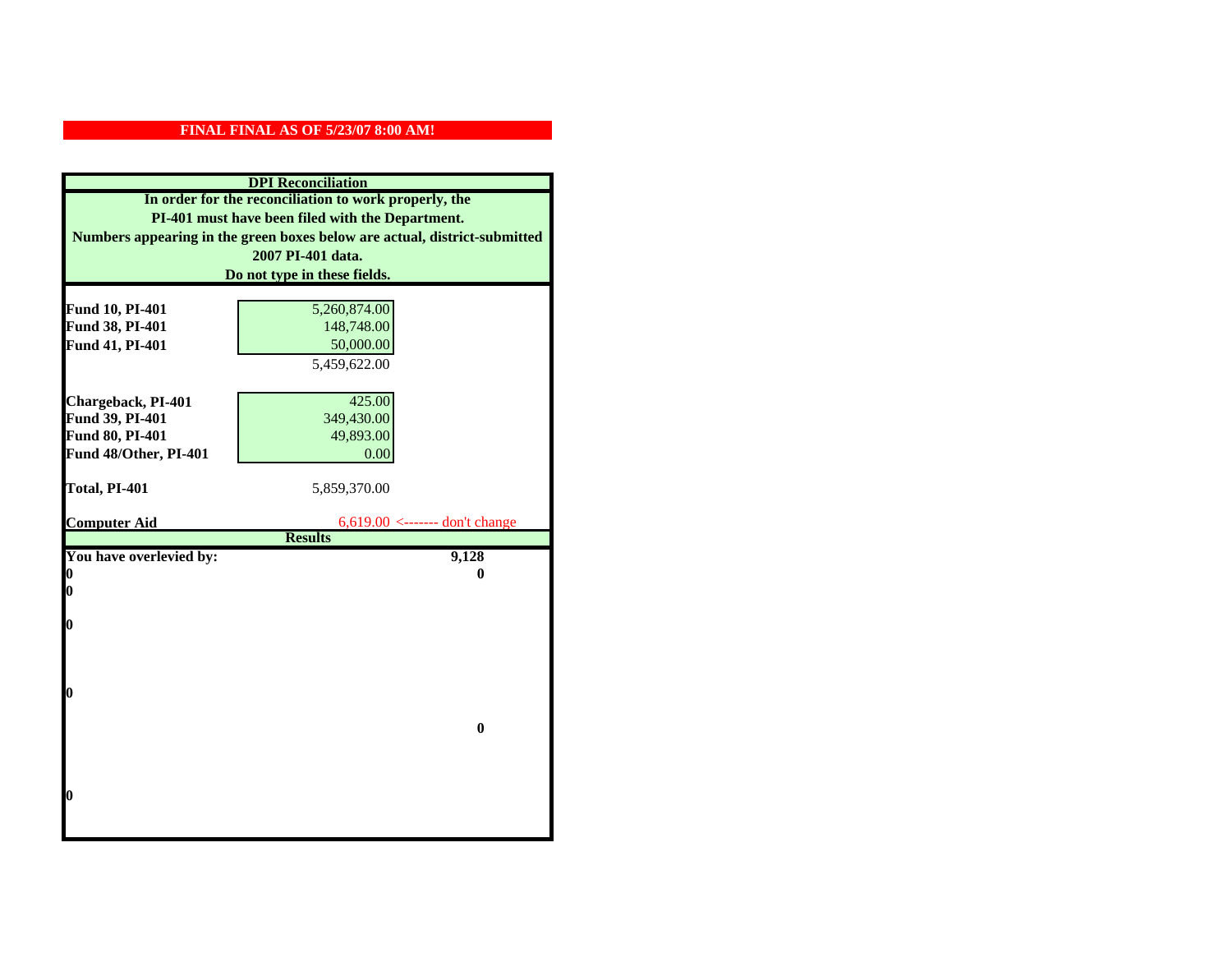| <b>District:</b> LAKELAND UHS<br>$\blacktriangledown$ 3647                          |    | 06-07 Final Revenue Limit Worksheet - Using the Oct 15 Gen Aid Cert.                                          |               |                                    |
|-------------------------------------------------------------------------------------|----|---------------------------------------------------------------------------------------------------------------|---------------|------------------------------------|
| <b>Updated on:</b><br>5/23/2007<br><b>Using Final 05-06 Rev Lim Data.</b>           |    |                                                                                                               |               |                                    |
| <b>FINAL FINAL AS OF 5/23/07 8:00 AM!</b><br>Cells calculate after base levy entry. |    | 1. 2005-2006 Base Revenue (Funds 10, 38, 41)                                                                  | (from left)   | 10,540,715                         |
| Line 1: 2005-2006 Base Revenue<br>10,540,715                                        |    | 2. Base Sept Membership Avg (03+.4ss, 04+.4ss, 05+.4ss/3)                                                     | (from left)   | 967                                |
| Line 1 Amnt May Not Exceed Line 9 of Final 05-06 Revenue Limit Worksheet.           |    | 3. 2005-2006 Base Revenue Per Member (Ln 1 / Ln2)                                                             | (with cents)  | 10,900.43                          |
| 235,268<br>05-06 General Aid Certification (05-06 line 12)<br>+                     |    | 4. 2006-2007 Per Member Increase $(A + B - C)$                                                                |               | 256.93                             |
| 05-06 Computer Aid Received (Src 691)<br>17,202                                     |    | A. Allowed Per Pupil Increase                                                                                 | 256.93        |                                    |
| 05-06 Fnd 10 Levy Cert (05-06 ln 18, levy 10 Src 211)<br>10,306,651                 |    | B. Low Revenue Increase $(8400 - (3 + 4A))$ Not < 0                                                           | 0.00          |                                    |
| 05-06 Fnd 38 Levy Cert (05-06 In 14B, levy 38 Src 210)<br>3,178                     |    | C. Low Rev Dist in CCDEB (Enter DPI Adjustment)                                                               | 0.00          |                                    |
| 05-06 Fnd 41 Levy Cert (05-06 In 14C, levy 41 Src 210)<br>0<br>+                    |    | 5. 2006-07 Maximum Revenue / Memb (Ln 3 + Ln 4)                                                               |               | 11,157.36                          |
| 05-06 Aid Penalty for Over Levy (05-06 bottom line)                                 | 6. | Current Membership Avg (04+.4ss, 05+.4ss, 06+.4ss/3)                                                          | (from left)   | 952                                |
|                                                                                     |    | 7. 2006-2007 Rev Limit, No Exemptions (Ln 5 x Ln 6)                                                           | (rounded)     | 10,621,807                         |
| 05-06 Levy for 05-06 Non-Recurring Exemptions (In 10), Enter amnt used below.       |    | 8. Total Recurring Exemptions (A+B+C+D+E)                                                                     | (rounded)     | 265,522                            |
| 05-06 Non-Recurring Ref to Exceed Limit<br>$\overline{0}$                           |    | Unused 2005-2006 Recurring Levy Authority                                                                     |               |                                    |
| 05-06 Declining Enrollment<br>21,584                                                |    | A. Prior Year Carryover (100% of Amnt Entered Above)                                                          | 0             |                                    |
| 05-06 Other Non-Recurring Exemption                                                 |    | B. Transfer of Service (if negative, include sign)                                                            | 131,677       |                                    |
|                                                                                     |    | C. Transfer of Territory (if negative, include sign)                                                          |               |                                    |
| September & Summer FTE Membership Averages                                          |    | D. Federal Impact Aid Loss (2004-05 to 2005-06)                                                               | 133,845       |                                    |
| Count Ch. 220 Inter-District Resident Transfer Pupils @ 75%.                        |    | E. Recurring Referenda to Exceed (If 06-07 is first year)                                                     |               |                                    |
| Line 2: Base Avg: $(03+.4ss)+(04+.4ss)+(05+.4ss)/3 =$<br>967                        |    |                                                                                                               |               |                                    |
| 2003<br>2004<br>2005                                                                |    |                                                                                                               |               |                                    |
| Summer fte:<br>$\Omega$                                                             |    | 9. 2006-2007 Limit with Recurring Exemptions (Ln 7 + Ln 8)                                                    |               | 10,887,329                         |
| $\Omega$<br>0<br>% (40, 40, 40)                                                     |    | 10. Total 2006-2007 Non-Recurring Exemptions $(A + B + C)$                                                    |               | 122,731                            |
| 987<br>960<br>954<br>Sept fte:                                                      |    | A. Non-Recurring Referenda, to Exceed 2006-07 Limit                                                           |               |                                    |
| 987<br>960<br>955<br><b>Total fte</b>                                               |    | B. Declining Enrollment Exemptn for 06-07 (from left)                                                         | 122,731       |                                    |
|                                                                                     |    | C. Other Non-Recurring Exemption                                                                              |               |                                    |
| Line 6: Curr Avg: $(04+.4ss)+(05+.4ss)+(06+.4ss)/3 =$<br>9521                       |    | 11.2006-07 Revenue Limit With All Exemptions (Ln $9 + \overline{\text{Ln }10}$ )                              |               | 11,010,060                         |
| 2005<br>2006<br>2004                                                                |    | 12. Oct 15 Cert of 2006-07 General Aid                                                                        |               | 199,826                            |
| 3<br>Summer fte:<br>$\Omega$                                                        |    | REMEMBER TO USE THE OCT 15 CERT WHEN SETTING THE LEVY.                                                        |               |                                    |
| $\Omega$<br>$\Omega$<br>% (40, 40, 40)                                              |    | 13. Allowable Limited Revenue: (Line 11 - Line 12)                                                            |               | 10,810,234                         |
| 960<br>954<br>941<br>Sept fte:                                                      |    | (10, 38, 41 Levies + Src 691. Src 691 is DOR Computer Aid.)                                                   |               |                                    |
| 960<br>941<br><b>Total fte</b><br>955                                               |    | 14. Total Limited Revenue To Be Used (A+B+C)                                                                  | Not >line 13  | 10,810,234                         |
|                                                                                     |    | Entries Required Below: Amnts Needed by Purpose and Fund:                                                     |               |                                    |
| 122,731<br>Line 10B: Declining Enrollment Exemption =                               |    | A. Gen Operations: Fnd 10 including Src 211 & Src 691<br>B. Non-Referendum Debt (inside limit) Fnd 38 Src 211 | 10,807,056    | (Proposed Fund 10)                 |
| Average FTE Loss (Line $2 -$ Line 6, if $> 0$ )<br>15                               |    | C. Capital Exp, Annual Meeting Approved: Fnd 41 Src 211                                                       | 3,178         | (to Budget Rpt)<br>(to Budget Rpt) |
| 11<br>$X = 0.75$<br>$=$                                                             |    | 15. Total Revenue from Other Levies                                                                           | $(A+B+C+D)$ : | 1,174,008                          |
| X (Line 5, Maximum 2006-2007 Revenue per Memb) =<br>11,157.36                       |    | A. Referendum Apprvd Debt (Non Fund 38 Debt-Src 211)                                                          | 948,328       |                                    |
| Non-Recurring Exemption Amount:<br>122,731                                          |    | B. Community Services (Fnd 80 Src 211)                                                                        | 222,352       | (to Budget Rpt)                    |
|                                                                                     |    | C. Prior Year Levy Chargeback (Src 212)                                                                       | 3,328         | (to Budget Rpt)                    |
| 8,693<br>Line 17: State Aid for Exempt Computers =                                  |    | D. Other Levy Revenue - Milwaukee & Kenosha Only                                                              |               | (to Budget Rpt)                    |
| Line 17 = A $X$ (Line 16 / C) (to 8 decimals)<br>Round to Dollar                    |    | 16. Total Levy + Src 691, "Proposed Levy"<br>$(Ln 14 + Ln 15)$                                                |               | 11,984,242                         |
| Actual 2006 Property Values (mailed 10/3/06)                                        |    | 17. Actual Src 691 (Vouchered Computer Aid)                                                                   | 8,693         | (to Budget Rpt)                    |
| A. 2006 Exempt Computer Property Valuation<br>4,232,300<br>Required                 |    | 18. Fnd 10 Src 211 (Ln 14A - Ln 17), 2006-07 Budget                                                           | 10,798,363    | (to Budget Rpt)                    |
| B. 2006 TIF-Out Tax Apportionment Equalized Valuation<br>5,830,330,765              |    | Line 18 (not 14A) is the Fund 10 Levy certified by the Board.                                                 |               |                                    |
| C. 2006 TIF-Out Value plus Exempt Computers $(A + B)$<br>5,834,563,065              |    | 19. Total All Fund Tax Levy (14B + 14C + 15 + 18)                                                             |               | 11,975,549                         |
| Computer aid replaces a portion of proposed Fund 10 Levy                            |    | Line $19 = \text{levy}$ to be apportioned = PI-401                                                            | Levy Rate $=$ | 0.00205401                         |
| Src 691 = Computer Value X (Proposed Levy / (TIF-Out Val + Computer Value))         |    | 20. Funds 38 & 39, Src 211 Total (Ln 14B + Ln 15A)                                                            | 951,506       | (to Budget Rpt)                    |
| Revised: May, 2007                                                                  |    | Worksheet is available at: www.dpi.wi.gov/sfs/worksheets.html or buddev.html                                  |               |                                    |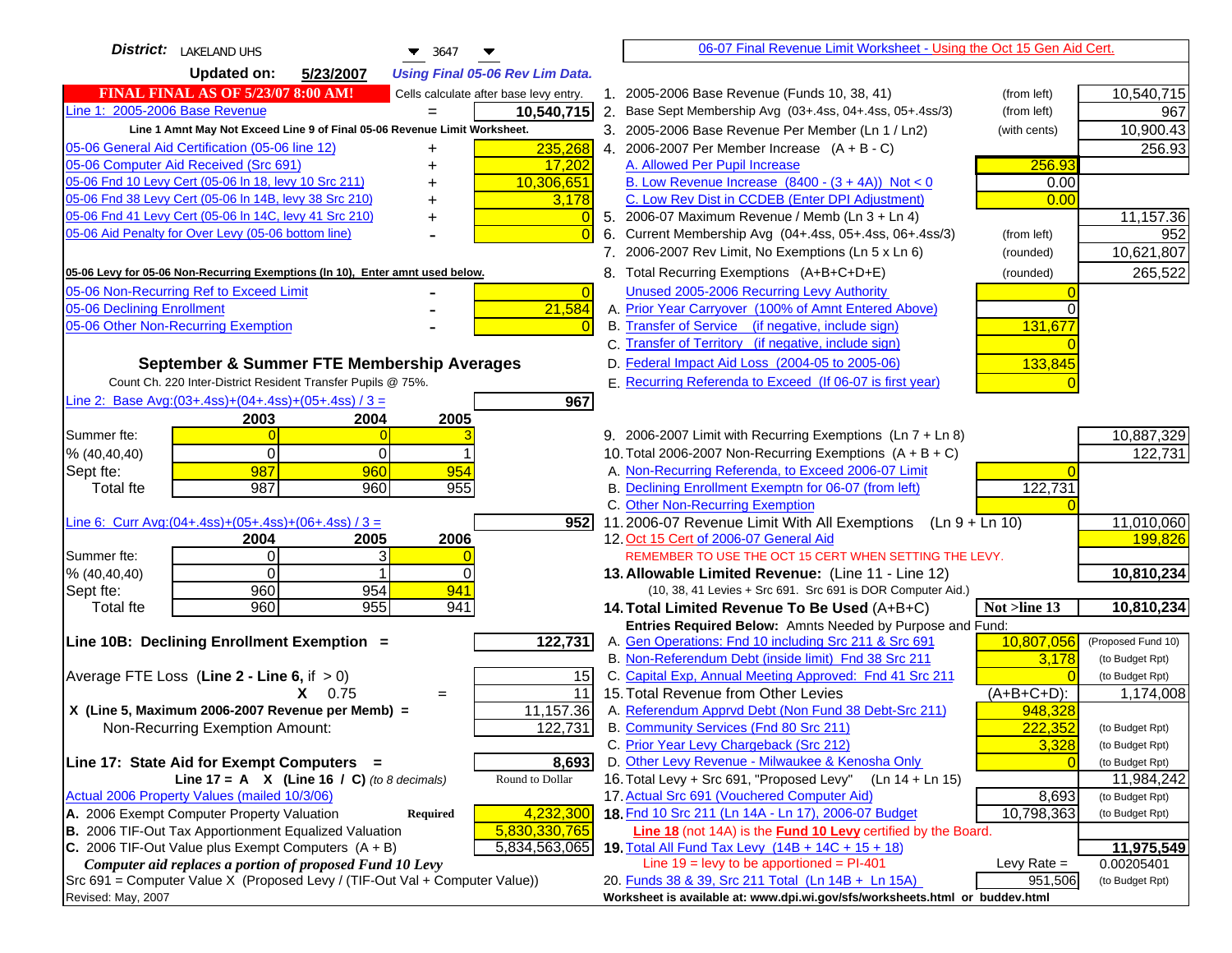| <b>DPI</b> Reconciliation                                                 |                                |  |
|---------------------------------------------------------------------------|--------------------------------|--|
| In order for the reconciliation to work properly, the                     |                                |  |
| PI-401 must have been filed with the Department.                          |                                |  |
| Numbers appearing in the green boxes below are actual, district-submitted |                                |  |
| 2007 PI-401 data.                                                         |                                |  |
| Do not type in these fields.                                              |                                |  |
|                                                                           |                                |  |
| Fund 10, PI-401                                                           | 10,798,363.00                  |  |
| Fund 38, PI-401                                                           | 3,178.00                       |  |
| Fund 41, PI-401                                                           | 0.00                           |  |
|                                                                           | 10,801,541.00                  |  |
|                                                                           |                                |  |
| Chargeback, PI-401                                                        | 3,328.00                       |  |
| Fund 39, PI-401                                                           | 948,328.00                     |  |
| <b>Fund 80, PI-401</b>                                                    | 222,352.00                     |  |
| Fund 48/Other, PI-401                                                     | 0.00                           |  |
| Total, PI-401                                                             | 11,975,549.00                  |  |
|                                                                           |                                |  |
|                                                                           |                                |  |
| <b>Computer Aid</b>                                                       | 8,693.00 <------- don't change |  |
|                                                                           | <b>Results</b>                 |  |
| $\boldsymbol{0}$                                                          | $\bf{0}$                       |  |
| 0                                                                         | 0                              |  |
| You have levied to your maximum.                                          |                                |  |
|                                                                           |                                |  |
| $\bf{0}$                                                                  |                                |  |
|                                                                           |                                |  |
|                                                                           |                                |  |
| 0                                                                         |                                |  |
|                                                                           |                                |  |
|                                                                           | $\bf{0}$                       |  |
|                                                                           |                                |  |
|                                                                           |                                |  |
|                                                                           |                                |  |
| 0                                                                         |                                |  |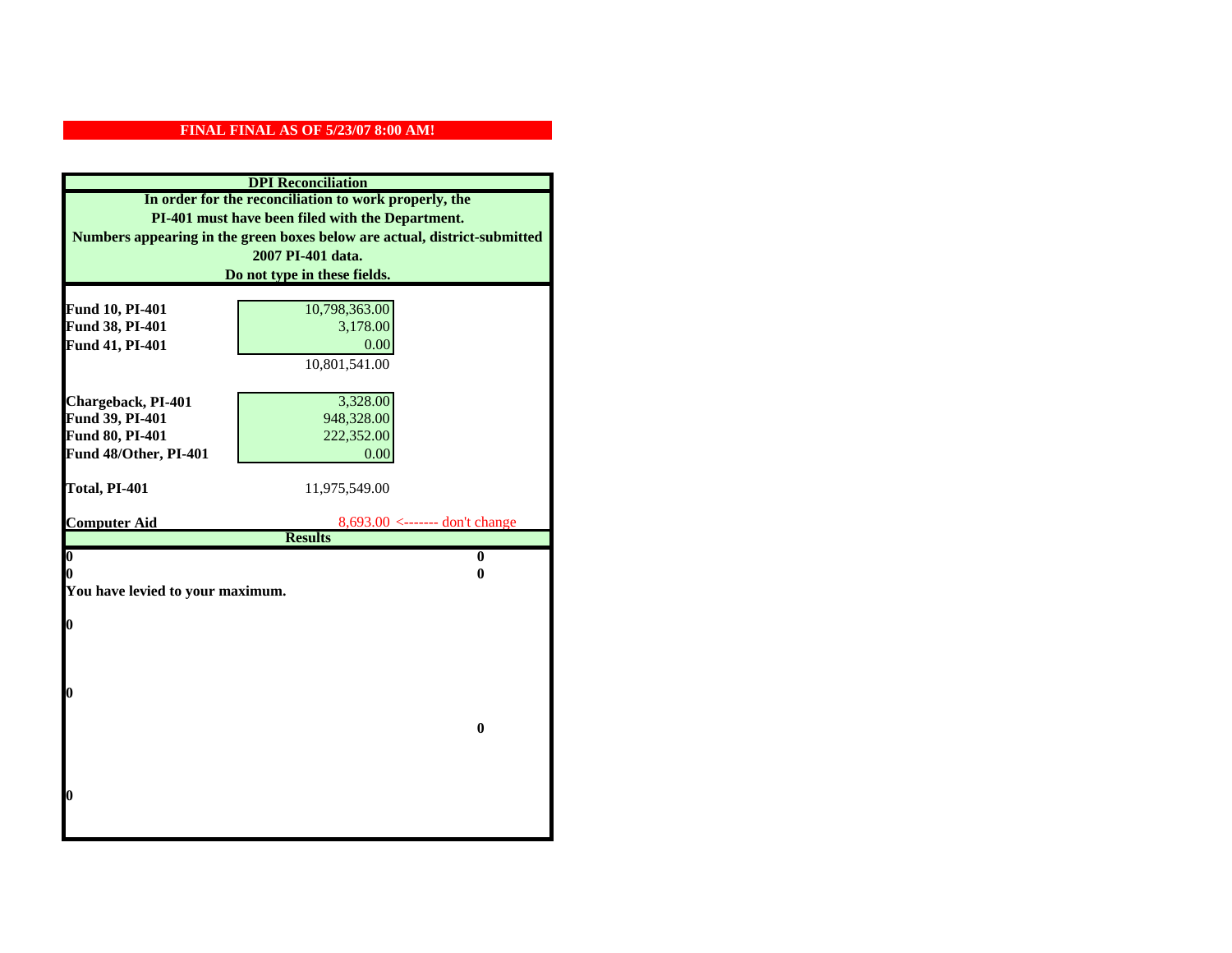| <b>District:</b> LANCASTER COMMUNITY<br>$\blacktriangledown$ 2912                                                                            | 06-07 Final Revenue Limit Worksheet - Using the Oct 15 Gen Aid Cert.                                                       |                         |
|----------------------------------------------------------------------------------------------------------------------------------------------|----------------------------------------------------------------------------------------------------------------------------|-------------------------|
| <b>Updated on:</b><br>5/23/2007<br><b>Using Final 05-06 Rev Lim Data.</b>                                                                    |                                                                                                                            |                         |
| <b>FINAL FINAL AS OF 5/23/07 8:00 AM!</b><br>Cells calculate after base levy entry.                                                          | 1. 2005-2006 Base Revenue (Funds 10, 38, 41)<br>(from left)                                                                | 8,656,572               |
| Line 1: 2005-2006 Base Revenue<br>8,656,572                                                                                                  | 2. Base Sept Membership Avg (03+.4ss, 04+.4ss, 05+.4ss/3)<br>(from left)                                                   | 1,017                   |
| Line 1 Amnt May Not Exceed Line 9 of Final 05-06 Revenue Limit Worksheet.                                                                    | 3. 2005-2006 Base Revenue Per Member (Ln 1 / Ln2)<br>(with cents)                                                          | 8,511.87                |
| 6,850,959<br>05-06 General Aid Certification (05-06 line 12)<br>+                                                                            | 4. 2006-2007 Per Member Increase $(A + B - C)$                                                                             | 256.93                  |
| 05-06 Computer Aid Received (Src 691)<br>17,249                                                                                              | A. Allowed Per Pupil Increase<br>256.93                                                                                    |                         |
| 05-06 Fnd 10 Levy Cert (05-06 In 18, levy 10 Src 211)<br>1,899,002                                                                           | B. Low Revenue Increase $(8400 - (3 + 4A))$ Not < 0<br>0.00                                                                |                         |
| 05-06 Fnd 38 Levy Cert (05-06 In 14B, levy 38 Src 210)                                                                                       | C. Low Rev Dist in CCDEB (Enter DPI Adjustment)<br>0.00                                                                    |                         |
| 05-06 Fnd 41 Levy Cert (05-06 In 14C, levy 41 Src 210)<br>$\overline{0}$<br>+                                                                | 5. 2006-07 Maximum Revenue / Memb (Ln 3 + Ln 4)                                                                            | 8,768.80                |
| 05-06 Aid Penalty for Over Levy (05-06 bottom line)<br>$\overline{0}$                                                                        | Current Membership Avg (04+.4ss, 05+.4ss, 06+.4ss/3)<br>6.<br>(from left)                                                  | 988                     |
|                                                                                                                                              | 7. 2006-2007 Rev Limit, No Exemptions (Ln 5 x Ln 6)<br>(rounded)                                                           | 8,663,574               |
| 05-06 Levy for 05-06 Non-Recurring Exemptions (In 10), Enter amnt used below.                                                                | 8. Total Recurring Exemptions (A+B+C+D+E)<br>(rounded)                                                                     | $-2,340$                |
| 05-06 Non-Recurring Ref to Exceed Limit<br>$\overline{0}$                                                                                    | Unused 2005-2006 Recurring Levy Authority                                                                                  |                         |
| 110,638<br>05-06 Declining Enrollment                                                                                                        | A. Prior Year Carryover (100% of Amnt Entered Above)                                                                       |                         |
| 05-06 Other Non-Recurring Exemption                                                                                                          | B. Transfer of Service (if negative, include sign)<br>$-2,340$                                                             |                         |
|                                                                                                                                              | C. Transfer of Territory (if negative, include sign)                                                                       |                         |
| September & Summer FTE Membership Averages                                                                                                   | D. Federal Impact Aid Loss (2004-05 to 2005-06)                                                                            |                         |
| Count Ch. 220 Inter-District Resident Transfer Pupils @ 75%.                                                                                 | E. Recurring Referenda to Exceed (If 06-07 is first year)                                                                  |                         |
| Line 2: Base Avg: $(03+.4ss)+(04+.4ss)+(05+.4ss)/3 =$<br>1,017                                                                               |                                                                                                                            |                         |
| 2003<br>2004<br>2005                                                                                                                         |                                                                                                                            |                         |
| Summer fte:                                                                                                                                  | 9. 2006-2007 Limit with Recurring Exemptions (Ln 7 + Ln 8)                                                                 | 8,661,234               |
| $\overline{c}$<br>% (40, 40, 40)                                                                                                             | 10. Total 2006-2007 Non-Recurring Exemptions $(A + B + C)$                                                                 | 192,914                 |
| 1,038<br>1,019<br>990<br>Sept fte:                                                                                                           | A. Non-Recurring Referenda, to Exceed 2006-07 Limit                                                                        |                         |
| 991<br><b>Total fte</b><br>1,039<br>1,021                                                                                                    | B. Declining Enrollment Exemptn for 06-07 (from left)<br>192,914                                                           |                         |
|                                                                                                                                              | C. Other Non-Recurring Exemption                                                                                           |                         |
| Line 6: Curr Avg: $(04+.4ss)+(05+.4ss)+(06+.4ss)/3 =$<br>9881                                                                                | 11.2006-07 Revenue Limit With All Exemptions (Ln $9 + \overline{\text{Ln }10}$ )                                           | 8,854,148               |
| 2006<br>2004<br>2005                                                                                                                         | 12. Oct 15 Cert of 2006-07 General Aid                                                                                     | 6,623,804               |
| Summer fte:<br>3<br>$\mathcal{P}$<br>% (40, 40, 40)                                                                                          | REMEMBER TO USE THE OCT 15 CERT WHEN SETTING THE LEVY.<br>13. Allowable Limited Revenue: (Line 11 - Line 12)               | 2,230,344               |
| 951<br>Sept fte:<br>1,019<br>990                                                                                                             | (10, 38, 41 Levies + Src 691. Src 691 is DOR Computer Aid.)                                                                |                         |
| 953<br>1,021<br>991<br><b>Total fte</b>                                                                                                      | 14. Total Limited Revenue To Be Used (A+B+C)<br>Not >line 13                                                               | 2,230,344               |
|                                                                                                                                              | Entries Required Below: Amnts Needed by Purpose and Fund:                                                                  |                         |
| Line 10B: Declining Enrollment Exemption =<br>192,914                                                                                        | A. Gen Operations: Fnd 10 including Src 211 & Src 691<br>2,230,344                                                         | (Proposed Fund 10)      |
|                                                                                                                                              | B. Non-Referendum Debt (inside limit) Fnd 38 Src 211                                                                       | (to Budget Rpt)         |
| Average FTE Loss (Line $2 -$ Line 6, if $> 0$ )<br>29                                                                                        | C. Capital Exp, Annual Meeting Approved: Fnd 41 Src 211                                                                    | (to Budget Rpt)         |
| $\overline{22}$<br>$X = 0.75$<br>$=$                                                                                                         | 15. Total Revenue from Other Levies<br>(A+B+C+D):                                                                          | 512,000                 |
| X (Line 5, Maximum 2006-2007 Revenue per Memb) =<br>8,768.80                                                                                 | A. Referendum Apprvd Debt (Non Fund 38 Debt-Src 211)<br>509,000                                                            |                         |
| 192,914<br>Non-Recurring Exemption Amount:                                                                                                   | B. Community Services (Fnd 80 Src 211)<br>3,000                                                                            | (to Budget Rpt)         |
|                                                                                                                                              | C. Prior Year Levy Chargeback (Src 212)<br>$\overline{0}$                                                                  | (to Budget Rpt)         |
| 11,664<br>Line 17: State Aid for Exempt Computers =                                                                                          | D. Other Levy Revenue - Milwaukee & Kenosha Only                                                                           | (to Budget Rpt)         |
| Round to Dollar<br>Line 17 = A $X$ (Line 16 / C) (to 8 decimals)                                                                             | 16. Total Levy + Src 691, "Proposed Levy"<br>$(Ln 14 + Ln 15)$                                                             | 2,742,344               |
| Actual 2006 Property Values (mailed 10/3/06)                                                                                                 | 17. Actual Src 691 (Vouchered Computer Aid)<br>11,664                                                                      | (to Budget Rpt)         |
| A. 2006 Exempt Computer Property Valuation<br>1,390,600<br><b>Required</b>                                                                   | 18. Fnd 10 Src 211 (Ln 14A - Ln 17), 2006-07 Budget<br>2,218,680                                                           | (to Budget Rpt)         |
| B. 2006 TIF-Out Tax Apportionment Equalized Valuation<br>325,549,273<br>C. 2006 TIF-Out Value plus Exempt Computers $(A + B)$<br>326,939,873 | Line 18 (not 14A) is the Fund 10 Levy certified by the Board.                                                              |                         |
| Computer aid replaces a portion of proposed Fund 10 Levy                                                                                     | 19. Total All Fund Tax Levy $(14B + 14C + 15 + 18)$<br>Line $19 = \text{levy}$ to be apportioned = PI-401<br>Levy Rate $=$ | 2,730,680<br>0.00838792 |
| $Src 691$ = Computer Value X (Proposed Levy / (TIF-Out Val + Computer Value))                                                                | 20. Funds 38 & 39, Src 211 Total (Ln 14B + Ln 15A)<br>509,000                                                              | (to Budget Rpt)         |
| Revised: May, 2007                                                                                                                           | Worksheet is available at: www.dpi.wi.gov/sfs/worksheets.html or buddev.html                                               |                         |
|                                                                                                                                              |                                                                                                                            |                         |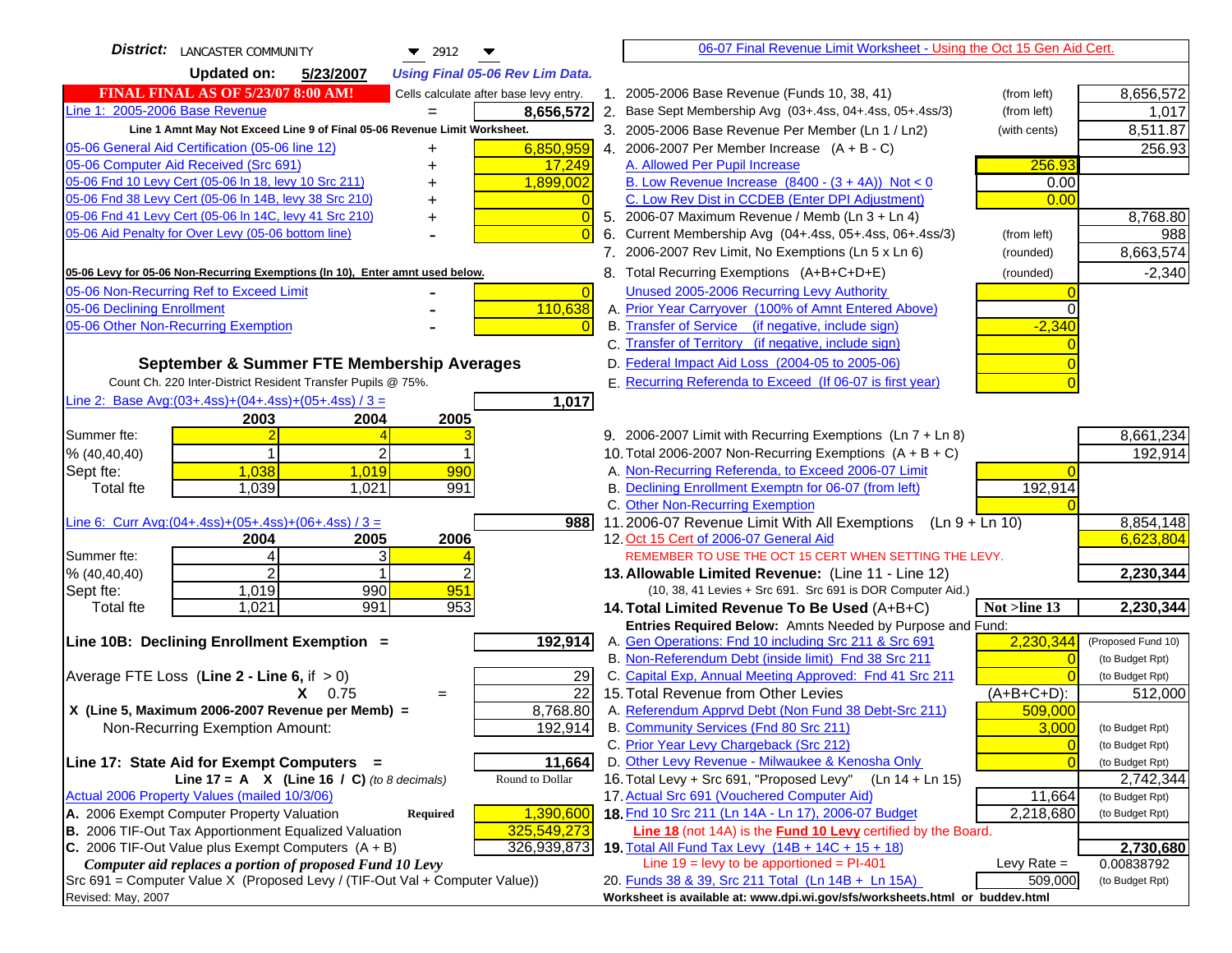| <b>DPI</b> Reconciliation                                                 |                                                   |  |  |  |
|---------------------------------------------------------------------------|---------------------------------------------------|--|--|--|
| In order for the reconciliation to work properly, the                     |                                                   |  |  |  |
| PI-401 must have been filed with the Department.                          |                                                   |  |  |  |
| Numbers appearing in the green boxes below are actual, district-submitted |                                                   |  |  |  |
| 2007 PI-401 data.                                                         |                                                   |  |  |  |
| Do not type in these fields.                                              |                                                   |  |  |  |
|                                                                           |                                                   |  |  |  |
| Fund 10, PI-401                                                           | 2,218,680.00                                      |  |  |  |
| Fund 38, PI-401                                                           | 0.00                                              |  |  |  |
| Fund 41, PI-401                                                           | 0.00                                              |  |  |  |
|                                                                           | 2,218,680.00                                      |  |  |  |
| Chargeback, PI-401                                                        | 0.00                                              |  |  |  |
| Fund 39, PI-401                                                           | 509,000.00                                        |  |  |  |
| Fund 80, PI-401                                                           | 3,000.00                                          |  |  |  |
| Fund 48/Other, PI-401                                                     | 0.00                                              |  |  |  |
|                                                                           |                                                   |  |  |  |
| Total, PI-401                                                             | 2,730,680.00                                      |  |  |  |
|                                                                           |                                                   |  |  |  |
| <b>Computer Aid</b>                                                       | 11,664.00 <------- don't change<br><b>Results</b> |  |  |  |
| $\overline{\mathbf{0}}$                                                   | $\bf{0}$                                          |  |  |  |
| 0                                                                         | 0                                                 |  |  |  |
| You have levied to your maximum.                                          |                                                   |  |  |  |
|                                                                           |                                                   |  |  |  |
| 0                                                                         |                                                   |  |  |  |
|                                                                           |                                                   |  |  |  |
|                                                                           |                                                   |  |  |  |
| 0                                                                         |                                                   |  |  |  |
|                                                                           |                                                   |  |  |  |
|                                                                           | $\bf{0}$                                          |  |  |  |
|                                                                           |                                                   |  |  |  |
|                                                                           |                                                   |  |  |  |
|                                                                           |                                                   |  |  |  |
| 0                                                                         |                                                   |  |  |  |
|                                                                           |                                                   |  |  |  |
|                                                                           |                                                   |  |  |  |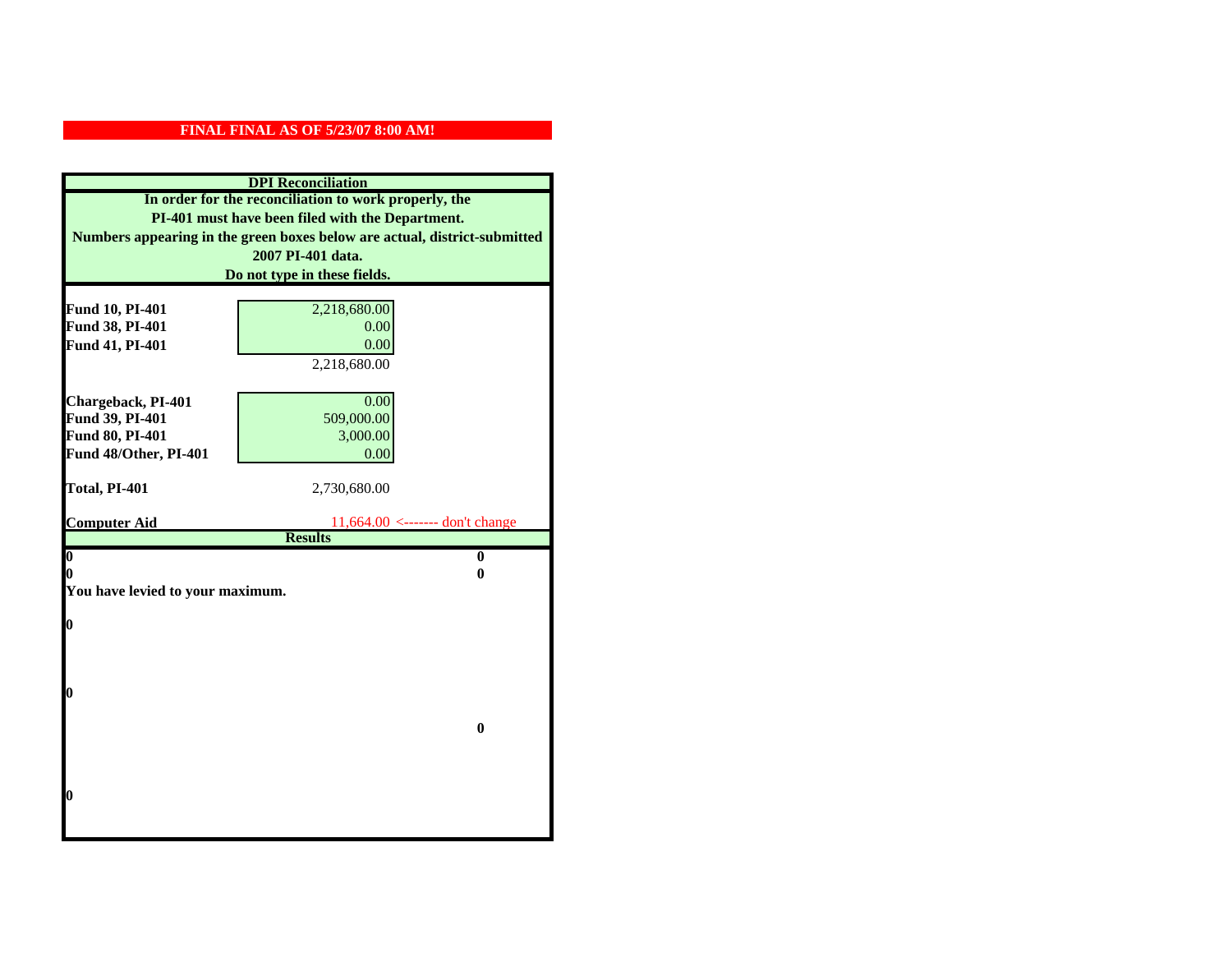| <b>Updated on:</b><br>5/23/2007<br><b>Using Final 05-06 Rev Lim Data.</b><br><b>FINAL FINAL AS OF 5/23/07 8:00 AM!</b><br>1. 2005-2006 Base Revenue (Funds 10, 38, 41)<br>2,659,292<br>Cells calculate after base levy entry.<br>(from left)<br>Line 1: 2005-2006 Base Revenue<br>2. Base Sept Membership Avg (03+.4ss, 04+.4ss, 05+.4ss/3)<br>2,659,292<br>(from left)<br>272<br>$=$<br>9,776.81<br>Line 1 Amnt May Not Exceed Line 9 of Final 05-06 Revenue Limit Worksheet.<br>3. 2005-2006 Base Revenue Per Member (Ln 1 / Ln2)<br>(with cents)<br>1,486,690<br>05-06 General Aid Certification (05-06 line 12)<br>4. 2006-2007 Per Member Increase $(A + B - C)$<br>256.93<br>+<br>05-06 Computer Aid Received (Src 691)<br>A. Allowed Per Pupil Increase<br>256.93<br>3,287<br>05-06 Fnd 10 Levy Cert (05-06 In 18, levy 10 Src 211)<br>B. Low Revenue Increase $(8400 - (3 + 4A))$ Not < 0<br>1,188,869<br>0.00<br>05-06 Fnd 38 Levy Cert (05-06 In 14B, levy 38 Src 210)<br>C. Low Rev Dist in CCDEB (Enter DPI Adjustment)<br>0.00<br>05-06 Fnd 41 Levy Cert (05-06 In 14C, levy 41 Src 210)<br>5. 2006-07 Maximum Revenue / Memb (Ln 3 + Ln 4)<br>0<br>+<br>05-06 Aid Penalty for Over Levy (05-06 bottom line)<br>6. Current Membership Avg (04+.4ss, 05+.4ss, 06+.4ss/3)<br>265<br>(from left)<br>2,658,941<br>7. 2006-2007 Rev Limit, No Exemptions (Ln 5 x Ln 6)<br>(rounded)<br>8. Total Recurring Exemptions (A+B+C+D+E)<br>05-06 Levy for 05-06 Non-Recurring Exemptions (In 10), Enter amnt used below.<br>(rounded)<br>05-06 Non-Recurring Ref to Exceed Limit<br>Unused 2005-2006 Recurring Levy Authority<br>$\overline{0}$<br>19,554<br>05-06 Declining Enrollment<br>A. Prior Year Carryover (100% of Amnt Entered Above)<br>05-06 Other Non-Recurring Exemption<br>B. Transfer of Service (if negative, include sign)<br>C. Transfer of Territory (if negative, include sign)<br>D. Federal Impact Aid Loss (2004-05 to 2005-06)<br>September & Summer FTE Membership Averages<br>3,735<br>E. Recurring Referenda to Exceed (If 06-07 is first year)<br>Count Ch. 220 Inter-District Resident Transfer Pupils @ 75%.<br>Line 2: Base Avg: $(03+.4ss)+(04+.4ss)+(05+.4ss)/3 =$<br>272<br>2003<br>2004<br>2005<br>2,662,676<br>9. 2006-2007 Limit with Recurring Exemptions (Ln 7 + Ln 8)<br>10<br>3<br>3<br>10. Total 2006-2007 Non-Recurring Exemptions $(A + B + C)$<br>50,169<br>270<br>A. Non-Recurring Referenda, to Exceed 2006-07 Limit<br>263<br>272<br>Sept fte:<br>$\overline{273}$<br>276<br>B. Declining Enrollment Exemptn for 06-07 (from left)<br><b>Total fte</b><br>266<br>50,169<br>C. Other Non-Recurring Exemption<br>2,712,845<br>Line 6: Curr Avg: $(04+.4ss)+(05+.4ss)+(06+.4ss)/3 =$<br>11.2006-07 Revenue Limit With All Exemptions (Ln 9 + Ln 10)<br>265<br>1,602,996<br>2006<br>12. Oct 15 Cert of 2006-07 General Aid<br>2004<br>2005<br>8<br>Summer fte:<br>10<br>REMEMBER TO USE THE OCT 15 CERT WHEN SETTING THE LEVY.<br>3<br>% (40, 40, 40)<br>1,109,849<br>4<br>13. Allowable Limited Revenue: (Line 11 - Line 12)<br>$\overline{272}$<br>263<br>250<br>Sept fte:<br>(10, 38, 41 Levies + Src 691. Src 691 is DOR Computer Aid.)<br>254<br>266<br>$\overline{276}$<br>1,109,849<br><b>Total fte</b><br>14. Total Limited Revenue To Be Used (A+B+C)<br>Not >line 13<br>Entries Required Below: Amnts Needed by Purpose and Fund:<br>50,169<br>A. Gen Operations: Fnd 10 including Src 211 & Src 691<br>1,109,849<br>Line 10B: Declining Enrollment Exemption =<br>(Proposed Fund 10)<br>B. Non-Referendum Debt (inside limit) Fnd 38 Src 211<br>(to Budget Rpt)<br>C. Capital Exp, Annual Meeting Approved: Fnd 41 Src 211<br>(to Budget Rpt)<br>5<br>15. Total Revenue from Other Levies<br>$X = 0.75$<br>(A+B+C+D):<br>244,250<br>$=$<br>X (Line 5, Maximum 2006-2007 Revenue per Memb) =<br>10,033.74<br>A. Referendum Apprvd Debt (Non Fund 38 Debt-Src 211)<br>205,443<br>50,169<br>B. Community Services (Fnd 80 Src 211)<br>38,807<br>Non-Recurring Exemption Amount:<br>(to Budget Rpt)<br>C. Prior Year Levy Chargeback (Src 212)<br>$\overline{0}$<br>(to Budget Rpt)<br>D. Other Levy Revenue - Milwaukee & Kenosha Only<br>2,615<br>Line 17: State Aid for Exempt Computers =<br>(to Budget Rpt)<br>16. Total Levy + Src 691, "Proposed Levy"<br>Round to Dollar<br>(Ln 14 + Ln 15)<br>Line 17 = A $X$ (Line 16 / C) (to 8 decimals)<br>1,354,099<br>17. Actual Src 691 (Vouchered Computer Aid)<br>Actual 2006 Property Values (mailed 10/3/06)<br>2,615<br>(to Budget Rpt)<br>A. 2006 Exempt Computer Property Valuation<br>264,200<br>18. Fnd 10 Src 211 (Ln 14A - Ln 17), 2006-07 Budget<br>1,107,234<br>Required<br>(to Budget Rpt)<br>B. 2006 TIF-Out Tax Apportionment Equalized Valuation<br>136,533,101<br><b>Line 18</b> (not 14A) is the <b>Fund 10 Levy</b> certified by the Board.<br>C. 2006 TIF-Out Value plus Exempt Computers $(A + B)$<br>136,797,301<br>1,351,484<br>19. Total All Fund Tax Levy $(14B + 14C + 15 + 18)$ | District: LAONA<br>$\blacktriangledown$ 2940             | 06-07 Final Revenue Limit Worksheet - Using the Oct 15 Gen Aid Cert. |           |
|------------------------------------------------------------------------------------------------------------------------------------------------------------------------------------------------------------------------------------------------------------------------------------------------------------------------------------------------------------------------------------------------------------------------------------------------------------------------------------------------------------------------------------------------------------------------------------------------------------------------------------------------------------------------------------------------------------------------------------------------------------------------------------------------------------------------------------------------------------------------------------------------------------------------------------------------------------------------------------------------------------------------------------------------------------------------------------------------------------------------------------------------------------------------------------------------------------------------------------------------------------------------------------------------------------------------------------------------------------------------------------------------------------------------------------------------------------------------------------------------------------------------------------------------------------------------------------------------------------------------------------------------------------------------------------------------------------------------------------------------------------------------------------------------------------------------------------------------------------------------------------------------------------------------------------------------------------------------------------------------------------------------------------------------------------------------------------------------------------------------------------------------------------------------------------------------------------------------------------------------------------------------------------------------------------------------------------------------------------------------------------------------------------------------------------------------------------------------------------------------------------------------------------------------------------------------------------------------------------------------------------------------------------------------------------------------------------------------------------------------------------------------------------------------------------------------------------------------------------------------------------------------------------------------------------------------------------------------------------------------------------------------------------------------------------------------------------------------------------------------------------------------------------------------------------------------------------------------------------------------------------------------------------------------------------------------------------------------------------------------------------------------------------------------------------------------------------------------------------------------------------------------------------------------------------------------------------------------------------------------------------------------------------------------------------------------------------------------------------------------------------------------------------------------------------------------------------------------------------------------------------------------------------------------------------------------------------------------------------------------------------------------------------------------------------------------------------------------------------------------------------------------------------------------------------------------------------------------------------------------------------------------------------------------------------------------------------------------------------------------------------------------------------------------------------------------------------------------------------------------------------------------------------------------------------------------------------------------------------------------------------------------------------------------------------------------------------------------------------------------------------------------------------------------------------------------------------------------------------------------------------------------------------------------------------------------------------------------------------------------------------------|----------------------------------------------------------|----------------------------------------------------------------------|-----------|
|                                                                                                                                                                                                                                                                                                                                                                                                                                                                                                                                                                                                                                                                                                                                                                                                                                                                                                                                                                                                                                                                                                                                                                                                                                                                                                                                                                                                                                                                                                                                                                                                                                                                                                                                                                                                                                                                                                                                                                                                                                                                                                                                                                                                                                                                                                                                                                                                                                                                                                                                                                                                                                                                                                                                                                                                                                                                                                                                                                                                                                                                                                                                                                                                                                                                                                                                                                                                                                                                                                                                                                                                                                                                                                                                                                                                                                                                                                                                                                                                                                                                                                                                                                                                                                                                                                                                                                                                                                                                                                                                                                                                                                                                                                                                                                                                                                                                                                                                                                                                                  |                                                          |                                                                      |           |
|                                                                                                                                                                                                                                                                                                                                                                                                                                                                                                                                                                                                                                                                                                                                                                                                                                                                                                                                                                                                                                                                                                                                                                                                                                                                                                                                                                                                                                                                                                                                                                                                                                                                                                                                                                                                                                                                                                                                                                                                                                                                                                                                                                                                                                                                                                                                                                                                                                                                                                                                                                                                                                                                                                                                                                                                                                                                                                                                                                                                                                                                                                                                                                                                                                                                                                                                                                                                                                                                                                                                                                                                                                                                                                                                                                                                                                                                                                                                                                                                                                                                                                                                                                                                                                                                                                                                                                                                                                                                                                                                                                                                                                                                                                                                                                                                                                                                                                                                                                                                                  |                                                          |                                                                      |           |
|                                                                                                                                                                                                                                                                                                                                                                                                                                                                                                                                                                                                                                                                                                                                                                                                                                                                                                                                                                                                                                                                                                                                                                                                                                                                                                                                                                                                                                                                                                                                                                                                                                                                                                                                                                                                                                                                                                                                                                                                                                                                                                                                                                                                                                                                                                                                                                                                                                                                                                                                                                                                                                                                                                                                                                                                                                                                                                                                                                                                                                                                                                                                                                                                                                                                                                                                                                                                                                                                                                                                                                                                                                                                                                                                                                                                                                                                                                                                                                                                                                                                                                                                                                                                                                                                                                                                                                                                                                                                                                                                                                                                                                                                                                                                                                                                                                                                                                                                                                                                                  |                                                          |                                                                      |           |
|                                                                                                                                                                                                                                                                                                                                                                                                                                                                                                                                                                                                                                                                                                                                                                                                                                                                                                                                                                                                                                                                                                                                                                                                                                                                                                                                                                                                                                                                                                                                                                                                                                                                                                                                                                                                                                                                                                                                                                                                                                                                                                                                                                                                                                                                                                                                                                                                                                                                                                                                                                                                                                                                                                                                                                                                                                                                                                                                                                                                                                                                                                                                                                                                                                                                                                                                                                                                                                                                                                                                                                                                                                                                                                                                                                                                                                                                                                                                                                                                                                                                                                                                                                                                                                                                                                                                                                                                                                                                                                                                                                                                                                                                                                                                                                                                                                                                                                                                                                                                                  |                                                          |                                                                      |           |
|                                                                                                                                                                                                                                                                                                                                                                                                                                                                                                                                                                                                                                                                                                                                                                                                                                                                                                                                                                                                                                                                                                                                                                                                                                                                                                                                                                                                                                                                                                                                                                                                                                                                                                                                                                                                                                                                                                                                                                                                                                                                                                                                                                                                                                                                                                                                                                                                                                                                                                                                                                                                                                                                                                                                                                                                                                                                                                                                                                                                                                                                                                                                                                                                                                                                                                                                                                                                                                                                                                                                                                                                                                                                                                                                                                                                                                                                                                                                                                                                                                                                                                                                                                                                                                                                                                                                                                                                                                                                                                                                                                                                                                                                                                                                                                                                                                                                                                                                                                                                                  |                                                          |                                                                      |           |
|                                                                                                                                                                                                                                                                                                                                                                                                                                                                                                                                                                                                                                                                                                                                                                                                                                                                                                                                                                                                                                                                                                                                                                                                                                                                                                                                                                                                                                                                                                                                                                                                                                                                                                                                                                                                                                                                                                                                                                                                                                                                                                                                                                                                                                                                                                                                                                                                                                                                                                                                                                                                                                                                                                                                                                                                                                                                                                                                                                                                                                                                                                                                                                                                                                                                                                                                                                                                                                                                                                                                                                                                                                                                                                                                                                                                                                                                                                                                                                                                                                                                                                                                                                                                                                                                                                                                                                                                                                                                                                                                                                                                                                                                                                                                                                                                                                                                                                                                                                                                                  |                                                          |                                                                      |           |
|                                                                                                                                                                                                                                                                                                                                                                                                                                                                                                                                                                                                                                                                                                                                                                                                                                                                                                                                                                                                                                                                                                                                                                                                                                                                                                                                                                                                                                                                                                                                                                                                                                                                                                                                                                                                                                                                                                                                                                                                                                                                                                                                                                                                                                                                                                                                                                                                                                                                                                                                                                                                                                                                                                                                                                                                                                                                                                                                                                                                                                                                                                                                                                                                                                                                                                                                                                                                                                                                                                                                                                                                                                                                                                                                                                                                                                                                                                                                                                                                                                                                                                                                                                                                                                                                                                                                                                                                                                                                                                                                                                                                                                                                                                                                                                                                                                                                                                                                                                                                                  |                                                          |                                                                      |           |
|                                                                                                                                                                                                                                                                                                                                                                                                                                                                                                                                                                                                                                                                                                                                                                                                                                                                                                                                                                                                                                                                                                                                                                                                                                                                                                                                                                                                                                                                                                                                                                                                                                                                                                                                                                                                                                                                                                                                                                                                                                                                                                                                                                                                                                                                                                                                                                                                                                                                                                                                                                                                                                                                                                                                                                                                                                                                                                                                                                                                                                                                                                                                                                                                                                                                                                                                                                                                                                                                                                                                                                                                                                                                                                                                                                                                                                                                                                                                                                                                                                                                                                                                                                                                                                                                                                                                                                                                                                                                                                                                                                                                                                                                                                                                                                                                                                                                                                                                                                                                                  |                                                          |                                                                      |           |
|                                                                                                                                                                                                                                                                                                                                                                                                                                                                                                                                                                                                                                                                                                                                                                                                                                                                                                                                                                                                                                                                                                                                                                                                                                                                                                                                                                                                                                                                                                                                                                                                                                                                                                                                                                                                                                                                                                                                                                                                                                                                                                                                                                                                                                                                                                                                                                                                                                                                                                                                                                                                                                                                                                                                                                                                                                                                                                                                                                                                                                                                                                                                                                                                                                                                                                                                                                                                                                                                                                                                                                                                                                                                                                                                                                                                                                                                                                                                                                                                                                                                                                                                                                                                                                                                                                                                                                                                                                                                                                                                                                                                                                                                                                                                                                                                                                                                                                                                                                                                                  |                                                          |                                                                      | 10,033.74 |
|                                                                                                                                                                                                                                                                                                                                                                                                                                                                                                                                                                                                                                                                                                                                                                                                                                                                                                                                                                                                                                                                                                                                                                                                                                                                                                                                                                                                                                                                                                                                                                                                                                                                                                                                                                                                                                                                                                                                                                                                                                                                                                                                                                                                                                                                                                                                                                                                                                                                                                                                                                                                                                                                                                                                                                                                                                                                                                                                                                                                                                                                                                                                                                                                                                                                                                                                                                                                                                                                                                                                                                                                                                                                                                                                                                                                                                                                                                                                                                                                                                                                                                                                                                                                                                                                                                                                                                                                                                                                                                                                                                                                                                                                                                                                                                                                                                                                                                                                                                                                                  |                                                          |                                                                      |           |
|                                                                                                                                                                                                                                                                                                                                                                                                                                                                                                                                                                                                                                                                                                                                                                                                                                                                                                                                                                                                                                                                                                                                                                                                                                                                                                                                                                                                                                                                                                                                                                                                                                                                                                                                                                                                                                                                                                                                                                                                                                                                                                                                                                                                                                                                                                                                                                                                                                                                                                                                                                                                                                                                                                                                                                                                                                                                                                                                                                                                                                                                                                                                                                                                                                                                                                                                                                                                                                                                                                                                                                                                                                                                                                                                                                                                                                                                                                                                                                                                                                                                                                                                                                                                                                                                                                                                                                                                                                                                                                                                                                                                                                                                                                                                                                                                                                                                                                                                                                                                                  |                                                          |                                                                      |           |
|                                                                                                                                                                                                                                                                                                                                                                                                                                                                                                                                                                                                                                                                                                                                                                                                                                                                                                                                                                                                                                                                                                                                                                                                                                                                                                                                                                                                                                                                                                                                                                                                                                                                                                                                                                                                                                                                                                                                                                                                                                                                                                                                                                                                                                                                                                                                                                                                                                                                                                                                                                                                                                                                                                                                                                                                                                                                                                                                                                                                                                                                                                                                                                                                                                                                                                                                                                                                                                                                                                                                                                                                                                                                                                                                                                                                                                                                                                                                                                                                                                                                                                                                                                                                                                                                                                                                                                                                                                                                                                                                                                                                                                                                                                                                                                                                                                                                                                                                                                                                                  |                                                          |                                                                      | 3,735     |
|                                                                                                                                                                                                                                                                                                                                                                                                                                                                                                                                                                                                                                                                                                                                                                                                                                                                                                                                                                                                                                                                                                                                                                                                                                                                                                                                                                                                                                                                                                                                                                                                                                                                                                                                                                                                                                                                                                                                                                                                                                                                                                                                                                                                                                                                                                                                                                                                                                                                                                                                                                                                                                                                                                                                                                                                                                                                                                                                                                                                                                                                                                                                                                                                                                                                                                                                                                                                                                                                                                                                                                                                                                                                                                                                                                                                                                                                                                                                                                                                                                                                                                                                                                                                                                                                                                                                                                                                                                                                                                                                                                                                                                                                                                                                                                                                                                                                                                                                                                                                                  |                                                          |                                                                      |           |
|                                                                                                                                                                                                                                                                                                                                                                                                                                                                                                                                                                                                                                                                                                                                                                                                                                                                                                                                                                                                                                                                                                                                                                                                                                                                                                                                                                                                                                                                                                                                                                                                                                                                                                                                                                                                                                                                                                                                                                                                                                                                                                                                                                                                                                                                                                                                                                                                                                                                                                                                                                                                                                                                                                                                                                                                                                                                                                                                                                                                                                                                                                                                                                                                                                                                                                                                                                                                                                                                                                                                                                                                                                                                                                                                                                                                                                                                                                                                                                                                                                                                                                                                                                                                                                                                                                                                                                                                                                                                                                                                                                                                                                                                                                                                                                                                                                                                                                                                                                                                                  |                                                          |                                                                      |           |
|                                                                                                                                                                                                                                                                                                                                                                                                                                                                                                                                                                                                                                                                                                                                                                                                                                                                                                                                                                                                                                                                                                                                                                                                                                                                                                                                                                                                                                                                                                                                                                                                                                                                                                                                                                                                                                                                                                                                                                                                                                                                                                                                                                                                                                                                                                                                                                                                                                                                                                                                                                                                                                                                                                                                                                                                                                                                                                                                                                                                                                                                                                                                                                                                                                                                                                                                                                                                                                                                                                                                                                                                                                                                                                                                                                                                                                                                                                                                                                                                                                                                                                                                                                                                                                                                                                                                                                                                                                                                                                                                                                                                                                                                                                                                                                                                                                                                                                                                                                                                                  |                                                          |                                                                      |           |
|                                                                                                                                                                                                                                                                                                                                                                                                                                                                                                                                                                                                                                                                                                                                                                                                                                                                                                                                                                                                                                                                                                                                                                                                                                                                                                                                                                                                                                                                                                                                                                                                                                                                                                                                                                                                                                                                                                                                                                                                                                                                                                                                                                                                                                                                                                                                                                                                                                                                                                                                                                                                                                                                                                                                                                                                                                                                                                                                                                                                                                                                                                                                                                                                                                                                                                                                                                                                                                                                                                                                                                                                                                                                                                                                                                                                                                                                                                                                                                                                                                                                                                                                                                                                                                                                                                                                                                                                                                                                                                                                                                                                                                                                                                                                                                                                                                                                                                                                                                                                                  |                                                          |                                                                      |           |
|                                                                                                                                                                                                                                                                                                                                                                                                                                                                                                                                                                                                                                                                                                                                                                                                                                                                                                                                                                                                                                                                                                                                                                                                                                                                                                                                                                                                                                                                                                                                                                                                                                                                                                                                                                                                                                                                                                                                                                                                                                                                                                                                                                                                                                                                                                                                                                                                                                                                                                                                                                                                                                                                                                                                                                                                                                                                                                                                                                                                                                                                                                                                                                                                                                                                                                                                                                                                                                                                                                                                                                                                                                                                                                                                                                                                                                                                                                                                                                                                                                                                                                                                                                                                                                                                                                                                                                                                                                                                                                                                                                                                                                                                                                                                                                                                                                                                                                                                                                                                                  |                                                          |                                                                      |           |
|                                                                                                                                                                                                                                                                                                                                                                                                                                                                                                                                                                                                                                                                                                                                                                                                                                                                                                                                                                                                                                                                                                                                                                                                                                                                                                                                                                                                                                                                                                                                                                                                                                                                                                                                                                                                                                                                                                                                                                                                                                                                                                                                                                                                                                                                                                                                                                                                                                                                                                                                                                                                                                                                                                                                                                                                                                                                                                                                                                                                                                                                                                                                                                                                                                                                                                                                                                                                                                                                                                                                                                                                                                                                                                                                                                                                                                                                                                                                                                                                                                                                                                                                                                                                                                                                                                                                                                                                                                                                                                                                                                                                                                                                                                                                                                                                                                                                                                                                                                                                                  |                                                          |                                                                      |           |
|                                                                                                                                                                                                                                                                                                                                                                                                                                                                                                                                                                                                                                                                                                                                                                                                                                                                                                                                                                                                                                                                                                                                                                                                                                                                                                                                                                                                                                                                                                                                                                                                                                                                                                                                                                                                                                                                                                                                                                                                                                                                                                                                                                                                                                                                                                                                                                                                                                                                                                                                                                                                                                                                                                                                                                                                                                                                                                                                                                                                                                                                                                                                                                                                                                                                                                                                                                                                                                                                                                                                                                                                                                                                                                                                                                                                                                                                                                                                                                                                                                                                                                                                                                                                                                                                                                                                                                                                                                                                                                                                                                                                                                                                                                                                                                                                                                                                                                                                                                                                                  |                                                          |                                                                      |           |
|                                                                                                                                                                                                                                                                                                                                                                                                                                                                                                                                                                                                                                                                                                                                                                                                                                                                                                                                                                                                                                                                                                                                                                                                                                                                                                                                                                                                                                                                                                                                                                                                                                                                                                                                                                                                                                                                                                                                                                                                                                                                                                                                                                                                                                                                                                                                                                                                                                                                                                                                                                                                                                                                                                                                                                                                                                                                                                                                                                                                                                                                                                                                                                                                                                                                                                                                                                                                                                                                                                                                                                                                                                                                                                                                                                                                                                                                                                                                                                                                                                                                                                                                                                                                                                                                                                                                                                                                                                                                                                                                                                                                                                                                                                                                                                                                                                                                                                                                                                                                                  |                                                          |                                                                      |           |
|                                                                                                                                                                                                                                                                                                                                                                                                                                                                                                                                                                                                                                                                                                                                                                                                                                                                                                                                                                                                                                                                                                                                                                                                                                                                                                                                                                                                                                                                                                                                                                                                                                                                                                                                                                                                                                                                                                                                                                                                                                                                                                                                                                                                                                                                                                                                                                                                                                                                                                                                                                                                                                                                                                                                                                                                                                                                                                                                                                                                                                                                                                                                                                                                                                                                                                                                                                                                                                                                                                                                                                                                                                                                                                                                                                                                                                                                                                                                                                                                                                                                                                                                                                                                                                                                                                                                                                                                                                                                                                                                                                                                                                                                                                                                                                                                                                                                                                                                                                                                                  | Summer fte:                                              |                                                                      |           |
|                                                                                                                                                                                                                                                                                                                                                                                                                                                                                                                                                                                                                                                                                                                                                                                                                                                                                                                                                                                                                                                                                                                                                                                                                                                                                                                                                                                                                                                                                                                                                                                                                                                                                                                                                                                                                                                                                                                                                                                                                                                                                                                                                                                                                                                                                                                                                                                                                                                                                                                                                                                                                                                                                                                                                                                                                                                                                                                                                                                                                                                                                                                                                                                                                                                                                                                                                                                                                                                                                                                                                                                                                                                                                                                                                                                                                                                                                                                                                                                                                                                                                                                                                                                                                                                                                                                                                                                                                                                                                                                                                                                                                                                                                                                                                                                                                                                                                                                                                                                                                  | % (40, 40, 40)                                           |                                                                      |           |
|                                                                                                                                                                                                                                                                                                                                                                                                                                                                                                                                                                                                                                                                                                                                                                                                                                                                                                                                                                                                                                                                                                                                                                                                                                                                                                                                                                                                                                                                                                                                                                                                                                                                                                                                                                                                                                                                                                                                                                                                                                                                                                                                                                                                                                                                                                                                                                                                                                                                                                                                                                                                                                                                                                                                                                                                                                                                                                                                                                                                                                                                                                                                                                                                                                                                                                                                                                                                                                                                                                                                                                                                                                                                                                                                                                                                                                                                                                                                                                                                                                                                                                                                                                                                                                                                                                                                                                                                                                                                                                                                                                                                                                                                                                                                                                                                                                                                                                                                                                                                                  |                                                          |                                                                      |           |
|                                                                                                                                                                                                                                                                                                                                                                                                                                                                                                                                                                                                                                                                                                                                                                                                                                                                                                                                                                                                                                                                                                                                                                                                                                                                                                                                                                                                                                                                                                                                                                                                                                                                                                                                                                                                                                                                                                                                                                                                                                                                                                                                                                                                                                                                                                                                                                                                                                                                                                                                                                                                                                                                                                                                                                                                                                                                                                                                                                                                                                                                                                                                                                                                                                                                                                                                                                                                                                                                                                                                                                                                                                                                                                                                                                                                                                                                                                                                                                                                                                                                                                                                                                                                                                                                                                                                                                                                                                                                                                                                                                                                                                                                                                                                                                                                                                                                                                                                                                                                                  |                                                          |                                                                      |           |
|                                                                                                                                                                                                                                                                                                                                                                                                                                                                                                                                                                                                                                                                                                                                                                                                                                                                                                                                                                                                                                                                                                                                                                                                                                                                                                                                                                                                                                                                                                                                                                                                                                                                                                                                                                                                                                                                                                                                                                                                                                                                                                                                                                                                                                                                                                                                                                                                                                                                                                                                                                                                                                                                                                                                                                                                                                                                                                                                                                                                                                                                                                                                                                                                                                                                                                                                                                                                                                                                                                                                                                                                                                                                                                                                                                                                                                                                                                                                                                                                                                                                                                                                                                                                                                                                                                                                                                                                                                                                                                                                                                                                                                                                                                                                                                                                                                                                                                                                                                                                                  |                                                          |                                                                      |           |
|                                                                                                                                                                                                                                                                                                                                                                                                                                                                                                                                                                                                                                                                                                                                                                                                                                                                                                                                                                                                                                                                                                                                                                                                                                                                                                                                                                                                                                                                                                                                                                                                                                                                                                                                                                                                                                                                                                                                                                                                                                                                                                                                                                                                                                                                                                                                                                                                                                                                                                                                                                                                                                                                                                                                                                                                                                                                                                                                                                                                                                                                                                                                                                                                                                                                                                                                                                                                                                                                                                                                                                                                                                                                                                                                                                                                                                                                                                                                                                                                                                                                                                                                                                                                                                                                                                                                                                                                                                                                                                                                                                                                                                                                                                                                                                                                                                                                                                                                                                                                                  |                                                          |                                                                      |           |
|                                                                                                                                                                                                                                                                                                                                                                                                                                                                                                                                                                                                                                                                                                                                                                                                                                                                                                                                                                                                                                                                                                                                                                                                                                                                                                                                                                                                                                                                                                                                                                                                                                                                                                                                                                                                                                                                                                                                                                                                                                                                                                                                                                                                                                                                                                                                                                                                                                                                                                                                                                                                                                                                                                                                                                                                                                                                                                                                                                                                                                                                                                                                                                                                                                                                                                                                                                                                                                                                                                                                                                                                                                                                                                                                                                                                                                                                                                                                                                                                                                                                                                                                                                                                                                                                                                                                                                                                                                                                                                                                                                                                                                                                                                                                                                                                                                                                                                                                                                                                                  |                                                          |                                                                      |           |
|                                                                                                                                                                                                                                                                                                                                                                                                                                                                                                                                                                                                                                                                                                                                                                                                                                                                                                                                                                                                                                                                                                                                                                                                                                                                                                                                                                                                                                                                                                                                                                                                                                                                                                                                                                                                                                                                                                                                                                                                                                                                                                                                                                                                                                                                                                                                                                                                                                                                                                                                                                                                                                                                                                                                                                                                                                                                                                                                                                                                                                                                                                                                                                                                                                                                                                                                                                                                                                                                                                                                                                                                                                                                                                                                                                                                                                                                                                                                                                                                                                                                                                                                                                                                                                                                                                                                                                                                                                                                                                                                                                                                                                                                                                                                                                                                                                                                                                                                                                                                                  |                                                          |                                                                      |           |
|                                                                                                                                                                                                                                                                                                                                                                                                                                                                                                                                                                                                                                                                                                                                                                                                                                                                                                                                                                                                                                                                                                                                                                                                                                                                                                                                                                                                                                                                                                                                                                                                                                                                                                                                                                                                                                                                                                                                                                                                                                                                                                                                                                                                                                                                                                                                                                                                                                                                                                                                                                                                                                                                                                                                                                                                                                                                                                                                                                                                                                                                                                                                                                                                                                                                                                                                                                                                                                                                                                                                                                                                                                                                                                                                                                                                                                                                                                                                                                                                                                                                                                                                                                                                                                                                                                                                                                                                                                                                                                                                                                                                                                                                                                                                                                                                                                                                                                                                                                                                                  |                                                          |                                                                      |           |
|                                                                                                                                                                                                                                                                                                                                                                                                                                                                                                                                                                                                                                                                                                                                                                                                                                                                                                                                                                                                                                                                                                                                                                                                                                                                                                                                                                                                                                                                                                                                                                                                                                                                                                                                                                                                                                                                                                                                                                                                                                                                                                                                                                                                                                                                                                                                                                                                                                                                                                                                                                                                                                                                                                                                                                                                                                                                                                                                                                                                                                                                                                                                                                                                                                                                                                                                                                                                                                                                                                                                                                                                                                                                                                                                                                                                                                                                                                                                                                                                                                                                                                                                                                                                                                                                                                                                                                                                                                                                                                                                                                                                                                                                                                                                                                                                                                                                                                                                                                                                                  |                                                          |                                                                      |           |
|                                                                                                                                                                                                                                                                                                                                                                                                                                                                                                                                                                                                                                                                                                                                                                                                                                                                                                                                                                                                                                                                                                                                                                                                                                                                                                                                                                                                                                                                                                                                                                                                                                                                                                                                                                                                                                                                                                                                                                                                                                                                                                                                                                                                                                                                                                                                                                                                                                                                                                                                                                                                                                                                                                                                                                                                                                                                                                                                                                                                                                                                                                                                                                                                                                                                                                                                                                                                                                                                                                                                                                                                                                                                                                                                                                                                                                                                                                                                                                                                                                                                                                                                                                                                                                                                                                                                                                                                                                                                                                                                                                                                                                                                                                                                                                                                                                                                                                                                                                                                                  |                                                          |                                                                      |           |
|                                                                                                                                                                                                                                                                                                                                                                                                                                                                                                                                                                                                                                                                                                                                                                                                                                                                                                                                                                                                                                                                                                                                                                                                                                                                                                                                                                                                                                                                                                                                                                                                                                                                                                                                                                                                                                                                                                                                                                                                                                                                                                                                                                                                                                                                                                                                                                                                                                                                                                                                                                                                                                                                                                                                                                                                                                                                                                                                                                                                                                                                                                                                                                                                                                                                                                                                                                                                                                                                                                                                                                                                                                                                                                                                                                                                                                                                                                                                                                                                                                                                                                                                                                                                                                                                                                                                                                                                                                                                                                                                                                                                                                                                                                                                                                                                                                                                                                                                                                                                                  |                                                          |                                                                      |           |
|                                                                                                                                                                                                                                                                                                                                                                                                                                                                                                                                                                                                                                                                                                                                                                                                                                                                                                                                                                                                                                                                                                                                                                                                                                                                                                                                                                                                                                                                                                                                                                                                                                                                                                                                                                                                                                                                                                                                                                                                                                                                                                                                                                                                                                                                                                                                                                                                                                                                                                                                                                                                                                                                                                                                                                                                                                                                                                                                                                                                                                                                                                                                                                                                                                                                                                                                                                                                                                                                                                                                                                                                                                                                                                                                                                                                                                                                                                                                                                                                                                                                                                                                                                                                                                                                                                                                                                                                                                                                                                                                                                                                                                                                                                                                                                                                                                                                                                                                                                                                                  |                                                          |                                                                      |           |
|                                                                                                                                                                                                                                                                                                                                                                                                                                                                                                                                                                                                                                                                                                                                                                                                                                                                                                                                                                                                                                                                                                                                                                                                                                                                                                                                                                                                                                                                                                                                                                                                                                                                                                                                                                                                                                                                                                                                                                                                                                                                                                                                                                                                                                                                                                                                                                                                                                                                                                                                                                                                                                                                                                                                                                                                                                                                                                                                                                                                                                                                                                                                                                                                                                                                                                                                                                                                                                                                                                                                                                                                                                                                                                                                                                                                                                                                                                                                                                                                                                                                                                                                                                                                                                                                                                                                                                                                                                                                                                                                                                                                                                                                                                                                                                                                                                                                                                                                                                                                                  | Average FTE Loss (Line $2 -$ Line 6, if $> 0$ )          |                                                                      |           |
|                                                                                                                                                                                                                                                                                                                                                                                                                                                                                                                                                                                                                                                                                                                                                                                                                                                                                                                                                                                                                                                                                                                                                                                                                                                                                                                                                                                                                                                                                                                                                                                                                                                                                                                                                                                                                                                                                                                                                                                                                                                                                                                                                                                                                                                                                                                                                                                                                                                                                                                                                                                                                                                                                                                                                                                                                                                                                                                                                                                                                                                                                                                                                                                                                                                                                                                                                                                                                                                                                                                                                                                                                                                                                                                                                                                                                                                                                                                                                                                                                                                                                                                                                                                                                                                                                                                                                                                                                                                                                                                                                                                                                                                                                                                                                                                                                                                                                                                                                                                                                  |                                                          |                                                                      |           |
|                                                                                                                                                                                                                                                                                                                                                                                                                                                                                                                                                                                                                                                                                                                                                                                                                                                                                                                                                                                                                                                                                                                                                                                                                                                                                                                                                                                                                                                                                                                                                                                                                                                                                                                                                                                                                                                                                                                                                                                                                                                                                                                                                                                                                                                                                                                                                                                                                                                                                                                                                                                                                                                                                                                                                                                                                                                                                                                                                                                                                                                                                                                                                                                                                                                                                                                                                                                                                                                                                                                                                                                                                                                                                                                                                                                                                                                                                                                                                                                                                                                                                                                                                                                                                                                                                                                                                                                                                                                                                                                                                                                                                                                                                                                                                                                                                                                                                                                                                                                                                  |                                                          |                                                                      |           |
|                                                                                                                                                                                                                                                                                                                                                                                                                                                                                                                                                                                                                                                                                                                                                                                                                                                                                                                                                                                                                                                                                                                                                                                                                                                                                                                                                                                                                                                                                                                                                                                                                                                                                                                                                                                                                                                                                                                                                                                                                                                                                                                                                                                                                                                                                                                                                                                                                                                                                                                                                                                                                                                                                                                                                                                                                                                                                                                                                                                                                                                                                                                                                                                                                                                                                                                                                                                                                                                                                                                                                                                                                                                                                                                                                                                                                                                                                                                                                                                                                                                                                                                                                                                                                                                                                                                                                                                                                                                                                                                                                                                                                                                                                                                                                                                                                                                                                                                                                                                                                  |                                                          |                                                                      |           |
|                                                                                                                                                                                                                                                                                                                                                                                                                                                                                                                                                                                                                                                                                                                                                                                                                                                                                                                                                                                                                                                                                                                                                                                                                                                                                                                                                                                                                                                                                                                                                                                                                                                                                                                                                                                                                                                                                                                                                                                                                                                                                                                                                                                                                                                                                                                                                                                                                                                                                                                                                                                                                                                                                                                                                                                                                                                                                                                                                                                                                                                                                                                                                                                                                                                                                                                                                                                                                                                                                                                                                                                                                                                                                                                                                                                                                                                                                                                                                                                                                                                                                                                                                                                                                                                                                                                                                                                                                                                                                                                                                                                                                                                                                                                                                                                                                                                                                                                                                                                                                  |                                                          |                                                                      |           |
|                                                                                                                                                                                                                                                                                                                                                                                                                                                                                                                                                                                                                                                                                                                                                                                                                                                                                                                                                                                                                                                                                                                                                                                                                                                                                                                                                                                                                                                                                                                                                                                                                                                                                                                                                                                                                                                                                                                                                                                                                                                                                                                                                                                                                                                                                                                                                                                                                                                                                                                                                                                                                                                                                                                                                                                                                                                                                                                                                                                                                                                                                                                                                                                                                                                                                                                                                                                                                                                                                                                                                                                                                                                                                                                                                                                                                                                                                                                                                                                                                                                                                                                                                                                                                                                                                                                                                                                                                                                                                                                                                                                                                                                                                                                                                                                                                                                                                                                                                                                                                  |                                                          |                                                                      |           |
|                                                                                                                                                                                                                                                                                                                                                                                                                                                                                                                                                                                                                                                                                                                                                                                                                                                                                                                                                                                                                                                                                                                                                                                                                                                                                                                                                                                                                                                                                                                                                                                                                                                                                                                                                                                                                                                                                                                                                                                                                                                                                                                                                                                                                                                                                                                                                                                                                                                                                                                                                                                                                                                                                                                                                                                                                                                                                                                                                                                                                                                                                                                                                                                                                                                                                                                                                                                                                                                                                                                                                                                                                                                                                                                                                                                                                                                                                                                                                                                                                                                                                                                                                                                                                                                                                                                                                                                                                                                                                                                                                                                                                                                                                                                                                                                                                                                                                                                                                                                                                  |                                                          |                                                                      |           |
|                                                                                                                                                                                                                                                                                                                                                                                                                                                                                                                                                                                                                                                                                                                                                                                                                                                                                                                                                                                                                                                                                                                                                                                                                                                                                                                                                                                                                                                                                                                                                                                                                                                                                                                                                                                                                                                                                                                                                                                                                                                                                                                                                                                                                                                                                                                                                                                                                                                                                                                                                                                                                                                                                                                                                                                                                                                                                                                                                                                                                                                                                                                                                                                                                                                                                                                                                                                                                                                                                                                                                                                                                                                                                                                                                                                                                                                                                                                                                                                                                                                                                                                                                                                                                                                                                                                                                                                                                                                                                                                                                                                                                                                                                                                                                                                                                                                                                                                                                                                                                  |                                                          |                                                                      |           |
|                                                                                                                                                                                                                                                                                                                                                                                                                                                                                                                                                                                                                                                                                                                                                                                                                                                                                                                                                                                                                                                                                                                                                                                                                                                                                                                                                                                                                                                                                                                                                                                                                                                                                                                                                                                                                                                                                                                                                                                                                                                                                                                                                                                                                                                                                                                                                                                                                                                                                                                                                                                                                                                                                                                                                                                                                                                                                                                                                                                                                                                                                                                                                                                                                                                                                                                                                                                                                                                                                                                                                                                                                                                                                                                                                                                                                                                                                                                                                                                                                                                                                                                                                                                                                                                                                                                                                                                                                                                                                                                                                                                                                                                                                                                                                                                                                                                                                                                                                                                                                  |                                                          |                                                                      |           |
|                                                                                                                                                                                                                                                                                                                                                                                                                                                                                                                                                                                                                                                                                                                                                                                                                                                                                                                                                                                                                                                                                                                                                                                                                                                                                                                                                                                                                                                                                                                                                                                                                                                                                                                                                                                                                                                                                                                                                                                                                                                                                                                                                                                                                                                                                                                                                                                                                                                                                                                                                                                                                                                                                                                                                                                                                                                                                                                                                                                                                                                                                                                                                                                                                                                                                                                                                                                                                                                                                                                                                                                                                                                                                                                                                                                                                                                                                                                                                                                                                                                                                                                                                                                                                                                                                                                                                                                                                                                                                                                                                                                                                                                                                                                                                                                                                                                                                                                                                                                                                  |                                                          |                                                                      |           |
| Levy Rate $=$<br>0.00989858                                                                                                                                                                                                                                                                                                                                                                                                                                                                                                                                                                                                                                                                                                                                                                                                                                                                                                                                                                                                                                                                                                                                                                                                                                                                                                                                                                                                                                                                                                                                                                                                                                                                                                                                                                                                                                                                                                                                                                                                                                                                                                                                                                                                                                                                                                                                                                                                                                                                                                                                                                                                                                                                                                                                                                                                                                                                                                                                                                                                                                                                                                                                                                                                                                                                                                                                                                                                                                                                                                                                                                                                                                                                                                                                                                                                                                                                                                                                                                                                                                                                                                                                                                                                                                                                                                                                                                                                                                                                                                                                                                                                                                                                                                                                                                                                                                                                                                                                                                                      | Computer aid replaces a portion of proposed Fund 10 Levy | Line $19 = \text{levy}$ to be apportioned = PI-401                   |           |
| Src 691 = Computer Value X (Proposed Levy / (TIF-Out Val + Computer Value))<br>205,443<br>20. Funds 38 & 39, Src 211 Total (Ln 14B + Ln 15A)<br>(to Budget Rpt)                                                                                                                                                                                                                                                                                                                                                                                                                                                                                                                                                                                                                                                                                                                                                                                                                                                                                                                                                                                                                                                                                                                                                                                                                                                                                                                                                                                                                                                                                                                                                                                                                                                                                                                                                                                                                                                                                                                                                                                                                                                                                                                                                                                                                                                                                                                                                                                                                                                                                                                                                                                                                                                                                                                                                                                                                                                                                                                                                                                                                                                                                                                                                                                                                                                                                                                                                                                                                                                                                                                                                                                                                                                                                                                                                                                                                                                                                                                                                                                                                                                                                                                                                                                                                                                                                                                                                                                                                                                                                                                                                                                                                                                                                                                                                                                                                                                  |                                                          |                                                                      |           |
| Worksheet is available at: www.dpi.wi.gov/sfs/worksheets.html or buddev.html                                                                                                                                                                                                                                                                                                                                                                                                                                                                                                                                                                                                                                                                                                                                                                                                                                                                                                                                                                                                                                                                                                                                                                                                                                                                                                                                                                                                                                                                                                                                                                                                                                                                                                                                                                                                                                                                                                                                                                                                                                                                                                                                                                                                                                                                                                                                                                                                                                                                                                                                                                                                                                                                                                                                                                                                                                                                                                                                                                                                                                                                                                                                                                                                                                                                                                                                                                                                                                                                                                                                                                                                                                                                                                                                                                                                                                                                                                                                                                                                                                                                                                                                                                                                                                                                                                                                                                                                                                                                                                                                                                                                                                                                                                                                                                                                                                                                                                                                     | Revised: May, 2007                                       |                                                                      |           |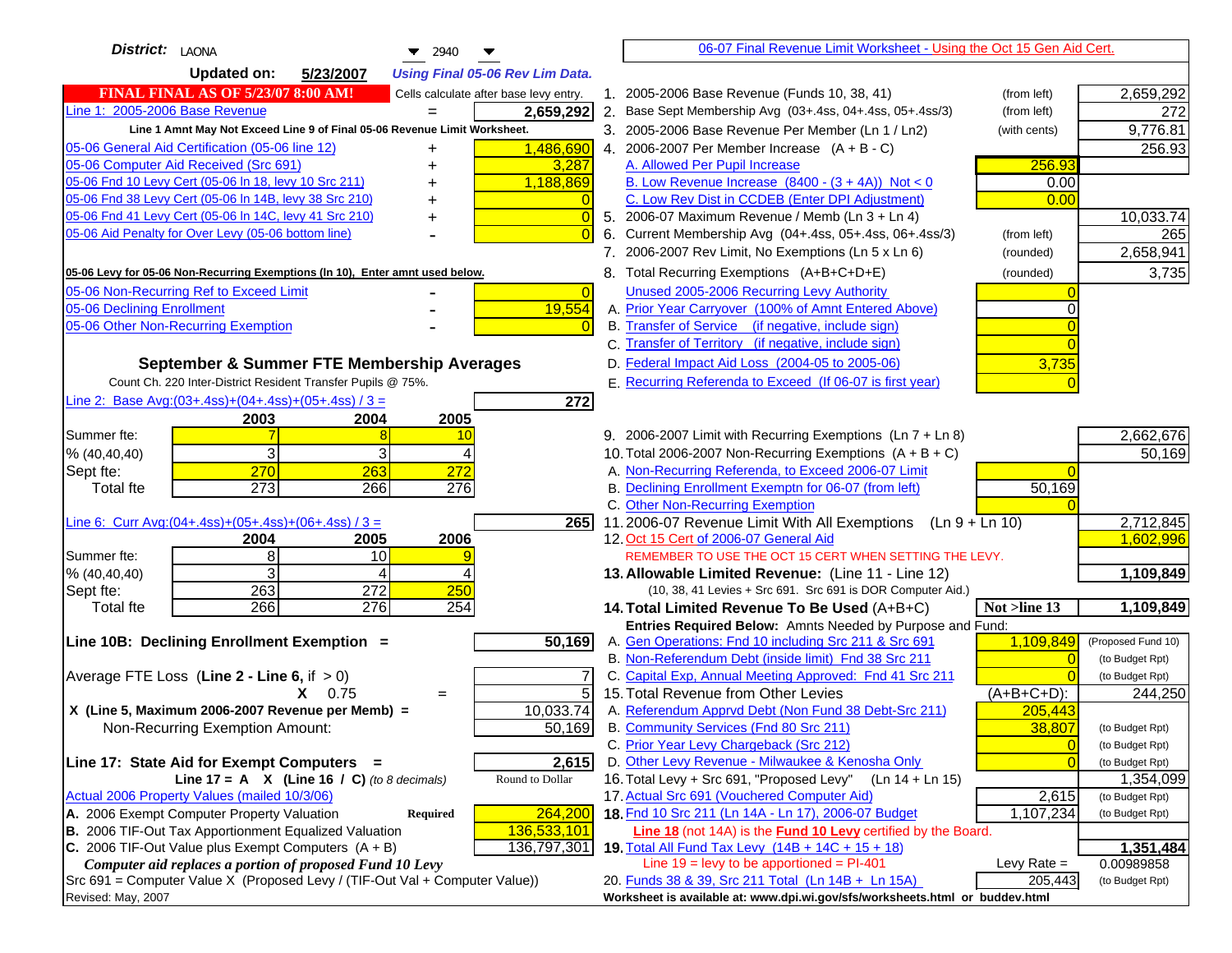| <b>DPI</b> Reconciliation                                                 |                                                    |  |  |  |
|---------------------------------------------------------------------------|----------------------------------------------------|--|--|--|
| In order for the reconciliation to work properly, the                     |                                                    |  |  |  |
| PI-401 must have been filed with the Department.                          |                                                    |  |  |  |
| Numbers appearing in the green boxes below are actual, district-submitted |                                                    |  |  |  |
| 2007 PI-401 data.                                                         |                                                    |  |  |  |
| Do not type in these fields.                                              |                                                    |  |  |  |
|                                                                           |                                                    |  |  |  |
| Fund 10, PI-401                                                           | 1,107,234.00                                       |  |  |  |
| Fund 38, PI-401                                                           | 0.00                                               |  |  |  |
| Fund 41, PI-401                                                           | 0.00<br>1,107,234.00                               |  |  |  |
|                                                                           |                                                    |  |  |  |
| Chargeback, PI-401                                                        | 0.00                                               |  |  |  |
| Fund 39, PI-401                                                           | 205,443.00                                         |  |  |  |
| Fund 80, PI-401                                                           | 38,807.00                                          |  |  |  |
| Fund 48/Other, PI-401                                                     | 0.00                                               |  |  |  |
|                                                                           |                                                    |  |  |  |
| Total, PI-401                                                             | 1,351,484.00                                       |  |  |  |
|                                                                           |                                                    |  |  |  |
| <b>Computer Aid</b>                                                       | $2,615.00$ <------- don't change<br><b>Results</b> |  |  |  |
| $\boldsymbol{0}$                                                          | $\bf{0}$                                           |  |  |  |
| 0                                                                         | 0                                                  |  |  |  |
| You have levied to your maximum.                                          |                                                    |  |  |  |
|                                                                           |                                                    |  |  |  |
| 0                                                                         |                                                    |  |  |  |
|                                                                           |                                                    |  |  |  |
|                                                                           |                                                    |  |  |  |
|                                                                           |                                                    |  |  |  |
| 0                                                                         |                                                    |  |  |  |
|                                                                           |                                                    |  |  |  |
| $\bf{0}$                                                                  |                                                    |  |  |  |
|                                                                           |                                                    |  |  |  |
|                                                                           |                                                    |  |  |  |
| 0                                                                         |                                                    |  |  |  |
|                                                                           |                                                    |  |  |  |
|                                                                           |                                                    |  |  |  |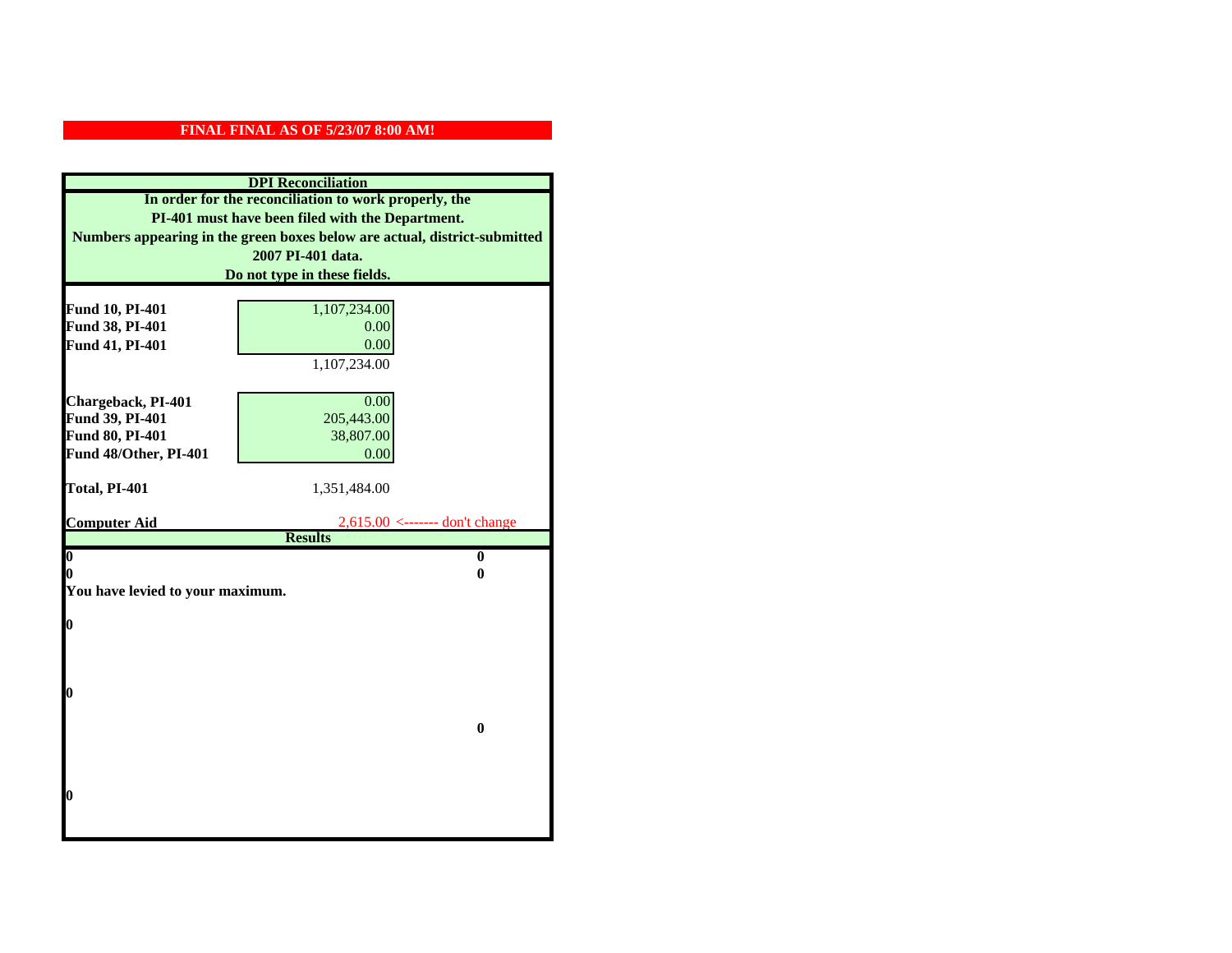| District: LENA<br>$\blacktriangledown$ 2961                                         |                                                                                                                    | 06-07 Final Revenue Limit Worksheet - Using the Oct 15 Gen Aid Cert. |                |                      |
|-------------------------------------------------------------------------------------|--------------------------------------------------------------------------------------------------------------------|----------------------------------------------------------------------|----------------|----------------------|
| <b>Updated on:</b><br>5/23/2007<br><b>Using Final 05-06 Rev Lim Data.</b>           |                                                                                                                    |                                                                      |                |                      |
| <b>FINAL FINAL AS OF 5/23/07 8:00 AM!</b><br>Cells calculate after base levy entry. | 1. 2005-2006 Base Revenue (Funds 10, 38, 41)                                                                       |                                                                      | (from left)    | 3,869,286            |
| Line 1: 2005-2006 Base Revenue<br>3,869,286                                         | 2. Base Sept Membership Avg (03+.4ss, 04+.4ss, 05+.4ss/3)                                                          |                                                                      | (from left)    | 453                  |
| Line 1 Amnt May Not Exceed Line 9 of Final 05-06 Revenue Limit Worksheet.           | 3. 2005-2006 Base Revenue Per Member (Ln 1 / Ln2)                                                                  |                                                                      | (with cents)   | 8,541.47             |
| 2,884,297<br>05-06 General Aid Certification (05-06 line 12)                        | 4. 2006-2007 Per Member Increase $(A + B - C)$                                                                     |                                                                      |                | 256.93               |
| 05-06 Computer Aid Received (Src 691)<br>1,297                                      | A. Allowed Per Pupil Increase                                                                                      |                                                                      | 256.93         |                      |
| 05-06 Fnd 10 Levy Cert (05-06 In 18, levy 10 Src 211)<br>1,041,976                  | B. Low Revenue Increase $(8400 - (3 + 4A))$ Not < 0                                                                |                                                                      | 0.00           |                      |
| 05-06 Fnd 38 Levy Cert (05-06 In 14B, levy 38 Src 210)<br>10,048                    | C. Low Rev Dist in CCDEB (Enter DPI Adjustment)                                                                    |                                                                      | 0.00           |                      |
| 05-06 Fnd 41 Levy Cert (05-06 In 14C, levy 41 Src 210)<br>٠                         | 5. 2006-07 Maximum Revenue / Memb (Ln $3 + \text{Ln } 4$ )                                                         |                                                                      |                | 8,798.40             |
| 05-06 Aid Penalty for Over Levy (05-06 bottom line)                                 | Current Membership Avg (04+.4ss, 05+.4ss, 06+.4ss/3)                                                               |                                                                      | (from left)    | 450                  |
|                                                                                     | 7. 2006-2007 Rev Limit, No Exemptions (Ln 5 x Ln 6)                                                                |                                                                      | (rounded)      | 3,959,280            |
| 05-06 Levy for 05-06 Non-Recurring Exemptions (In 10), Enter amnt used below.       | 8. Total Recurring Exemptions (A+B+C+D+E)                                                                          |                                                                      | (rounded)      | 0                    |
| 05-06 Non-Recurring Ref to Exceed Limit<br>$\overline{0}$                           | Unused 2005-2006 Recurring Levy Authority                                                                          |                                                                      |                |                      |
| 68,332<br>05-06 Declining Enrollment                                                | A. Prior Year Carryover (100% of Amnt Entered Above)                                                               |                                                                      | ∩              |                      |
| 05-06 Other Non-Recurring Exemption                                                 | B. Transfer of Service (if negative, include sign)                                                                 |                                                                      |                |                      |
|                                                                                     | C. Transfer of Territory (if negative, include sign)                                                               |                                                                      |                |                      |
| September & Summer FTE Membership Averages                                          | D. Federal Impact Aid Loss (2004-05 to 2005-06)                                                                    |                                                                      |                |                      |
| Count Ch. 220 Inter-District Resident Transfer Pupils @ 75%.                        | E. Recurring Referenda to Exceed (If 06-07 is first year)                                                          |                                                                      |                |                      |
| Line 2: Base Avg: (03+.4ss) + (04+.4ss) + (05+.4ss) / 3 =<br>453                    |                                                                                                                    |                                                                      |                |                      |
| 2003<br>2004<br>2005                                                                |                                                                                                                    |                                                                      |                |                      |
| Summer fte:                                                                         | 9. 2006-2007 Limit with Recurring Exemptions (Ln 7 + Ln 8)                                                         |                                                                      |                | 3,959,280            |
| 3<br>2<br>$\overline{2}$<br>% (40, 40, 40)                                          | 10. Total 2006-2007 Non-Recurring Exemptions $(A + B + C)$                                                         |                                                                      |                | 317,597              |
| 452<br>462<br>438<br>Sept fte:                                                      | A. Non-Recurring Referenda, to Exceed 2006-07 Limit                                                                |                                                                      | 300,000        |                      |
| 455<br>464<br>440<br>Total fte                                                      | B. Declining Enrollment Exemptn for 06-07 (from left)                                                              |                                                                      | 17,597         |                      |
|                                                                                     | C. Other Non-Recurring Exemption                                                                                   |                                                                      |                |                      |
| Line 6: Curr Avg: $(04+.4ss)+(05+.4ss)+(06+.4ss)/3 =$<br>4501                       | 11.2006-07 Revenue Limit With All Exemptions (Ln $9 + \overline{\text{Ln }10}$ )                                   |                                                                      |                | 4,276,877            |
| 2006<br>2005<br>2004                                                                | 12. Oct 15 Cert of 2006-07 General Aid                                                                             |                                                                      |                | 2,964,642            |
| Summer fte:<br>6<br>4                                                               | REMEMBER TO USE THE OCT 15 CERT WHEN SETTING THE LEVY.                                                             |                                                                      |                |                      |
| 2<br>2<br>% (40, 40, 40)                                                            | 13. Allowable Limited Revenue: (Line 11 - Line 12)                                                                 |                                                                      |                | 1,312,235            |
| 462<br>438<br>444<br>Sept fte:<br>447                                               |                                                                                                                    | (10, 38, 41 Levies + Src 691. Src 691 is DOR Computer Aid.)          |                | <b>EXCEEDS LIMIT</b> |
| 464<br>440<br>Total fte                                                             | 14. Total Limited Revenue To Be Used (A+B+C)                                                                       |                                                                      | Not >line 13   | 1,321,033            |
| 17,597<br>Line 10B: Declining Enrollment Exemption =                                | Entries Required Below: Amnts Needed by Purpose and Fund:<br>A. Gen Operations: Fnd 10 including Src 211 & Src 691 |                                                                      | 1,310,100      | (Proposed Fund 10)   |
|                                                                                     | B. Non-Referendum Debt (inside limit) Fnd 38 Src 211                                                               |                                                                      | 10,933         | (to Budget Rpt)      |
| Average FTE Loss (Line $2 -$ Line 6, if $> 0$ )<br>3                                | C. Capital Exp, Annual Meeting Approved: Fnd 41 Src 211                                                            |                                                                      |                | (to Budget Rpt)      |
| $\overline{2}$<br>$X = 0.75$<br>$=$                                                 | 15. Total Revenue from Other Levies                                                                                |                                                                      | $(A+B+C+D)$ :  | 190,356              |
| X (Line 5, Maximum 2006-2007 Revenue per Memb) =<br>8,798.40                        | A. Referendum Apprvd Debt (Non Fund 38 Debt-Src 211)                                                               |                                                                      | 182,356        |                      |
| 17,597<br>Non-Recurring Exemption Amount:                                           | B. Community Services (Fnd 80 Src 211)                                                                             |                                                                      | 8.000          | (to Budget Rpt)      |
|                                                                                     | C. Prior Year Levy Chargeback (Src 212)                                                                            |                                                                      | $\overline{0}$ | (to Budget Rpt)      |
| 1,269<br>Line 17: State Aid for Exempt Computers =                                  | D. Other Levy Revenue - Milwaukee & Kenosha Only                                                                   |                                                                      | $\Omega$       | (to Budget Rpt)      |
| Line 17 = A $X$ (Line 16 / C) (to 8 decimals)<br>Round to Dollar                    | 16. Total Levy + Src 691, "Proposed Levy"                                                                          | $(Ln 14 + Ln 15)$                                                    |                | 1,511,389            |
| Actual 2006 Property Values (mailed 10/3/06)                                        | 17. Actual Src 691 (Vouchered Computer Aid)                                                                        |                                                                      | 1,269          | (to Budget Rpt)      |
| A. 2006 Exempt Computer Property Valuation<br>132,700<br>Required                   | 18. Fnd 10 Src 211 (Ln 14A - Ln 17), 2006-07 Budget                                                                |                                                                      | 1,308,831      | (to Budget Rpt)      |
| B. 2006 TIF-Out Tax Apportionment Equalized Valuation<br>157,898,857                |                                                                                                                    | Line 18 (not 14A) is the Fund 10 Levy certified by the Board.        |                |                      |
| C. 2006 TIF-Out Value plus Exempt Computers $(A + B)$<br>158,031,557                | 19. Total All Fund Tax Levy (14B + 14C + 15 + 18)                                                                  |                                                                      |                | 1,510,120            |
| Computer aid replaces a portion of proposed Fund 10 Levy                            | Line $19$ = levy to be apportioned = PI-401                                                                        |                                                                      | Levy Rate $=$  | 0.00956384           |
| Src 691 = Computer Value X (Proposed Levy / (TIF-Out Val + Computer Value))         | 20. Funds 38 & 39, Src 211 Total (Ln 14B + Ln 15A)                                                                 |                                                                      | 193,289        | (to Budget Rpt)      |
| Revised: May, 2007                                                                  | Worksheet is available at: www.dpi.wi.gov/sfs/worksheets.html or buddev.html                                       |                                                                      |                |                      |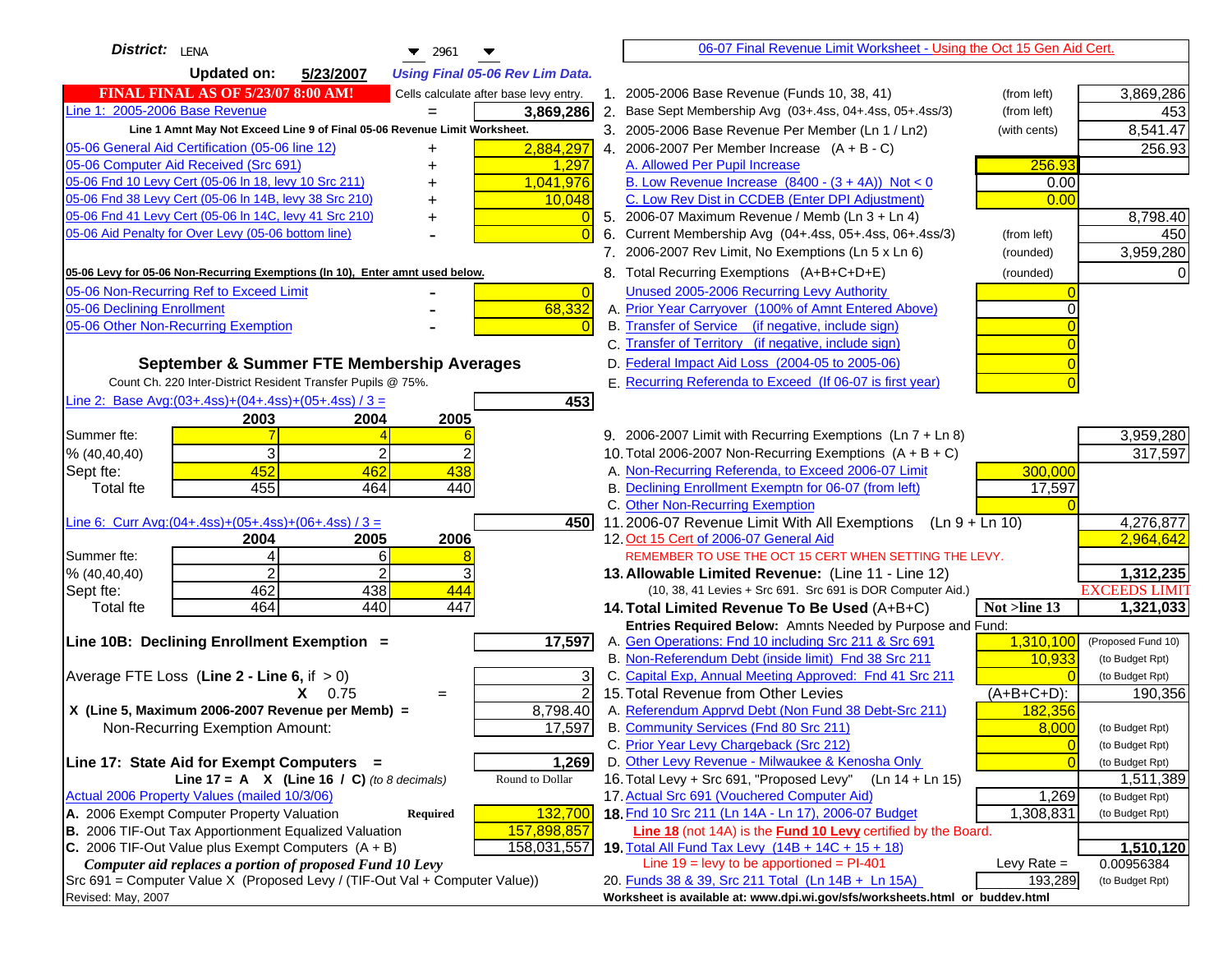| <b>DPI</b> Reconciliation                                                 |                                     |  |
|---------------------------------------------------------------------------|-------------------------------------|--|
| In order for the reconciliation to work properly, the                     |                                     |  |
| PI-401 must have been filed with the Department.                          |                                     |  |
| Numbers appearing in the green boxes below are actual, district-submitted |                                     |  |
| 2007 PI-401 data.                                                         |                                     |  |
| Do not type in these fields.                                              |                                     |  |
|                                                                           |                                     |  |
| Fund 10, PI-401                                                           | 1,308,831.00                        |  |
| Fund 38, PI-401                                                           | 10,933.00                           |  |
| Fund 41, PI-401                                                           | 0.00                                |  |
|                                                                           | 1,319,764.00                        |  |
|                                                                           |                                     |  |
| Chargeback, PI-401                                                        | 0.00                                |  |
| Fund 39, PI-401                                                           | 182,356.00                          |  |
| Fund 80, PI-401                                                           | 8,000.00                            |  |
| Fund 48/Other, PI-401                                                     | 0.00                                |  |
|                                                                           |                                     |  |
| Total, PI-401                                                             | 1,510,120.00                        |  |
| <b>Computer Aid</b>                                                       | $1,269.00 \le$ ------- don't change |  |
|                                                                           | <b>Results</b>                      |  |
| You have overlevied by:                                                   | 8,798                               |  |
| 0                                                                         | 0                                   |  |
| 0                                                                         |                                     |  |
|                                                                           |                                     |  |
| 0                                                                         |                                     |  |
|                                                                           |                                     |  |
|                                                                           |                                     |  |
| $\boldsymbol{0}$                                                          |                                     |  |
|                                                                           |                                     |  |
|                                                                           | $\bf{0}$                            |  |
|                                                                           |                                     |  |
|                                                                           |                                     |  |
|                                                                           |                                     |  |
| 0                                                                         |                                     |  |
|                                                                           |                                     |  |
|                                                                           |                                     |  |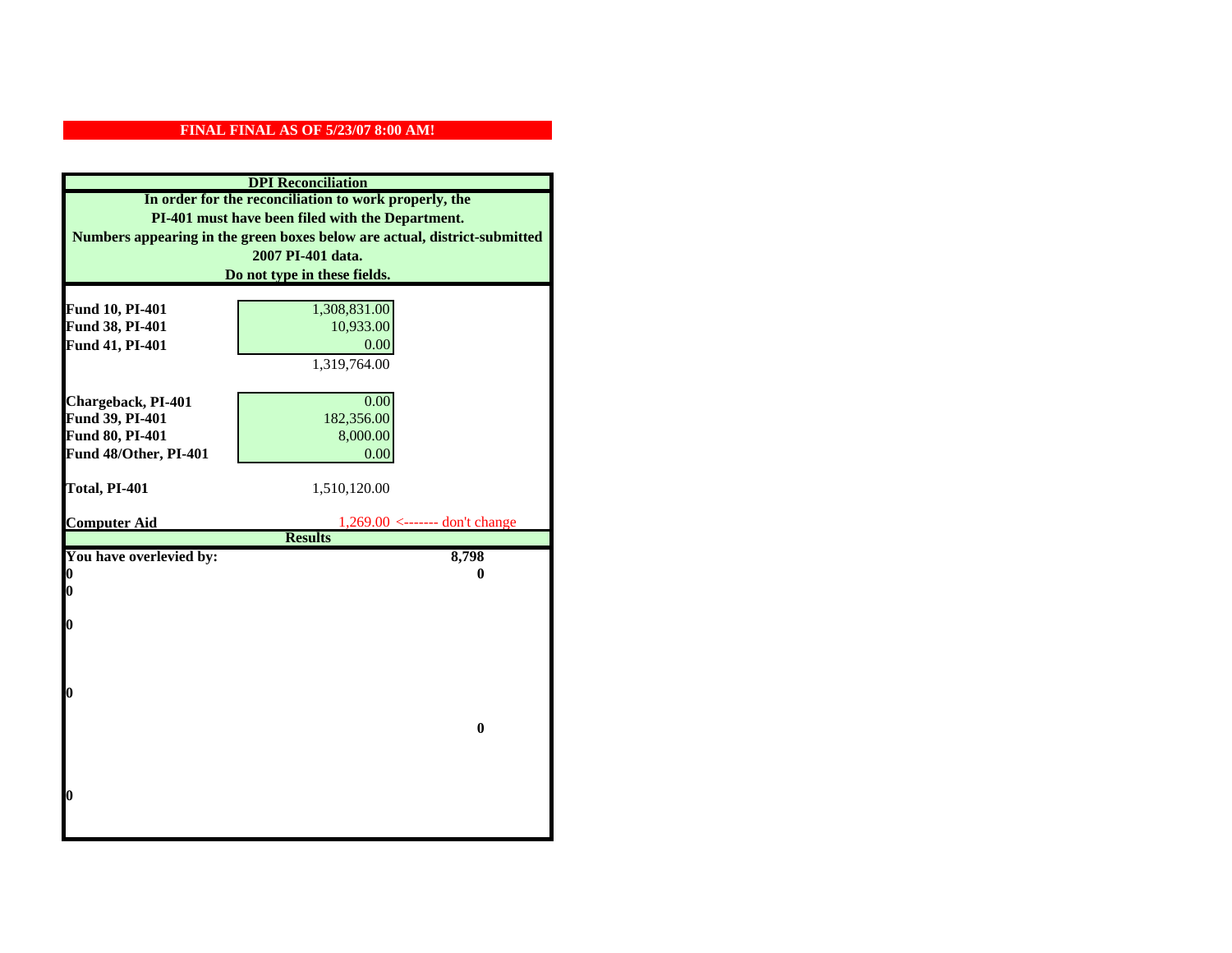| District: $\vert$ LINN J4<br>▼<br>3087                                                                                                   | 06-07 Final Revenue Limit Worksheet - Using the Oct 15 Gen Aid Cert.                                      |                    |
|------------------------------------------------------------------------------------------------------------------------------------------|-----------------------------------------------------------------------------------------------------------|--------------------|
| <b>Updated on:</b><br>5/23/2007<br><b>Using Final 05-06 Rev Lim Data.</b>                                                                |                                                                                                           |                    |
| <b>FINAL FINAL AS OF 5/23/07 8:00 AM!</b><br>Cells calculate after base levy entry.                                                      | 1. 2005-2006 Base Revenue (Funds 10, 38, 41)<br>(from left)                                               | 1,595,578          |
| Line 1: 2005-2006 Base Revenue<br>1,595,578                                                                                              | 2. Base Sept Membership Avg (03+.4ss, 04+.4ss, 05+.4ss/3)<br>(from left)                                  | 133                |
| Line 1 Amnt May Not Exceed Line 9 of Final 05-06 Revenue Limit Worksheet.                                                                | 3. 2005-2006 Base Revenue Per Member (Ln 1 / Ln2)<br>(with cents)                                         | 11,996.83          |
| 31,578<br>05-06 General Aid Certification (05-06 line 12)                                                                                | 4. 2006-2007 Per Member Increase $(A + B - C)$                                                            | 256.93             |
| 05-06 Computer Aid Received (Src 691)<br>210                                                                                             | A. Allowed Per Pupil Increase<br>256.93                                                                   |                    |
| 05-06 Fnd 10 Levy Cert (05-06 ln 18, levy 10 Src 211)<br>1,563,790                                                                       | B. Low Revenue Increase $(8400 - (3 + 4A))$ Not < 0<br>0.00                                               |                    |
| 05-06 Fnd 38 Levy Cert (05-06 In 14B, levy 38 Src 210)                                                                                   | C. Low Rev Dist in CCDEB (Enter DPI Adjustment)<br>0.00                                                   |                    |
| 05-06 Fnd 41 Levy Cert (05-06 In 14C, levy 41 Src 210)<br>$\overline{0}$<br>+                                                            | 5. 2006-07 Maximum Revenue / Memb (Ln 3 + Ln 4)                                                           | 12,253.76          |
| 05-06 Aid Penalty for Over Levy (05-06 bottom line)                                                                                      | Current Membership Avg (04+.4ss, 05+.4ss, 06+.4ss/3)<br>6.<br>(from left)                                 | 125                |
|                                                                                                                                          | 7. 2006-2007 Rev Limit, No Exemptions (Ln 5 x Ln 6)<br>(rounded)                                          | 1,531,720          |
| 05-06 Levy for 05-06 Non-Recurring Exemptions (In 10), Enter amnt used below.                                                            | 8. Total Recurring Exemptions (A+B+C+D+E)<br>(rounded)                                                    | 263,566            |
| 05-06 Non-Recurring Ref to Exceed Limit<br>$\overline{0}$                                                                                | Unused 2005-2006 Recurring Levy Authority<br>263,566                                                      |                    |
| 05-06 Declining Enrollment<br>$\overline{0}$                                                                                             | A. Prior Year Carryover (100% of Amnt Entered Above)<br>263,566                                           |                    |
| 05-06 Other Non-Recurring Exemption                                                                                                      | B. Transfer of Service (if negative, include sign)                                                        |                    |
|                                                                                                                                          | C. Transfer of Territory (if negative, include sign)                                                      |                    |
| September & Summer FTE Membership Averages                                                                                               | D. Federal Impact Aid Loss (2004-05 to 2005-06)                                                           |                    |
| Count Ch. 220 Inter-District Resident Transfer Pupils @ 75%.                                                                             | E. Recurring Referenda to Exceed (If 06-07 is first year)                                                 |                    |
| Line 2: Base Avg: $(03+.4ss)+(04+.4ss)+(05+.4ss)/3 =$<br>133                                                                             |                                                                                                           |                    |
| 2003<br>2004<br>2005                                                                                                                     |                                                                                                           |                    |
| Summer fte:<br>$\Omega$                                                                                                                  | 9. 2006-2007 Limit with Recurring Exemptions (Ln 7 + Ln 8)                                                | 1,795,286          |
| $\Omega$<br>0<br>$\Omega$<br>% (40, 40, 40)                                                                                              | 10. Total 2006-2007 Non-Recurring Exemptions $(A + B + C)$                                                | 73,523             |
| 131<br>139<br><b>129</b><br>Sept fte:                                                                                                    | A. Non-Recurring Referenda, to Exceed 2006-07 Limit                                                       |                    |
| 131<br>139<br>129<br><b>Total fte</b>                                                                                                    | B. Declining Enrollment Exemptn for 06-07 (from left)<br>73,523                                           |                    |
|                                                                                                                                          | C. Other Non-Recurring Exemption                                                                          |                    |
| Line 6: Curr Avg: $(04+.4ss)+(05+.4ss)+(06+.4ss)/3 =$<br>125                                                                             | 11.2006-07 Revenue Limit With All Exemptions (Ln $9 + \overline{\text{Ln }10}$ )                          | 1,868,809          |
| 2006<br>2004<br>2005<br>Summer fte:                                                                                                      | 12. Oct 15 Cert of 2006-07 General Aid<br>REMEMBER TO USE THE OCT 15 CERT WHEN SETTING THE LEVY.          | 26,822             |
| $\Omega$<br>$\Omega$<br>$\Omega$<br>% (40, 40, 40)                                                                                       | 13. Allowable Limited Revenue: (Line 11 - Line 12)                                                        | 1,841,987          |
| 139<br>129<br>108<br>Sept fte:                                                                                                           | (10, 38, 41 Levies + Src 691. Src 691 is DOR Computer Aid.)                                               |                    |
| 139<br>129<br><b>Total fte</b><br>108                                                                                                    | 14. Total Limited Revenue To Be Used (A+B+C)<br>Not >line 13                                              | 1,585,468          |
|                                                                                                                                          | Entries Required Below: Amnts Needed by Purpose and Fund:                                                 |                    |
| 73,523<br>Line 10B: Declining Enrollment Exemption =                                                                                     | 1,537,586<br>A. Gen Operations: Fnd 10 including Src 211 & Src 691                                        | (Proposed Fund 10) |
|                                                                                                                                          | B. Non-Referendum Debt (inside limit) Fnd 38 Src 211<br>47,882                                            | (to Budget Rpt)    |
| Average FTE Loss (Line $2 -$ Line 6, if $> 0$ )<br>8                                                                                     | C. Capital Exp, Annual Meeting Approved: Fnd 41 Src 211                                                   | (to Budget Rpt)    |
| $\overline{6}$<br>$X = 0.75$<br>$=$                                                                                                      | 15. Total Revenue from Other Levies<br>$(A+B+C+D)$ :                                                      | 326,788            |
| X (Line 5, Maximum 2006-2007 Revenue per Memb) =<br>12,253.76                                                                            | A. Referendum Apprvd Debt (Non Fund 38 Debt-Src 211)<br>326,788                                           |                    |
| Non-Recurring Exemption Amount:<br>73,523                                                                                                | B. Community Services (Fnd 80 Src 211)                                                                    | (to Budget Rpt)    |
|                                                                                                                                          | C. Prior Year Levy Chargeback (Src 212)<br>$\overline{0}$                                                 | (to Budget Rpt)    |
| Line 17: State Aid for Exempt Computers =<br>253                                                                                         | D. Other Levy Revenue - Milwaukee & Kenosha Only                                                          | (to Budget Rpt)    |
| Line 17 = A $X$ (Line 16 / C) (to 8 decimals)<br>Round to Dollar                                                                         | 16. Total Levy + Src 691, "Proposed Levy"<br>$(Ln 14 + Ln 15)$                                            | 1,912,256          |
| Actual 2006 Property Values (mailed 10/3/06)                                                                                             | 17. Actual Src 691 (Vouchered Computer Aid)<br>253<br>18. Fnd 10 Src 211 (Ln 14A - Ln 17), 2006-07 Budget | (to Budget Rpt)    |
| A. 2006 Exempt Computer Property Valuation<br>56,300<br>Required<br>B. 2006 TIF-Out Tax Apportionment Equalized Valuation<br>424,967,574 | 1,537,333<br><b>Line 18</b> (not 14A) is the <b>Fund 10 Levy</b> certified by the Board.                  | (to Budget Rpt)    |
| C. 2006 TIF-Out Value plus Exempt Computers $(A + B)$<br>425,023,874                                                                     | 19. Total All Fund Tax Levy (14B + 14C + 15 + 18)                                                         | 1,912,003          |
| Computer aid replaces a portion of proposed Fund 10 Levy                                                                                 | Line $19 = \text{levy}$ to be apportioned = PI-401<br>Levy Rate $=$                                       | 0.00449917         |
| Src 691 = Computer Value X (Proposed Levy / (TIF-Out Val + Computer Value))                                                              | 374,670<br>20. Funds 38 & 39, Src 211 Total (Ln 14B + Ln 15A)                                             | (to Budget Rpt)    |
| Revised: May, 2007                                                                                                                       | Worksheet is available at: www.dpi.wi.gov/sfs/worksheets.html or buddev.html                              |                    |
|                                                                                                                                          |                                                                                                           |                    |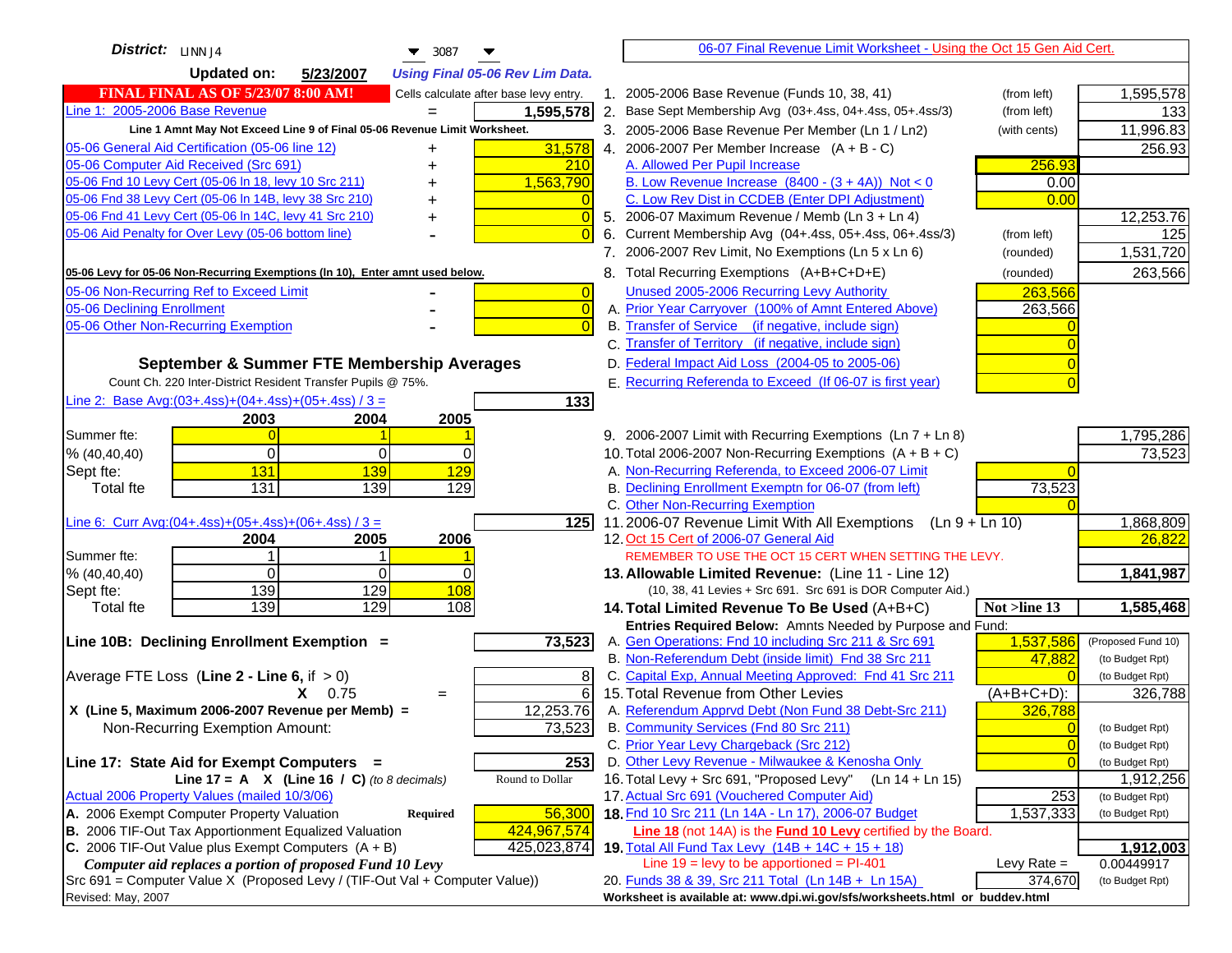|                                                                           | <b>DPI</b> Reconciliation                             |  |  |
|---------------------------------------------------------------------------|-------------------------------------------------------|--|--|
|                                                                           | In order for the reconciliation to work properly, the |  |  |
| PI-401 must have been filed with the Department.                          |                                                       |  |  |
| Numbers appearing in the green boxes below are actual, district-submitted |                                                       |  |  |
| 2007 PI-401 data.                                                         |                                                       |  |  |
| Do not type in these fields.                                              |                                                       |  |  |
|                                                                           |                                                       |  |  |
| Fund 10, PI-401                                                           | 1,537,333.00                                          |  |  |
| Fund 38, PI-401                                                           | 47,882.00                                             |  |  |
| Fund 41, PI-401                                                           | 0.00                                                  |  |  |
|                                                                           | 1,585,215.00                                          |  |  |
| Chargeback, PI-401                                                        | 0.00                                                  |  |  |
| Fund 39, PI-401                                                           | 326,788.00                                            |  |  |
| Fund 80, PI-401                                                           | 0.00                                                  |  |  |
| Fund 48/Other, PI-401                                                     | 0.00                                                  |  |  |
|                                                                           |                                                       |  |  |
| Total, PI-401                                                             | 1,912,003.00                                          |  |  |
|                                                                           |                                                       |  |  |
| <b>Computer Aid</b>                                                       | $253.00$ <------- don't change<br><b>Results</b>      |  |  |
| 0<br>0                                                                    |                                                       |  |  |
| You have underlevied by:                                                  | 256,519                                               |  |  |
| 0                                                                         |                                                       |  |  |
|                                                                           |                                                       |  |  |
| 0                                                                         |                                                       |  |  |
|                                                                           |                                                       |  |  |
| Because you had a non-recurring exemption this                            |                                                       |  |  |
| year, the eligible carryover would be the underlevy                       |                                                       |  |  |
| minus Line 10:                                                            |                                                       |  |  |
|                                                                           | 182,996                                               |  |  |
|                                                                           |                                                       |  |  |
|                                                                           |                                                       |  |  |
|                                                                           |                                                       |  |  |
| 0                                                                         |                                                       |  |  |
|                                                                           |                                                       |  |  |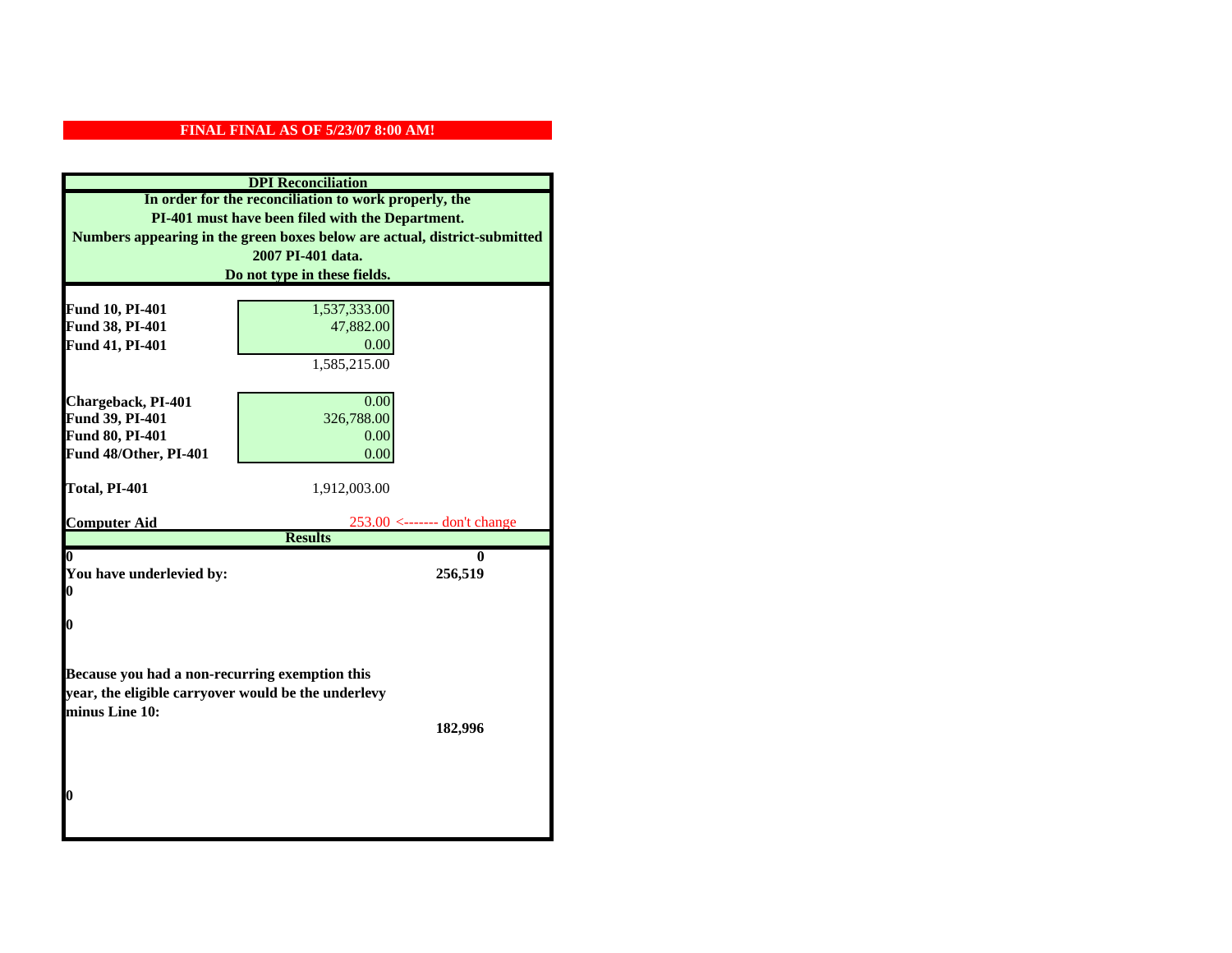| District: $\vert$ LINN J6<br>▼<br>3094                                                                                                       |                | 06-07 Final Revenue Limit Worksheet - Using the Oct 15 Gen Aid Cert.                                                      |                |                    |
|----------------------------------------------------------------------------------------------------------------------------------------------|----------------|---------------------------------------------------------------------------------------------------------------------------|----------------|--------------------|
| <b>Updated on:</b><br>5/23/2007<br><b>Using Final 05-06 Rev Lim Data.</b>                                                                    |                |                                                                                                                           |                |                    |
| <b>FINAL FINAL AS OF 5/23/07 8:00 AM!</b><br>Cells calculate after base levy entry.                                                          |                | 1. 2005-2006 Base Revenue (Funds 10, 38, 41)                                                                              | (from left)    | 1,336,672          |
| Line 1: 2005-2006 Base Revenue<br>1,336,672                                                                                                  |                | 2. Base Sept Membership Avg (03+.4ss, 04+.4ss, 05+.4ss/3)                                                                 | (from left)    | 110                |
| Line 1 Amnt May Not Exceed Line 9 of Final 05-06 Revenue Limit Worksheet.                                                                    |                | 3. 2005-2006 Base Revenue Per Member (Ln 1 / Ln2)                                                                         | (with cents)   | 12,151.56          |
| 7,354<br>05-06 General Aid Certification (05-06 line 12)<br>+                                                                                |                | 4. 2006-2007 Per Member Increase $(A + B - C)$                                                                            |                | 256.93             |
| 05-06 Computer Aid Received (Src 691)<br>178                                                                                                 |                | A. Allowed Per Pupil Increase                                                                                             | 256.93         |                    |
| 05-06 Fnd 10 Levy Cert (05-06 In 18, levy 10 Src 211)<br>1,305,998                                                                           |                | B. Low Revenue Increase $(8400 - (3 + 4A))$ Not < 0                                                                       | 0.00           |                    |
| 05-06 Fnd 38 Levy Cert (05-06 In 14B, levy 38 Src 210)<br>23,142                                                                             |                | C. Low Rev Dist in CCDEB (Enter DPI Adjustment)                                                                           | 0.00           |                    |
| 05-06 Fnd 41 Levy Cert (05-06 In 14C, levy 41 Src 210)<br>$\Omega$<br>+                                                                      |                | 5. 2006-07 Maximum Revenue / Memb (Ln 3 + Ln 4)                                                                           |                | 12,408.49          |
| 05-06 Aid Penalty for Over Levy (05-06 bottom line)<br>$\Omega$                                                                              |                | 6. Current Membership Avg (04+.4ss, 05+.4ss, 06+.4ss/3)                                                                   | (from left)    | 108                |
|                                                                                                                                              |                | 7. 2006-2007 Rev Limit, No Exemptions (Ln 5 x Ln 6)                                                                       | (rounded)      | 1,340,117          |
| 05-06 Levy for 05-06 Non-Recurring Exemptions (In 10), Enter amnt used below.                                                                |                | 8. Total Recurring Exemptions (A+B+C+D+E)                                                                                 | (rounded)      |                    |
| 05-06 Non-Recurring Ref to Exceed Limit                                                                                                      | $\overline{0}$ | Unused 2005-2006 Recurring Levy Authority                                                                                 |                |                    |
| 05-06 Declining Enrollment<br>$\overline{0}$                                                                                                 |                | A. Prior Year Carryover (100% of Amnt Entered Above)                                                                      | 0              |                    |
| 05-06 Other Non-Recurring Exemption<br>$\Omega$                                                                                              |                | B. Transfer of Service (if negative, include sign)                                                                        |                |                    |
|                                                                                                                                              |                | C. Transfer of Territory (if negative, include sign)                                                                      |                |                    |
| September & Summer FTE Membership Averages                                                                                                   |                | D. Federal Impact Aid Loss (2004-05 to 2005-06)                                                                           |                |                    |
| Count Ch. 220 Inter-District Resident Transfer Pupils @ 75%.                                                                                 |                | E. Recurring Referenda to Exceed (If 06-07 is first year)                                                                 |                |                    |
| Line 2: Base Avg: (03+.4ss) + (04+.4ss) + (05+.4ss) / 3 =<br>110                                                                             |                |                                                                                                                           |                |                    |
| 2003<br>2004<br>2005                                                                                                                         |                |                                                                                                                           |                |                    |
| Summer fte:<br>$\Omega$                                                                                                                      |                | 9. 2006-2007 Limit with Recurring Exemptions (Ln 7 + Ln 8)                                                                |                | 1,340,117          |
| $\Omega$<br>0<br>$\overline{0}$<br>% (40, 40, 40)                                                                                            |                | 10. Total 2006-2007 Non-Recurring Exemptions $(A + B + C)$                                                                |                | 24,817             |
| 105<br>115<br>111<br>Sept fte:                                                                                                               |                | A. Non-Recurring Referenda, to Exceed 2006-07 Limit                                                                       |                |                    |
| 105<br>115<br>111<br>Total fte                                                                                                               |                | B. Declining Enrollment Exemptn for 06-07 (from left)                                                                     | 24,817         |                    |
|                                                                                                                                              |                | C. Other Non-Recurring Exemption                                                                                          |                |                    |
| Line 6: Curr Avg: $(04+.4ss)+(05+.4ss)+(06+.4ss)$ / 3 =<br>108I                                                                              |                | 11.2006-07 Revenue Limit With All Exemptions (Ln $9 + \overline{\text{Ln }10}$ )                                          |                | 1,364,934          |
| 2005<br>2006<br>2004                                                                                                                         |                | 12. Oct 15 Cert of 2006-07 General Aid                                                                                    |                | 6,246              |
| Summer fte:<br>$\Omega$<br>0<br>$\Omega$<br>$\Omega$<br>$\Omega$                                                                             |                | REMEMBER TO USE THE OCT 15 CERT WHEN SETTING THE LEVY.                                                                    |                |                    |
| % (40, 40, 40)<br>115<br>111<br>99<br>Sept fte:                                                                                              |                | 13. Allowable Limited Revenue: (Line 11 - Line 12)<br>(10, 38, 41 Levies + Src 691. Src 691 is DOR Computer Aid.)         |                | 1,358,688          |
| 115<br>111<br>99<br>Total fte                                                                                                                |                | 14. Total Limited Revenue To Be Used (A+B+C)                                                                              | Not >line 13   | 1,358,688          |
|                                                                                                                                              |                | Entries Required Below: Amnts Needed by Purpose and Fund:                                                                 |                |                    |
| 24,817<br>Line 10B: Declining Enrollment Exemption =                                                                                         |                | A. Gen Operations: Fnd 10 including Src 211 & Src 691                                                                     | 1,334,273      | (Proposed Fund 10) |
|                                                                                                                                              |                | B. Non-Referendum Debt (inside limit) Fnd 38 Src 211                                                                      | 24,415         | (to Budget Rpt)    |
| Average FTE Loss (Line $2 -$ Line 6, if $> 0$ )                                                                                              |                | C. Capital Exp, Annual Meeting Approved: Fnd 41 Src 211                                                                   |                | (to Budget Rpt)    |
| $X = 0.75$<br>$=$                                                                                                                            | $\overline{2}$ | 15. Total Revenue from Other Levies                                                                                       | $(A+B+C+D)$ :  | 156,565            |
| X (Line 5, Maximum 2006-2007 Revenue per Memb) =<br>12,408.49                                                                                |                | A. Referendum Apprvd Debt (Non Fund 38 Debt-Src 211)                                                                      | 146,565        |                    |
| Non-Recurring Exemption Amount:<br>24,817                                                                                                    |                | B. Community Services (Fnd 80 Src 211)                                                                                    | 10,000         | (to Budget Rpt)    |
|                                                                                                                                              |                | C. Prior Year Levy Chargeback (Src 212)                                                                                   | $\overline{0}$ | (to Budget Rpt)    |
| Line 17: State Aid for Exempt Computers =<br>182                                                                                             |                | D. Other Levy Revenue - Milwaukee & Kenosha Only                                                                          |                | (to Budget Rpt)    |
| Round to Dollar<br>Line 17 = A $X$ (Line 16 / C) (to 8 decimals)                                                                             |                | 16. Total Levy + Src 691, "Proposed Levy"<br>(Ln 14 + Ln 15)                                                              |                | 1,515,253          |
| Actual 2006 Property Values (mailed 10/3/06)                                                                                                 |                | 17. Actual Src 691 (Vouchered Computer Aid)                                                                               | 182            | (to Budget Rpt)    |
| A. 2006 Exempt Computer Property Valuation<br>80,500<br>Required                                                                             |                | 18. Fnd 10 Src 211 (Ln 14A - Ln 17), 2006-07 Budget                                                                       | 1,334,091      | (to Budget Rpt)    |
| B. 2006 TIF-Out Tax Apportionment Equalized Valuation<br>671,451,163<br>C. 2006 TIF-Out Value plus Exempt Computers $(A + B)$<br>671,531,663 |                | Line 18 (not 14A) is the <b>Fund 10 Levy</b> certified by the Board.<br>19. Total All Fund Tax Levy (14B + 14C + 15 + 18) |                | 1,515,071          |
| Computer aid replaces a portion of proposed Fund 10 Levy                                                                                     |                | Line $19 = \text{levy}$ to be apportioned = PI-401                                                                        | Levy Rate $=$  | 0.00225641         |
| Src 691 = Computer Value X (Proposed Levy / (TIF-Out Val + Computer Value))                                                                  |                | 20. Funds 38 & 39, Src 211 Total (Ln 14B + Ln 15A)                                                                        | 170,980        | (to Budget Rpt)    |
| Revised: May, 2007                                                                                                                           |                | Worksheet is available at: www.dpi.wi.gov/sfs/worksheets.html or buddev.html                                              |                |                    |
|                                                                                                                                              |                |                                                                                                                           |                |                    |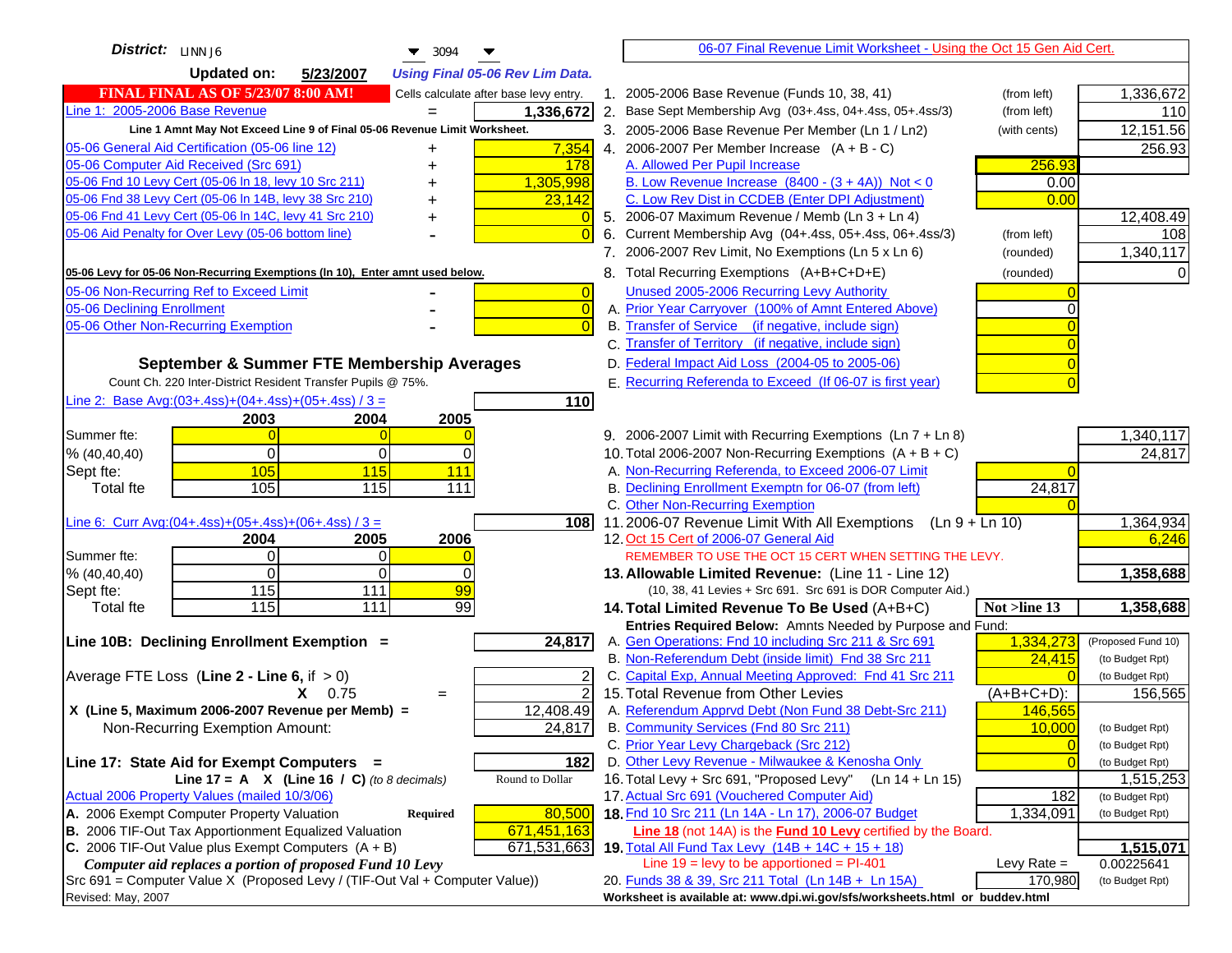|                                  | <b>DPI</b> Reconciliation                                                 |
|----------------------------------|---------------------------------------------------------------------------|
|                                  | In order for the reconciliation to work properly, the                     |
|                                  | PI-401 must have been filed with the Department.                          |
|                                  | Numbers appearing in the green boxes below are actual, district-submitted |
|                                  | 2007 PI-401 data.                                                         |
|                                  | Do not type in these fields.                                              |
|                                  |                                                                           |
| Fund 10, PI-401                  | 1,334,091.00                                                              |
| Fund 38, PI-401                  | 24,415.00                                                                 |
| Fund 41, PI-401                  | 0.00                                                                      |
|                                  | 1,358,506.00                                                              |
| Chargeback, PI-401               | 0.00                                                                      |
| Fund 39, PI-401                  | 146,565.00                                                                |
| <b>Fund 80, PI-401</b>           | 10,000.00                                                                 |
| Fund 48/Other, PI-401            | 0.00                                                                      |
|                                  |                                                                           |
| Total, PI-401                    | 1,515,071.00                                                              |
|                                  |                                                                           |
| <b>Computer Aid</b>              | $182.00$ <------- don't change<br><b>Results</b>                          |
| $\boldsymbol{0}$                 | $\bf{0}$                                                                  |
| 0                                | 0                                                                         |
| You have levied to your maximum. |                                                                           |
|                                  |                                                                           |
| $\bf{0}$                         |                                                                           |
|                                  |                                                                           |
|                                  |                                                                           |
|                                  |                                                                           |
| 0                                |                                                                           |
|                                  | $\bf{0}$                                                                  |
|                                  |                                                                           |
|                                  |                                                                           |
|                                  |                                                                           |
| 0                                |                                                                           |
|                                  |                                                                           |
|                                  |                                                                           |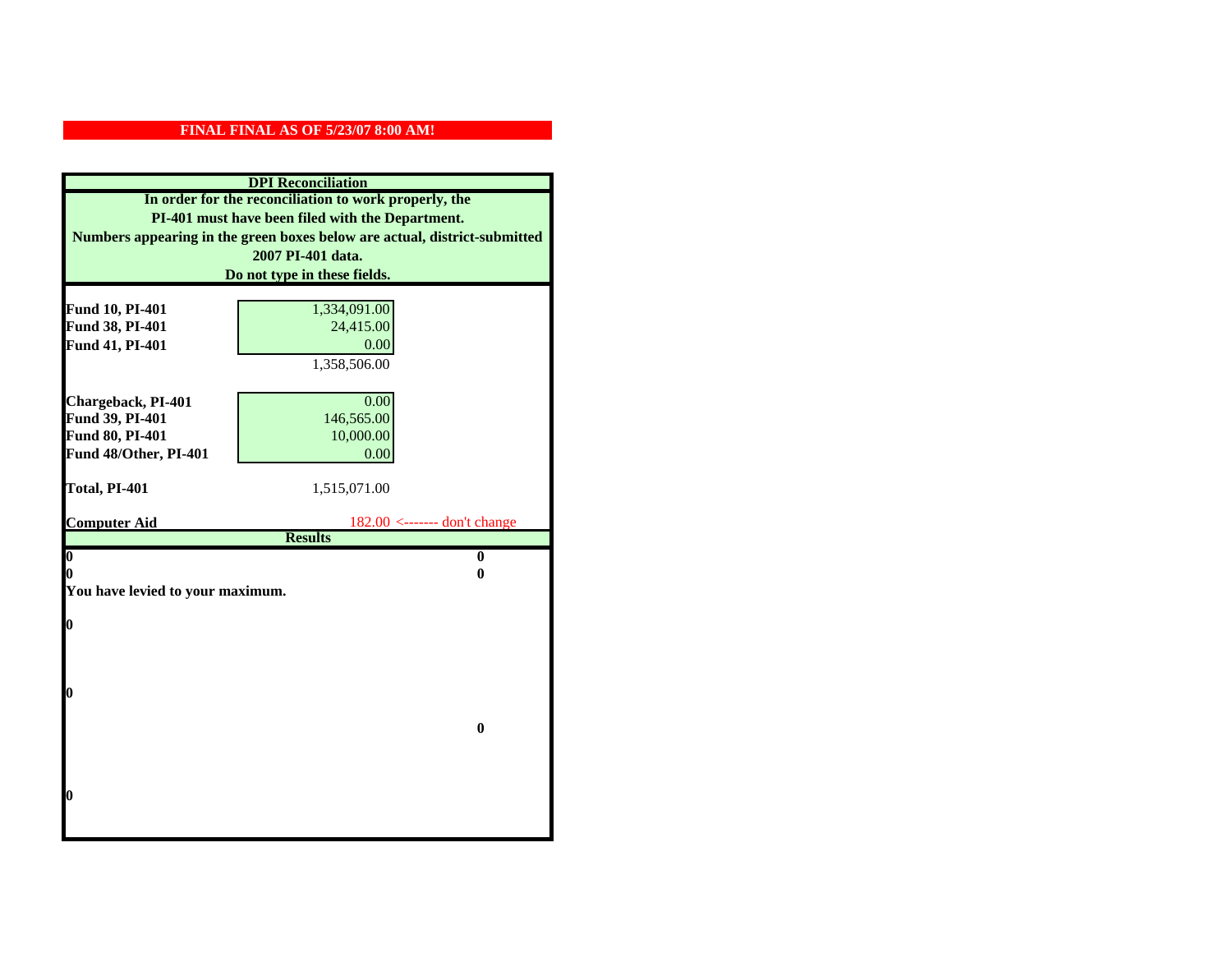| District: LITTLE CHUTE AREA<br>$\blacktriangledown$ 3129<br>▼                                 | 06-07 Final Revenue Limit Worksheet - Using the Oct 15 Gen Aid Cert.                                                      |                              |
|-----------------------------------------------------------------------------------------------|---------------------------------------------------------------------------------------------------------------------------|------------------------------|
| <b>Updated on:</b><br>5/23/2007<br><b>Using Final 05-06 Rev Lim Data.</b>                     |                                                                                                                           |                              |
| <b>FINAL FINAL AS OF 5/23/07 8:00 AM!</b><br>Cells calculate after base levy entry.           | 1. 2005-2006 Base Revenue (Funds 10, 38, 41)<br>(from left)                                                               | 11,935,789                   |
| Line 1: 2005-2006 Base Revenue<br>11,935,789<br>$=$                                           | 2. Base Sept Membership Avg (03+.4ss, 04+.4ss, 05+.4ss/3)<br>(from left)                                                  | 1,460                        |
| Line 1 Amnt May Not Exceed Line 9 of Final 05-06 Revenue Limit Worksheet.                     | 3. 2005-2006 Base Revenue Per Member (Ln 1 / Ln2)<br>(with cents)                                                         | 8,175.20                     |
| 05-06 General Aid Certification (05-06 line 12)<br>9,835,226<br>+                             | 4. 2006-2007 Per Member Increase $(A + B - C)$                                                                            | 256.93                       |
| 05-06 Computer Aid Received (Src 691)<br>13,266                                               | 256.93<br>A. Allowed Per Pupil Increase                                                                                   |                              |
| 05-06 Fnd 10 Levy Cert (05-06 In 18, levy 10 Src 211)<br>2,025,770                            | B. Low Revenue Increase $(8400 - (3 + 4A))$ Not < 0<br>0.00                                                               |                              |
| 05-06 Fnd 38 Levy Cert (05-06 In 14B, levy 38 Src 210)<br>61,527                              | C. Low Rev Dist in CCDEB (Enter DPI Adjustment)<br>0.00                                                                   |                              |
| 05-06 Fnd 41 Levy Cert (05-06 In 14C, levy 41 Src 210)<br>+                                   | 5. 2006-07 Maximum Revenue / Memb (Ln $3 + \text{Ln } 4$ )                                                                | 8,432.13                     |
| 05-06 Aid Penalty for Over Levy (05-06 bottom line)<br>$\Omega$                               | Current Membership Avg (04+.4ss, 05+.4ss, 06+.4ss/3)<br>6.<br>(from left)                                                 | 1,478                        |
|                                                                                               | 7. 2006-2007 Rev Limit, No Exemptions (Ln 5 x Ln 6)<br>(rounded)                                                          | 12,462,688                   |
| 05-06 Levy for 05-06 Non-Recurring Exemptions (In 10), Enter amnt used below.                 | 8. Total Recurring Exemptions (A+B+C+D+E)<br>(rounded)                                                                    | 9,266                        |
| 05-06 Non-Recurring Ref to Exceed Limit<br>$\overline{0}$                                     | Unused 2005-2006 Recurring Levy Authority                                                                                 |                              |
| 05-06 Declining Enrollment<br>$\overline{0}$                                                  | A. Prior Year Carryover (100% of Amnt Entered Above)<br>$\Omega$                                                          |                              |
| 05-06 Other Non-Recurring Exemption<br>$\Omega$                                               | B. Transfer of Service (if negative, include sign)<br>9,266                                                               |                              |
|                                                                                               | C. Transfer of Territory (if negative, include sign)                                                                      |                              |
| September & Summer FTE Membership Averages                                                    | D. Federal Impact Aid Loss (2004-05 to 2005-06)                                                                           |                              |
| Count Ch. 220 Inter-District Resident Transfer Pupils @ 75%.                                  | E. Recurring Referenda to Exceed (If 06-07 is first year)                                                                 |                              |
| Line 2: Base Avg: $(03+.4ss)+(04+.4ss)+(05+.4ss)/3 =$<br>1,460                                |                                                                                                                           |                              |
| 2003<br>2004<br>2005                                                                          |                                                                                                                           |                              |
| Summer fte:<br>29<br>31<br>34                                                                 | 9. 2006-2007 Limit with Recurring Exemptions (Ln 7 + Ln 8)                                                                | 12,471,954                   |
| 12<br>12<br>% (40, 40, 40)<br>14                                                              | 10. Total 2006-2007 Non-Recurring Exemptions $(A + B + C)$                                                                |                              |
| 1,416<br>1,458<br>1,467<br>Sept fte:                                                          | A. Non-Recurring Referenda, to Exceed 2006-07 Limit                                                                       |                              |
| 1,428<br>1,470<br>1,481<br>Total fte                                                          | B. Declining Enrollment Exemptn for 06-07 (from left)                                                                     |                              |
| Line 6: Curr Avg: $(04+.4ss)+(05+.4ss)+(06+.4ss)/3 =$<br>1,478                                | C. Other Non-Recurring Exemption<br>11.2006-07 Revenue Limit With All Exemptions (Ln 9 + Ln 10)                           | 12,471,954                   |
| 2005<br>2006<br>2004                                                                          | 12. Oct 15 Cert of 2006-07 General Aid                                                                                    | 10,171,649                   |
| 31<br>$\overline{34}$<br>Summer fte:<br>30                                                    | REMEMBER TO USE THE OCT 15 CERT WHEN SETTING THE LEVY.                                                                    |                              |
| 12<br>14<br>12<br>% (40, 40, 40)                                                              | 13. Allowable Limited Revenue: (Line 11 - Line 12)                                                                        | 2,300,305                    |
| 1,458<br>1,467<br>1,470<br>Sept fte:                                                          | (10, 38, 41 Levies + Src 691. Src 691 is DOR Computer Aid.)                                                               |                              |
| 1,470<br>1,481<br>1,482<br>Total fte                                                          | 14. Total Limited Revenue To Be Used (A+B+C)<br>Not >line 13                                                              | 2,291,873                    |
|                                                                                               | Entries Required Below: Amnts Needed by Purpose and Fund:                                                                 |                              |
| Line 10B: Declining Enrollment Exemption =                                                    | 2,230,346<br>A. Gen Operations: Fnd 10 including Src 211 & Src 691                                                        | (Proposed Fund 10)           |
|                                                                                               | B. Non-Referendum Debt (inside limit) Fnd 38 Src 211<br>61,527                                                            | (to Budget Rpt)              |
| Average FTE Loss (Line $2 -$ Line 6, if $> 0$ )                                               | C. Capital Exp, Annual Meeting Approved: Fnd 41 Src 211                                                                   | (to Budget Rpt)              |
| $X = 0.75$<br>$\qquad \qquad =$                                                               | 15. Total Revenue from Other Levies<br>$(A+B+C+D)$ :                                                                      | 1,914,954                    |
| X (Line 5, Maximum 2006-2007 Revenue per Memb) =                                              | A. Referendum Apprvd Debt (Non Fund 38 Debt-Src 211)<br>1,887,954                                                         |                              |
| Non-Recurring Exemption Amount:                                                               | B. Community Services (Fnd 80 Src 211)<br>27,000                                                                          | (to Budget Rpt)              |
|                                                                                               | C. Prior Year Levy Chargeback (Src 212)<br>$\overline{0}$<br>D. Other Levy Revenue - Milwaukee & Kenosha Only<br>$\Omega$ | (to Budget Rpt)              |
| 13,784<br>Line 17: State Aid for Exempt Computers =<br>Round to Dollar                        | 16. Total Levy + Src 691, "Proposed Levy"<br>(Ln 14 + Ln 15)                                                              | (to Budget Rpt)              |
| Line 17 = A $X$ (Line 16 / C) (to 8 decimals)<br>Actual 2006 Property Values (mailed 10/3/06) | 17. Actual Src 691 (Vouchered Computer Aid)<br>13,784                                                                     | 4,206,827<br>(to Budget Rpt) |
| A. 2006 Exempt Computer Property Valuation<br>1,435,000<br><b>Required</b>                    | 18. Fnd 10 Src 211 (Ln 14A - Ln 17), 2006-07 Budget<br>2,216,562                                                          | (to Budget Rpt)              |
| B. 2006 TIF-Out Tax Apportionment Equalized Valuation<br>436,524,416                          | Line 18 (not 14A) is the Fund 10 Levy certified by the Board.                                                             |                              |
| C. 2006 TIF-Out Value plus Exempt Computers $(A + B)$<br>437,959,416                          | 19. Total All Fund Tax Levy (14B + 14C + 15 + 18)                                                                         | 4,193,043                    |
| Computer aid replaces a portion of proposed Fund 10 Levy                                      | Line $19 = \text{levy}$ to be apportioned = PI-401<br>Levy Rate $=$                                                       | 0.00960552                   |
| Src 691 = Computer Value X (Proposed Levy / (TIF-Out Val + Computer Value))                   | 20. Funds 38 & 39, Src 211 Total (Ln 14B + Ln 15A)<br>1,949,481                                                           | (to Budget Rpt)              |
| Revised: May, 2007                                                                            | Worksheet is available at: www.dpi.wi.gov/sfs/worksheets.html or buddev.html                                              |                              |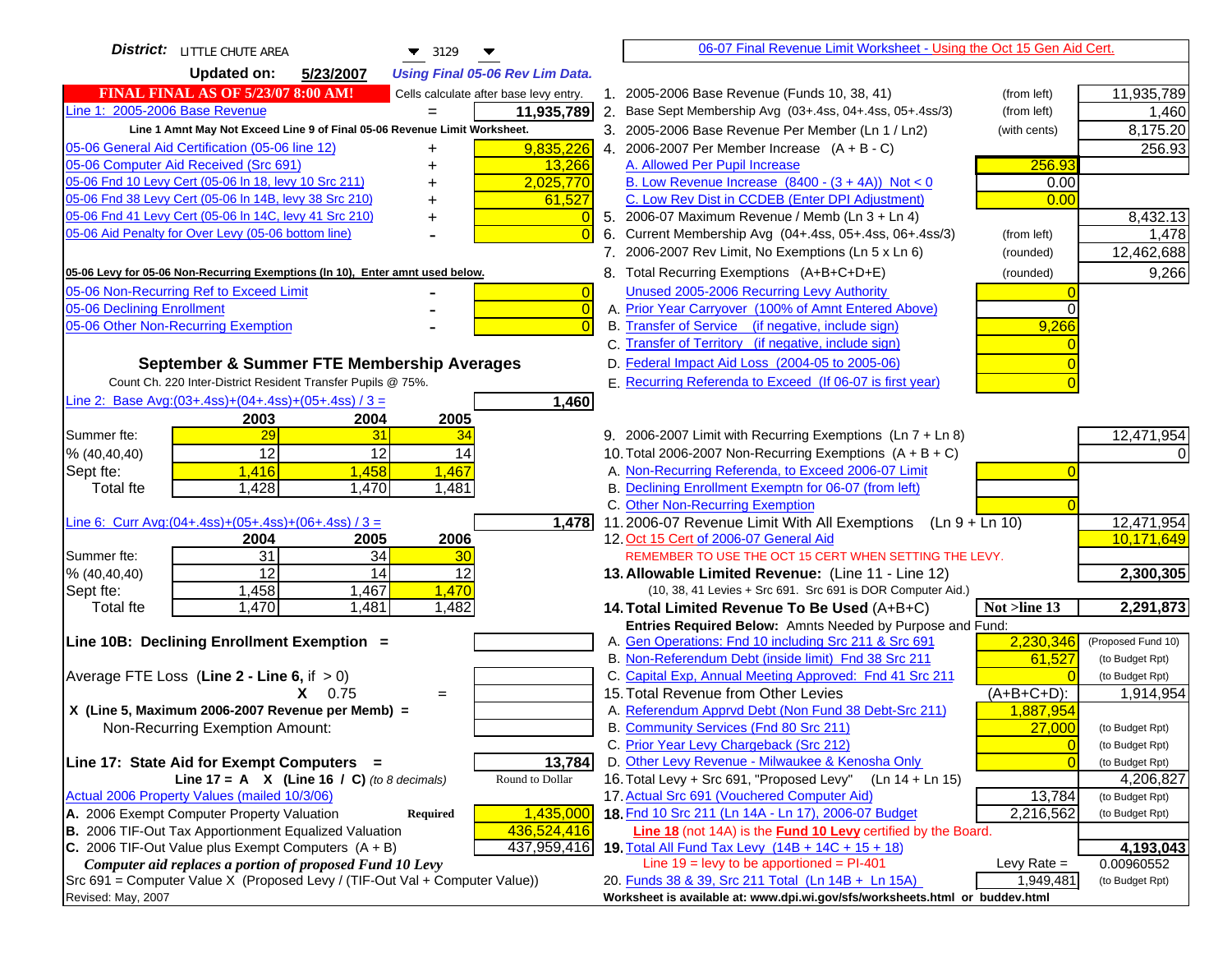|                                                  | <b>DPI</b> Reconciliation                                                 |
|--------------------------------------------------|---------------------------------------------------------------------------|
|                                                  | In order for the reconciliation to work properly, the                     |
|                                                  | PI-401 must have been filed with the Department.                          |
|                                                  | Numbers appearing in the green boxes below are actual, district-submitted |
|                                                  | 2007 PI-401 data.                                                         |
|                                                  | Do not type in these fields.                                              |
|                                                  |                                                                           |
| Fund 10, PI-401                                  | 2,216,562.00                                                              |
| Fund 38, PI-401                                  | 61,527.00                                                                 |
| Fund 41, PI-401                                  | 0.00                                                                      |
|                                                  | 2,278,089.00                                                              |
|                                                  |                                                                           |
| Chargeback, PI-401                               | 0.00                                                                      |
| Fund 39, PI-401                                  | 1,887,954.00                                                              |
| <b>Fund 80, PI-401</b>                           | 27,000.00                                                                 |
| Fund 48/Other, PI-401                            | 0.00                                                                      |
| Total, PI-401                                    | 4,193,043.00                                                              |
|                                                  |                                                                           |
| <b>Computer Aid</b>                              | $13,784.00$ <------- don't change                                         |
|                                                  | <b>Results</b>                                                            |
| 0                                                | 0<br>8,432                                                                |
| You have underlevied by:<br>0                    |                                                                           |
|                                                  |                                                                           |
| All of your underlevy is eligible for carryover. |                                                                           |
|                                                  |                                                                           |
|                                                  |                                                                           |
|                                                  |                                                                           |
| 0                                                |                                                                           |
|                                                  |                                                                           |
|                                                  | $\bf{0}$                                                                  |
|                                                  |                                                                           |
|                                                  |                                                                           |
| 0                                                |                                                                           |
|                                                  |                                                                           |
|                                                  |                                                                           |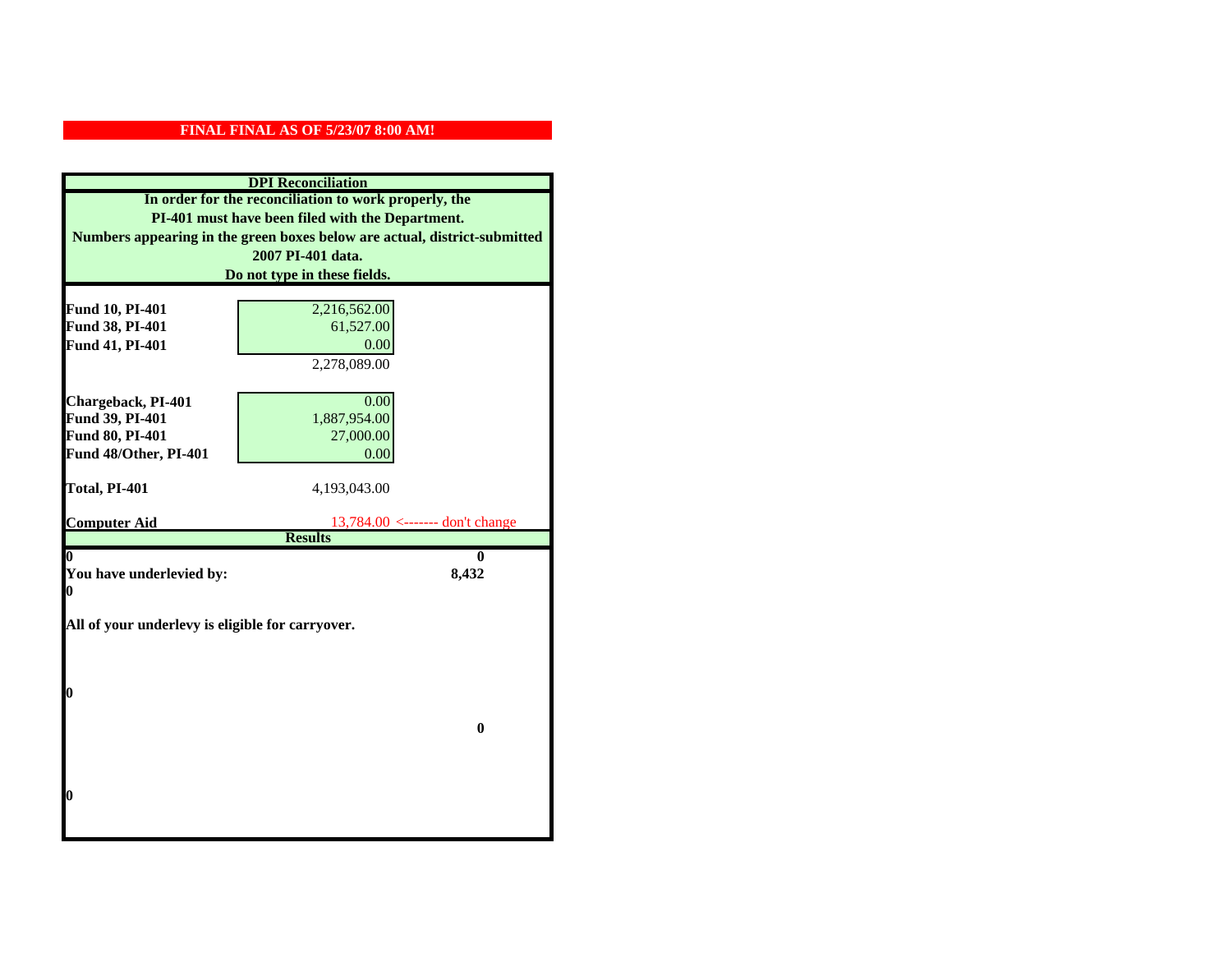| District: $\vert_{\text{LODI}}$<br>$\blacktriangledown$ 3150<br>▼                   | 06-07 Final Revenue Limit Worksheet - Using the Oct 15 Gen Aid Cert.                                                  |                                    |
|-------------------------------------------------------------------------------------|-----------------------------------------------------------------------------------------------------------------------|------------------------------------|
| <b>Updated on:</b><br>5/23/2007<br><b>Using Final 05-06 Rev Lim Data.</b>           |                                                                                                                       |                                    |
| <b>FINAL FINAL AS OF 5/23/07 8:00 AM!</b><br>Cells calculate after base levy entry. | 1. 2005-2006 Base Revenue (Funds 10, 38, 41)<br>(from left)                                                           | 14,486,101                         |
| Line 1: 2005-2006 Base Revenue<br>14,486,101<br>$=$                                 | 2. Base Sept Membership Avg (03+.4ss, 04+.4ss, 05+.4ss/3)<br>(from left)                                              | 1,677                              |
| Line 1 Amnt May Not Exceed Line 9 of Final 05-06 Revenue Limit Worksheet.           | 3. 2005-2006 Base Revenue Per Member (Ln 1 / Ln2)<br>(with cents)                                                     | 8,638.10                           |
| 7,871,934<br>05-06 General Aid Certification (05-06 line 12)                        | 4. 2006-2007 Per Member Increase $(A + B - C)$                                                                        | 256.93                             |
| 05-06 Computer Aid Received (Src 691)<br>10,398                                     | A. Allowed Per Pupil Increase<br>256.93                                                                               |                                    |
| 05-06 Fnd 10 Levy Cert (05-06 ln 18, levy 10 Src 211)<br>6,453,769                  | B. Low Revenue Increase $(8400 - (3 + 4A))$ Not < 0<br>0.00                                                           |                                    |
| 05-06 Fnd 38 Levy Cert (05-06 In 14B, levy 38 Src 210)                              | C. Low Rev Dist in CCDEB (Enter DPI Adjustment)<br>0.00                                                               |                                    |
| 05-06 Fnd 41 Levy Cert (05-06 In 14C, levy 41 Src 210)<br>150,000<br>╉              | 5. 2006-07 Maximum Revenue / Memb (Ln 3 + Ln 4)                                                                       | 8,895.03                           |
| 05-06 Aid Penalty for Over Levy (05-06 bottom line)                                 | 6. Current Membership Avg (04+.4ss, 05+.4ss, 06+.4ss/3)<br>(from left)                                                | 1,677                              |
|                                                                                     | 7. 2006-2007 Rev Limit, No Exemptions (Ln 5 x Ln 6)<br>(rounded)                                                      | 14,916,965                         |
| 05-06 Levy for 05-06 Non-Recurring Exemptions (In 10), Enter amnt used below.       | 8. Total Recurring Exemptions (A+B+C+D+E)<br>(rounded)                                                                | 54,677                             |
| 05-06 Non-Recurring Ref to Exceed Limit<br>$\overline{0}$                           | Unused 2005-2006 Recurring Levy Authority<br>17,276                                                                   |                                    |
| 05-06 Declining Enrollment<br>$\overline{0}$                                        | A. Prior Year Carryover (100% of Amnt Entered Above)<br>17,276                                                        |                                    |
| 05-06 Other Non-Recurring Exemption<br>$\Omega$                                     | B. Transfer of Service (if negative, include sign)<br>37,401                                                          |                                    |
|                                                                                     | C. Transfer of Territory (if negative, include sign)                                                                  |                                    |
| September & Summer FTE Membership Averages                                          | D. Federal Impact Aid Loss (2004-05 to 2005-06)                                                                       |                                    |
| Count Ch. 220 Inter-District Resident Transfer Pupils @ 75%.                        | E. Recurring Referenda to Exceed (If 06-07 is first year)                                                             |                                    |
| Line 2: Base Avg: $(03+.4ss)+(04+.4ss)+(05+.4ss)/3 =$<br>1,677                      |                                                                                                                       |                                    |
| 2003<br>2004<br>2005                                                                |                                                                                                                       |                                    |
| Summer fte:                                                                         | 9. 2006-2007 Limit with Recurring Exemptions (Ln 7 + Ln 8)                                                            | 14,971,642                         |
| 2<br>3<br>% (40, 40, 40)                                                            | 10. Total 2006-2007 Non-Recurring Exemptions $(A + B + C)$                                                            |                                    |
| 1,681<br>1,682<br>1,659<br>Sept fte:                                                | A. Non-Recurring Referenda, to Exceed 2006-07 Limit                                                                   |                                    |
| 1,683<br><b>Total fte</b><br>1,662<br>1,685                                         | B. Declining Enrollment Exemptn for 06-07 (from left)<br>C. Other Non-Recurring Exemption                             |                                    |
| Line 6: Curr Avg: $(04+.4ss)+(05+.4ss)+(06+.4ss)/3 =$<br>1,677                      | 11.2006-07 Revenue Limit With All Exemptions<br>$(Ln 9 + Ln 10)$                                                      | 14,971,642                         |
| 2005<br>2006<br>2004                                                                | 12. Oct 15 Cert of 2006-07 General Aid                                                                                | 7,997,591                          |
| 8<br>8<br>Summer fte:                                                               | REMEMBER TO USE THE OCT 15 CERT WHEN SETTING THE LEVY.                                                                |                                    |
| 3<br>3<br>% (40, 40, 40)                                                            | 13. Allowable Limited Revenue: (Line 11 - Line 12)                                                                    | 6,974,051                          |
| 1,659<br>1,682<br>1,682<br>Sept fte:                                                | (10, 38, 41 Levies + Src 691. Src 691 is DOR Computer Aid.)                                                           | <b>EXCEEDS LIMIT</b>               |
| 1,662<br>1,685<br>1,684<br><b>Total fte</b>                                         | Not >line 13<br>14. Total Limited Revenue To Be Used (A+B+C)                                                          | 7,000,736                          |
|                                                                                     | Entries Required Below: Amnts Needed by Purpose and Fund:                                                             |                                    |
| Line 10B: Declining Enrollment Exemption =                                          | A. Gen Operations: Fnd 10 including Src 211 & Src 691<br>6,950,736                                                    | (Proposed Fund 10)                 |
|                                                                                     | B. Non-Referendum Debt (inside limit) Fnd 38 Src 211<br>$\Omega$                                                      | (to Budget Rpt)                    |
| Average FTE Loss (Line $2 -$ Line 6, if $> 0$ )                                     | C. Capital Exp, Annual Meeting Approved: Fnd 41 Src 211<br>50,000                                                     | (to Budget Rpt)                    |
| $X = 0.75$<br>$=$                                                                   | 15. Total Revenue from Other Levies<br>$(A+B+C+D)$ :                                                                  | 2,173,550                          |
| X (Line 5, Maximum 2006-2007 Revenue per Memb) =                                    | A. Referendum Apprvd Debt (Non Fund 38 Debt-Src 211)<br>2,105,000<br>B. Community Services (Fnd 80 Src 211)<br>65,400 |                                    |
| Non-Recurring Exemption Amount:                                                     | C. Prior Year Levy Chargeback (Src 212)<br>3,150                                                                      | (to Budget Rpt)<br>(to Budget Rpt) |
| 9,736<br>Line 17: State Aid for Exempt Computers =                                  | D. Other Levy Revenue - Milwaukee & Kenosha Only                                                                      | (to Budget Rpt)                    |
| Round to Dollar<br>Line 17 = A $X$ (Line 16 / C) (to 8 decimals)                    | 16. Total Levy + Src 691, "Proposed Levy"<br>$(Ln 14 + Ln 15)$                                                        | 9,174,286                          |
| Actual 2006 Property Values (mailed 10/3/06)                                        | 17. Actual Src 691 (Vouchered Computer Aid)<br>9,736                                                                  | (to Budget Rpt)                    |
| A. 2006 Exempt Computer Property Valuation<br>1,044,600<br>Required                 | 18. Fnd 10 Src 211 (Ln 14A - Ln 17), 2006-07 Budget<br>6,941,000                                                      | (to Budget Rpt)                    |
| B. 2006 TIF-Out Tax Apportionment Equalized Valuation<br>983,316,530                | Line 18 (not 14A) is the Fund 10 Levy certified by the Board.                                                         |                                    |
| C. 2006 TIF-Out Value plus Exempt Computers $(A + B)$<br>984,361,130                | 19. Total All Fund Tax Levy (14B + 14C + 15 + 18)                                                                     | 9,164,550                          |
| Computer aid replaces a portion of proposed Fund 10 Levy                            | Line $19 = \text{levy}$ to be apportioned = PI-401<br>Levy Rate $=$                                                   | 0.00932004                         |
| Src 691 = Computer Value X (Proposed Levy / (TIF-Out Val + Computer Value))         | 2,105,000<br>20. Funds 38 & 39, Src 211 Total (Ln 14B + Ln 15A)                                                       | (to Budget Rpt)                    |
| Revised: May, 2007                                                                  | Worksheet is available at: www.dpi.wi.gov/sfs/worksheets.html or buddev.html                                          |                                    |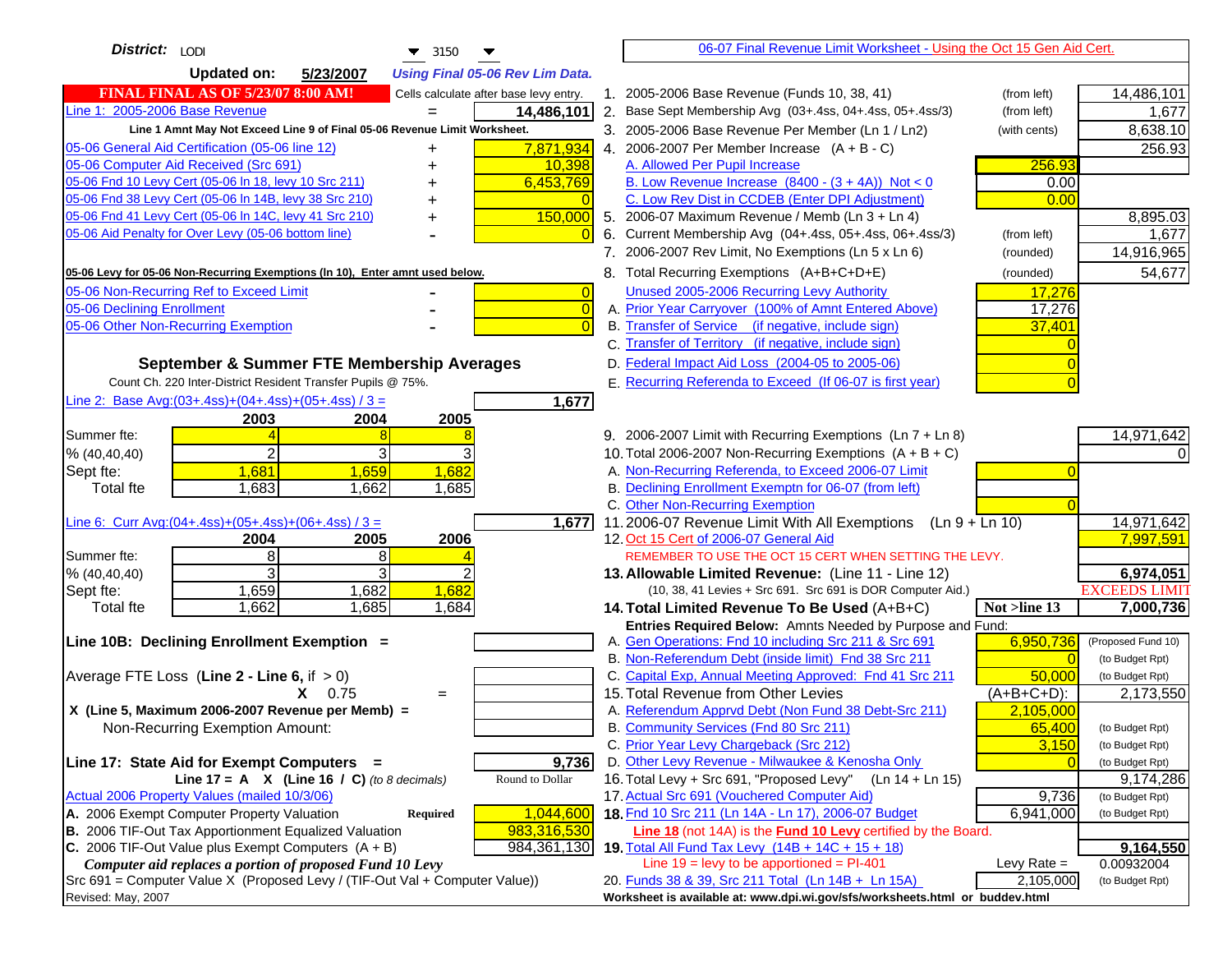|                         | <b>DPI</b> Reconciliation                                                 |
|-------------------------|---------------------------------------------------------------------------|
|                         | In order for the reconciliation to work properly, the                     |
|                         | PI-401 must have been filed with the Department.                          |
|                         | Numbers appearing in the green boxes below are actual, district-submitted |
|                         | 2007 PI-401 data.                                                         |
|                         | Do not type in these fields.                                              |
|                         |                                                                           |
| Fund 10, PI-401         | 6,941,000.00                                                              |
| Fund 38, PI-401         | 0.00                                                                      |
| Fund 41, PI-401         | 50,000.00                                                                 |
|                         | 6,991,000.00                                                              |
|                         |                                                                           |
| Chargeback, PI-401      | 3,150.00                                                                  |
| Fund 39, PI-401         | 2,105,000.00                                                              |
| Fund 80, PI-401         | 65,400.00                                                                 |
| Fund 48/Other, PI-401   | 0.00                                                                      |
|                         |                                                                           |
| Total, PI-401           | 9,164,550.00                                                              |
|                         |                                                                           |
| <b>Computer Aid</b>     | $9,736.00 \leftarrow \text{---}$ don't change<br><b>Results</b>           |
| You have overlevied by: | 26,685                                                                    |
| N                       | 0                                                                         |
| 0                       |                                                                           |
|                         |                                                                           |
| 0                       |                                                                           |
|                         |                                                                           |
|                         |                                                                           |
|                         |                                                                           |
| O                       |                                                                           |
|                         |                                                                           |
|                         | $\bf{0}$                                                                  |
|                         |                                                                           |
|                         |                                                                           |
|                         |                                                                           |
| 0                       |                                                                           |
|                         |                                                                           |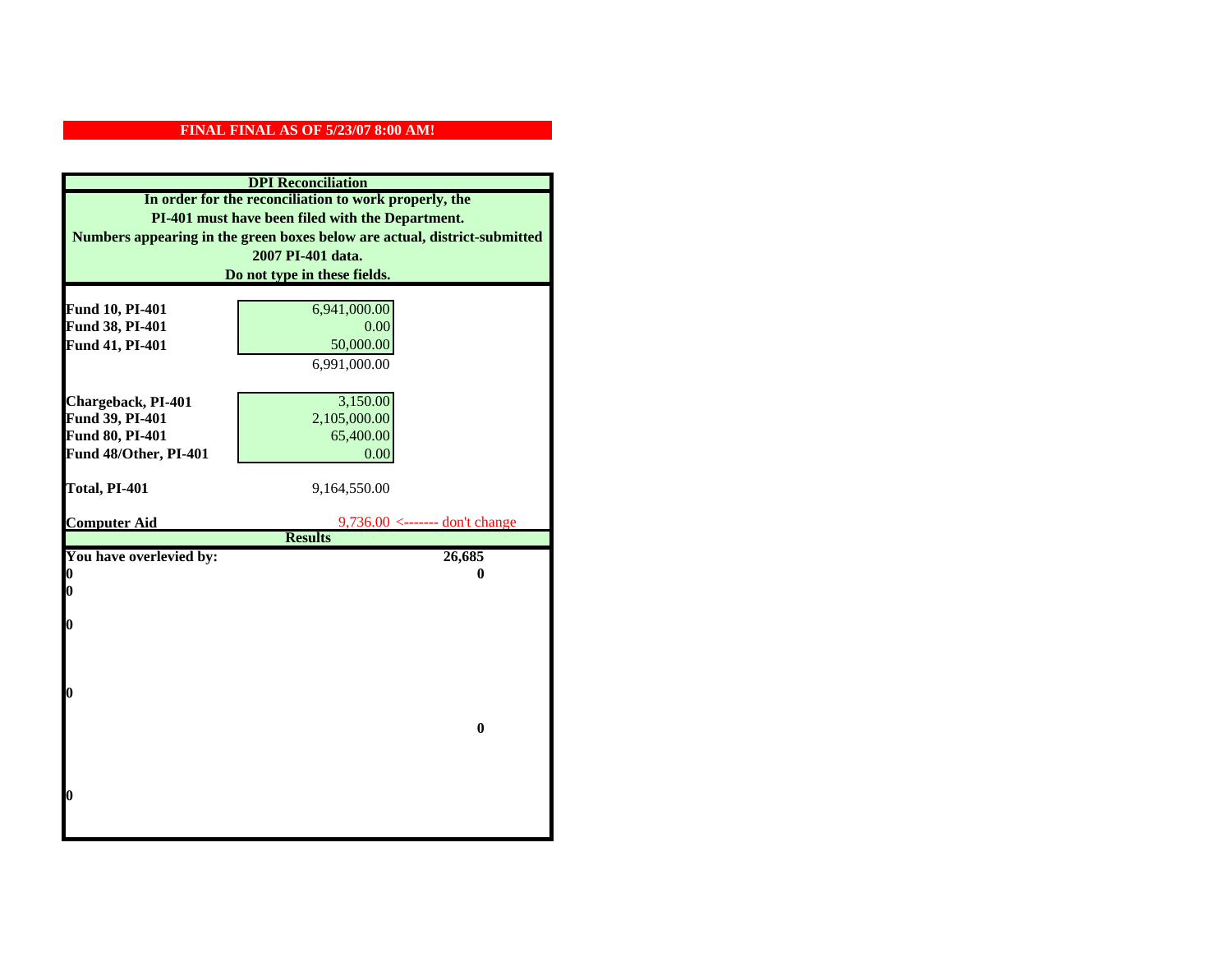| District: LOMIRA<br>$\blacktriangledown$ 3171                                       | 06-07 Final Revenue Limit Worksheet - Using the Oct 15 Gen Aid Cert.                                         |                                    |
|-------------------------------------------------------------------------------------|--------------------------------------------------------------------------------------------------------------|------------------------------------|
| <b>Updated on:</b><br>5/23/2007<br><b>Using Final 05-06 Rev Lim Data.</b>           |                                                                                                              |                                    |
| <b>FINAL FINAL AS OF 5/23/07 8:00 AM!</b><br>Cells calculate after base levy entry. | 1. 2005-2006 Base Revenue (Funds 10, 38, 41)<br>(from left)                                                  | 9,284,959                          |
| Line 1: 2005-2006 Base Revenue<br>9,284,959                                         | 2. Base Sept Membership Avg (03+.4ss, 04+.4ss, 05+.4ss/3)<br>(from left)                                     | 1,084                              |
| Line 1 Amnt May Not Exceed Line 9 of Final 05-06 Revenue Limit Worksheet.           | 3. 2005-2006 Base Revenue Per Member (Ln 1 / Ln2)<br>(with cents)                                            | 8,565.46                           |
| 6,775,154<br>05-06 General Aid Certification (05-06 line 12)<br>+                   | 4. 2006-2007 Per Member Increase $(A + B - C)$                                                               | 256.93                             |
| 05-06 Computer Aid Received (Src 691)<br>14,739                                     | A. Allowed Per Pupil Increase<br>256.93                                                                      |                                    |
| 05-06 Fnd 10 Levy Cert (05-06 In 18, levy 10 Src 211)<br>2,346,500                  | B. Low Revenue Increase $(8400 - (3 + 4A))$ Not < 0<br>0.00                                                  |                                    |
| 05-06 Fnd 38 Levy Cert (05-06 In 14B, levy 38 Src 210)<br>217,088                   | C. Low Rev Dist in CCDEB (Enter DPI Adjustment)<br>0.00                                                      |                                    |
| 05-06 Fnd 41 Levy Cert (05-06 In 14C, levy 41 Src 210)<br>$\Omega$                  | 5. 2006-07 Maximum Revenue / Memb (Ln 3 + Ln 4)                                                              | 8,822.39                           |
| 05-06 Aid Penalty for Over Levy (05-06 bottom line)<br>$\Omega$                     | Current Membership Avg (04+.4ss, 05+.4ss, 06+.4ss/3)<br>6.<br>(from left)                                    | 1,084                              |
|                                                                                     | 7. 2006-2007 Rev Limit, No Exemptions (Ln 5 x Ln 6)<br>(rounded)                                             | 9,563,471                          |
| 05-06 Levy for 05-06 Non-Recurring Exemptions (In 10), Enter amnt used below.       | 8. Total Recurring Exemptions (A+B+C+D+E)<br>(rounded)                                                       | <sup>O</sup>                       |
| 05-06 Non-Recurring Ref to Exceed Limit<br>$\overline{0}$                           | Unused 2005-2006 Recurring Levy Authority                                                                    |                                    |
| 68,522<br>05-06 Declining Enrollment                                                | A. Prior Year Carryover (100% of Amnt Entered Above)<br><sup>0</sup>                                         |                                    |
| 05-06 Other Non-Recurring Exemption                                                 | B. Transfer of Service (if negative, include sign)                                                           |                                    |
|                                                                                     | C. Transfer of Territory (if negative, include sign)                                                         |                                    |
| September & Summer FTE Membership Averages                                          | D. Federal Impact Aid Loss (2004-05 to 2005-06)                                                              |                                    |
| Count Ch. 220 Inter-District Resident Transfer Pupils @ 75%.                        | E. Recurring Referenda to Exceed (If 06-07 is first year)                                                    |                                    |
| Line 2: Base Avg: (03+.4ss) + (04+.4ss) + (05+.4ss) / 3 =<br>1,084                  |                                                                                                              |                                    |
| 2003<br>2004<br>2005                                                                |                                                                                                              |                                    |
| Summer fte:<br>63<br>62<br>67                                                       | 9. 2006-2007 Limit with Recurring Exemptions (Ln 7 + Ln 8)                                                   | 9,563,471                          |
| $\overline{25}$<br>$\overline{25}$<br>27<br>% (40, 40, 40)                          | 10. Total 2006-2007 Non-Recurring Exemptions $(A + B + C)$                                                   |                                    |
| 1,071<br>1,050<br>1,055<br>Sept fte:<br>1,096<br>1,075<br>1,082                     | A. Non-Recurring Referenda, to Exceed 2006-07 Limit<br>B. Declining Enrollment Exemptn for 06-07 (from left) |                                    |
| Total fte                                                                           | C. Other Non-Recurring Exemption                                                                             |                                    |
| Line 6: Curr Avg: $(04+.4ss)+(05+.4ss)+(06+.4ss)/3 =$<br>1,084                      | 11.2006-07 Revenue Limit With All Exemptions<br>$(Ln 9 + Ln 10)$                                             | 9,563,471                          |
| 2006<br>2004<br>2005                                                                | 12. Oct 15 Cert of 2006-07 General Aid                                                                       | 7,120,048                          |
| 62<br>67<br>Summer fte:<br>68                                                       | REMEMBER TO USE THE OCT 15 CERT WHEN SETTING THE LEVY.                                                       |                                    |
| $\overline{25}$<br>$\overline{27}$<br>$\overline{27}$<br>% (40, 40, 40)             | 13. Allowable Limited Revenue: (Line 11 - Line 12)                                                           | 2,443,423                          |
| 1,050<br>1,055<br>1,069<br>Sept fte:                                                | (10, 38, 41 Levies + Src 691. Src 691 is DOR Computer Aid.)                                                  |                                    |
| 1,082<br>1,075<br><b>Total fte</b><br>1,096                                         | Not $>$ line 13<br>14. Total Limited Revenue To Be Used $(A+B+C)$                                            | 2,443,423                          |
|                                                                                     | Entries Required Below: Amnts Needed by Purpose and Fund:                                                    |                                    |
| Line 10B: Declining Enrollment Exemption =                                          | 2,230,815<br>A. Gen Operations: Fnd 10 including Src 211 & Src 691                                           | (Proposed Fund 10)                 |
|                                                                                     | B. Non-Referendum Debt (inside limit) Fnd 38 Src 211<br>212,608                                              | (to Budget Rpt)                    |
| Average FTE Loss (Line $2 -$ Line 6, if $> 0$ )                                     | C. Capital Exp, Annual Meeting Approved: Fnd 41 Src 211                                                      | (to Budget Rpt)                    |
| $X = 0.75$<br>$=$                                                                   | 15. Total Revenue from Other Levies<br>$(A+B+C+D)$ :                                                         | 763,770                            |
| X (Line 5, Maximum 2006-2007 Revenue per Memb) =                                    | A. Referendum Apprvd Debt (Non Fund 38 Debt-Src 211)<br>760,685                                              |                                    |
| Non-Recurring Exemption Amount:                                                     | B. Community Services (Fnd 80 Src 211)<br>$\Omega$<br>C. Prior Year Levy Chargeback (Src 212)<br>3,085       | (to Budget Rpt)<br>(to Budget Rpt) |
| 13,704<br>Line 17: State Aid for Exempt Computers =                                 | D. Other Levy Revenue - Milwaukee & Kenosha Only                                                             | (to Budget Rpt)                    |
| Round to Dollar<br>Line 17 = A $X$ (Line 16 / C) (to 8 decimals)                    | 16. Total Levy + Src 691, "Proposed Levy"<br>(Ln 14 + Ln 15)                                                 | 3,207,193                          |
| Actual 2006 Property Values (mailed 10/3/06)                                        | 17. Actual Src 691 (Vouchered Computer Aid)<br>13,704                                                        | (to Budget Rpt)                    |
| A. 2006 Exempt Computer Property Valuation<br>1,841,400<br><b>Required</b>          | 18. Fnd 10 Src 211 (Ln 14A - Ln 17), 2006-07 Budget<br>2,217,111                                             | (to Budget Rpt)                    |
| 429,092,299<br>B. 2006 TIF-Out Tax Apportionment Equalized Valuation                | Line 18 (not 14A) is the <b>Fund 10 Levy</b> certified by the Board.                                         |                                    |
| C. 2006 TIF-Out Value plus Exempt Computers $(A + B)$<br>430,933,699                | 19. Total All Fund Tax Levy (14B + 14C + 15 + 18)                                                            | 3,193,489                          |
| Computer aid replaces a portion of proposed Fund 10 Levy                            | Line $19 = \text{levy}$ to be apportioned = PI-401<br>Levy Rate $=$                                          | 0.00744243                         |
| Src 691 = Computer Value X (Proposed Levy / (TIF-Out Val + Computer Value))         | 973,293<br>20. Funds 38 & 39, Src 211 Total (Ln 14B + Ln 15A)                                                | (to Budget Rpt)                    |
| Revised: May, 2007                                                                  | Worksheet is available at: www.dpi.wi.gov/sfs/worksheets.html or buddev.html                                 |                                    |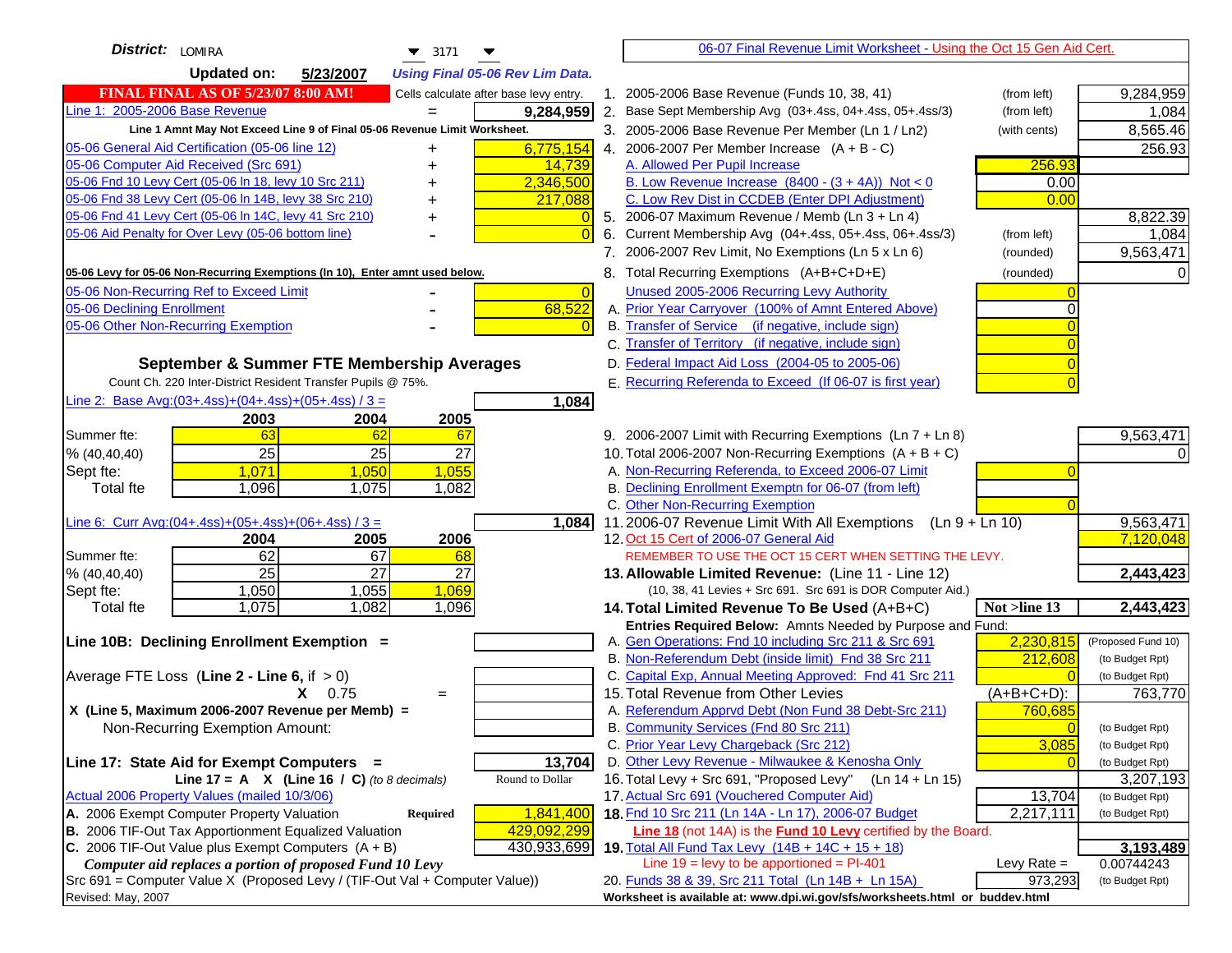|                                  | <b>DPI</b> Reconciliation                                                 |
|----------------------------------|---------------------------------------------------------------------------|
|                                  | In order for the reconciliation to work properly, the                     |
|                                  | PI-401 must have been filed with the Department.                          |
|                                  | Numbers appearing in the green boxes below are actual, district-submitted |
|                                  | 2007 PI-401 data.                                                         |
|                                  | Do not type in these fields.                                              |
|                                  |                                                                           |
| Fund 10, PI-401                  | 2,217,111.00                                                              |
| Fund 38, PI-401                  | 212,608.00                                                                |
| Fund 41, PI-401                  | 0.00                                                                      |
|                                  | 2,429,719.00                                                              |
|                                  |                                                                           |
| Chargeback, PI-401               | 3,085.00                                                                  |
| Fund 39, PI-401                  | 760,685.00                                                                |
| Fund 80, PI-401                  | 0.00                                                                      |
| Fund 48/Other, PI-401            | 0.00                                                                      |
| Total, PI-401                    | 3,193,489.00                                                              |
|                                  |                                                                           |
| <b>Computer Aid</b>              | $13,704.00$ <------- don't change                                         |
|                                  | <b>Results</b>                                                            |
| $\overline{\mathbf{0}}$          | $\bf{0}$                                                                  |
| 0                                | 0                                                                         |
| You have levied to your maximum. |                                                                           |
| $\bf{0}$                         |                                                                           |
|                                  |                                                                           |
|                                  |                                                                           |
|                                  |                                                                           |
| l0                               |                                                                           |
|                                  |                                                                           |
|                                  | $\bf{0}$                                                                  |
|                                  |                                                                           |
|                                  |                                                                           |
|                                  |                                                                           |
| l0                               |                                                                           |
|                                  |                                                                           |
|                                  |                                                                           |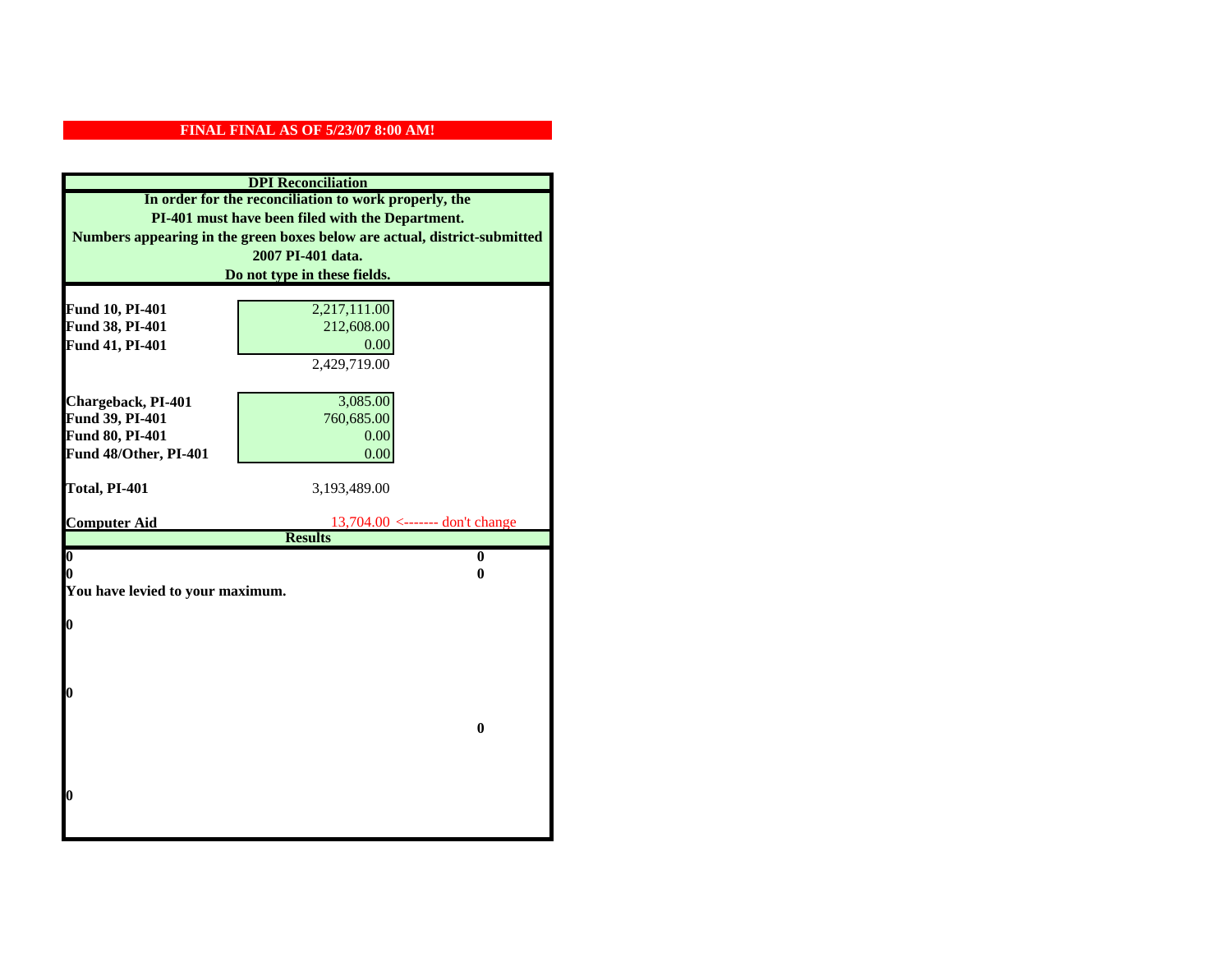| District: LOYAL<br>▼<br>3206                                                               | 06-07 Final Revenue Limit Worksheet - Using the Oct 15 Gen Aid Cert.                                                               |                    |
|--------------------------------------------------------------------------------------------|------------------------------------------------------------------------------------------------------------------------------------|--------------------|
| <b>Updated on:</b><br>5/23/2007<br><b>Using Final 05-06 Rev Lim Data.</b>                  |                                                                                                                                    |                    |
| <b>FINAL FINAL AS OF 5/23/07 8:00 AM!</b><br>Cells calculate after base levy entry.        | 1. 2005-2006 Base Revenue (Funds 10, 38, 41)<br>(from left)                                                                        | 5,371,746          |
| Line 1: 2005-2006 Base Revenue<br>5,371,746<br>$=$                                         | 2. Base Sept Membership Avg (03+.4ss, 04+.4ss, 05+.4ss/3)<br>(from left)                                                           | 633                |
| Line 1 Amnt May Not Exceed Line 9 of Final 05-06 Revenue Limit Worksheet.                  | 3. 2005-2006 Base Revenue Per Member (Ln 1 / Ln2)<br>(with cents)                                                                  | 8,486.17           |
| 4,474,218<br>05-06 General Aid Certification (05-06 line 12)<br>+                          | 4. 2006-2007 Per Member Increase $(A + B - C)$                                                                                     | 256.93             |
| 05-06 Computer Aid Received (Src 691)<br>2,365                                             | A. Allowed Per Pupil Increase<br>256.93                                                                                            |                    |
| 05-06 Fnd 10 Levy Cert (05-06 In 18, levy 10 Src 211)<br>1,013,969                         | B. Low Revenue Increase $(8400 - (3 + 4A))$ Not < 0<br>0.00                                                                        |                    |
| 05-06 Fnd 38 Levy Cert (05-06 In 14B, levy 38 Src 210)                                     | C. Low Rev Dist in CCDEB (Enter DPI Adjustment)<br>0.00                                                                            |                    |
| 05-06 Fnd 41 Levy Cert (05-06 In 14C, levy 41 Src 210)<br>0<br>+                           | 5. 2006-07 Maximum Revenue / Memb (Ln 3 + Ln 4)                                                                                    | 8,743.10           |
| 05-06 Aid Penalty for Over Levy (05-06 bottom line)                                        | 6. Current Membership Avg (04+.4ss, 05+.4ss, 06+.4ss/3)<br>(from left)                                                             | 617                |
|                                                                                            | 7. 2006-2007 Rev Limit, No Exemptions (Ln 5 x Ln 6)<br>(rounded)                                                                   | 5,394,493          |
| 05-06 Levy for 05-06 Non-Recurring Exemptions (In 10), Enter amnt used below.              | 8. Total Recurring Exemptions (A+B+C+D+E)<br>(rounded)                                                                             |                    |
| 05-06 Non-Recurring Ref to Exceed Limit<br>$\overline{0}$                                  | Unused 2005-2006 Recurring Levy Authority                                                                                          |                    |
| 118,806<br>05-06 Declining Enrollment                                                      | A. Prior Year Carryover (100% of Amnt Entered Above)                                                                               |                    |
| 05-06 Other Non-Recurring Exemption                                                        | B. Transfer of Service (if negative, include sign)                                                                                 |                    |
|                                                                                            | C. Transfer of Territory (if negative, include sign)                                                                               |                    |
| September & Summer FTE Membership Averages                                                 | D. Federal Impact Aid Loss (2004-05 to 2005-06)                                                                                    |                    |
| Count Ch. 220 Inter-District Resident Transfer Pupils @ 75%.                               | E. Recurring Referenda to Exceed (If 06-07 is first year)                                                                          |                    |
| Line 2: Base Avg: $(03+.4ss)+(04+.4ss)+(05+.4ss)/3 =$<br>633                               |                                                                                                                                    |                    |
| 2003<br>2004<br>2005                                                                       |                                                                                                                                    |                    |
| 34<br>37<br>Summer fte:<br>36                                                              | 9. 2006-2007 Limit with Recurring Exemptions (Ln 7 + Ln 8)                                                                         | 5,394,493          |
| 14<br>15<br>14<br>% (40, 40, 40)                                                           | 10. Total 2006-2007 Non-Recurring Exemptions $(A + B + C)$                                                                         | 104,917            |
| 635<br>631<br>590<br>Sept fte:                                                             | A. Non-Recurring Referenda, to Exceed 2006-07 Limit                                                                                |                    |
| 649<br>646<br>604<br><b>Total fte</b>                                                      | B. Declining Enrollment Exemptn for 06-07 (from left)<br>104,917                                                                   |                    |
|                                                                                            | C. Other Non-Recurring Exemption                                                                                                   |                    |
| Line 6: Curr Avg: $(04+.4ss)+(05+.4ss)+(06+.4ss)/3 =$                                      | 617 11.2006-07 Revenue Limit With All Exemptions (Ln $9 + \overline{\text{Ln }10}$ )                                               | 5,499,410          |
| 2006<br>2004<br>2005<br>$\overline{37}$<br>36<br>Summer fte:<br>34                         | 12. Oct 15 Cert of 2006-07 General Aid<br>REMEMBER TO USE THE OCT 15 CERT WHEN SETTING THE LEVY.                                   | 4,479,579          |
| 15<br>% (40, 40, 40)<br>14<br>14                                                           | 13. Allowable Limited Revenue: (Line 11 - Line 12)                                                                                 | 1,019,831          |
| 631<br>590<br>586<br>Sept fte:                                                             | (10, 38, 41 Levies + Src 691. Src 691 is DOR Computer Aid.)                                                                        |                    |
| 646<br>604<br>600<br><b>Total fte</b>                                                      | 14. Total Limited Revenue To Be Used (A+B+C)<br>Not >line 13                                                                       | 1,019,831          |
|                                                                                            | Entries Required Below: Amnts Needed by Purpose and Fund:                                                                          |                    |
| 104,917<br>Line 10B: Declining Enrollment Exemption =                                      | A. Gen Operations: Fnd 10 including Src 211 & Src 691<br>1,019,831                                                                 | (Proposed Fund 10) |
|                                                                                            | B. Non-Referendum Debt (inside limit) Fnd 38 Src 211                                                                               | (to Budget Rpt)    |
| Average FTE Loss (Line $2 -$ Line 6, if $> 0$ )<br>16                                      | C. Capital Exp, Annual Meeting Approved: Fnd 41 Src 211                                                                            | (to Budget Rpt)    |
| $\overline{12}$<br>$X = 0.75$<br>$=$                                                       | 15. Total Revenue from Other Levies<br>(A+B+C+D):                                                                                  | 290,000            |
| X (Line 5, Maximum 2006-2007 Revenue per Memb) =<br>8,743.10                               | A. Referendum Apprvd Debt (Non Fund 38 Debt-Src 211)<br>265,000                                                                    |                    |
| 104,917<br>Non-Recurring Exemption Amount:                                                 | B. Community Services (Fnd 80 Src 211)<br>25,000                                                                                   | (to Budget Rpt)    |
|                                                                                            | C. Prior Year Levy Chargeback (Src 212)<br>$\overline{0}$                                                                          | (to Budget Rpt)    |
| 1,589<br>Line 17: State Aid for Exempt Computers =                                         | D. Other Levy Revenue - Milwaukee & Kenosha Only                                                                                   | (to Budget Rpt)    |
| Round to Dollar<br>Line 17 = A $X$ (Line 16 / C) (to 8 decimals)                           | 16. Total Levy + Src 691, "Proposed Levy"<br>(Ln 14 + Ln 15)                                                                       | 1,309,831          |
| Actual 2006 Property Values (mailed 10/3/06)<br>A. 2006 Exempt Computer Property Valuation | 17. Actual Src 691 (Vouchered Computer Aid)<br>1,589                                                                               | (to Budget Rpt)    |
| 191,100<br>Required<br>B. 2006 TIF-Out Tax Apportionment Equalized Valuation               | 18. Fnd 10 Src 211 (Ln 14A - Ln 17), 2006-07 Budget<br>1,018,242                                                                   | (to Budget Rpt)    |
| 157,304,739<br>C. 2006 TIF-Out Value plus Exempt Computers $(A + B)$<br>157,495,839        | <b>Line 18</b> (not 14A) is the <b>Fund 10 Levy</b> certified by the Board.<br>19. Total All Fund Tax Levy $(14B + 14C + 15 + 18)$ | 1,308,242          |
| Computer aid replaces a portion of proposed Fund 10 Levy                                   | Line $19 = \text{levy}$ to be apportioned = PI-401<br>Levy Rate $=$                                                                | 0.00831661         |
| Src 691 = Computer Value X (Proposed Levy / (TIF-Out Val + Computer Value))                | 20. Funds 38 & 39, Src 211 Total (Ln 14B + Ln 15A)<br>265,000                                                                      | (to Budget Rpt)    |
| Revised: May, 2007                                                                         | Worksheet is available at: www.dpi.wi.gov/sfs/worksheets.html or buddev.html                                                       |                    |
|                                                                                            |                                                                                                                                    |                    |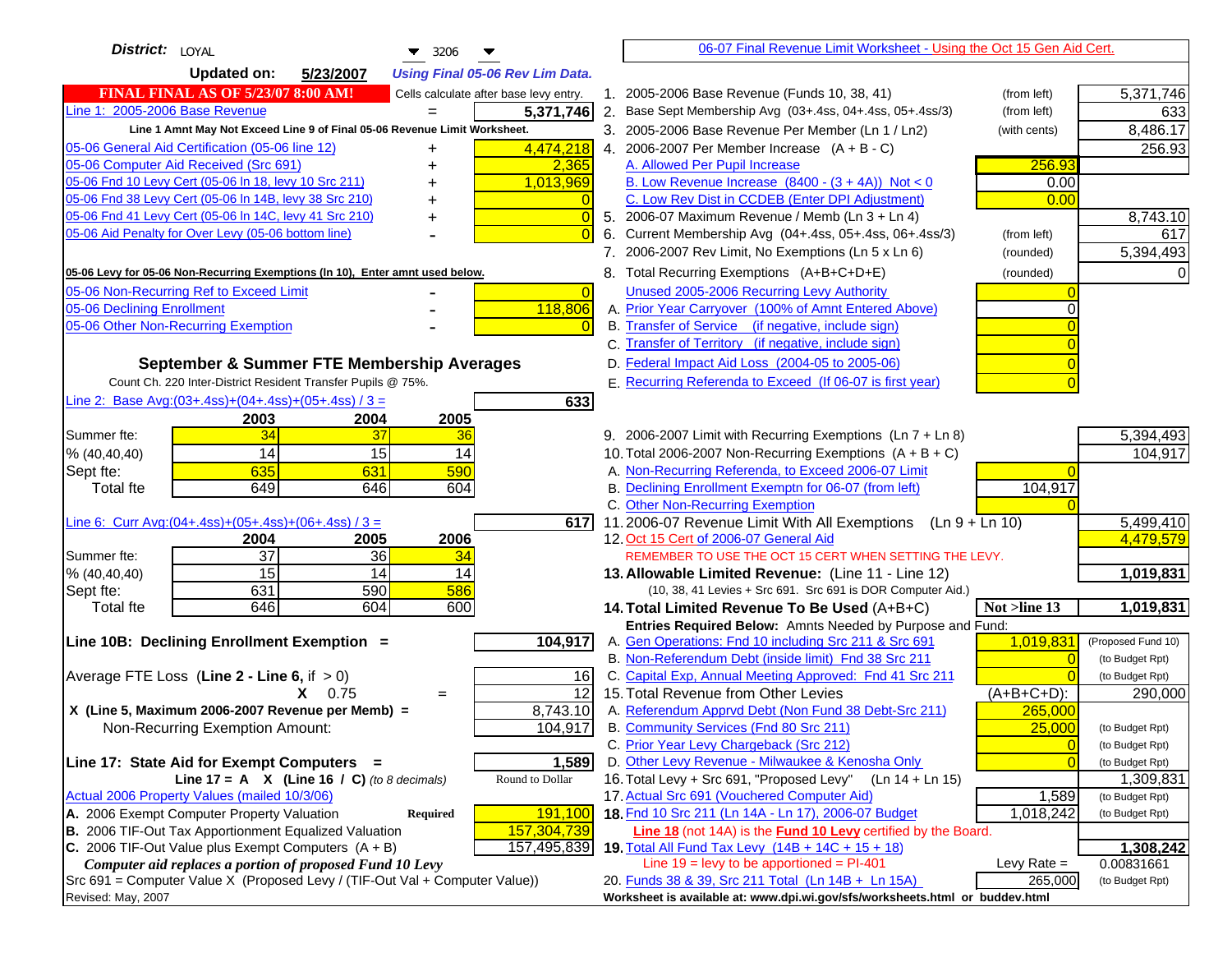|                                    | <b>DPI</b> Reconciliation                                                 |
|------------------------------------|---------------------------------------------------------------------------|
|                                    | In order for the reconciliation to work properly, the                     |
|                                    | PI-401 must have been filed with the Department.                          |
|                                    | Numbers appearing in the green boxes below are actual, district-submitted |
|                                    | 2007 PI-401 data.                                                         |
|                                    | Do not type in these fields.                                              |
|                                    |                                                                           |
| Fund 10, PI-401                    | 1,018,242.00                                                              |
| Fund 38, PI-401                    | 0.00                                                                      |
| Fund 41, PI-401                    | 0.00                                                                      |
|                                    | 1,018,242.00                                                              |
|                                    |                                                                           |
| Chargeback, PI-401                 | 0.00                                                                      |
| Fund 39, PI-401<br>Fund 80, PI-401 | 265,000.00<br>25,000.00                                                   |
| Fund 48/Other, PI-401              |                                                                           |
|                                    | 0.00                                                                      |
| Total, PI-401                      | 1,308,242.00                                                              |
|                                    |                                                                           |
| <b>Computer Aid</b>                | $1,589.00$ <------- don't change                                          |
|                                    | <b>Results</b>                                                            |
| $\boldsymbol{0}$<br>0              | $\bf{0}$<br>0                                                             |
| You have levied to your maximum.   |                                                                           |
|                                    |                                                                           |
| $\bf{0}$                           |                                                                           |
|                                    |                                                                           |
|                                    |                                                                           |
|                                    |                                                                           |
| 0                                  |                                                                           |
|                                    |                                                                           |
|                                    | $\bf{0}$                                                                  |
|                                    |                                                                           |
|                                    |                                                                           |
| 0                                  |                                                                           |
|                                    |                                                                           |
|                                    |                                                                           |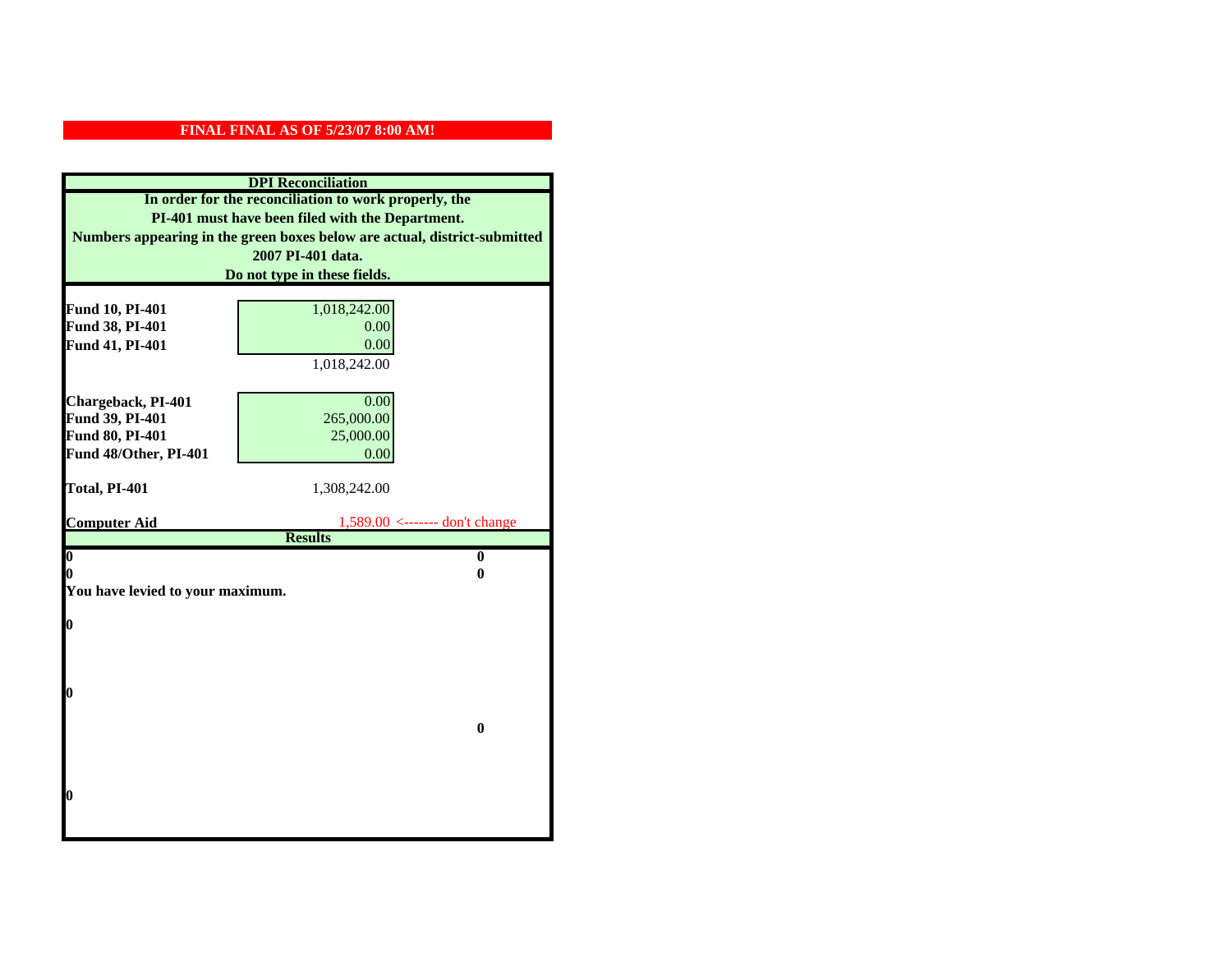| District: LUCK<br>$\blacktriangledown$ 3213                                                                                             |                | 06-07 Final Revenue Limit Worksheet - Using the Oct 15 Gen Aid Cert.                                        |                          |                    |
|-----------------------------------------------------------------------------------------------------------------------------------------|----------------|-------------------------------------------------------------------------------------------------------------|--------------------------|--------------------|
| <b>Updated on:</b><br>5/23/2007<br><b>Using Final 05-06 Rev Lim Data.</b>                                                               |                |                                                                                                             |                          |                    |
| <b>FINAL FINAL AS OF 5/23/07 8:00 AM!</b><br>Cells calculate after base levy entry.                                                     |                | 1. 2005-2006 Base Revenue (Funds 10, 38, 41)                                                                | (from left)              | 4,890,576          |
| Line 1: 2005-2006 Base Revenue<br>4,890,576                                                                                             |                | 2. Base Sept Membership Avg (03+.4ss, 04+.4ss, 05+.4ss/3)                                                   | (from left)              | 603                |
| Line 1 Amnt May Not Exceed Line 9 of Final 05-06 Revenue Limit Worksheet.                                                               |                | 3. 2005-2006 Base Revenue Per Member (Ln 1 / Ln2)                                                           | (with cents)             | 8,110.41           |
| 05-06 General Aid Certification (05-06 line 12)<br>2,963,343<br>+                                                                       |                | 4. 2006-2007 Per Member Increase $(A + B - C)$                                                              |                          | 289.59             |
| 05-06 Computer Aid Received (Src 691)                                                                                                   | 1,425          | A. Allowed Per Pupil Increase                                                                               | 256.93                   |                    |
| 2,014,893<br>05-06 Fnd 10 Levy Cert (05-06 ln 18, levy 10 Src 211)                                                                      |                | B. Low Revenue Increase $(8400 - (3 + 4A))$ Not < 0                                                         | 32.66                    |                    |
| 05-06 Fnd 38 Levy Cert (05-06 In 14B, levy 38 Src 210)                                                                                  |                | C. Low Rev Dist in CCDEB (Enter DPI Adjustment)                                                             | 0.00                     |                    |
| 05-06 Fnd 41 Levy Cert (05-06 In 14C, levy 41 Src 210)                                                                                  | $\bigcap$      | 5. 2006-07 Maximum Revenue / Memb (Ln $3 + \text{Ln } 4$ )                                                  |                          | 8,400.00           |
| 05-06 Aid Penalty for Over Levy (05-06 bottom line)                                                                                     |                | Current Membership Avg (04+.4ss, 05+.4ss, 06+.4ss/3)<br>6.                                                  | (from left)              | 583                |
|                                                                                                                                         |                | 7. 2006-2007 Rev Limit, No Exemptions (Ln 5 x Ln 6)                                                         | (rounded)                | 4,897,200          |
| 05-06 Levy for 05-06 Non-Recurring Exemptions (In 10), Enter amnt used below.                                                           |                | 8. Total Recurring Exemptions (A+B+C+D+E)                                                                   | (rounded)                | 0                  |
| 05-06 Non-Recurring Ref to Exceed Limit                                                                                                 | $\overline{0}$ | Unused 2005-2006 Recurring Levy Authority                                                                   |                          |                    |
| 05-06 Declining Enrollment<br>89,085                                                                                                    |                | A. Prior Year Carryover (100% of Amnt Entered Above)                                                        | 0                        |                    |
| 05-06 Other Non-Recurring Exemption                                                                                                     |                | B. Transfer of Service (if negative, include sign)                                                          |                          |                    |
|                                                                                                                                         |                | C. Transfer of Territory (if negative, include sign)                                                        |                          |                    |
| September & Summer FTE Membership Averages                                                                                              |                | D. Federal Impact Aid Loss (2004-05 to 2005-06)                                                             |                          |                    |
| Count Ch. 220 Inter-District Resident Transfer Pupils @ 75%.                                                                            |                | E. Recurring Referenda to Exceed (If 06-07 is first year)                                                   |                          |                    |
| Line 2: Base Avg:(03+.4ss)+(04+.4ss)+(05+.4ss) / 3 =                                                                                    | 603            |                                                                                                             |                          |                    |
| 2003<br>2004<br>2005                                                                                                                    |                |                                                                                                             |                          |                    |
| Summer fte:<br>12                                                                                                                       |                | 9. 2006-2007 Limit with Recurring Exemptions (Ln 7 + Ln 8)                                                  |                          | 4,897,200          |
| 5<br>2<br>% (40, 40, 40)                                                                                                                |                | 10. Total 2006-2007 Non-Recurring Exemptions $(A + B + C)$                                                  |                          | 126,000            |
| 618<br>596<br>585<br>Sept fte:                                                                                                          |                | A. Non-Recurring Referenda, to Exceed 2006-07 Limit                                                         |                          |                    |
| 623<br>598<br>587<br><b>Total fte</b>                                                                                                   |                | B. Declining Enrollment Exemptn for 06-07 (from left)                                                       | 126,000                  |                    |
|                                                                                                                                         |                | C. Other Non-Recurring Exemption                                                                            |                          |                    |
| <u>Line 6: Curr Avg: (04+.4ss)+ (05+.4ss)+ (06+.4ss) / 3 =</u>                                                                          | 5831           | 11.2006-07 Revenue Limit With All Exemptions $(Ln 9 + Ln 10)$                                               |                          | 5,023,200          |
| 2005<br>2006<br>2004                                                                                                                    |                | 12. Oct 15 Cert of 2006-07 General Aid                                                                      |                          | 2,921,588          |
| 5 <sub>1</sub><br>5<br>Summer fte:                                                                                                      |                | REMEMBER TO USE THE OCT 15 CERT WHEN SETTING THE LEVY.                                                      |                          |                    |
| $\overline{2}$<br>2<br>% (40, 40, 40)                                                                                                   |                | 13. Allowable Limited Revenue: (Line 11 - Line 12)                                                          |                          | 2,101,612          |
| 596<br>562<br>585<br>Sept fte:<br>598<br>587<br>564<br><b>Total fte</b>                                                                 |                | (10, 38, 41 Levies + Src 691. Src 691 is DOR Computer Aid.)<br>14. Total Limited Revenue To Be Used (A+B+C) | Not >line 13             | 2,101,612          |
|                                                                                                                                         |                | Entries Required Below: Amnts Needed by Purpose and Fund:                                                   |                          |                    |
| Line 10B: Declining Enrollment Exemption =<br>126,000                                                                                   |                | A. Gen Operations: Fnd 10 including Src 211 & Src 691                                                       | 2,101,612                | (Proposed Fund 10) |
|                                                                                                                                         |                | B. Non-Referendum Debt (inside limit) Fnd 38 Src 211                                                        | $\Omega$                 | (to Budget Rpt)    |
| Average FTE Loss (Line $2 -$ Line 6, if $> 0$ )                                                                                         | 20             | C. Capital Exp, Annual Meeting Approved: Fnd 41 Src 211                                                     |                          | (to Budget Rpt)    |
| $X = 0.75$<br>$=$                                                                                                                       | 15             | 15. Total Revenue from Other Levies                                                                         | $(A+B+C+D)$ :            | 507,105            |
| X (Line 5, Maximum 2006-2007 Revenue per Memb) =<br>8,400.00                                                                            |                | A. Referendum Apprvd Debt (Non Fund 38 Debt-Src 211)                                                        | 491,105                  |                    |
| 126,000<br>Non-Recurring Exemption Amount:                                                                                              |                | B. Community Services (Fnd 80 Src 211)                                                                      | 16,000                   | (to Budget Rpt)    |
|                                                                                                                                         |                | C. Prior Year Levy Chargeback (Src 212)                                                                     | $\overline{0}$           | (to Budget Rpt)    |
| Line 17: State Aid for Exempt Computers =                                                                                               | 1,805          | D. Other Levy Revenue - Milwaukee & Kenosha Only                                                            | $\Omega$                 | (to Budget Rpt)    |
| Line 17 = A $X$ (Line 16 / C) (to 8 decimals)<br>Round to Dollar                                                                        |                | 16. Total Levy + Src 691, "Proposed Levy"<br>$(Ln 14 + Ln 15)$                                              |                          | 2,608,717          |
| Actual 2006 Property Values (mailed 10/3/06)                                                                                            |                | 17. Actual Src 691 (Vouchered Computer Aid)                                                                 | 1,805                    | (to Budget Rpt)    |
| A. 2006 Exempt Computer Property Valuation<br>233,400<br><b>Required</b>                                                                |                | 18. Fnd 10 Src 211 (Ln 14A - Ln 17), 2006-07 Budget                                                         | 2,099,807                | (to Budget Rpt)    |
| B. 2006 TIF-Out Tax Apportionment Equalized Valuation<br>337, 121, 257                                                                  |                | Line 18 (not 14A) is the Fund 10 Levy certified by the Board.                                               |                          |                    |
| C. 2006 TIF-Out Value plus Exempt Computers $(A + B)$<br>337, 354, 657                                                                  |                | 19. Total All Fund Tax Levy (14B + 14C + 15 + 18)<br>Line $19 = \text{levy}$ to be apportioned = PI-401     |                          | 2,606,912          |
| Computer aid replaces a portion of proposed Fund 10 Levy<br>Src 691 = Computer Value X (Proposed Levy / (TIF-Out Val + Computer Value)) |                | 20. Funds 38 & 39, Src 211 Total (Ln 14B + Ln 15A)                                                          | Levy Rate $=$<br>491,105 | 0.00773286         |
| Revised: May, 2007                                                                                                                      |                | Worksheet is available at: www.dpi.wi.gov/sfs/worksheets.html or buddev.html                                |                          | (to Budget Rpt)    |
|                                                                                                                                         |                |                                                                                                             |                          |                    |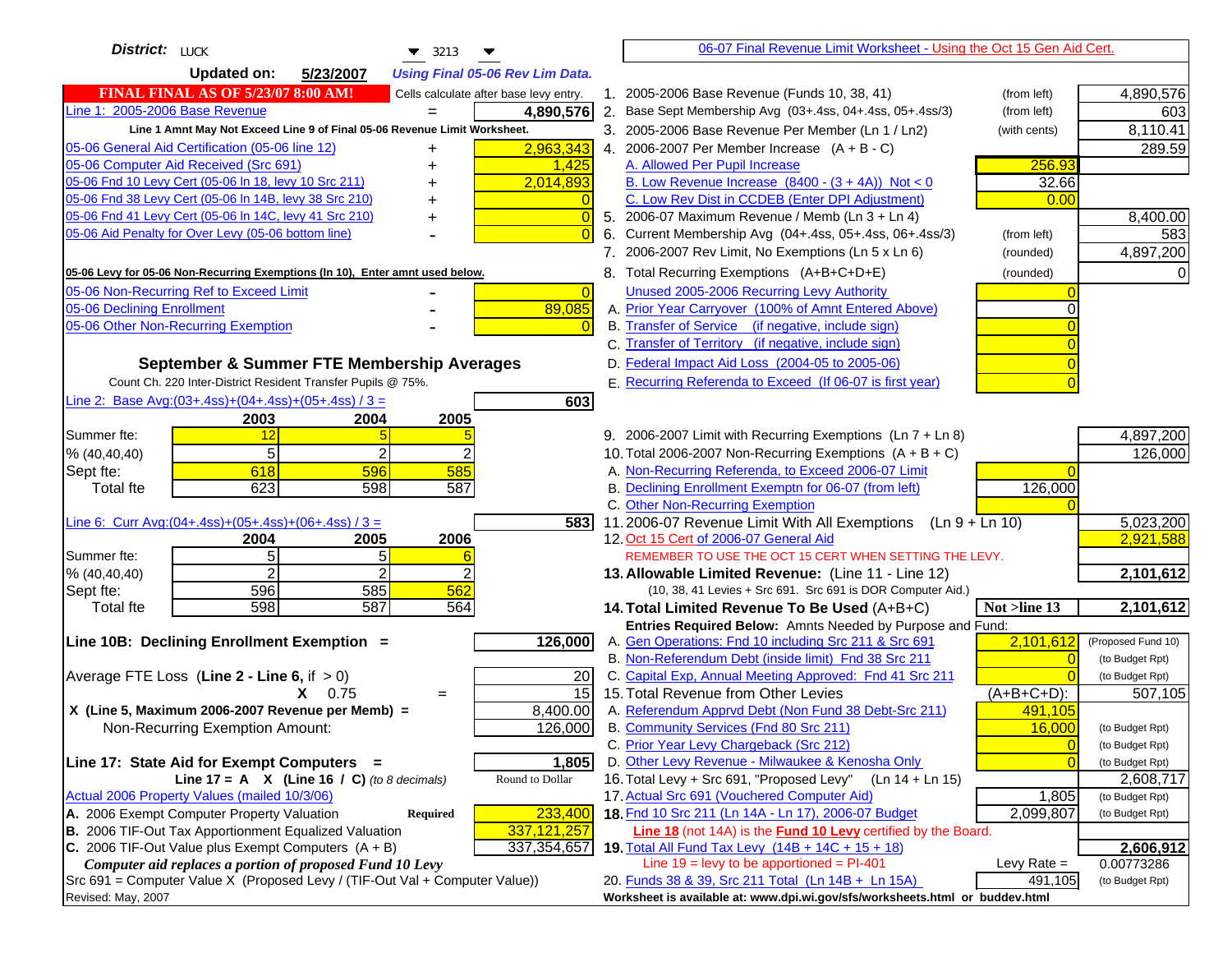|                                  | <b>DPI</b> Reconciliation                                                 |
|----------------------------------|---------------------------------------------------------------------------|
|                                  | In order for the reconciliation to work properly, the                     |
|                                  | PI-401 must have been filed with the Department.                          |
|                                  | Numbers appearing in the green boxes below are actual, district-submitted |
|                                  | 2007 PI-401 data.                                                         |
|                                  | Do not type in these fields.                                              |
|                                  |                                                                           |
| Fund 10, PI-401                  | 2,099,807.00                                                              |
| Fund 38, PI-401                  | 0.00                                                                      |
| Fund 41, PI-401                  | 0.00                                                                      |
|                                  | 2,099,807.00                                                              |
|                                  |                                                                           |
| Chargeback, PI-401               | 0.00                                                                      |
| Fund 39, PI-401                  | 491,105.00                                                                |
| Fund 80, PI-401                  | 16,000.00                                                                 |
| Fund 48/Other, PI-401            | 0.00                                                                      |
| Total, PI-401                    | 2,606,912.00                                                              |
|                                  |                                                                           |
|                                  |                                                                           |
| <b>Computer Aid</b>              | $1,805.00 \le$ ------- don't change                                       |
|                                  | <b>Results</b>                                                            |
| $\overline{\mathbf{0}}$          | $\mathbf{0}$                                                              |
| 0                                | 0                                                                         |
| You have levied to your maximum. |                                                                           |
|                                  |                                                                           |
| $\bf{0}$                         |                                                                           |
|                                  |                                                                           |
|                                  |                                                                           |
| 0                                |                                                                           |
|                                  |                                                                           |
|                                  | $\bf{0}$                                                                  |
|                                  |                                                                           |
|                                  |                                                                           |
|                                  |                                                                           |
| 0                                |                                                                           |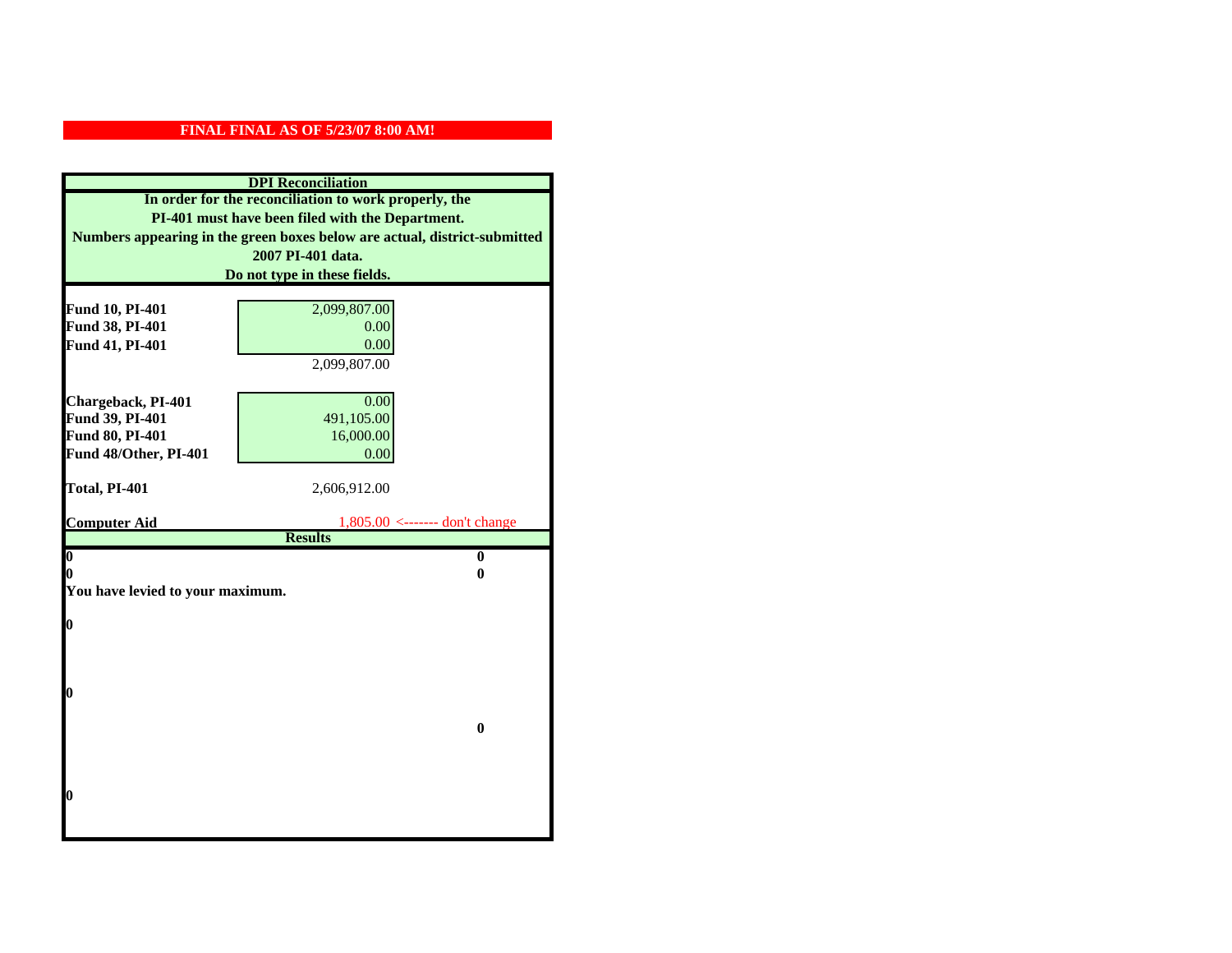| District: LUXEMBURG-CASCO<br>$\blacktriangledown$ 3220                                                                                  | 06-07 Final Revenue Limit Worksheet - Using the Oct 15 Gen Aid Cert.                                                               |                               |
|-----------------------------------------------------------------------------------------------------------------------------------------|------------------------------------------------------------------------------------------------------------------------------------|-------------------------------|
| <b>Updated on:</b><br>5/23/2007<br><b>Using Final 05-06 Rev Lim Data.</b>                                                               |                                                                                                                                    |                               |
| <b>FINAL FINAL AS OF 5/23/07 8:00 AM!</b><br>Cells calculate after base levy entry.                                                     | 1. 2005-2006 Base Revenue (Funds 10, 38, 41)<br>(from left)                                                                        | 15,838,637                    |
| Line 1: 2005-2006 Base Revenue<br>15,838,637                                                                                            | 2. Base Sept Membership Avg (03+.4ss, 04+.4ss, 05+.4ss/3)<br>(from left)                                                           | 1,950                         |
| Line 1 Amnt May Not Exceed Line 9 of Final 05-06 Revenue Limit Worksheet.                                                               | 3. 2005-2006 Base Revenue Per Member (Ln 1 / Ln2)<br>(with cents)                                                                  | 8,122.38                      |
| 11,017,902<br>05-06 General Aid Certification (05-06 line 12)<br>+                                                                      | 4. 2006-2007 Per Member Increase $(A + B - C)$                                                                                     | 277.62                        |
| 05-06 Computer Aid Received (Src 691)<br>8,036                                                                                          | A. Allowed Per Pupil Increase<br>256.93                                                                                            |                               |
| 05-06 Fnd 10 Levy Cert (05-06 In 18, levy 10 Src 211)<br>4,814,486                                                                      | B. Low Revenue Increase $(8400 - (3 + 4A))$ Not < 0<br>20.69                                                                       |                               |
| 05-06 Fnd 38 Levy Cert (05-06 In 14B, levy 38 Src 210)                                                                                  | C. Low Rev Dist in CCDEB (Enter DPI Adjustment)<br>0.00                                                                            |                               |
| 05-06 Fnd 41 Levy Cert (05-06 In 14C, levy 41 Src 210)<br>$\overline{0}$<br>+                                                           | 5. 2006-07 Maximum Revenue / Memb (Ln 3 + Ln 4)                                                                                    | 8,400.00                      |
| 05-06 Aid Penalty for Over Levy (05-06 bottom line)<br>1,787                                                                            | 6. Current Membership Avg (04+.4ss, 05+.4ss, 06+.4ss/3)<br>(from left)                                                             | 1,952                         |
|                                                                                                                                         | 7. 2006-2007 Rev Limit, No Exemptions (Ln 5 x Ln 6)<br>(rounded)                                                                   | 16,396,800                    |
| 05-06 Levy for 05-06 Non-Recurring Exemptions (In 10), Enter amnt used below.                                                           | 8. Total Recurring Exemptions (A+B+C+D+E)<br>(rounded)                                                                             | 24,483                        |
| 05-06 Non-Recurring Ref to Exceed Limit<br>$\overline{0}$                                                                               | Unused 2005-2006 Recurring Levy Authority                                                                                          |                               |
| 05-06 Declining Enrollment<br>$\overline{0}$                                                                                            | A. Prior Year Carryover (100% of Amnt Entered Above)<br>$\Omega$                                                                   |                               |
| 05-06 Other Non-Recurring Exemption<br>$\Omega$                                                                                         | B. Transfer of Service (if negative, include sign)<br>24,483                                                                       |                               |
|                                                                                                                                         | C. Transfer of Territory (if negative, include sign)                                                                               |                               |
| September & Summer FTE Membership Averages                                                                                              | D. Federal Impact Aid Loss (2004-05 to 2005-06)                                                                                    |                               |
| Count Ch. 220 Inter-District Resident Transfer Pupils @ 75%.                                                                            | E. Recurring Referenda to Exceed (If 06-07 is first year)                                                                          |                               |
| Line 2: Base Avg: (03+.4ss) + (04+.4ss) + (05+.4ss) / 3 =<br>1,950                                                                      |                                                                                                                                    |                               |
| 2003<br>2004<br>2005                                                                                                                    |                                                                                                                                    |                               |
| 21<br>Summer fte:<br>16<br>17                                                                                                           | 9. 2006-2007 Limit with Recurring Exemptions (Ln 7 + Ln 8)                                                                         | 16,421,283                    |
| 8<br>6<br>% (40, 40, 40)                                                                                                                | 10. Total 2006-2007 Non-Recurring Exemptions $(A + B + C)$                                                                         |                               |
| 1,948<br>1,939<br>1,941<br>Sept fte:                                                                                                    | A. Non-Recurring Referenda, to Exceed 2006-07 Limit                                                                                |                               |
| Total fte<br>1,956<br>1,945<br>1,948                                                                                                    | B. Declining Enrollment Exemptn for 06-07 (from left)                                                                              |                               |
|                                                                                                                                         | C. Other Non-Recurring Exemption                                                                                                   |                               |
| Line 6: Curr Avg: $(04+.4ss)+(05+.4ss)+(06+.4ss)/3 =$<br>1,952                                                                          | 11.2006-07 Revenue Limit With All Exemptions $(Ln 9 + Ln 10)$                                                                      | 16,421,283                    |
| 2006<br>2004<br>2005                                                                                                                    | 12. Oct 15 Cert of 2006-07 General Aid                                                                                             | 11,595,728                    |
| 16<br>Summer fte:<br>17<br>21                                                                                                           | REMEMBER TO USE THE OCT 15 CERT WHEN SETTING THE LEVY.                                                                             |                               |
| 6<br>$\overline{7}$<br>8<br>% (40, 40, 40)                                                                                              | 13. Allowable Limited Revenue: (Line 11 - Line 12)                                                                                 | 4,825,555                     |
| 1,941<br>1,939<br>1,955<br>Sept fte:<br>1,945<br>1,948<br>1,963<br><b>Total fte</b>                                                     | (10, 38, 41 Levies + Src 691. Src 691 is DOR Computer Aid.)<br>14. Total Limited Revenue To Be Used (A+B+C)<br>Not >line 13        | 4,825,555                     |
|                                                                                                                                         | Entries Required Below: Amnts Needed by Purpose and Fund:                                                                          |                               |
| Line 10B: Declining Enrollment Exemption =                                                                                              | 4,825,555<br>A. Gen Operations: Fnd 10 including Src 211 & Src 691                                                                 | (Proposed Fund 10)            |
|                                                                                                                                         | B. Non-Referendum Debt (inside limit) Fnd 38 Src 211<br>$\Omega$                                                                   | (to Budget Rpt)               |
| Average FTE Loss (Line $2 -$ Line 6, if $> 0$ )                                                                                         | C. Capital Exp, Annual Meeting Approved: Fnd 41 Src 211                                                                            | (to Budget Rpt)               |
| $X = 0.75$<br>$=$                                                                                                                       | 15. Total Revenue from Other Levies<br>$(A+B+C+D)$ :                                                                               | 1,468,123                     |
| X (Line 5, Maximum 2006-2007 Revenue per Memb) =                                                                                        | A. Referendum Apprvd Debt (Non Fund 38 Debt-Src 211)<br>1,414,383                                                                  |                               |
| Non-Recurring Exemption Amount:                                                                                                         | B. Community Services (Fnd 80 Src 211)<br>52,259                                                                                   | (to Budget Rpt)               |
|                                                                                                                                         | C. Prior Year Levy Chargeback (Src 212)<br>1,481                                                                                   | (to Budget Rpt)               |
| 8,812<br>Line 17: State Aid for Exempt Computers =                                                                                      | D. Other Levy Revenue - Milwaukee & Kenosha Only                                                                                   | (to Budget Rpt)               |
| Line 17 = A $X$ (Line 16 / C) (to 8 decimals)<br>Round to Dollar                                                                        | 16. Total Levy + Src 691, "Proposed Levy"<br>$(Ln 14 + Ln 15)$                                                                     | 6,293,678                     |
| Actual 2006 Property Values (mailed 10/3/06)                                                                                            | 17. Actual Src 691 (Vouchered Computer Aid)<br>8,812                                                                               | (to Budget Rpt)               |
| A. 2006 Exempt Computer Property Valuation<br>1,122,400<br><b>Required</b>                                                              | 18. Fnd 10 Src 211 (Ln 14A - Ln 17), 2006-07 Budget<br>4,816,743                                                                   | (to Budget Rpt)               |
| B. 2006 TIF-Out Tax Apportionment Equalized Valuation<br>800,476,280                                                                    | <b>Line 18</b> (not 14A) is the <b>Fund 10 Levy</b> certified by the Board.                                                        |                               |
| C. 2006 TIF-Out Value plus Exempt Computers $(A + B)$<br>801,598,680                                                                    | 19. Total All Fund Tax Levy (14B + 14C + 15 + 18)                                                                                  | 6,284,866                     |
| Computer aid replaces a portion of proposed Fund 10 Levy<br>Src 691 = Computer Value X (Proposed Levy / (TIF-Out Val + Computer Value)) | Line $19$ = levy to be apportioned = PI-401<br>Levy Rate $=$<br>1,414,383                                                          | 0.00785141<br>(to Budget Rpt) |
| Revised: May, 2007                                                                                                                      | 20. Funds 38 & 39, Src 211 Total (Ln 14B + Ln 15A)<br>Worksheet is available at: www.dpi.wi.gov/sfs/worksheets.html or buddev.html |                               |
|                                                                                                                                         |                                                                                                                                    |                               |